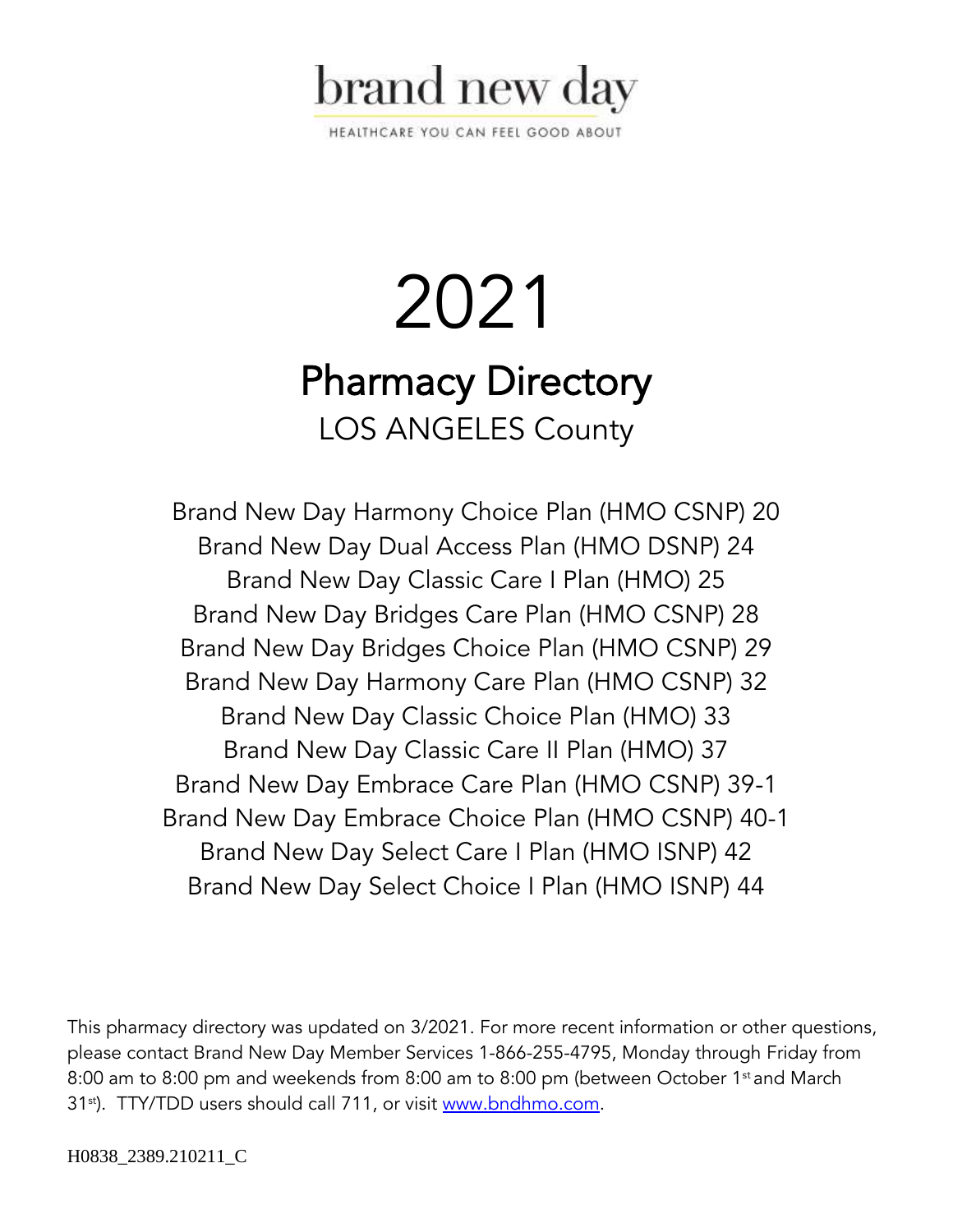Changes to our pharmacy network may occur during the benefit year. An updated Pharmacy Directory is located on our website at www.bndhmo.com/provider search. You may also call Member Services for updated providers.

### Introduction

This booklet provides a list of Brand New Day's network pharmacies. To get a complete description of your prescription coverage, including how to fill your prescriptions, please review the Evidence of Coverage and Brand New Day's formulary.

We call the pharmacies on this list our "network pharmacies" because we have made arrangements with them to provide prescription drugs to Plan members. In most cases, your prescriptions are covered under Brand New Day only if they are filled at a network pharmacy. Once you go to one pharmacy, you are not required to continue going to the same pharmacy to fill your prescription but can switch to any other of our network pharmacies. We will fill prescriptions at non-network pharmacies under certain circumstances as described in your Evidence of Coverage.

All network pharmacies may not be listed in this directory. Pharmacies may have been added or removed from the list after this directory was printed. This means the pharmacies listed here may no longer be in our network, or there may be newer pharmacies in our network that are not listed. This list is current as of 3/2021. For the most current list, please contact us. Our contact information appears on the front and back cover pages.

You can get prescription drugs shipped to your home through our network mail order delivery program. For more information, please contact us or see the mail order section of this pharmacy directory.

This directory is for LOS ANGELES county which includes the area in which you live. However, we cover a larger service area, and there are more pharmacies where your prescriptions may be covered by our Plan. For information on more pharmacies in our plan network not listed in this directory please contact Brand New Day Member Service.

If you have questions about any of the above, please see the first and last cover pages of this directory for information on how to contact Brand New Day.

The following is a directory of Brand New Day Network pharmacies. The pharmacies are grouped by type of pharmacy. Under each pharmacy type is an alphabetical listing by county of Brand New Day network pharmacies.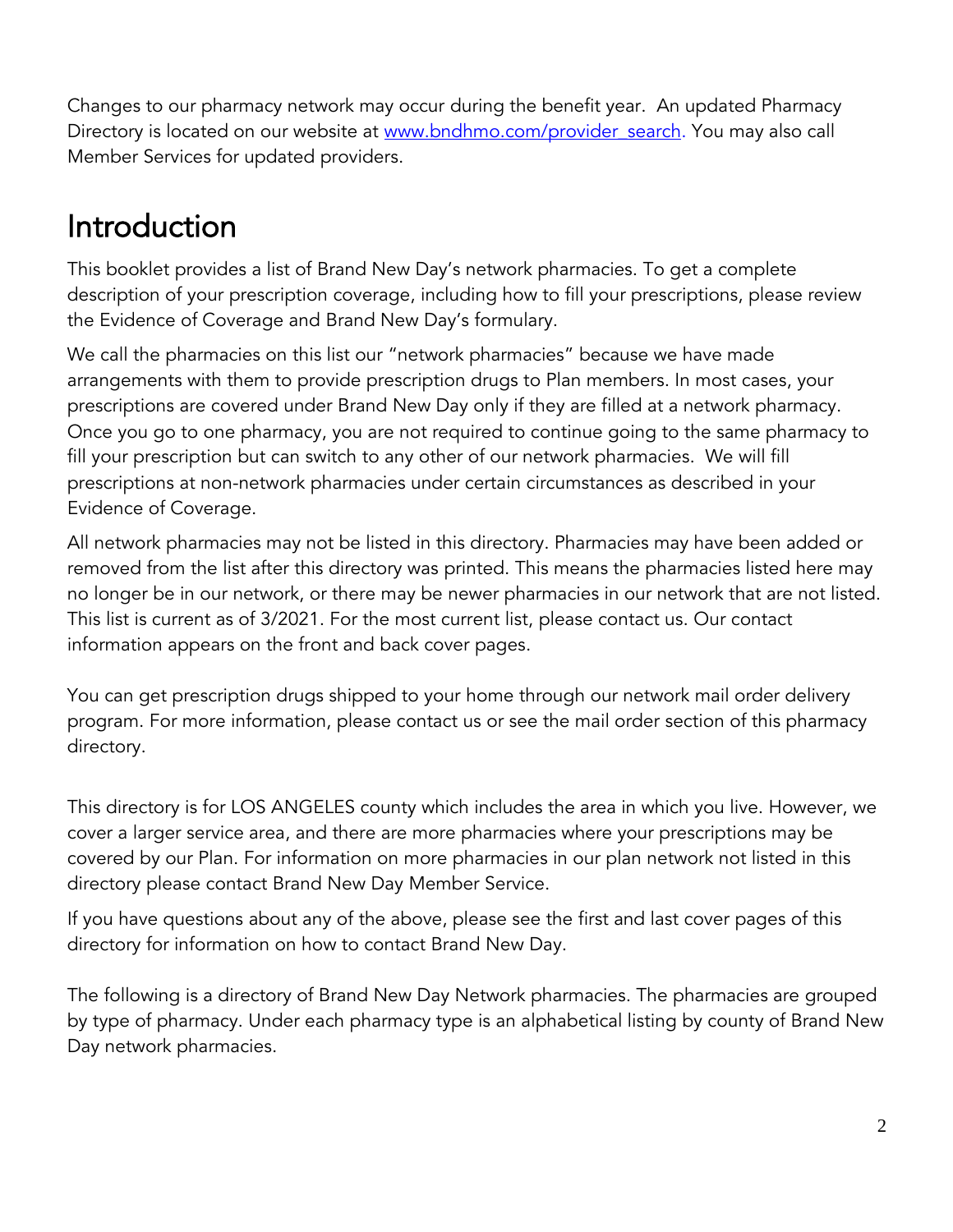## Table of Contents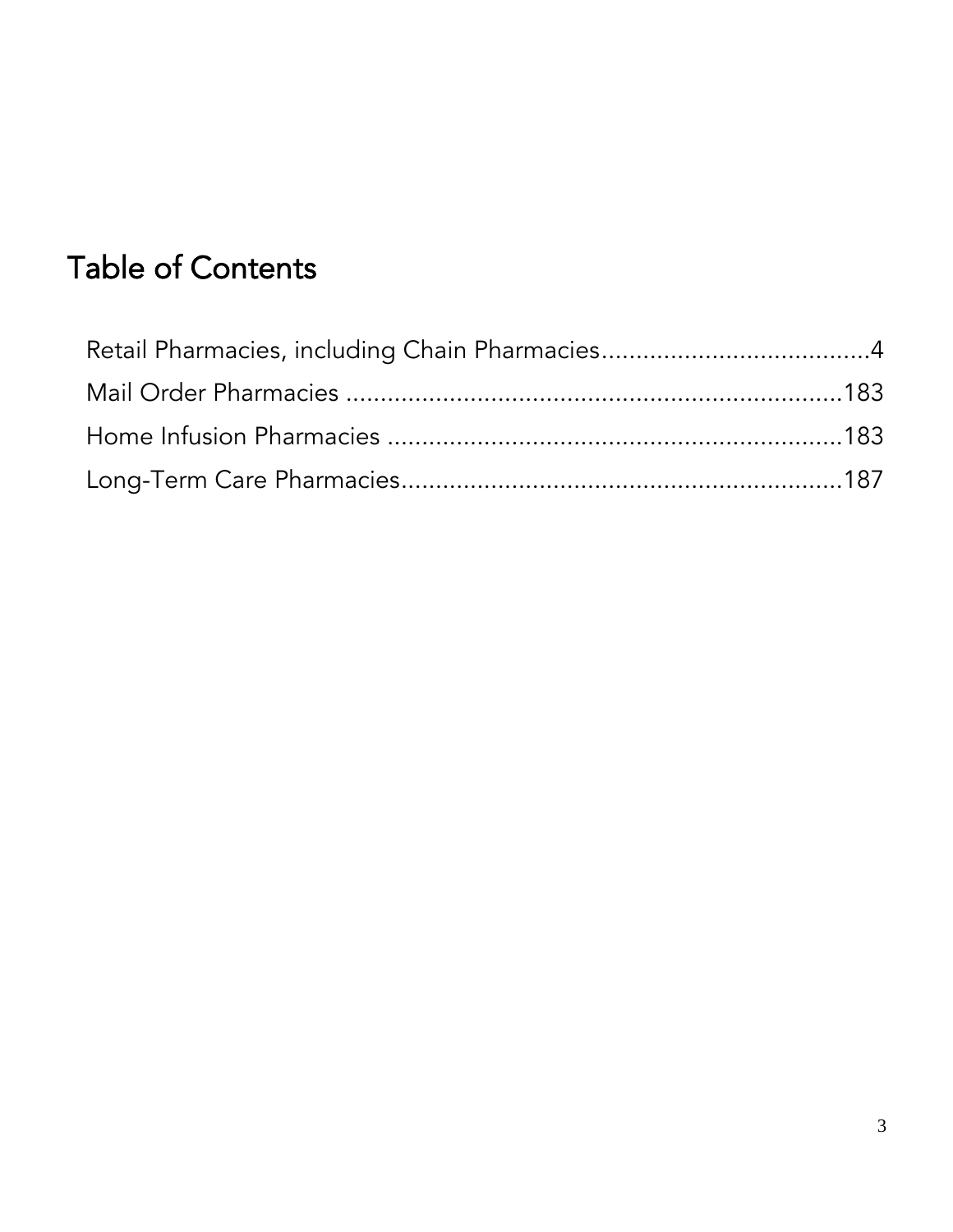### <span id="page-3-0"></span>Retail Pharmacies, including Chain Pharmacies

ACTON ACTON VALE PHARMACY 3630 SMITH AVE STE A ACTON CA 93510- 1957 661-269-9911 Hours: Closed on Sunday, Monday 9am - 6pm, Tuesday 9am - 6pm, Wednesday 9am - 6pm, Thursday 9am - 6pm, Friday 9am - 6pm, Saturday 9am - 12pm Open 24 hours? N

CROWN VALLEY PHARMACY 3720 WEST SIERRA HIGHWAY UNIT G ACTON CA 93510- 1272 661-269-9500 Hours: Closed on Sunday, Monday 10am - 6pm, Tuesday 10am - 6pm, Wednesday 10am - 6pm, Thursday 10am - 6pm, Friday 10am - 6pm,

Saturday 10am - 1pm Open 24 hours? N

AGOURA HILLS

CVS PHARMACY

Saturday 9am - 1pm Open 24 hours? N

RITE AID PHARMACY 05539 5747 KANAN ROAD AGOURA HILLS CA 91301-1601 818-991-5258 Hours: Sunday 10am - 6pm, Monday 9am - 9pm, Tuesday 9am - 9pm, Wednesday 9am - 9pm, Thursday 9am - 9pm, Friday 9am - 9pm, Saturday 9am - 6pm Open 24 hours? N

#### ALHAMBRA

A 1 PHARMACY 935 S GARFIELD AVE ALHAMBRA CA 91801-4442 626-281-3633 Hours: Closed on Sunday, Monday 9am - 5:30pm, Tuesday 9am - 5:30pm, Wednesday 9am - 5:30pm, Thursday 9am - 5:30pm,

Friday 9am - 5:30pm, Saturday 9am - 1pm Open 24 hours? N

ABC PHARMACY 841 W VALLEY BLVD STE 101 ALHAMBRA CA 91803-3234 626-457-8888 Hours: Closed on Sunday, Monday 9:30am - 6:30pm, Tuesday 9:30am - 6:30pm, Wednesday 9:30am - 6:30pm, Thursday 9:30am - 6:30pm, Friday 9:30am - 6:30pm, Saturday 9:30am - 2:30pm Open 24 hours? N

ALHAMBRA PROFESSIONAL PHARMACY 330 S GARFIELD AVE STE 104 ALHAMBRA CA 91801-0000 626-458-8909 Hours: Closed on Sunday,

#09751 5623 KANAN RD AGOURA HILLS CA 91301-3358 818-991-5522 Hours: Sunday 10am - 6pm, Monday 8am - 9pm, Tuesday 8am - 9pm, Wednesday 8am - 9pm, Thursday 8am - 9pm, Friday 8am - 9pm, Saturday 9am - 6pm Open 24 hours? N

KRAMERS PHARMACY 29525 CANWOOD ST AGOURA HILLS CA 91301-0000 818-706-8099 Hours: Closed on Sunday, Monday 9am - 6pm, Tuesday 9am - 6pm, Wednesday 9am - 6pm, Thursday 9am - 6pm, Friday 9am - 6pm,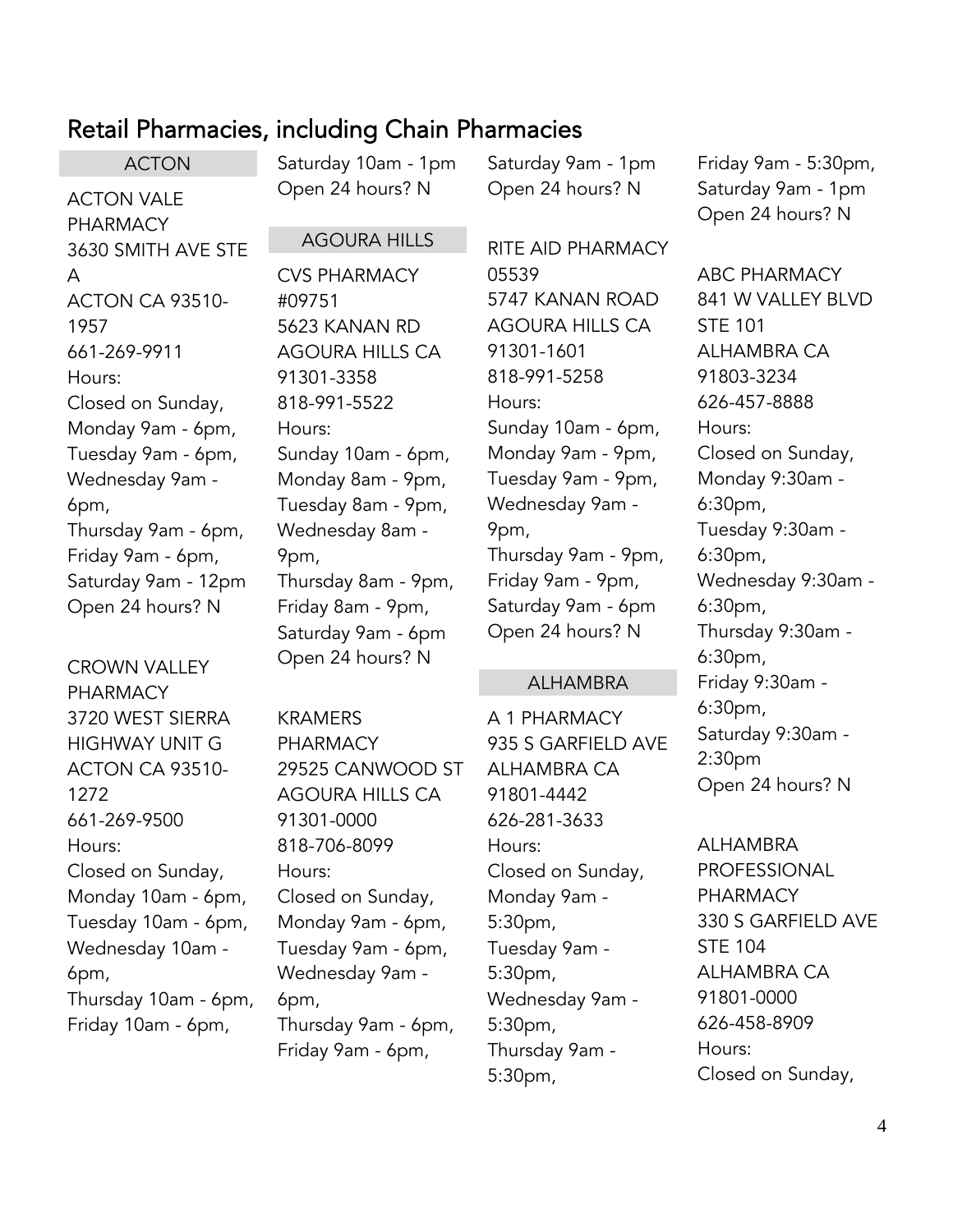Monday 9:30am - 6:30pm, Tuesday 9:30am - 6:30pm, Wednesday 9:30am - 6:30pm, Thursday 9:30am - 6:30pm, Friday 9:30am - 6:30pm, Saturday 9:30am - 3pm Open 24 hours? N

ALPHA MEDICAL PHARMACY 703 W VALLEY BLVD ALHAMBRA CA 91803-3232 626-289-1990 Hours: Sunday 11am - 5pm, Monday 9am - 7pm, Tuesday 9am - 7pm, Wednesday 9am - 7pm, Thursday 9am - 7pm, Friday 9am - 7pm, Saturday 9am - 6pm Open 24 hours? N

CHENG PHARMACY 600 W MAIN ST STE 106 ALHAMBRA CA 91801-3300 626-281-9222 Hours: Closed on Sunday,

Monday 9am - 6pm, Tuesday 9am - 6pm, Wednesday 9am - 6pm, Thursday 9am - 6pm, Friday 9am - 6pm, Saturday 10am - 2pm Open 24 hours? N

COSLO PHARMACY 150 S RAYMOND AVE ALHAMBRA CA 91801-3166 626-289-0018 Hours: Closed on Sunday, Monday 9am - 5pm, Tuesday 9am - 5pm, Wednesday 9am - 5pm, Thursday 9am - 5pm, Friday 9am - 5pm, Closed on Saturday Open 24 hours? N

#### COSTCO PHARMACY

#428 2207 W COMMONWEALTH AVE ALHAMBRA CA 91803-1302 626-282-6954 Hours: Closed on Sunday, Monday 10am - 7pm, Tuesday 10am - 7pm, Wednesday 10am - 7pm,

Thursday 10am - 7pm, Friday 10am - 7pm, Saturday 9:30am - 6pm Open 24 hours? N

CVS PHARMACY #03968 816 E MAIN ST ALHAMBRA CA 91801-0000 626-293-5750 Hours: Sunday 10am - 6pm, Monday 8am - 10pm, Tuesday 8am - 10pm, Wednesday 8am - 10pm, Thursday 8am - 10pm, Friday 8am - 10pm, Saturday 9am - 6pm Open 24 hours? N

CVS PHARMACY #09679 1485 E VALLEY BLVD ALHAMBRA CA 91801-0000 626-289-5075 Hours: Sunday 10am - 6pm, Monday 9am - 9pm, Tuesday 9am - 9pm, Wednesday 9am - 9pm, Thursday 9am - 9pm, Friday 9am - 9pm,

Saturday 9am - 6pm Open 24 hours? N

CVS PHARMACY #09791 2532 W VALLEY BLVD ALHAMBRA CA 91803-0000 626-308-1001 Hours: Sunday 10am - 6pm, Monday 8am - 9pm, Tuesday 8am - 9pm, Wednesday 8am - 9pm, Thursday 8am - 9pm, Friday 8am - 9pm, Saturday 9am - 6pm Open 24 hours? N

CVS PHARMACY #16041 2120 W MAIN ST ALHAMBRA CA 91801-0000 626-863-1200 Hours: Sunday 11am - 5pm, Monday 9am - 7pm, Tuesday 9am - 7pm, Wednesday 9am - 7pm, Thursday 9am - 7pm, Friday 9am - 7pm, Saturday 9am - 5pm Open 24 hours? N

E AND J PHARMACY INC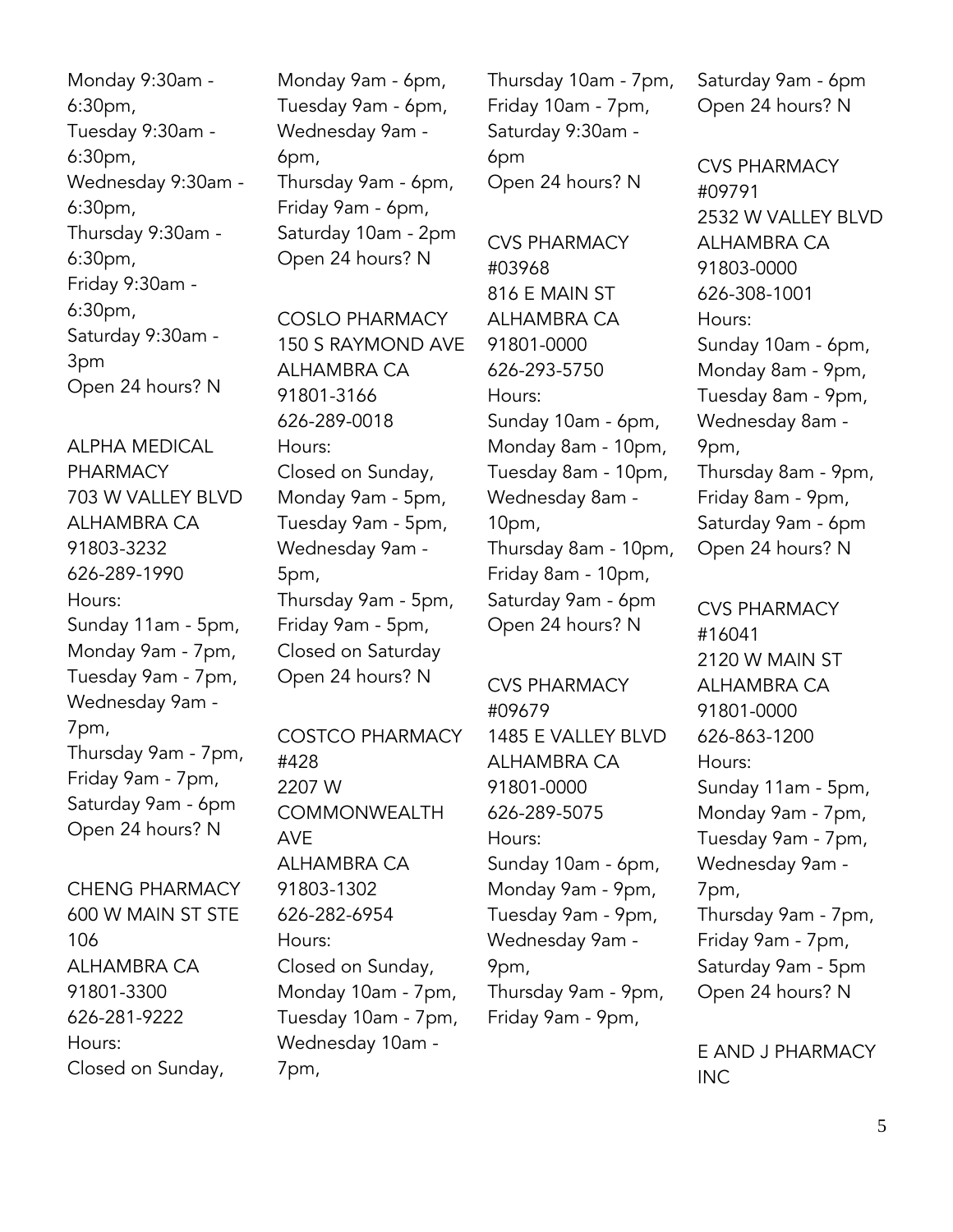1234 S GARFIELD AVE STE 102 ALHAMBRA CA 91801-0000 626-281-9913 Hours: Closed on Sunday, Monday 10am - 6pm, Tuesday 10am - 6pm, Wednesday 10am - 6pm, Thursday 10am - 6pm, Friday 10am - 6pm, Saturday 10:30am - 2:30pm Open 24 hours? N

GOLDEN HEALTH PHARMACY 88 S PALM AVE ALHAMBRA CA 91801-3101 626-940-5002 Hours: Closed on Sunday, Monday 9am - 5pm, Tuesday 9am - 5pm, Wednesday 9am - 5pm, Thursday 9am - 5pm, Friday 9am - 5pm, Closed on Saturday Open 24 hours? N

HUNG JEN PHARMACY 1336 W. VALLEY BLVD STE B ALHAMBRA CA

91803-0000 626-571-2928 Hours: Closed on Sunday, Monday 8:30am - 5pm, Tuesday 8:30am - 5pm, Wednesday 8:30am - 5pm, Thursday 8:30am - 5pm, Friday 8:30am - 5pm, Saturday 9am - 1pm Open 24 hours? N

KECK MEDICINE OF USC SPECIALTY PHARMACY 1000 S FREMONT AVE BLGD A10N SUITE 10150 ALHAMBRA CA 91803-8800 855-885-2600 Hours: Closed on Sunday, Monday 9am - 6pm, Tuesday 9am - 6pm, Wednesday 9am - 6pm, Thursday 9am - 6pm, Friday 9am - 6pm, Closed on Saturday Open 24 hours? N

LA PHARMACY LLC 1048 S GARFIELD AVE STE 101

ALHAMBRA CA 91801-0000 626-281-7870 Hours: Closed on Sunday, Monday 9am - 5pm, Tuesday 9am - 5pm, Wednesday 9am - 5pm, Thursday 9am - 5pm, Friday 9am - 5pm, Closed on Saturday Open 24 hours? N

MAIN PHARMACY 103 N GARFIELD AVE STE D ALHAMBRA CA 91801-0000 626-576-0890 Hours: Closed on Sunday, Monday 9am - 7pm, Tuesday 9am - 7pm, Wednesday 9am - 7pm, Thursday 9am - 7pm, Friday 9am - 7pm, Saturday 9am - 1pm Open 24 hours? N

MAX PHARMACY 333 S GARFIELD AVE UNIT C ALHAMBRA CA 91801-0000 626-281-1818 Hours: Closed on Sunday,

Monday 9am - 6pm, Tuesday 9am - 6pm, Wednesday 9am - 6pm, Thursday 9am - 6pm, Friday 9am - 6pm, Saturday 9am - 1pm Open 24 hours? N

RITE AID PHARMACY 05611 920 EAST VALLEY BOULEVARD ALHAMBRA CA 91801-5226 626-281-8422 Hours: Sunday 10am - 6pm, Monday 9am - 9pm, Tuesday 9am - 9pm, Wednesday 9am - 9pm, Thursday 9am - 9pm, Friday 9am - 9pm, Saturday 9am - 6pm Open 24 hours? N

RITE AID PHARMACY 05612 69 EAST MAIN **STREET** ALHAMBRA CA 91801-3514 626-300-8049 Hours: Sunday 10am - 6pm, Monday 9am - 9pm, Tuesday 9am - 9pm,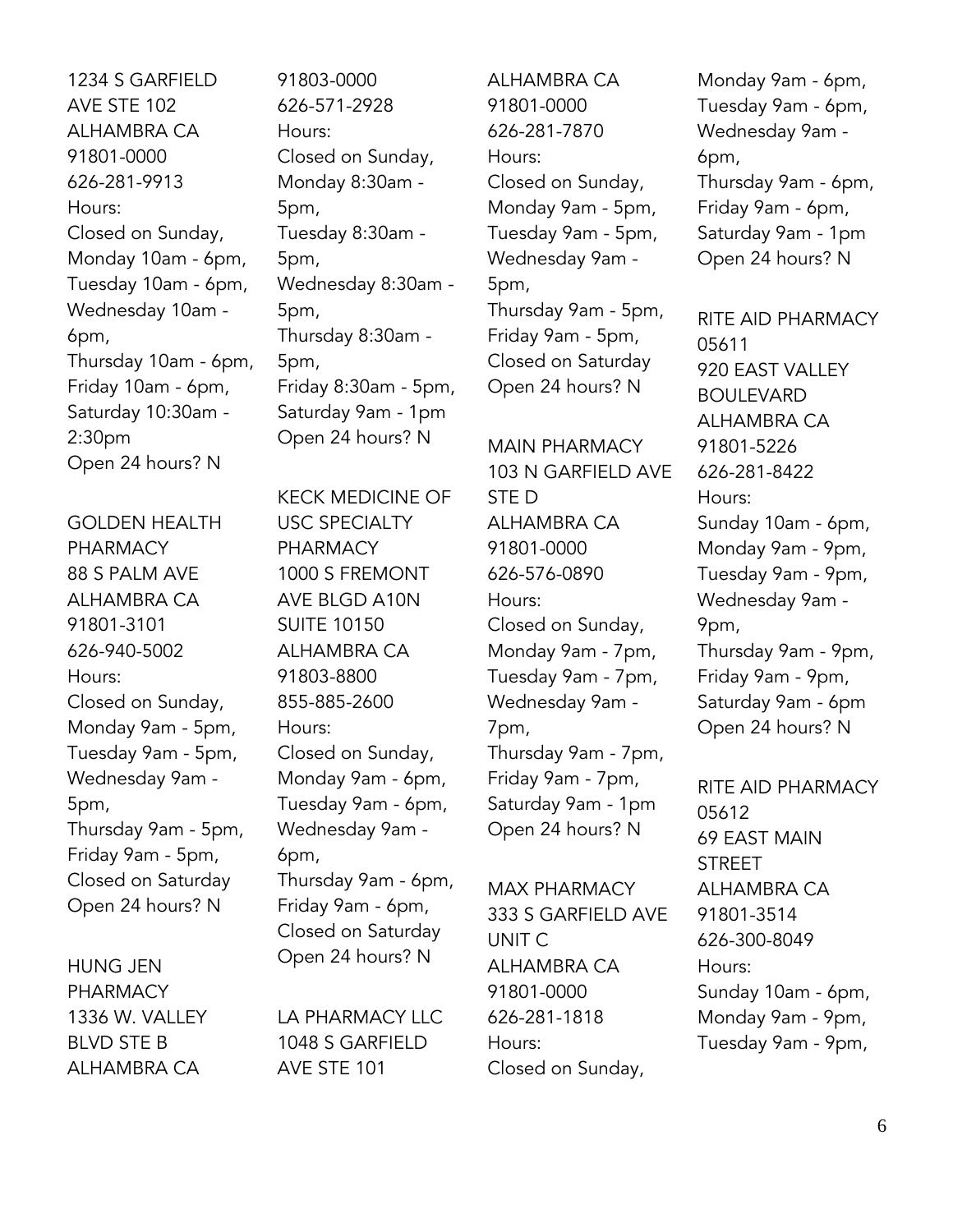Wednesday 9am - 9pm, Thursday 9am - 9pm, Friday 9am - 9pm, Saturday 9am - 6pm Open 24 hours? N

SAVE MORE PHARMACY 349 E MAIN ST STE 101 ALHAMBRA CA 91801-7909 626-282-8633 Hours: Closed on Sunday, Monday 9am - 6pm, Tuesday 9am - 6pm, Wednesday 9am - 6pm, Thursday 9am - 6pm, Friday 9am - 6pm, Saturday 9am - 2pm Open 24 hours? N

SAVON PHARMACY #2543 2400 W COMMONWEALTH AVE ALHAMBRA CA 91803-0000 626-576-3900 Hours: Sunday 10am - 6pm, Monday 9am - 9pm, Tuesday 9am - 9pm, Wednesday 9am - 9pm,

Thursday 9am - 9pm, Friday 9am - 9pm, Saturday 9am - 5pm Open 24 hours? N

VALLEY SQUARE PHARMACY 1227 E VALLEY BLVD ALHAMBRA CA 91801-5235 626-576-8622 Hours: Closed on Sunday, Monday 9am - 5pm, Tuesday 9am - 5pm, Wednesday 9am - 5pm, Thursday 9am - 5pm, Friday 9am - 5pm, Saturday 9am - 2pm Open 24 hours? N

WALGREENS #2156 2551 W MAIN ST ALHAMBRA CA 91801-1652 626-281-1637 Hours: Sunday 10am - 6pm, Monday 8am - 9pm, Tuesday 8am - 9pm, Wednesday 8am - 9pm, Thursday 8am - 9pm, Friday 8am - 9pm, Saturday 9am - 6pm Open 24 hours? N

ALTADENA

MAT'S PHARMACY 2264 LINCOLN AVE ALTADENA CA 91001-5433 626-794-7197 Hours: Sunday 8am - 1pm, Monday 9am - 6pm, Tuesday 9am - 6pm, Wednesday 9am - 6pm, Thursday 9am - 6pm, Friday 9am - 6pm, Saturday 8am - 1pm Open 24 hours? N

RITE AID PHARMACY 05526 735 EAST ALTADENA DRIVE ALTADENA CA 91001-2302 626-791-7935 Hours: Sunday 10am - 6pm, Monday 9am - 9pm, Tuesday 9am - 9pm, Wednesday 9am - 9pm, Thursday 9am - 9pm, Friday 9am - 9pm, Saturday 9am - 6pm Open 24 hours? N

WEBSTER'S PHARMACY 2450 N LAKE AVE ALTADENA CA 91001-2467

626-797-1163 Hours: Closed on Sunday, Monday 8:30am - 6pm, Tuesday 8:30am - 6pm, Wednesday 8:30am - 6pm, Thursday 8:30am - 6pm, Friday 8:30am - 6pm, Saturday 8:30am - 6pm Open 24 hours? N

ARCADIA

ARCADIA CENTER PHARMACY 631 W DUARTE RD ARCADIA CA 91007- 0000 626-446-3300 Hours: Closed on Sunday, Monday 9am - 7pm, Tuesday 9am - 7pm, Wednesday 9am - 7pm, Thursday 9am - 7pm, Friday 9am - 7pm, Saturday 9am - 3pm Open 24 hours? N

ARCADIA MEDICAL PHARMACY 612 W DUARTE RD STE 102 ARCADIA CA 91007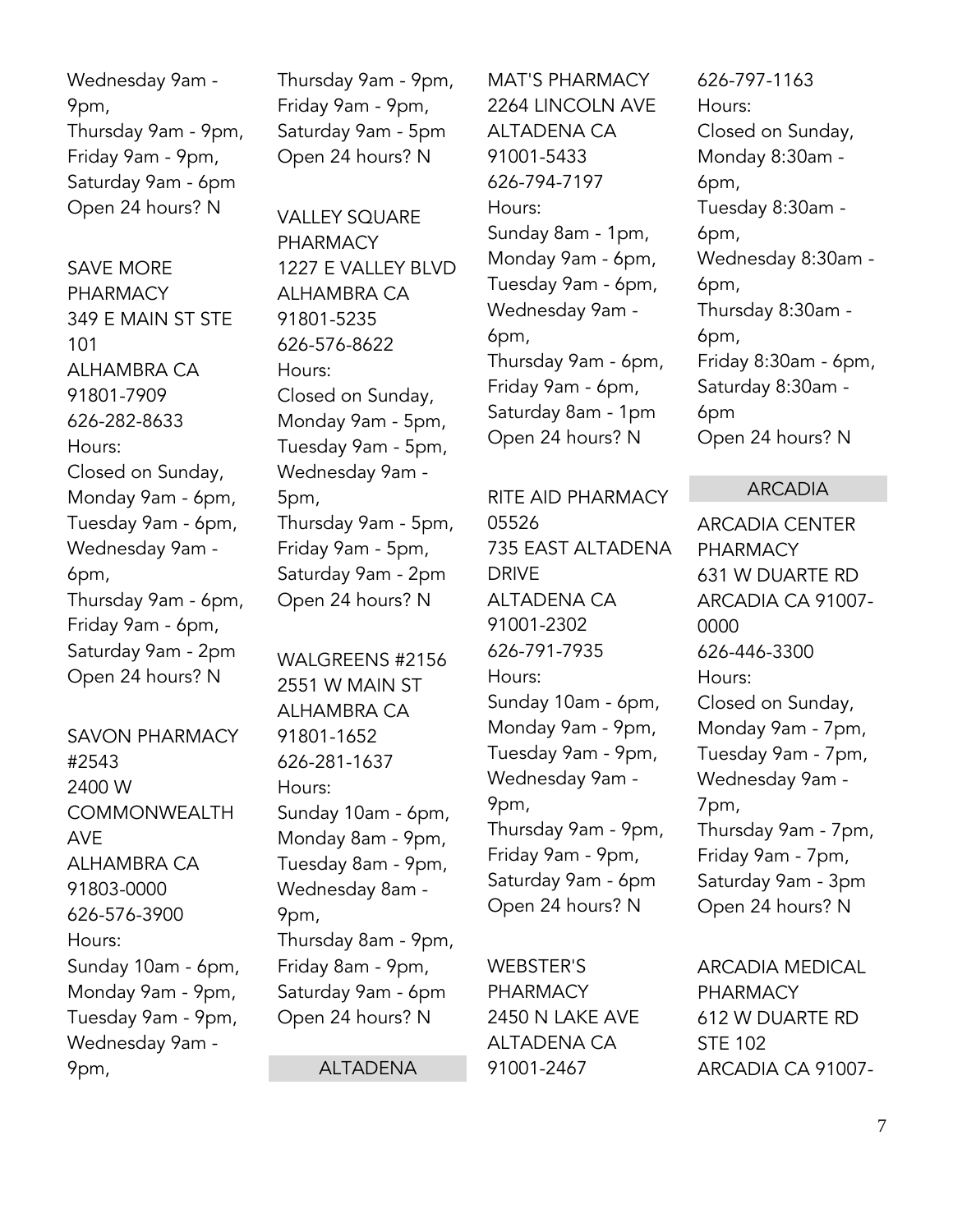0000 626-446-0612 Hours: Closed on Sunday, Monday 9am - 6pm, Tuesday 9am - 6pm, Wednesday 9am - 6pm, Thursday 9am - 6pm, Friday 9am - 6pm, Closed on Saturday Open 24 hours? N

ARCADIA PARK PHARMACY 301 W HUNTINGTON DR STE 116 ARCADIA CA 91007- 3462 626-623-6606 Hours: Closed on Sunday, Monday 9am - 6pm, Tuesday 9am - 6pm, Wednesday 9am - 6pm, Thursday 9am - 6pm, Friday 9am - 6pm, Saturday 9am - 2:30pm Open 24 hours? N

CVS PHARMACY #09680 188 W LAS TUNAS ARCADIA CA 91007- 0000 626-446-8830 Hours:

Sunday 10am - 6pm, Monday 9am - 9pm, Tuesday 9am - 9pm, Wednesday 9am - 9pm, Thursday 9am - 9pm, Friday 9am - 9pm, Saturday 10am - 6pm Open 24 hours? N

CVS PHARMACY #09721 1401 S BALDWIN ARCADIA CA 91007- 0000 626-445-1284 Hours: NR Open 24 hours? Y

LUCKY PHARMACY 1108 S BALDWIN AVENUE STORE NUMBER 8&9 ARCADIA CA 91007- 0000 626-445-1888 Hours: Closed on Sunday, Monday 9am - 6:30pm, Tuesday 9am - 6:30pm, Wednesday 9am - 6:30pm, Thursday 9am - 6:30pm, Friday 9am - 6:30pm,

Saturday 9am - 1pm Open 24 hours? N

PACIFIC OAK COMPOUNDING PHARMACY 12 N 1ST AVE ARCADIA CA 91006- 3205 626-348-8930 Hours: Closed on Sunday, Monday 10am - 6pm, Tuesday 10am - 6pm, Wednesday 10am - 6pm, Thursday 10am - 6pm, Friday 10am - 6pm, Saturday 10am - 2pm Open 24 hours? N

RITE AID PHARMACY 06300 165 E FOOTHILL BOULEVARD ARCADIA CA 91006- 2594 626-305-9112 Hours: Sunday 10am - 6pm, Monday 9am - 9pm, Tuesday 9am - 9pm, Wednesday 9am - 9pm, Thursday 9am - 9pm, Friday 9am - 9pm, Saturday 9am - 6pm Open 24 hours? N

SAVON PHARMACY #0561 298 E LIVE OAK AVE ARCADIA CA 91006- 5629 626-446-1902 Hours: Sunday 10am - 6pm, Monday 9am - 6pm, Tuesday 9am - 6pm, Wednesday 9am - 6pm, Thursday 9am - 6pm, Friday 9am - 6pm, Saturday 9am - 5pm Open 24 hours? N

SUNNY BAY PHARMACY 450 E HUNTINGTON DR ARCADIA CA 91006- 0000 626-445-9100 Hours: Closed on Sunday, Monday 9am - 6pm, Tuesday 9am - 6pm, Wednesday 9am - 6pm, Thursday 9am - 6pm, Friday 9am - 6pm, Closed on Saturday Open 24 hours? N VONS PHARMACY

#3208 745 W NAOMI AVE ARCADIA CA 91007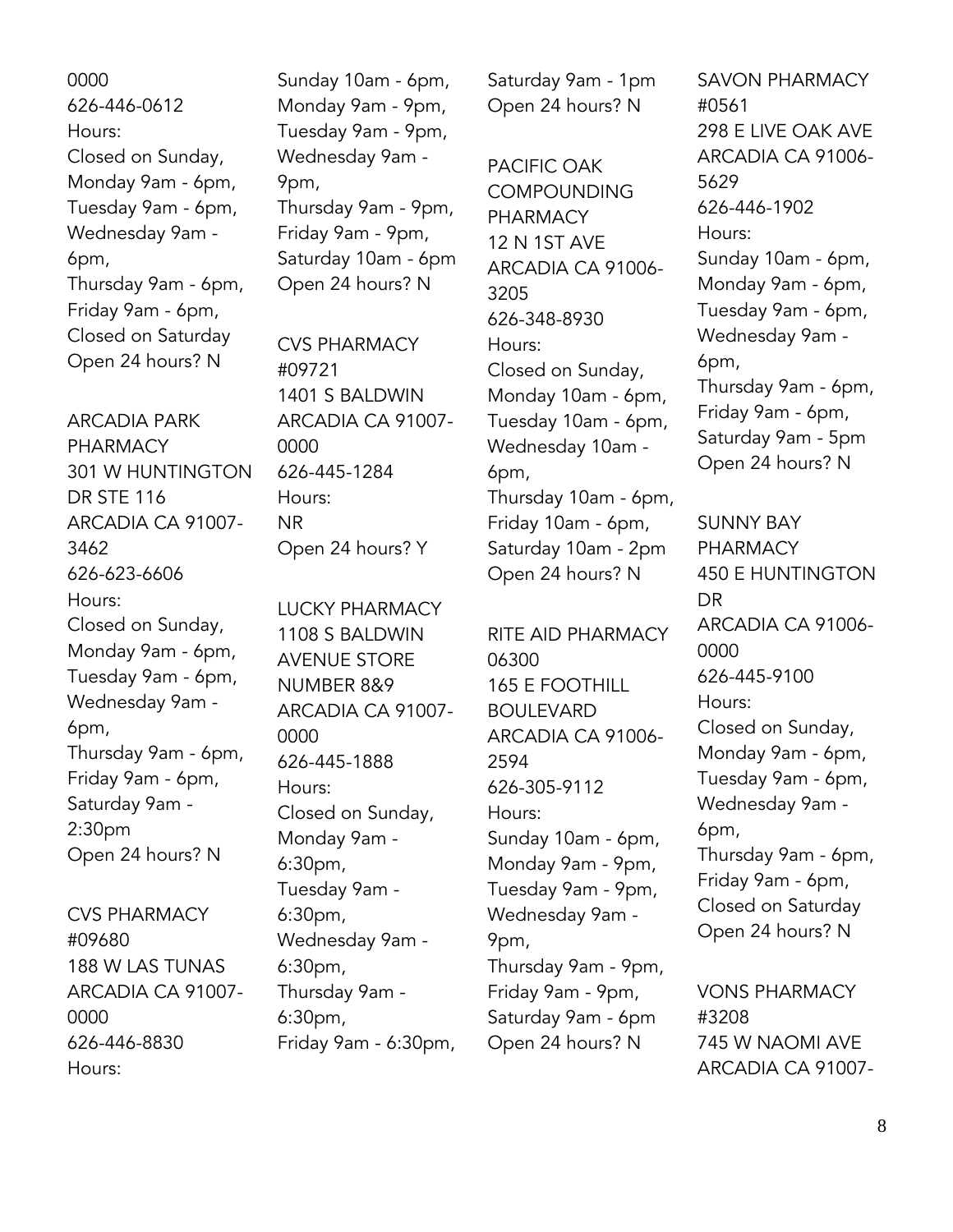7517 626-446-9261 Hours: Sunday 9am - 5pm, Monday 9am - 9pm, Tuesday 9am - 9pm, Wednesday 9am - 9pm, Thursday 9am - 9pm, Friday 9am - 9pm, Saturday 9am - 5pm Open 24 hours? N

#### ARLETA

AMY'S PHARMACY 9720 WOODMAN AVE ARLETA CA 91331- 0000 818-686-0777 Hours: Closed on Sunday, Monday 9am - 6pm, Tuesday 9am - 6pm, Wednesday 9am - 6pm, Thursday 9am - 6pm, Friday 9am - 6pm, Saturday 9am - 12pm Open 24 hours? N

CVS PHARMACY #09625 9089 WOODMAN ARLETA CA 91331- 0000 818-892-3167 Hours: Sunday 10am - 6pm, Monday 8am - 10pm, Tuesday 8am - 10pm, Wednesday 8am - 10pm, Thursday 8am - 10pm, Friday 8am - 10pm, Saturday 9am - 6pm Open 24 hours? N

CVS PHARMACY #16040 9725 LAUREL CANYON BLVD ARLETA CA 91331- 4100 818-492-0025 Hours: Sunday 11am - 5pm, Monday 9am - 7pm, Tuesday 9am - 7pm, Wednesday 9am - 7pm, Thursday 9am - 7pm, Friday 9am - 7pm, Saturday 9am - 5pm Open 24 hours? N

PMQ ARLETA PHARMACY 8902 WOODMAN AVE ARLETA CA 91331- 6401 714-364-4008 Hours: Closed on Sunday, Monday 8:30am - 5:30pm,

Tuesday 8:30am - 5:30pm, Wednesday 8:30am - 5:30pm, Thursday 8:30am - 5:30pm, Friday 8:30am - 5:30pm, Closed on Saturday Open 24 hours? N

WALGREENS #6124 9750 WOODMAN AVE ARLETA CA 91331- 6422 818-899-9950 Hours: NR Open 24 hours? Y

#### ARTESIA

CVS PHARMACY #09488 11851 ARTESIA BOULEVARD ARTESIA CA 90701- 0000 562-924-7697 Hours: Sunday 10am - 6pm, Monday 8am - 9pm, Tuesday 8am - 9pm, Wednesday 8am - 9pm, Thursday 8am - 9pm, Friday 8am - 9pm,

Saturday 9am - 6pm Open 24 hours? N

FAMILY MEDICAL PHARMACY 18009 NORWALK BLVD ARTESIA CA 90701- 4255 562-402-0500 Hours: Closed on Sunday, Monday 9am - 6pm, Tuesday 9am - 6pm, Wednesday 9am - 6pm, Thursday 9am - 6pm, Friday 9am - 6pm, Saturday 9am - 2pm Open 24 hours? N

KOAM PHARMACY 18102 S PIONEER BLVD STE 101 ARTESIA CA 90701- 3951 562-402-3636 Hours: Closed on Sunday, Monday 9am - 6pm, Tuesday 9am - 6pm, Wednesday 9am - 6pm, Thursday 9am - 6pm, Friday 9am - 6pm, Saturday 9am - 1pm Open 24 hours? N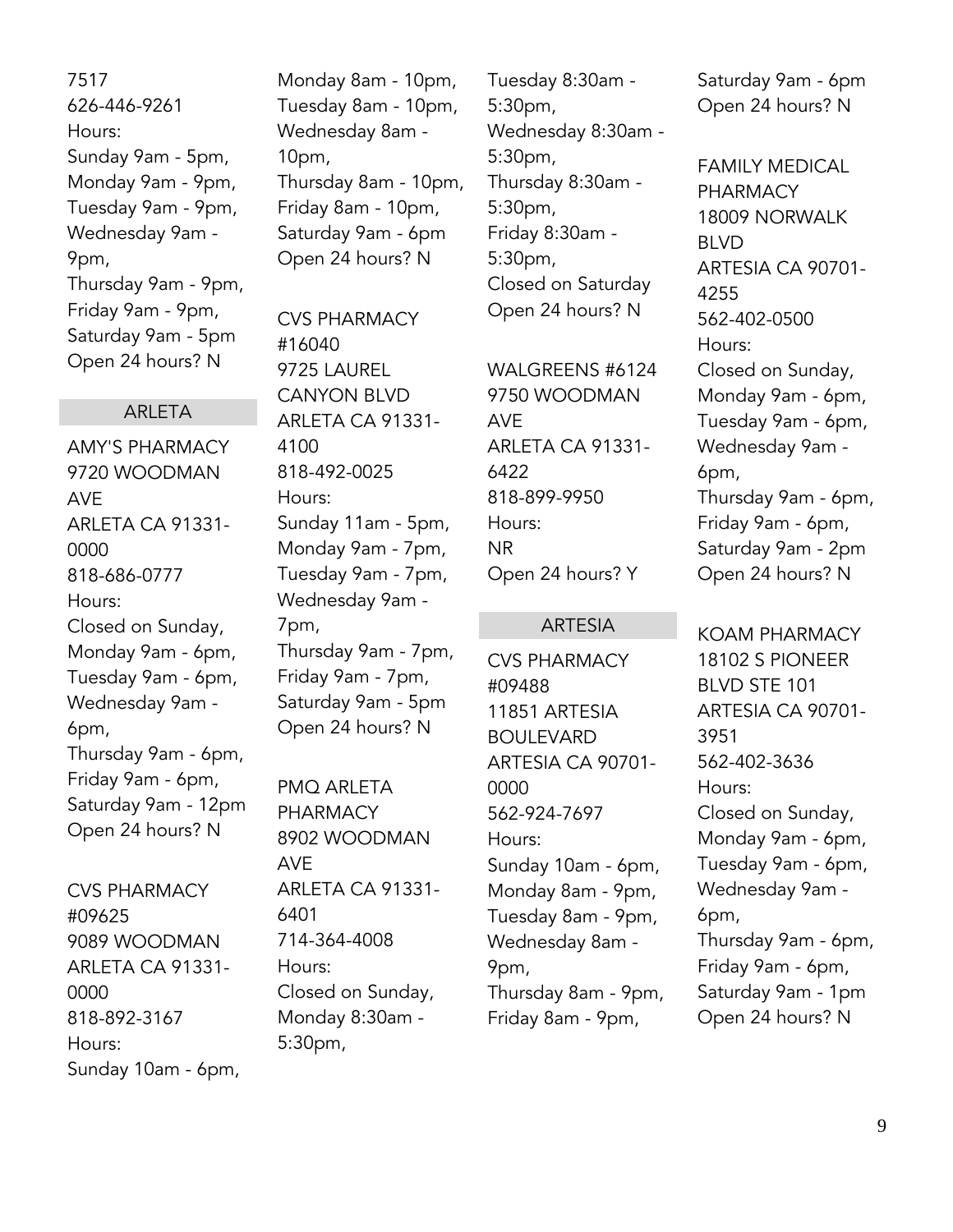THE MEDICINE SHOPPE PHARMACY 11515 ARTESIA BLVD STE 101 ARTESIA CA 90701- 3852 562-402-1000 Hours: Closed on Sunday, Monday 9am - 6pm, Tuesday 9am - 6pm, Wednesday 9am - 6pm, Thursday 9am - 6pm, Friday 9am - 6pm, Saturday 9:30am - 1:30pm Open 24 hours? N

WALGREENS #5773 11800 ARTESIA BLVD ARTESIA CA 90701- 4003 562-924-7718 Hours: Sunday 10am - 6pm, Monday 8am - 9pm, Tuesday 8am - 9pm, Wednesday 8am - 9pm, Thursday 8am - 9pm, Friday 8am - 9pm, Saturday 9am - 6pm Open 24 hours? N

WELCOME PHARMACY 18379 PIONEER BLVD ARTESIA CA 907010000 562-860-6336 Hours: Closed on Sunday, Monday 10am - 6:30pm, Tuesday 10am - 6:30pm, Wednesday 10am - 6:30pm, Thursday 10am - 6:30pm, Friday 10am - 6:30pm, Saturday 10am - 4pm Open 24 hours? N

#### AVALON

LEOS CATALINA DRUG STORE INC 401 CRESCENT AVALON CA 90704- 1543 310-510-0189 Hours: Closed on Sunday, Monday 9am - 6pm, Tuesday 9am - 6pm, Wednesday 9am - 6pm, Thursday 9am - 6pm, Friday 9am - 6pm, Saturday 9am - 6pm Open 24 hours? N

#### AZUSA

COSTCO PHARMACY #412 1220 W FOOTHILL

BLVD AZUSA CA 91702- 2819 626-812-6470 Hours: Closed on Sunday, Monday 10am - 7pm, Tuesday 10am - 7pm, Wednesday 10am - 7pm, Thursday 10am - 7pm, Friday 10am - 7pm, Saturday 9:30am - 6pm Open 24 hours? N

CVS PHARMACY #05945 915 E ARROW HWY AZUSA CA 91702- 0000 626-332-7213 Hours: Sunday 10am - 6pm, Monday 9am - 9pm, Tuesday 9am - 9pm, Wednesday 9am - 9pm, Thursday 9am - 9pm, Friday 9am - 9pm, Saturday 10am - 6pm Open 24 hours? N

CVS PHARMACY #09637 367 N CITRUS AVE AZUSA CA 91702- 0000

626-334-7872 Hours: Sunday 10am - 5pm, Monday 9am - 9pm, Tuesday 9am - 9pm, Wednesday 9am - 9pm, Thursday 9am - 9pm, Friday 9am - 9pm, Saturday 10am - 6pm Open 24 hours? N

CVS PHARMACY #09780 101 W FOOTHILL BLVD AZUSA CA 91702- 0000 626-969-6669 Hours: Sunday 10am - 6pm, Monday 8am - 9pm, Tuesday 8am - 9pm, Wednesday 8am - 9pm, Thursday 8am - 9pm, Friday 8am - 9pm, Saturday 9am - 6pm Open 24 hours? N

CVS PHARMACY #17593 809 N AZUSA AVE AZUSA CA 91702- 0000 626-629-1122 Hours: Sunday 11am - 5pm, Monday 9am - 7pm,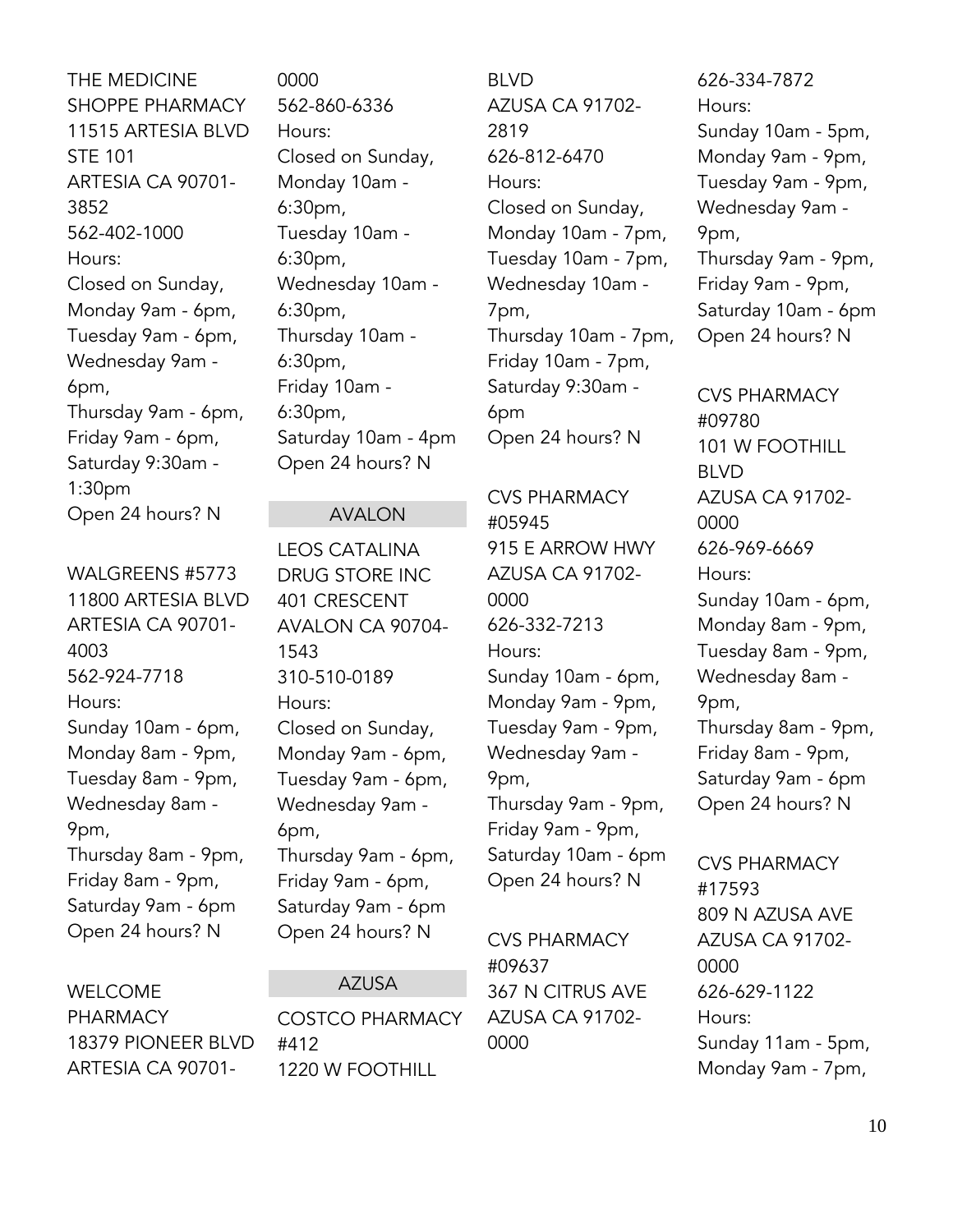Tuesday 9am - 7pm, Wednesday 9am - 7pm, Thursday 9am - 7pm, Friday 9am - 7pm, Saturday 9am - 5pm Open 24 hours? N

RITE AID PHARMACY 05576 153 EAST GLADSTONE STREET AZUSA CA 91702- 4926 626-334-3511 Hours: Sunday 10am - 6pm, Monday 8am - 10pm, Tuesday 8am - 10pm, Wednesday 8am - 10pm, Thursday 8am - 10pm, Friday 8am - 10pm, Saturday 9am - 6pm Open 24 hours? N

#### BALDWIN PARK

BIG 8 PHARMACY 4318 MAINE AVE STE C BALDWIN PARK CA 91706-3326 626-851-8108 Hours: Closed on Sunday, Monday 10am - 5:30pm, Tuesday 10am - 5:30pm,

Wednesday 10am - 5:30pm, Thursday 10am - 5:30pm, Friday 10am - 5:30pm, Saturday 10am - 2pm Open 24 hours? N

CVS PHARMACY #05775 3151 BALDWIN PARK BLVD BALDWIN PARK CA 91706-0000 626-814-3506 Hours: Sunday 10am - 6pm, Monday 9am - 9pm, Tuesday 9am - 9pm, Wednesday 9am - 9pm, Thursday 9am - 9pm, Friday 9am - 9pm, Saturday 10am - 6pm Open 24 hours? N

CVS PHARMACY #09672 14503 RAMONA BLVD BALDWIN PARK CA 91706-0000 626-813-7622 Hours: Sunday 10am - 6pm, Monday 8am - 9pm, Tuesday 8am - 9pm,

Wednesday 8am - 9pm, Thursday 8am - 9pm, Friday 8am - 9pm, Saturday 9am - 6pm Open 24 hours? N

CVS PHARMACY #09673 1550 PUENTE AVENUE BALDWIN PARK CA 91706-0000 626-814-1483 Hours: Sunday 10am - 6pm, Monday 9am - 9pm, Tuesday 9am - 9pm, Wednesday 9am - 9pm, Thursday 9am - 9pm, Friday 9am - 9pm, Saturday 10am - 6pm Open 24 hours? N

PREMIER PHARMACY **SERVICES** 410 CLOVERLEAF DR BALDWIN PARK CA 91706-6511 626-626-9400 Hours: NR Open 24 hours? Y

SAINT JOHNS FAMILY PHARMACY 14514 RAMONA BLVD STE 4

BALDWIN PARK CA 91706-0000 626-962-6471 Hours: Closed on Sunday, Monday 9am - 6pm, Tuesday 9am - 6pm, Wednesday 9am - 6pm, Thursday 9am - 6pm, Friday 9am - 6pm, Closed on Saturday Open 24 hours? N

WALGREENS #7654 14102 RAMONA BLVD BALDWIN PARK CA 91706-3138 626-337-1082 Hours: Sunday 10am - 6pm, Monday 8am - 9pm, Tuesday 8am - 9pm, Wednesday 8am - 9pm, Thursday 8am - 9pm, Friday 8am - 9pm, Saturday 9am - 6pm Open 24 hours? N

WALMART PHARMACY 10-3522 3250 BIG DALTON AVE BALDWIN PARK CA 91706-5107 626-814-4790 Hours: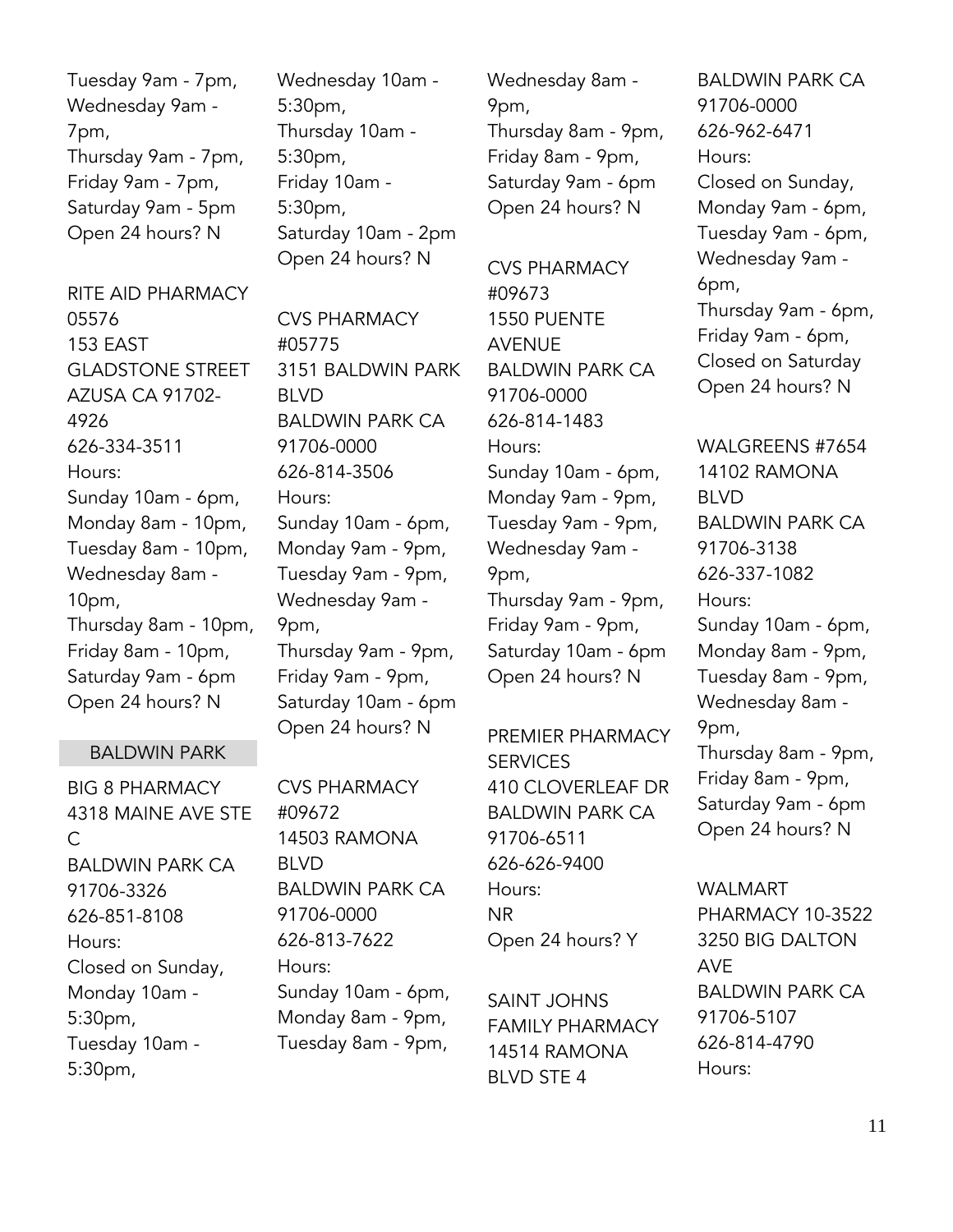Sunday 10am - 6pm, Monday 9am - 9pm, Tuesday 9am - 9pm, Wednesday 9am - 9pm, Thursday 9am - 9pm, Friday 9am - 9pm, Saturday 9am - 7pm Open 24 hours? N

#### **BELL**

BELL DRUGS 3809 GAGE AVE BELL CA 90201-1026 323-562-1006 Hours: Closed on Sunday, Monday 10am - 6pm, Tuesday 10am - 6pm, Wednesday 10am - 6pm, Thursday 10am - 6pm, Friday 10am - 6pm, Saturday 10am - 3pm Open 24 hours? N

CVS PHARMACY #08858 7101 ATLANTIC AVENUE BELL CA 90201-0000 323-773-2025 Hours: NR Open 24 hours? Y

MEDICAL ARTS PHARMACY 5101 E FLORENCE AVE BELL CA 90201-3801 323-771-1112 Hours: Closed on Sunday, Monday 8:30am - 5:30pm, Tuesday 8:30am - 5:30pm, Wednesday 8:30am - 5:30pm, Thursday 8:30am - 5:30pm, Friday 8:30am - 5:30pm, Closed on Saturday Open 24 hours? N

THE MEDICINE CABINET #5 6399 ATLANTIC AVE BELL CA 90201-0000 323-773-1261 Hours: Sunday 10am - 6:30pm, Monday 10am - 6:30pm, Tuesday 10am - 6:30pm, Wednesday 10am - 6:30pm, Thursday 10am - 6:30pm, Friday 10am - 6:30pm, Saturday 10am - 6:30pm Open 24 hours? N

#### BELL GARDENS

HEALTH MART BELL GARDENS 7625 EASTERN AVE STE C BELL GARDENS CA 90201-0000 323-773-3800 Hours: Closed on Sunday, Monday 9am - 6pm, Tuesday 9am - 6pm, Wednesday 9am - 6pm, Thursday 9am - 6pm, Friday 9am - 6pm, Closed on Saturday Open 24 hours? N

RITE AID PHARMACY 05459 6959 EASTERN AVENUE BELL GARDENS CA 90201-3926 323-562-4613 Hours: Sunday 10am - 6pm, Monday 8am - 10pm, Tuesday 8am - 10pm, Wednesday 8am - 10pm, Thursday 8am - 10pm, Friday 8am - 10pm, Saturday 9am - 6pm Open 24 hours? N

BELLFLOWER

B&B PHARMACY 10244 ROSECRANS AVE BELLFLOWER CA 90706-0000 562-866-8363 Hours: Closed on Sunday, Monday 9am - 6pm, Tuesday 9am - 6pm, Wednesday 9am - 6pm, Thursday 9am - 6pm, Friday 9am - 6pm, Saturday 9am - 1pm Open 24 hours? N

BELLWOOD MEDICAL CENTER PHARMACY, MEDICINE SHOPPE 2064 10230 ARTESIA BLVD STE 101 BELLFLOWER CA 90706-6768 562-866-8281 Hours: Closed on Sunday, Monday 9am - 6pm, Tuesday 9am - 6pm, Wednesday 9am - 6pm, Thursday 9am - 6pm, Friday 9am - 6pm, Saturday 9am - 12pm Open 24 hours? N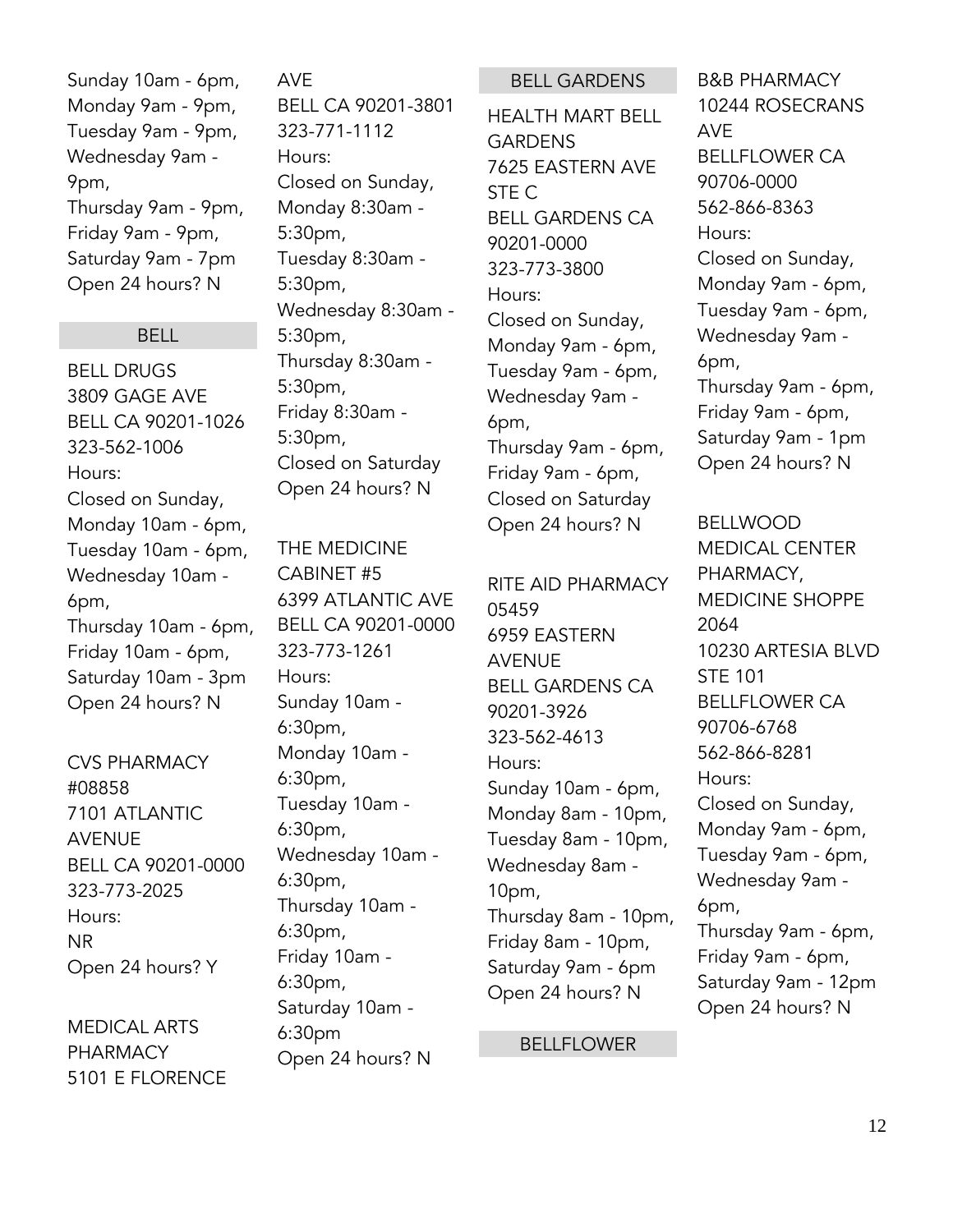I CARE PHARMACY 17620 BELLFLOWER BLVD UNIT B-104 BELLFLOWER CA 90706-0000 562-804-0101 Hours: Closed on Sunday, Monday 9am - 6pm, Tuesday 9am - 6pm, Wednesday 9am - 6pm, Thursday 9am - 6pm, Friday 9am - 6pm, Closed on Saturday Open 24 hours? N

MEDIC PHARMACY 16900 BELLFLOWER BLVD BELLFLOWER CA 90706-0000 562-925-6505 Hours: Closed on Sunday, Monday 9am - 6pm, Tuesday 9am - 6pm, Wednesday 9am - 6pm, Thursday 9am - 6pm, Friday 9am - 6pm, Saturday 10am - 2pm Open 24 hours? N

RITE AID PHARMACY 05508 15924 BELLFLOWER BOULEVARD BELLFLOWER CA

90706-4602 562-925-5314 Hours: Sunday 10am - 6pm, Monday 8am - 10pm, Tuesday 8am - 10pm, Wednesday 8am - 10pm, Thursday 8am - 10pm, Friday 8am - 10pm, Saturday 9am - 6pm Open 24 hours? N

TCC PMQ PHARMACY 1 17660 LAKEWOOD BLVD BELLFLOWER CA 90706-6410 562-264-3124 Hours: Closed on Sunday, Monday 9am - 6pm, Tuesday 9am - 6pm, Wednesday 9am - 6pm, Thursday 9am - 6pm, Friday 9am - 6pm, Closed on Saturday Open 24 hours? N

TOP-CARE PHARMACY 10251 E ARTESIA BLVD STE A BELLFLOWER CA 90706-0000 562-461-0891 Hours:

Closed on Sunday, Monday 9am - 5:30pm, Tuesday 9am - 5:30pm, Wednesday 9am - 5:30pm, Thursday 9am - 5:30pm, Friday 9am - 5:30pm, Closed on Saturday Open 24 hours? N

WALGREENS #6680 9031 ROSECRANS AVE BELLFLOWER CA 90706-2046 562-531-1557 Hours: Sunday 10am - 6pm, Monday 8am - 9pm, Tuesday 8am - 9pm, Wednesday 8am - 9pm, Thursday 8am - 9pm, Friday 8am - 9pm, Saturday 9am - 6pm Open 24 hours? N

WALGREENS #7403 15740 WOODRUFF AVE BELLFLOWER CA 90706-4018 562-867-5441 Hours: Sunday 10am - 6pm, Monday 8am - 9pm,

Tuesday 8am - 9pm, Wednesday 8am - 9pm, Thursday 8am - 9pm, Friday 8am - 9pm, Saturday 9am - 6pm Open 24 hours? N

#### BEVERLY HILLS

ABC PHARMACY OF BEVERLY HILLS 9033 WILSHIRE BLVD STE 102 BEVERLY HILLS CA 90211-1800 310-777-0052 Hours: Closed on Sunday, Monday 9am - 5pm, Tuesday 9am - 5pm, Wednesday 9am - 5pm, Thursday 9am - 5pm, Friday 9am - 5pm, Closed on Saturday Open 24 hours? N

ACE MEDICAL PHARMACY 9171 WILSHIRE BLVD STE B BEVERLY HILLS CA 90210-5560 310-385-9128 Hours: Closed on Sunday, Monday 8am - 6pm, Tuesday 8am - 6pm,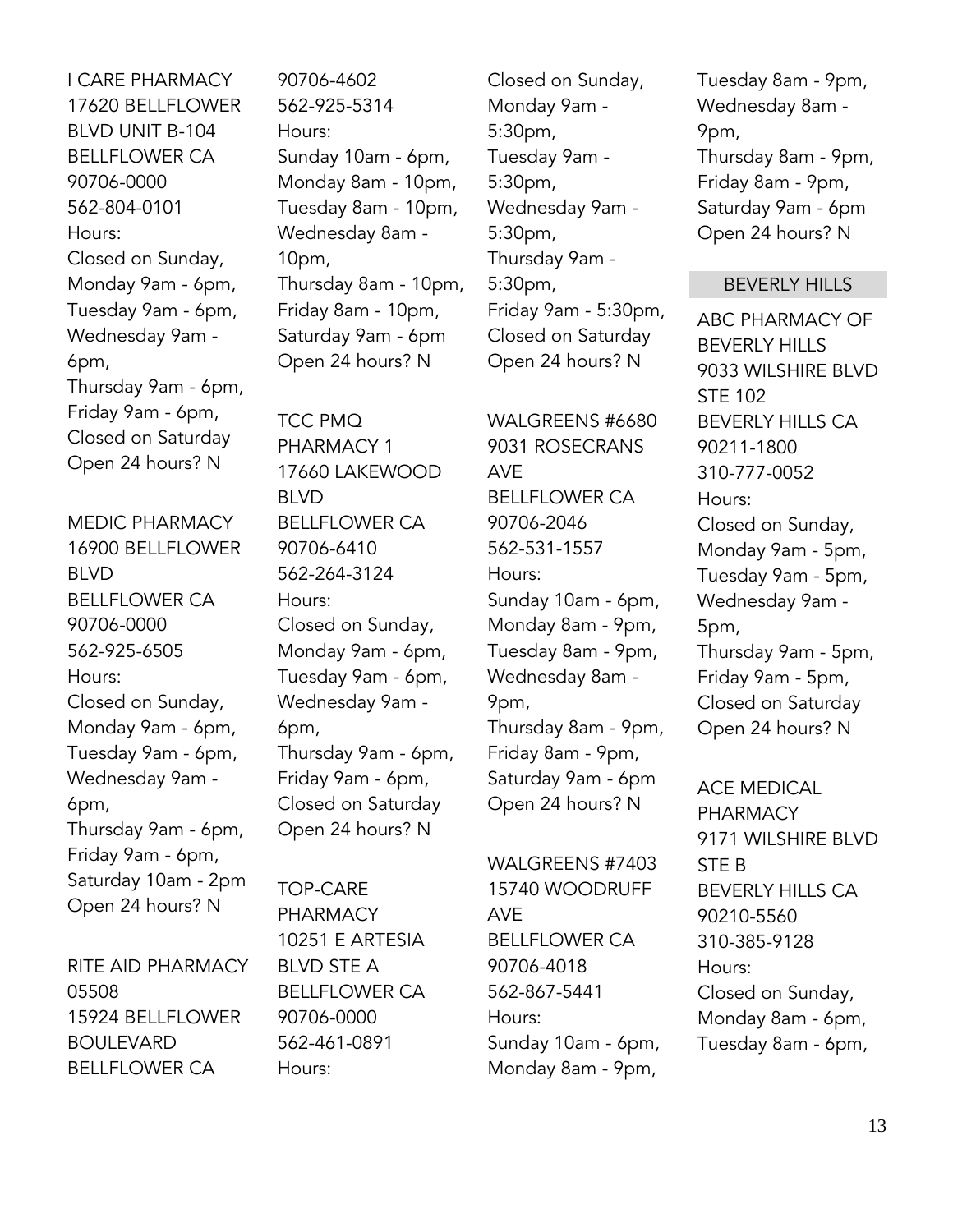Wednesday 8am - 6pm, Thursday 8am - 6pm, Friday 8am - 6pm, Saturday 9am - 2pm Open 24 hours? N

AHF PHARMACY 99 N LA CIENEGA BLVD STE 200 BEVERLY HILLS CA 90211-0000 310-854-2330 Hours: Closed on Sunday, Monday 8:30am - 5:30pm, Tuesday 8:30am - 5:30pm, Wednesday 8:30am - 5:30pm, Thursday 8:30am - 5:30pm, Friday 8:30am - 5:30pm, Closed on Saturday Open 24 hours? N

BEVERLY HILLS APOTHECARY 432 N BEDFORD DR BEVERLY HILLS CA 90210-4301 310-741-4596 Hours: Closed on Sunday, Monday 8:30am - 6pm,

Tuesday 8:30am - 6pm, Wednesday 8:30am - 6pm, Thursday 8:30am - 6pm, Friday 8:30am - 5:30pm, Closed on Saturday Open 24 hours? N

BEVERLY HILLS CONCIERGE PHARMACY 9669 BRIGHTON **WAY** BEVERLY HILLS CA 90210-5125 424-335-0755 Hours: Closed on Sunday, Monday 9am - 5:30pm, Tuesday 9am - 5:30pm, Wednesday 9am - 5:30pm, Thursday 9am - 5:30pm, Friday 9am - 5:30pm, Closed on Saturday Open 24 hours? N

BEVERLY HILLS MEDICAL PLAZA PHARMACY 150 N ROBERTSON BLVD BEVERLY HILLS CA

90211-2142 310-657-5551 Hours: Closed on Sunday, Monday 9am - 6pm, Tuesday 9am - 6pm, Wednesday 9am - 6pm, Thursday 9am - 6pm, Friday 9am - 6pm, Saturday 9am - 1pm Open 24 hours? N

#### CAMDEN

PHARMACY AND GIFT EMPORIUM 414 N CAMDEN DR BEVERLY HILLS CA 90210-4532 310-273-3363 Hours: Closed on Sunday, Monday 9am - 5:30pm, Tuesday 9am - 5:30pm, Wednesday 9am - 5:30pm, Thursday 9am - 5:30pm, Friday 9am - 5:30pm, Closed on Saturday Open 24 hours? N

CVS PHARMACY #09767 9045 WILSHIRE BOULEVARD BEVERLY HILLS CA

90211-0000 310-273-5252 Hours: Sunday 10am - 6pm, Monday 8am - 9pm, Tuesday 8am - 9pm, Wednesday 8am - 9pm, Thursday 8am - 9pm, Friday 8am - 9pm, Saturday 9am - 8pm Open 24 hours? N

ENCORE PHARMACY 465 N ROXBURY DR # 103 BEVERLY HILLS CA 90210-4206 310-271-2600 Hours: Closed on Sunday, Monday 9am - 5:30pm, Tuesday 9am - 5:30pm, Wednesday 9am - 5:30pm, Thursday 9am - 5:30pm, Friday 9am - 5:30pm, Closed on Saturday Open 24 hours? N

FAMILY PHARMACY SERVICES OF BEVERLY HILLS 8314 WILSHIRE BLVD BEVERLY HILLS CA 90211-2304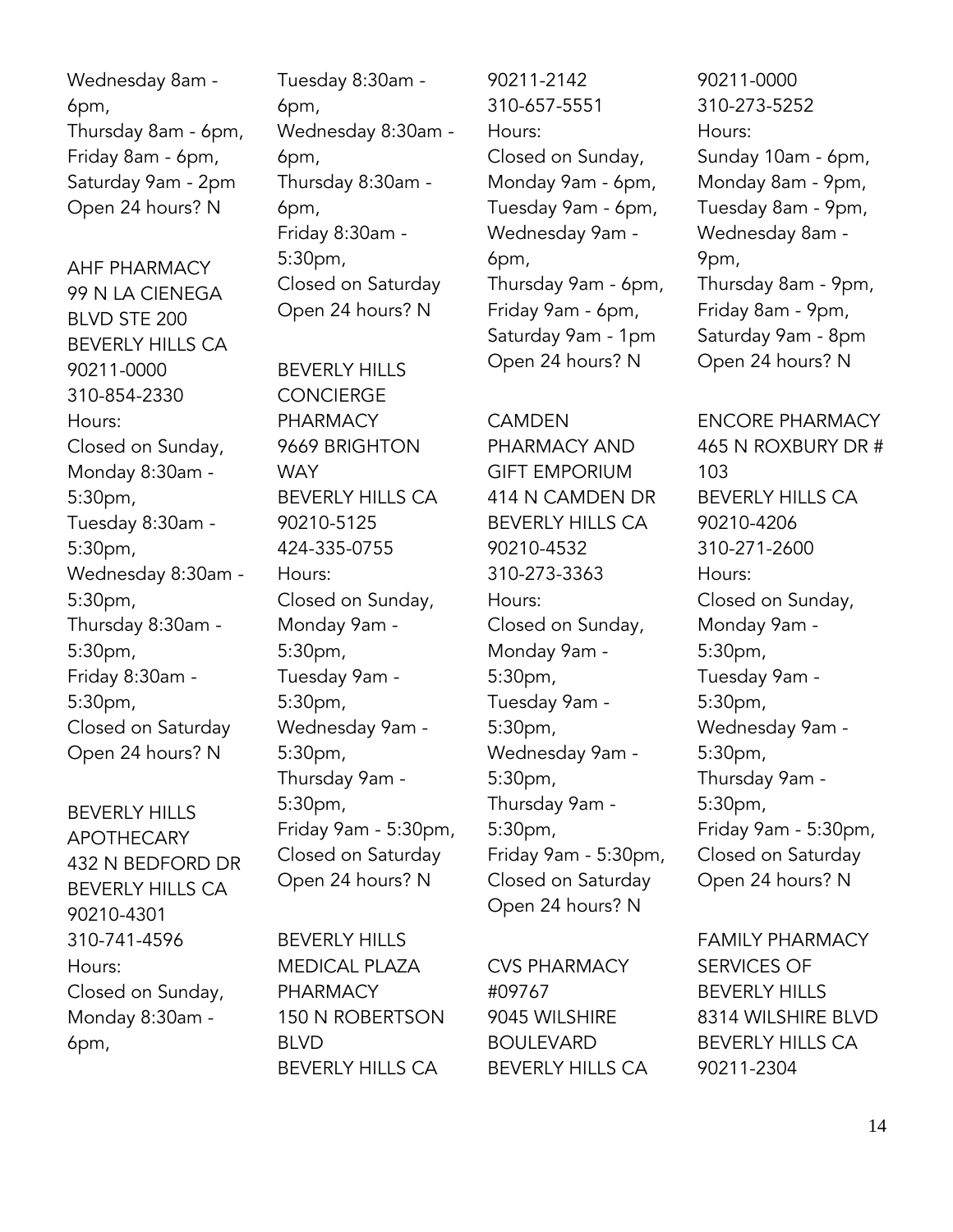323-653-4070 Hours: Closed on Sunday, Monday 9am - 6:30pm, Tuesday 9am - 6:30pm, Wednesday 9am - 6:30pm, Thursday 9am - 6:30pm, Friday 9am - 6:30pm, Closed on Saturday Open 24 hours? N

GARFIELD PRESCRIPTION PHARMACY 9400 BRIGHTON **WAY** BEVERLY HILLS CA 90210-0000 310-274-0144 Hours: Closed on Sunday, Monday 9:30am - 7:30pm, Tuesday 9:30am - 7:30pm, Wednesday 9:30am - 7:30pm, Thursday 9:30am - 7:30pm, Friday 9:30am - 7:30pm, Saturday 10am - 4pm Open 24 hours? N

**HEPPS** PRESCRIPTION PHARMACY 240 S LA CIENEGA BLVD BEVERLY HILLS CA 90211-3375 310-652-0550 Hours: Closed on Sunday, Monday 9am - 6pm, Tuesday 9am - 6pm, Wednesday 9am - 6pm, Thursday 9am - 6pm, Friday 9am - 6pm, Saturday 10am - 1pm Open 24 hours? N

HERBERT'S PHARMACY 9001 WILSHIRE BLVD STE 101 BEVERLY HILLS CA 90211-0000 310-859-3887 Hours: Closed on Sunday, Monday 9am - 6pm, Tuesday 9am - 6pm, Wednesday 9am - 6pm, Thursday 9am - 6pm, Friday 9am - 6pm, Closed on Saturday Open 24 hours? N

MICKEY FINE PHARMACY

433 N ROXBURY DRIVE BEVERLY HILLS CA 90210-5001 310-271-6123 Hours: Sunday 9am - 2pm, Monday 8am - 6:30pm, Tuesday 8am - 6:30pm, Wednesday 8am - 6:30pm, Thursday 8am - 6:30pm, Friday 8am - 6:30pm, Saturday 9am - 2pm Open 24 hours? N

OLYMPIC BLVD PHARMACY 8950 W OLYMPIC BLVD BEVERLY HILLS CA 90211-3561 310-274-8080 Hours: Closed on Sunday, Monday 9am - 7pm, Tuesday 9am - 7pm, Wednesday 9am - 7pm, Thursday 9am - 7pm, Friday 9am - 7pm, Saturday 9am - 5pm Open 24 hours? N

PHARMACA INTEGRATIVE

PHARMACY 9101 W OLYMPIC BLVD BEVERLY HILLS CA 90212-0000 310-277-6266 Hours: Sunday 10am - 4pm, Monday 9am - 7pm, Tuesday 9am - 7pm, Wednesday 9am - 7pm, Thursday 9am - 7pm, Friday 9am - 7pm, Saturday 10am - 4pm Open 24 hours? N

PHARMACY 90210 9735 WILSHIRE BLVD SUITE 110 BEVERLY HILLS CA 90212-0000 310-777-2000 Hours: Closed on Sunday, Monday 9am - 6pm, Tuesday 9am - 6pm, Wednesday 9am - 6pm, Thursday 9am - 6pm, Friday 9am - 6pm, Closed on Saturday Open 24 hours? N

PLANET PHARMACY INC. 121 N. ROBERTSON BLVD. BEVERLY HILLS CA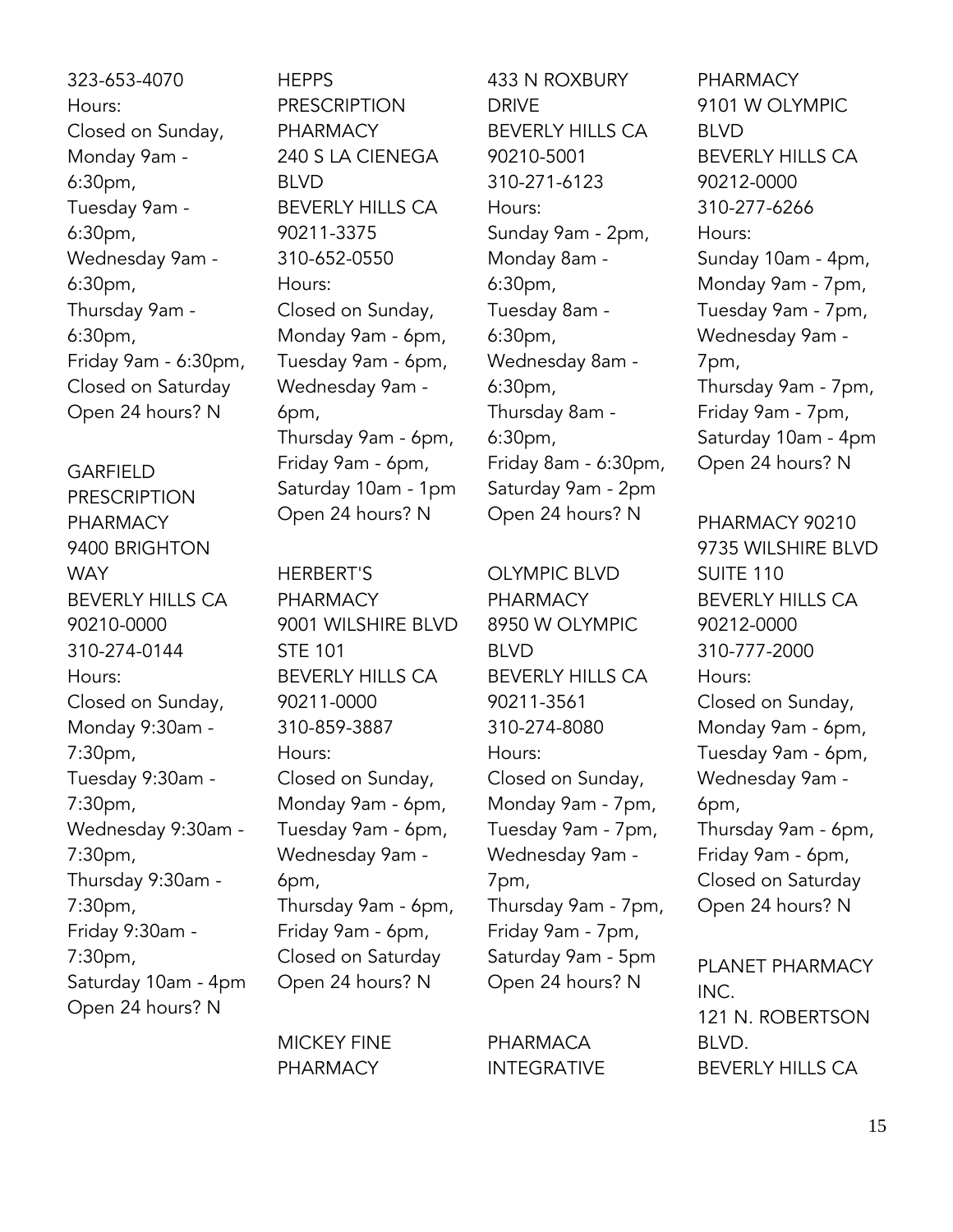90211-0000 310-657-7707 Hours: Closed on Sunday, Monday 9am - 5pm, Tuesday 9am - 5pm, Wednesday 9am - 5pm, Thursday 9am - 5pm, Friday 9am - 5pm, Closed on Saturday Open 24 hours? N

RITE AID PHARMACY 05461 463 NORTH BEDFORD DRIVE BEVERLY HILLS CA 90210-4302 310-247-0843 Hours: Sunday 10am - 6pm, Monday 8am - 8pm, Tuesday 8am - 8pm, Wednesday 8am - 8pm, Thursday 8am - 8pm, Friday 8am - 8pm, Saturday 9am - 6pm Open 24 hours? N

RITE AID PHARMACY 05462 300 NORTH CANON DRIVE BEVERLY HILLS CA 90210-4705 310-273-3561 Hours:

NR Open 24 hours? Y

ROBERTSON CENTER PHARMACY 250 N ROBERTSON BLVD STE 107 BEVERLY HILLS CA 90211-0000 310-278-2948 Hours: Closed on Sunday, Monday 9am - 6pm, Tuesday 9am - 6pm, Wednesday 9am - 6pm, Thursday 9am - 6pm, Friday 9am - 6pm, Closed on Saturday Open 24 hours? N

RX UNLIMITED 8641 WILSHIRE BLVD STE 120 BEVERLY HILLS CA 90211-0000 310-360-0000 Hours: Closed on Sunday, Monday 9am - 6pm, Tuesday 9am - 6pm, Wednesday 9am - 6pm, Thursday 9am - 6pm, Friday 9am - 6pm, Closed on Saturday Open 24 hours? N

SUPER CARE DRUGS - BEVERLY HILLS 220 N CANON DR BEVERLY HILLS CA 90210-5302 310-271-2111 Hours: Closed on Sunday, Monday 9am - 7pm, Tuesday 9am - 7pm, Wednesday 9am - 7pm, Thursday 9am - 7pm, Friday 9am - 7pm, Saturday 9am - 5pm Open 24 hours? N

WILSHIRE LE DOUX MEDICAL PHARMACY 8536 WILSHIRE BLVD STE 101 BEVERLY HILLS CA 90211-3103 310-657-4090 Hours: Closed on Sunday, Monday 9am - 6pm, Tuesday 9am - 6pm, Wednesday 9am - 6pm, Thursday 9am - 6pm, Friday 9am - 6pm, Saturday 9am - 1pm Open 24 hours? N

WILSHIRE MEDICAL PHARMACY 8920 WILSHIRE BLVD STE 108 BEVERLY HILLS CA 90211-2001 310-657-0750 Hours: Closed on Sunday, Monday 8:30am - 6pm, Tuesday 8:30am - 6pm, Wednesday 8:30am - 6pm, Thursday 8:30am - 6pm, Friday 8:30am - 6pm, Closed on Saturday Open 24 hours? N

YASMIN'S PHARMACY 99 N LA CIENEGA BLVD STE 104 BEVERLY HILLS CA 90211-2286 310-358-0200 Hours: Closed on Sunday, Monday 9am - 6pm, Tuesday 9am - 6pm, Wednesday 9am - 6pm, Thursday 9am - 6pm, Friday 9am - 6pm, Closed on Saturday Open 24 hours? N

#### BURBANK

AMC PHARMACY 2625 W ALAMEDA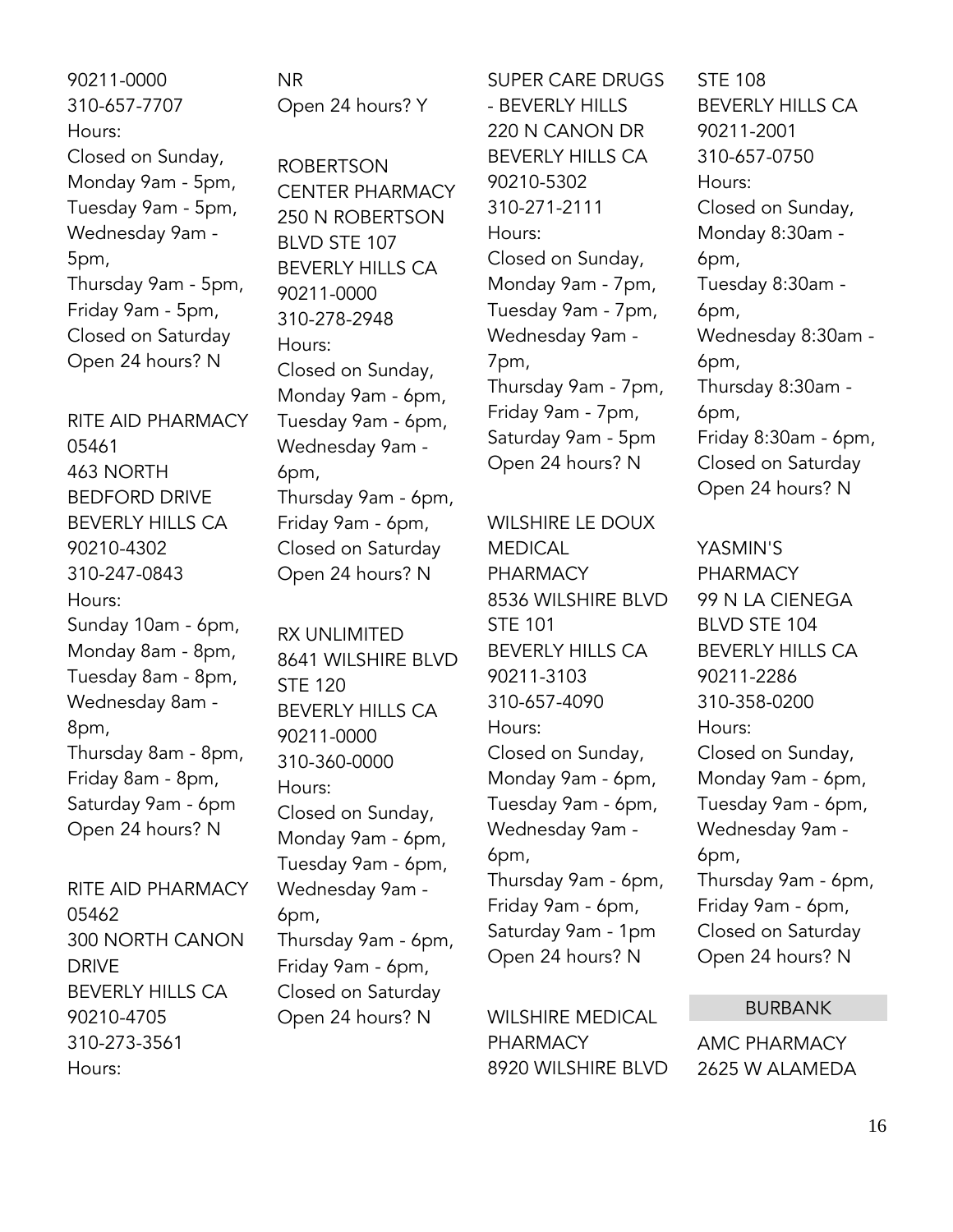AVE BURBANK CA 91505- 0000 818-841-0423 Hours: Closed on Sunday, Monday 9am - 6pm, Tuesday 9am - 6pm, Wednesday 9am - 6pm, Thursday 9am - 6pm, Friday 9am - 6pm, Closed on Saturday Open 24 hours? N

BETTER CARE RX 4128 W BURBANK BLVD BURBANK CA 91505- 0000 818-500-0079 Hours: Closed on Sunday, Monday 8am - 5pm, Tuesday 8am - 5pm, Wednesday 8am - 5pm, Thursday 8am - 5pm, Friday 8am - 5pm, Closed on Saturday Open 24 hours? N

#### BURBANK COMPOUNDING PHARMACY 201 S BUENA VISTA ST STE 110 BURBANK CA 91505- 0000

818-563-2120 Hours: Closed on Sunday, Monday 8:30am - 6:30pm, Tuesday 8:30am - 6:30pm, Wednesday 8:30am - 6:30pm, Thursday 8:30am - 6:30pm, Friday 8:30am - 6:30pm, Closed on Saturday Open 24 hours? N

BURBANK MEDICAL PHARMACY 2701 W ALAMEDA AVE # 100 BURBANK CA 91505- 4402 818-559-7401 Hours: Closed on Sunday, Monday 9am - 5pm, Tuesday 9am - 5pm, Wednesday 9am - 5pm, Thursday 9am - 5pm, Friday 9am - 2pm, Closed on Saturday Open 24 hours? N

BURBANK TOWER PHARMACY 140 N SAN FERNANDO BLVD BURBANK CA 91502-

1207 818-859-7179 Hours: Closed on Sunday, Monday 9am - 6pm, Tuesday 9am - 6pm, Wednesday 9am - 6pm, Thursday 9am - 6pm, Friday 9am - 6pm, Closed on Saturday Open 24 hours? N

BURBANK VILLAGE PHARMACY 337 E MAGNOLIA BLVD BURBANK CA 91502- 1132 818-260-0062 Hours: Closed on Sunday, Monday 9am - 6:30pm, Tuesday 9am - 6:30pm, Wednesday 9am - 6:30pm, Thursday 9am - 6:30pm, Friday 9am - 6:30pm, Saturday 9am - 2pm Open 24 hours? N

Tuesday 9:30am - 6pm, Wednesday 9:30am - 6pm, Thursday 9:30am - 6pm, Friday 9:30am - 6pm, Closed on Saturday Open 24 hours? N

818-567-1114

Closed on Sunday, Monday 9:30am -

Hours:

6pm,

COSTCO PHARMACY #677 1051 W BURBANK BLVD BURBANK CA 91506- 1421 818-557-3782 Hours: Closed on Sunday, Monday 10am - 7pm, Tuesday 10am - 7pm, Wednesday 10am - 7pm, Thursday 10am - 7pm, Friday 10am - 7pm, Saturday 9:30am - 6pm Open 24 hours? N

CARRIE'S PHARMACY 501 N GLENOAKS BLVD BURBANK CA 91502- 1123

CREDENA HEALTH PHARMACY BURBANK 501 S BUENA VISTA ST<sub>FL1</sub>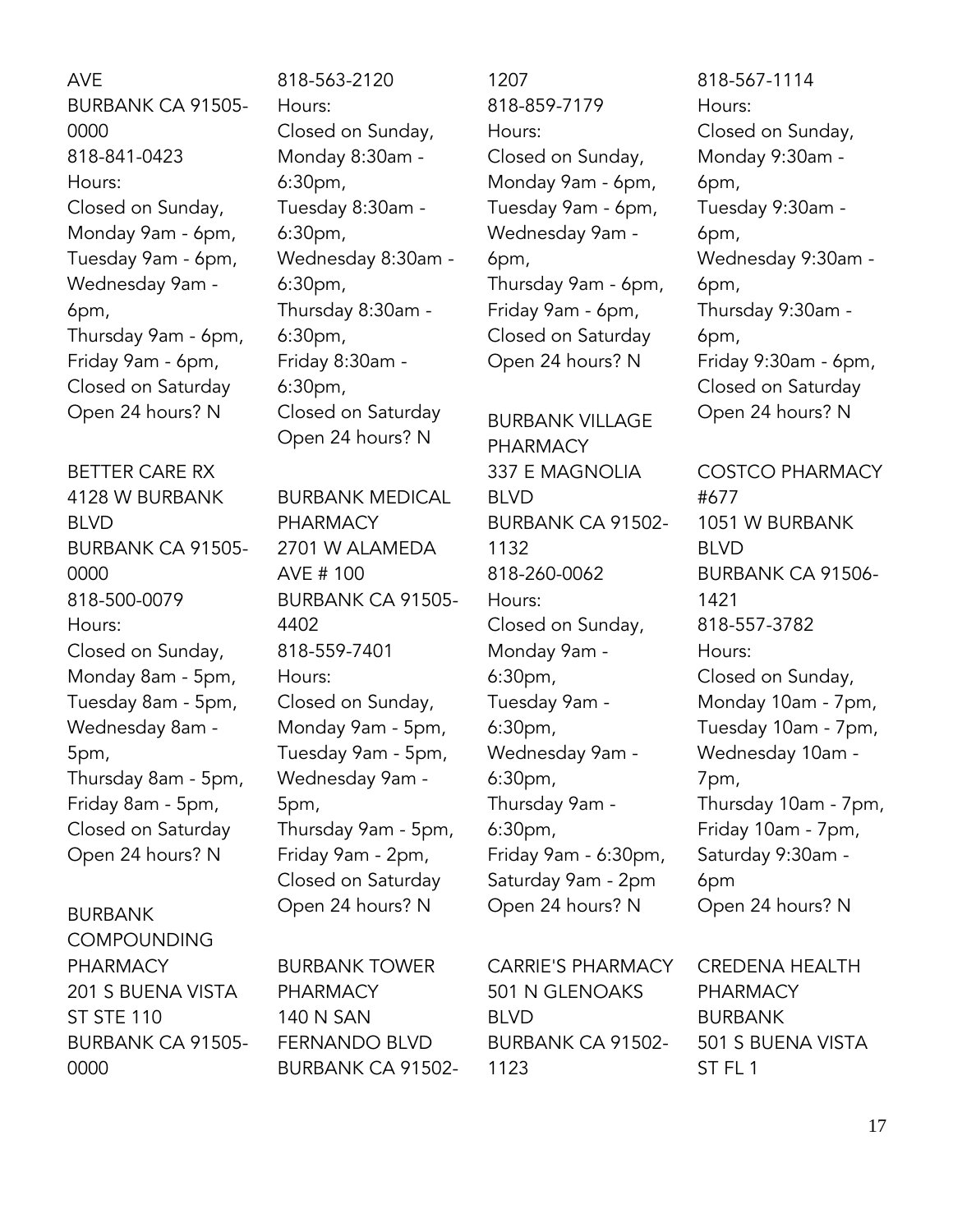BURBANK CA 91505- 4809 818-847-4950 Hours: Closed on Sunday, Monday 8:30am - 5pm, Tuesday 8:30am - 5pm, Wednesday 8:30am - 5pm, Thursday 8:30am - 5pm, Friday 8:30am - 5pm, Closed on Saturday Open 24 hours? N

CVS PHARMACY #09601 1015 N SAN FERNANDO BOULEVARD BURBANK CA 91504- 0000 818-841-0810 Hours: Sunday 10am - 6pm, Monday 8am - 10pm, Tuesday 8am - 10pm, Wednesday 8am - 10pm, Thursday 8am - 10pm, Friday 8am - 10pm, Saturday 9am - 6pm Open 24 hours? N

CVS PHARMACY #09658 101 E ALAMEDA AVE BURBANK CA 91502- 0000 818-563-2724 Hours: Sunday 10am - 6pm, Monday 8am - 10pm, Tuesday 8am - 10pm, Wednesday 8am - 10pm, Thursday 8am - 10pm, Friday 8am - 10pm, Saturday 9am - 6pm Open 24 hours? N

CVS PHARMACY #09692 1820 W VERDUGO AVE BURBANK CA 91506- 0000 818-845-9332 Hours: Sunday 10am - 6pm, Monday 8am - 9pm, Tuesday 8am - 9pm, Wednesday 8am - 9pm, Thursday 8am - 9pm, Friday 8am - 9pm, Saturday 9am - 6pm Open 24 hours? N

CVS PHARMACY #09734 2500 W VICTORY BLVD BURBANK CA 91505- 0000

818-955-8200 Hours: Sunday 10am - 6pm, Monday 8am - 9pm, Tuesday 8am - 9pm, Wednesday 8am - 9pm, Thursday 8am - 9pm, Friday 8am - 9pm, Saturday 9am - 6pm Open 24 hours? N

CVS PHARMACY #09795 511 N HOLLYWOOD **WAY** BURBANK CA 91505- 0000 818-841-0710 Hours: NR Open 24 hours? Y

CVS PHARMACY #16701 1800 W EMPIRE AVE BURBANK CA 91504- 0000 818-238-0239 Hours: Sunday 11am - 5pm, Monday 9am - 7pm, Tuesday 9am - 7pm, Wednesday 9am - 7pm, Thursday 9am - 7pm, Friday 9am - 7pm,

Saturday 9am - 5pm Open 24 hours? N

CVS PHARMACY #17721 1033 N HOLLYWOOD **WAY** BURBANK CA 91505- 2540 818-955-5816 Hours: Sunday 11am - 6pm, Monday 9am - 9pm, Tuesday 9am - 9pm, Wednesday 9am - 9pm, Thursday 9am - 9pm, Friday 9am - 9pm, Saturday 9am - 9pm Open 24 hours? N

DE LA STAR PHARMACY 1721 W MAGNOLIA BLVD BURBANK CA 91506- 1839 818-566-7262 Hours: Closed on Sunday, Monday 10am - 5pm, Tuesday 10am - 5pm, Wednesday 10am - 5pm, Thursday 10am - 5pm, Friday 10am - 5pm, Closed on Saturday Open 24 hours? N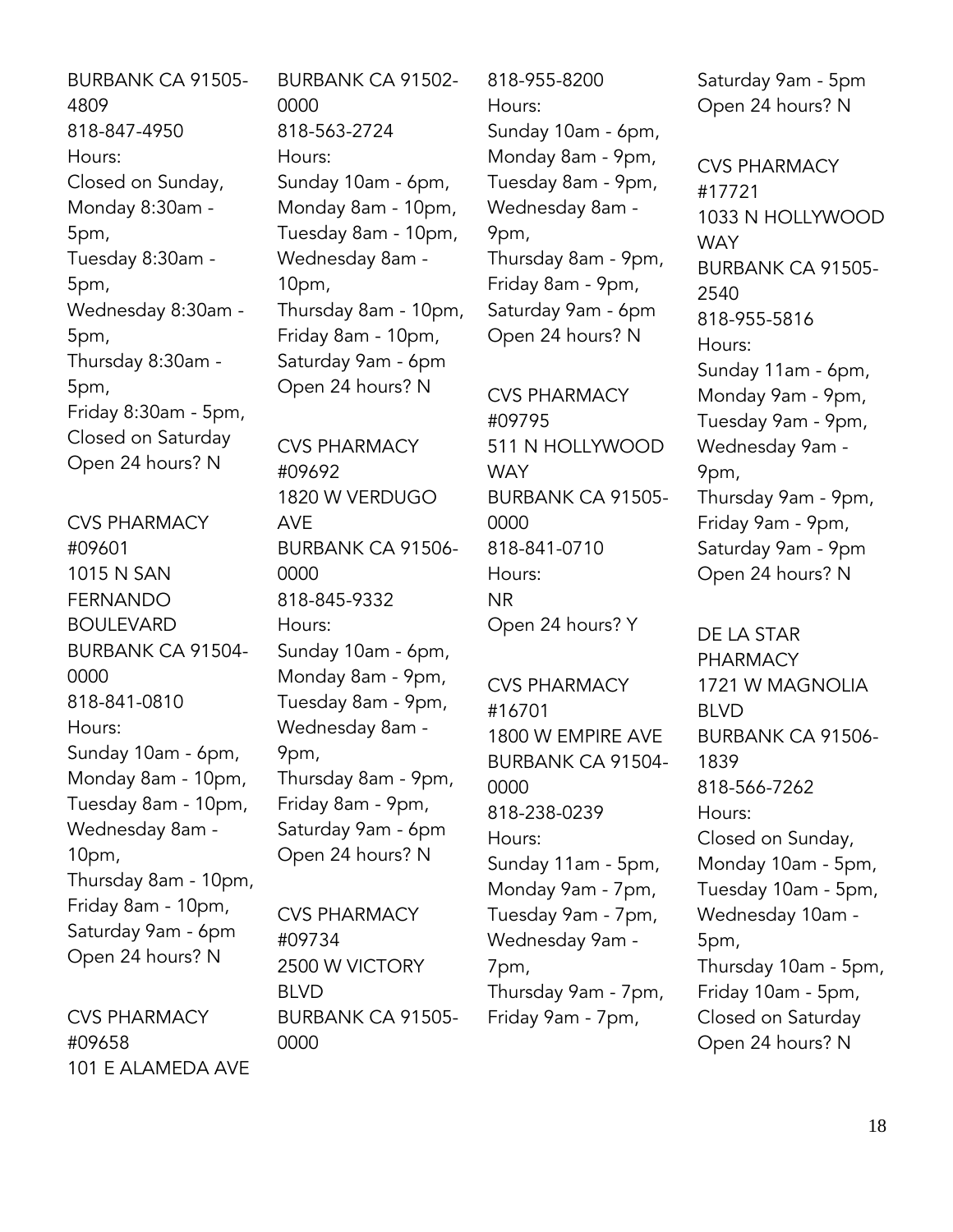GLENOAKS RX PHARMACY 303 S GLENOAKS BLVD STE 16 BURBANK CA 91502- 0000 818-846-9011 Hours: Closed on Sunday, Monday 9:30am - 6pm, Tuesday 9:30am - 6pm, Wednesday 9:30am - 6pm, Thursday 9:30am - 6pm, Friday 9:30am - 6pm, Saturday 10am - 1pm Open 24 hours? N

KAREN PHARMACY 1730 W VERDUGO AVE BURBANK CA 91506- 2148 818-842-1511 Hours: Closed on Sunday, Monday 9am - 6pm, Tuesday 9am - 6pm, Wednesday 9am - 6pm, Thursday 9am - 6pm, Friday 9am - 6pm, Closed on Saturday Open 24 hours? N

KD PHARMACY 10970 SHERMAN WAY STE 110 BURBANK CA 91505- 1003 818-847-8600 Hours: Closed on Sunday, Monday 10am - 6pm, Tuesday 10am - 6pm, Wednesday 10am - 6pm, Thursday 10am - 6pm, Friday 10am - 6pm, Closed on Saturday Open 24 hours? N

LANDMARK **SPECIALTY** PHARMACY 1208 W MAGNOLIA BLVD BURBANK CA 91506- 0000 818-260-0010 Hours: Closed on Sunday, Monday 9am - 6pm, Tuesday 9am - 6pm, Wednesday 9am - 6pm, Thursday 9am - 6pm, Friday 9am - 6pm, Saturday 10am - 2pm Open 24 hours? N

MAGNOLIA PHARMACY 2211 WEST

MAGNOLIA BLVD 115 BURBANK CA 91506- 0000 818-238-0100 Hours: Closed on Sunday, Monday 8:30am - 6pm, Tuesday 8:30am - 6pm, Wednesday 8:30am - 6pm, Thursday 8:30am - 6pm, Friday 8:30am - 6pm, Saturday 10am - 1:30pm Open 24 hours? N

NOBLE PHARMACY INC 321 E ALAMEDA AVE STE L BURBANK CA 91502- 0000 818-563-6655 Hours: Closed on Sunday, Monday 9am - 6pm, Tuesday 9am - 6pm, Wednesday 9am - 6pm, Thursday 9am - 6pm, Friday 9am - 6pm, Saturday 10am - 1pm

Open 24 hours? N

PAVILIONS PHARMACY #2214 1110 ALAMEDA AVE BURBANK CA 91506- 2806 818-567-0086 Hours: Sunday 9am - 5pm, Monday 9am - 9pm, Tuesday 9am - 9pm, Wednesday 9am - 9pm, Thursday 9am - 9pm, Friday 9am - 9pm, Saturday 9am - 5pm Open 24 hours? N RALPHS PHARMACY 1100 N SAN FERNANDO BLVD BURBANK CA 91504- 0000

818-845-5112 Hours: Sunday 10am - 6pm, Monday 9am - 8pm, Tuesday 9am - 8pm, Wednesday 9am - 8pm, Thursday 9am - 8pm, Friday 9am - 8pm, Saturday 10am - 6pm Open 24 hours? N

RITE AID PHARMACY 05571 935 NORTH HOLLYWOOD WAY BURBANK CA 91505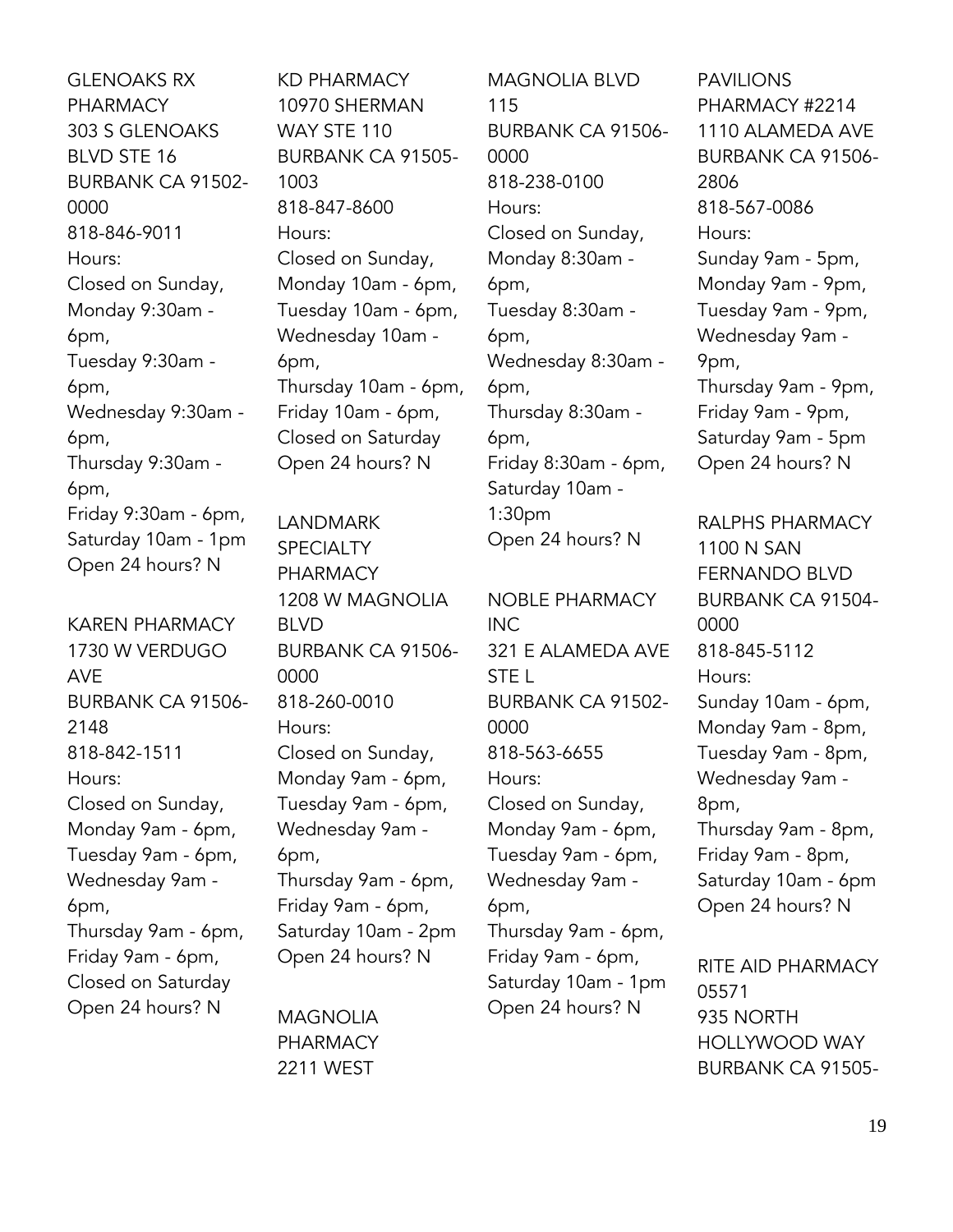0000 818-841-5336 Hours: Sunday 10am - 6pm, Monday 9am - 9pm, Tuesday 9am - 9pm, Wednesday 9am - 9pm, Thursday 9am - 9pm, Friday 9am - 9pm, Saturday 9am - 6pm Open 24 hours? N

SCOTT DRUGS 2200 N. GLENOAKS BLVD BURBANK CA 91504- 0000 818-845-8313 Hours: Closed on Sunday, Monday 9am - 6pm, Tuesday 9am - 6pm, Wednesday 9am - 6pm, Thursday 9am - 6pm, Friday 9am - 6pm, Saturday 10am - 2pm Open 24 hours? N TOWER PHARMACY

350 S GLENOAKS BLVD BURBANK CA 91502- 1318 818-848-0220 Hours: Closed on Sunday, Monday 10am - 5pm,

Tuesday 10am - 5pm, Wednesday 10am - 5pm, Thursday 10am - 5pm, Friday 10am - 5pm, Closed on Saturday Open 24 hours? N

UMC PHARMACY 4318 W VICTORY BLVD BURBANK CA 91505- 1334 818-559-2223 Hours: Closed on Sunday, Monday 9am - 5pm, Tuesday 9am - 5pm, Wednesday 9am - 5pm, Thursday 9am - 5pm, Friday 9am - 5pm, Saturday 9am - 2pm Open 24 hours? N

WALGREENS #4474 2501 W MAGNOLIA BLVD BURBANK CA 91505- 3030 818-841-1685 Hours: Sunday 10am - 5pm, Monday 9am - 9pm, Tuesday 9am - 9pm, Wednesday 9am - 9pm, Thursday 9am - 9pm, Friday 9am - 9pm,

Saturday 10am - 5pm Open 24 hours? N

WALGREENS #6250 1028 S SAN FERNANDO BLVD BURBANK CA 91502- 1537 818-729-9283 Hours: Sunday 10am - 6pm, Monday 8am - 9pm, Tuesday 8am - 9pm, Wednesday 8am - 9pm, Thursday 8am - 9pm, Friday 8am - 9pm, Saturday 9am - 6pm Open 24 hours? N

WALMART PHARMACY 10-5686 1301 N VICTORY PL BURBANK CA 91502- 1649 747-261-7242 Hours: Sunday 10am - 6pm, Monday 9am - 9pm, Tuesday 9am - 9pm, Wednesday 9am - 9pm, Thursday 9am - 9pm, Friday 9am - 9pm, Saturday 9am - 7pm Open 24 hours? N

**CALABASAS** 

**CALABASAS** PHARMACY AND **HEALTHCARE CENTER** 22277 MULHOLLAND HWY CALABASAS CA 91302-0000 818-223-8656 Hours: Sunday 10am - 4pm, Monday 9am - 7pm, Tuesday 9am - 7pm, Wednesday 9am - 7pm, Thursday 9am - 7pm, Friday 9am - 7pm, Saturday 10am - 4pm Open 24 hours? N

KINDRED CARE PHARMACY 26500 AGOURA RD #111 CALABASAS CA 91302-0000 818-880-8816 Hours: Closed on Sunday, Monday 9:30am - 6pm, Tuesday 9:30am - 6pm, Wednesday 9:30am - 6pm, Thursday 9:30am - 6pm, Friday 9:30am - 6pm,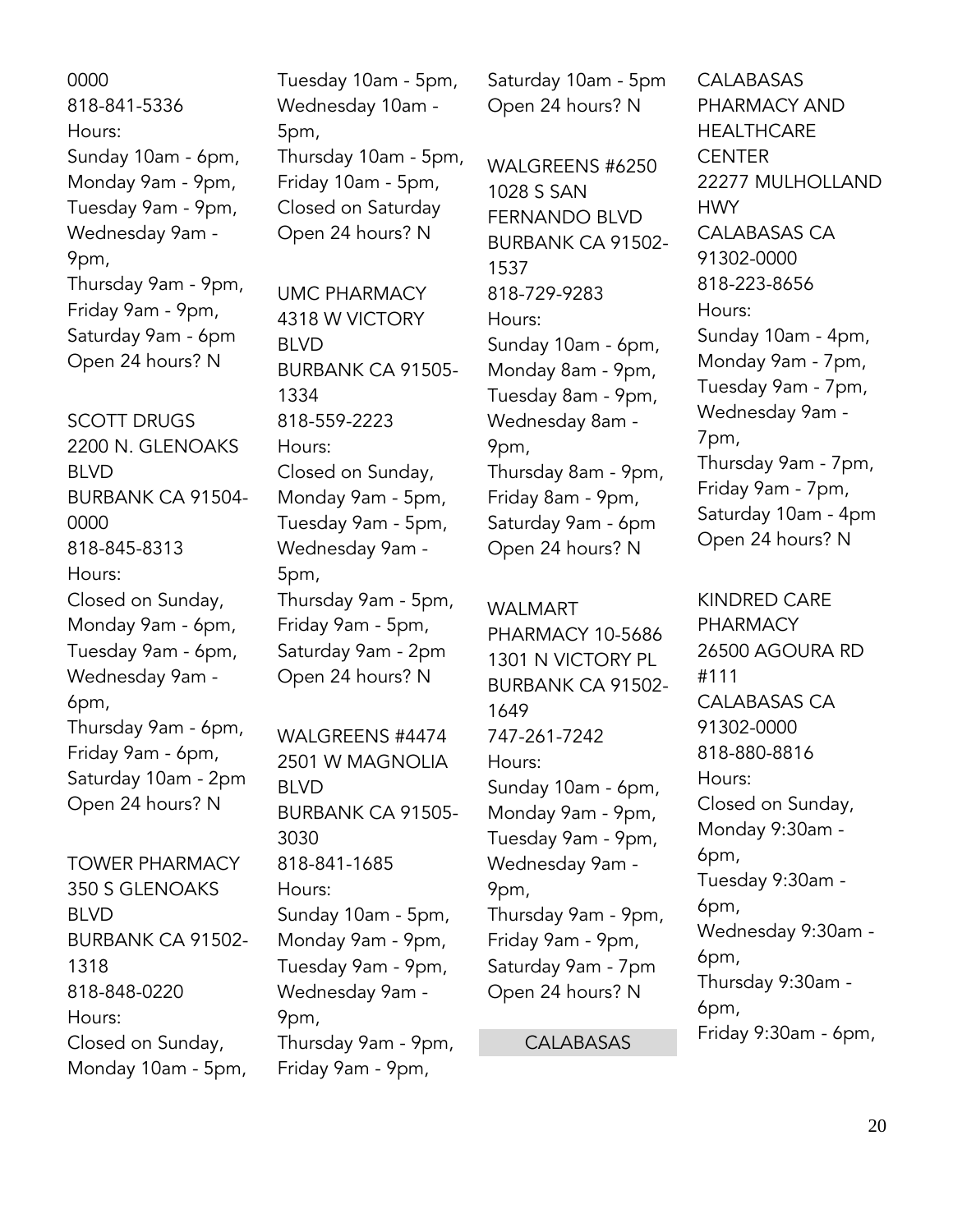Saturday 10am - 2pm Open 24 hours? N

RITE AID PHARMACY 06327 4710 COMMONS **WAY** CALABASAS CA 91302-3364 818-222-0549 Hours: Sunday 10am - 6pm, Monday 9am - 9pm, Tuesday 9am - 9pm, Wednesday 9am - 9pm, Thursday 9am - 9pm, Friday 9am - 9pm, Saturday 9am - 6pm Open 24 hours? N

SAVON PHARMACY #1335 26521 AGOURA RD CALABASAS CA 91302-1958 818-880-8807 Hours: Sunday 10am - 6pm, Monday 9am - 9pm, Tuesday 9am - 9pm, Wednesday 9am - 9pm, Thursday 9am - 9pm, Friday 9am - 9pm, Saturday 9am - 5pm Open 24 hours? N

CANOGA PARK

CANOGA PARK PHARMACY 22330 SHERMAN WAY STE C3 CANOGA PARK CA 91303-1095 818-348-6600 Hours: Closed on Sunday, Monday 9:30am - 6:30pm, Tuesday 9:30am - 6:30pm, Wednesday 9:30am - 6:30pm, Thursday 9:30am - 6:30pm, Friday 9:30am - 6:30pm, Closed on Saturday Open 24 hours? N

CVS PHARMACY #09602 21051 SHERMAN WAY CANOGA PARK CA 91303-0000 818-348-6222 Hours: Sunday 10am - 5pm, Monday 9am - 9pm, Tuesday 9am - 9pm, Wednesday 9am - 9pm, Thursday 9am - 9pm, Friday 9am - 9pm, Saturday 10am - 6pm Open 24 hours? N

CVS PHARMACY #17226 6700 TOPANGA CANYON BLVD CANOGA PARK CA 91303-0000 818-746-9923 Hours: Sunday 11am - 5pm, Monday 9am - 7pm, Tuesday 9am - 7pm, Wednesday 9am - 7pm, Thursday 9am - 7pm, Friday 9am - 7pm, Saturday 9am - 5pm Open 24 hours? N

EXPRESS SPECIALTY PHARMACY INC 8346 TOPANGA CANYON BLVD CANOGA PARK CA 91304-2344 888-405-7565 Hours: Closed on Sunday, Monday 9am - 6pm, Tuesday 9am - 6pm, Wednesday 9am - 6pm, Thursday 9am - 6pm, Friday 9am - 6pm, Closed on Saturday Open 24 hours? N

OMNICARE OF SOUTHERN CALIFORNIA

8220 REMMET AVE CANOGA PARK CA 91304-0000 818-746-9800 Hours: Sunday 9am - 10pm, Monday 8am - 10pm, Tuesday 8am - 10pm, Wednesday 8am - 10pm, Thursday 8am - 10pm, Friday 8am - 10pm, Saturday 9am - 10pm Open 24 hours? N

RALPHS PHARMACY 22333 SHERMAN **WAY** CANOGA PARK CA 91303-0000 818-713-8014 Hours: Sunday 10am - 6pm, Monday 9am - 8pm, Tuesday 9am - 8pm, Wednesday 9am - 8pm, Thursday 9am - 8pm, Friday 9am - 8pm, Saturday 10am - 6pm Open 24 hours? N

TRUE CARE FAMILY PHARMACY 22030 SHERMAN WAY #100 CANOGA PARK CA 91303-1627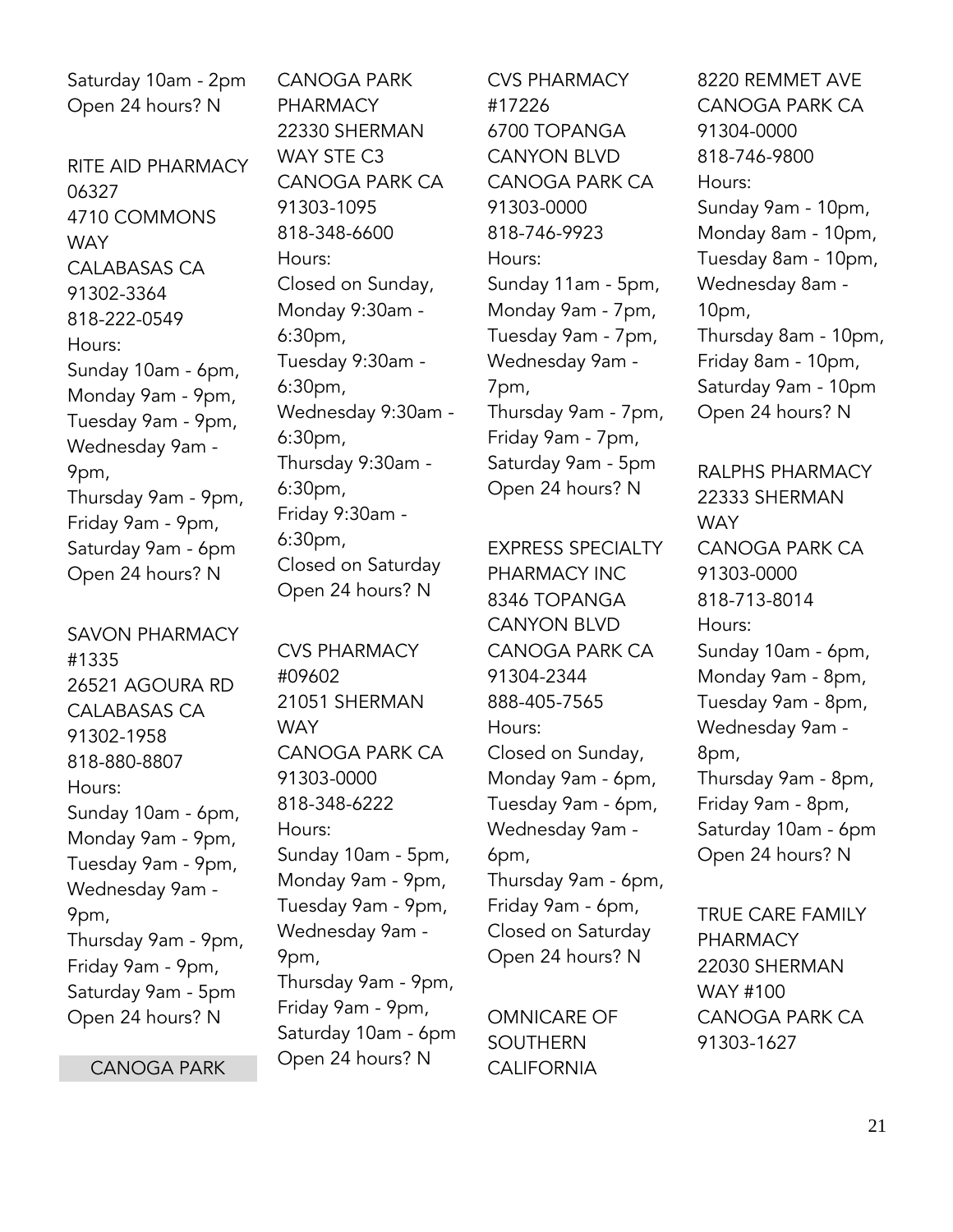818-878-3227 Hours: Closed on Sunday, Monday 9am - 6pm, Tuesday 9am - 6pm, Wednesday 9am - 6pm, Thursday 9am - 6pm, Friday 9am - 6pm, Closed on Saturday Open 24 hours? N

WALGREENS #5743 7560 TOPANGA CANYON BLVD CANOGA PARK CA 91303-1213 818-340-4031 Hours: Sunday 10am - 6pm, Monday 8am - 9pm, Tuesday 8am - 9pm, Wednesday 8am - 9pm, Thursday 8am - 9pm, Friday 8am - 9pm, Saturday 9am - 6pm Open 24 hours? N

WALGREENS #5848 20505 SHERMAN **WAY** CANOGA PARK CA 91306-3427 818-719-6599 Hours: Sunday 10am - 6pm, Monday 8am - 9pm, Tuesday 8am - 9pm,

Wednesday 8am - 9pm, Thursday 8am - 9pm, Friday 8am - 9pm, Saturday 9am - 6pm Open 24 hours? N

#### CANYON COUNTRY

CVS PHARMACY #09611 19424 SOLEDAD CANYON RD CANYON COUNTRY CA 91351-0000 661-251-5444 Hours: NR Open 24 hours? Y

RITE AID PHARMACY 05556 16642 SOLEDAD CANYON ROAD CANYON COUNTRY CA 91351-3217 661-252-5388 Hours: Sunday 10am - 6pm, Monday 8am - 9pm, Tuesday 8am - 9pm, Wednesday 8am - 9pm, Thursday 8am - 9pm, Friday 8am - 9pm, Saturday 9am - 6pm Open 24 hours? N

**CARSON** 

CARSON DISCOUNT PHARMACY 111 E CARSON ST STE B CARSON CA 90745- 7722 310-835-1000 Hours: Closed on Sunday, Monday 9am - 6pm, Tuesday 9am - 6pm, Wednesday 9am - 6pm, Thursday 9am - 6pm, Friday 9am - 6pm, Closed on Saturday Open 24 hours? N

CARSON WELLNESS PHARMACY INC 22005 AVALON BLVD STE D CARSON CA 90745- 7169 424-295-7979 Hours: Closed on Sunday, Monday 9am - 4pm, Tuesday 9am - 4pm, Wednesday 9am - 4pm, Thursday 9am - 4pm, Friday 9am - 4pm, Closed on Saturday Open 24 hours? N

CROWN DRUGS 657 E UNIVERSITY DR CARSON CA 90746-

0000 310-323-6193 Hours: Closed on Sunday, Monday 9am - 7pm, Tuesday 9am - 7pm, Wednesday 9am - 7pm, Thursday 9am - 7pm, Friday 9am - 7pm, Saturday 9am - 7pm Open 24 hours? N

CVS PHARMACY #05012 23806 MAIN ST CARSON CA 90745- 0000 310-952-6640 Hours: Sunday 10am - 6pm, Monday 8am - 9pm, Tuesday 8am - 9pm, Wednesday 8am - 9pm, Thursday 8am - 9pm, Friday 8am - 9pm, Saturday 9am - 6pm Open 24 hours? N

CVS PHARMACY #08839 150 WEST CARSON STREET CARSON CA 90745- 0000 310-549-6500 Hours: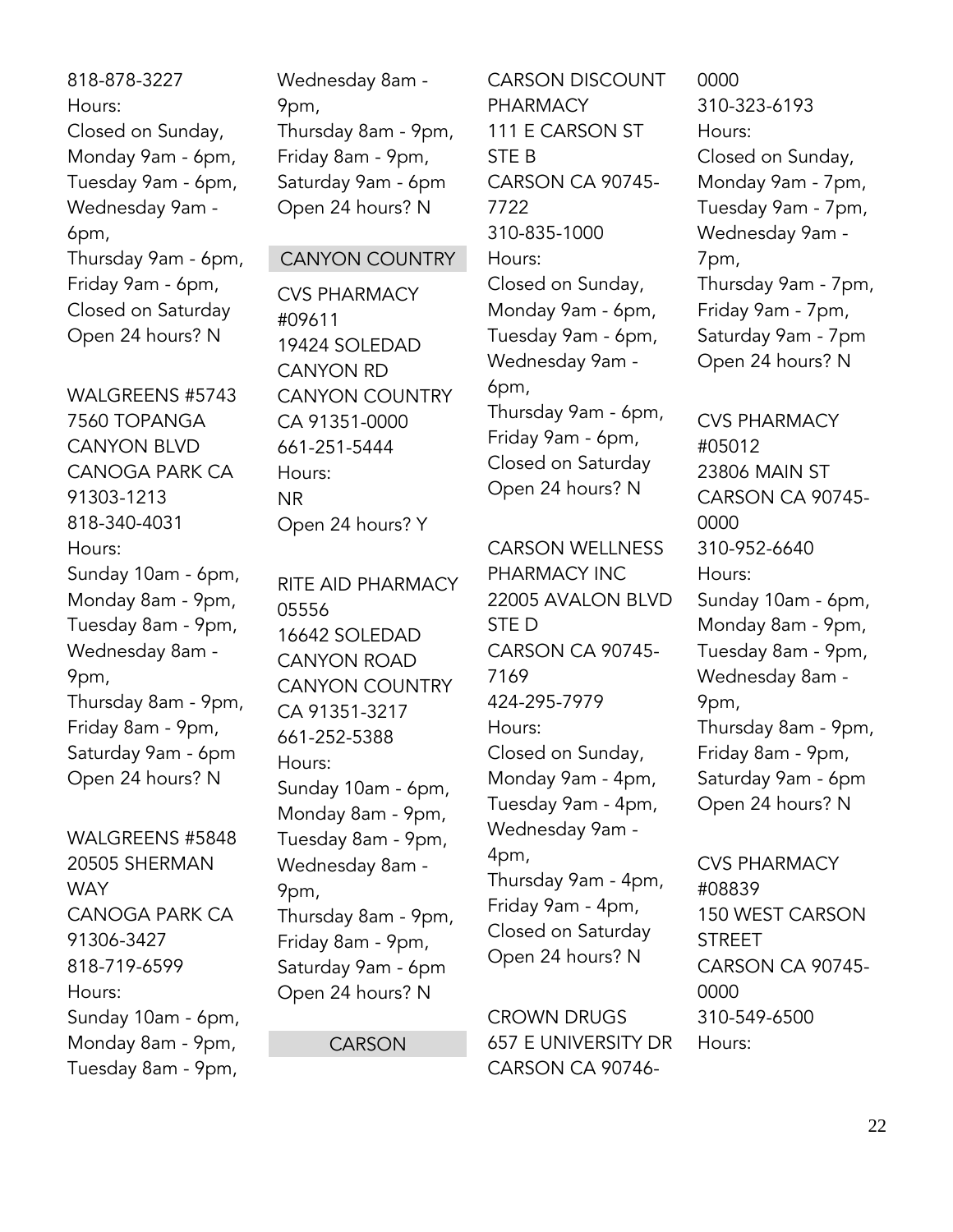NR Open 24 hours? Y

CVS PHARMACY #17119 20700 AVALON BLVD STE 700 CARSON CA 90746- 0000 310-819-3012 Hours: Sunday 9am - 6pm, Monday 9am - 9pm, Tuesday 9am - 9pm, Wednesday 9am - 9pm, Thursday 9am - 9pm, Friday 9am - 9pm, Saturday 9am - 6pm Open 24 hours? N

CVS PHARMACY #17394 651 W SEPULVEDA BLVD CARSON CA 90745- 0000 310-507-0021 Hours: Sunday 11am - 5pm, Monday 9am - 7pm, Tuesday 9am - 7pm, Wednesday 9am - 7pm, Thursday 9am - 7pm, Friday 9am - 7pm, Saturday 9am - 5pm Open 24 hours? N

SAV-ON PHARMACY #2935 110 E CARSON ST CARSON CA 90745- 0000 310-834-2561 Hours: Sunday 9am - 5pm, Monday 9am - 9pm, Tuesday 9am - 9pm, Wednesday 9am - 9pm, Thursday 9am - 9pm, Friday 9am - 9pm, Saturday 9am - 5pm Open 24 hours? N

SAVON PHARMACY #3859 200 E SEPULVEDA BLVD CARSON CA 90745- 0000 310-513-6800 Hours: Sunday 10am - 6pm, Monday 9am - 9pm, Tuesday 9am - 9pm, Wednesday 9am - 9pm, Thursday 9am - 9pm, Friday 9am - 9pm, Saturday 9am - 5pm Open 24 hours? N

WALMART PHARMACY 10-5602 20226 AVALON BLVD CARSON CA 907463829 424-233-3319 Hours: Sunday 10am - 6pm, Monday 9am - 9pm, Tuesday 9am - 9pm, Wednesday 9am - 9pm, Thursday 9am - 9pm, Friday 9am - 9pm, Saturday 9am - 7pm Open 24 hours? N

#### CASTAIC

RALPHS PHARMACY 29675 THE OLD ROAD NORTH CASTAIC CA 91384- 0000 661-702-6936 Hours: Sunday 10am - 6pm, Monday 9am - 9pm, Tuesday 9am - 9pm, Wednesday 9am - 9pm, Thursday 9am - 9pm, Friday 9am - 9pm, Saturday 10am - 6pm Open 24 hours? N

WALGREENS #7529 27983 SLOAN CANYON RD CASTAIC CA 91384- 2594 661-775-0840 Hours: Sunday 10am - 6pm, Monday 8am - 9pm, Tuesday 8am - 9pm, Wednesday 8am - 9pm, Thursday 8am - 9pm, Friday 8am - 9pm, Saturday 9am - 6pm Open 24 hours? N

#### **CERRITOS**

CERRITOS MEDICAL PHARMACY 13325 ARTESIA BLVD CERRITOS CA 90703- 1316 562-926-5900 Hours: Closed on Sunday, Monday 9am - 6:30pm, Tuesday 9am - 6:30pm, Wednesday 9am - 6:30pm, Thursday 9am - 6:30pm, Friday 9am - 6:30pm, Saturday 10am - 3pm Open 24 hours? N

CVS PHARMACY #09489 13303 EAST SOUTH STREET CERRITOS CA 90703- 0000 562-865-0612 Hours: Sunday 10am - 6pm,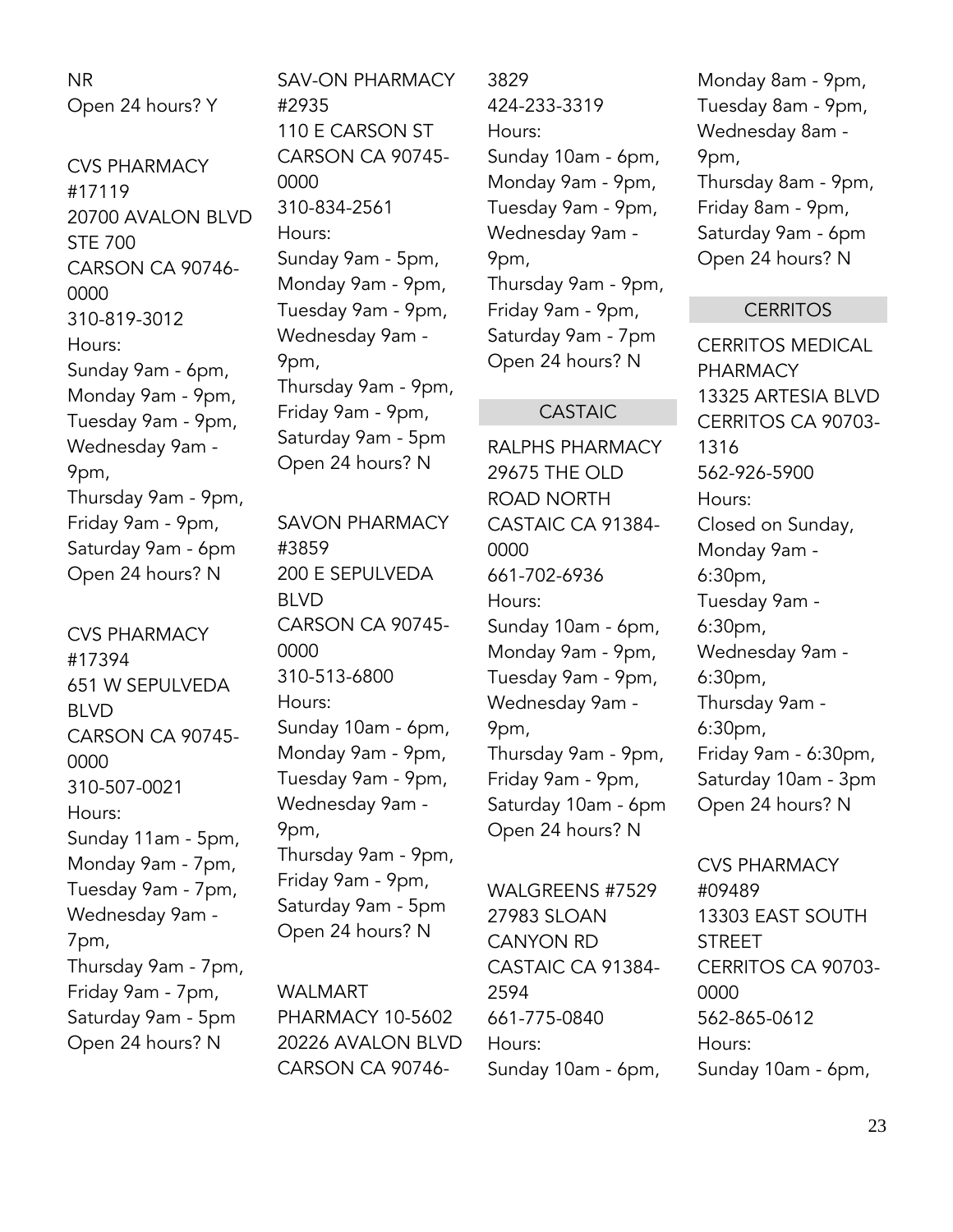Monday 8am - 9pm, Tuesday 8am - 9pm, Wednesday 8am - 9pm, Thursday 8am - 9pm, Friday 8am - 9pm, Saturday 9am - 6pm Open 24 hours? N

CVS PHARMACY #16092 20200 BLOOMFIELD AVE CERRITOS CA 90703- 0000 562-274-0062 Hours: Sunday 11am - 5pm, Monday 9am - 7pm, Tuesday 9am - 7pm, Wednesday 9am - 7pm, Thursday 9am - 7pm, Friday 9am - 7pm, Saturday 9am - 5pm Open 24 hours? N

CVS PHARMACY #16648 11525 SOUTH ST CERRITOS CA 90703- 0000 562-274-0064 Hours: Sunday 11am - 5pm, Monday 9am - 7pm, Tuesday 9am - 7pm, Wednesday 9am - 7pm,

Thursday 9am - 7pm, Friday 9am - 7pm, Saturday 9am - 5pm Open 24 hours? N

MEDICINE MAN PHARMACY 13737 ARTESIA BLVD #202 CERRITOS CA 90703- 0000 562-404-3100 Hours: Closed on Sunday, Monday 9am - 5pm, Tuesday 9am - 5pm, Wednesday 9am - 5pm, Thursday 9am - 5pm, Friday 9am - 5pm, Closed on Saturday Open 24 hours? N

MEDSHOP PHARMACY, INC. 17100 NORWALK BLVD SUITE 108 CERRITOS CA 90703- 0000 562-210-8215 Hours: Closed on Sunday, Monday 1:30pm - 6:30pm, Tuesday 1:30pm - 6:30pm, Closed on Wednesday,

Thursday 1:30pm - 6:30pm, Friday 1:30pm - 6:30pm, Saturday 8am - 6pm Open 24 hours? N

OMNICARE OF **CERRITOS** 13825 A & A2 CERRITOS CORP DR CERRITOS CA 90703- 0000 562-229-3500 Hours: Sunday 10am - 6pm, Monday 9am - 9pm, Tuesday 9am - 9pm, Wednesday 9am - 9pm, Thursday 9am - 9pm, Friday 9am - 9pm, Saturday 10am - 6pm Open 24 hours? N

RALPHS PHARMACY 13321 E SOUTH STREET CERRITOS CA 90703- 0000 562-860-5635 Hours: Sunday 10am - 6pm, Monday 9am - 9pm, Tuesday 9am - 9pm, Wednesday 9am - 9pm, Thursday 9am - 9pm, Friday 9am - 9pm,

Saturday 10am - 6pm Open 24 hours? N

WALMART PHARMACY 10-2082 12701 TOWNE CENTER DR CERRITOS CA 90703- 9348 562-924-0847 Hours: Sunday 10am - 6pm, Monday 9am - 9pm, Tuesday 9am - 9pm, Wednesday 9am - 9pm, Thursday 9am - 9pm, Friday 9am - 9pm, Saturday 9am - 7pm Open 24 hours? N

#### CHATSWORTH

RITE AID PHARMACY 05545 10120 MASON AVENUE CHATSWORTH CA 91311-3301 818-349-7213 Hours: Sunday 10am - 6pm, Monday 8am - 10pm, Tuesday 8am - 10pm, Wednesday 8am - 10pm, Thursday 8am - 10pm, Friday 8am - 10pm,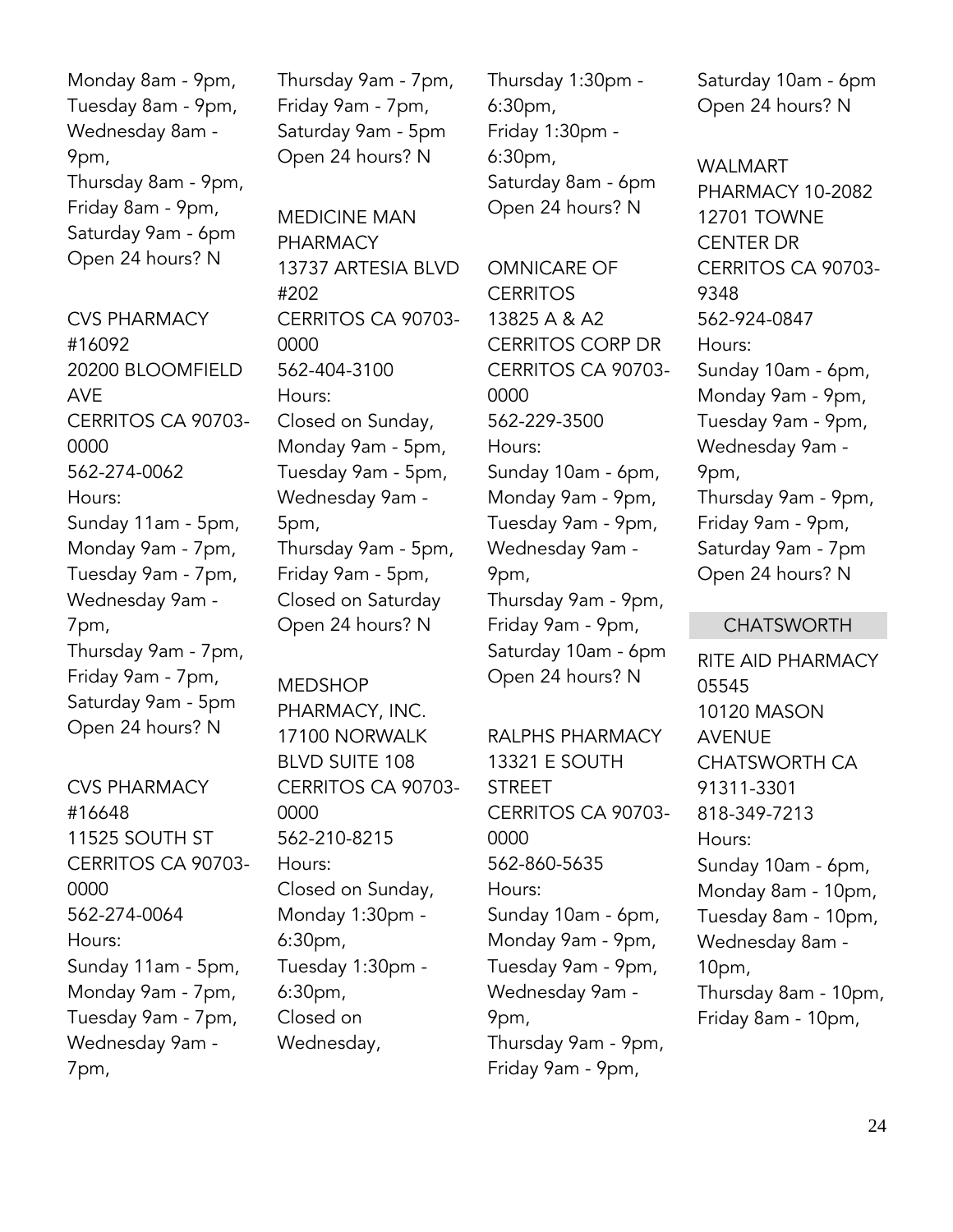Saturday 9am - 6pm Open 24 hours? N

WALGREENS #7015 20901 DEVONSHIRE ST CHATSWORTH CA 91311-2313 818-341-4339 Hours: Sunday 10am - 6pm, Monday 8am - 9pm, Tuesday 8am - 9pm, Wednesday 8am - 9pm, Thursday 8am - 9pm, Friday 8am - 9pm, Saturday 9am - 6pm Open 24 hours? N

#### CITY OF INDUSTRY

CONCOURSE RX 18575 E GALE AVE STE 158 CITY OF INDUSTRY CA 91748-0000 626-965-5988 Hours: Closed on Sunday, Monday 9am - 6pm, Tuesday 9am - 6pm, Wednesday 9am - 6pm, Thursday 9am - 6pm, Friday 9am - 6pm, Saturday 9am - 1pm Open 24 hours? N

COSTCO PHARMACY #679 17550 CASTLETON ST CITY OF INDUSTRY CA 91748-1701 626-839-3052 Hours: Closed on Sunday, Monday 10am - 7pm, Tuesday 10am - 7pm, Wednesday 10am - 7pm, Thursday 10am - 7pm, Friday 10am - 7pm, Saturday 9:30am - 6pm Open 24 hours? N

CVS PHARMACY #03553 21590 E VALLEY BLVD CITY OF INDUSTRY CA 91789-0000 909-444-7807 Hours: Sunday 10am - 6pm, Monday 9am - 9pm, Tuesday 9am - 9pm, Wednesday 9am - 9pm, Thursday 9am - 9pm, Friday 9am - 9pm, Saturday 10am - 6pm Open 24 hours? N

CVS PHARMACY #16058

17751 COLIMA RD CITY OF INDUSTRY CA 91748-1714 626-709-0000 Hours: Sunday 11am - 5pm, Monday 9am - 7pm, Tuesday 9am - 7pm, Wednesday 9am - 7pm, Thursday 9am - 7pm, Friday 9am - 7pm, Saturday 9am - 5pm Open 24 hours? N

WALMART PHARMACY 10-2251 17150 GALE AVE CITY OF INDUSTRY CA 91745-1818 626-854-1006 Hours: Sunday 10am - 6pm, Monday 9am - 9pm, Tuesday 9am - 9pm, Wednesday 9am - 9pm, Thursday 9am - 9pm, Friday 9am - 9pm, Saturday 9am - 7pm Open 24 hours? N

WEST COVINA PHARMACY 1661 HANOVER RD STE 104B CITY OF INDUSTRY CA 91748-0000

626-839-9882 Hours: Closed on Sunday, Monday 9am - 6pm, Tuesday 9am - 6pm, Wednesday 9am - 6pm, Thursday 9am - 6pm, Friday 9am - 6pm, Saturday 9am - 1pm Open 24 hours? N

#### CLAREMONT

CLAREMONT PHARMACY 358 S INDIAN HILL BLVD CLAREMONT CA 91711-5223 909-929-7228 Hours: Closed on Sunday, Monday 9am - 7pm, Tuesday 9am - 7pm, Wednesday 9am - 7pm, Thursday 9am - 7pm, Friday 9am - 7pm, Saturday 9am - 3pm Open 24 hours? N

**HENDRICKS** PHARMACY 137 N HARVARD AVE CLAREMONT CA 91711-0000 909-624-1611 Hours: Closed on Sunday,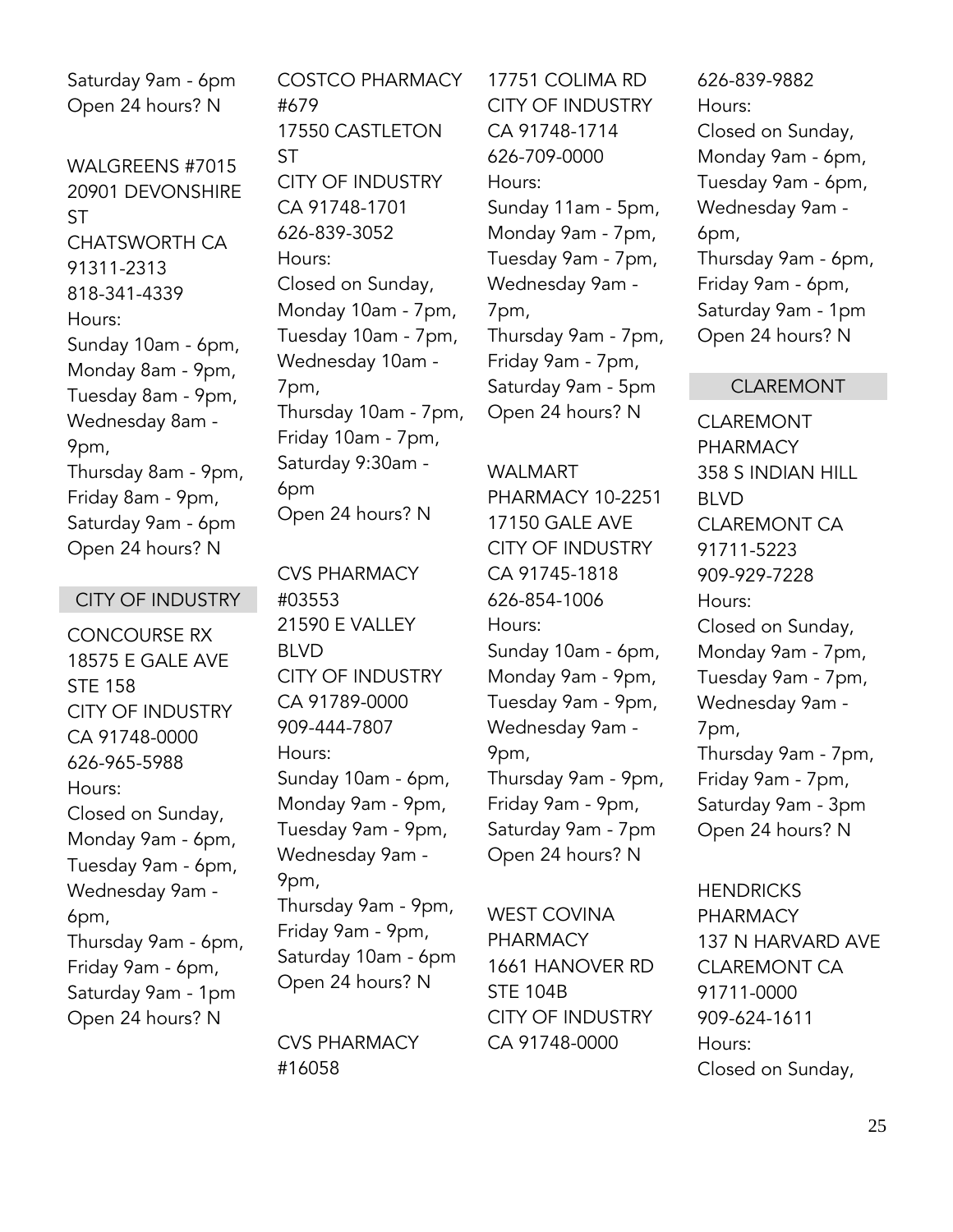Monday 9am - 6pm, Tuesday 9am - 6pm, Wednesday 9am - 6pm, Thursday 9am - 6pm, Friday 9am - 6pm, Saturday 10am - 4pm Open 24 hours? N

VONS PHARMACY #2155 550 E BASELINE RD CLAREMONT CA 91711-2236 909-451-1014 Hours: Sunday 9am - 5pm, Monday 9am - 9pm, Tuesday 9am - 9pm, Wednesday 9am - 9pm, Thursday 9am - 9pm, Friday 9am - 9pm, Saturday 9am - 5pm Open 24 hours? N

#### **COMMERCE**

ACARIAHEALTH PHARMACY #13 3302 GARFIELD AVE COMMERCE CA 90040-3102 323-262-9403 Hours: Closed on Sunday, Monday 9am - 6pm, Tuesday 9am - 6pm, Wednesday 9am - 6pm,

Thursday 9am - 6pm, Friday 9am - 6pm, Closed on Saturday Open 24 hours? N

CVS PHARMACY #16043 5600 WHITTIER BLVD COMMERCE CA 90022-0000 323-725-7861 Hours: Sunday 9am - 6pm, Monday 9am - 9pm, Tuesday 9am - 9pm, Wednesday 9am - 9pm, Thursday 9am - 9pm, Friday 9am - 9pm, Saturday 9am - 6pm Open 24 hours? N

OLYMPIC GERHART PHARMACY 5724 E OLYMPIC BLVD COMMERCE CA 90022-5120 323-722-1515 Hours: Closed on Sunday, Monday 9am - 6:30pm, Tuesday 9am - 6:30pm, Wednesday 9am - 6:30pm, Thursday 9am - 6:30pm,

Friday 9am - 6:30pm, Saturday 10am - 2:30pm Open 24 hours? N

#### COMPTON

COMPTON COMM PHARMACY 555 W COMPTON BLVD STE 102 COMPTON CA 90220-0000 310-537-2337 Hours: Closed on Sunday, Monday 9:30am - 5:30pm, Tuesday 9:30am - 5:30pm, Wednesday 9:30am - 5:30pm, Thursday 9:30am - 5:30pm, Friday 9:30am - 5:30pm, Closed on Saturday Open 24 hours? N

CVS PHARMACY #09495 220 EAST COMPTON BOULEVARD COMPTON CA 90220-0000 310-604-1747 Hours: Sunday 10am - 6pm, Monday 8am - 9pm, Tuesday 8am - 9pm,

Wednesday 8am - 9pm, Thursday 8am - 9pm, Friday 8am - 9pm, Saturday 9am - 6pm Open 24 hours? N

CVS PHARMACY #09594 901 S CENTRAL AVENUE COMPTON CA 90220-0000 310-609-1304 Hours: Sunday 10am - 6pm, Monday 8am - 9pm, Tuesday 8am - 9pm, Wednesday 8am - 9pm, Thursday 8am - 9pm, Friday 8am - 9pm, Saturday 10am - 6pm Open 24 hours? N

CVS PHARMACY #17349 1621 S ALAMEDA ST COMPTON CA 90220-0000 310-735-0097 Hours: Sunday 11am - 5pm, Monday 9am - 7pm, Tuesday 9am - 7pm, Wednesday 9am - 7pm, Thursday 9am - 7pm, Friday 9am - 7pm,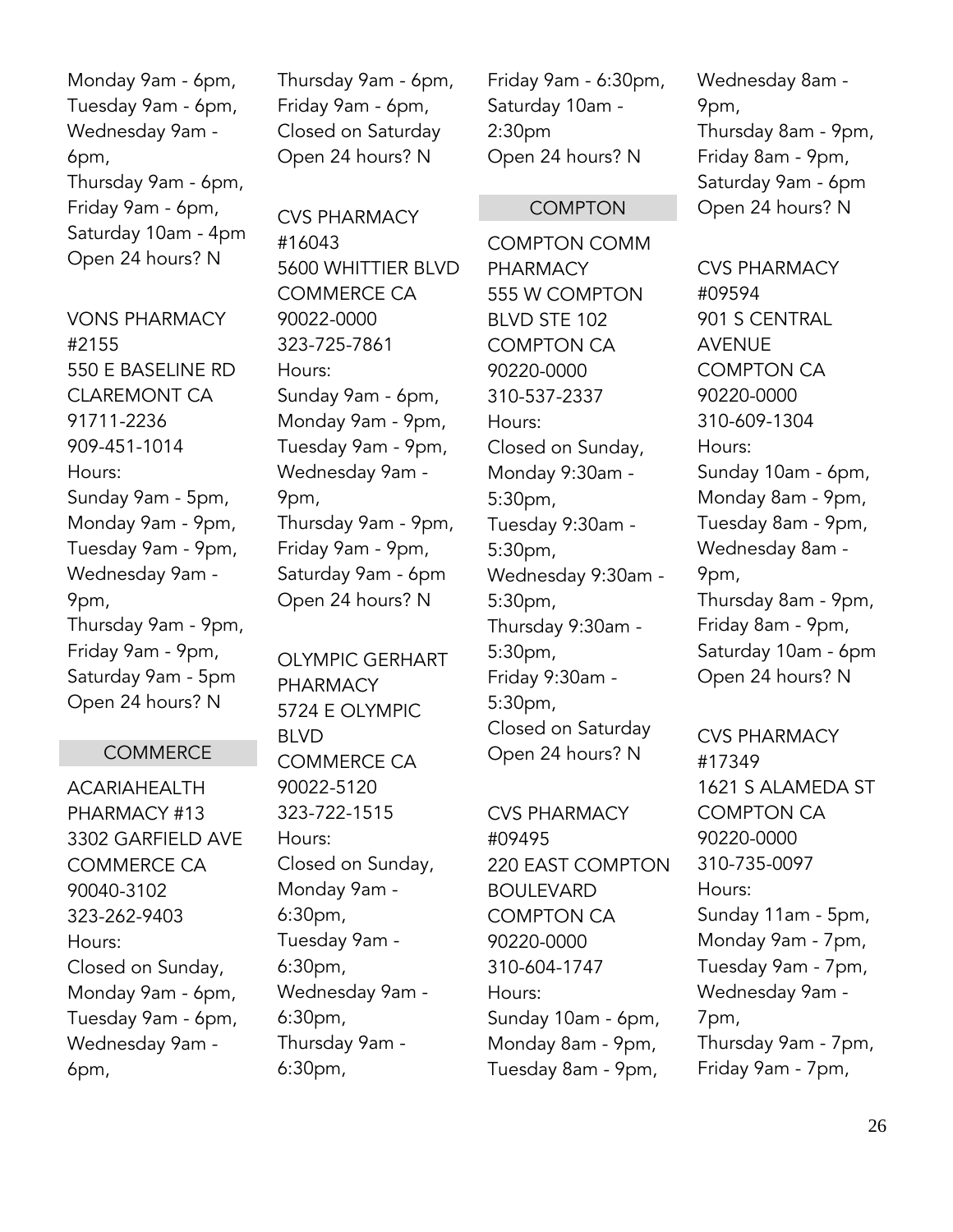Saturday 9am - 5pm Open 24 hours? N

INTRA DRUGS ARTESIA 403 S LONG BEACH BLVD STE C COMPTON CA 90221-0000 310-639-1653 Hours: Closed on Sunday, Monday 9am - 6pm, Tuesday 9am - 6pm, Wednesday 9am - 6pm, Thursday 9am - 6pm, Friday 9am - 6pm, Closed on Saturday Open 24 hours? N

RITE AID PHARMACY 06214 1001 NORTH CENTRAL AVENUE COMPTON CA 90222-3647 310-639-1278 Hours: Sunday 10am - 6pm, Monday 8am - 10pm, Tuesday 8am - 10pm, Wednesday 8am - 10pm, Thursday 8am - 10pm, Friday 8am - 10pm, Saturday 9am - 6pm Open 24 hours? N

RITE AID PHARMACY 06313 107 SOUTH LONG BEACH BOULEVARD COMPTON CA 90221-3423 310-639-8026 Hours: Sunday 10am - 6pm, Monday 7am - 9pm, Tuesday 7am - 9pm, Wednesday 7am - 9pm, Thursday 7am - 9pm, Friday 7am - 9pm, Saturday 9am - 7pm Open 24 hours? N

WALMART PHARMACY 10-5807 2100 N LONG BEACH BLVD COMPTON CA 90221-1252 562-295-3869 Hours: Sunday 10am - 6pm, Monday 9am - 9pm, Tuesday 9am - 9pm, Wednesday 9am - 9pm, Thursday 9am - 9pm, Friday 9am - 9pm, Saturday 9am - 7pm Open 24 hours? N

WEST ALONDRA MEDICAL PHARMACY

1410 W ALONDRA BLVD COMPTON CA 90220-0000 310-631-8674 Hours: Closed on Sunday, Monday 10am - 6pm, Tuesday 10am - 6pm, Wednesday 10am - 6pm, Thursday 10am - 6pm, Friday 10am - 6pm, Closed on Saturday Open 24 hours? N

#### **COVINA**

BONNIE COVE PHARMACY 20540 E ARROW HWY UNIT-D COVINA CA 91724- 1200 626-727-2083 Hours: Closed on Sunday, Monday 10:30am - 6pm, Tuesday 10:30am - 6pm, Wednesday 10:30am - 6pm, Thursday 10:30am - 6pm, Friday 10:30am - 6pm, Saturday 10am - 1pm Open 24 hours? N

CITRUS VALLEY **PHARMACY** 457 S CITRUS AVE COVINA CA 91723- 2928 626-261-4400 Hours: Closed on Sunday, Monday 9am - 6pm, Tuesday 9am - 6pm, Wednesday 9am - 6pm, Thursday 9am - 6pm, Friday 9am - 6pm, Saturday 9am - 2pm Open 24 hours? N

CNC ROSE PHARMACY 420 W ROWLAND STREET COVINA CA 91723- 0000 626-966-9888 Hours: Closed on Sunday, Monday 9am - 3:30pm, Tuesday 9am - 3:30pm, Wednesday 9am - 3:30pm, Thursday 9am - 3:30pm, Friday 9am - 3:30pm, Closed on Saturday Open 24 hours? N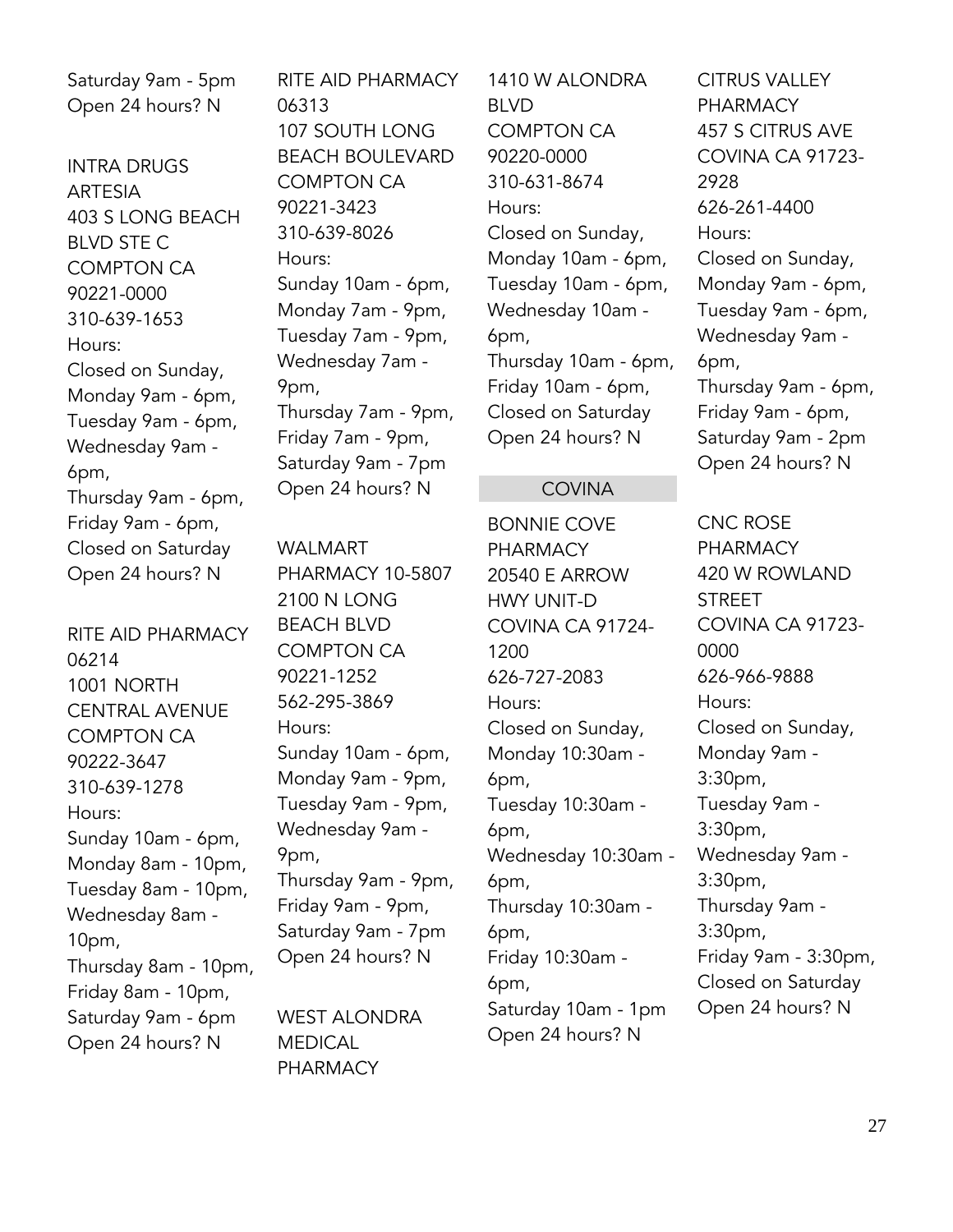COMMUNITY MED PHARMACY 315 N THIRD AVE STE 101 COVINA CA 91723- 1901 626-859-2573 Hours: Closed on Sunday, Monday 8:30am - 5:30pm, Tuesday 8:30am - 5:30pm, Wednesday 8am - 5:30pm, Thursday 8:30am - 5:30pm, Friday 8:30am - 5:30pm, Closed on Saturday Open 24 hours? N

COVINA PHARMACY 174 W BADILLO ST COVINA CA 91723- 2015 626-915-6615 Hours: Closed on Sunday, Monday 9am - 6pm, Tuesday 9am - 6pm, Wednesday 9am - 6pm, Thursday 9am - 6pm, Friday 9am - 6pm, Closed on Saturday Open 24 hours? N

CVS PHARMACY #09146 575 S CITRUS AVE COVINA CA 91723- 2930 626-331-0036 Hours: Sunday 10am - 6pm, Monday 8am - 9pm, Tuesday 8am - 9pm, Wednesday 8am - 9pm, Thursday 8am - 9pm, Friday 8am - 9pm, Saturday 9am - 6pm Open 24 hours? N

CVS PHARMACY #09641 206 N AZUSA AVENUE COVINA CA 91722- 0000 626-331-9907 Hours: Sunday 10am - 6pm, Monday 7am - 11pm, Tuesday 7am - 11pm, Wednesday 7am - 11pm, Thursday 7am - 11pm, Friday 7am - 11pm, Saturday 9am - 6pm Open 24 hours? N

EAST VALLEY PMQ COVINA PHARMACY 276 COLLEGE **STREET** 

COVINA CA 91723- 1902 714-364-4008 Hours: Closed on Sunday, Monday 8:30am - 5pm, Tuesday 8:30am - 5pm, Wednesday 8:30am - 5pm, Thursday 8:30am - 5pm, Friday 8:30am - 5pm, Closed on Saturday Open 24 hours? N

**GLESENER** PHARMACY 321 N CITRUS AVE COVINA CA 91723- 2095 626-966-3691 Hours: Closed on Sunday, Monday 9am - 6pm, Tuesday 9am - 6pm, Wednesday 9am - 6pm, Thursday 9am - 6pm, Friday 9am - 6pm, Saturday 9am - 4pm Open 24 hours? N

NOFEL PHARMACY 1001A N GRAND AVE COVINA CA 91724- 2048

626-343-2972 Hours: Closed on Sunday, Monday 10am - 5pm, Tuesday 10am - 5pm, Wednesday 10am - 5pm, Thursday 10am - 5pm, Friday 10am - 5pm, Closed on Saturday Open 24 hours? N

OWL SPECIALTY PHARMACY 1010 E ARROW HWY COVINA CA 91724- 1020 626-209-8169 Hours: Closed on Sunday, Monday 9am - 6pm, Tuesday 9am - 6pm, Wednesday 9am - 6pm, Thursday 9am - 6pm, Friday 9am - 6pm, Closed on Saturday Open 24 hours? N

RITE AID PHARMACY 05585 139 NORTH GRAND AVENUE COVINA CA 91724- 2957 626-339-8616 Hours: Sunday 10am - 6pm, Monday 9am - 9pm,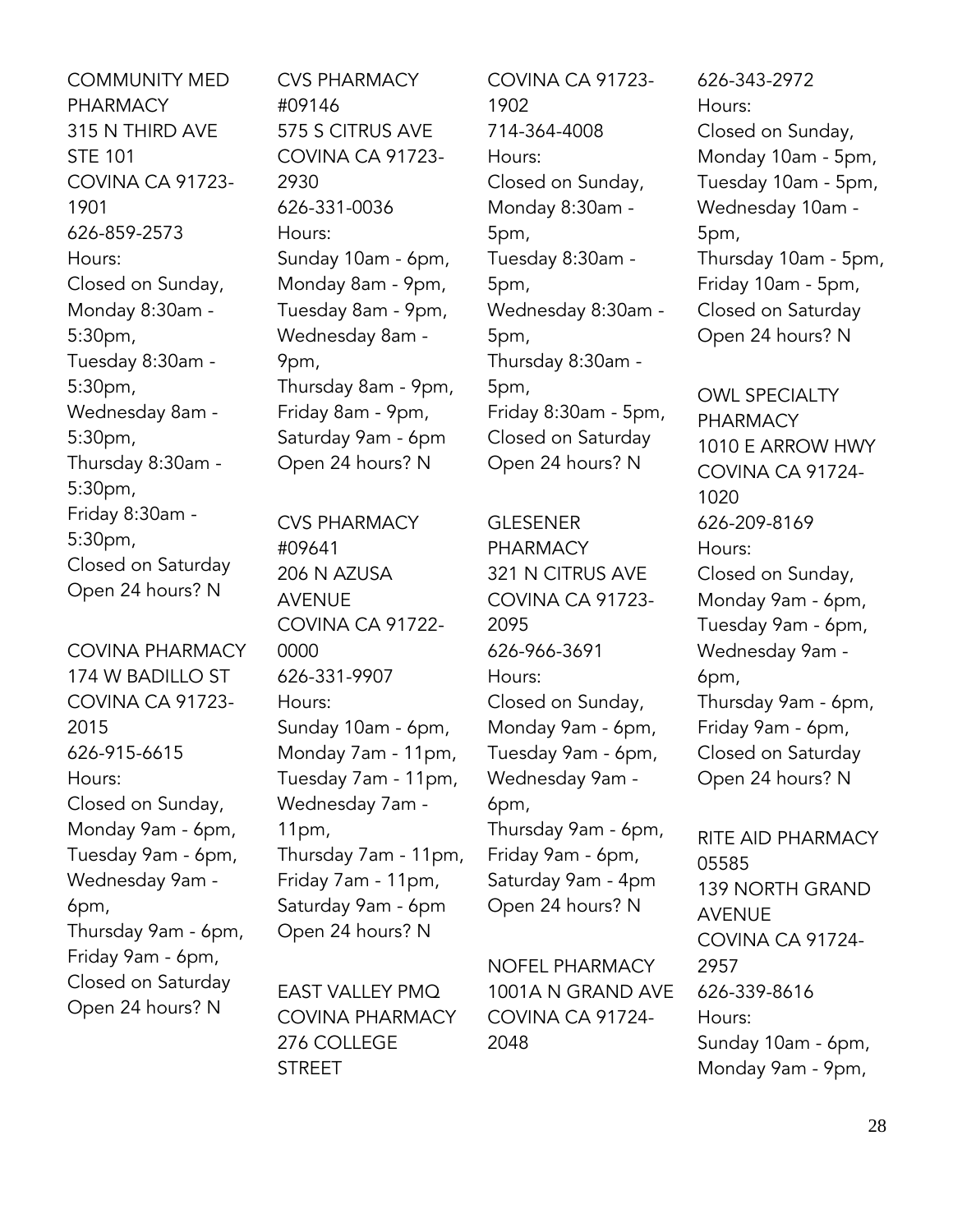Tuesday 9am - 9pm, Wednesday 9am - 9pm, Thursday 9am - 9pm, Friday 9am - 9pm, Saturday 9am - 6pm Open 24 hours? N

RITE CARE PHARMACY 1433 N HOLLENBECK AVE STE 103 COVINA CA 91722- 0000 626-251-1640 Hours: Closed on Sunday, Monday 9am - 6pm, Tuesday 9am - 6pm, Wednesday 9am - 6pm, Thursday 9am - 6pm, Friday 9am - 6pm, Closed on Saturday Open 24 hours? N

WALGREENS #5798 401 N AZUSA AVE COVINA CA 91722- 3609 626-332-0519 Hours: Sunday 10am - 6pm, Monday 8am - 9pm, Tuesday 8am - 9pm, Wednesday 8am - 9pm, Thursday 8am - 9pm, Friday 8am - 9pm,

Saturday 9am - 6pm Open 24 hours? N

WALGREENS #6972 150 S GRAND AVE COVINA CA 91724- 3236 626-966-8497 Hours: Sunday 10am - 6pm, Monday 8am - 9pm, Tuesday 8am - 9pm, Wednesday 8am - 9pm, Thursday 8am - 9pm, Friday 8am - 9pm, Saturday 9am - 6pm Open 24 hours? N

WALMART PHARMACY 10-2292 1275 N AZUSA AVE COVINA CA 91722- 1260 626-339-6912 Hours: Sunday 10am - 6pm, Monday 9am - 9pm, Tuesday 9am - 9pm, Wednesday 9am - 9pm, Thursday 9am - 9pm, Friday 9am - 9pm, Saturday 9am - 7pm Open 24 hours? N

#### **CUDAHY**

CITY PHARMACY 7643 S. ATLANTIC AVE SUITE A CUDAHY CA 90201- 0000 323-537-8970 Hours: Closed on Sunday, Monday 10am - 6pm, Tuesday 10am - 6pm, Wednesday 10am - 6pm, Thursday 10am - 6pm, Friday 10am - 6pm, Closed on Saturday Open 24 hours? N

ST JAMES PHARMACY 7611 ATLANTIC AVE CUDAHY CA 90201- 0000 323-773-1700 Hours: Closed on Sunday, Monday 9am - 6pm, Tuesday 9am - 6pm, Wednesday 9am - 6pm, Thursday 9am - 6pm, Friday 9am - 6pm, Closed on Saturday Open 24 hours? N

#### CULVER CITY

ALTO PHARMACY 6065 BRISTOL PKWY STE 100 CULVER CITY CA 90230-6601

800-874-5881 Hours: Sunday 10am - 6pm, Monday 8am - 10pm, Tuesday 8am - 10pm, Wednesday 8am - 10pm, Thursday 8am - 10pm, Friday 8am - 10pm, Saturday 10am - 6pm Open 24 hours? N

BROTMAN MEDICAL PHARMACY 3831 HUGHES AVE CULVER CITY CA 90232-2715 310-204-1111 Hours: Closed on Sunday, Monday 9:30am - 6pm, Tuesday 9:30am - 6pm, Wednesday 9:30am - 6pm, Thursday 9:30am - 6pm, Friday 9:30am - 6pm, Closed on Saturday Open 24 hours? N

CVS PHARMACY #09573 6299 SOUTH BRISTOL PARKWAY CULVER CITY CA 90230-0000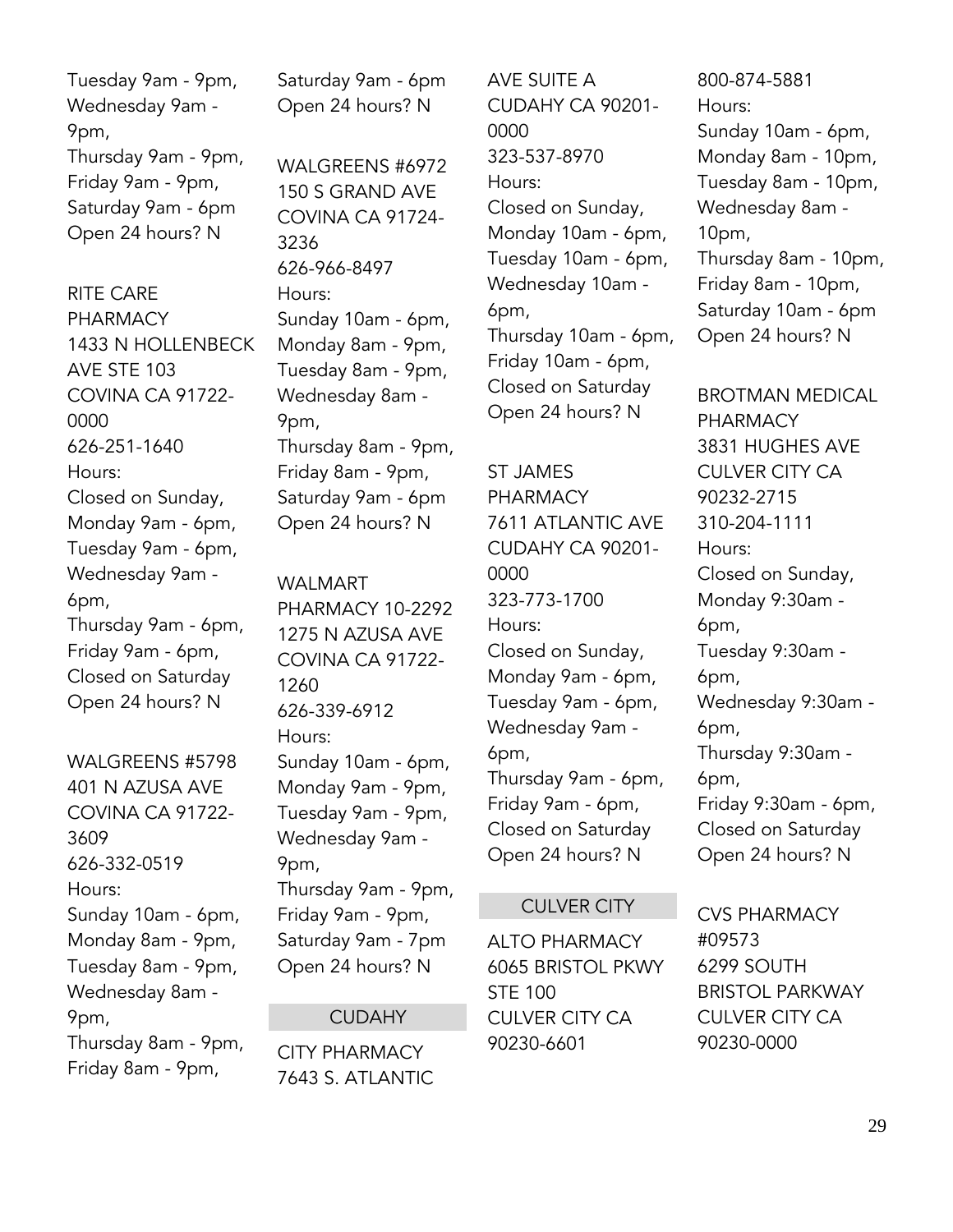310-641-4426 Hours: Sunday 10am - 5pm, Monday 9am - 9pm, Tuesday 9am - 9pm, Wednesday 9am - 9pm, Thursday 9am - 9pm, Friday 9am - 9pm, Saturday 10am - 5pm Open 24 hours? N

CVS PHARMACY #16048 10820 JEFFERSON BLVD CULVER CITY CA 90230-0000 310-836-7087 Hours: Sunday 11am - 5pm, Monday 9am - 7pm, Tuesday 9am - 7pm, Wednesday 9am - 7pm, Thursday 9am - 7pm, Friday 9am - 7pm, Saturday 9am - 5pm Open 24 hours? N

CVS PHARMACY #17595 6000 SEPULVEDA BLVD STE 2250 CULVER CITY CA 90230-6478 310-754-4615 Hours: Sunday 11am - 5pm, Monday 9am - 7pm, Tuesday 9am - 7pm, Wednesday 9am - 7pm, Thursday 9am - 7pm, Friday 9am - 7pm, Saturday 9am - 5pm Open 24 hours? N

INFINITY PHARMACY 10738 JEFFERSON BLVD STE E BLDG 3 CULVER CITY CA 90230-0000 310-919-4100 Hours: Closed on Sunday, Monday 9:30am - 5:30pm, Tuesday 9:30am - 5:30pm, Wednesday 9:30am - 5:30pm, Thursday 9:30am - 5:30pm, Friday 9:30am - 5:30pm, Saturday 10am - 2pm Open 24 hours? N

MEMORIAL MEDICAL CENTER PHARMACY 9806 VENICE BLVD CULVER CITY CA 90232-2778 310-837-6158 Hours: Closed on Sunday, Monday 9am - 6pm,

Tuesday 9am - 6pm, Wednesday 9am - 6pm, Thursday 9am - 6pm, Friday 9am - 6pm, Closed on Saturday Open 24 hours? N

PAVILIONS PHARMACY #2212 11030 W JEFFERSON BLVD CULVER CITY CA 90230-5520 310-398-8044 Hours: Sunday 9am - 5pm, Monday 9am - 9pm, Tuesday 9am - 9pm, Wednesday 9am - 9pm, Thursday 9am - 9pm, Friday 9am - 9pm, Saturday 9am - 5pm Open 24 hours? N

RALPHS PHARMACY 10772 JEFFERSON BLVD CULVER CITY CA 90230-4933 310-836-2684 Hours: Sunday 10am - 6pm, Monday 9am - 9pm, Tuesday 9am - 9pm, Wednesday 9am - 9pm, Thursday 9am - 9pm, Friday 9am - 9pm, Saturday 10am - 6pm Open 24 hours? N

RITE AID PHARMACY 05463 3802 CULVER CENTER STREET CULVER CENTER CULVER CITY CA 90232-3303 310-837-2122 Hours: Sunday 10am - 6pm, Monday 8am - 10pm, Tuesday 8am - 10pm, Wednesday 8am - 10pm, Thursday 8am - 10pm, Friday 8am - 10pm, Saturday 9am - 6pm Open 24 hours? N

RITE AID PHARMACY 05464 11096 JEFFERSON BOULEVARD CULVER CITY CA 90230-5520 310-397-3931 Hours: Sunday 10am - 6pm, Monday 8am - 9pm, Tuesday 8am - 9pm, Wednesday 8am - 9pm, Thursday 8am - 9pm, Friday 8am - 9pm,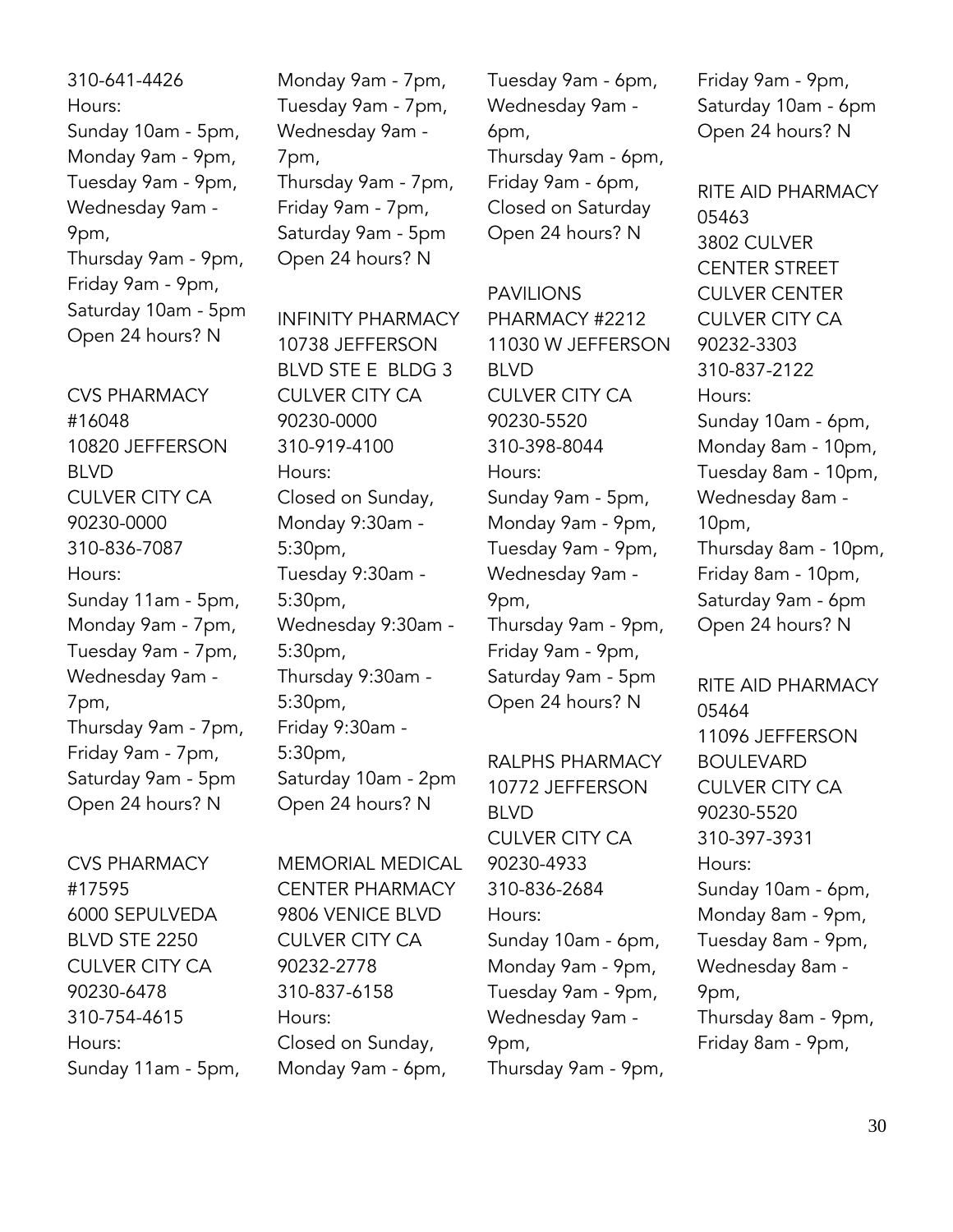Saturday 9am - 6pm Open 24 hours? N

#### DIAMOND BAR

AURORA PHARMACY 404 S PROSPECTORS RD STE C DIAMOND BAR CA 91765-1617 909-999-0988 Hours: Closed on Sunday, Monday 9am - 5:30pm, Tuesday 9am - 5:30pm, Wednesday 9am - 5:30pm, Thursday 9am - 5:30pm, Friday 9am - 5:30pm, Closed on Saturday Open 24 hours? N

COMPLETE CARE **COMPOUNDING** PHARMACY 315 S DIAMOND BAR BLVD STE D DIAMOND BAR CA 91765-0000 909-861-6900 Hours: Closed on Sunday, Monday 9am - 6pm, Tuesday 9am - 6pm, Wednesday 9am - 6pm, Thursday 9am - 6pm,

Friday 9am - 6pm, Closed on Saturday Open 24 hours? N

CVS PHARMACY #09667 300 SOUTH DIAMOND BAR BOULEVARD DIAMOND BAR CA 91765-0000 909-861-5551 Hours: NR Open 24 hours? Y

CVS PHARMACY #17259 747 GRAND AVE DIAMOND BAR CA 91765-0000 909-610-2150 Hours: Sunday 9am - 6pm, Monday 9am - 9pm, Tuesday 9am - 9pm, Wednesday 9am - 9pm, Thursday 9am - 9pm, Friday 9am - 9pm, Saturday 9am - 6pm Open 24 hours? N

DIAMOND PHARMACY 21337 COLD SPRING LN DIAMOND BAR CA 91765-3443

909-323-2211 Hours: Closed on Sunday, Monday 9:30am - 7pm, Tuesday 9:30am - 7pm, Wednesday 9:30am - 7pm, Thursday 9:30am - 7pm, Friday 9:30am - 7pm, Saturday 10am - 5pm Open 24 hours? N

JJS PHARMACY 21010 GOLDEN SPRINGS DR DIAMOND BAR CA 91789-0000 909-595-4003 Hours: Closed on Sunday, Monday 9am - 6pm, Tuesday 9am - 6pm, Wednesday 9am - 6pm, Thursday 9am - 6pm, Friday 9am - 6pm, Saturday 9am - 2pm Open 24 hours? N

SAVON PHARMACY #3554 1235 S DIAMOND BAR BLVD DIAMOND BAR CA 91765-0000

909-861-9433 Hours: Sunday 10am - 6pm, Monday 9am - 9pm, Tuesday 9am - 9pm, Wednesday 9am - 9pm, Thursday 9am - 9pm, Friday 9am - 9pm, Saturday 9am - 5pm Open 24 hours? N

WALMART PHARMACY 10-4762 1180 S DIAMOND BAR BLVD DIAMOND BAR CA 91765-2203 909-378-4057 Hours: Sunday 10am - 6pm, Monday 9am - 9pm, Tuesday 9am - 9pm, Wednesday 9am - 9pm, Thursday 9am - 9pm, Friday 9am - 9pm, Saturday 9am - 7pm Open 24 hours? N

#### DOWNEY

**COMMUNITY** PHARMACY 10401 LAKEWOOD BLVD DOWNEY CA 90241- 0000 562-869-0965 Hours: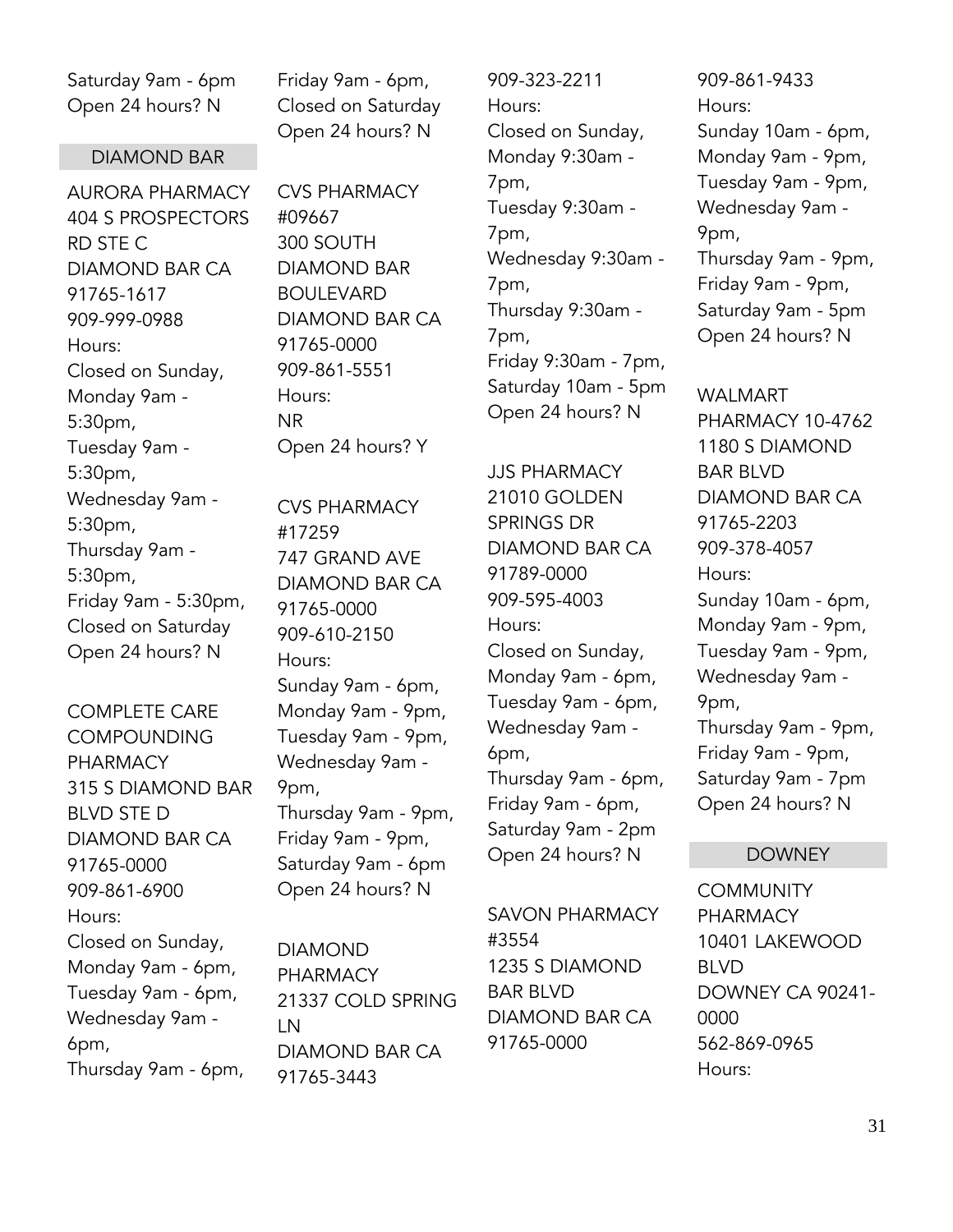Closed on Sunday, Monday 10am - 6:30pm, Tuesday 10am - 6:30pm, Wednesday 10am - 6:30pm, Thursday 10am - 6:30pm, Friday 10am - 6:30pm, Saturday 10am - 2pm Open 24 hours? N

CVS PHARMACY #03986 8400 FIRESTONE BLVD DOWNEY CA 90241- 0000 562-861-5460 Hours: Sunday 10am - 6pm, Monday 8am - 9pm, Tuesday 8am - 9pm, Wednesday 8am - 9pm, Thursday 8am - 9pm, Friday 8am - 9pm, Saturday 10am - 6pm Open 24 hours? N

CVS PHARMACY #08867 7915 FLORENCE AVENUE DOWNEY CA 90240- 0000

562-927-4747 Hours: NR Open 24 hours? Y CVS PHARMACY #09504 8008 FIRESTONE BOULEVARD DOWNEY CA 90241- 0000 562-904-4848 Hours: Sunday 10am - 6pm, Monday 8am - 9pm, Tuesday 8am - 9pm, Wednesday 8am -

9pm, Thursday 8am - 9pm, Friday 8am - 9pm, Saturday 10am - 6pm Open 24 hours? N

MEDELLA PHARMACY 1 8610 FIRESTONE BLVD DOWNEY CA 90241- 5243 562-622-6227 Hours: Closed on Sunday, Monday 9:30am - 7pm, Tuesday 9:30am - 7pm, Wednesday 9:30am - 7pm,

Thursday 9:30am - 7pm, Friday 9:30am - 7pm, Saturday 9:30am - 3:30pm Open 24 hours? N

PACIFIC PHARMACY 11525 BROOKSHIRE AVE STE 100 DOWNEY CA 90241- 0000 562-862-1302 Hours: Closed on Sunday, Monday 9am - 6:30pm, Tuesday 9am - 6:30pm, Wednesday 9am - 6:30pm, Thursday 9am - 6:30pm, Friday 9am - 6:30pm, Saturday 9am - 2pm Open 24 hours? N

RALPHS PHARMACY 8626 FIRESTONE BLVD DOWNEY CA 90241- 0000 562-622-9238 Hours: Sunday 10am - 6pm, Monday 9am - 8pm, Tuesday 9am - 8pm, Wednesday 9am - 8pm,

Thursday 9am - 8pm, Friday 9am - 8pm, Saturday 10am - 6pm Open 24 hours? N

RANCHO LOS AMIGOS NATIONAL REHABILITATION **CENTER** 7601 E IMPERIAL HWY OUTPATIENT BUILDING OP 1065 DOWNEY CA 90242- 0000 562-385-7237 Hours: Closed on Sunday, Monday 8am - 6pm, Tuesday 8am - 6pm, Wednesday 8am - 6pm, Thursday 8am - 6pm, Friday 8am - 6pm, Closed on Saturday Open 24 hours? N

RITE AID PHARMACY 05466 7859 FIRESTONE BOULEVARD DOWNEY CA 90241- 4220 562-869-8890 Hours: Sunday 10am - 6pm, Monday 8am - 10pm, Tuesday 8am - 10pm, Wednesday 8am - 10pm,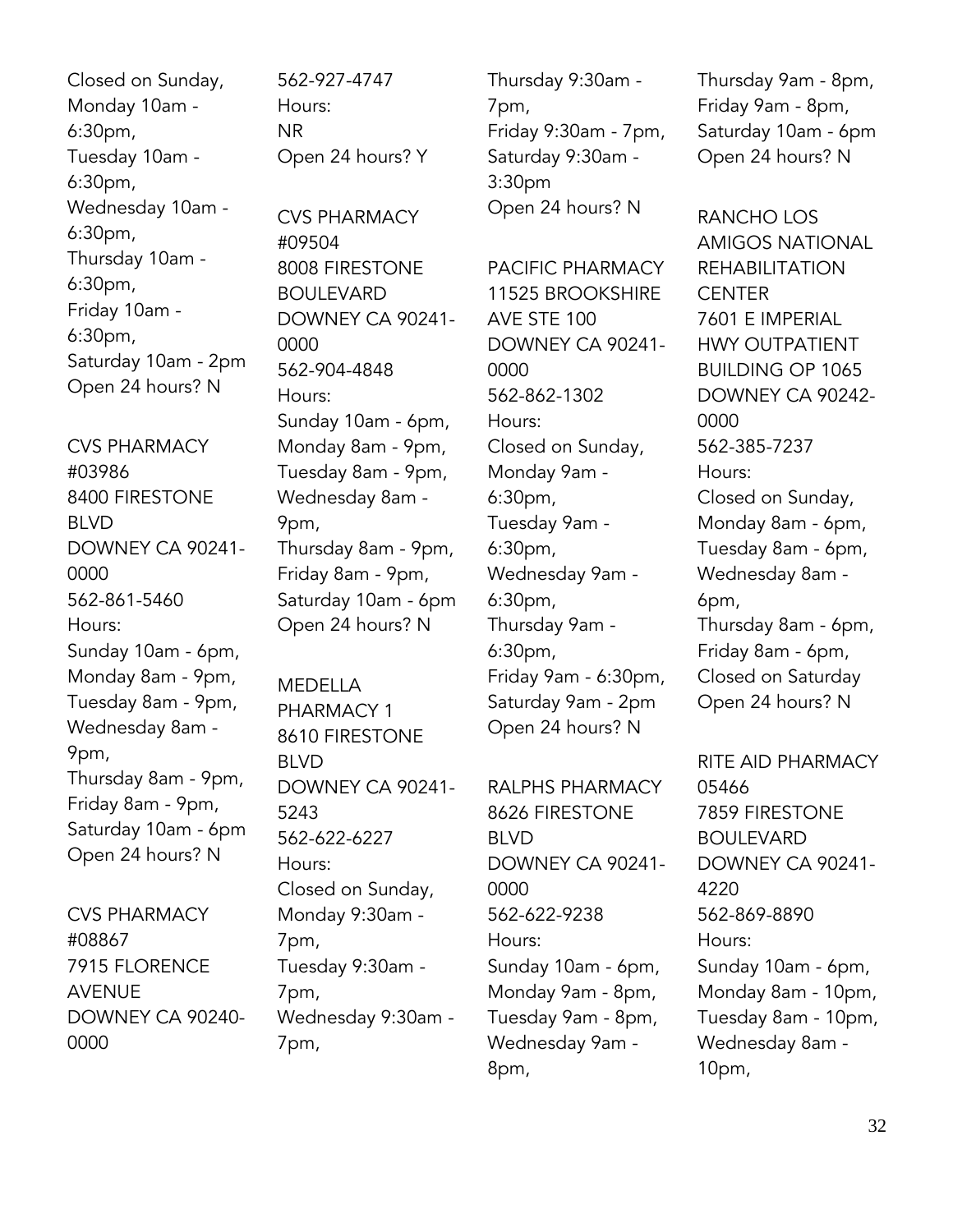Thursday 8am - 10pm, Friday 8am - 10pm, Saturday 9am - 6pm Open 24 hours? N

SAVON PHARMACY #0140 7676 FIRESTONE BLVD DOWNEY CA 90241- 0000 562-869-9655 Hours: Sunday 10am - 6pm, Monday 9am - 9pm, Tuesday 9am - 9pm, Wednesday 9am - 9pm, Thursday 9am - 9pm, Friday 9am - 9pm, Saturday 9am - 5pm Open 24 hours? N

THE MEDICINE SHOPPE 11003 LAKEWOOD BLVD STE 101 DOWNEY CA 90241- 0000 562-869-9200 Hours: Closed on Sunday, Monday 10am - 5:30pm, Tuesday 10am - 5:30pm, Wednesday 10am - 5:30pm,

Thursday 10am - 5:30pm, Friday 10am - 5:30pm, Closed on Saturday Open 24 hours? N

WALGREENS #10112 9018 FIRESTONE BLVD DOWNEY CA 90241- 5318 562-861-5089 Hours: Sunday 10am - 6pm, Monday 8am - 9pm, Tuesday 8am - 9pm, Wednesday 8am - 9pm, Thursday 8am - 9pm, Friday 8am - 9pm, Saturday 9am - 6pm Open 24 hours? N

WALGREENS #9842 8030 IMPERIAL HWY DOWNEY CA 90242- 3714 562-861-6186 Hours: Closed on Sunday, Monday 9am - 7pm, Tuesday 9am - 7pm, Wednesday 9am - 7pm, Thursday 9am - 7pm, Friday 9am - 7pm,

Saturday 9am - 6pm Open 24 hours? N

WALMART PHARMACY 10-4132 9001 APOLLO WAY DOWNEY CA 90242- 4033 562-803-5345 Hours: Sunday 10am - 6pm, Monday 9am - 9pm, Tuesday 9am - 9pm, Wednesday 9am - 9pm, Thursday 9am - 9pm, Friday 9am - 9pm, Saturday 9am - 7pm Open 24 hours? N

WALMART PHARMACY 10-5603 12270 PARAMOUNT BLVD DOWNEY CA 90242- 3549 562-861-0479 Hours: Sunday 10am - 6pm, Monday 9am - 9pm, Tuesday 9am - 9pm, Wednesday 9am - 9pm, Thursday 9am - 9pm, Friday 9am - 9pm, Saturday 9am - 7pm Open 24 hours? N

ZWEBER APOTHECARY 11411 BROOKSHIRE AVE STE 107 DOWNEY CA 90241- 0000 562-923-1256 Hours: Closed on Sunday, Monday 9am - 6pm, Tuesday 9am - 6pm, Wednesday 9am - 6pm, Thursday 9am - 6pm, Friday 9am - 6pm, Closed on Saturday Open 24 hours? N

ZWEBER APOTHECARY PHARMACY 10800 S PARAMOUNT BLVD DOWNEY CA 90241- 0000 562-861-1203 Hours: Closed on Sunday, Monday 9am - 6pm, Tuesday 9am - 6pm, Wednesday 9am - 6pm, Thursday 9am - 6pm, Friday 9am - 6pm, Closed on Saturday Open 24 hours? N

DUARTE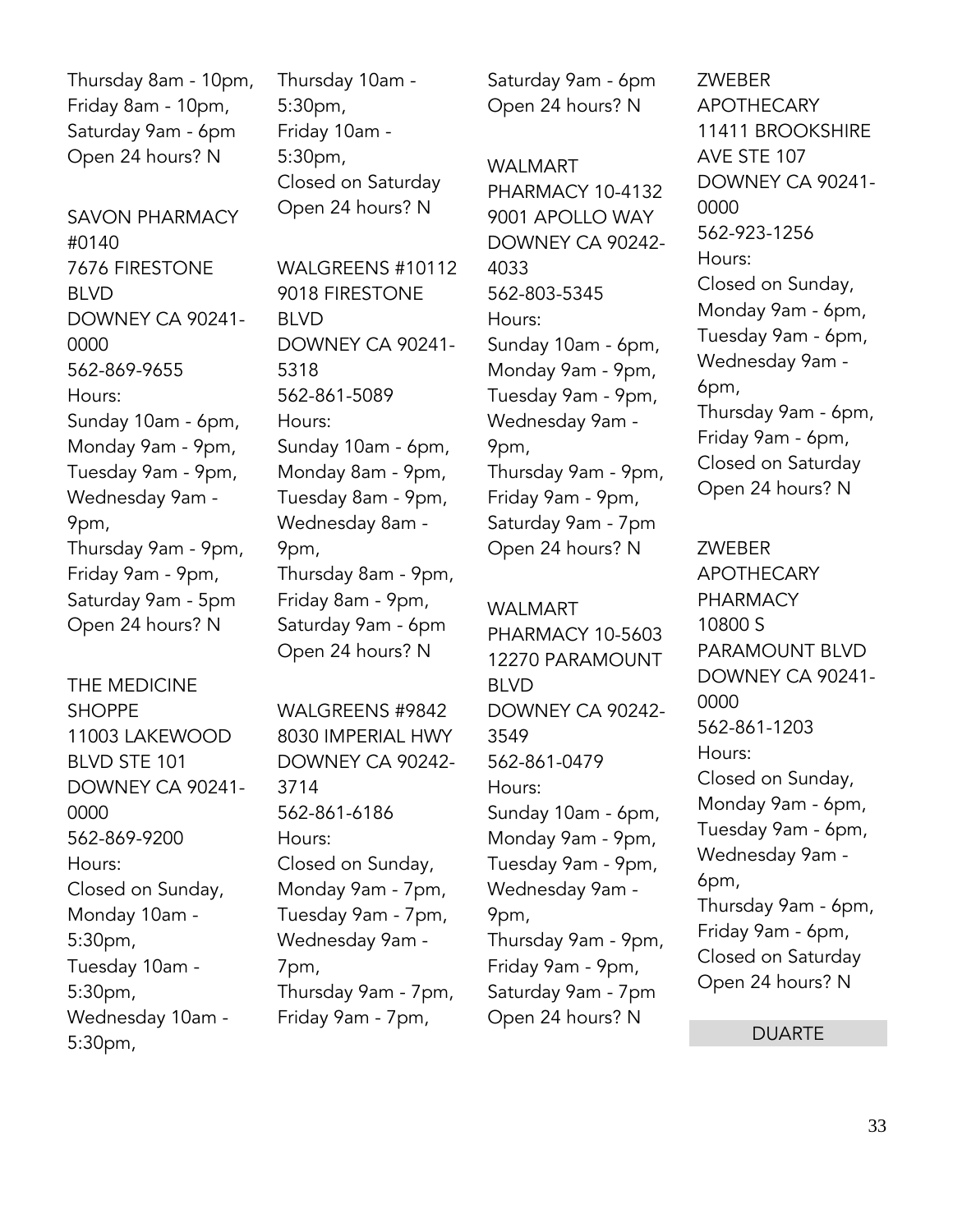CITY OF HOPE PHARMACY 1500 E DUARTE RD DUARTE CA 91010- 3012 626-256-4673 Hours: Closed on Sunday, Monday 8:30am - 6pm, Tuesday 8:30am - 6pm, Wednesday 8:30am - 6pm, Thursday 8:30am - 6pm, Friday 8:30am - 6pm, Saturday 8:30am - 3:30pm Open 24 hours? N

CVS PHARMACY #09788 2315 HUNTINGTON **DR** DUARTE CA 91010- 0000 626-305-9333 Hours: Sunday 10am - 6pm, Monday 9am - 9pm, Tuesday 9am - 9pm, Wednesday 9am - 9pm, Thursday 9am - 9pm, Friday 9am - 9pm, Saturday 10am - 6pm Open 24 hours? N

CVS PHARMACY #16100 1050 HUNTINGTON DR DUARTE CA 91010- 0000 626-803-0003 Hours: Sunday 11am - 5pm, Monday 9am - 7pm, Tuesday 9am - 7pm, Wednesday 9am - 7pm, Thursday 9am - 7pm, Friday 9am - 7pm, Saturday 9am - 5pm Open 24 hours? N

PAX PHARMACY 931 BUENA VISTA ST STE 104 DUARTE CA 91010- 1780 626-357-8500 Hours: Closed on Sunday, Monday 9am - 6pm, Tuesday 9am - 6pm, Wednesday 9am - 6pm, Thursday 9am - 6pm, Friday 9am - 6pm, Saturday 10am - 2pm Open 24 hours? N

RITE AID PHARMACY 05528 1335 EAST HUNTINGTON DRIVE DUARTE CA 91010- 2527 626-359-1316 Hours: Sunday 10am - 6pm, Monday 9am - 9pm, Tuesday 9am - 9pm, Wednesday 9am - 9pm, Thursday 9am - 9pm, Friday 9am - 9pm, Saturday 9am - 6pm Open 24 hours? N

WALMART PHARMACY 10-2401 1600 MOUNTAIN AVE DUARTE CA 91010- 2757 626-359-3938 Hours: Sunday 10am - 6pm, Monday 9am - 9pm, Tuesday 9am - 9pm, Wednesday 9am - 9pm, Thursday 9am - 9pm, Friday 9am - 9pm, Saturday 9am - 7pm Open 24 hours? N

#### EAGLE ROCK

CVS PHARMACY #09784 1030 COLORADO BLVD EAGLE ROCK CA 90041-0000

323-255-5130 Hours: Sunday 10am - 6pm, Monday 9am - 9pm, Tuesday 9am - 9pm, Wednesday 9am - 9pm, Thursday 9am - 9pm, Friday 9am - 9pm, Saturday 9am - 6pm Open 24 hours? N

#### EL MONTE

ALLCARE PHARMACY 11028 LOWER AZUSA RD EL MONTE CA 91731-1440 626-442-8135 Hours: Closed on Sunday, Monday 9:30am - 6:30pm, Tuesday 9:30am - 6:30pm, Wednesday 9:30am - 6:30pm, Thursday 9:30am - 6:30pm, Friday 9:30am - 6:30pm, Saturday 10am - 2pm Open 24 hours? N

CNC AURORA PHARMACY 11245 LOWER AZUSA RD STE B EL MONTE CA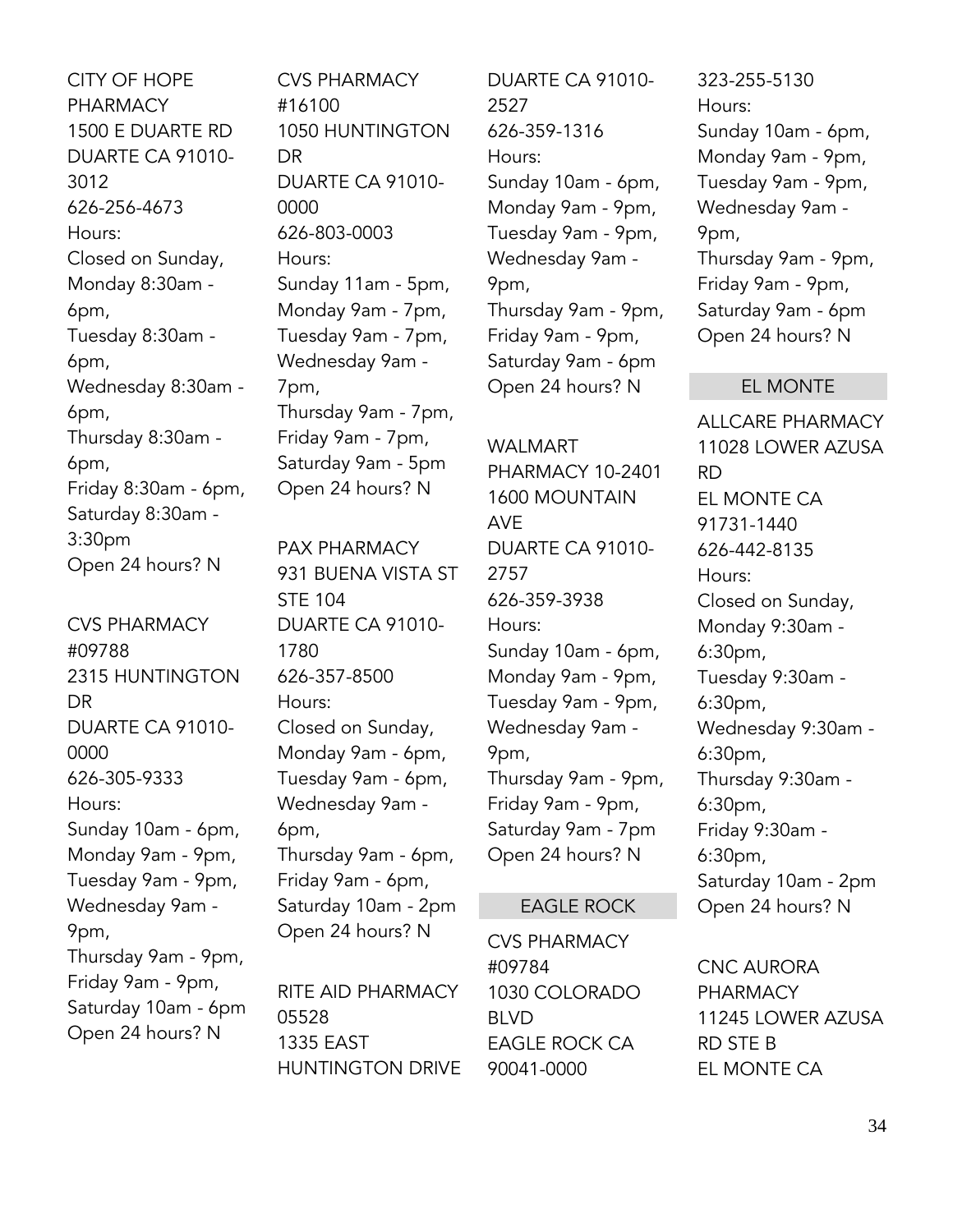91731-1553 626-542-3374 Hours: Closed on Sunday, Monday 9am - 5:30pm, Tuesday 9am - 5:30pm, Closed on Wednesday, Thursday 9am - 5:30pm, Friday 9am - 5:30pm, Closed on Saturday Open 24 hours? N

CVS PHARMACY 11940 GARVEY AVENUE EL MONTE CA 91732-0000 626-350-1052 Hours: Sunday 10am - 6pm, Monday 8am - 9pm, Tuesday 8am - 9pm, Wednesday 8am - 9pm, Thursday 8am - 9pm, Friday 8am - 9pm, Saturday 9am - 6pm Open 24 hours? N

CVS PHARMACY #05834 11574 LOWER AZUSA RD EL MONTE CA 91732-0000

626-350-3550 Hours: Sunday 10am - 6pm, Monday 9am - 9pm, Tuesday 9am - 9pm, Wednesday 9am - 9pm, Thursday 9am - 9pm, Friday 9am - 9pm, Saturday 10am - 6pm Open 24 hours? N

CVS PHARMACY #09609 9920 EAST GARVEY AVENUE EL MONTE CA 91733-0000 626-443-3097 Hours: Sunday 10am - 5pm, Monday 9am - 9pm, Tuesday 9am - 9pm, Wednesday 9am - 9pm, Thursday 9am - 9pm, Friday 9am - 9pm, Saturday 10am - 5pm Open 24 hours? N

EL MONTE **COMMUNITY** PHARMACY 10808 RAMONA BLVD EL MONTE CA 91731-2628 626-579-6277 Hours:

Closed on Sunday, Monday 10am - 6pm, Tuesday 10am - 6pm, Wednesday 10am - 6pm, Thursday 10am - 6pm, Friday 10am - 6pm, Closed on Saturday Open 24 hours? N

PROFESSIONAL ARTS PHARMACY 3131 SANTA ANITA AVE. STE 101 EL MONTE CA 91733-1369 626-443-8987 Hours: Closed on Sunday, Monday 9am - 5:30pm, Tuesday 9am - 5:30pm, Wednesday 9am - 5:30pm, Thursday 9am - 5:30pm, Friday 9am - 5:30pm, Closed on Saturday Open 24 hours? N

ROSA 1 PHARMACY 10366 E GARVEY AVE., # B EL MONTE CA 91733-0000 626-448-9956 Hours: Closed on Sunday,

Monday 9am - 6pm, Tuesday 9am - 6pm, Wednesday 9am - 6pm, Thursday 9am - 6pm, Friday 9am - 6pm, Saturday 9:30am - 2pm Open 24 hours? N

SAMS PHARMACY 10-6614 4901 N SANTA ANITA AVE EL MONTE CA 91731-1415 626-652-6915 Hours: Closed on Sunday, Monday 9am - 7pm, Tuesday 9am - 7pm, Wednesday 9am - 7pm, Thursday 9am - 7pm, Friday 9am - 7pm, Saturday 9am - 5pm Open 24 hours? N

SANTA MARIA **COMMUNITY** PHARMACY 11004 VALLEY MALL EL MONTE CA 91731-0000 626-443-3089 Hours: Closed on Sunday, Monday 9:30am - 7pm,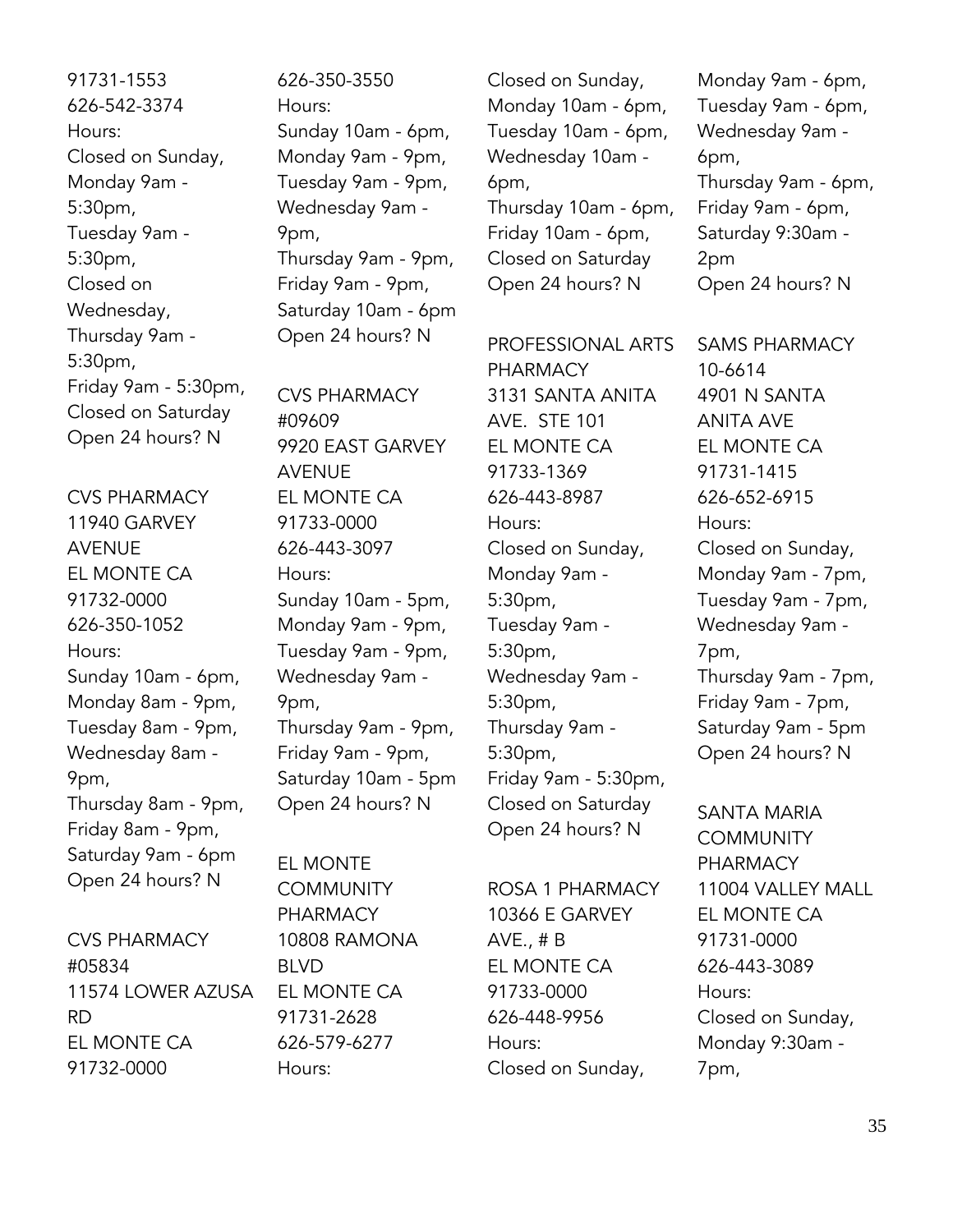Tuesday 9:30am - 7pm, Wednesday 9:30am - 7pm, Thursday 9:30am - 7pm, Friday 9:30am - 7pm, Saturday 10am - 3pm Open 24 hours? N

WAI GRFFNS #7575 3643 PECK RD EL MONTE CA 91731-3530 626-442-7868 Hours: Sunday 10am - 6pm, Monday 8am - 9pm, Tuesday 8am - 9pm, Wednesday 8am - 9pm, Thursday 8am - 9pm, Friday 8am - 9pm, Saturday 9am - 6pm Open 24 hours? N

#### EL SEGUNDO

RALPHS PHARMACY 500 N SEPULVEDA BLVD EL SEGUNDO CA 90245-0000 310-615-3025 Hours: Sunday 10am - 6pm, Monday 9am - 9pm, Tuesday 9am - 9pm, Wednesday 9am - 9pm,

Thursday 9am - 9pm, Friday 9am - 9pm, Saturday 10am - 6pm Open 24 hours? N

RITE AID PHARMACY 05470 220 E GRAND AVENUE EL SEGUNDO CA 90245-3827 310-640-2715 Hours: Sunday 10am - 6pm, Monday 8am - 10pm, Tuesday 8am - 10pm, Wednesday 8am - 10pm, Thursday 8am - 10pm, Friday 8am - 10pm, Saturday 9am - 6pm Open 24 hours? N

ST ANTONY PHARMACY 310 E GRAND AVE SUITE 105 EL SEGUNDO CA 90245-0000 310-524-9244 Hours: Closed on Sunday, Monday 9am - 7pm, Tuesday 9am - 7pm, Wednesday 9am - 7pm, Thursday 9am - 7pm, Friday 9am - 7pm,

Saturday 9am - 3pm Open 24 hours? N

WALGREENS #9882 331 N PACIFIC COAST HWY EL SEGUNDO CA 90245-4444 310-640-9651 Hours: Sunday 10am - 6pm, Monday 8am - 9pm, Tuesday 8am - 9pm, Wednesday 8am - 9pm, Thursday 8am - 9pm, Friday 8am - 9pm, Saturday 9am - 6pm Open 24 hours? N

#### ENCINO

ABC COMPOUNDING PHARMACY 16311 VENTURA BLVD STE 110 ENCINO CA 91436- 0000 818-783-0422 Hours: Closed on Sunday, Monday 9am - 6pm, Tuesday 9am - 6pm, Wednesday 9am - 6pm, Thursday 9am - 6pm, Friday 9am - 6pm,

Closed on Saturday Open 24 hours? N

BIOCARE RX **SPECIALTY** PHARMACY LLC 5435 BALBOA BLVD STE 210 ENCINO CA 91316- 0000 818-382-3500 Hours: Closed on Sunday, Monday 9am - 5pm, Tuesday 9am - 5pm, Wednesday 9am - 5pm, Thursday 9am - 5pm, Friday 9am - 5pm, Closed on Saturday Open 24 hours? N

CENTRAL CARE PHARMACY 16260 VENTURA BLVD STE 100 ENCINO CA 91436- 0000 818-386-1888 Hours: Closed on Sunday, Monday 9:30am - 5:30pm, Tuesday 9:30am - 5:30pm, Wednesday 9:30am - 5:30pm, Thursday 9:30am - 5:30pm,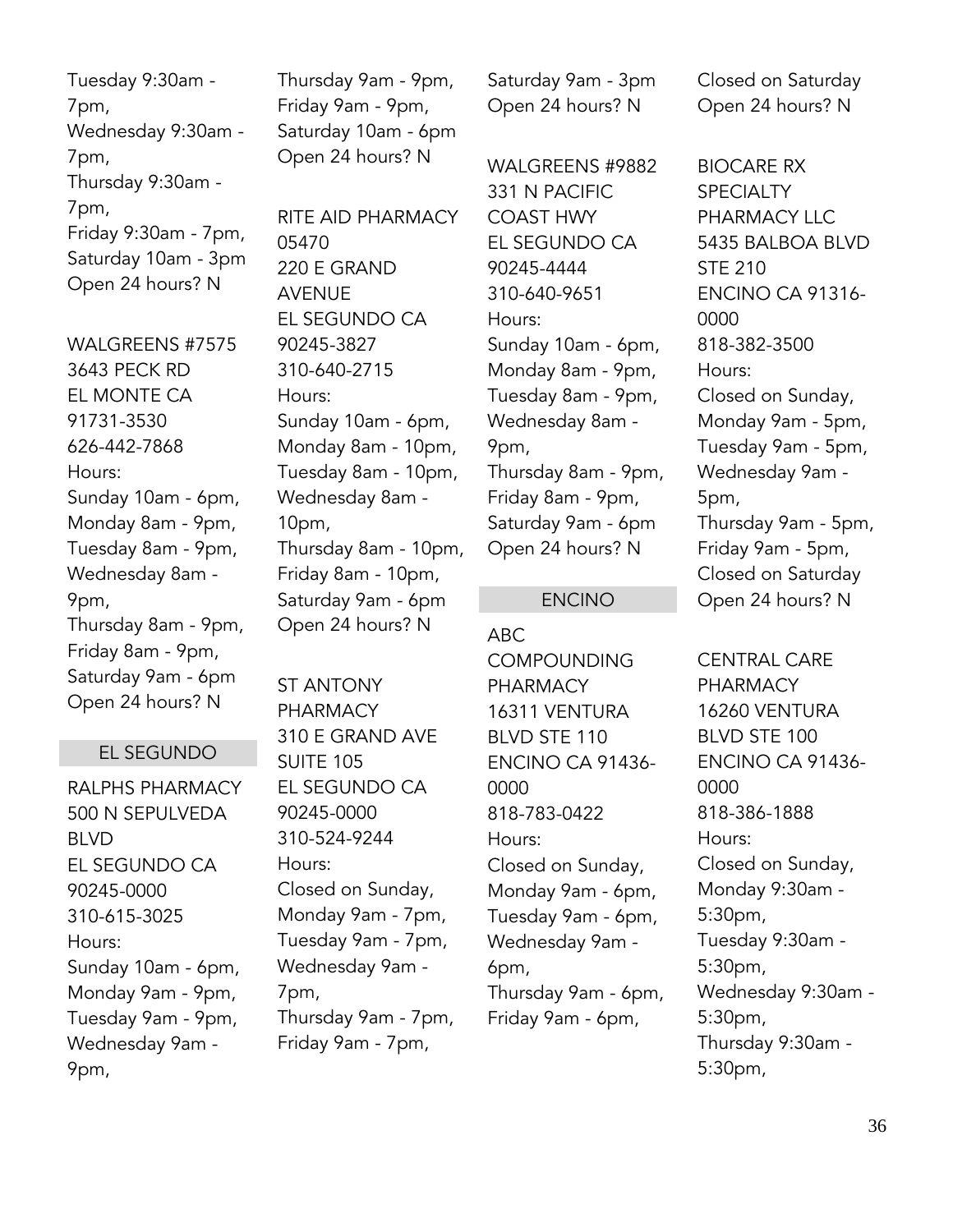Friday 9:30am - 4pm, Closed on Saturday Open 24 hours? N

CVS PHARMACY #02958 16461 VENTURA BLVD ENCINO CA 91436- 4368 818-986-2117 Hours: Sunday 10am - 6pm, Monday 9am - 9pm, Tuesday 9am - 9pm, Wednesday 9am - 9pm, Thursday 9am - 9pm, Friday 9am - 9pm, Saturday 9am - 6pm Open 24 hours? N

CVS PHARMACY #09677 17320 VENTURA ENCINO CA 91316- 0000 818-995-0071 Hours: Sunday 10am - 6pm, Monday 8am - 10pm, Tuesday 8am - 10pm, Wednesday 8am - 10pm, Thursday 8am - 10pm, Friday 8am - 10pm, Saturday 9am - 6pm Open 24 hours? N

ENCINO CARE PHARMACY 16025 VENTURA BLVD STE 100 ENCINO CA 91436- 0000 818-377-6900 Hours: Closed on Sunday, Monday 10am - 6pm, Tuesday 10am - 6pm, Wednesday 10am - 6pm, Thursday 10am - 6pm, Friday 10am - 6pm, Closed on Saturday Open 24 hours? N

ENCINO FAMILY PHARMACY 16060 VENTURA BLVD UNIT 109 ENCINO CA 91436- 0000 818-387-8119 Hours: Closed on Sunday, Monday 9am - 6pm, Tuesday 9am - 6pm, Wednesday 9am - 6pm, Thursday 9am - 6pm, Friday 9am - 6pm, Closed on Saturday Open 24 hours? N

ENCINO MEDICAL PHARMACY 17479 VENTURA

BLVD ENCINO CA 91316- 0000 818-514-4020 Hours: Closed on Sunday, Monday 9am - 6:30pm, Tuesday 9am - 6:30pm, Wednesday 9am - 6:30pm, Thursday 9am - 6:30pm, Friday 9am - 6:30pm, Saturday 10am - 2pm Open 24 hours? N

ENCINO PHARMACY AKA MDR PHARMACETUICAL CARE 17071 VENTURA BLVD STE 100 ENCINO CA 91316- 0000 818-788-5858 Hours: Closed on Sunday, Monday 9am - 6:30pm, Tuesday 9am - 6:30pm, Wednesday 9am - 6:30pm, Thursday 9am - 6:30pm, Friday 9am - 6:30pm,

Saturday 10am - 2pm Open 24 hours? N

QUALITY SCRIPTS PHARMACY 17609 VENTURA BLVD. LL06 ENCINO CA 91316- 0000 818-821-6830 Hours: Closed on Sunday, Monday 8am - 6pm, Tuesday 8am - 6pm, Wednesday 8am - 6pm, Thursday 8am - 6pm, Friday 8am - 6pm, Closed on Saturday Open 24 hours? N

RUBIO PHARMACY 16550 VENTURA BLVD ENCINO CA 91436- 0000 818-990-5100 Hours: Closed on Sunday, Monday 10:30am - 6:30pm, Tuesday 10:30am - 6:30pm, Wednesday 10:30am - 6:30pm, Thursday 10:30am - 6:30pm, Friday 10:30am - 6:30pm,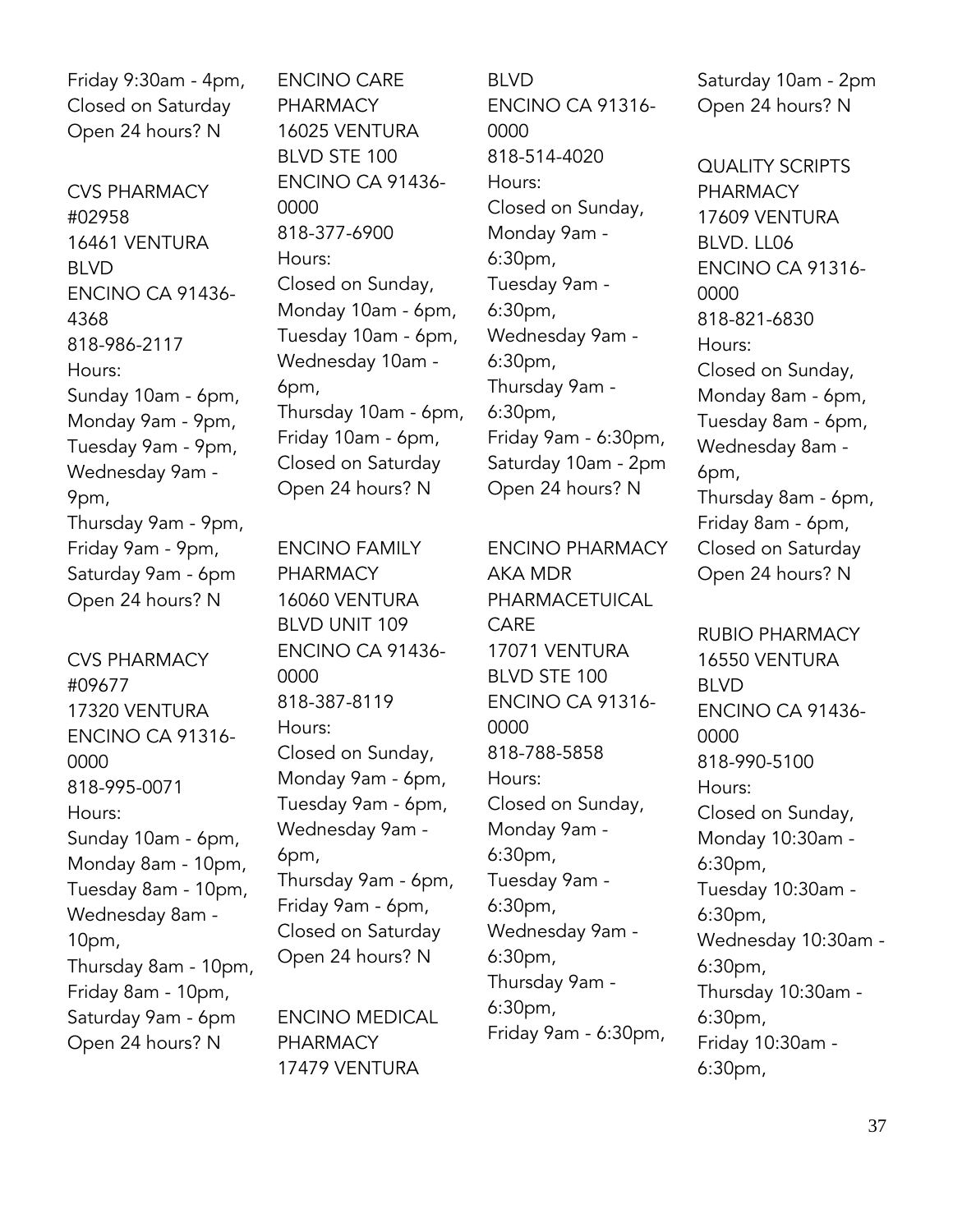Saturday 10:30am - 2pm Open 24 hours? N

SHALOM **COMPOUNDING** PHARMACY 18000 VENTURA BLVD STE 2 ENCINO CA 91316- 0000 818-774-1800 Hours: Sunday 9am - 1pm, Monday 9am - 6pm, Tuesday 9am - 6pm, Wednesday 9am - 6pm, Thursday 9am - 6pm, Friday 9am - 2pm, Closed on Saturday Open 24 hours? N

VENTURA CENTRAL PHARMACY INC 16661 VENTURA BLVD STE111 ENCINO CA 91436- 0000 818-990-1444 Hours: Closed on Sunday, Monday 9am - 6pm, Tuesday 9am - 6pm, Wednesday 9am - 6pm, Thursday 9am - 6pm, Friday 9am - 6pm,

Saturday 10am - 3pm Open 24 hours? N

WALGREENS #11735 16100 VENTURA BLVD ENCINO CA 91436- 2502 818-788-6951 Hours: Sunday 10am - 6pm, Monday 8am - 9pm, Tuesday 8am - 9pm, Wednesday 8am - 9pm, Thursday 8am - 9pm, Friday 8am - 9pm, Saturday 9am - 6pm Open 24 hours? N

WEST VAL CARE PHARMACY 5353 BALBOA BLVD ENCINO CA 91316- 0000 818-788-2411 Hours: Closed on Sunday, Monday 9am - 6pm, Tuesday 9am - 6pm, Wednesday 9am - 6pm, Thursday 9am - 6pm, Friday 9am - 6pm, Saturday 9am - 2pm Open 24 hours? N

ZELZAH PHARMACY 17911 VENTURA

BLVD ENCINO CA 91316- 0000 818-609-0692 Hours: Closed on Sunday, Monday 9am - 6pm, Tuesday 9am - 6pm, Wednesday 9am - 6pm, Thursday 9am - 6pm, Friday 9am - 5pm, Closed on Saturday Open 24 hours? N

#### GARDENA

AHF PHARMACY 19300 S HAMILTON AVE STE 170 AND 180 GARDENA CA 90248- 4400 310-464-8241 Hours: NR Open 24 hours? Y

CVS PHARMACY #09564 15700 SOUTH WESTERN AVENUE GARDENA CA 90247- 0000 310-538-3131 Hours: NR Open 24 hours? Y

CVS PHARMACY #16093 2169 W REDONDO BEACH BLVD GARDENA CA 90247- 0000 310-515-3783 Hours: Sunday 11am - 5pm, Monday 9am - 7pm, Tuesday 9am - 7pm, Wednesday 9am - 7pm, Thursday 9am - 7pm, Friday 9am - 7pm, Saturday 9am - 5pm Open 24 hours? N

ECONO PHARMACY 15435 S WESTERN AVE STE 100 C GARDENA CA 90249- 0000 310-353-2695 Hours: Closed on Sunday, Monday 9am - 4pm, Tuesday 9am - 4pm, Wednesday 9am - 4pm, Thursday 9am - 4pm, Friday 9am - 4pm, Closed on Saturday Open 24 hours? N GARDENA CENTER

PHARMACY 15407 S WESTERN AVE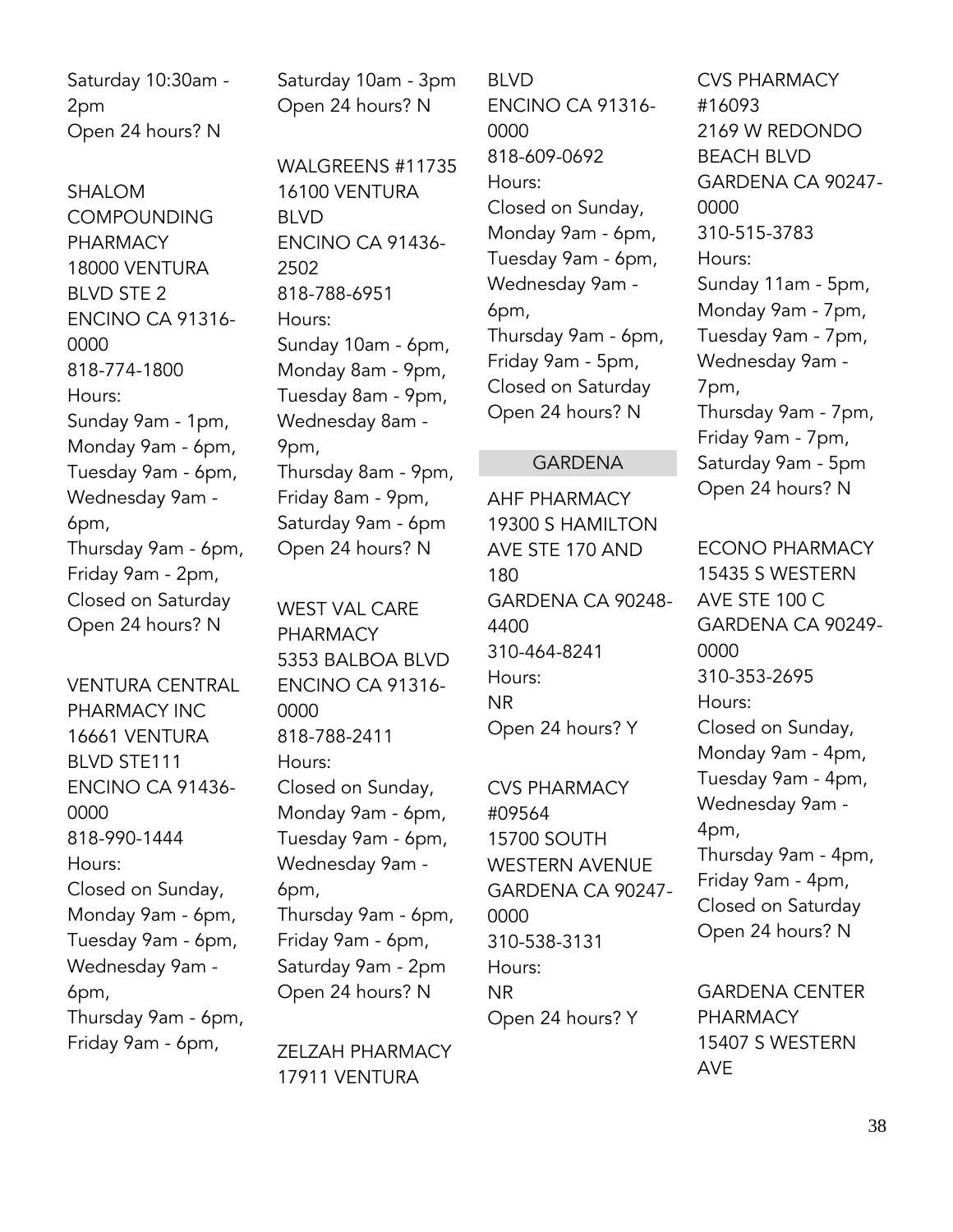GARDENA CA 90249- 4398 310-767-1522 Hours: Closed on Sunday, Monday 10am - 7pm, Tuesday 10am - 7pm, Wednesday 10am - 7pm, Thursday 10am - 7pm, Friday 10am - 7pm, Closed on Saturday Open 24 hours? N

GARDENA PHARMACY 15418 CRENSHAW BLVD GARDENA CA 90249- 4524 424-329-3904 Hours: Closed on Sunday, Monday 9am - 6pm, Tuesday 9am - 6pm, Wednesday 9am - 6pm, Thursday 9am - 6pm, Friday 9am - 6pm, Saturday 9:30am - 2pm Open 24 hours? N

GARDENA PROFESSIONAL PHARMACY 1045 W REDONDO BCH BLVD STE 140 GARDENA CA 902474130 310-532-0222 Hours: Closed on Sunday, Monday 9am - 6pm, Tuesday 9am - 6pm, Wednesday 9am - 6pm, Thursday 9am - 6pm, Friday 9am - 6pm, Closed on Saturday Open 24 hours? N

MEIJI PHARMACY 1630 W REDONDO BEACH BLVD STE 14 GARDENA CA 90247- 0000 310-538-2885 Hours: Closed on Sunday, Monday 9am - 5pm, Tuesday 9am - 5pm, Wednesday 9am - 5pm, Thursday 9am - 5pm, Friday 9am - 5pm, Saturday 9am - 3pm Open 24 hours? N

PRESCRIPTIONS UNLIMITED PHARMACY 1141 W REDONDO BEACH BLVD. STE 100 GARDENA CA 90247- 3586

310-515-1881 Hours: Closed on Sunday, Monday 9:30am - 5:30pm, Tuesday 9:30am - 5:30pm, Wednesday 9:30am - 5:30pm, Thursday 9:30am - 5:30pm, Friday 9:30am - 5:30pm, Closed on Saturday Open 24 hours? N

RALPHS PHARMACY 2201 W REDONDO BEACH BLVD GARDENA CA 90247- 0000 310-538-9116 Hours: Sunday 10am - 6pm, Monday 9am - 8pm, Tuesday 9am - 8pm, Wednesday 9am - 8pm, Thursday 9am - 8pm, Friday 9am - 8pm, Saturday 10am - 6pm Open 24 hours? N

RITE AID PHARMACY 05471 1208 WEST REDONDO BEACH BOULEVARD GARDENA CA 90247-

3411 310-323-4768 Hours: Sunday 10am - 6pm, Monday 8am - 10pm, Tuesday 8am - 10pm, Wednesday 8am - 10pm, Thursday 8am - 10pm, Friday 8am - 10pm, Saturday 9am - 6pm Open 24 hours? N SAMS PHARMACY

10-6617 1399 W ARTESIA BLVD GARDENA CA 90248- 3363 310-800-9863 Hours: Closed on Sunday, Monday 9am - 7pm, Tuesday 9am - 7pm, Wednesday 9am - 7pm, Thursday 9am - 7pm, Friday 9am - 7pm, Saturday 9am - 5pm Open 24 hours? N

SAVON PHARMACY #0108 1735 W ARTESIA BLVD GARDENA CA 90248- 3220 310-380-4650 Hours: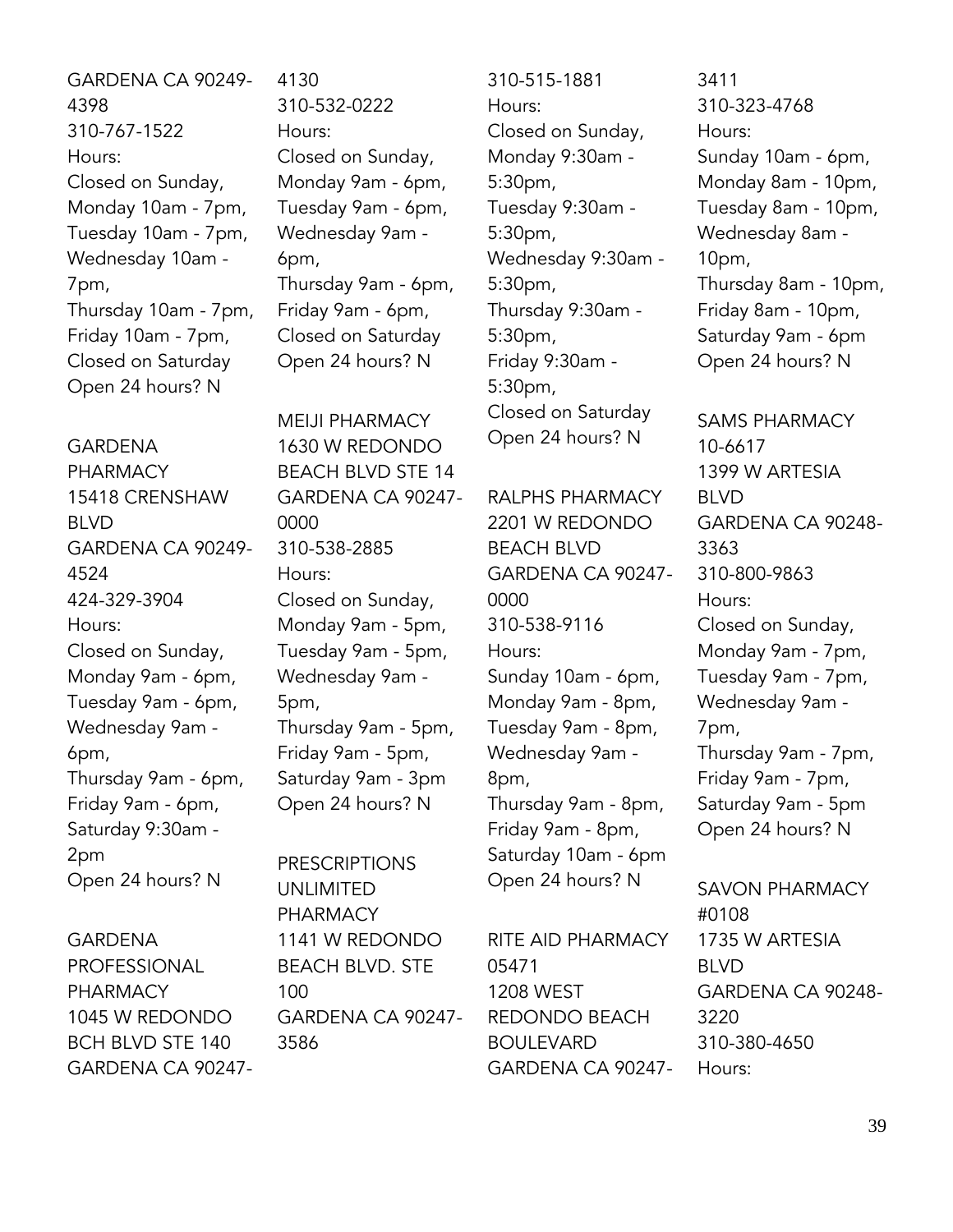Sunday 10am - 6pm, Monday 9am - 9pm, Tuesday 9am - 9pm, Wednesday 9am - 9pm, Thursday 9am - 9pm, Friday 9am - 9pm, Saturday 9am - 5pm Open 24 hours? N

VAN PARK PHARMACY 14111 S VAN NESS AVE GARDENA CA 90249- 2943 310-323-6260 Hours: Closed on Sunday, Monday 10am - 5pm, Tuesday 10am - 5pm, Wednesday 10am - 5pm, Thursday 10am - 5pm, Friday 10am - 5pm, Closed on Saturday Open 24 hours? N

VONS PHARMACY #1625 1260 W REDONDO BEACH BLVD GARDENA CA 90247- 8104 310-767-7940 Hours: Sunday 9am - 5pm, Monday 9am - 9pm, Tuesday 9am - 9pm,

Wednesday 9am - 9pm, Thursday 9am - 9pm, Friday 9am - 9pm, Saturday 9am - 5pm Open 24 hours? N

WAI GREENS #7175 1344 W REDONDO BEACH BLVD GARDENA CA 90247- 3356 310-353-5726 Hours: Sunday 10am - 6pm, Monday 8am - 9pm, Tuesday 8am - 9pm, Wednesday 8am - 9pm, Thursday 8am - 9pm, Friday 8am - 9pm, Saturday 9am - 6pm Open 24 hours? N

# GLENDALE

1560 PHARMACY 1560 E CHEVY CHASE DR STE 110 GLENDALE CA 91206-4166 818-240-4971 Hours: Closed on Sunday, Monday 8:30am - 5pm, Tuesday 8:30am - 5pm, Wednesday 8:30am - 5pm,

Thursday 8:30am - 5pm, Friday 8:30am - 4pm, Closed on Saturday Open 24 hours? N

986 PHARMACY #8007 1809 VERDUGO BLVD STE 110 **GLENDALE CA** 91208-1402 818-928-1304 Hours: Closed on Sunday, Monday 9am - 6pm, Tuesday 9am - 6pm, Wednesday 9am - 6pm, Thursday 9am - 6pm, Friday 9am - 6pm, Closed on Saturday Open 24 hours? N

ABM PHARMACY 1385 E COLORADO ST GLENDALE CA 91205-1462 818-242-4216 Hours: Closed on Sunday, Monday 9am - 6pm, Tuesday 9am - 6pm, Wednesday 9am - 6pm, Thursday 9am - 6pm, Friday 9am - 6pm,

Saturday 9am - 2pm Open 24 hours? N

ADVENTIST HEALTH GLENDALE 1509 WILSON TERRACE WEST TOWER RM 4B13 GLENDALE CA 91206-4007 818-409-8521 Hours: Sunday 8am - 12am, Monday 8am - 12am, Tuesday 8am - 12am, Wednesday 8am - 12am, Thursday 8am - 12am, Friday 8am - 12am, Saturday 8am - 12am Open 24 hours? N

AGAPI PHARMACY 6501 SAN FERNANDO RD STE K GLENDALE CA 91201-0000 818-246-4433 Hours: Closed on Sunday, Monday 10am - 6pm, Tuesday 10am - 6pm, Wednesday 10am - 6pm, Thursday 10am - 6pm, Friday 10am - 6pm,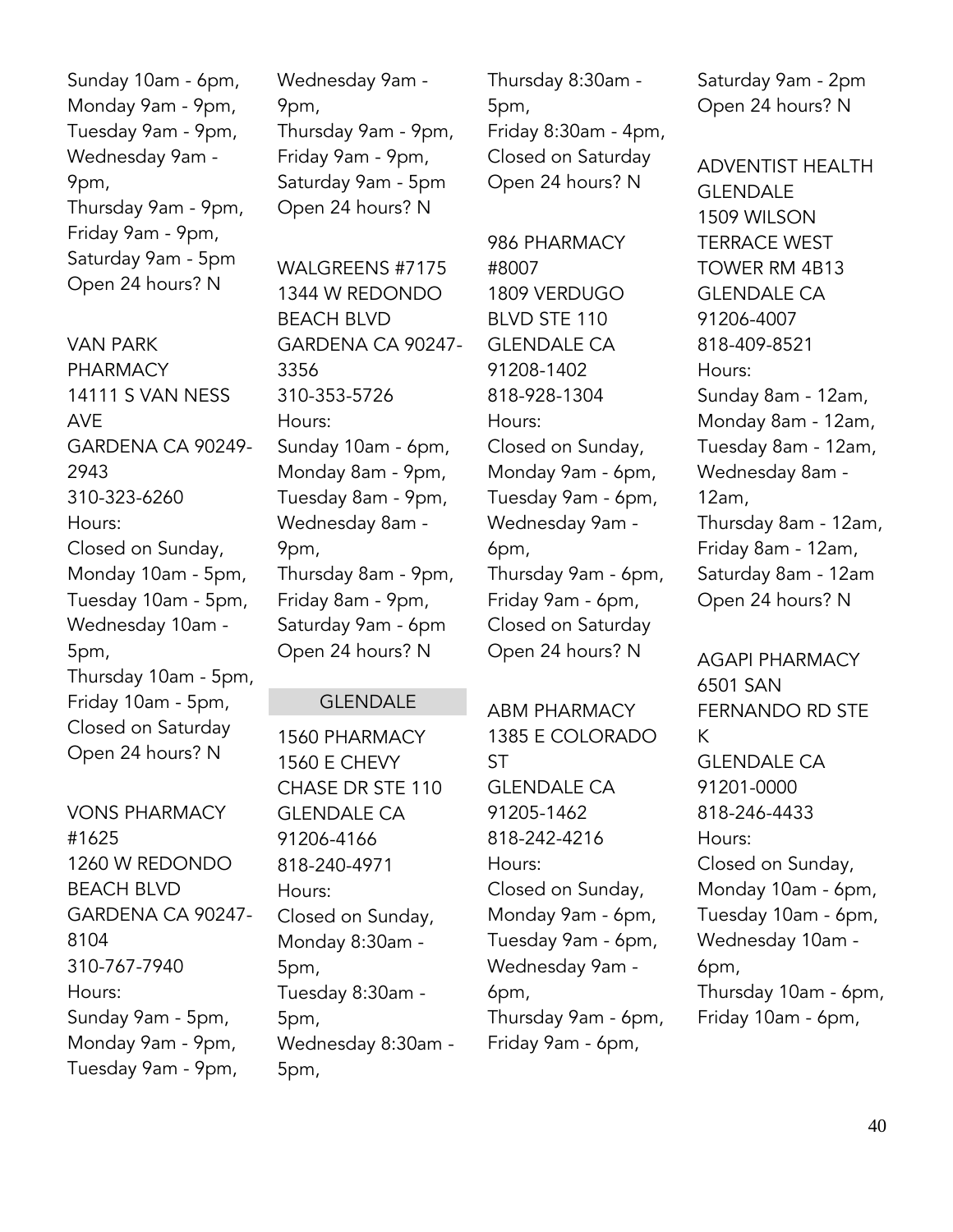Saturday 10am - 2pm Open 24 hours? N

ARARAT PLAZA PHARMACY 1248 S GLENDALE AVE STE M GLENDALE CA 91205-0000 818-637-2177 Hours: Closed on Sunday, Monday 10am - 6pm, Tuesday 10am - 6pm, Wednesday 10am - 6pm, Thursday 10am - 6pm, Friday 10am - 6pm, Closed on Saturday Open 24 hours? N

ARDEN MEDICAL PHARMACY 435 W ARDEN AVE STE 110 GLENDALE CA 91203-0000 818-247-1842 Hours: Closed on Sunday, Monday 9am - 6pm, Tuesday 9am - 6pm, Wednesday 9am - 6pm, Thursday 9am - 6pm, Friday 9am - 6pm, Closed on Saturday Open 24 hours? N

ARIANNA MEDICAL PHARMACY 3600 N VERDUGO RD STE 103 GLENDALE CA 91208-1243 818-957-9200 Hours: Closed on Sunday, Monday 9am - 6pm, Tuesday 9am - 6pm, Wednesday 9am - 6pm, Thursday 9am - 6pm, Friday 9am - 6pm, Saturday 10am - 1:30pm Open 24 hours? N

ARKA PHARMACY 621 E GLENOAKS BLVD STE C GLENDALE CA 91207-1775 818-937-9394 Hours: Closed on Sunday, Monday 9:30am - 5:30pm, Tuesday 9:30am - 5:30pm, Wednesday 9:30am - 5:30pm, Thursday 9:30am - 5:30pm, Friday 9:30am - 5:30pm, Closed on Saturday Open 24 hours? N

ARMEN PHARMACY INC 1025 E BROADWAY GLENDALE CA 91205-1205 818-551-0082 Hours: Closed on Sunday, Monday 9am - 7pm, Tuesday 9am - 7pm, Wednesday 9am - 7pm, Thursday 9am - 7pm, Friday 9am - 7pm, Saturday 9am - 3pm Open 24 hours? N

ASAP PHARMACY 1340 E WILSON AVE GLENDALE CA 91206-0000 818-543-1800 Hours: Sunday 10am - 1pm, Monday 10am - 7pm, Tuesday 10am - 7pm, Wednesday 10am - 7pm, Thursday 10am - 7pm, Friday 10am - 7pm, Saturday 10am - 1pm Open 24 hours? N

AVS PHARMACY 511 1/2 E BROADWAY BLVD GLENDALE CA 91205-0000

818-484-8680 Hours: Closed on Sunday, Monday 9am - 6pm, Tuesday 9am - 6pm, Wednesday 9am - 6pm, Thursday 9am - 6pm, Friday 9am - 6pm, Closed on Saturday Open 24 hours? N

BROADWAY REMEDY PHARMACY 459 W BROADWAY ST STE 4 GLENDALE CA 91204-1208 818-548-6165 Hours: Closed on Sunday, Monday 9am - 7pm, Tuesday 9am - 7pm, Wednesday 9am - 7pm, Thursday 9am - 7pm, Friday 9am - 7pm, Closed on Saturday Open 24 hours? N

CENTRAL AVE PHARMACY 119 W CALIFORNIA AVE GLENDALE CA 91203-0000 818-242-8838 Hours: Closed on Sunday,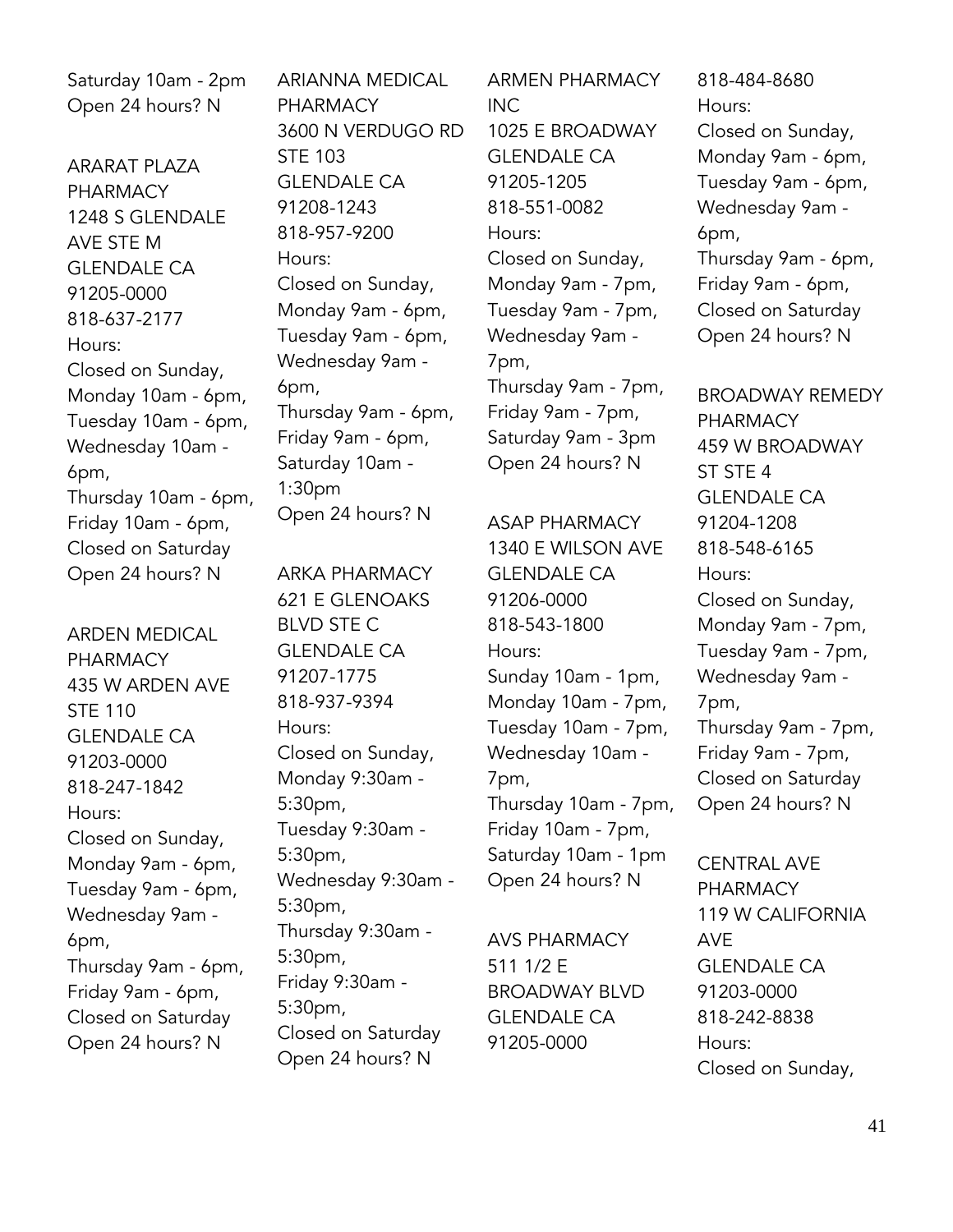Monday 8am - 6pm, Tuesday 8am - 6pm, Wednesday 8am - 6pm, Thursday 8am - 6pm, Friday 8am - 6pm, Saturday 8am - 12pm Open 24 hours? N

CENTRAL DRUGS 730 S CENTRAL AVE STE 117 GLENDALE CA 91204-2061 818-956-1577 Hours: Closed on Sunday, Monday 10am - 6pm, Tuesday 10am - 6pm, Wednesday 10am - 6pm, Thursday 10am - 6pm, Friday 10am - 6pm, Closed on Saturday Open 24 hours? N

CITI PHARMACY 1013 S. CENTRAL AVE GLENDALE CA 91204-0000 818-500-8660 Hours: Closed on Sunday, Monday 10am - 4pm, Tuesday 10am - 4pm, Wednesday 10am - 4pm, Thursday 10am - 4pm, Friday 10am - 4pm, Closed on Saturday Open 24 hours? N

COMFORT CARE PHARMACY 478 W COLORADO **ST** GLENDALE CA 91204-0000 818-247-7000 Hours: Closed on Sunday, Monday 9am - 6pm, Tuesday 9am - 6pm, Wednesday 9am - 6pm, Thursday 9am - 6pm, Friday 9am - 6pm, Saturday 10am - 5pm Open 24 hours? N

COMMUNITY, A WALGREENS PHARMACY #21231 1487 E CHEVY CHASE DR GLENDALE CA 91206-4008 818-638-0135 Hours: Closed on Sunday, Monday 8:30am - 5pm, Tuesday 8:30am - 5pm, Wednesday 8:30am - 5pm,

Thursday 8:30am - 5pm, Friday 8:30am - 5pm, Closed on Saturday Open 24 hours? N

COMPLETE CARE PHARMACY 1344 E COLORADO ST. UNIT A **GLENDALE CA** 91205-1474 818-839-7999 Hours: Closed on Sunday, Monday 9:30am - 6pm, Tuesday 9:30am - 6pm, Wednesday 9:30am - 6pm, Thursday 9:30am - 6pm, Friday 9:30am - 6pm, Saturday 10am - 1pm Open 24 hours? N

CVS PHARMACY # 2195 GLENDALE GALLERIA GLENDALE CA 91210-0000 818-334-1401 Hours: Sunday 11am - 5pm, Monday 9am - 7pm, Tuesday 9am - 7pm, Wednesday 9am - 7pm,

Thursday 9am - 7pm, Friday 9am - 7pm, Saturday 9am - 5pm Open 24 hours? N

CVS PHARMACY #09614 1122 EAST BROADWAY GLENDALE CA 91205-0000 818-547-0170 Hours: Sunday 10am - 6pm, Monday 8am - 9pm, Tuesday 8am - 9pm, Wednesday 8am - 9pm, Thursday 8am - 9pm, Friday 8am - 9pm, Saturday 9am - 6pm Open 24 hours? N

CVS PHARMACY #09787 3943 SAN FERNANDO RD GLENDALE CA 91204-0000 818-549-2270 Hours: Sunday 10am - 6pm, Monday 7am - 11pm, Tuesday 7am - 11pm, Wednesday 7am - 11pm, Thursday 7am - 11pm, Friday 7am - 11pm,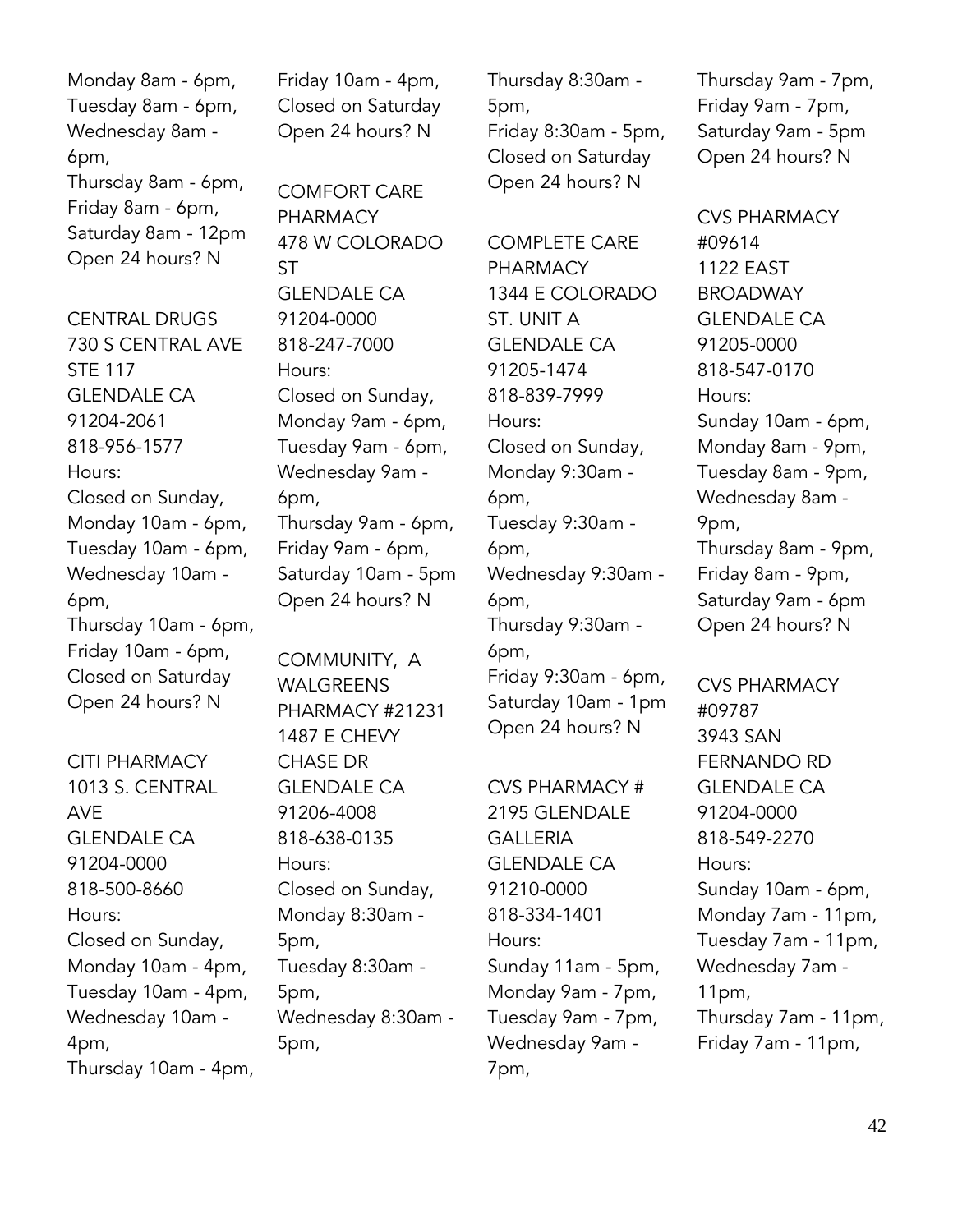Saturday 9am - 6pm Open 24 hours? N

CVS PHARMACY #10445 125 N CENTRAL AVE GLENDALE CA 91203-2502 818-637-2758 Hours: Sunday 11am - 6pm, Monday 9am - 9pm, Tuesday 9am - 9pm, Wednesday 9am - 9pm, Thursday 9am - 9pm, Friday 9am - 9pm, Saturday 10am - 6pm Open 24 hours? N

DELTA DRUGS 437 FERNANDO CT GLENDALE CA 91204-0000 818-309-2884 Hours: Closed on Sunday, Monday 9am - 6pm, Tuesday 9am - 6pm, Wednesday 9am - 6pm, Thursday 9am - 6pm, Friday 9am - 6pm, Saturday 9am - 2pm Open 24 hours? N

DORAN PHARMACY INC 525 N GLENDALE

AVE GLENDALE CA 91206-3307 818-291-4099 Hours: Closed on Sunday, Monday 9am - 6pm, Tuesday 9am - 6pm, Wednesday 9am - 6pm, Thursday 9am - 6pm, Friday 9am - 6pm, Saturday 10am - 1pm Open 24 hours? N

DRUG CENTER PHARMACY 1127 E BROADWAY ST GLENDALE CA 91205-1315 818-246-7156 Hours: Closed on Sunday, Monday 9am - 6pm, Tuesday 9am - 6pm, Wednesday 9am - 6pm, Thursday 9am - 6pm, Friday 9am - 6pm, Saturday 9am - 12:30pm Open 24 hours? N

DRUG CENTER PHARMACY II 1530 E CHEVY CHASE DR STE 102 GLENDALE CA

91206-0000 818-507-8466 Hours: Closed on Sunday, Monday 9am - 6pm, Tuesday 9am - 6pm, Wednesday 9am - 6pm, Thursday 9am - 6pm, Friday 9am - 6pm, Closed on Saturday Open 24 hours? N

EAST REMEDY PHARMACY 816 E BROADWAY GLENDALE CA 91205-1218 818-507-0625 Hours: Closed on Sunday, Monday 9am - 6pm, Tuesday 9am - 6pm, Wednesday 9am - 6pm, Thursday 9am - 6pm, Friday 9am - 6pm, Closed on Saturday Open 24 hours? N

ELEVARE SPECIALTY SERVICES 900 WESTERN AVE GLENDALE CA 91201-2353 833-353-8273 Hours: Closed on Sunday,

Monday 8:30am - 5pm, Tuesday 8:30am - 5pm, Wednesday 8:30am - 5pm, Thursday 8:30am - 5pm, Friday 8:30am - 5pm, Closed on Saturday Open 24 hours? N

FLOWER RX 1851 FLOWER ST GLENDALE CA 91201-2024 747-286-2141 Hours: Closed on Sunday, Monday 9am - 6pm, Tuesday 9am - 6pm, Wednesday 9am - 6pm, Thursday 9am - 6pm, Friday 9am - 6pm, Saturday 9am - 2pm Open 24 hours? N

GLENDALE MEDZONE PHARMACY 418 E. GLENOAKS BLVD. SUITE 102 GLENDALE CA 91207-2014 818-243-6605 Hours: Closed on Sunday, Monday 9am - 5pm,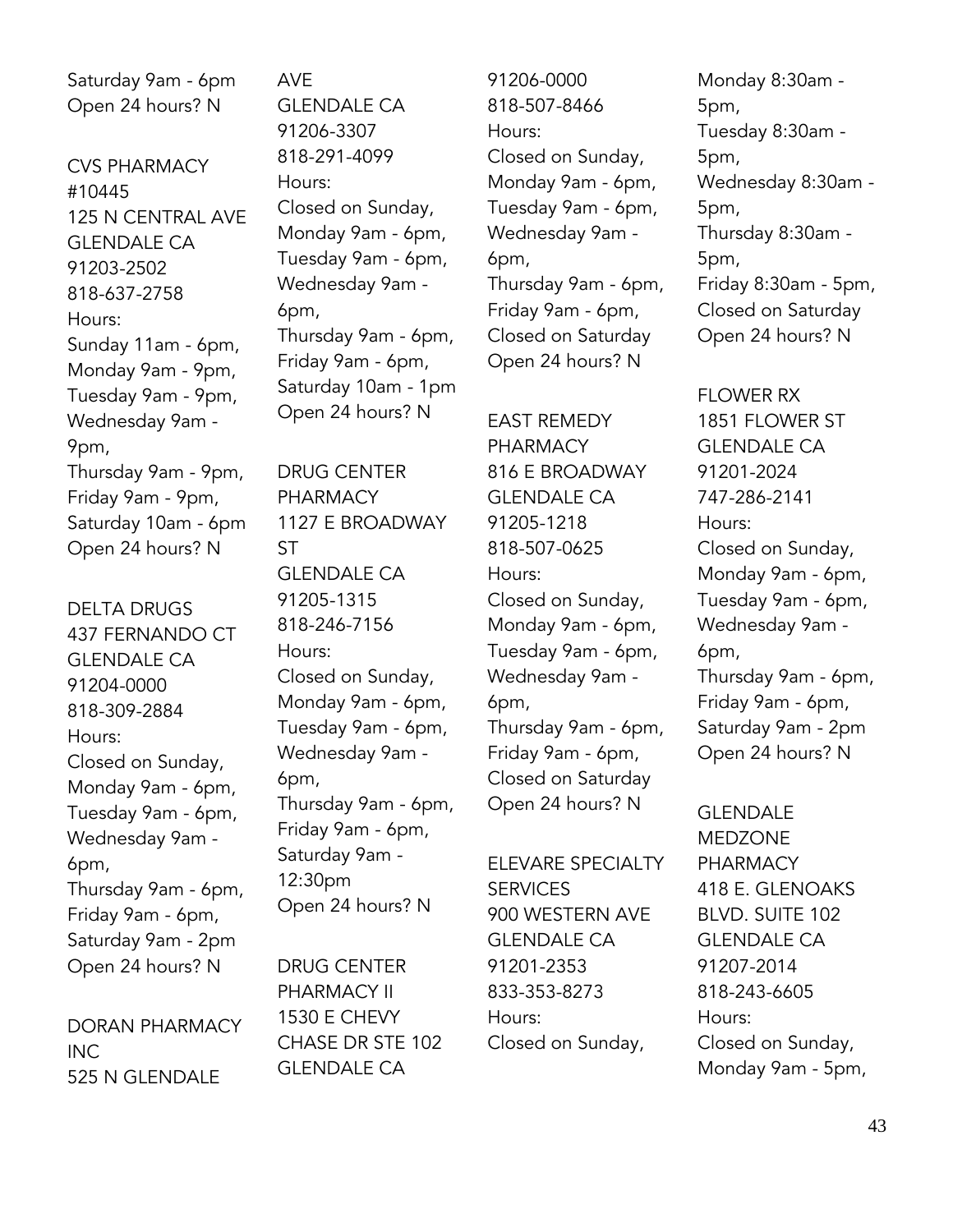Tuesday 9am - 5pm, Wednesday 9am - 5pm, Thursday 9am - 5pm, Friday 9am - 5pm, Closed on Saturday Open 24 hours? N

**GLENDALE** PHARMACY 1122 N BRAND BLVD GLENDALE CA 91202-2547 818-244-3164 Hours: Closed on Sunday, Monday 9am - 6pm, Tuesday 9am - 6pm, Wednesday 9am - 6pm, Thursday 9am - 6pm, Friday 9am - 6pm, Saturday 9am - 2pm Open 24 hours? N

GLENDALE RX PHARMACY 1030 S GLENDALE AVE STE 101&102 GLENDALE CA 91205-0000 818-500-0411 Hours: Closed on Sunday, Monday 9am - 6pm, Tuesday 9am - 6pm, Wednesday 9am - 6pm, Thursday 9am - 6pm, Friday 9am - 6pm, Saturday 10am - 1pm Open 24 hours? N

GLENDALE URGENT CARE PHARMACY 801 S CHEVY CHASE DRIVE STE 111 GLENDALE CA 91205-0000 818-502-9097 Hours: Closed on Sunday, Monday 9am - 6pm, Tuesday 9am - 6pm, Wednesday 9am - 6pm, Thursday 9am - 6pm, Friday 9am - 6pm, Saturday 9am - 2pm Open 24 hours? N

GLENDALE WEST PHARMACY 1109 S GLENDALE AVE A AND B GLENDALE CA 91205-0000 818-548-5157 Hours: Closed on Sunday, Monday 9am - 6pm, Tuesday 9am - 6pm, Wednesday 9am - 6pm, Thursday 9am - 6pm, Friday 9am - 6pm,

Saturday 10am - 3pm Open 24 hours? N

GLENMED PHARMACY 1436 W GLENOAKS BLVD, SUITE A GLENDALE CA 91201-1984 818-409-9020 Hours: Closed on Sunday, Monday 10am - 6pm, Tuesday 10am - 6pm, Wednesday 10am - 6pm, Thursday 10am - 6pm, Friday 10am - 6pm, Saturday 10am - 2pm Open 24 hours? N

GLENVISTA PHARMACY 1415 E COLORADO ST STE M GLENDALE CA 91205-0000 818-201-2900 Hours: Closed on Sunday, Monday 9:30am - 6pm, Tuesday 9:30am - 6pm, Wednesday 9:30am - 6pm, Thursday 9:30am - 6pm, Friday 9:30am - 6pm, Saturday 10am - 1:30pm Open 24 hours? N

GLOBAL PHARMACY 1811 W GLENOAKS BLVD GLENDALE CA 91201-0000 818-937-9773 Hours: Closed on Sunday, Monday 9am - 6pm, Tuesday 9am - 6pm, Wednesday 9am - 6pm, Thursday 9am - 6pm, Friday 9am - 6pm, Saturday 10am - 2pm Open 24 hours? N

HAIG PHARMACY 1112 S GLENDALE AVE GLENDALE CA 91205-0000 818-500-0800 Hours: Closed on Sunday, Monday 9am - 6pm, Tuesday 9am - 6pm, Wednesday 9am - 6pm, Thursday 9am - 6pm, Friday 9am - 6pm, Saturday 9am - 2pm Open 24 hours? N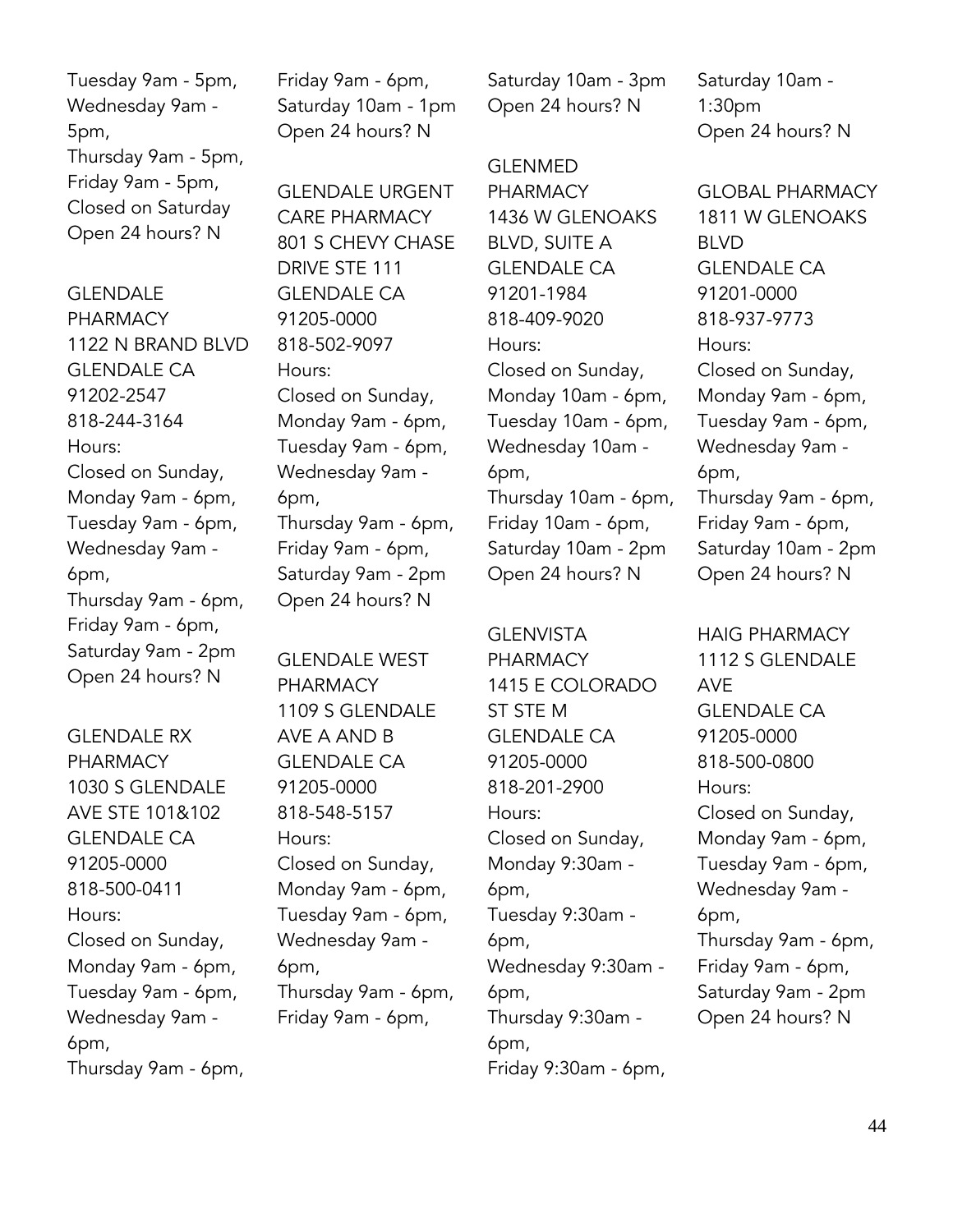HARVARD FAMILY PHARMACY 145 S GLENDALE AVE GLENDALE CA 91205-0000 818-662-0700 Hours: Closed on Sunday, Monday 9am - 6pm, Tuesday 9am - 6pm, Wednesday 9am - 6pm, Thursday 9am - 6pm, Friday 9am - 6pm, Saturday 10am - 1pm Open 24 hours? N

HAUGEN'S IDEAL PHARMACY 1155 N CENTRAL AVE GLENDALE CA 91202-2562 818-246-1739 Hours: Closed on Sunday, Monday 9am - 7pm, Tuesday 9am - 7pm, Wednesday 9am - 7pm, Thursday 9am - 7pm, Friday 9am - 7pm, Saturday 9am - 1pm Open 24 hours? N

HONOLULU PHARMACY 450-452 S. CENTRAL AVE. GLENDALE CA 91204-0000 818-242-2233 Hours: Closed on Sunday, Monday 9am - 6pm, Tuesday 9am - 6pm, Wednesday 9am - 6pm, Thursday 9am - 6pm, Friday 9am - 6pm, Closed on Saturday Open 24 hours? N

HYE PHARMACY INC 1200 S CENTRAL AVE GLENDALE CA 91204-0000 818-240-7152 Hours: Closed on Sunday, Monday 10am - 6pm, Tuesday 10am - 6pm, Wednesday 10am - 6pm, Thursday 10am - 6pm, Friday 10am - 6pm, Closed on Saturday Open 24 hours? N

I AND G PHARMACY INC 815 E COLORADO BLVD SUITE A GLENDALE CA 91205-0000 818-500-0895 Hours:

Closed on Sunday, Monday 9:30am - 5:30pm, Tuesday 9:30am - 5:30pm, Wednesday 9:30am - 5:30pm, Thursday 9:30am - 5:30pm, Friday 9:30am - 5:30pm, Closed on Saturday Open 24 hours? N

KENNETH VILLAGE PHARMACY 1400 W KENNETH RD GLENDALE CA 91201-0000 818-242-4158 Hours: Closed on Sunday, Monday 9am - 6pm, Tuesday 9am - 6pm, Wednesday 9am - 6pm, Thursday 9am - 6pm, Friday 9am - 6pm, Closed on Saturday Open 24 hours? N

MAPLE PHARMACY 620 S. GLENDALE AVE #J GLENDALE CA 91205-0000 818-546-1400 Hours: Closed on Sunday,

Monday 9am - 6pm, Tuesday 9am - 6pm, Wednesday 9am - 6pm, Thursday 9am - 6pm, Friday 9am - 6pm, Closed on Saturday Open 24 hours? N

MEDICAL TERRACE PHARMACY 1505 WILSON TERRACE STE 100 GLENDALE CA 91206-4007 818-409-8392 Hours: Closed on Sunday, Monday 9am - 6pm, Tuesday 9am - 6pm, Wednesday 9am - 6pm, Thursday 9am - 6pm, Friday 9am - 5pm, Closed on Saturday Open 24 hours? N

MEMORIAL MEDICAL PHARMACY 1510 S CENTRAL AVE STE 110 GLENDALE CA 91204-2502 818-247-0526 Hours: Closed on Sunday, Monday 9am - 5:30pm,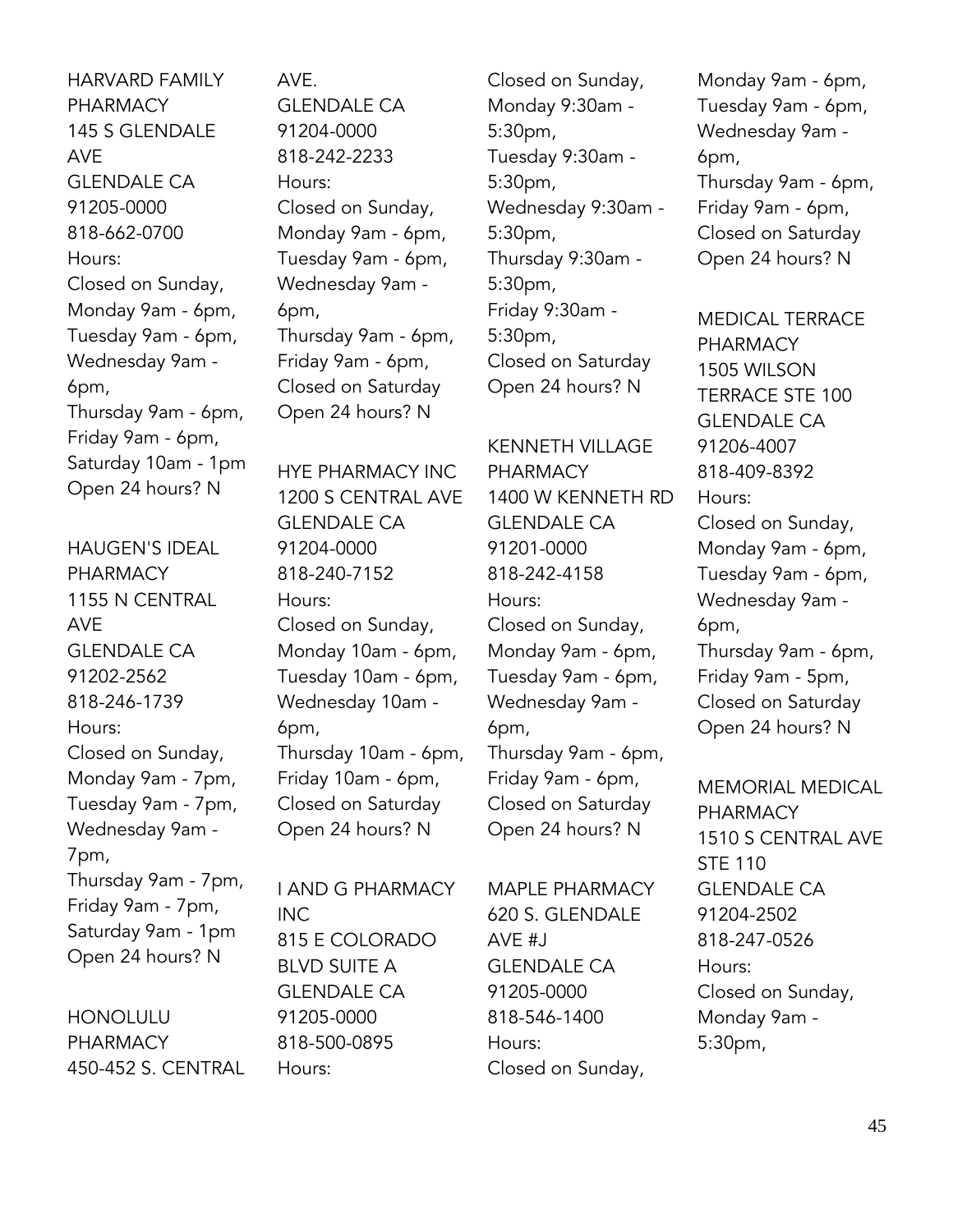Tuesday 9am - 5:30pm, Wednesday 9am - 5:30pm, Thursday 9am - 5:30pm, Friday 9am - 5:30pm, Closed on Saturday Open 24 hours? N

OPTIMA CARE PHARMACY 1755 W GLENOAKS BLVD STE E GLENDALE CA 91201-0000 818-548-5488 Hours: Closed on Sunday, Monday 10am - 6pm, Tuesday 10am - 6pm, Wednesday 10am - 6pm, Thursday 10am - 6pm, Friday 10am - 6pm, Saturday 10am - 1pm Open 24 hours? N

PACIFIC MEDICAL PHARMACY 1101 N PACIFIC AVE STE 101 GLENDALE CA 91202-2315 818-548-1330 Hours: Closed on Sunday, Monday 9:30am - 6pm,

Tuesday 9:30am - 6pm, Wednesday 9:30am - 6pm, Thursday 9:30am - 6pm, Friday 9:30am - 6pm, Saturday 9am - 1pm Open 24 hours? N

PACIFIC MEDICAL PHARMACY 2 808 E CALIFORNIA AVE GLENDALE CA 91206-3705 818-696-2213 Hours: Closed on Sunday, Monday 9:30am - 6pm, Tuesday 9:30am - 6pm, Wednesday 9:30am - 6pm, Thursday 9:30am - 6pm, Friday 9:30am - 6pm, Closed on Saturday Open 24 hours? N

PERSONS **COMPOUNDING** PHARMACY 812 N GLENDALE AVE GLENDALE CA 91206-0000

818-243-3144 Hours: Closed on Sunday, Monday 9am - 6pm, Tuesday 9am - 6pm, Wednesday 9am - 6pm, Thursday 9am - 6pm, Friday 9am - 6pm, Closed on Saturday Open 24 hours? N

PRIMEMED PHARMACY INC 839 W GLENOAKS BLVD GLENDALE CA 91202-2133 818-600-0777 Hours: Closed on Sunday, Monday 9am - 6pm, Tuesday 9am - 6pm, Wednesday 9am - 6pm, Thursday 9am - 6pm, Friday 9am - 6pm, Saturday 9am - 1pm Open 24 hours? N

REMEDY DRUGS 1700 W GLENOAKS BLVD GLENDALE CA 91201-0000 818-549-1010 Hours: Closed on Sunday, Monday 9am - 7pm,

Tuesday 9am - 7pm, Wednesday 9am - 7pm, Thursday 9am - 7pm, Friday 9am - 7pm, Saturday 9am - 4pm Open 24 hours? N

RILEYS PHARMACY 411 N CENTRAL AVE STE 100 GLENDALE CA 91203-0000 818-244-1195 Hours: Closed on Sunday, Monday 9am - 6:30pm, Tuesday 9am - 6:30pm, Wednesday 9am - 6:30pm, Thursday 9am - 6:30pm, Friday 9am - 6:30pm, Saturday 9:30am - 1pm Open 24 hours? N

RITE AID PHARMACY 05537 531 NORTH GLENDALE AVENUE GLENDALE CA 91206-3307 818-241-9770 Hours: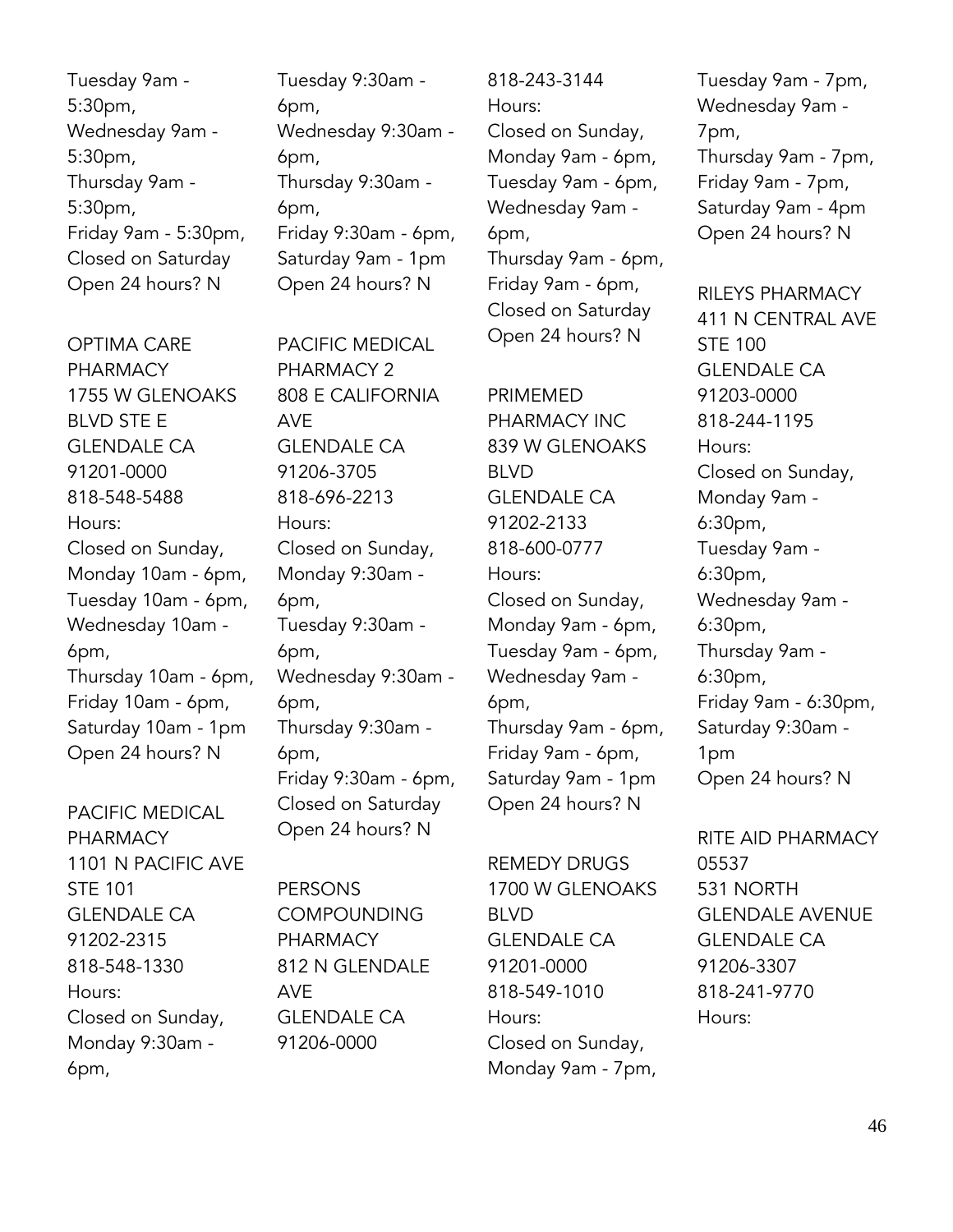NR Open 24 hours? Y

RITE AID PHARMACY 06756 707 NORTH PACIFIC AVENUE GLENDALE CA 91203-1025 818-547-5710 Hours: Sunday 9am - 5pm, Monday 9am - 9pm, Tuesday 9am - 9pm, Wednesday 9am - 9pm, Thursday 9am - 9pm, Friday 9am - 9pm, Saturday 9am - 6pm Open 24 hours? N

RITE AID PHARMACY 06835 100 W BROADWAY SUITE 5516 GLENDALE CA 91210-0000 717-975-5937 Hours: Sunday 9am - 5pm, Monday 8am - 9pm, Tuesday 8am - 9pm, Wednesday 8am - 9pm, Thursday 8am - 9pm, Friday 8am - 9pm, Saturday 9am - 6pm Open 24 hours? N

ROYAL PHARMACY DRUGS 1101 1/2 W GLENOAKS BLVD GLENDALE CA 91202-2651 818-484-7484 Hours: Closed on Sunday, Monday 9am - 6:30pm, Tuesday 9am - 6:30pm, Wednesday 9am - 6:30pm, Thursday 9am - 6:30pm, Friday 9am - 6:30pm, Saturday 10am - 3pm Open 24 hours? N

RX CENTRAL 800 S CENTRAL AVE STE 101A GLENDALE CA 91204-4375 818-244-5152 Hours: Closed on Sunday, Monday 8:30am - 5:30pm, Tuesday 8:30am - 5:30pm, Wednesday 8:30am - 5:30pm, Thursday 8:30am - 5:30pm, Friday 8:30am - 3pm, Closed on Saturday Open 24 hours? N

SAN JOSE PHARMACY 222 W. EULALIA STREET SUITE 212 GLENDALE CA 91204-0000 818-247-3266 Hours: Closed on Sunday, Monday 9am - 5:30pm, Tuesday 9am - 5:30pm, Wednesday 9am - 5:30pm, Thursday 9am - 5:30pm, Friday 9am - 5:30pm, Closed on Saturday Open 24 hours? N

SORTPAK PHARMACY 124 S GLENDALE AVE GLENDALE CA 91205-0000 877-570-7787 Hours: Closed on Sunday, Monday 9am - 6pm, Tuesday 9am - 6pm, Wednesday 9am - 6pm, Thursday 9am - 6pm, Friday 9am - 6pm,

Closed on Saturday Open 24 hours? N

USC VERDUGO HILLS PROFESSIONAL PHARMACY 1808 VERDUGO BLVD STE 111 GLENDALE CA 91208-1408 818-952-2223 Hours: Closed on Sunday, Monday 9am - 6pm, Tuesday 9am - 6pm, Wednesday 9am - 6pm, Thursday 9am - 6pm, Friday 9am - 6pm, Closed on Saturday Open 24 hours? N

VONS PHARMACY #2254 311 W LOS FELIZ RD GLENDALE CA 91204-2513 818-246-8189 Hours: Sunday 9am - 5pm, Monday 9am - 9pm, Tuesday 9am - 9pm, Wednesday 9am - 9pm, Thursday 9am - 9pm, Friday 9am - 9pm, Saturday 9am - 5pm Open 24 hours? N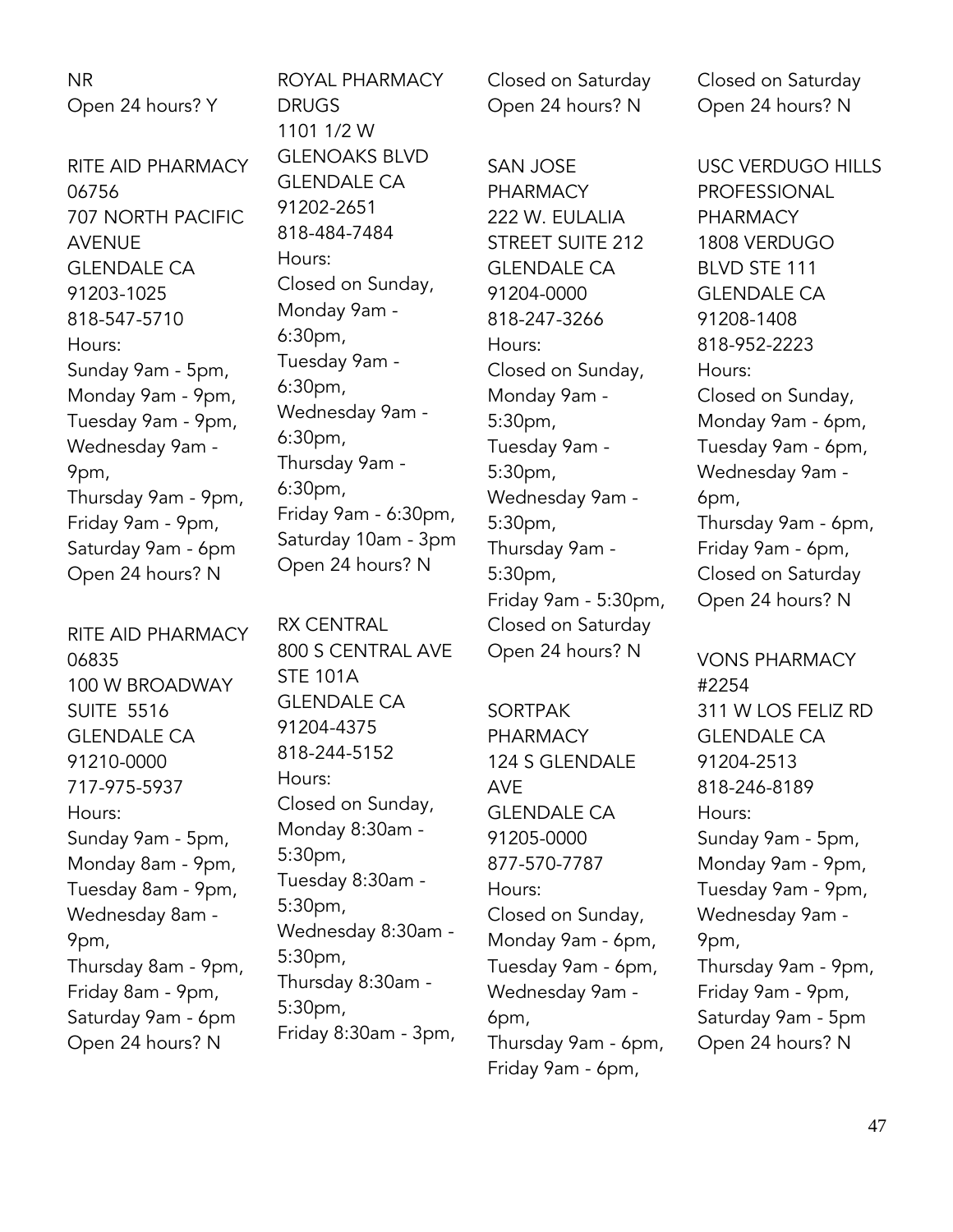WALGREENS #15469 105 E GLENOAKS BLVD GLENDALE CA 91207-2007 818-745-1173 Hours: Sunday 10am - 6pm, Monday 8am - 9pm, Tuesday 8am - 9pm, Wednesday 8am - 9pm, Thursday 8am - 9pm, Friday 8am - 9pm, Saturday 9am - 6pm Open 24 hours? N

WELL CARE PHARMACY 1108 1/2 W GLENOAKS BLVD GLENDALE CA 91202-0000 818-551-0102 Hours: Closed on Sunday, Monday 10am - 6pm, Tuesday 10am - 6pm, Wednesday 10am - 6pm, Thursday 10am - 6pm, Friday 10am - 6pm, Closed on Saturday Open 24 hours? N

WESTCO DRUGS 1217 N CENTRAL AVE STE AA GLENDALE CA

91202-3160 818-696-2099 Hours: Closed on Sunday, Monday 10am - 6pm, Tuesday 10am - 6pm, Wednesday 10am - 6pm, Thursday 10am - 6pm, Friday 10am - 6pm, Saturday 10am - 1pm Open 24 hours? N

WESTERN DRUG 416 E COLORADO ST GLENDALE CA 91205-1605 818-243-2231 Hours: Closed on Sunday, Monday 9am - 5:30pm, Tuesday 9am - 5:30pm, Wednesday 9am - 5:30pm, Thursday 9am - 5:30pm, Friday 9am - 5:30pm, Closed on Saturday Open 24 hours? N

WESTERN DRUG 501 WESTERN AVE GLENDALE CA 91201-2870 818-242-5887 Hours: Closed on Sunday,

Monday 9am - 6pm, Tuesday 9am - 6pm, Wednesday 9am - 6pm, Thursday 9am - 6pm, Friday 9am - 6pm, Closed on Saturday Open 24 hours? N

WESTERN RX 445 W BROADWAY ST GLENDALE CA 91204-1208 818-241-5996 Hours: Closed on Sunday, Monday 9:30am - 6pm, Tuesday 9:30am - 6pm, Wednesday 9:30am - 6pm, Thursday 9:30am - 6pm, Friday 9:30am - 6pm, Closed on Saturday Open 24 hours? N

#### GLENDORA

CVS PHARMACY #09733 435 E ARROW HWY GLENDORA CA 91740-5607 626-963-1625 Hours: Sunday 10am - 6pm, Monday 8am - 9pm,

Tuesday 8am - 9pm, Wednesday 8am - 9pm, Thursday 8am - 9pm, Friday 8am - 9pm, Saturday 9am - 6pm Open 24 hours? N

CVS PHARMACY #09851 130 N GRAND AVE GLENDORA CA 91741-0000 626-963-0385 Hours: Sunday 10am - 6pm, Monday 8am - 9pm, Tuesday 8am - 9pm, Wednesday 8am - 9pm, Thursday 8am - 9pm, Friday 8am - 9pm, Saturday 9am - 6pm Open 24 hours? N

EVERGREEN SHOP PHARMACY 150 S GRAND AVE UNIT K GLENDORA CA 91741-0000 626-335-2442 Hours: Closed on Sunday, Monday 10am - 6pm, Tuesday 10am - 6pm, Wednesday 10am - 6pm, Thursday 10am - 6pm,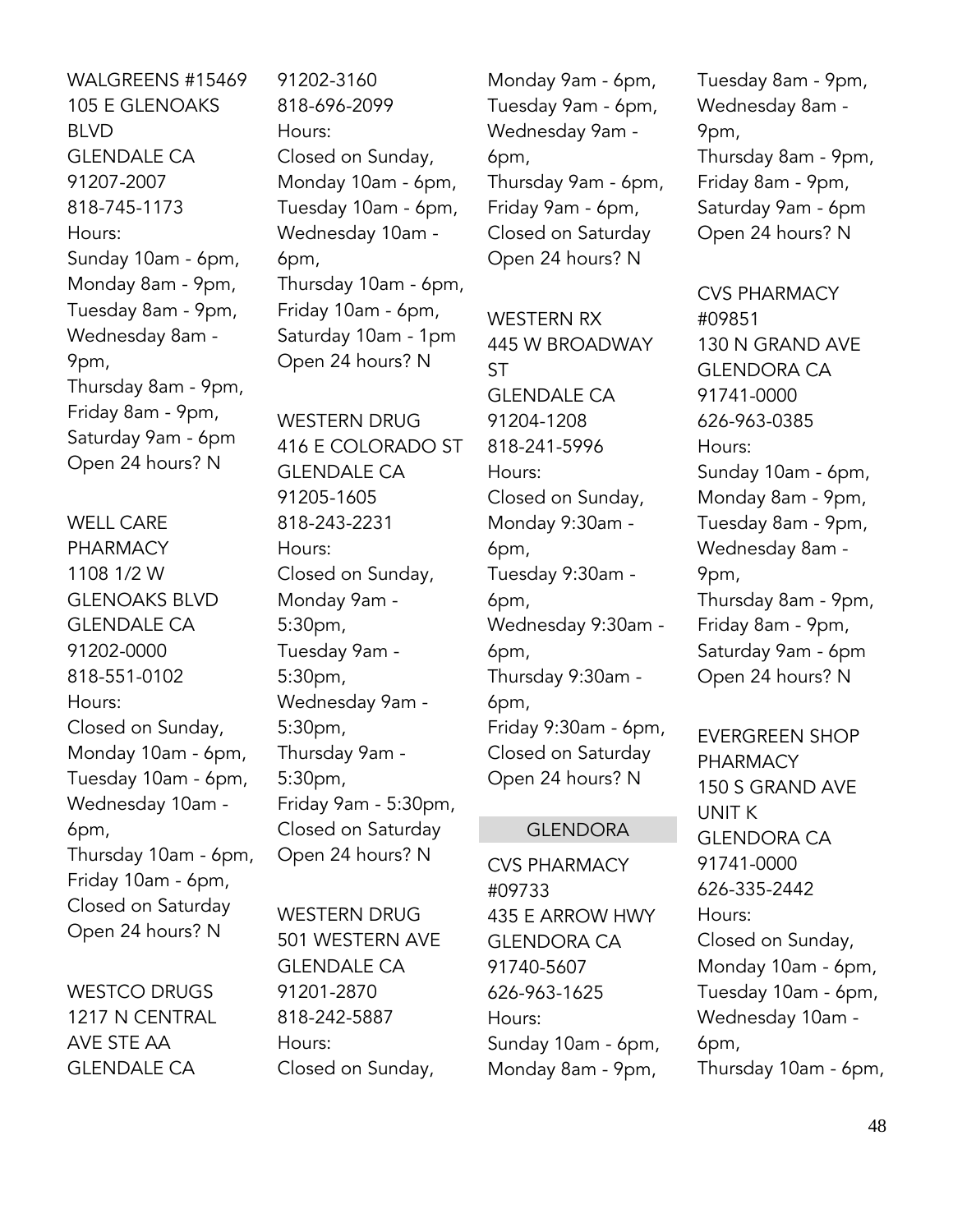Friday 10am - 6pm, Closed on Saturday Open 24 hours? N

FOOTHILL MEDICAL PLAZA PHARMACY INC 415 W ROUTE 66 GLENDORA CA 91740-0000 626-857-5500 Hours: Closed on Sunday, Monday 9am - 6pm, Tuesday 9am - 6pm, Wednesday 9am - 6pm, Thursday 9am - 6pm, Friday 9am - 6pm, Closed on Saturday Open 24 hours? N

GLENDORA PHARMACY 130 W ROUTE 66 STE 104 GLENDORA CA 91740-0000 626-335-0288 Hours: Closed on Sunday, Monday 9:30am - 6pm, Tuesday 9:30am - 6pm, Wednesday 9:30am - 6pm, Thursday 9:30am - 6pm,

Friday 9:30am - 6pm, Closed on Saturday Open 24 hours? N

HEALTHRX **SPECIALTY** PHARMACY 1844 E ROUTE 66 GLENDORA CA 91740-3868 626-335-4777 Hours: Closed on Sunday, Monday 9am - 7pm, Tuesday 9am - 7pm, Wednesday 9am - 7pm, Thursday 9am - 7pm, Friday 9am - 7pm, Saturday 10am - 3pm Open 24 hours? N

MONARCH PHARMACY 707 W ROUTE 66 STE 103 GLENDORA CA 91740-4175 626-335-0011 Hours: Closed on Sunday, Monday 9am - 6pm, Tuesday 9am - 6pm, Wednesday 9am - 6pm, Thursday 9am - 6pm, Friday 9am - 6pm,

Saturday 9am - 1pm Open 24 hours? N

NELSON'S DRUG **STORE** 159 N GLENDORA AVE GLENDORA CA 91741-0000 626-335-0221 Hours: Closed on Sunday, Monday 9am - 6pm, Tuesday 9am - 6pm, Wednesday 9am - 6pm, Thursday 9am - 6pm, Friday 9am - 6pm, Saturday 10am - 2pm

Open 24 hours? N

OWL REXALL DRUG 837 W ARROW HWY GLENDORA CA 91740-5413 626-962-1061 Hours: Closed on Sunday, Monday 9am - 6pm, Tuesday 9am - 6pm, Wednesday 9am - 6pm, Thursday 9am - 6pm, Friday 9am - 6pm, Saturday 9am - 1pm Open 24 hours? N

SAMS PHARMACY 10-6240

1301 S LONE HILL AVE GLENDORA CA 91740-5348 909-394-7978 Hours: Closed on Sunday, Monday 9am - 7pm, Tuesday 9am - 7pm, Wednesday 9am - 7pm, Thursday 9am - 7pm, Friday 9am - 7pm, Saturday 9am - 5pm Open 24 hours? N

SAVON PHARMACY #0601 133 W ROUTE 66 GLENDORA CA 91740-0000 626-963-5368 Hours: Sunday 10am - 6pm, Monday 9am - 9pm, Tuesday 9am - 9pm, Wednesday 9am - 9pm, Thursday 9am - 9pm, Friday 9am - 9pm, Saturday 9am - 5pm Open 24 hours? N

SIERRA PHARMACY 210 S GRAND AVE STE 116 GLENDORA CA 91741-0000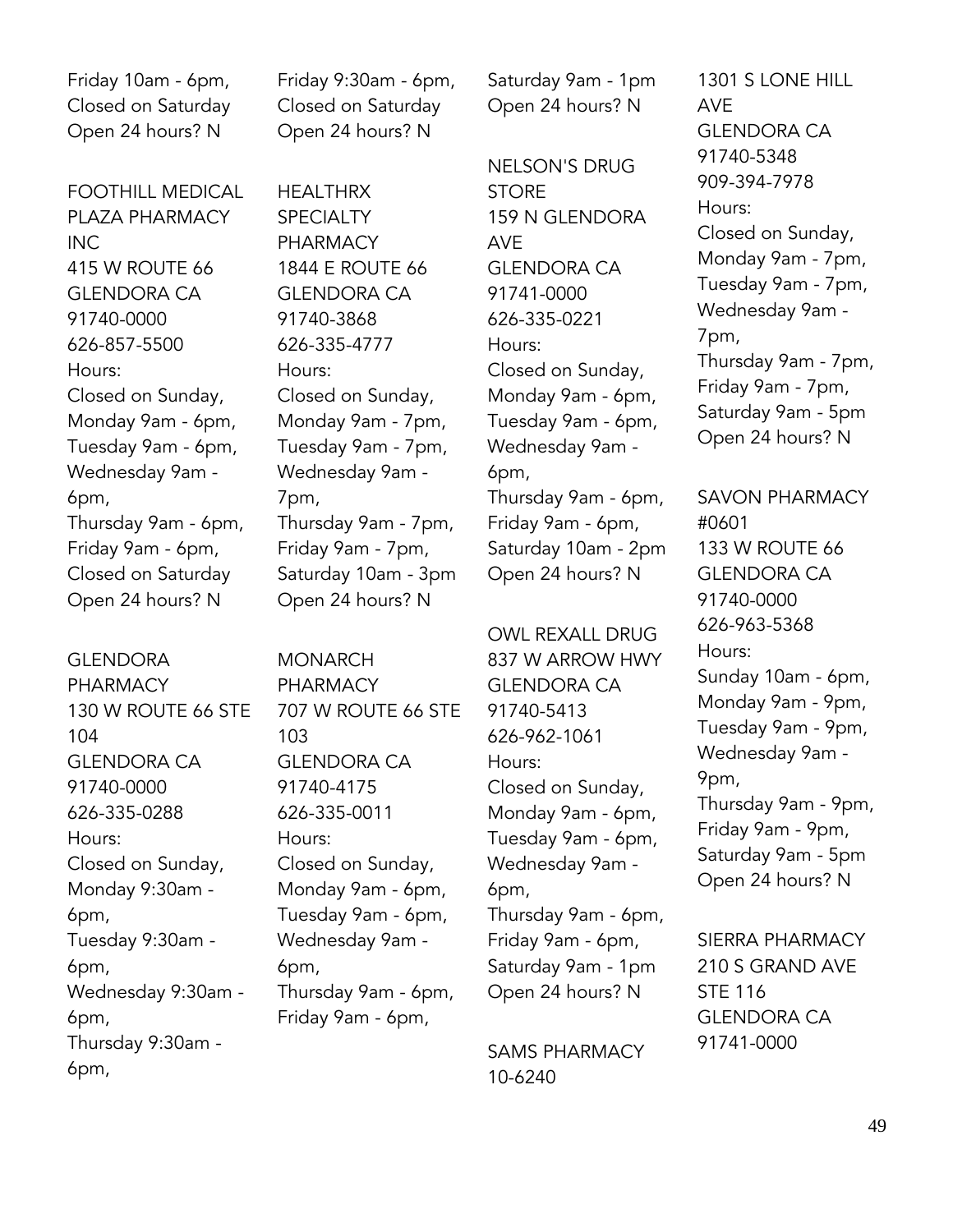| 626-335-2300        |
|---------------------|
| Hours:              |
| Closed on Sunday,   |
| Monday 9am - 6pm,   |
| Tuesday 9am - 6pm,  |
| Wednesday 9am -     |
| 6pm,                |
| Thursday 9am - 6pm, |
| Friday 9am - 6pm,   |
| Closed on Saturday  |
| Open 24 hours? N    |

TRINITY PHARMACY 1335 S GRAND AVE GLENDORA CA 91740-5046 626-335-2700 Hours: Closed on Sunday, Monday 9am - 6pm, Tuesday 9am - 7pm, Wednesday 9am - 7pm, Thursday 9am - 7pm, Friday 9am - 7pm, Closed on Saturday Open 24 hours? N

VONS PHARMACY #2169 435 W FOOTHILL BLVD GLENDORA CA 91741-3363 626-963-3281 Hours: Sunday 9am - 5pm, Monday 9am - 9pm, Tuesday 9am - 9pm, Wednesday 9am - 9pm, Thursday 9am - 9pm, Friday 9am - 9pm, Saturday 9am - 5pm Open 24 hours? N

WALGREENS #6640 550 S GRAND AVE GLENDORA CA 91741-4211 626-857-0633 Hours: Sunday 10am - 6pm, Monday 8am - 9pm, Tuesday 8am - 9pm, Wednesday 8am - 9pm, Thursday 8am - 9pm, Friday 8am - 9pm, Saturday 9am - 6pm Open 24 hours? N

WALMART PHARMACY 10-1941 1950 AUTO CENTRE DR GLENDORA CA 91740-6700 909-599-3955 Hours: Sunday 10am - 6pm, Monday 9am - 9pm, Tuesday 9am - 9pm, Wednesday 9am - 9pm, Thursday 9am - 9pm, Friday 9am - 9pm,

Saturday 9am - 7pm Open 24 hours? N

#### GRANADA HILLS

BALBOA PHARMACY 10700 BALBOA BLVD # 101 GRANADA HILLS CA 91344-5001 818-831-2090 Hours: Closed on Sunday, Monday 9:30am - 6:30pm, Tuesday 9:30am - 6:30pm, Wednesday 9:30am - 6:30pm, Thursday 9:30am - 6:30pm, Friday 9:30am - 6:30pm, Closed on Saturday Open 24 hours? N

CVS PHARMACY # 11133 BALBOA BLVD GRANADA HILLS CA 91344-0000 818-282-9094 Hours: Sunday 11am - 5pm, Monday 9am - 7pm, Tuesday 9am - 7pm, Wednesday 9am - 7pm, Thursday 9am - 7pm, Friday 9am - 7pm,

Saturday 9am - 5pm Open 24 hours? N

CVS PHARMACY #09655 10208 BALBOA GRANADA HILLS CA 91344-0000 818-368-5635 Hours: Sunday 10am - 6pm, Monday 9am - 9pm, Tuesday 9am - 9pm, Wednesday 9am - 9pm, Thursday 9am - 9pm, Friday 9am - 9pm, Saturday 9am - 6pm Open 24 hours? N

CVS PHARMACY #09978 18020 CHATSWORTH ST GRANADA HILLS CA 91344-0000 818-831-3271 Hours: Sunday 10am - 6pm, Monday 9am - 9pm, Tuesday 9am - 9pm, Wednesday 9am - 9pm, Thursday 9am - 9pm, Friday 9am - 9pm, Saturday 10am - 6pm Open 24 hours? N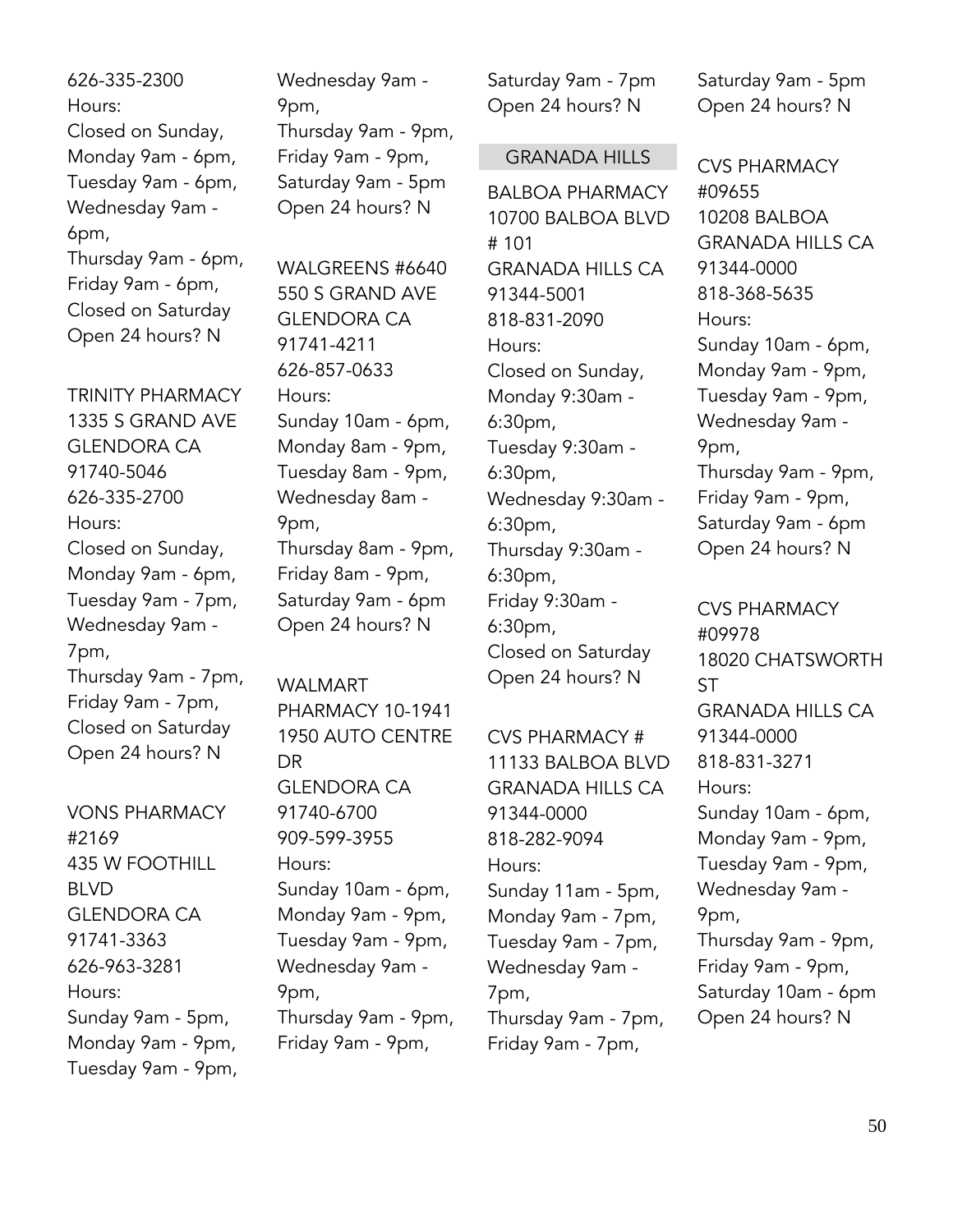CVS PHARMACY #11034 11900 BALBOA BLVD GRANADA HILLS CA 91344-2755 818-360-0374 Hours: Sunday 10am - 6pm, Monday 8am - 9pm, Tuesday 8am - 9pm, Wednesday 8am - 9pm, Thursday 8am - 9pm, Friday 8am - 9pm, Saturday 9am - 6pm Open 24 hours? N

KAMASHIANS PHARMACY INC 10515 BALBOA BLVD STE 125 GRANADA HILLS CA 91344-0000 818-360-2124 Hours: Closed on Sunday, Monday 9am - 6pm, Tuesday 9am - 6pm, Wednesday 9am - 6pm, Thursday 9am - 6pm, Friday 9am - 6pm, Closed on Saturday Open 24 hours? N

KNOLLWOOD PHARMACY 16911 SAN FERNANDO MISSION BLVD GRANADA HILLS CA 91344-2798 818-363-8107 Hours: Closed on Sunday, Monday 9am - 7pm, Tuesday 9am - 7pm, Wednesday 9am - 7pm, Thursday 9am - 7pm, Friday 9am - 7pm, Saturday 10am - 5pm Open 24 hours? N

RALPHS PHARMACY 16940 DEVONSHIRE ST GRANADA HILLS CA 91344-0000 818-831-4962 Hours: Sunday 10am - 6pm, Monday 9am - 8pm, Tuesday 9am - 8pm, Wednesday 9am - 8pm, Thursday 9am - 8pm, Friday 9am - 8pm, Saturday 10am - 6pm Open 24 hours? N

RITE AID PHARMACY 05553 10823 ZELZAH AVENUE BUILDING D GRANADA HILLS CA 91344-4433

818-360-8411 Hours: Sunday 10am - 6pm, Monday 8am - 10pm, Tuesday 8am - 10pm, Wednesday 8am - 10pm, Thursday 8am - 10pm, Friday 8am - 10pm, Saturday 9am - 6pm Open 24 hours? N

VONS PHARMACY #2250 16830 SAN FERNANDO MISSION BLVD GRANADA HILLS CA 91344-4247 818-831-5059 Hours: Sunday 9am - 5pm, Monday 9am - 9pm, Tuesday 9am - 9pm, Wednesday 9am - 9pm, Thursday 9am - 9pm, Friday 9am - 9pm, Saturday 9am - 5pm Open 24 hours? N

WALGREENS #5566 17010 CHATSWORTH ST GRANADA HILLS CA 91344-5844 818-360-0871 Hours: Sunday 10am - 6pm,

Monday 8am - 9pm, Tuesday 8am - 9pm, Wednesday 8am - 9pm, Thursday 8am - 9pm, Friday 8am - 9pm, Saturday 9am - 6pm Open 24 hours? N

#### HACIENDA HEIGHTS

CVS PHARMACY #09730 2141 SOUTH HACIENDA BOULEVARD HACIENDA HEIGHTS CA 91745-0000 626-330-8775 Hours: Sunday 10am - 6pm, Monday 8am - 9pm, Tuesday 8am - 9pm, Wednesday 8am - 9pm, Thursday 8am - 9pm, Friday 8am - 9pm, Saturday 9am - 6pm Open 24 hours? N

HACIENDA HEIGHTS PHARMACY 17170 COLIMA RD STE F HACIENDA HEIGHTS CA 91745-0000 626-839-8900 Hours: Closed on Sunday,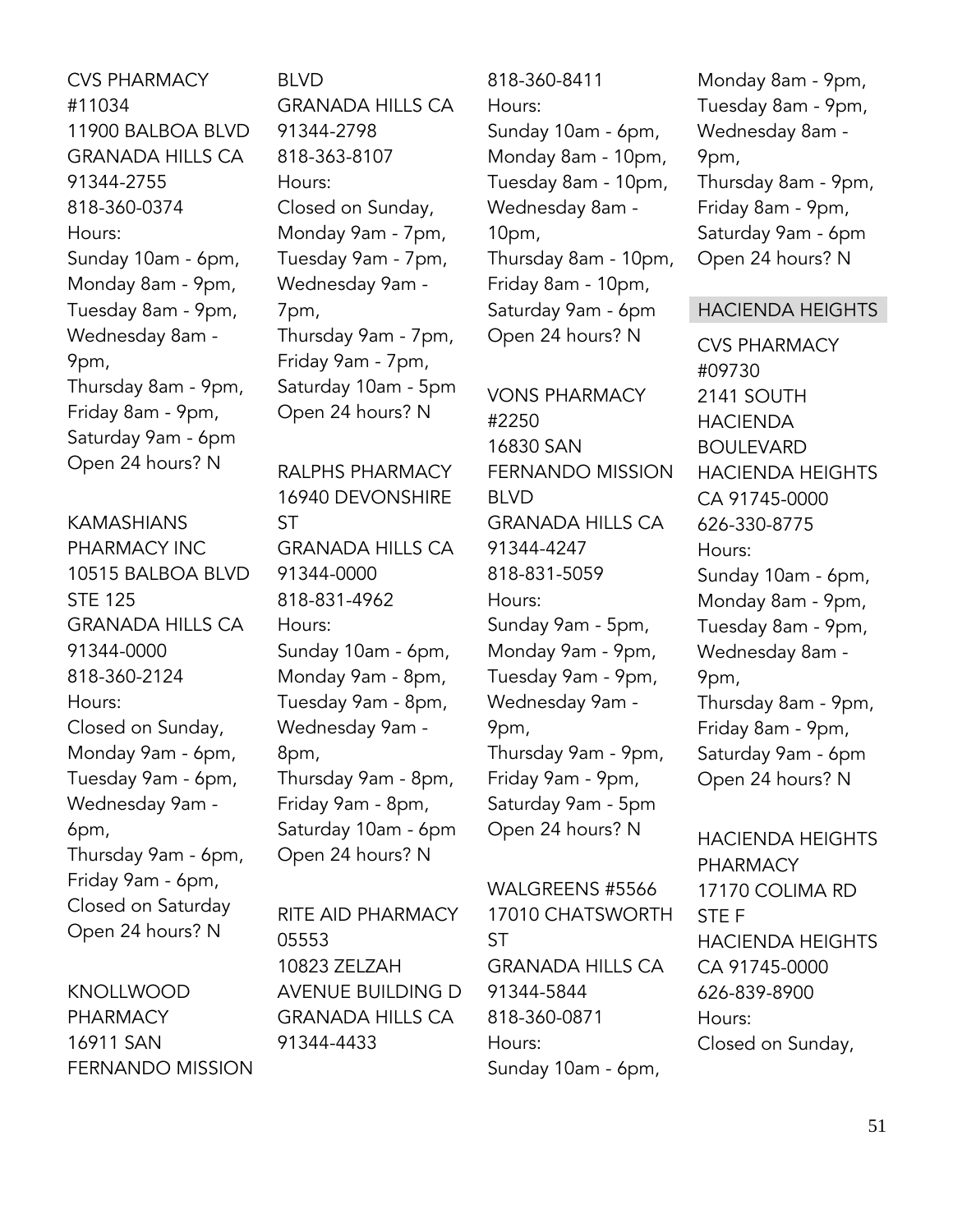Monday 9:30am - 6pm, Tuesday 9:30am - 6pm, Wednesday 9:30am - 6pm, Thursday 9:30am - 6pm, Friday 9:30am - 6pm, Saturday 9am - 5:30pm Open 24 hours? N

HACIENDA PHARMACY 3120 S HACIENDA BLVD STE 105 HACIENDA HEIGHTS CA 91745-0000 626-330-8832 Hours: Closed on Sunday, Monday 9:30am - 6pm, Tuesday 9:30am - 6pm, Wednesday 9:30am - 6pm, Thursday 9:30am - 6pm, Friday 9:30am - 6pm, Closed on Saturday Open 24 hours? N

HALLIBURTON PROFESSIONAL PHARMACY 15932 HALLIBURTON RD

HACIENDA HEIGHTS CA 91745-3505 626-369-6286 Hours: Closed on Sunday, Monday 9:30am - 6:30pm, Tuesday 9:30am - 6:30pm, Wednesday 9:30am - 6:30pm, Thursday 9:30am - 6:30pm, Friday 9:30am - 6:30pm, Saturday 9:30am - 4pm Open 24 hours? N

HEIDI'S PHARMACY 3150 COLIMA RD STE B HACIENDA HEIGHTS CA 91745-6356 626-333-7878 Hours: Closed on Sunday, Monday 9am - 7pm, Tuesday 9am - 7pm, Wednesday 9am - 7pm, Thursday 9am - 7pm, Friday 9am - 6pm, Saturday 9am - 1pm Open 24 hours? N

MEDELLA PHARMACY 15578 E GALE AVE HACIENDA HEIGHTS CA 91745-0000 626-333-1998 Hours: Closed on Sunday, Monday 10am - 6:30pm, Tuesday 10am - 6:30pm, Wednesday 10am - 6:30pm, Thursday 10am - 6:30pm, Friday 10am - 6:30pm, Saturday 10am - 3:30pm Open 24 hours? N

PUENTE HILLS PHARMACY 1850 S AZUSA AVE STE 101 HACIENDA HEIGHTS CA 91745-6854 626-912-3311 Hours: Closed on Sunday, Monday 9am - 6pm, Tuesday 9am - 6pm, Wednesday 9am - 6pm, Thursday 9am - 6pm, Friday 9am - 6pm, Saturday 9am - 1pm Open 24 hours? N

RITE AID PHARMACY 05592

2060 SOUTH HACIENDA BOUL EVARD HACIENDA HEIGHTS CA 91745-4240 626-333-5642 Hours: Sunday 10am - 6pm, Monday 8am - 10pm, Tuesday 8am - 10pm, Wednesday 8am - 10pm, Thursday 8am - 10pm, Friday 8am - 10pm, Saturday 9am - 6pm Open 24 hours? N

#### HARBOR CITY

WALGREENS #5591 24930 WESTERN AVE HARBOR CITY CA 90710-2029 310-891-1264 Hours: Sunday 10am - 6pm, Monday 8am - 9pm, Tuesday 8am - 9pm, Wednesday 8am - 9pm, Thursday 8am - 9pm, Friday 8am - 9pm, Saturday 9am - 6pm Open 24 hours? N

# HAWAIIAN **GARDENS**

CVS PHARMACY #09589 12221 CARSON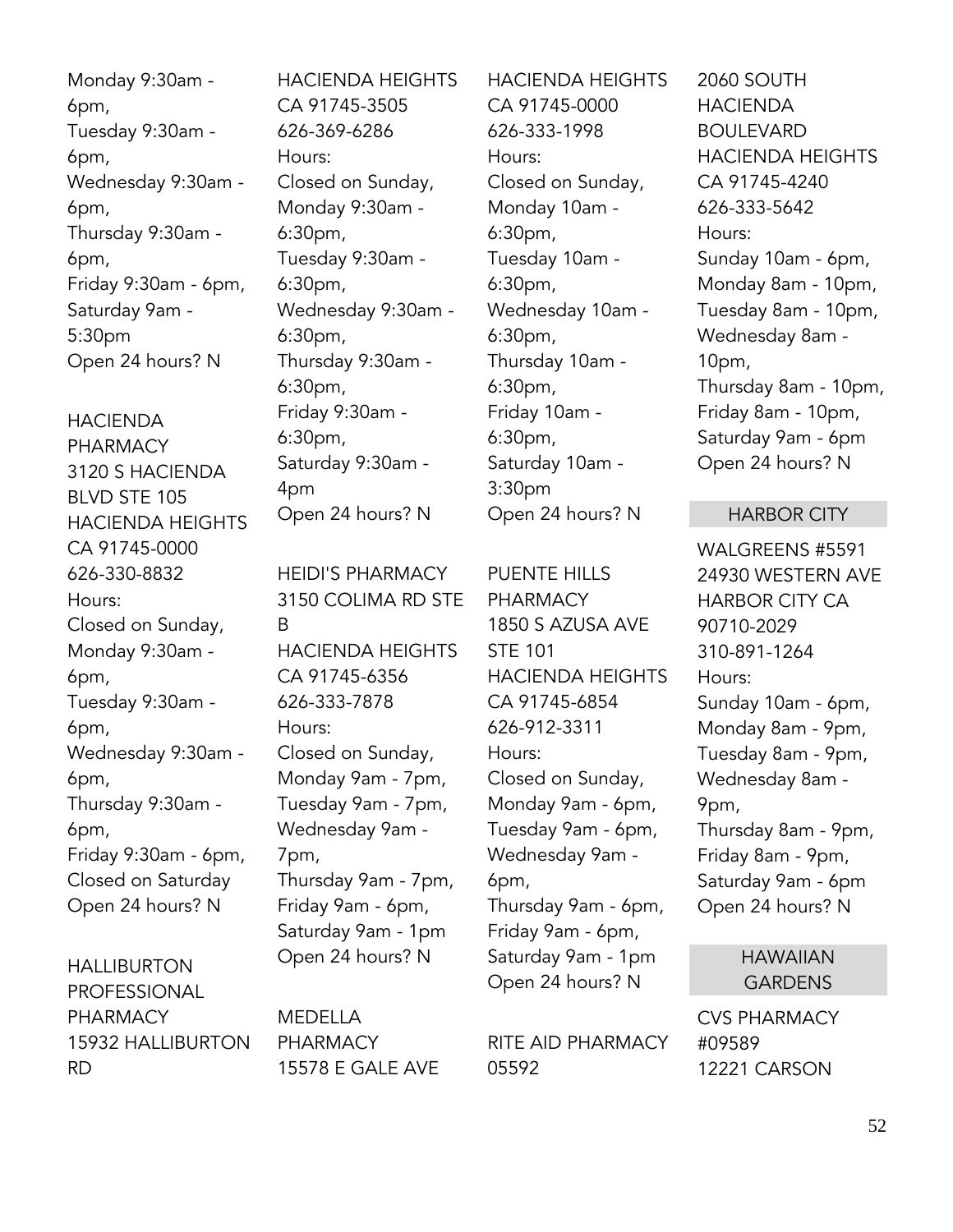# **STREET** HAWAIIAN GARDENS CA 90716-0000 562-468-7011 Hours: Sunday 10am - 6pm, Monday 8am - 9pm, Tuesday 8am - 9pm, Wednesday 8am - 9pm, Thursday 8am - 9pm, Friday 8am - 9pm, Saturday 9am - 6pm Open 24 hours? N

# HAWTHORNE

COSTCO PHARMACY #671 14501 HINDRY AVE HAWTHORNE CA 90250-6748 310-727-0402 Hours: Closed on Sunday, Monday 10am - 8:30pm, Tuesday 10am - 8:30pm, Wednesday 10am - 8:30pm, Thursday 10am - 8:30pm, Friday 10am - 8:30pm, Saturday 9:30am - 6pm Open 24 hours? N

CVS PHARMACY #05809 4775 W ROSECRANS AVE HAWTHORNE CA 90250-0000 310-263-7330 Hours: Sunday 10am - 6pm, Monday 8am - 10pm, Tuesday 8am - 10pm, Wednesday 8am - 10pm, Thursday 8am - 10pm, Friday 8am - 10pm, Saturday 9am - 6pm Open 24 hours? N

CVS PHARMACY #08831 3880 WEST ROSECRANS BOULEVARD HAWTHORNE CA 90250-0000 310-675-0359 Hours: Sunday 10am - 6pm, Monday 9am - 9pm, Tuesday 9am - 9pm, Wednesday 9am - 9pm, Thursday 9am - 9pm, Friday 9am - 9pm, Saturday 9am - 6pm Open 24 hours? N

CVS PHARMACY #08860

11831 HAWTHORNE BOULEVARD HAWTHORNE CA 90250-0000 310-679-3668 Hours: Sunday 10am - 6pm, Monday 8am - 9pm, Tuesday 8am - 9pm, Wednesday 8am - 9pm, Thursday 8am - 9pm, Friday 8am - 9pm, Saturday 9am - 6pm Open 24 hours? N

CVS PHARMACY #17354 2700 W 120TH ST HAWTHORNE CA 90250-0000 323-492-1001 Hours: Sunday 11am - 5pm, Monday 9am - 7pm, Tuesday 9am - 7pm, Wednesday 9am - 7pm, Thursday 9am - 7pm, Friday 9am - 7pm, Saturday 9am - 5pm Open 24 hours? N

GRAND AVENUE PHARMACIES 4455 W 117TH ST STE 101 HAWTHORNE CA 90250-0000

310-649-3774 Hours: Closed on Sunday, Monday 9am - 6pm, Tuesday 9am - 6pm, Wednesday 9am - 6pm, Thursday 9am - 6pm, Friday 9am - 6pm, Closed on Saturday Open 24 hours? N

HAWTHORNE PROFESSIONAL PHARMACY 4477 W 118TH STREET STE.100 HAWTHORNE CA 90250-2256 310-675-6882 Hours: Closed on Sunday, Monday 9am - 6pm, Tuesday 9am - 6pm, Wednesday 9am - 6pm, Thursday 9am - 6pm, Friday 9am - 6pm, Saturday 9am - 2pm Open 24 hours? N

WALGREENS #10069 11983 HAWTHORNE BLVD HAWTHORNE CA 90250-3015 310-349-0130 Hours: Sunday 10am - 6pm,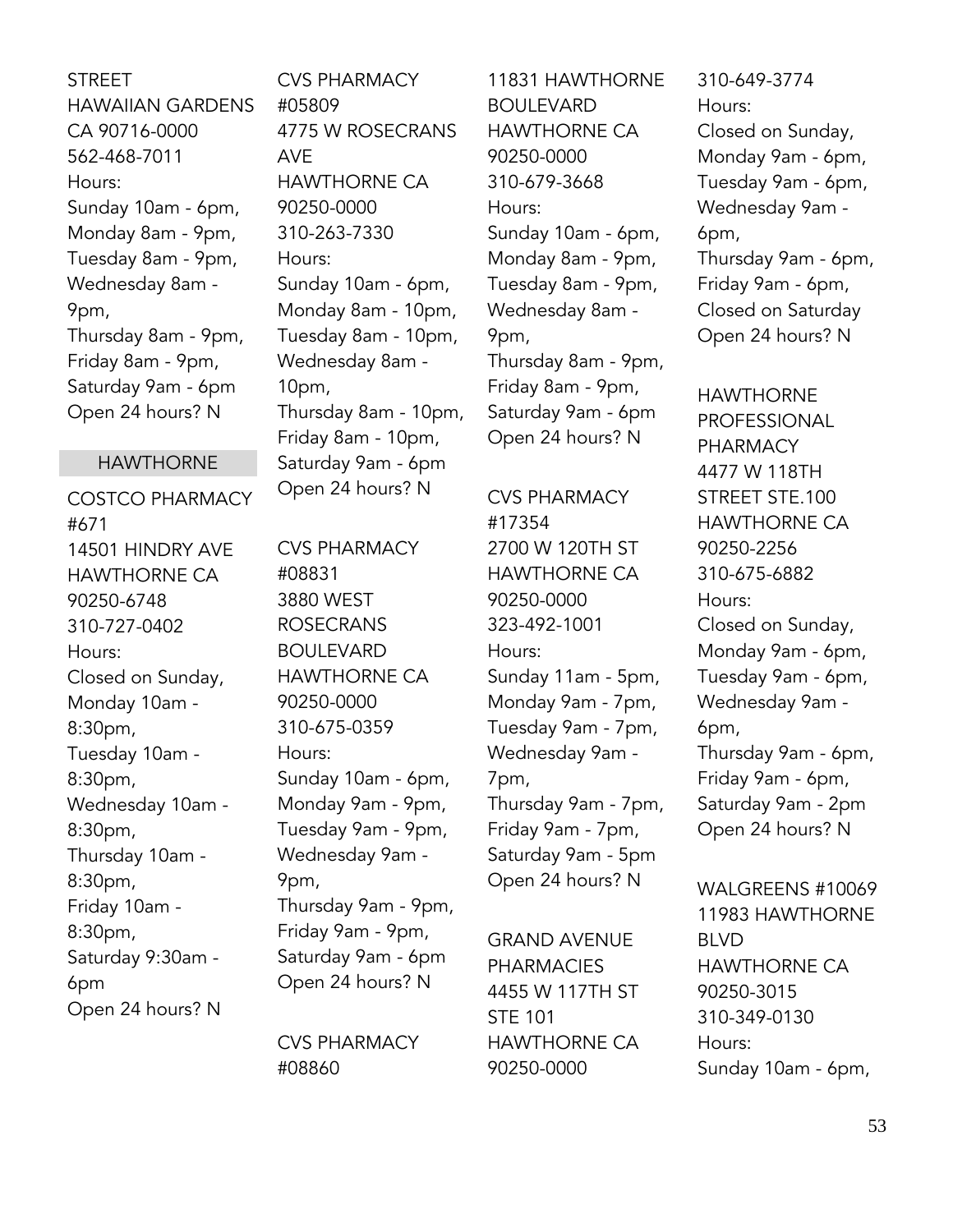Monday 8am - 9pm, Tuesday 8am - 9pm, Wednesday 8am - 9pm,

Thursday 8am - 9pm, Friday 8am - 9pm, Saturday 9am - 6pm Open 24 hours? N

WALGREENS #9137 14250 PRAIRIE AVE HAWTHORNE CA 90250-7908 310-978-9167 Hours: Sunday 10am - 6pm, Monday 8am - 9pm, Tuesday 8am - 9pm, Wednesday 8am - 9pm, Thursday 8am - 9pm, Friday 8am - 9pm, Saturday 9am - 6pm Open 24 hours? N

#### WALMART

PHARMACY 10-5604 14441 INGLEWOOD AVE HAWTHORNE CA 90250-6715 424-336-2215 Hours: Sunday 10am - 6pm, Monday 9am - 9pm, Tuesday 9am - 9pm, Wednesday 9am - 9pm, Thursday 9am - 9pm, Friday 9am - 9pm, Saturday 9am - 7pm Open 24 hours? N

### HERMOSA BEACH

CVS PHARMACY #09101 155 PACIFIC COAST **HIGHWAY** HERMOSA BEACH CA 90254-0000 310-372-4345 Hours: Sunday 10am - 6pm, Monday 9am - 9pm, Tuesday 9am - 9pm, Wednesday 9am - 9pm, Thursday 9am - 9pm, Friday 9am - 9pm, Saturday 10am - 6pm Open 24 hours? N

CVS PHARMACY #09476 711 PIER AVENUE HERMOSA BEACH CA 90254-0000 310-374-6266 Hours: Sunday 10am - 6pm, Monday 8am - 9pm, Tuesday 8am - 9pm, Wednesday 8am - 9pm, Thursday 8am - 9pm, Friday 8am - 9pm,

Saturday 9am - 6pm Open 24 hours? N

#### HOLLYWOOD

CVS PHARMACY #09624 1747 NORTH **CAHUENGA** BOULEVARD HOLLYWOOD CA 90028-0000 323-463-7900 Hours: Sunday 10am - 6pm, Monday 8am - 10pm, Tuesday 8am - 10pm, Wednesday 8am - 10pm, Thursday 8am - 10pm, Friday 8am - 10pm, Saturday 9am - 6pm Open 24 hours? N

CVS PHARMACY #09732 861 NORTH VINE STREET HOLLYWOOD CA 90038-0000 323-466-7300 Hours: Sunday 10am - 6pm, Monday 9am - 9pm, Tuesday 9am - 9pm, Wednesday 9am - 9pm, Thursday 9am - 9pm, Friday 9am - 9pm,

Saturday 10am - 6pm Open 24 hours? N

RITE AID PHARMACY 05438 6130 W SUNSET BOULEVARD GOWER GULCH PLAZA HOLLYWOOD CA 90028-6424 323-467-4201 Hours: Sunday 10am - 6pm, Monday 8am - 10pm, Tuesday 8am - 10pm, Wednesday 8am - 10pm, Thursday 8am - 10pm, Friday 8am - 10pm, Saturday 9am - 6pm Open 24 hours? N

#### HUNTINGTON PARK

986 PHARMACY 2670 E GAGE AVE STE 10A HUNTINGTON PARK CA 90255-7207 323-749-6500 Hours: Closed on Sunday, Monday 9am - 6pm, Tuesday 9am - 6pm, Wednesday 9am - 6pm, Thursday 9am - 6pm, Friday 9am - 6pm,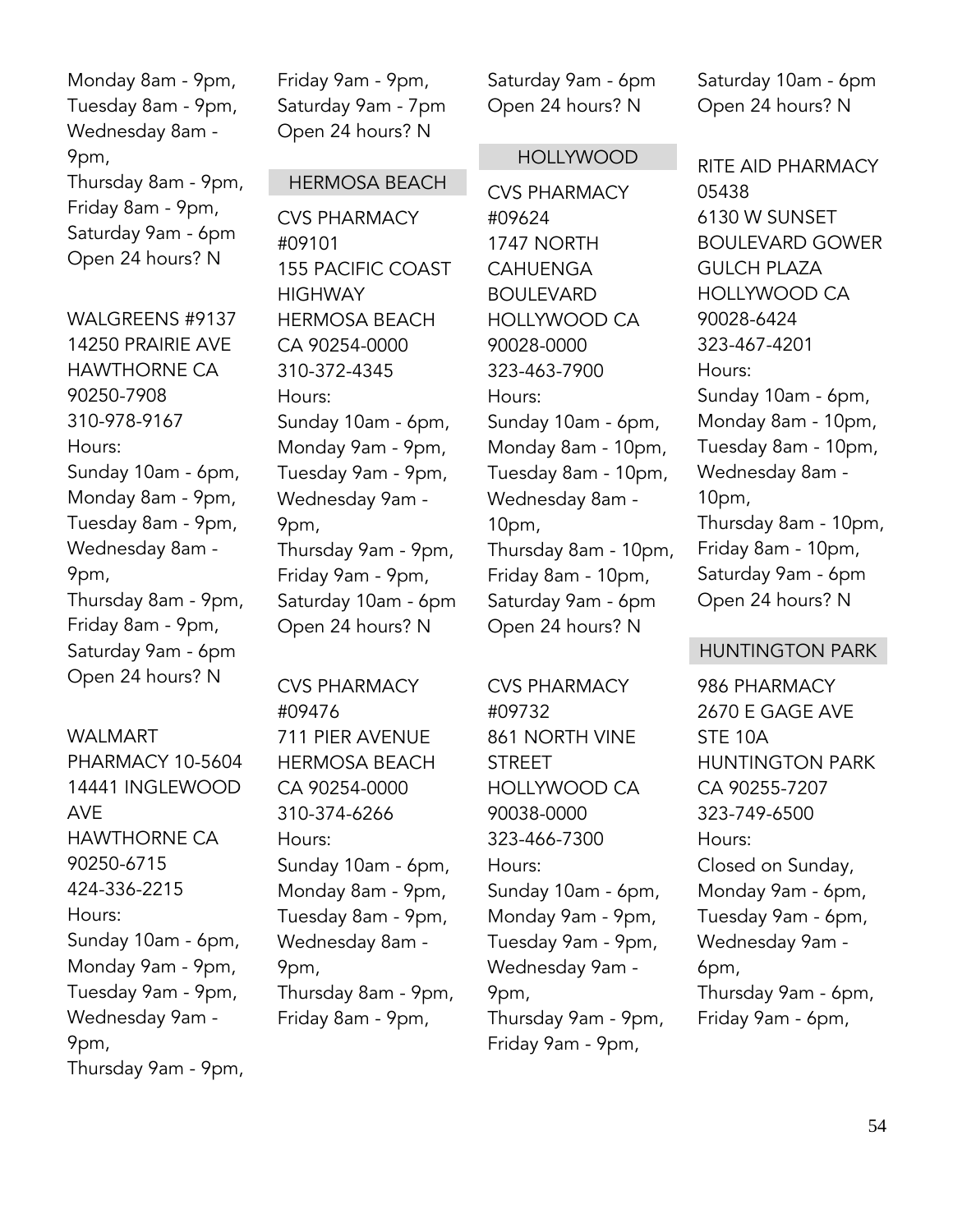Saturday 10am - 2pm Open 24 hours? N

CAMERON PHARMACY 7119 SEVILLE AVE STE D HUNTINGTON PARK CA 90255-4993 323-582-5171 Hours: Closed on Sunday, Monday 9am - 5pm, Tuesday 9am - 5pm, Wednesday 9am - 5pm, Thursday 9am - 5pm, Friday 9am - 5pm, Closed on Saturday Open 24 hours? N

COURTESY DRUGS 3180 E FLORENCE AVE HUNTINGTON PARK CA 90255-0000 323-583-4307 Hours: Closed on Sunday, Monday 9:30am - 6pm, Tuesday 9:30am - 6pm, Wednesday 9:30am - 6pm, Thursday 9:30am - 6pm, Friday 9:30am - 6pm, Saturday 10am - 2pm Open 24 hours? N

CVS PHARMACY #09596 5960 PACIFIC BOULEVARD HUNTINGTON PARK CA 90255-0000 323-589-6703 Hours: Sunday 10am - 6pm, Monday 8am - 9pm, Tuesday 8am - 9pm, Wednesday 8am - 9pm, Thursday 8am - 9pm, Friday 8am - 9pm, Saturday 9am - 6pm Open 24 hours? N

CVS PHARMACY #11073 3208 E FLORENCE AVE HUNTINGTON PARK CA 90255-5832 323-589-1916 Hours: Sunday 11am - 6pm, Monday 9am - 9pm, Tuesday 9am - 9pm, Wednesday 9am - 9pm, Thursday 9am - 9pm, Friday 9am - 9pm, Saturday 10am - 6pm Open 24 hours? N

HEALTHY FAMILY PHARMACY 7932 SEVILLE AVE HUNTINGTON PARK CA 90255-0000 323-582-5286 Hours: Closed on Sunday, Monday 9am - 6pm, Tuesday 9am - 6pm, Wednesday 9am - 6pm, Thursday 9am - 6pm, Friday 9am - 6pm, Saturday 9am - 2pm Open 24 hours? N

SAN MARTIN PHARMACY 2699 FLORENCE AVE HUNTINGTON PARK CA 90255-4747 323-582-6078 Hours: Sunday 9:30am - 3pm, Monday 9am - 7pm, Tuesday 9am - 7pm, Wednesday 9am - 7pm, Thursday 9am - 7pm, Friday 9am - 7pm, Saturday 9am - 4pm Open 24 hours? N

SLAUSON **COMMUNITY** PHARMACY 2701 E SLAUSON

AVE HUNTINGTON PARK CA 90255-3002 323-588-6000 Hours: Closed on Sunday, Monday 9:30am - 6:30pm, Tuesday 9:30am - 6:30pm, Wednesday 9:30am - 6:30pm, Thursday 9:30am - 6:30pm, Friday 9:30am - 6:30pm, Closed on Saturday Open 24 hours? N

ST. LUKE PHARMACY, INC. 7024 SEVILLE AVE STE E HUNTINGTON PARK CA 90255-4969 323-587-1200 Hours: Closed on Sunday, Monday 9:30am - 6pm, Tuesday 9:30am - 6pm, Wednesday 9:30am - 6pm, Thursday 9:30am - 6pm, Friday 9:30am - 6pm, Saturday 9:30am - 2pm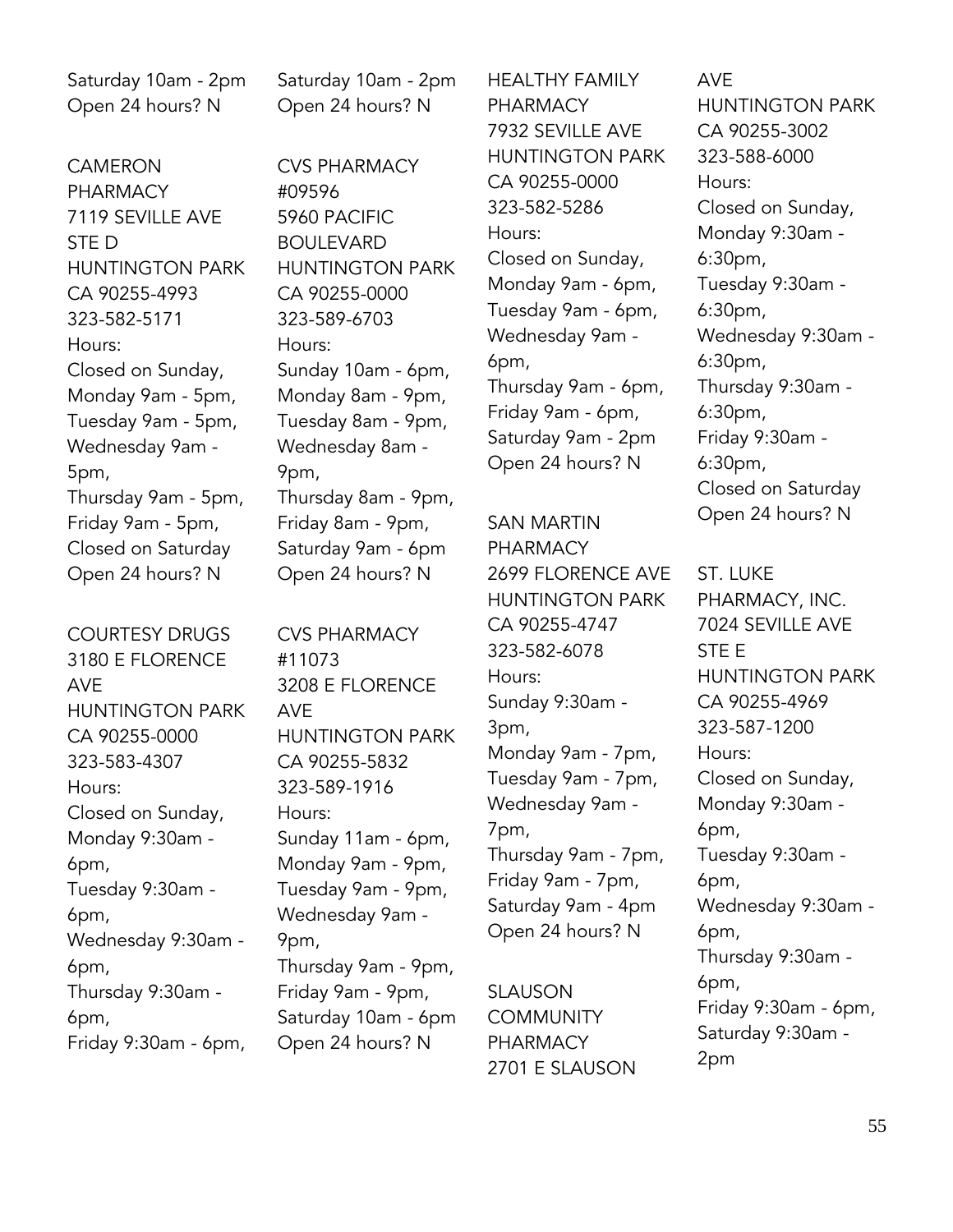| Open 24 hours? N                                                                                                                                                                                                                                                                                                                                                                                                                             | <b>INGLEWOOD</b>                                                                                                                                                                                                                                                                                                                                                                                                                                                                 | <b>CVS PHARMACY</b>                                                                                                                                                                                                                                                                                                                                                                                                                                                        | Tuesday 8am - 9pm,                                                                                                                                                                                                                                                                                                                                                                                                                                                      |
|----------------------------------------------------------------------------------------------------------------------------------------------------------------------------------------------------------------------------------------------------------------------------------------------------------------------------------------------------------------------------------------------------------------------------------------------|----------------------------------------------------------------------------------------------------------------------------------------------------------------------------------------------------------------------------------------------------------------------------------------------------------------------------------------------------------------------------------------------------------------------------------------------------------------------------------|----------------------------------------------------------------------------------------------------------------------------------------------------------------------------------------------------------------------------------------------------------------------------------------------------------------------------------------------------------------------------------------------------------------------------------------------------------------------------|-------------------------------------------------------------------------------------------------------------------------------------------------------------------------------------------------------------------------------------------------------------------------------------------------------------------------------------------------------------------------------------------------------------------------------------------------------------------------|
| THE MEDICINE<br>CABINET #1<br>7119 RITA AVE STE B<br><b>HUNTINGTON PARK</b><br>CA 90255-4766<br>323-581-9106<br>Hours:<br>Closed on Sunday,<br>Monday 9:30am -<br>7pm,<br>Tuesday 9:30am -<br>7pm,<br>Wednesday 9:30am -<br>7pm,<br>Thursday 9:30am -<br>7pm,<br>Friday 9:30am - 7pm,<br>Saturday 9:30am -<br>3:30pm<br>Open 24 hours? N<br>WALGREENS #11785<br>6100 PACIFIC BLVD<br><b>HUNTINGTON PARK</b><br>CA 90255-2923<br>323-826-9775 | <b>ALLIANCE</b><br><b>PHARMACY</b><br>323 N PRAIRIE AVE<br><b>STE 100</b><br><b>INGLEWOOD CA</b><br>90301-4502<br>310-419-4479<br>Hours:<br>Closed on Sunday,<br>Monday 9am - 6pm,<br>Tuesday 9am - 6pm,<br>Wednesday 9am -<br>6pm,<br>Thursday 9am - 6pm,<br>Friday 9am - 6pm,<br>Closed on Saturday<br>Open 24 hours? N<br><b>COSTCO PHARMACY</b><br>#769<br>3560 W CENTURY<br><b>BLVD</b><br><b>INGLEWOOD CA</b><br>90303-1201<br>310-242-2779<br>Hours:<br>Closed on Sunday, | #08837<br>222 N. MARKET<br><b>STREET</b><br><b>INGLEWOOD CA</b><br>90301-0000<br>310-671-0441<br>Hours:<br><b>NR</b><br>Open 24 hours? Y<br><b>CVS PHARMACY</b><br>#09578<br>3120 WEST IMPERIAL<br><b>HIGHWAY</b><br><b>INGLEWOOD CA</b><br>90303-0000<br>310-676-1183<br>Hours:<br>Sunday 10am - 6pm,<br>Monday 8am - 10pm,<br>Tuesday 8am - 10pm,<br>Wednesday 8am -<br>$10pm$ ,<br>Thursday 8am - 10pm,<br>Friday 8am - 10pm,<br>Saturday 9am - 6pm<br>Open 24 hours? N | Wednesday 8am -<br>9pm,<br>Thursday 8am - 9pm,<br>Friday 8am - 9pm,<br>Saturday 10am - 6pm<br>Open 24 hours? N<br><b>CVS PHARMACY</b><br>#16670<br>3471 W CENTURY<br><b>BLVD</b><br><b>INGLEWOOD CA</b><br>90301-0000<br>310-677-5937<br>Hours:<br>Sunday 11am - 5pm,<br>Monday 9am - 7pm,<br>Tuesday 9am - 7pm,<br>Wednesday 9am -<br>7pm,<br>Thursday 9am - 7pm,<br>Friday 9am - 7pm,<br>Saturday 9am - 5pm<br>Open 24 hours? N<br>FREEMAN MEDICAL<br><b>PHARMACY</b> |
| Hours:<br>Sunday 10am - 6pm,                                                                                                                                                                                                                                                                                                                                                                                                                 | Monday 10am - 7pm,<br>Tuesday 10am - 7pm,                                                                                                                                                                                                                                                                                                                                                                                                                                        | <b>CVS PHARMACY</b>                                                                                                                                                                                                                                                                                                                                                                                                                                                        | 301 N PRAIRIE AVE<br><b>STE 110</b>                                                                                                                                                                                                                                                                                                                                                                                                                                     |
| Monday 8am - 9pm,<br>Tuesday 8am - 9pm,                                                                                                                                                                                                                                                                                                                                                                                                      | Wednesday 10am -<br>7pm,                                                                                                                                                                                                                                                                                                                                                                                                                                                         | #09584<br>4345 WEST CENTURY                                                                                                                                                                                                                                                                                                                                                                                                                                                | <b>INGLEWOOD CA</b><br>90301-0000                                                                                                                                                                                                                                                                                                                                                                                                                                       |
| Wednesday 8am -                                                                                                                                                                                                                                                                                                                                                                                                                              | Thursday 10am - 7pm,                                                                                                                                                                                                                                                                                                                                                                                                                                                             | <b>BOULEVARD</b>                                                                                                                                                                                                                                                                                                                                                                                                                                                           | 310-672-7000                                                                                                                                                                                                                                                                                                                                                                                                                                                            |
| 9pm,                                                                                                                                                                                                                                                                                                                                                                                                                                         | Friday 10am - 7pm,                                                                                                                                                                                                                                                                                                                                                                                                                                                               | <b>INGLEWOOD CA</b>                                                                                                                                                                                                                                                                                                                                                                                                                                                        | Hours:                                                                                                                                                                                                                                                                                                                                                                                                                                                                  |
| Thursday 8am - 9pm,                                                                                                                                                                                                                                                                                                                                                                                                                          | Saturday 9:30am -                                                                                                                                                                                                                                                                                                                                                                                                                                                                | 90304-0000                                                                                                                                                                                                                                                                                                                                                                                                                                                                 | Closed on Sunday,                                                                                                                                                                                                                                                                                                                                                                                                                                                       |
| Friday 8am - 9pm,                                                                                                                                                                                                                                                                                                                                                                                                                            | 6pm                                                                                                                                                                                                                                                                                                                                                                                                                                                                              | 310-672-6078                                                                                                                                                                                                                                                                                                                                                                                                                                                               | Monday 9am - 6pm,                                                                                                                                                                                                                                                                                                                                                                                                                                                       |
| Saturday 9am - 6pm                                                                                                                                                                                                                                                                                                                                                                                                                           | Open 24 hours? N                                                                                                                                                                                                                                                                                                                                                                                                                                                                 | Hours:                                                                                                                                                                                                                                                                                                                                                                                                                                                                     | Tuesday 9am - 6pm,                                                                                                                                                                                                                                                                                                                                                                                                                                                      |
| Open 24 hours? N                                                                                                                                                                                                                                                                                                                                                                                                                             |                                                                                                                                                                                                                                                                                                                                                                                                                                                                                  | Sunday 10am - 6pm,                                                                                                                                                                                                                                                                                                                                                                                                                                                         | Wednesday 9am -                                                                                                                                                                                                                                                                                                                                                                                                                                                         |
|                                                                                                                                                                                                                                                                                                                                                                                                                                              |                                                                                                                                                                                                                                                                                                                                                                                                                                                                                  | Monday 8am - 9pm,                                                                                                                                                                                                                                                                                                                                                                                                                                                          | 6pm,                                                                                                                                                                                                                                                                                                                                                                                                                                                                    |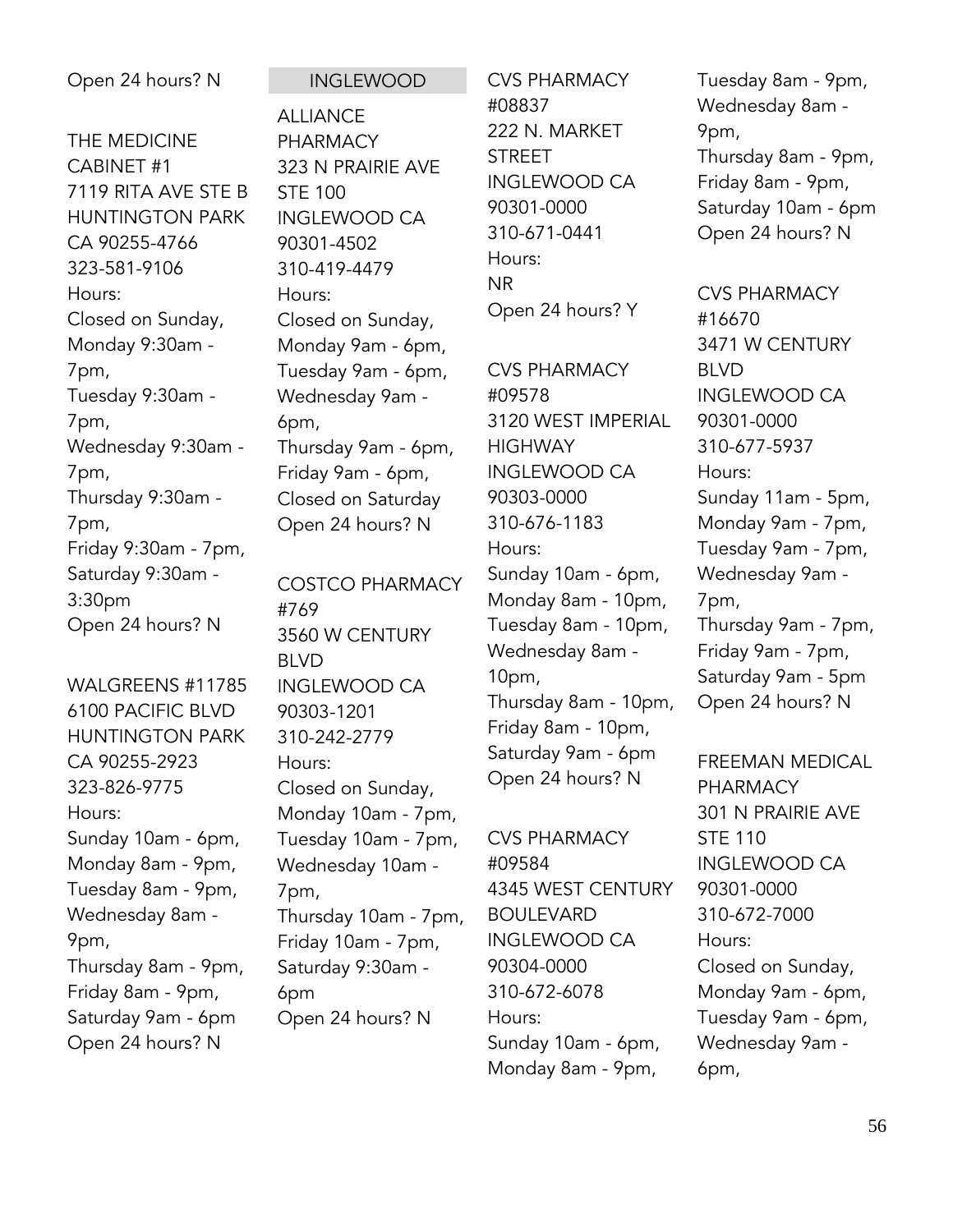Thursday 9am - 6pm, Friday 9am - 6pm, Closed on Saturday Open 24 hours? N

MEDICAL CENTER PHARMACY 501 E HARDY ST SUITE 130 INGLEWOOD CA 90301-4026 310-671-7636 Hours: Closed on Sunday, Monday 9am - 6pm, Tuesday 9am - 6pm, Wednesday 9am - 6pm, Thursday 9am - 6pm, Friday 9am - 6pm, Saturday 9am - 3pm Open 24 hours? N

RITE AID PHARMACY 05486 11340 CRENSHAW BOULEVARD INGLEWOOD CA 90303-2807 323-757-2811 Hours: Sunday 10am - 6pm, Monday 8am - 10pm, Tuesday 8am - 10pm, Wednesday 8am - 10pm, Thursday 8am - 10pm, Friday 8am - 10pm,

Saturday 9am - 6pm Open 24 hours? N

VONS PHARMACY #2502 500 E MANCHESTER BLVD INGLEWOOD CA 90301-9294 310-677-0501 Hours: Sunday 9am - 5pm, Monday 9am - 9pm, Tuesday 9am - 9pm, Wednesday 9am - 9pm, Thursday 9am - 9pm, Friday 9am - 9pm, Saturday 9am - 5pm Open 24 hours? N

WALGREENS #6413 230 N LA BREA AVE INGLEWOOD CA 90301-1215 310-671-2471 Hours: Sunday 10am - 6pm, Monday 8am - 9pm, Tuesday 8am - 9pm, Wednesday 8am - 9pm, Thursday 8am - 9pm, Friday 8am - 9pm, Saturday 9am - 6pm Open 24 hours? N

WALGREENS #6974 3331 W CENTURY

BLVD INGLEWOOD CA 90303-1366 310-671-1523 Hours: Sunday 10am - 6pm, Monday 8am - 9pm, Tuesday 8am - 9pm, Wednesday 8am - 9pm, Thursday 8am - 9pm, Friday 8am - 9pm, Saturday 9am - 6pm Open 24 hours? N

# LA CANADA FLINTRIDGE

CVS PHARMACY #17739 965 TOWN CENTER DR LA CANADA FLINTRIDGE CA 91011-1638 818-952-2491 Hours: Sunday 11am - 6pm, Monday 9am - 9pm, Tuesday 9am - 9pm, Wednesday 9am - 9pm, Thursday 9am - 9pm, Friday 9am - 9pm, Saturday 10am - 6pm Open 24 hours? N

FLINTRIDGE PHARMACY 529 FOOTHILL BLVD

LA CANADA FLINTRIDGE CA 91011-0000 818-790-1802 Hours: Closed on Sunday, Monday 9am - 6pm, Tuesday 9am - 6pm, Wednesday 9am - 6pm, Thursday 9am - 6pm, Friday 9am - 6pm, Saturday 9am - 1pm Open 24 hours? N

MARSH VILLAGE PHARMACY 2143 FOOTHILL BLVD LA CANADA FLINTRIDGE CA 91011-0000 818-248-3643 Hours: Closed on Sunday, Monday 9am - 6pm, Tuesday 9am - 6pm, Wednesday 9am - 6pm, Thursday 9am - 6pm, Friday 9am - 6pm, Closed on Saturday Open 24 hours? N

RITE AID PHARMACY 05529 647 FOOTHILL BOULEVARD LA CANADA FLINTRIDGE CA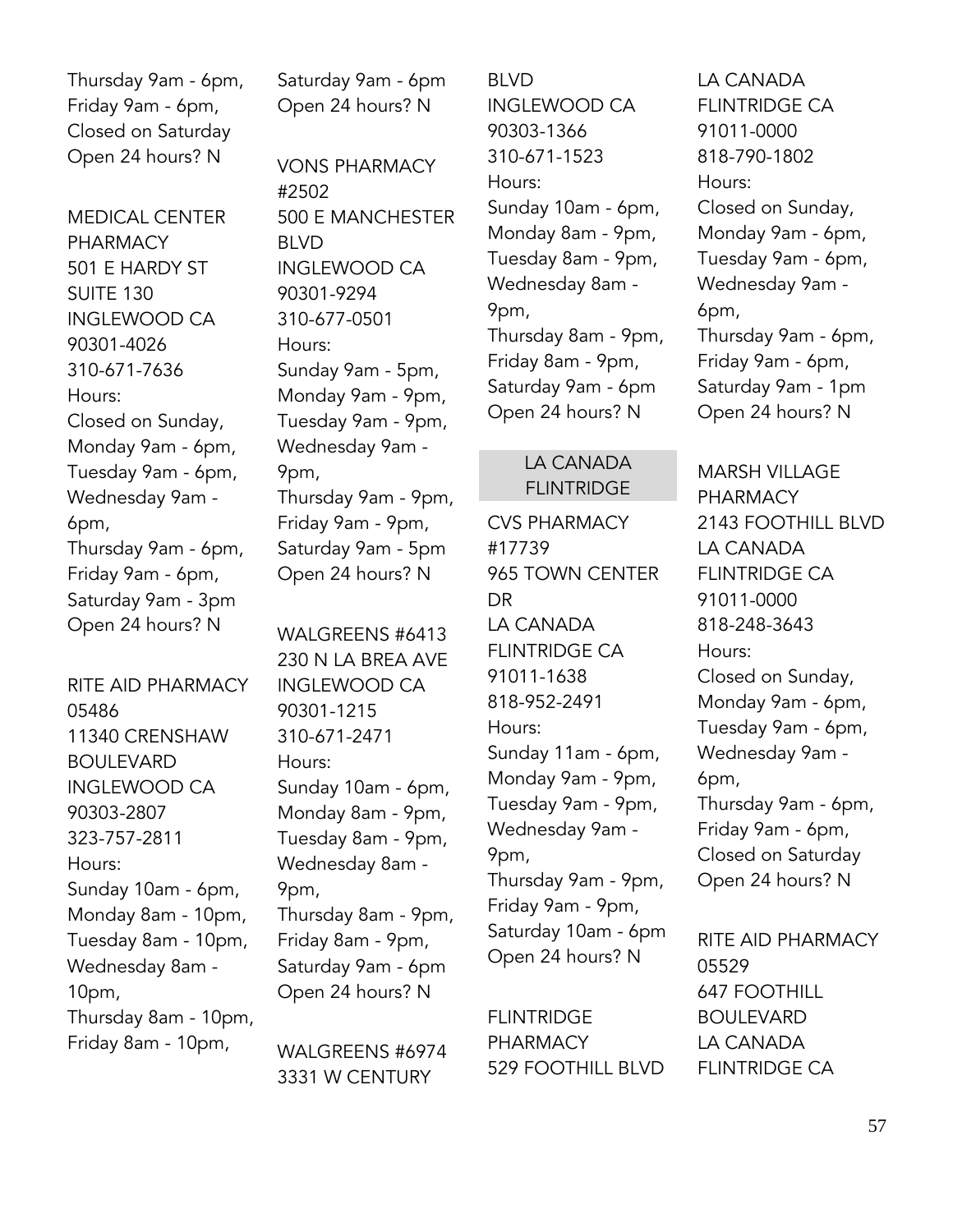91011-3403 818-790-5577 Hours: Sunday 10am - 6pm, Monday 8am - 9pm, Tuesday 8am - 9pm, Wednesday 8am - 9pm, Thursday 8am - 9pm, Friday 8am - 9pm, Saturday 9am - 6pm Open 24 hours? N

#### LA CRESCENTA

LA CRESCENTA PHARMACY 2764 FOOTHILL BLVD LA CRESCENTA CA 91214-0000 818-248-5851 Hours: Closed on Sunday, Monday 11:30am - 6pm, Tuesday 11:30am - 6pm, Wednesday 11:30am - 6pm, Thursday 11:30am - 6pm, Friday 11:30am - 6pm, Saturday 11am - 1pm Open 24 hours? N

RITE AID PHARMACY 05538 2647 WEST FOOTHILL

BOULEVARD LA CRESCENTA CA 91214-3511 818-248-1016 Hours: Sunday 10am - 6pm, Monday 8am - 10pm, Tuesday 8am - 10pm, Wednesday 8am - 10pm, Thursday 8am - 10pm, Friday 8am - 10pm, Saturday 9am - 6pm Open 24 hours? N

VONS PHARMACY #2598 3233 FOOTHILL BLVD LA CRESCENTA CA 91214-2636 818-658-1030 Hours: Sunday 9am - 5pm, Monday 9am - 9pm, Tuesday 9am - 9pm, Wednesday 9am - 9pm, Thursday 9am - 9pm, Friday 9am - 9pm, Saturday 9am - 5pm Open 24 hours? N

WALGREENS #1606 3001 FOOTHILL BLVD LA CRESCENTA CA 91214-2714 818-541-7840 Hours: Sunday 10am - 6pm,

Monday 8am - 9pm, Tuesday 8am - 9pm, Wednesday 8am - 9pm, Thursday 8am - 9pm, Friday 8am - 9pm, Saturday 9am - 6pm Open 24 hours? N

#### LA MIRADA

BRIGHT LA MIRADA PHARMACY 12675 LA MIRADA BLVD SUITE 100 LA MIRADA CA 90638-0000 562-777-8175 Hours: Closed on Sunday, Monday 8:30am - 6pm, Tuesday 8:30am - 6pm, Wednesday 8:30am - 6pm, Thursday 8:30am - 6pm, Friday 8:30am - 6pm, Saturday 9am - 2pm Open 24 hours? N

CVS PHARMACY #09740 15210 EAST ROSECRANS AVENUE LA MIRADA CA 90638-0000

714-228-0204 Hours: Sunday 7am - 12am, Monday 7am - 12am, Tuesday 7am - 12am, Wednesday 7am - 12am, Thursday 7am - 12am, Friday 7am - 12am, Saturday 7am - 12am Open 24 hours? N

CVS PHARMACY #09773 15743 IMPERIAL **HIGHWAY** LA MIRADA CA 90638-0000 562-947-9822 Hours: Sunday 10am - 5pm, Monday 9am - 8pm, Tuesday 9am - 8pm, Wednesday 9am - 8pm, Thursday 9am - 8pm, Friday 9am - 8pm, Saturday 10am - 5pm Open 24 hours? N

IMPERIAL PHARMACY 15074 IMPERIAL HWY LA MIRADA CA 90638-0000 562-902-5580 Hours: Closed on Sunday, Monday 9am - 6pm,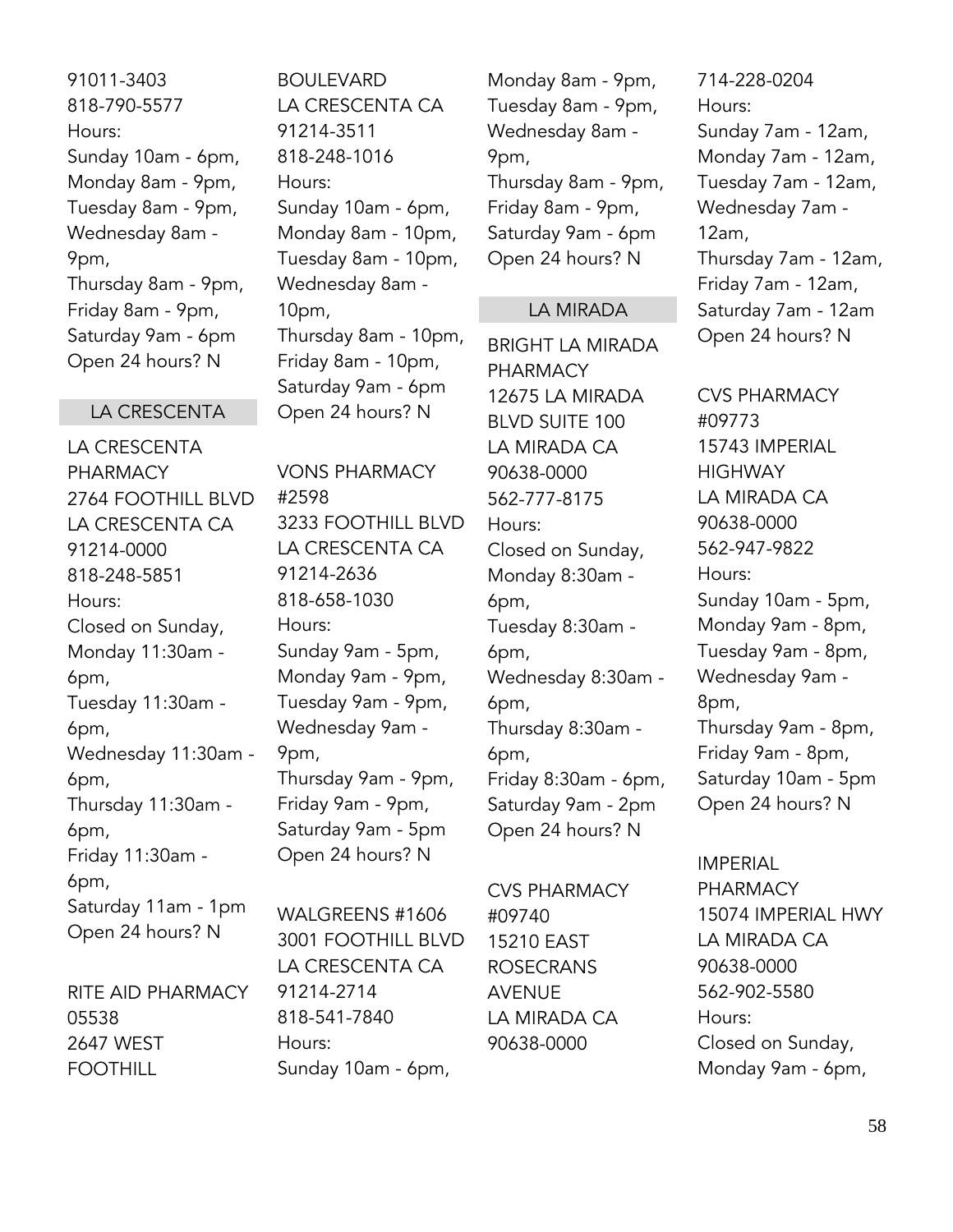Tuesday 9am - 6pm, Wednesday 9am - 6pm, Thursday 9am - 6pm, Friday 9am - 6pm, Saturday 9am - 1pm Open 24 hours? N

LA MIRADA PHARMACY 15651 IMPERIAL HWY STE 102A LA MIRADA CA 90638-0000 562-943-5888 Hours: Closed on Sunday, Monday 9am - 6pm, Tuesday 9am - 6pm, Wednesday 9am - 6pm, Thursday 9am - 6pm, Friday 9am - 6pm, Saturday 9am - 12:30pm Open 24 hours? N

RITE AID PHARMACY 06333 15800 IMPERIAL **HIGHWAY** LA MIRADA CA 90638-2512 562-902-5538 Hours: Sunday 10am - 6pm, Monday 8am - 10pm, Tuesday 8am - 10pm,

Wednesday 8am - 10pm, Thursday 8am - 10pm, Friday 8am - 10pm, Saturday 9am - 6pm Open 24 hours? N

WAI GREENS #13812 14885 TELEGRAPH RD LA MIRADA CA 90638-1060 562-777-3405 Hours: Sunday 10am - 6pm, Monday 8am - 9pm, Tuesday 8am - 9pm, Wednesday 8am - 9pm, Thursday 8am - 9pm, Friday 8am - 9pm, Saturday 9am - 6pm Open 24 hours? N

WAI MART PHARMACY 10-5661 14865 TELEGRAPH ROAD LA MIRADA CA 90638-1060 562-567-6498 Hours: Sunday 10am - 6pm, Monday 9am - 9pm, Tuesday 9am - 9pm, Wednesday 9am - 9pm, Thursday 9am - 9pm, Friday 9am - 9pm,

Saturday 9am - 7pm Open 24 hours? N

# LA PUENTE

986 SPECIALTY PHARMACY #1 INC 1647 N HACIENDA BLVD LA PUENTE CA 91744-1137 626-850-5318 Hours: Closed on Sunday, Monday 9am - 6pm, Tuesday 9am - 6pm, Wednesday 9am - 6pm, Thursday 9am - 6pm, Friday 9am - 6pm, Saturday 9am - 4pm Open 24 hours? N

CVS PHARMACY #04065 858 N SUNSET AVE LA PUENTE CA 91744-0000 626-931-1410 Hours: Sunday 10am - 6pm, Monday 9am - 9pm, Tuesday 9am - 9pm, Wednesday 9am - 9pm, Thursday 9am - 9pm, Friday 9am - 9pm, Saturday 10am - 6pm Open 24 hours? N

CVS PHARMACY #09629 861 NORTH HACIENDA BOULEVARD LA PUENTE CA 91744-0000 626-968-0669 Hours: Sunday 8am - 8pm, Monday 8am - 12am, Tuesday 8am - 12am, Wednesday 8am - 12am, Thursday 8am - 12am, Friday 8am - 12am, Saturday 8am - 8pm Open 24 hours? N

GONZALEZ PHARMACY 1240 N HACIENDA BLVD STE 105 LA PUENTE CA 91744-0000 626-918-4300 Hours: Closed on Sunday, Monday 9:30am - 6:30pm, Tuesday 9:30am - 6:30pm, Wednesday 9:30am - 6:30pm, Thursday 9:30am - 6:30pm, Friday 9:30am - 6:30pm, Saturday 9:30am - 2pm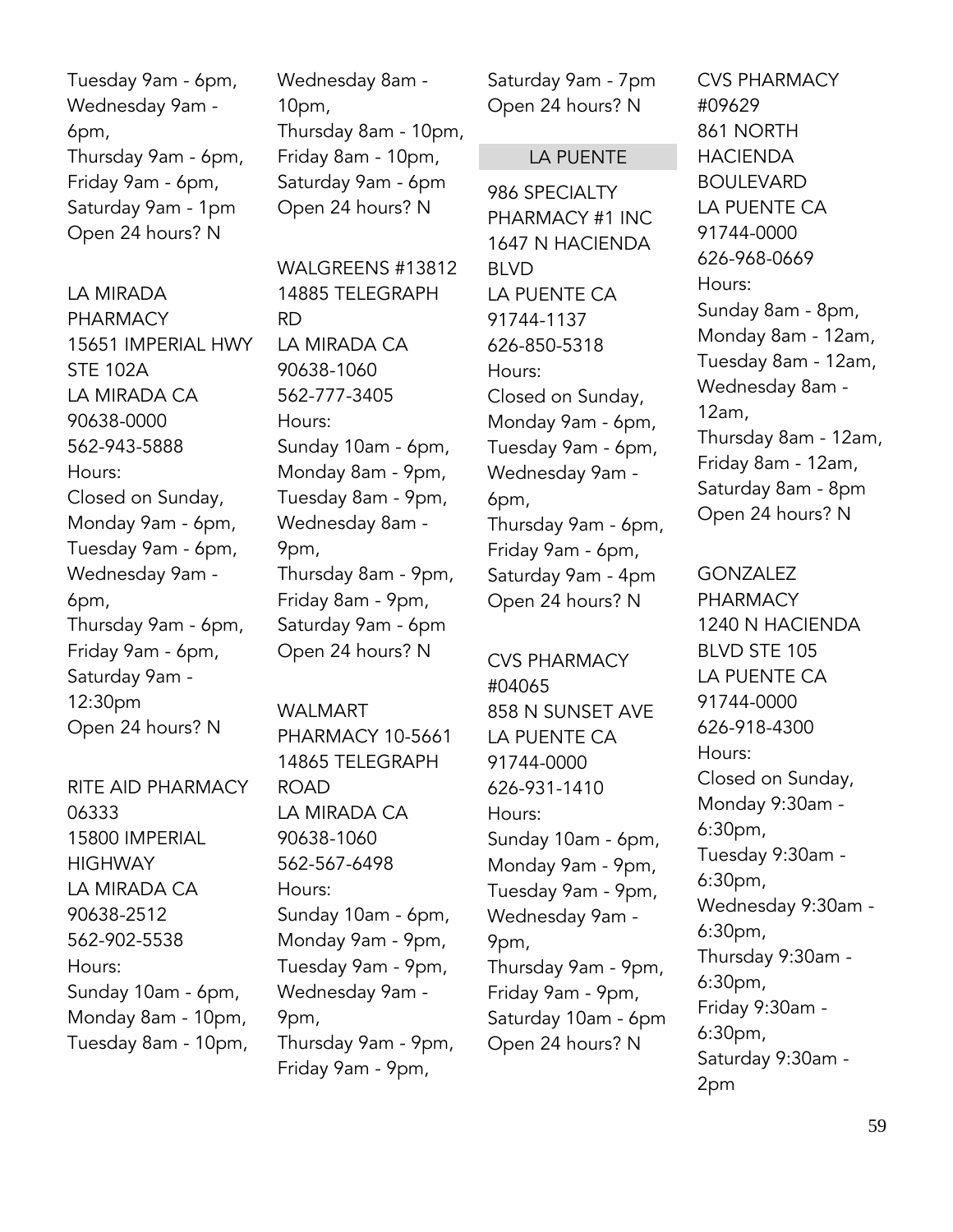# Open 24 hours? N

RITE AID PHARMACY 05593 13905 AMAR ROAD LA PUENTE CA 91746-1676 626-338-9717 Hours: Sunday 10am - 6pm, Monday 8am - 10pm, Tuesday 8am - 10pm, Wednesday 8am - 10pm, Thursday 8am - 10pm, Friday 8am - 10pm, Saturday 9am - 6pm Open 24 hours? N

VALLEY DRUGS 17313 E VALLEY BLVD LA PUENTE CA 91744-0000 626-964-2301 Hours: Closed on Sunday, Monday 10am - 7pm, Tuesday 10am - 7pm, Wednesday 10am - 7pm, Thursday 10am - 7pm, Friday 10am - 7pm, Saturday 10am - 7pm Open 24 hours? N

WALGREENS #5702 934 N HACIENDA BLVD

LA PUENTE CA 91744-2845 626-934-1926 Hours: Sunday 10am - 6pm, Monday 8am - 9pm, Tuesday 8am - 9pm, Wednesday 8am - 9pm, Thursday 8am - 9pm, Friday 8am - 9pm, Saturday 9am - 6pm Open 24 hours? N

WALMART PHARMACY 10-3133 1425 N HACIENDA BLVD LA PUENTE CA 91744-1133 626-251-1906 Hours: Sunday 10am - 6pm, Monday 9am - 9pm, Tuesday 9am - 9:30pm, Wednesday 9am - 9pm, Thursday 9am - 9pm, Friday 9am - 9pm, Saturday 9am - 7pm Open 24 hours? N

# LA VERNE

986 PHARMACY 2143 FOOTHILL BLVD LA VERNE CA 91750- 2942

909-596-6168 Hours: Closed on Sunday, Monday 9am - 6pm, Tuesday 9am - 6pm, Wednesday 9am - 6pm, Thursday 9am - 6pm, Friday 9am - 6pm, Saturday 9am - 4pm Open 24 hours? N

CVS PHARMACY #09709 1479 FOOTHILL BOULEVARD LA VERNE CA 91750- 0000 909-593-7534 Hours: Sunday 10am - 6pm, Monday 8am - 9pm, Tuesday 8am - 9pm, Wednesday 8am - 9pm, Thursday 8am - 9pm, Friday 8am - 9pm, Saturday 9am - 6pm Open 24 hours? N

CVS PHARMACY #16060 2462 FOOTHILL BLVD LA VERNE CA 91750- 0000 909-593-8184 Hours: Sunday 11am - 5pm, Monday 9am - 7pm,

Tuesday 9am - 7pm, Wednesday 9am - 7pm, Thursday 9am - 7pm, Friday 9am - 7pm, Saturday 9am - 5pm Open 24 hours? N

RITE AID PHARMACY 05595 1480 FOOTHILL BOULEVARD LA VERNE CA 91750- 3450 909-593-2619 Hours: Sunday 10am - 6pm, Monday 8am - 10pm, Tuesday 8am - 10pm, Wednesday 8am - 10pm, Thursday 8am - 10pm, Friday 8am - 10pm, Saturday 9am - 6pm Open 24 hours? N

VONS PHARMACY #2832 1600 FOOTHILL BLVD LA VERNE CA 91750- 3436 909-593-2592 Hours: Sunday 9am - 5pm, Monday 9am - 9pm, Tuesday 9am - 9pm, Wednesday 9am - 9pm, Thursday 9am - 9pm,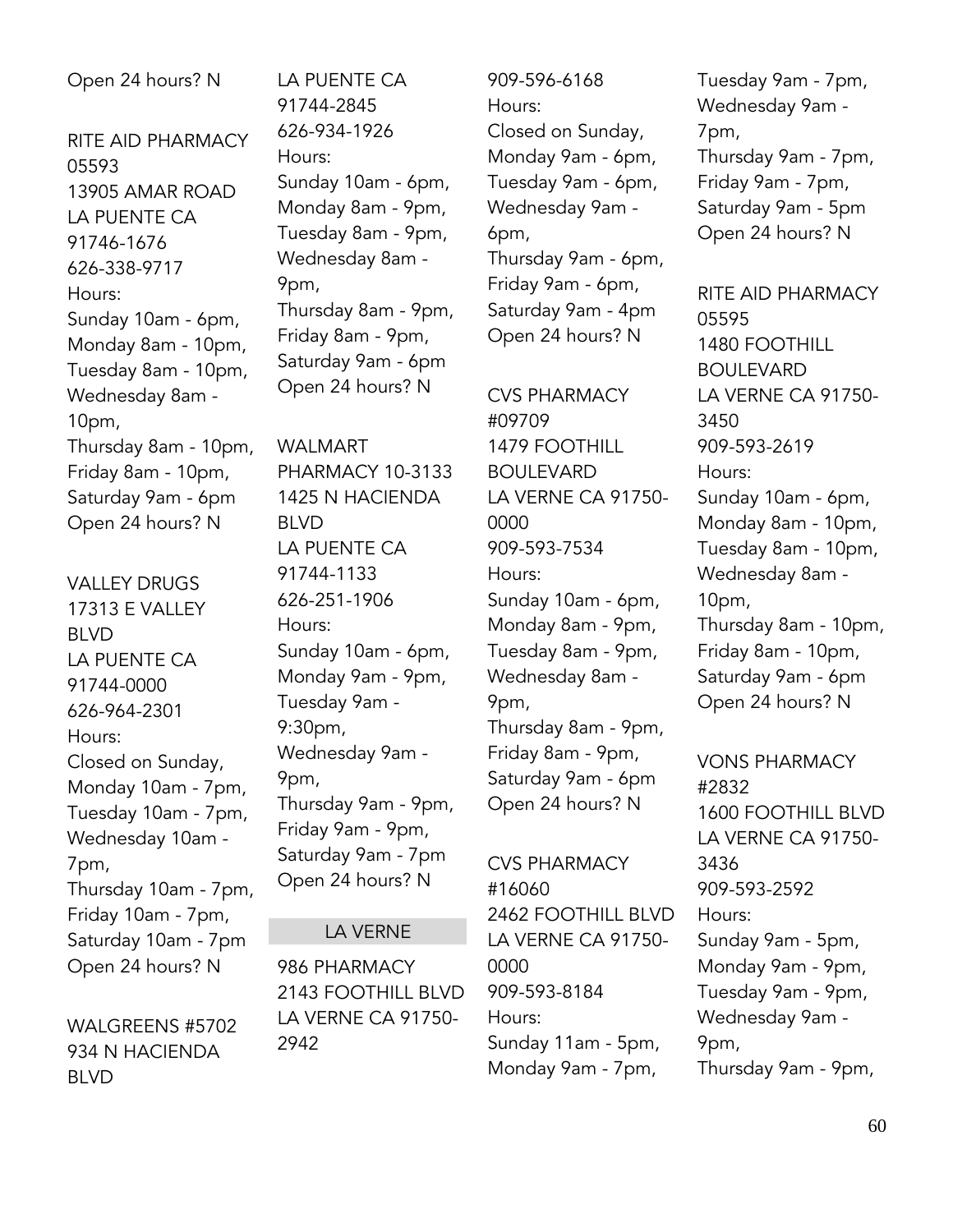Friday 9am - 9pm, Saturday 9am - 5pm Open 24 hours? N

#### **LAKEWOOD**

COSTCO PHARMACY #1050 340 LAKEWOOD CENTER MALL LAKEWOOD CA 90712-2409 562-295-1515 Hours: Closed on Sunday, Monday 10am - 7pm, Tuesday 10am - 7pm, Wednesday 10am - 7pm, Thursday 10am - 7pm, Friday 10am - 7pm, Saturday 9:30am - 6pm Open 24 hours? N

CVS PHARMACY #05014 4909 PARAMOUNT BLVD LAKEWOOD CA 90712-0000 562-272-6809 Hours: Sunday 10am - 6pm, Monday 8am - 9pm, Tuesday 8am - 9pm, Wednesday 8am - 9pm, Thursday 8am - 9pm, Friday 8am - 9pm,

Saturday 10am - 6pm Open 24 hours? N

CVS PHARMACY #08844 6510 SOUTH ST LAKEWOOD CA 90713-1714 562-867-1715 Hours: Sunday 10am - 6pm, Monday 8am - 9pm, Tuesday 8am - 9pm, Wednesday 8am - 9pm, Thursday 8am - 9pm, Friday 8am - 9pm, Saturday 9am - 6pm Open 24 hours? N

CVS PHARMACY #08878 5505 CARSON ST LAKEWOOD CA 90713-0000 562-420-1403 Hours: Sunday 10am - 6pm, Monday 8am - 9pm, Tuesday 8am - 9pm, Wednesday 8am - 9pm, Thursday 8am - 9pm, Friday 8am - 9pm, Saturday 9am - 6pm Open 24 hours? N

CVS PHARMACY #09572

5117 LAKEWOOD BOULEVARD LAKEWOOD CA 90712-0000 562-634-9100 Hours: Sunday 10am - 6pm, Monday 8am - 9pm, Tuesday 8am - 9pm, Wednesday 8am - 9pm, Thursday 8am - 9pm, Friday 8am - 9pm, Saturday 9am - 6pm Open 24 hours? N

CVS PHARMACY #16748 141 LAKEWOOD CENTER MALL LAKEWOOD CA 90712-0000 562-894-0020 Hours: Sunday 11am - 5pm, Monday 9am - 7pm, Tuesday 9am - 7pm, Wednesday 9am - 7pm, Thursday 9am - 7pm, Friday 9am - 7pm, Saturday 9am - 5pm Open 24 hours? N

HOWARD DRUGS 20141 PIONEER BLVD LAKEWOOD CA 90715-1051

562-866-5795 Hours: Closed on Sunday, Monday 9am - 6pm, Tuesday 9am - 6pm, Wednesday 9am - 6pm, Thursday 9am - 6pm, Friday 9am - 6pm, Saturday 9am - 1pm Open 24 hours? N

JOHNS SHOP RITE PHARMACY 4333 SOUTH ST LAKEWOOD CA 90712-1148 562-616-0056 Hours: Closed on Sunday, Monday 9am - 6pm, Tuesday 9am - 6pm, Wednesday 9am - 6pm, Thursday 9am - 6pm, Friday 9am - 6pm, Saturday 9am - 4pm Open 24 hours? N

RITE AID PHARMACY 05510 5520 WOODRUFF AVENUE LAKEWOOD CA 90713-1535 562-866-3681 Hours: Sunday 10am - 6pm, Monday 8am - 10pm,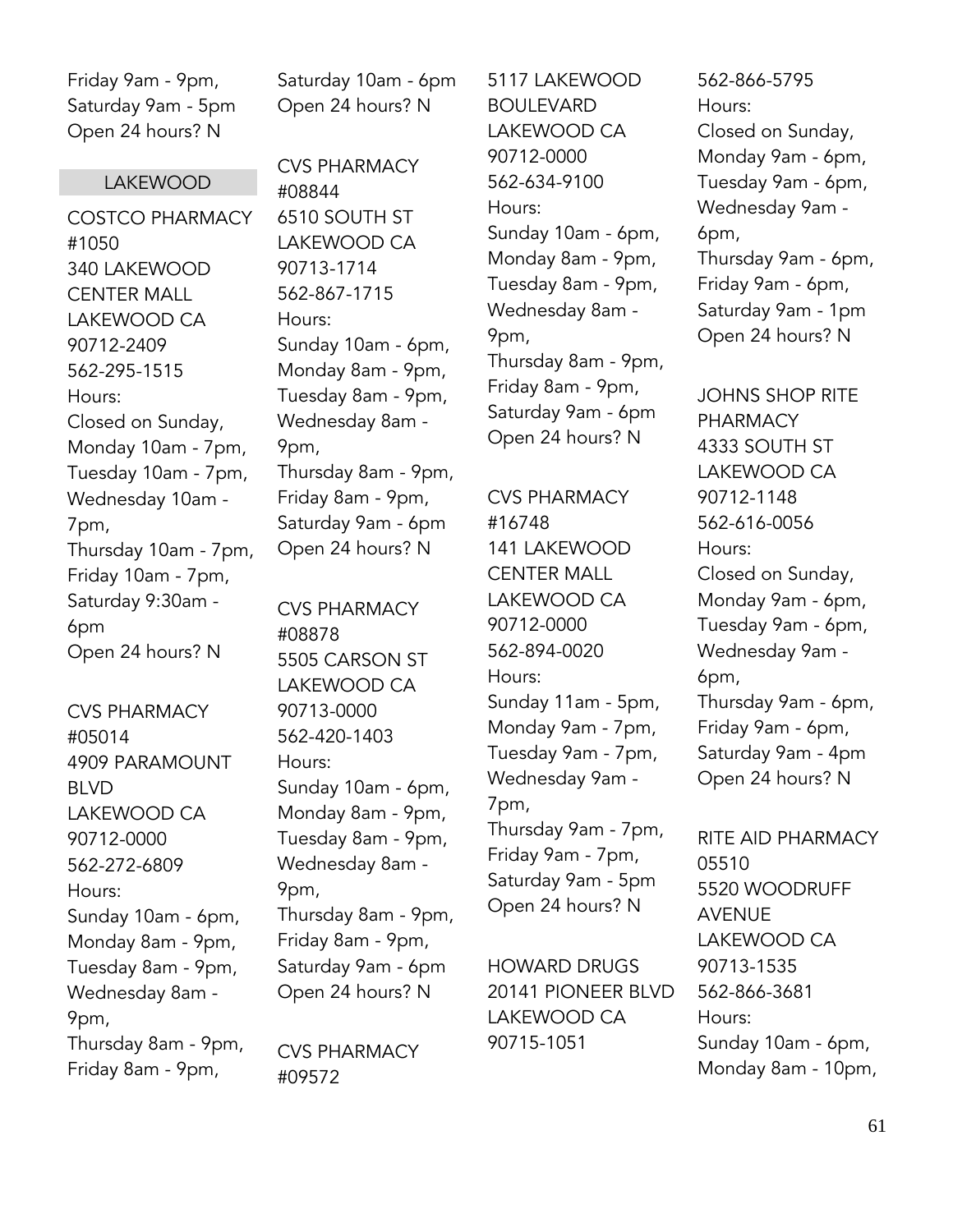Tuesday 8am - 10pm, Wednesday 8am - 10pm, Thursday 8am - 10pm, Friday 8am - 10pm, Saturday 9am - 6pm Open 24 hours? N

VONS PHARMACY #1638 4226 WOODRUFF AVE LAKEWOOD CA 90713-3143 562-496-4155 Hours: Sunday 9am - 5pm, Monday 9am - 9pm, Tuesday 9am - 9pm, Wednesday 9am - 9pm, Thursday 9am - 9pm, Friday 9am - 9pm, Saturday 9am - 5pm Open 24 hours? N

VONS PHARMACY #2209 5500 WOODRUFF AVE LAKEWOOD CA 90713-1535 562-866-7083 Hours: Sunday 9am - 5pm, Monday 9am - 9pm, Tuesday 9am - 9pm, Wednesday 9am - 9pm,

Thursday 9am - 9pm, Friday 9am - 9pm, Saturday 9am - 5pm Open 24 hours? N

WALGREENS #5616 5913 CARSON ST LAKEWOOD CA 90713-3104 562-429-9120 Hours: Sunday 10am - 6pm, Monday 8am - 9pm, Tuesday 8am - 9pm, Wednesday 8am - 9pm, Thursday 8am - 9pm, Friday 8am - 9pm, Saturday 9am - 6pm Open 24 hours? N

WALGREENS #6903 5829 LAKEWOOD BLVD LAKEWOOD CA 90712-1001 562-817-5690 Hours: NR Open 24 hours? Y

WALMART PHARMACY 10-2609 2770 CARSON ST LAKEWOOD CA 90712-4011 562-429-9960 Hours: Sunday 10am - 6pm,

Monday 9am - 9pm, Tuesday 9am - 9pm, Wednesday 9am - 9pm, Thursday 9am - 9pm, Friday 9am - 9pm, Saturday 9am - 6pm Open 24 hours? N

#### LANCASTER

**BURNS** PRESCRIPTION PHARMACY 866 W LANCASTER BLVD LANCASTER CA 93534-2376 661-942-1461 Hours: Closed on Sunday, Monday 9am - 6pm, Tuesday 9am - 6pm, Wednesday 9am - 6pm, Thursday 9am - 6pm, Friday 9am - 6pm, Closed on Saturday Open 24 hours? N

COSTCO PHARMACY #762 1141 W AVE L LANCASTER CA 93534-7077 661-802-4469 Hours: Closed on Sunday, Monday 10am - 7pm, Tuesday 10am - 7pm,

Wednesday 10am - 7pm, Thursday 10am - 7pm, Friday 10am - 7pm, Saturday 9:30am - 6pm Open 24 hours? N

CVS PHARMACY #01666 846 W AVENUE K LANCASTER CA 93534-0000 661-942-5652 Hours: Sunday 10am - 6pm, Monday 8am - 9pm, Tuesday 8am - 9pm, Wednesday 8am - 9pm, Thursday 8am - 9pm, Friday 8am - 9pm, Saturday 9am - 6pm Open 24 hours? N

CVS PHARMACY #08522 43839 15TH STREET WEST, SUITE P LANCASTER CA 93534-0000 661-942-0607 Hours: Closed on Sunday, Monday 9am - 7pm, Tuesday 9am - 7pm, Wednesday 9am - 7pm, Thursday 9am - 7pm,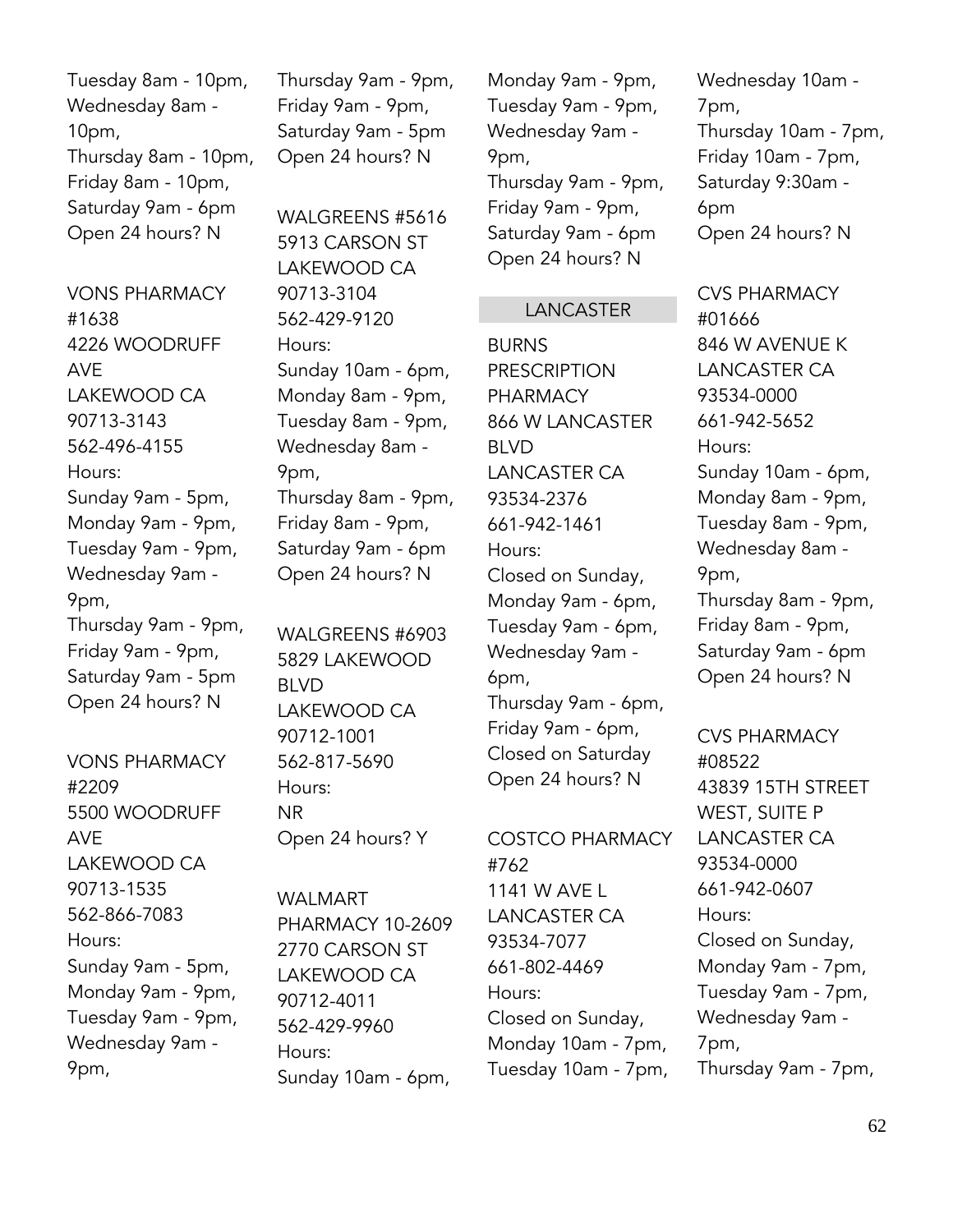Friday 9am - 7pm, Saturday 9am - 2:30pm Open 24 hours? N

CVS PHARMACY #09618 4105 W AVENUE L LANCASTER CA 93536-0000 661-722-5784 Hours: Sunday 10am - 6pm, Monday 8am - 9pm, Tuesday 8am - 9pm, Wednesday 8am - 9pm, Thursday 8am - 9pm, Friday 8am - 9pm, Saturday 9am - 6pm Open 24 hours? N

CVS PHARMACY #09657 44430 CHALLENGER WAY LANCASTER CA 93535-0000 661-940-8311 Hours: Sunday 10am - 6pm, Monday 8am - 9pm, Tuesday 8am - 9pm, Wednesday 8am - 9pm, Thursday 8am - 9pm, Friday 8am - 9pm,

Saturday 9am - 6pm Open 24 hours? N

CVS PHARMACY #09785 2006 W AVENUE J LANCASTER CA 93536-0000 661-945-2729 Hours: NR Open 24 hours? Y

CVS PHARMACY #16069 43525 10TH ST W LANCASTER CA 93534-0000 661-674-3126 Hours: Sunday 11am - 5pm, Monday 9am - 7pm, Tuesday 9am - 7pm, Wednesday 9am - 7pm, Thursday 9am - 7pm, Friday 9am - 7pm, Saturday 9am - 5pm Open 24 hours? N

HI-DESERT MEDICAL PHARMACY 1002 E AVE J, UNITE E-1 LANCASTER CA 93535-3870 661-802-7601 Hours: Closed on Sunday,

Monday 9:30am - 6pm, Tuesday 9:30am - 6pm, Wednesday 9:30am - 6pm, Thursday 9:30am - 6pm, Friday 9:30am - 6pm, Closed on Saturday Open 24 hours? N

J PHARMACY 1825 W AVENUE J STE 115 LANCASTER CA 93534-2704 661-723-8001 Hours: Closed on Sunday, Monday 9am - 6pm, Tuesday 9am - 6pm, Wednesday 9am - 6pm, Thursday 9am - 6pm, Friday 9am - 6pm, Saturday 10am - 2pm Open 24 hours? N

JWCH PMQ LANCASTER **PHARMACY** 45104 10TH ST W STE A LANCASTER CA 93534-2310 714-364-4008 Hours: Closed on Sunday,

Monday 8am - 5pm, Tuesday 8am - 5pm, Wednesday 8am - 5pm, Thursday 8am - 5pm, Friday 8am - 5pm, Closed on Saturday Open 24 hours? N

PMD PHARMACY 44469 10TH ST W LANCASTER CA 93534-3324 661-579-2099 Hours: Closed on Sunday, Monday 8am - 6:30pm, Tuesday 8am - 6:30pm, Wednesday 8am - 6:30pm, Thursday 8am - 6:30pm, Friday 8am - 6:30pm, Saturday 9am - 12pm Open 24 hours? N

REGIONAL CARE PHARMACY, INC 326 E AVENUE I LANCASTER CA 93535-1914 661-945-4600 Hours: Closed on Sunday, Monday 9am - 6pm, Tuesday 9am - 6pm,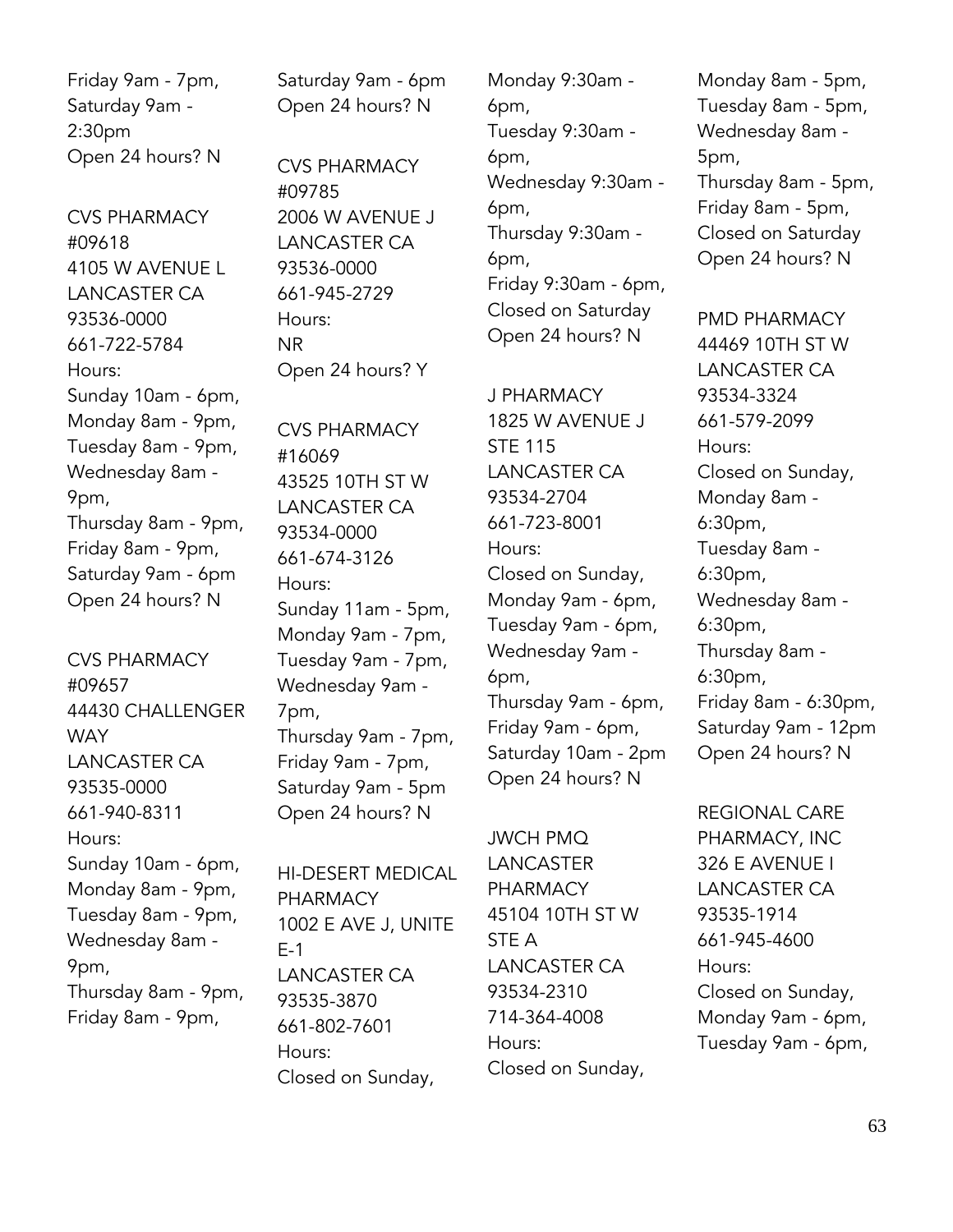Wednesday 9am - 6pm, Thursday 9am - 6pm, Friday 9am - 6pm, Closed on Saturday Open 24 hours? N

RITE AID PHARMACY 05840 1356 WEST AVENUE J LANCASTER CA 93534-4134 661-948-3343 Hours: Sunday 10am - 6pm, Monday 8am - 10pm, Tuesday 8am - 10pm, Wednesday 8am - 10pm, Thursday 8am - 10pm, Friday 8am - 10pm, Saturday 9am - 6pm Open 24 hours? N

SAVON PHARMACY #1322 43543 20TH ST W LANCASTER CA 93534-5961 661-940-4752 Hours: Sunday 10am - 6pm, Monday 9am - 9pm, Tuesday 9am - 9pm, Wednesday 9am - 9pm, Thursday 9am - 9pm, Friday 9am - 9pm,

Saturday 9am - 5pm Open 24 hours? N

VALLEY PHARMACY 1324 W AVE J STE 1 LANCASTER CA 93534-0000 661-942-8777 Hours: Closed on Sunday, Monday 9am - 5pm, Tuesday 9am - 5pm, Wednesday 9am - 5pm, Thursday 9am - 5pm, Friday 9am - 5pm, Saturday 9am - 12pm Open 24 hours? N

VONS PHARMACY #2029 4033 W AVE L LANCASTER CA 93536-4213 661-722-0861 Hours: Sunday 9am - 5pm, Monday 8am - 8pm, Tuesday 8am - 8pm, Wednesday 8am - 8pm, Thursday 8am - 8pm, Friday 8am - 8pm, Saturday 9am - 5pm Open 24 hours? N

WALGREENS #6017 2840 W AVENUE L LANCASTER CA

93536-4006 661-943-8683 Hours: Sunday 10am - 6pm, Monday 8am - 9pm, Tuesday 8am - 9pm, Wednesday 8am - 9pm, Thursday 8am - 9pm, Friday 8am - 9pm, Saturday 9am - 6pm Open 24 hours? N

#### WALGREENS #6018

831 E AVENUE K LANCASTER CA 93535-4712 661-942-1782 Hours: Sunday 10am - 6pm, Monday 8am - 9pm, Tuesday 8am - 9pm, Wednesday 8am - 9pm, Thursday 8am - 9pm, Friday 8am - 9pm, Saturday 9am - 6pm Open 24 hours? N

WALGREENS #7343 5001 W AVENUE N LANCASTER CA 93536-2989 661-722-5892 Hours: Sunday 10am - 6pm, Monday 8am - 9pm, Tuesday 8am - 9pm,

Wednesday 8am - 9pm, Thursday 8am - 9pm, Friday 8am - 9pm, Saturday 9am - 6pm Open 24 hours? N

WALMART PHARMACY 10-1563 44665 VALLEY CENTRAL WAY LANCASTER CA 93534-6500 661-940-8891 Hours: Sunday 10am - 6pm, Monday 9am - 9pm, Tuesday 9am - 9pm, Wednesday 9am - 9pm, Thursday 9am - 9pm, Friday 9am - 9pm, Saturday 9am - 7pm Open 24 hours? N

WALMART PHARMACY 10-2951 1731 E AVENUE J LANCASTER CA 93535-6928 661-945-9568 Hours: Sunday 10am - 6pm, Monday 9am - 9pm, Tuesday 9am - 9pm, Wednesday 9am - 9pm, Thursday 9am - 9pm, Friday 9am - 9pm,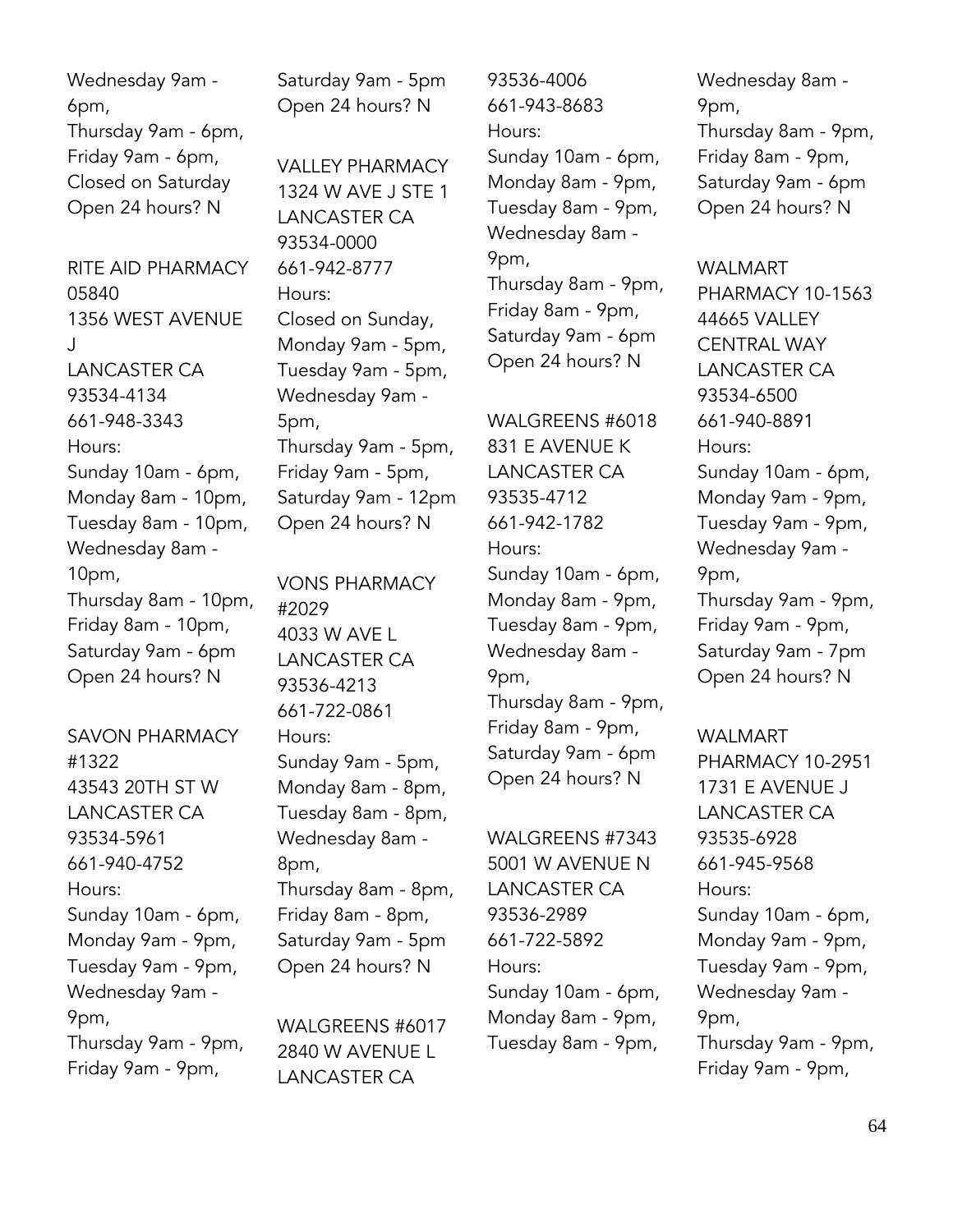Saturday 9am - 7pm Open 24 hours? N

#### LAWNDALE

CVS PHARMACY #07191 15718 HAWTHORNE BLVD LAWNDALE CA 90260-0000 310-970-7440 Hours: Sunday 10am - 6pm, Monday 8am - 9pm, Tuesday 8am - 9pm, Wednesday 8am - 9pm, Thursday 8am - 9pm, Friday 8am - 9pm, Saturday 10am - 6pm Open 24 hours? N

CVS PHARMACY #09588 15103 SOUTH HAWTHORNE BOULEVARD LAWNDALE CA 90260-0000 310-679-7619 Hours: Sunday 10am - 6pm, Monday 8am - 9pm, Tuesday 8am - 9pm, Wednesday 8am - 9pm, Thursday 8am - 9pm, Friday 8am - 9pm,

Saturday 10am - 6pm Open 24 hours? N

CVS PHARMACY #17774 14310 HAWTHORNE BLVD LAWNDALE CA 90260-1515 310-363-4118 Hours: NR Open 24 hours? Y

THU PHARMACY 15735 HAWTHORNE BLVD, SUITE 110 LAWNDALE CA 90260-2664 310-676-3489 Hours: Closed on Sunday, Monday 9:30am - 5:30pm, Tuesday 9:30am - 5:30pm, Wednesday 9:30am - 5:30pm, Thursday 9:30am - 5:30pm, Friday 9:30am - 5:30pm, Saturday 9:30am - 1:30pm Open 24 hours? N

### LENNOX

LAX PHARMACY INC 4457 LENNOX BLVD

LENNOX CA 90304- 2303 310-674-1403 Hours: Closed on Sunday, Monday 9am - 5:30pm, Tuesday 9am - 5:30pm, Wednesday 9am - 5:30pm, Thursday 9am - 5:30pm, Friday 9am - 5:30pm, Closed on Saturday Open 24 hours? N

#### LOMITA

CVS PHARMACY #01176 25829 NARBONNE AVE LOMITA CA 90717- 0000 310-517-8520 Hours: Sunday 10am - 6pm, Monday 8am - 9pm, Tuesday 8am - 9pm, Wednesday 8am - 9pm, Thursday 8am - 9pm, Friday 8am - 9pm, Saturday 9am - 6pm Open 24 hours? N

CVS PHARMACY #09543 2001 PACIFIC COAST

**HIGHWAY** LOMITA CA 90717- 0000 310-517-9535 Hours: Sunday 10am - 6pm, Monday 8am - 9pm, Tuesday 8am - 9pm, Wednesday 8am - 9pm, Thursday 8am - 9pm, Friday 8am - 9pm, Saturday 9am - 6pm Open 24 hours? N

#### LONG BEACH

AHF PHARMACY 3500 E. PACIFIC COAST HWY LONG BEACH CA 90804-0000 562-494-4900 Hours: Closed on Sunday, Monday 10am - 7pm, Tuesday 10am - 7pm, Wednesday 10am - 7pm, Thursday 10am - 7pm, Friday 10am - 7pm, Saturday 10am - 7pm Open 24 hours? N

ATLANTIC DRUGS 4233 ATLANTIC AVE LONG BEACH CA 90807-0000 562-912-7940 Hours: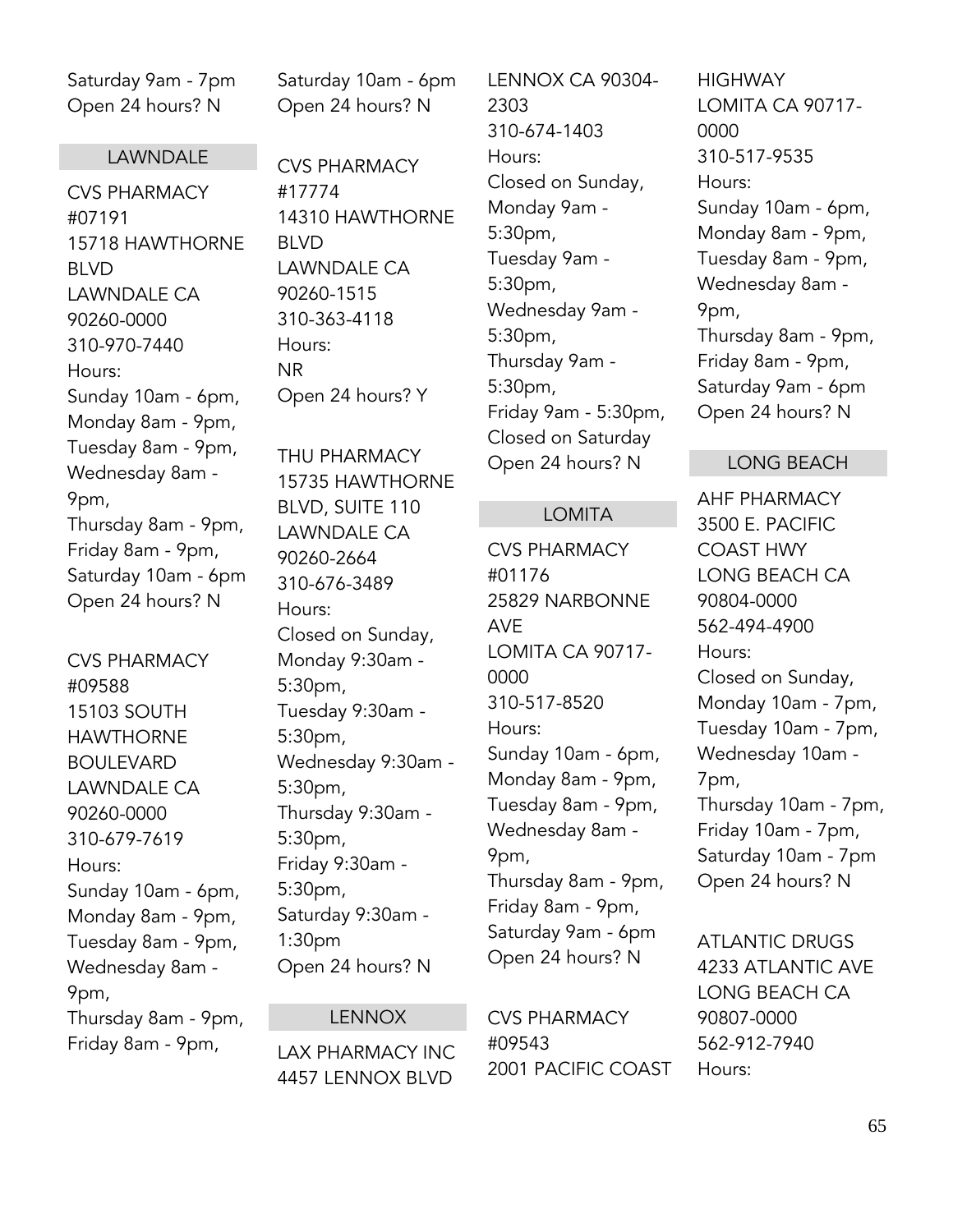Closed on Sunday, Monday 9am - 6pm, Tuesday 9am - 6pm, Wednesday 9am - 6pm, Thursday 9am - 6pm, Friday 9am - 6pm, Saturday 9am - 1pm Open 24 hours? N

AVIVA PHARMACY 2633 ATLANTIC AVE LONG BEACH CA 90806-0000 562-888-1277 Hours: Closed on Sunday, Monday 9am - 5pm, Tuesday 9am - 5pm, Wednesday 9am - 5pm, Thursday 9am - 5pm, Friday 9am - 5pm, Closed on Saturday Open 24 hours? N

BENZER PHARMACY 3500 E BROADWAY LONG BEACH CA 90803-5907 562-438-7055 Hours: Closed on Sunday, Monday 9am - 6pm, Tuesday 9am - 6pm, Wednesday 9am - 6pm, Thursday 9am - 6pm, Friday 9am - 6pm,

Closed on Saturday Open 24 hours? N

BIXBY PHARMACY 3816 WOODRUFF AVE STE 108 LONG BEACH CA 90808-0000 562-627-1809 Hours: Closed on Sunday, Monday 9am - 5pm, Tuesday 9am - 5pm, Wednesday 9am - 5pm, Thursday 9am - 5pm, Friday 9am - 4pm, Closed on Saturday Open 24 hours? N

COMMUNITY, A WALGREENS PHARMACY #21154 730-740 LONG BEACH BLVD #A & #C LONG BEACH CA 90813-4480 562-276-1538 Hours: Closed on Sunday, Monday 8:30am - 5pm, Tuesday 8:30am - 5pm, Wednesday 8:30am - 5pm, Thursday 8:30am - 5pm,

Friday 8:30am - 5pm, Closed on Saturday Open 24 hours? N

CVS PHARMACY #03931 650 NORTH BELLFLOWER BLVD LONG BEACH CA 90814-0000 562-597-2143 Hours: Sunday 10am - 6pm, Monday 9am - 9pm, Tuesday 9am - 9pm, Wednesday 9am - 9pm, Thursday 9am - 9pm, Friday 9am - 9pm, Saturday 10am - 6pm Open 24 hours? N

CVS PHARMACY #06755 5030 LONG BEACH BLVD LONG BEACH CA 90805-0000 562-984-2813 Hours: Sunday 10am - 6pm, Monday 8am - 9pm, Tuesday 8am - 9pm, Wednesday 8am - 9pm, Thursday 8am - 9pm, Friday 8am - 9pm,

Saturday 10am - 6pm Open 24 hours? N

CVS PHARMACY #08838 2130 BELLFLOWER BOULEVARD LONG BEACH CA 90815-0000 562-598-3301 Hours: Sunday 10am - 6pm, Monday 8am - 10pm, Tuesday 8am - 10pm, Wednesday 8am - 10pm, Thursday 8am - 10pm, Friday 8am - 10pm, Saturday 9am - 6pm Open 24 hours? N

CVS PHARMACY #08864 3575 ATLANTIC AVENUE LONG BEACH CA 90807-0000 562-997-8743 Hours: Sunday 10am - 5pm, Monday 9am - 9pm, Tuesday 9am - 9pm, Wednesday 9am - 9pm, Thursday 9am - 9pm, Friday 9am - 9pm, Saturday 10am - 6pm Open 24 hours? N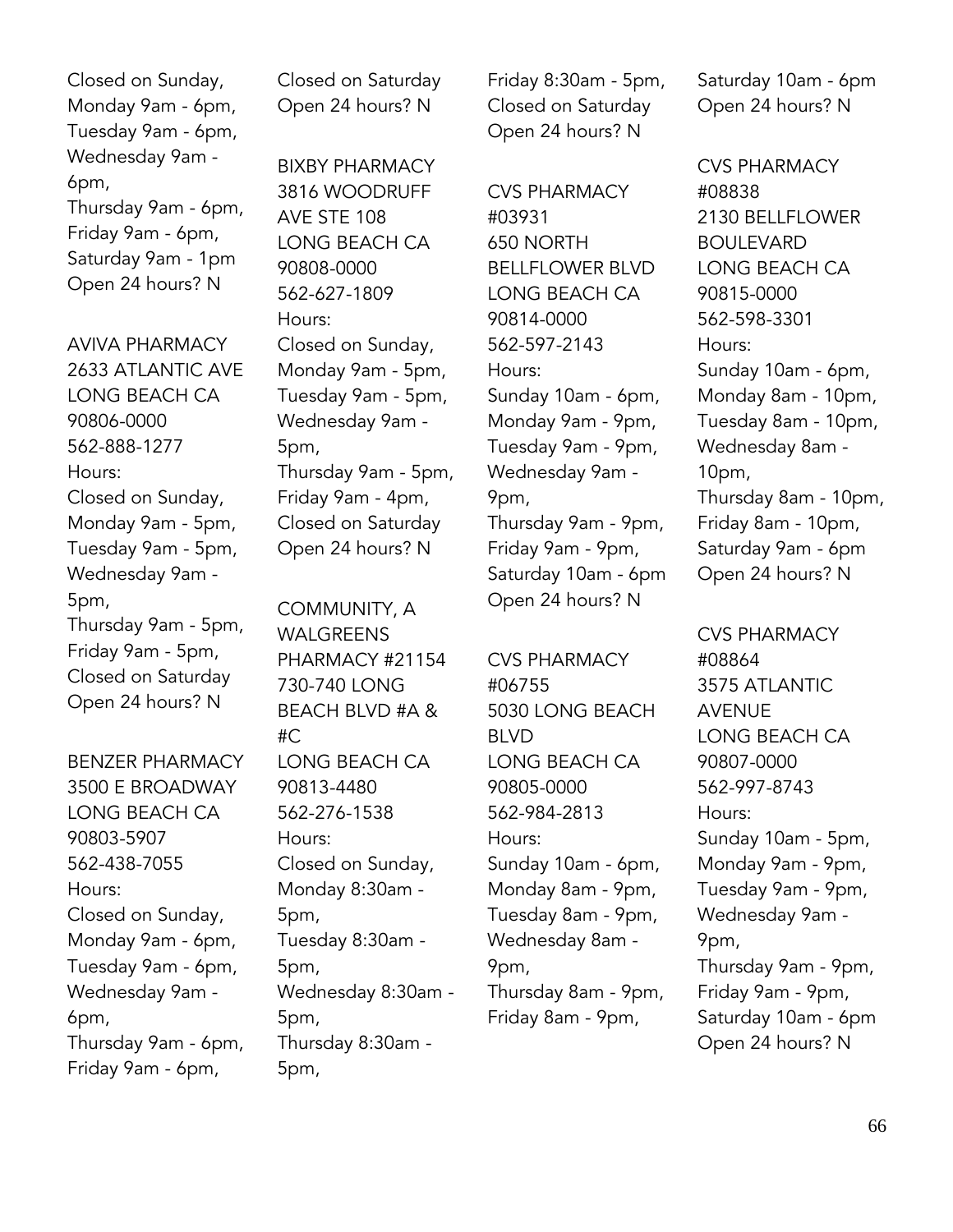CVS PHARMACY #08876 233 EAST WILLOW **STREET** LONG BEACH CA 90806-0000 562-989-9868 Hours: NR Open 24 hours? Y

CVS PHARMACY #09505 4400 E LOS COYOTES DIAGONAL LONG BEACH CA 90815-0000 562-494-4282 Hours: NR Open 24 hours? Y

CVS PHARMACY #09557 1250 PACIFIC COAST **HIGHWAY** LONG BEACH CA 90806-0000 562-218-0080 Hours: Sunday 10am - 6pm, Monday 8am - 9pm, Tuesday 8am - 9pm, Wednesday 8am - 9pm, Thursday 8am - 9pm, Friday 8am - 9pm,

Saturday 9am - 6pm Open 24 hours? N

CVS PHARMACY #09566 596 LONG BEACH BOULEVARD LONG BEACH CA 90802-0000 562-432-3530 Hours: Sunday 10am - 6pm, Monday 8am - 9pm, Tuesday 8am - 9pm, Wednesday 8am - 9pm, Thursday 8am - 9pm, Friday 8am - 9pm, Saturday 9am - 6pm Open 24 hours? N

CVS PHARMACY #09579 4570 ATLANTIC AVENUE LONG BEACH CA 90807-0000 562-423-7959 Hours: Sunday 10am - 6pm, Monday 9am - 9pm, Tuesday 9am - 9pm, Wednesday 9am - 9pm, Thursday 9am - 9pm, Friday 9am - 9pm, Saturday 10am - 6pm Open 24 hours? N

CVS PHARMACY #09590 6000 ATLANTIC AVENUE LONG BEACH CA 90805-0000 562-428-2821 Hours: Sunday 10am - 6pm, Monday 8am - 9pm, Tuesday 8am - 9pm, Wednesday 8am - 9pm, Thursday 8am - 9pm, Friday 8am - 9pm, Saturday 10am - 6pm Open 24 hours? N

CVS PHARMACY #10008 6265 E 2ND ST STE 101 LONG BEACH CA 90803-4651 562-430-6481 Hours: Sunday 10am - 6pm, Monday 8am - 9pm, Tuesday 8am - 9pm, Wednesday 8am - 9pm, Thursday 8am - 9pm, Friday 8am - 9pm, Saturday 9am - 6pm Open 24 hours? N

CVS PHARMACY #16047 2270 N BELLFLOWER

BLVD LONG BEACH CA 90815-0000 562-430-3753 Hours: Sunday 9am - 6pm, Monday 9am - 9pm, Tuesday 9am - 9pm, Wednesday 9am - 9pm, Thursday 9am - 9pm, Friday 9am - 9pm, Saturday 9am - 6pm Open 24 hours? N

CVS PHARMACY #17481 6750 CHERRY AVE LONG BEACH CA 90805-0000 562-295-2972 Hours: Sunday 11am - 5pm, Monday 9am - 7pm, Tuesday 9am - 7pm, Wednesday 9am - 7pm, Thursday 9am - 7pm, Friday 9am - 7pm, Saturday 9am - 5pm Open 24 hours? N

DOUGLAS PARK PHARMACY 3828 SCHAUFELE AVE STE 260 LONG BEACH CA 90808-1793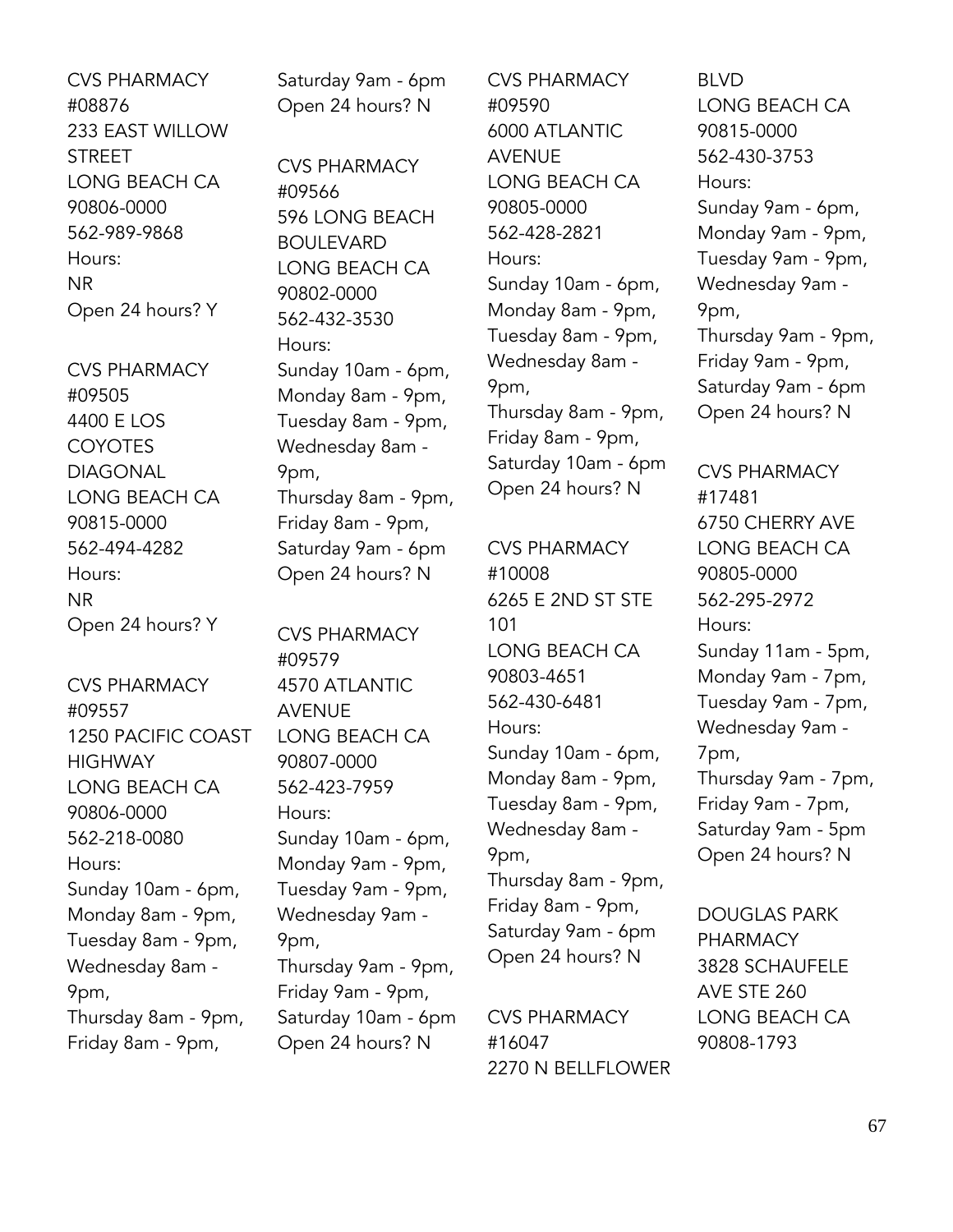562-353-4723 Hours: Closed on Sunday, Monday 9am - 6pm, Tuesday 9am - 6pm, Wednesday 9am - 6pm, Thursday 9am - 6pm, Friday 9am - 6pm, Closed on Saturday Open 24 hours? N

FAMILY PHARMACY 1400 ATLANTIC AVE LONG BEACH CA 90813-0000 562-591-4417 Hours: Closed on Sunday, Monday 9am - 6pm, Tuesday 9am - 6pm, Wednesday 9am - 6pm, Thursday 9am - 6pm, Friday 9am - 6pm, Saturday 9am - 3pm Open 24 hours? N

GAGE PHARMACY 5735 ATLANTIC AVE LONG BEACH CA 90805-4796 562-423-8437 Hours: Closed on Sunday, Monday 9am - 6pm, Tuesday 9am - 6pm, Wednesday 9am - 6pm,

Thursday 9am - 6pm, Friday 9am - 6pm, Saturday 9am - 2pm Open 24 hours? N

GALAXY PHARMACY 1295 E ANAHEIM ST LONG BEACH CA 90813-3709 562-599-1301 Hours: Closed on Sunday, Monday 9am - 6pm, Tuesday 9am - 6pm, Wednesday 9am - 6pm, Thursday 9am - 6pm, Friday 9am - 6pm, Saturday 9am - 2pm Open 24 hours? N

GOLDEN PHARMACY 1750 PACIFIC AVE LONG BEACH CA 90813-0000 562-599-5292 Hours: Closed on Sunday, Monday 9am - 6pm, Tuesday 9am - 6pm, Wednesday 9am - 6pm, Thursday 9am - 6pm, Friday 9am - 6pm, Saturday 9am - 2pm Open 24 hours? N

**HOMECARE** PHARMACY

450 E SPRING ST STE 11 LONG BEACH CA 90806-0000 562-933-2273 Hours: Closed on Sunday, Monday 8:30am - 5:30pm, Tuesday 8:30am - 5:30pm, Wednesday 8:30am - 5:30pm, Thursday 8:30am - 5:30pm, Friday 8:30am - 5:30pm, Closed on Saturday Open 24 hours? N

MEDCOMPOUNDERS

PHARMACY INC 3855 ATLANTIC AVE LONG BEACH CA 90807-3324 562-427-1999 Hours: Closed on Sunday, Monday 9:30am - 4pm, Tuesday 9:30am - 4pm, Wednesday 9:30am - 4pm, Thursday 9:30am - 4pm, Friday 9:30am - 4pm, Closed on Saturday Open 24 hours? N

MEDICAL MALL PHARMACY 1043 ELM AVE STE 305 LONG BEACH CA 90813-3271 562-491-9003 Hours: Closed on Sunday, Monday 9am - 5:30pm, Tuesday 9am - 5:30pm, Wednesday 9am - 5:30pm, Thursday 9am - 5:30pm, Friday 9am - 5:30pm, Closed on Saturday Open 24 hours? N

MISSION PHARMACY 1050 ATLANTIC AVE LONG BEACH CA 90813-3478 562-436-7257 Hours: Closed on Sunday, Monday 9:30am - 3:30pm, Tuesday 9:30am - 3:30pm, Wednesday 9:30am - 3:30pm, Thursday 9:30am - 3:30pm, Friday 9:30am - 3:30pm,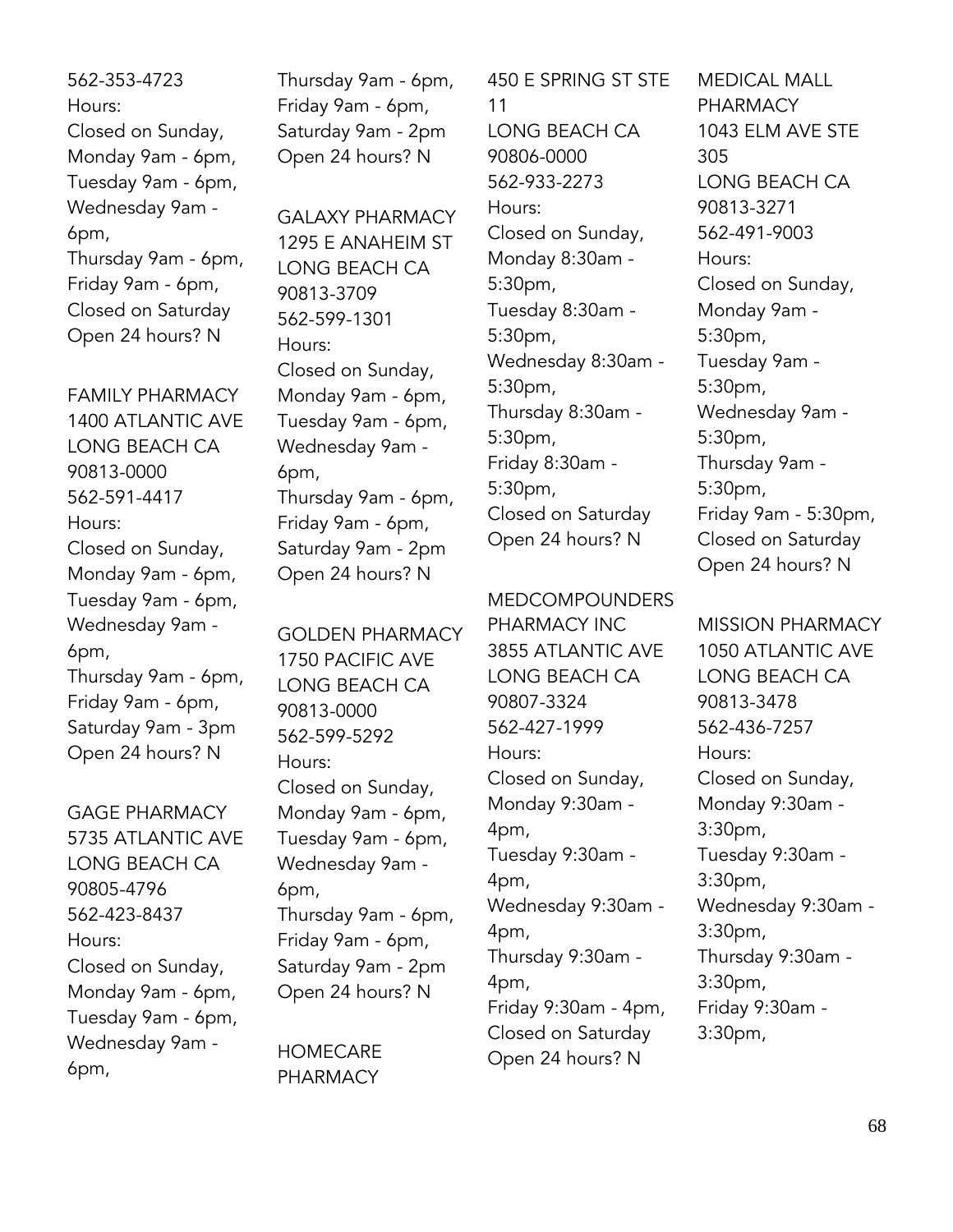Closed on Saturday Open 24 hours? N

**OUTPATIENT** PHARMACY 2801 ATLANTIC AVE LONG BEACH CA 90806-1701 562-933-7948 Hours: Sunday 9:30am - 6pm, Monday 7:30am - 11pm, Tuesday 7:30am - 11pm, Wednesday 7:30am - 11pm, Thursday 7:30am - 11pm, Friday 7:30am - 11pm, Saturday 9:30am - 6pm Open 24 hours? N

PACIFIC PLAZA PHARMACY 2777 PACIFIC AVE STE A LONG BEACH CA 90806-0000 562-426-6588 Hours: Closed on Sunday, Monday 9:30am - 5:30pm, Tuesday 9:30am - 5:30pm,

Wednesday 9:30am - 5:30pm, Thursday 9:30am - 5:30pm, Friday 9:30am - 5:30pm, Closed on Saturday Open 24 hours? N

PACIFIC VIEW PHARMACY 2491 PACIFIC AVE STE 1 LONG BEACH CA 90806-2900 562-595-9333 Hours: Closed on Sunday, Monday 9:30am - 6pm, Tuesday 9:30am - 6pm, Wednesday 9:30am - 6pm, Thursday 9:30am - 6pm, Friday 9:30am - 6pm, Saturday 9:30am - 2pm Open 24 hours? N

PAVILIONS PHARMACY #2203 5949 E SPRING ST LONG BEACH CA 90808-3752 562-496-1851 Hours: Sunday 9am - 5pm,

Monday 9am - 9pm, Tuesday 9am - 9pm, Wednesday 9am - 9pm, Thursday 9am - 9pm, Friday 9am - 9pm, Saturday 9am - 5pm Open 24 hours? N

PCH MEDICAL PHARMACY 306 E PACIFIC COAST HWY SUITE 101 LONG BEACH CA 90806-0813 562-591-7655 Hours: Closed on Sunday, Monday 9am - 5:30pm, Tuesday 9am - 5:30pm, Wednesday 9am - 5:30pm, Thursday 9am - 5:30pm, Friday 9am - 5:30pm, Closed on Saturday Open 24 hours? N

PHNOM PICH PHARMACY INC 2338 E ANAHEIM ST SUITE 100 LONG BEACH CA 90804-0000 562-438-3324 Hours:

Closed on Sunday, Monday 10am - 6pm, Tuesday 10am - 6pm, Wednesday 10am - 6pm, Thursday 10am - 6pm,

Friday 10am - 6pm, Saturday 10am - 2pm Open 24 hours? N

RALPHS PHARMACY 2250 E CARSON ST LONG BEACH CA 90807-0000 562-490-0201 Hours: Sunday 10am - 6pm, Monday 9am - 8pm, Tuesday 9am - 8pm, Wednesday 9am - 8pm, Thursday 9am - 8pm, Friday 9am - 8pm, Saturday 10am - 6pm Open 24 hours? N

RALPHS PHARMACY 3380 N LOS COYOTES DIAGONAL LONG BEACH CA 90808-0000 562-425-9673 Hours: Sunday 10am - 6pm, Monday 9am - 8pm, Tuesday 9am - 8pm, Wednesday 9am - 8pm,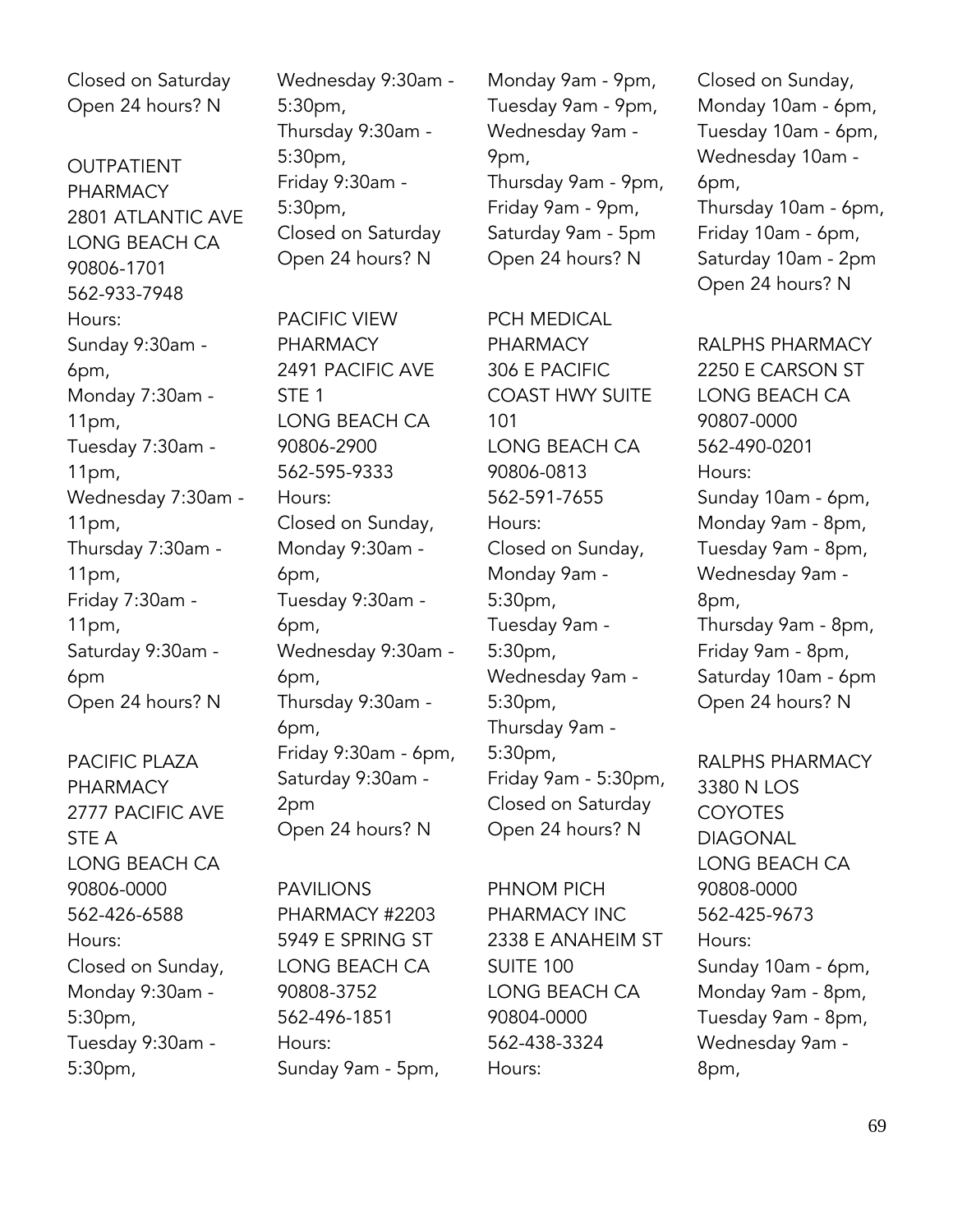Thursday 9am - 8pm, Friday 9am - 8pm, Saturday 10am - 6pm Open 24 hours? N

RALPHS PHARMACY 6290 E PACIFIC COAST HWY LONG BEACH CA 90803-0000 562-795-7087 Hours: Sunday 10am - 6pm, Monday 9am - 8pm, Tuesday 9am - 8pm, Wednesday 9am - 8pm, Thursday 9am - 8pm, Friday 9am - 8pm, Saturday 10am - 6pm Open 24 hours? N

RITE AID PHARMACY 05518 601 PINE AVENUE LONG BEACH CA 90802-1331 562-435-2083 Hours: Sunday 10am - 6pm, Monday 9am - 9pm, Tuesday 9am - 9pm, Wednesday 9am - 9pm, Thursday 9am - 9pm, Friday 9am - 9pm, Saturday 9am - 6pm Open 24 hours? N

RITE AID PHARMACY 05519 5670 EAST 2ND **STREET** LONG BEACH CA 90803-0000 562-930-1280 Hours: Sunday 10am - 6pm, Monday 8am - 10pm, Tuesday 8am - 10pm, Wednesday 8am - 10pm, Thursday 8am - 10pm, Friday 8am - 10pm, Saturday 9am - 6pm Open 24 hours? N

RITE AID PHARMACY 05520 3300 EAST ANAHEIM STREET LONG BEACH CA 90804-4025 562-439-4546 Hours: Sunday 10am - 6pm, Monday 8am - 10pm, Tuesday 8am - 10pm, Wednesday 8am - 10pm, Thursday 8am - 10pm, Friday 8am - 10pm, Saturday 9am - 6pm Open 24 hours? N

RITE AID PHARMACY 05521 4402 ATLANTIC

AVENUE LONG BEACH CA 90807-2207 562-423-0036 Hours: Sunday 10am - 6pm, Monday 8am - 10pm, Tuesday 8am - 10pm, Wednesday 8am - 10pm, Thursday 8am - 10pm, Friday 8am - 10pm, Saturday 9am - 6pm Open 24 hours? N

RITE AID PHARMACY 05523 6400 EAST SPRING STREET LONG BEACH CA 90815-1553 562-425-2713 Hours: Sunday 10am - 6pm, Monday 8am - 10pm, Tuesday 8am - 10pm, Wednesday 8am - 10pm, Thursday 8am - 10pm, Friday 8am - 10pm, Saturday 9am - 6pm Open 24 hours? N

RITE AID PHARMACY 05525 4525 EAST PACIFIC COAST HIGHWAY LONG BEACH CA 90815-2849

562-597-6520 Hours: Sunday 10am - 6pm, Monday 8am - 10pm, Tuesday 8am - 10pm, Wednesday 8am - 10pm, Thursday 8am - 10pm, Friday 8am - 10pm, Saturday 9am - 6pm Open 24 hours? N

RITE AID PHARMACY 06219 5128 EAST 2ND **STREET** LONG BEACH CA 90803-5322 562-433-0456 Hours: Sunday 10am - 6pm, Monday 8am - 10pm, Tuesday 8am - 10pm, Wednesday 8am - 10pm, Thursday 8am - 10pm, Friday 8am - 10pm, Saturday 9am - 6pm Open 24 hours? N

RITE AID PHARMACY 06346 211 CHERRY AVENUE LONG BEACH CA 90802-3930 562-951-1360 Hours: Sunday 10am - 6pm, Monday 7am - 11pm,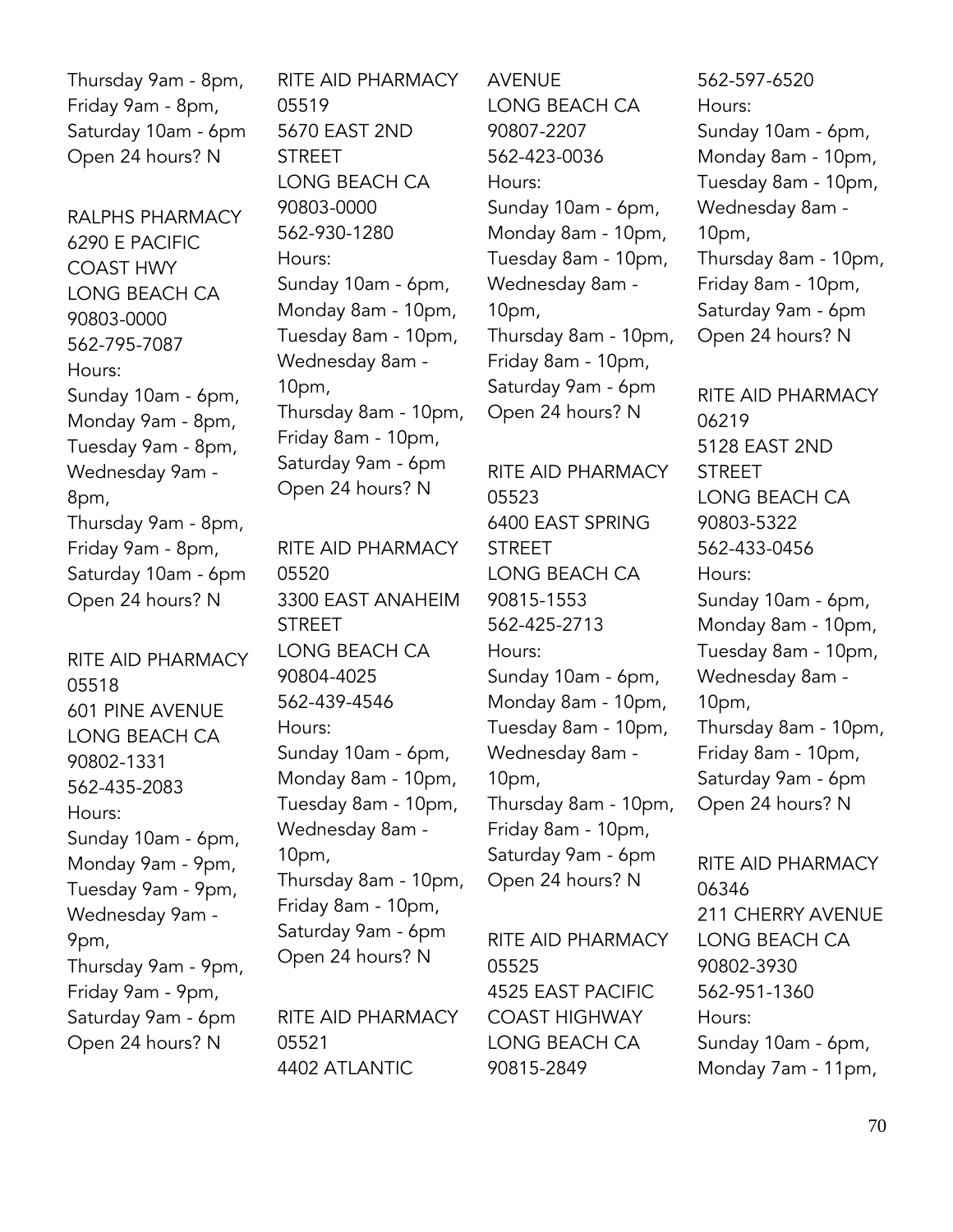| Tuesday 7am - 11pm,  |
|----------------------|
| Wednesday 7am -      |
| 11pm,                |
| Thursday 7am - 11pm, |
| Friday 7am - 11pm,   |
| Saturday 9am - 9pm   |
| Open 24 hours? N     |

SAMS PHARMACY 10-6613 7480 CARSON BLVD LONG BEACH CA 90808-0000 562-425-5539 Hours: Closed on Sunday, Monday 9am - 7pm, Tuesday 9am - 7pm, Wednesday 9am - 7pm, Thursday 9am - 7pm, Friday 9am - 7pm, Saturday 9am - 5pm Open 24 hours? N

SPECTRUM PHARMACY 837 E ANAHEIM ST LONG BEACH CA 90813-3550 562-599-3000 Hours: Closed on Sunday, Monday 9:30am - 6pm, Tuesday 9:30am - 6pm, Wednesday 9:30am - 6pm,

Thursday 9:30am - 6pm, Friday 9:30am - 6pm, Saturday 9:30am - 2pm Open 24 hours? N

SPRING PARK PHARMACY 6226 E SPRING ST STE 140 LONG BEACH CA 90815-1423 562-420-1303 Hours: Closed on Sunday, Monday 8:30am - 5:30pm, Tuesday 8:30am - 5:30pm, Wednesday 8:30am - 5:30pm, Thursday 8:30am - 5:30pm, Friday 8:30am - 5:30pm, Closed on Saturday Open 24 hours? N

ST MARY PHARMACY 505 W WILLOW ST LONG BEACH CA 90806-2830 562-492-9484 Hours: Closed on Sunday, Monday 9am - 6pm, Tuesday 9am - 6pm,

Wednesday 9am - 6pm, Thursday 9am - 6pm, Friday 9am - 6pm, Closed on Saturday Open 24 hours? N

T & C PHARMACY 2340 E PACIFIC COAST HWY SUITE G LONG BEACH CA 90804-0000 562-494-1487 Hours: Closed on Sunday, Monday 10am - 6pm, Tuesday 10am - 6pm, Wednesday 10am - 6pm, Thursday 10am - 6pm, Friday 10am - 6pm, Closed on Saturday Open 24 hours? N

VERMILLION'S DRUG # 3 1942 E ANAHEIM ST LONG BEACH CA 90813-0000 562-591-0549 Hours: Closed on Sunday, Monday 9am - 5:30pm, Tuesday 9am - 5:30pm, Wednesday 9am - 5:30pm,

Thursday 9am - 5:30pm, Friday 9am - 5:30pm, Saturday 9am - 1:30pm Open 24 hours? N

VILLAGE ROAD PHARMACY 5412 VILLAGE RD LONG BEACH CA 90808-1698 562-425-6434 Hours: Closed on Sunday, Monday 9:30am - 6pm, Tuesday 9:30am - 6pm, Wednesday 9:30am - 6pm, Thursday 9:30am - 6pm, Friday 9:30am - 6pm, Saturday 9:30am - 1pm Open 24 hours? N

VONS PHARMACY #2861 600 E BROADWAY LONG BEACH CA 90802-5124 562-437-5162 Hours: Sunday 9am - 5pm, Monday 9am - 9pm, Tuesday 9am - 9pm,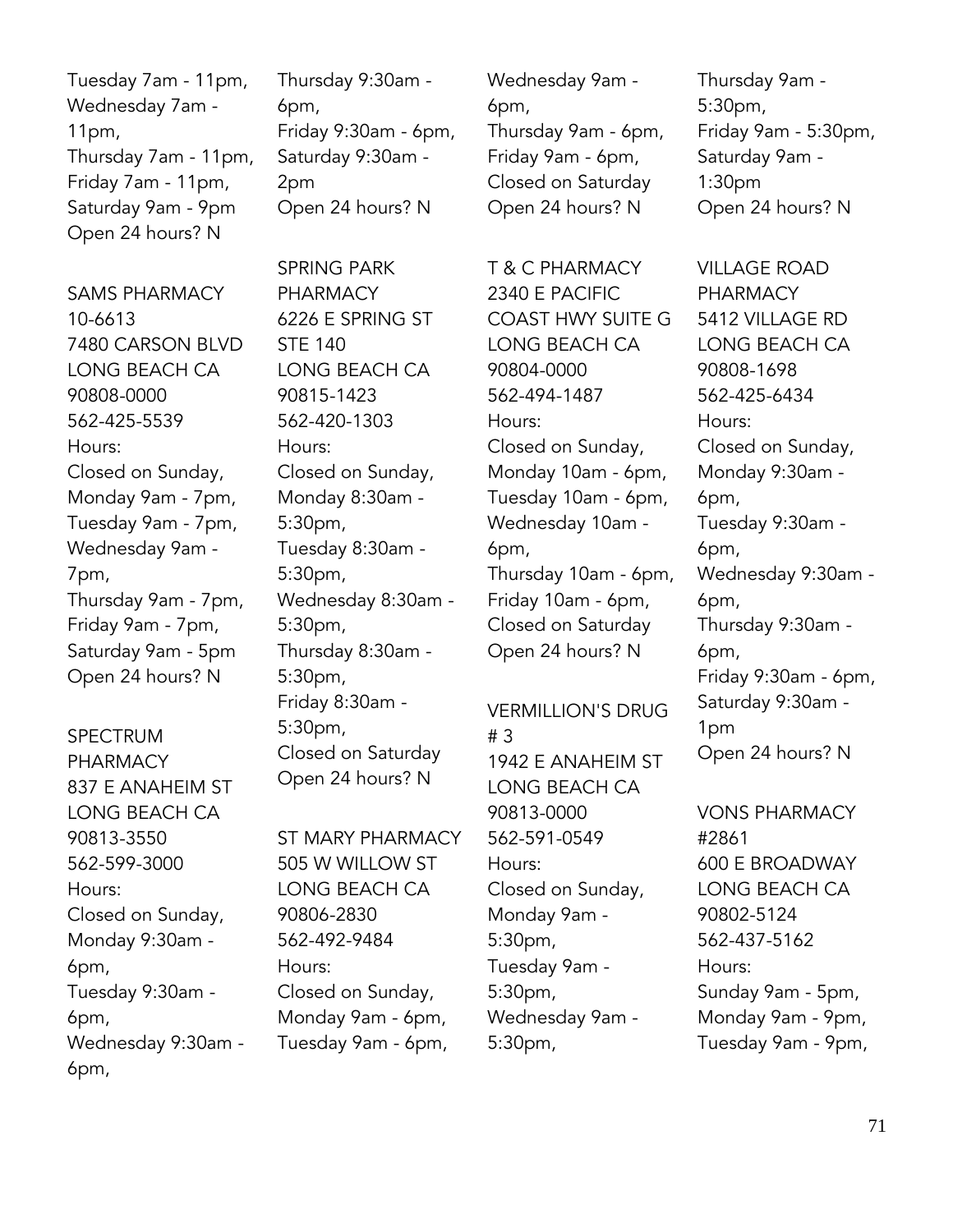Wednesday 9am - 9pm, Thursday 9am - 9pm, Friday 9am - 9pm, Saturday 9am - 5pm Open 24 hours? N

VONS PHARMACY #3519 4550 ATLANTIC AVE LONG BEACH CA 90807-1513 562-984-1428 Hours: Sunday 9am - 5pm, Monday 9am - 9pm, Tuesday 9am - 9pm, Wednesday 9am - 9pm, Thursday 9am - 9pm, Friday 9am - 9pm, Saturday 9am - 5pm Open 24 hours? N

WALGREENS #5650 2627 PACIFIC AVE LONG BEACH CA 90806-2610 562-490-9575 Hours: NR Open 24 hours? Y

WALGREENS #7244 3570 ATLANTIC AVE LONG BEACH CA 90807-4516 562-424-3963 Hours:

Sunday 10am - 6pm, Monday 8am - 9pm, Tuesday 8am - 9pm, Wednesday 8am - 9pm, Thursday 8am - 9pm, Friday 8am - 9pm, Saturday 9am - 6pm Open 24 hours? N

WAI GRFFNS #7832 3339 E ANAHEIM ST LONG BEACH CA 90804-4032 562-597-5338 Hours: Sunday 10am - 6pm, Monday 8am - 9pm, Tuesday 8am - 9pm, Wednesday 8am - 9pm, Thursday 8am - 9pm, Friday 8am - 9pm, Saturday 9am - 6pm Open 24 hours? N

WALGREENS #7870 600 LONG BEACH BLVD LONG BEACH CA 90802-1321 562-279-1027 Hours: Sunday 10am - 6pm, Monday 8am - 9pm, Tuesday 8am - 9pm, Wednesday 8am - 9pm, Thursday 8am - 9pm,

Friday 8am - 9pm, Saturday 9am - 6pm Open 24 hours? N

WALMART PHARMACY 10-3477 7250 CARSON BLVD LONG BEACH CA 90808-2358 562-425-8045 Hours: Sunday 10am - 6pm, Monday 9am - 9pm, Tuesday 9am - 9pm, Wednesday 9am - 9pm, Thursday 9am - 9pm, Friday 9am - 9pm, Saturday 9am - 7pm Open 24 hours? N

WALMART PHARMACY 10-4101 3705 E SOUTH ST LONG BEACH CA 90805-4521 424-296-6532 Hours: Sunday 10am - 6pm, Monday 9am - 9pm, Tuesday 9am - 9pm, Wednesday 9am - 9pm, Thursday 9am - 9pm, Friday 9am - 9pm, Saturday 9am - 7pm Open 24 hours? N

WARDS PHARMACY 653 LONG BEACH BLVD LONG BEACH CA 90802-1395 562-437-0678 Hours: Closed on Sunday, Monday 9am - 7pm, Tuesday 9am - 7pm, Wednesday 9am - 7pm, Thursday 9am - 7pm, Friday 9am - 7pm, Saturday 9am - 5pm Open 24 hours? N

YEE'S PRESCRIPTION PHARMACY 1703 TERMINO AVE LONG BEACH CA 90804-0000 562-597-7733 Hours: Closed on Sunday, Monday 9am - 6pm, Tuesday 9am - 6pm, Wednesday 9am - 6pm, Thursday 9am - 6pm, Friday 9am - 6pm, Closed on Saturday Open 24 hours? N

# LOS ANGELES

10TH AVENUE PHARMACY 2706 W MARTIN LUTHER KING BLVD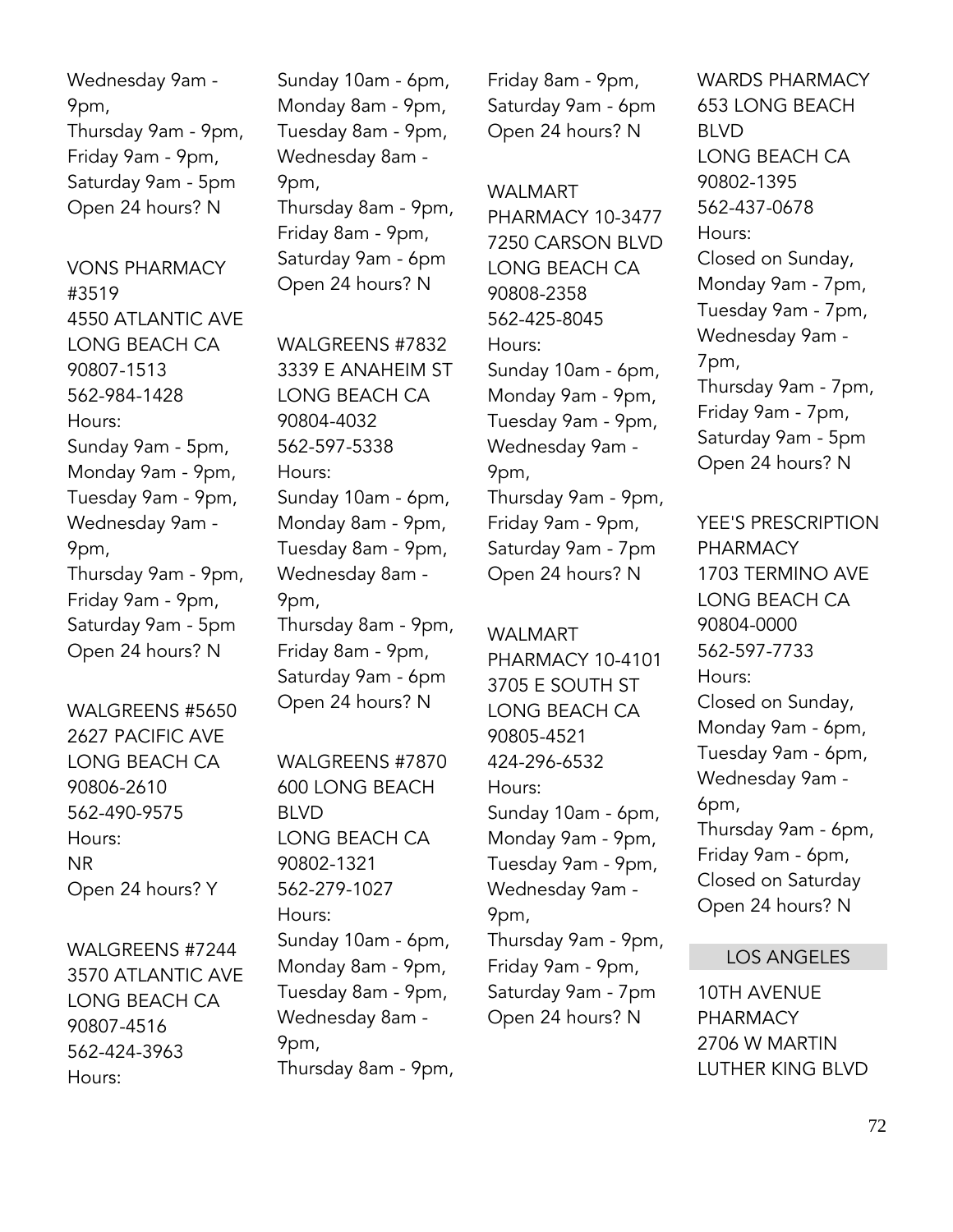LOS ANGELES CA 90008-2747 323-298-7693 Hours: Closed on Sunday, Monday 11am - 7pm, Tuesday 11am - 7pm, Wednesday 11am - 7pm, Thursday 11am - 7pm, Friday 11am - 7pm, Closed on Saturday Open 24 hours? N

2010 PHARMACY 2200 W 3RD ST STE 390 STE 390 LOS ANGELES CA 90057-0000 213-483-5910 Hours: Closed on Sunday, Monday 9am - 6pm, Tuesday 9am - 6pm, Wednesday 9am - 6pm, Thursday 9am - 6pm, Friday 9am - 6pm, Saturday 9am - 1pm Open 24 hours? N

6122 PHARMACY 6122 WHITTIER BLVD LOS ANGELES CA 90022-4504 323-725-1250 Hours: Closed on Sunday,

Monday 10:30am - 6:30pm, Tuesday 10:30am - 6:30pm, Wednesday 10:30am - 6:30pm, Thursday 10:30am - 4:30pm, Friday 10:30am - 6:30pm, Closed on Saturday Open 24 hours? N

AALPHA PHARMACY 174 S ALVARADO ST LOS ANGELES CA 90057-2211 213-483-8741 Hours: Closed on Sunday, Monday 9am - 6pm, Tuesday 9am - 6pm, Wednesday 9am - 6pm, Thursday 9am - 6pm, Friday 9am - 6pm, Saturday 10am - 2pm Open 24 hours? N

ACCESS MEDICAL PHARMACY 1271 WESTWOOD BLVD LOS ANGELES CA 90024-0000 310-873-6565 Hours: Closed on Sunday,

Monday 9am - 6:30pm, Tuesday 9am - 6:30pm, Wednesday 9am - 6:30pm, Thursday 9am - 6:30pm, Friday 9am - 6:30pm, Saturday 10am - 2pm Open 24 hours? N

AHF PHARMACY 1300 N VERMONT STE 407 LOS ANGELES CA 90027-0000 323-661-0643 Hours: Closed on Sunday, Monday 8:30am - 7:30pm, Tuesday 8:30am - 5:30pm, Wednesday 8:30am - 5:30pm, Thursday 8:30am - 5:30pm, Friday 8:30am - 5:30pm, Closed on Saturday Open 24 hours? N

AHF PHARMACY 1400 S GRAND AVE STE 801 LOS ANGELES CA 90015-0000

213-741-5271 Hours: Closed on Sunday, Monday 8:30am - 5:30pm, Tuesday 8:30am - 8pm, Wednesday 8:30am - 5:30pm, Thursday 8:30am - 5:30pm, Friday 8:30am - 5:30pm, Closed on Saturday Open 24 hours? N

AHF PHARMACY 4905 HOLLYWOOD BLVD LOS ANGELES CA 90027-6101 323-860-0173 Hours: Closed on Sunday, Monday 10am - 7pm, Tuesday 10am - 7pm, Wednesday 10am - 7pm, Thursday 10am - 7pm, Friday 10am - 7pm, Saturday 10am - 7pm Open 24 hours? N

AHF PHARMACY 5356 WHITTIER BLVD LOS ANGELES CA 90022-0000 323-722-1010 Hours: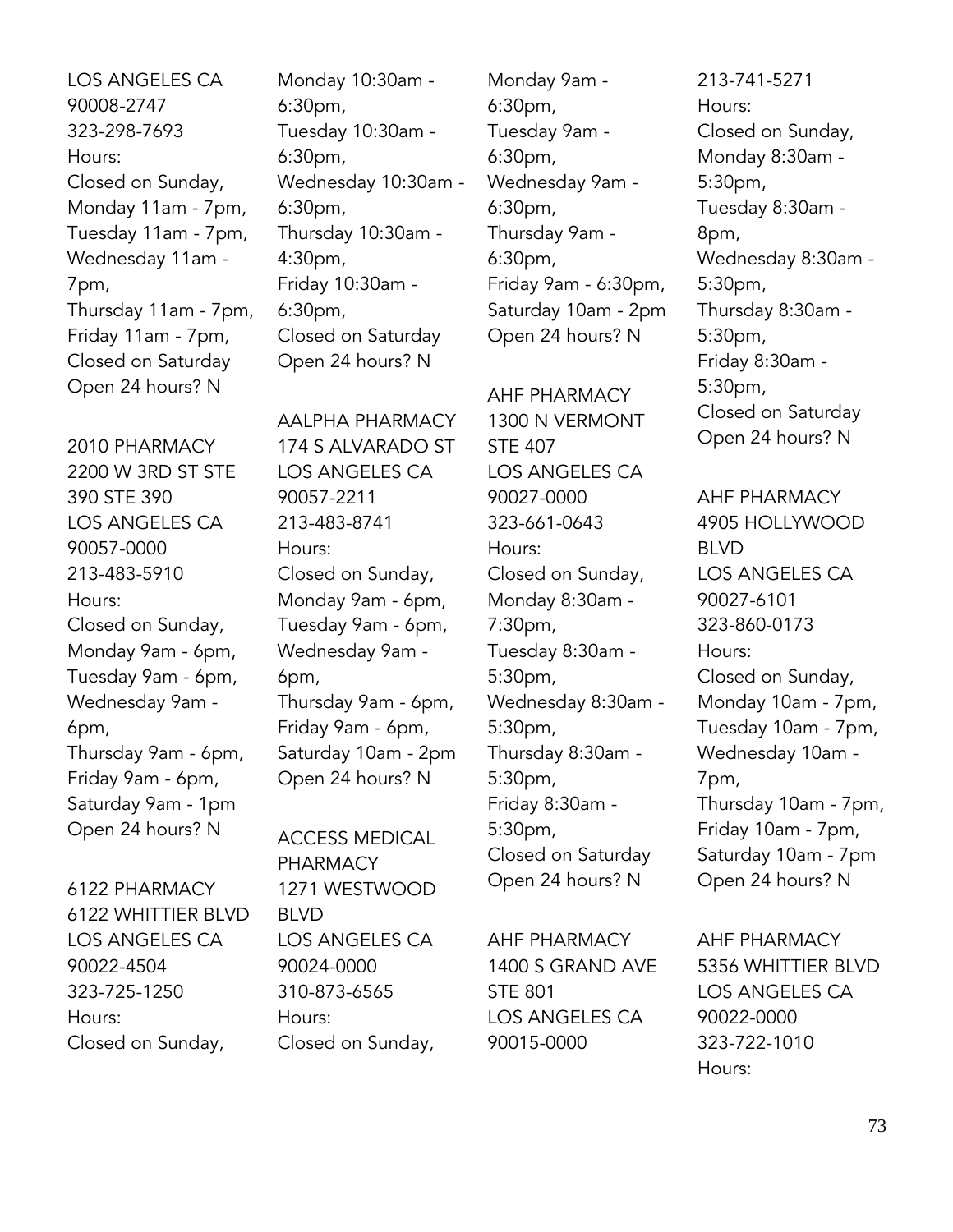Closed on Sunday, Monday 8:30am - 6pm, Tuesday 8:30am - 6pm, Wednesday 8:30am - 6pm, Thursday 8:30am - 6pm, Friday 8:30am - 6pm, Closed on Saturday Open 24 hours? N

#### ALEXANDER

PHARMACY 1084 N WESTER AVE LOS ANGELES CA 90029-0000 323-467-1084 Hours: Closed on Sunday, Monday 8:30am - 5pm, Tuesday 8:30am - 5pm, Wednesday 8:30am - 5pm, Thursday 8:30am - 5pm, Friday 8:30am - 5pm, Saturday 8:30am - 5pm Open 24 hours? N

ALLURE PHARMACY AND COMPOUNDING 11670 SAN VICENTE BLVD STE A

LOS ANGELES CA 90049-5127 310-826-1111 Hours: Closed on Sunday, Monday 9am - 7pm, Tuesday 9am - 7pm, Wednesday 9am - 7pm, Thursday 9am - 7pm, Friday 9am - 7pm, Saturday 10am - 5pm Open 24 hours? N

ALTAMED HEALTH **SERVICES** PHARMACY WESTLAKE 2100 W 3RD ST STE 190 LOS ANGELES CA 90057-1999 323-914-9800 Hours: Closed on Sunday, Monday 9am - 7pm, Tuesday 9am - 7pm, Wednesday 9am - 7pm, Thursday 9am - 7pm, Friday 9am - 7pm, Closed on Saturday Open 24 hours? N

ALTAMED PHARMACY **COMMERCE** 5417 WHITTIER BLVD LOS ANGELES CA

90022-4101 888-499-9303 Hours: Closed on Sunday, Monday 7am - 7pm, Tuesday 7am - 7pm, Wednesday 7am - 7pm, Thursday 7am - 7pm, Friday 7am - 7pm, Closed on Saturday Open 24 hours? N

ALVARADO DRUGS 819 S ALVARADO ST LOS ANGELES CA 90057-4009

213-388-9518 Hours: Closed on Sunday, Monday 10am - 6pm, Tuesday 10am - 6pm, Wednesday 10am - 6pm, Thursday 10am - 6pm, Friday 10am - 6pm, Saturday 10am - 3pm Open 24 hours? N

ATLANTIC PHARMACY 5119 E BEVERLY BLVD LOS ANGELES CA 90022-0000 323-264-5060 Hours: Closed on Sunday, Monday 9am - 6pm,

Tuesday 9am - 6pm, Wednesday 9am - 6pm, Thursday 9am - 6pm, Friday 9am - 6pm, Closed on Saturday Open 24 hours? N

B & G PHARMACY INC 5101 HOLLYWOOD BLVD LOS ANGELES CA 90027-6105 323-668-0523 Hours: Closed on Sunday, Monday 9:30am - 6:30pm, Tuesday 9:30am - 6:30pm, Wednesday 9:30am - 6:30pm, Thursday 9:30am - 6:30pm, Friday 9:30am - 6:30pm, Saturday 9:30am - 2pm Open 24 hours? N

BARRINGTON **WILSHIRE** PHARMACY 11701 WILSHIRE BLVD LOS ANGELES CA 90025-0000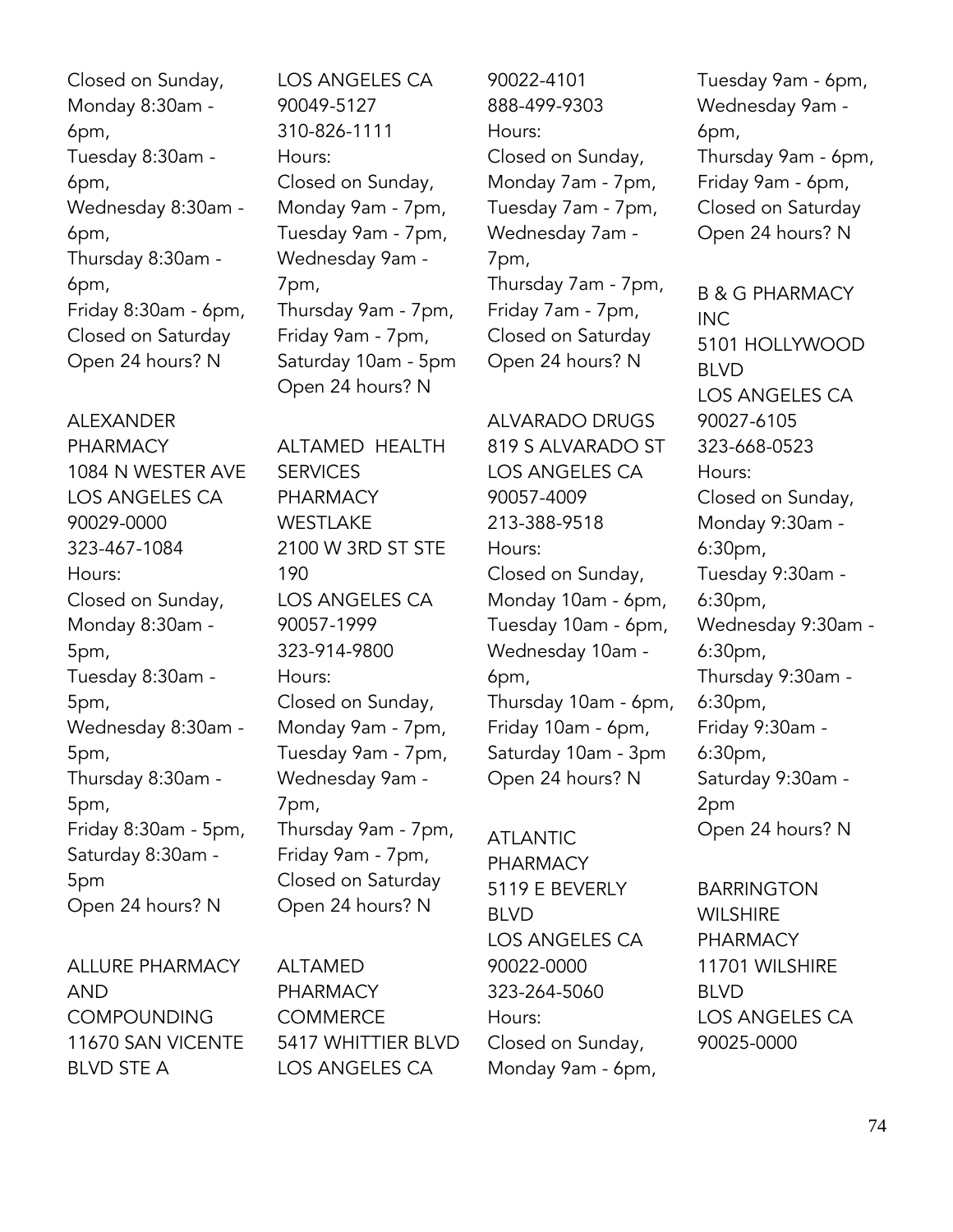310-473-3323 Hours: Closed on Sunday, Monday 9am - 5pm, Tuesday 9am - 5pm, Wednesday 9am - 5pm, Thursday 9am - 5pm, Friday 9am - 5pm, Saturday 11am - 1:30pm Open 24 hours? N

BEVERLY GLEN PHARMACY 2946 N BEVERLY GLEN CIR LOS ANGELES CA 90077-1796 310-475-0568 Hours: Sunday 10am - 5pm, Monday 9am - 7pm, Tuesday 9am - 7pm, Wednesday 9am - 7pm, Thursday 9am - 7pm, Friday 9am - 7pm, Saturday 9am - 5pm Open 24 hours? N

BEVERLY PHARMACY 2105 BEVERLY BLVD STE 107 LOS ANGELES CA 90057-0000 213-413-4448 Hours: Closed on Sunday,

Monday 9:30am - 6pm, Tuesday 9:30am - 6pm, Wednesday 9:30am - 6pm, Thursday 9:30am - 6pm, Friday 9:30am - 6pm, Closed on Saturday Open 24 hours? N

BEVERLY PHARMACY 7909 BEVERLY BLVD LOS ANGELES CA 90048-0000 323-651-3249 Hours: Closed on Sunday, Monday 10am - 5pm, Tuesday 10am - 5pm, Wednesday 10am - 5pm, Thursday 10am - 5pm, Friday 10am - 5pm, Closed on Saturday Open 24 hours? N

BEYOND THE PHARMACY INC 3730 W SUNSET BLVD LOS ANGELES CA 90026-0000 323-660-3667 Hours: Closed on Sunday, Monday 10am - 6pm, Tuesday 10am - 6pm, Wednesday 10am - 6pm, Thursday 10am - 6pm, Friday 10am - 6pm, Closed on Saturday Open 24 hours? N

BIG 1 PHARMACY LA 656 N BROADWAY LOS ANGELES CA 90012-2801 213-617-7888 Hours: Closed on Sunday, Monday 9am - 6pm, Tuesday 9am - 6pm, Wednesday 9am - 5:30pm, Thursday 9am - 6pm, Friday 9am - 6pm, Saturday 9am - 2pm Open 24 hours? N

BIOMED PHARMACY **SOLUTIONS** 8640 W 3RD ST STE 100 LOS ANGELES CA 90048-3384 310-299-0808 Hours: Closed on Sunday, Monday 9am - 6pm, Tuesday 9am - 6pm, Wednesday 9am - 6pm, Thursday 9am - 6pm, Friday 9am - 6pm,

Closed on Saturday Open 24 hours? N

BOKJEE PHARMACY 903 S. CRENSHAW BLVD. 102B LOS ANGELES CA 90019-0000 323-932-0202 Hours: Closed on Sunday, Monday 10am - 6pm, Tuesday 10am - 6pm, Wednesday 10am - 6pm, Thursday 10am - 6pm, Friday 10am - 6pm, Closed on Saturday Open 24 hours? N

BOTICA DEL PUEBLO 2035 W 7TH ST LOS ANGELES CA 90057-4023 213-483-4330 Hours: Sunday 9am - 9pm, Monday 9am - 9pm, Tuesday 9am - 9pm, Wednesday 9am - 9pm, Thursday 9am - 9pm, Friday 9am - 9pm, Saturday 9am - 9pm Open 24 hours? N

BOTICA DEL SOL 2331 E CESAR CHAVEZ AVE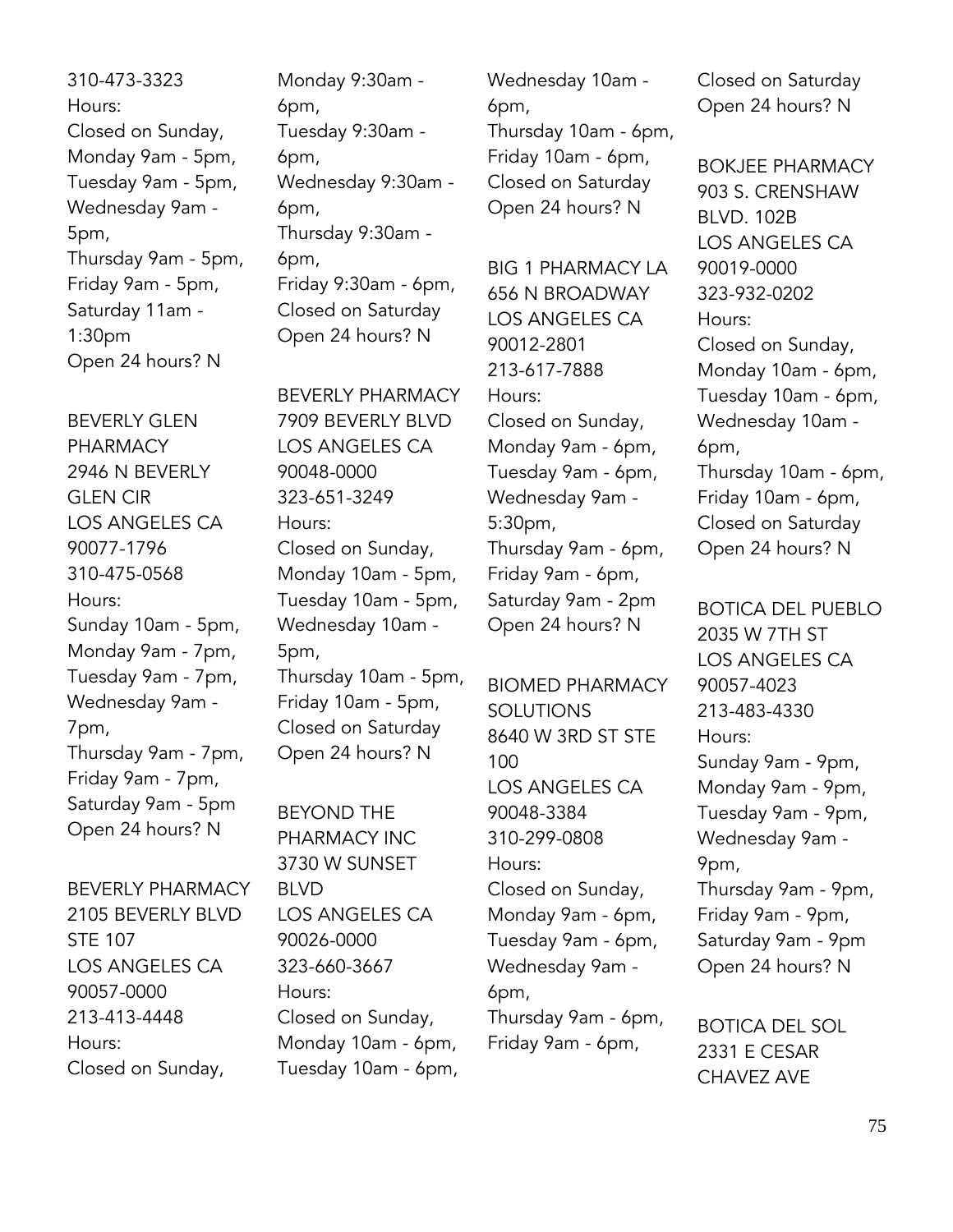LOS ANGELES CA 90033-1810 323-260-7531 Hours: Sunday 10am - 3:30pm, Monday 9am - 7pm, Tuesday 9am - 7pm, Wednesday 9am - 7pm, Thursday 9am - 7pm, Friday 9am - 7pm, Saturday 9am - 5pm Open 24 hours? N

BOTICA SAN JOSE 1417 N VERMONT AVE STE 100 LOS ANGELES CA 90027-6023 323-668-1766 Hours: Closed on Sunday, Monday 10am - 5pm, Tuesday 10am - 5pm, Wednesday 10am - 5pm, Thursday 10am - 5pm, Friday 10am - 5pm, Saturday 10am - 2:30pm Open 24 hours? N

BRAVO PHARMACY 7316 COMPTON AVE. LOS ANGELES CA 90001-0000

323-586-9828 Hours: Closed on Sunday, Monday 9:30am - 6pm, Tuesday 9:30am - 6pm, Wednesday 9:30am - 6pm, Thursday 9:30am - 6pm, Friday 9:30am - 6pm, Saturday 10am - 2pm Open 24 hours? N

BRENT AIR PHARMACY 134 S BARRINGTON AVE LOS ANGELES CA 90049-0000 310-476-2211 Hours: Sunday 10am - 5pm, Monday 8am - 8pm, Tuesday 8am - 8pm, Wednesday 8am - 8pm, Thursday 8am - 8pm, Friday 8am - 8pm, Saturday 9am - 6pm Open 24 hours? N

BRENTWOOD PLAZA PHARMACY 11980 SAN VICENTE BLVD STE 104 LOS ANGELES CA 90049-5012

310-820-1496 Hours: Closed on Sunday, Monday 9am - 5pm, Tuesday 9am - 5pm, Wednesday 9am - 5pm, Thursday 9am - 5pm, Friday 9am - 5pm, Closed on Saturday Open 24 hours? N

CAL MED PHARMACY 1414 S GRAND AVE STE 101 LOS ANGELES CA 90015-3067 213-746-4677 Hours: Closed on Sunday, Monday 9am - 5:30pm, Tuesday 9am - 5:30pm, Wednesday 9am - 5:30pm, Thursday 9am - 5:30pm, Friday 9am - 5:30pm, Closed on Saturday Open 24 hours? N

CALIFORNIA MEDICAL PHARMACY 2201 W TEMPLE ST LOS ANGELES CA 90026-4998

213-413-2343 Hours: Closed on Sunday, Monday 9am - 6pm, Tuesday 9am - 6pm, Wednesday 9am - 6pm, Thursday 9am - 6pm, Friday 9am - 6pm, Closed on Saturday Open 24 hours? N

CAMPUS PHARMACY 100 UCLA MEDICAL PLAZA STE 150 LOS ANGELES CA 90024-0000 310-208-2340 Hours: Closed on Sunday, Monday 8:30am - 6pm, Tuesday 8:30am - 6pm, Wednesday 8:30am - 6pm, Thursday 8:30am - 6pm, Friday 8:30am - 6pm, Closed on Saturday Open 24 hours? N

CARE PHARMACY, INC 1600 S HILL ST STE B LOS ANGELES CA 90015-0000 213-746-3777 Hours: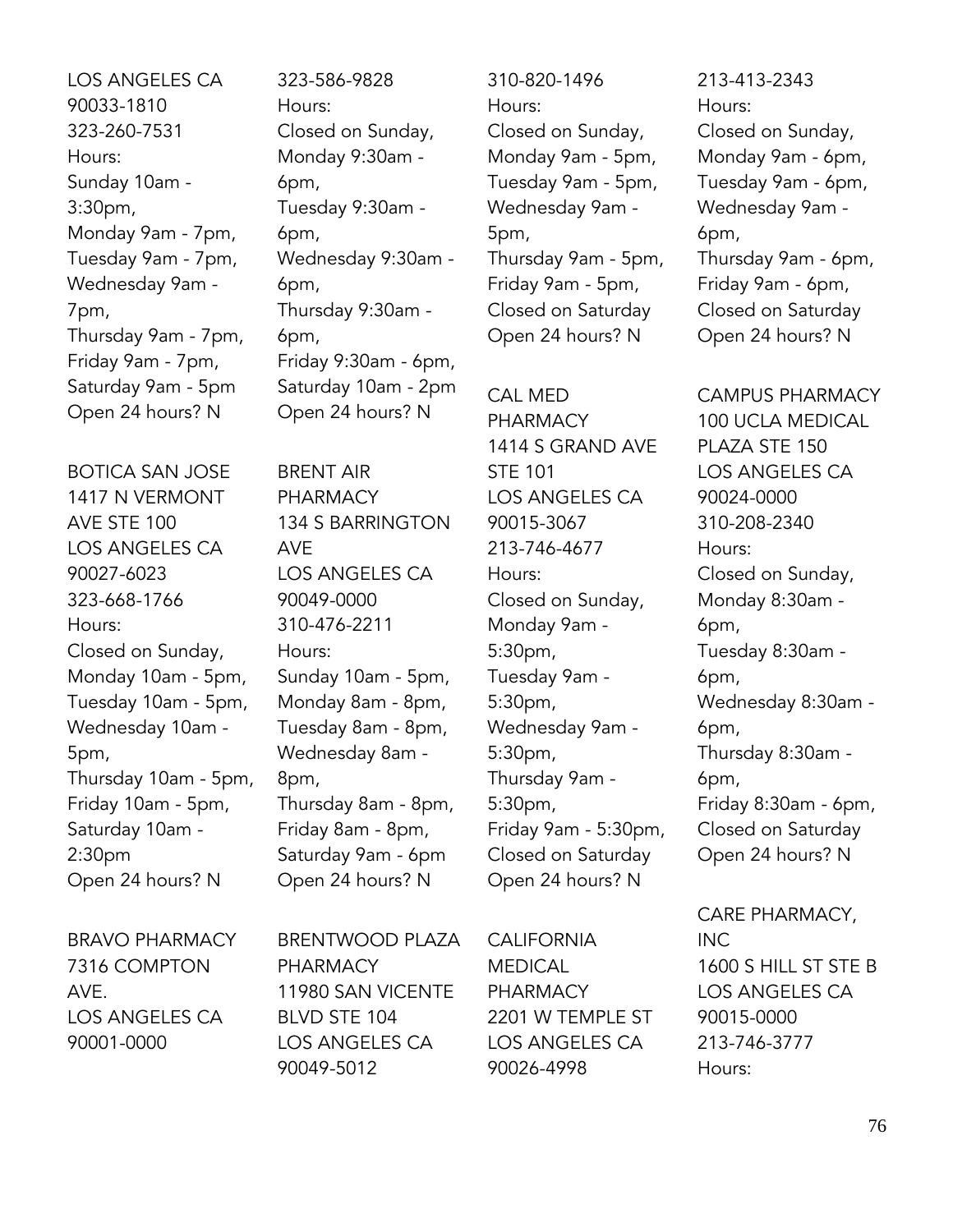Closed on Sunday, Monday 10:30am - 6:30pm, Tuesday 10:30am - 6:30pm, Wednesday 10:30am - 6:30pm, Thursday 10:30am - 6:30pm, Friday 10:30am - 6:30pm, Saturday 9am - 5:30pm Open 24 hours? N

### CAREMAX

PHARMACY #2 4301 S FIGUEROA ST STE E LOS ANGELES CA 90037-2671 323-234-4343 Hours: Closed on Sunday, Monday 9am - 5:30pm, Tuesday 9am - 5:30pm, Wednesday 9am - 3pm, Thursday 9am - 5:30pm, Friday 9am - 5:30pm, Saturday 9am - 2pm Open 24 hours? N

**CCRX** 1919 W 7TH ST UNIT M

LOS ANGELES CA 90057-0000 213-674-7577 Hours: Closed on Sunday, Monday 9:30am - 5:30pm, Tuesday 9:30am - 5:30pm, Wednesday 9:30am - 5:30pm, Thursday 9:30am - 5:30pm, Friday 9:30am - 5:30pm, Closed on Saturday Open 24 hours? N

CEDARS-SINAI MEDICAL CENTER PHARMACY #3 444 S SAN VICENTE BLVD STE 104 LOS ANGELES CA 90048-0000 310-423-9550 Hours: Closed on Sunday, Monday 9am - 5:30pm, Tuesday 9am - 5:30pm, Wednesday 9am - 5:30pm, Thursday 9am - 5:30pm, Friday 9am - 5:30pm, Closed on Saturday Open 24 hours? N

CEDARS-SINAI MEDICAL CENTER PHARMACY #6 8723 ALDEN DR S 244 LOS ANGELES CA 90048-0000 310-423-5775 Hours: Closed on Sunday, Monday 7:30am - 4pm, Tuesday 7:30am - 4pm, Wednesday 7:30am - 4pm, Thursday 7:30am - 4pm, Friday 7:30am - 4pm, Closed on Saturday Open 24 hours? N

CENTURY BEVERLY HILLS PHARMACY 412 S SAN VICENTE BLVD LOS ANGELES CA 90048-0000 310-360-1015 Hours: Closed on Sunday, Monday 9:30am - 6pm, Tuesday 9:30am - 6pm, Wednesday 9:30am - 6pm, Thursday 9:30am - 6pm, Friday 9:30am - 3pm, Closed on Saturday Open 24 hours? N

CENTURY CITY MEDICAL PLAZA PHARMACY 2080 CENTURY PARK E STE 102 LOS ANGELES CA 90067-0000 310-553-3434 Hours: Closed on Sunday, Monday 9am - 6pm, Tuesday 9am - 6pm, Wednesday 9am - 6pm, Thursday 9am - 6pm, Friday 9am - 6pm, Closed on Saturday Open 24 hours? N

CENTURY PICO PHARMACY 8722 W PICO BLVD LOS ANGELES CA 90035-0000 310-657-6999 Hours: Closed on Sunday, Monday 9:30am - 6:30pm, Tuesday 9:30am - 6:30pm, Wednesday 9:30am - 6:30pm, Thursday 9:30am - 6:30pm, Friday 9am - 2pm,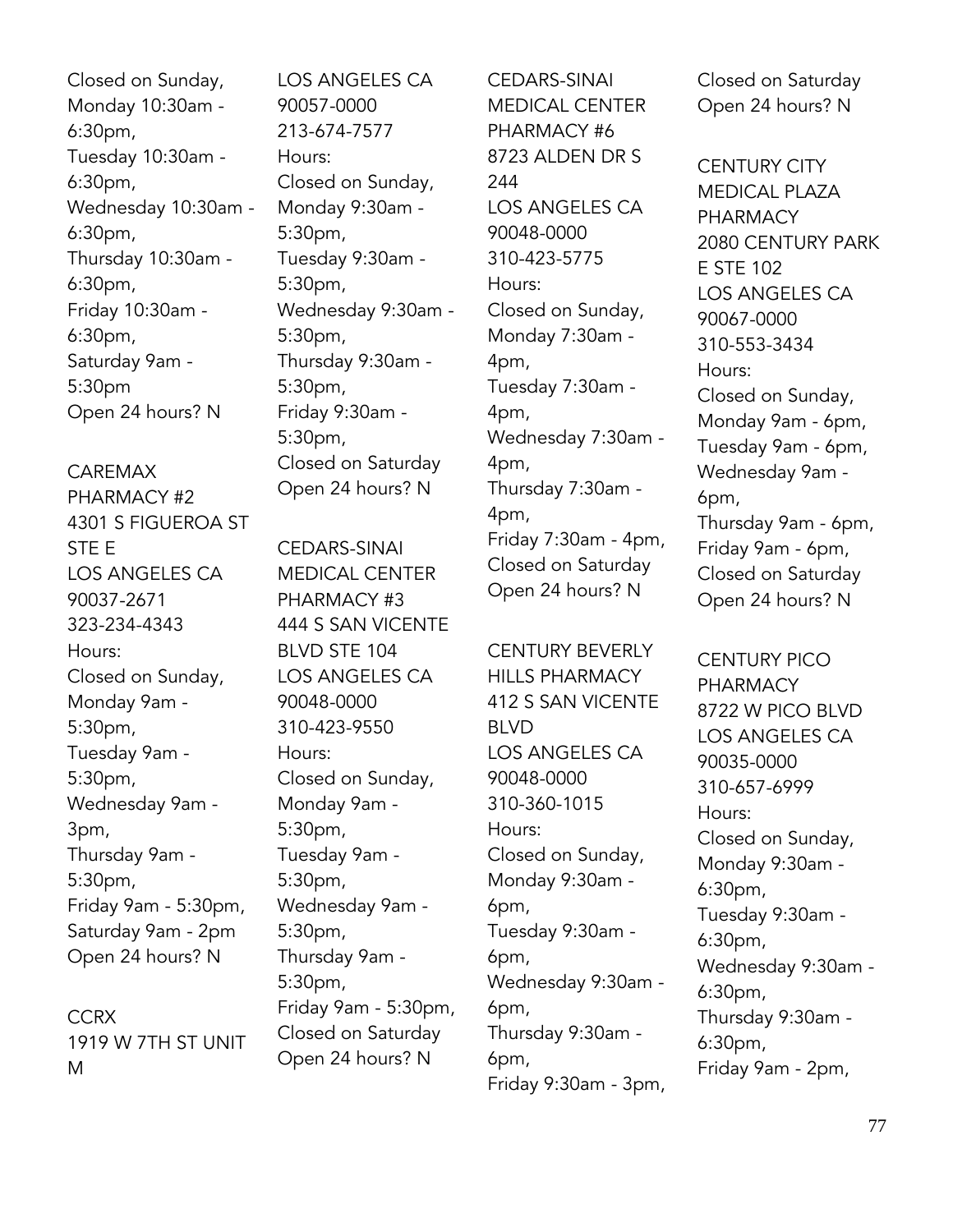Closed on Saturday Open 24 hours? N

CHINATOWN PHARMACY 709 N HILL ST #21 LOS ANGELES CA 90012-0000 213-687-9999 Hours: Closed on Sunday, Monday 9am - 6pm, Tuesday 9am - 6pm, Wednesday 9am - 6pm, Thursday 9am - 6pm, Friday 9am - 6pm, Saturday 9am - 2pm Open 24 hours? N

CLINICA MSR OSCAR A ROMERO 123 S ALVARADO STREET LOS ANGELES CA 90057-0000 213-201-2749 Hours: Closed on Sunday, Monday 9am - 5pm, Tuesday 9am - 5pm, Wednesday 9am - 5pm, Thursday 9am - 5pm, Friday 9am - 5pm, Closed on Saturday Open 24 hours? N

COLONIAL DRUG 1727 N VERMONT AVENUE NO 107 LOS ANGELES CA 90027-4299 323-666-4044 Hours: Closed on Sunday, Monday 9am - 6pm, Tuesday 9am - 6pm, Wednesday 9am - 6pm, Thursday 9am - 6pm, Friday 9am - 6pm, Closed on Saturday Open 24 hours? N

COLORADO MEDICAL PHARMACY 1680 COLORADO BLVD LOS ANGELES CA 90041-0000 323-254-6736 Hours: Closed on Sunday, Monday 8:30am - 6pm, Tuesday 8:30am - 6pm, Wednesday 8:30am - 6pm, Thursday 8:30am - 6pm, Friday 8:30am - 6pm, Saturday 8:30am - 1pm Open 24 hours? N

**COLUMBUS PHARMACY** 861 N BROADWAY LOS ANGELES CA 90012-2387 213-622-2777 Hours: Closed on Sunday, Monday 9am - 5:30pm, Tuesday 9am - 5:30pm, Wednesday 9am - 5:30pm, Thursday 9am - 5:30pm, Friday 9am - 5:30pm, Saturday 9am - 5:30pm Open 24 hours? N

COMMUNITY, A WALGREENS PHARMACY #15190 1399 ROXBURY DR LOS ANGELES CA 90035-4709 310-203-1007 Hours: Closed on Sunday, Monday 8am - 6pm, Tuesday 8am - 6pm, Wednesday 8am - 6pm, Thursday 8am - 6pm, Friday 8am - 6pm, Saturday 9am - 1pm Open 24 hours? N

COMMUNITY, A WAI GRFFNS PHARMACY #16482 1902 MARENGO ST STE 105 LOS ANGELES CA 90033-1317 323-405-0417 Hours: Closed on Sunday, Monday 8:30am - 5:30pm, Tuesday 8:30am - 5:30pm, Wednesday 8:30am - 5:30pm, Thursday 8:30am - 5:30pm, Friday 8:30am - 5:30pm, Closed on Saturday Open 24 hours? N

**COMPLETE** INFUSION CARE 2310 S SEPULVEDA BLVD LOS ANGELES CA 90064-1911 310-836-6666 Hours: Closed on Sunday, Monday 10am - 5pm, Tuesday 10am - 5pm, Wednesday 10am - 5pm, Thursday 10am - 5pm, Friday 10am - 5pm,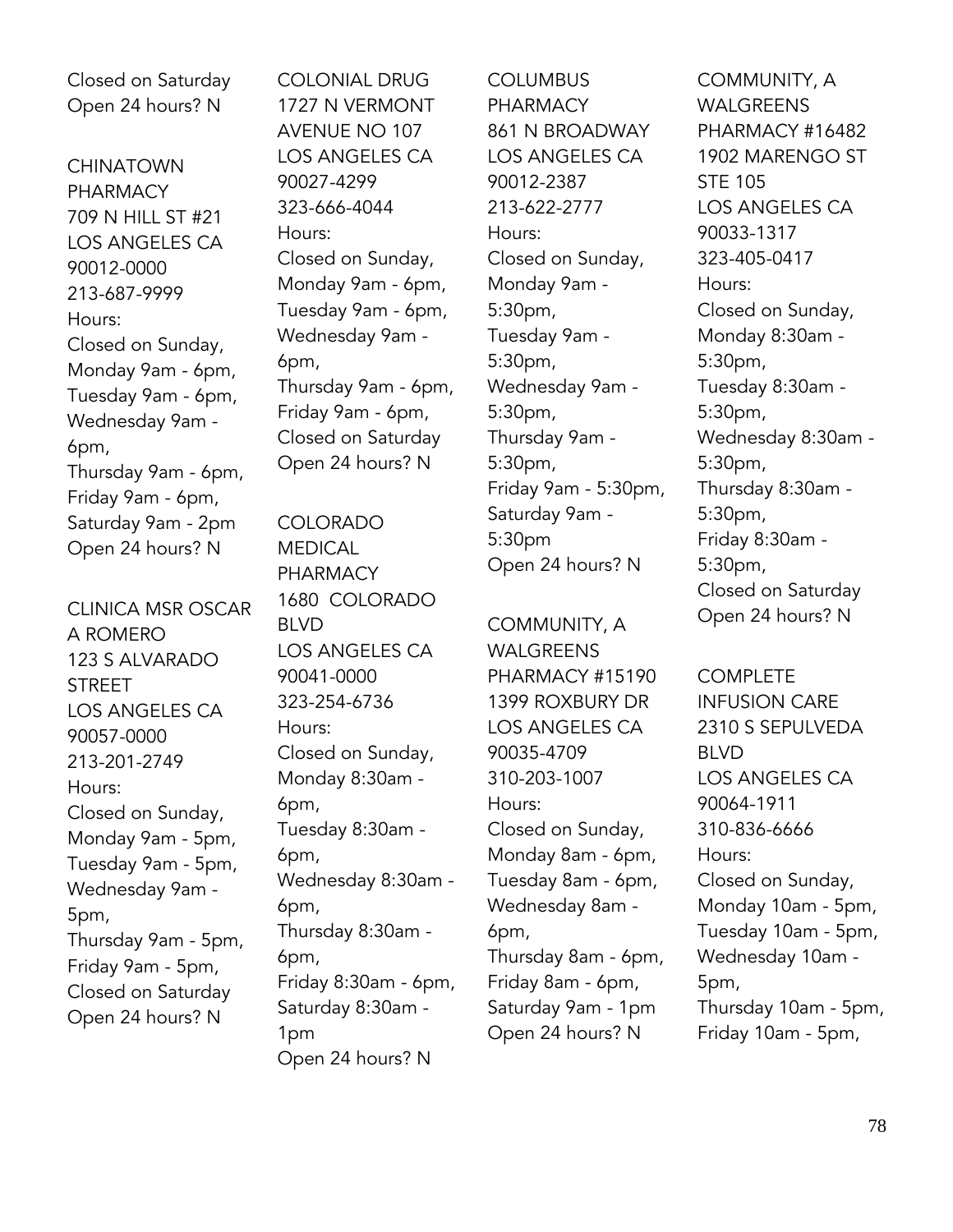| Closed on Saturday     |  |  |  |
|------------------------|--|--|--|
| Open 24 hours? N       |  |  |  |
|                        |  |  |  |
| <b>COSTCO PHARMACY</b> |  |  |  |
| #130                   |  |  |  |
| 2901 LOS FELIZ BLVD    |  |  |  |
| <b>LOS ANGELES CA</b>  |  |  |  |
| 90039-1502             |  |  |  |
| 323-644-5217           |  |  |  |
| Hours:                 |  |  |  |
| Closed on Sunday,      |  |  |  |
| Monday 10am - 7pm,     |  |  |  |
| Tuesday 10am - 7pm,    |  |  |  |
| Wednesday 10am -       |  |  |  |
| 7pm,                   |  |  |  |
| Thursday 10am - 7pm,   |  |  |  |
| Friday 10am - 7pm,     |  |  |  |
| Saturday 9:30am -      |  |  |  |
| 6pm                    |  |  |  |
| Open 24 hours? N       |  |  |  |

**CRENSHAW** PHARMACY 3631 CRENSHAW BLVD STE 111 LOS ANGELES CA 90016-4869 323-732-5555 Hours: Closed on Sunday, Monday 9am - 6pm, Tuesday 9am - 6pm, Wednesday 9am - 6pm, Thursday 9am - 6pm, Friday 9am - 6pm, Closed on Saturday Open 24 hours? N

**CURERX** 5060 W SUNSET BLVD STE C LOS ANGELES CA 90027-5840 323-667-1111 Hours: Closed on Sunday, Monday 9am - 5:30pm, Tuesday 9am - 5:30pm, Wednesday 9am - 5:30pm, Thursday 9am - 5:30pm, Friday 9am - 5:30pm, Closed on Saturday Open 24 hours? N

CURSON PHARMACY 7559 SANTA MONICA BLVD LOS ANGELES CA 90046-6406 323-878-2555 Hours: Closed on Sunday, Monday 9:30am - 6pm, Tuesday 9:30am - 6pm, Wednesday 9:30am - 6pm, Thursday 9:30am - 6pm, Friday 9:30am - 6pm, Closed on Saturday Open 24 hours? N

CVS PHARMACY #00847 3010 SOUTH SEPULVEDA BOULEVARD LOS ANGELES CA 90034-0000 310-478-9821 Hours: NR Open 24 hours? Y

CVS PHARMACY #02396 3335 S FIGUEROA ST UNIT Q LOS ANGELES CA 90007-0000 213-742-6765 Hours: Sunday 10am - 6pm, Monday 9am - 9pm, Tuesday 9am - 9pm, Wednesday 9am - 9pm, Thursday 9am - 9pm, Friday 9am - 9pm, Saturday 9am - 6pm

CVS PHARMACY #03825 303 S LA BREA AVE LOS ANGELES CA 90036-3526 323-634-0743 Hours: Sunday 10am - 6pm, Monday 8am - 9pm,

Open 24 hours? N

Tuesday 8am - 9pm, Wednesday 8am - 9pm, Thursday 8am - 9pm, Friday 8am - 9pm, Saturday 9am - 6pm Open 24 hours? N

CVS PHARMACY #04019 5837 S CENTRAL AVE LOS ANGELES CA 90001-1127 323-233-2493 Hours: Sunday 10am - 6pm, Monday 8am - 9pm, Tuesday 8am - 9pm, Wednesday 8am - 9pm, Thursday 8am - 9pm, Friday 8am - 9pm, Saturday 9am - 6pm Open 24 hours? N

CVS PHARMACY #04524 5176 E WHITTIER BLVD LOS ANGELES CA 90022-0000 323-307-0702 Hours: Sunday 10am - 6pm, Monday 9am - 9pm, Tuesday 9am - 9pm, Wednesday 9am - 9pm, Thursday 9am - 9pm,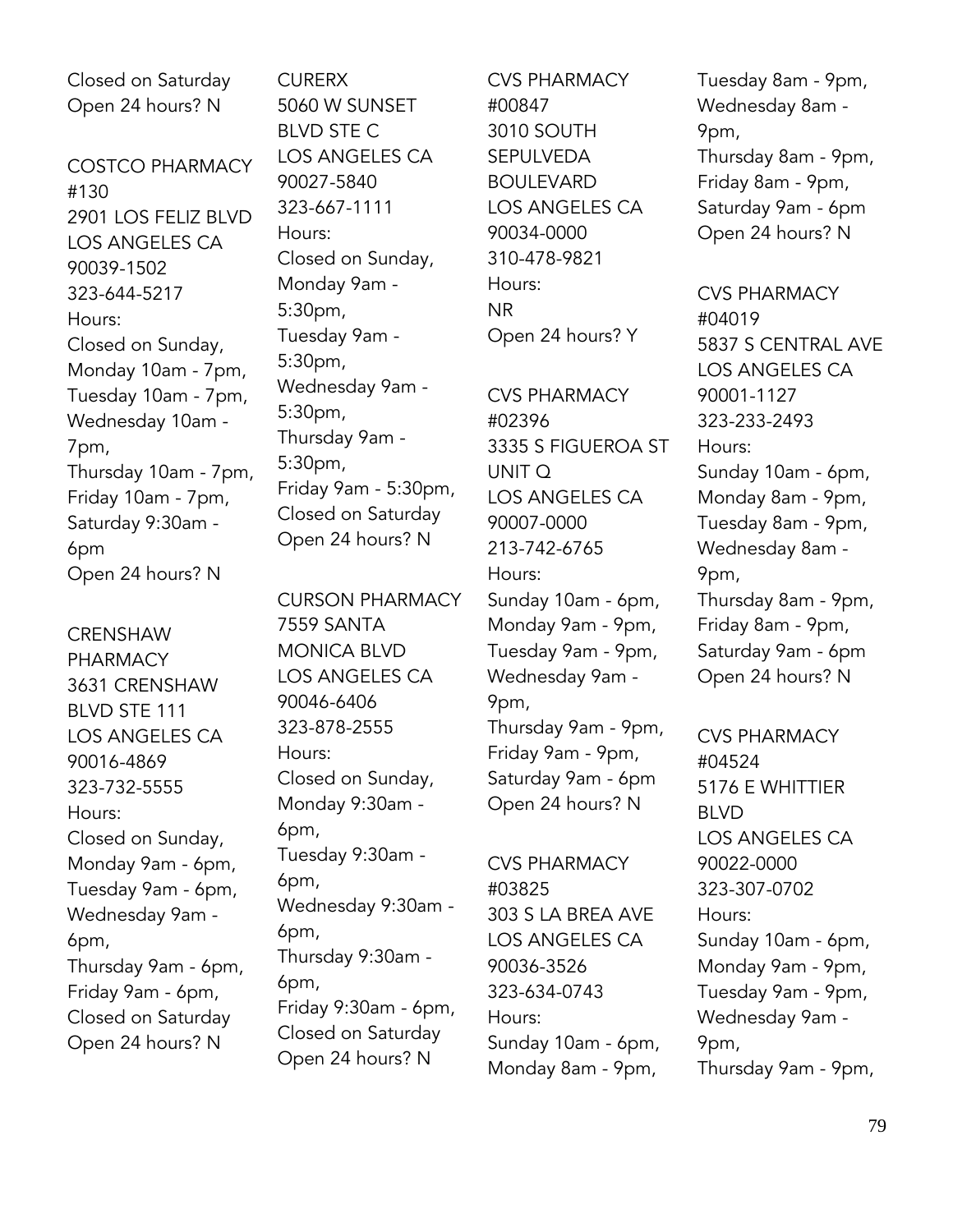Friday 9am - 9pm, Saturday 9am - 6pm Open 24 hours? N

CVS PHARMACY #05828 1001 WESTWOOD BLVD LOS ANGELES CA 90024-0000 310-209-9141 Hours: Sunday 10am - 5pm, Monday 9am - 9pm, Tuesday 9am - 9pm, Wednesday 9am - 9pm, Thursday 9am - 9pm, Friday 9am - 9pm, Saturday 10am - 5pm Open 24 hours? N

CVS PHARMACY #06976 4414 E YORK BLVD LOS ANGELES CA 90041-0000 323-344-4443 Hours: Sunday 10am - 6pm, Monday 8am - 9pm, Tuesday 8am - 9pm, Wednesday 8am - 9pm, Thursday 8am - 9pm, Friday 8am - 9pm, Saturday 9am - 6pm Open 24 hours? N

CVS PHARMACY #08853 1645 EAST 103RD **STREET** LOS ANGELES CA 90002-0000 323-564-5787 Hours: Sunday 10am - 6pm, Monday 8am - 10pm, Tuesday 8am - 10pm, Wednesday 8am - 10pm, Thursday 8am - 10pm, Friday 8am - 10pm, Saturday 9am - 6pm Open 24 hours? N

CVS PHARMACY #08875 3644 EAST OLYMPIC BOULEVARD LOS ANGELES CA 90023-0000 323-264-0496 Hours: Sunday 10am - 6pm, Monday 9am - 9pm, Tuesday 9am - 9pm, Wednesday 9am - 9pm, Thursday 9am - 9pm, Friday 9am - 9pm, Saturday 9am - 6pm Open 24 hours? N

CVS PHARMACY #08879 8985 VENICE

BOULEVARD LOS ANGELES CA 90034-0000 310-838-1049 Hours: Sunday 10am - 6pm, Monday 8am - 10pm, Tuesday 8am - 10pm, Wednesday 8am - 10pm, Thursday 8am - 10pm, Friday 8am - 10pm, Saturday 10am - 6pm Open 24 hours? N

CVS PHARMACY #08886 8601 SOUTH SEPULVEDA BOULEVARD LOS ANGELES CA 90045-0000 310-645-6770 Hours: Sunday 10am - 6pm, Monday 8am - 9pm, Tuesday 8am - 9pm, Wednesday 8am - 9pm, Thursday 8am - 9pm, Friday 8am - 9pm, Saturday 9am - 6pm Open 24 hours? N

CVS PHARMACY #08892 5822 SOUTH VERMONT AVENUE LOS ANGELES CA

90044-0000 323-750-5222 Hours: Sunday 10am - 6pm, Monday 8am - 10pm, Tuesday 8am - 10pm, Wednesday 8am - 10pm, Thursday 8am - 10pm, Friday 8am - 10pm, Saturday 9am - 6pm Open 24 hours? N

CVS PHARMACY #09144 7021 HOLLYWOOD BLVD LOS ANGELES CA 90028-0000 323-836-0307 Hours: Sunday 10am - 5pm, Monday 9am - 9pm, Tuesday 9am - 9pm, Wednesday 9am - 9pm, Thursday 9am - 9pm, Friday 9am - 9pm, Saturday 10am - 5pm Open 24 hours? N

CVS PHARMACY #09212 1843 S LA CIENEGA BLVD LOS ANGELES CA 90035-0000 310-558-0373 Hours: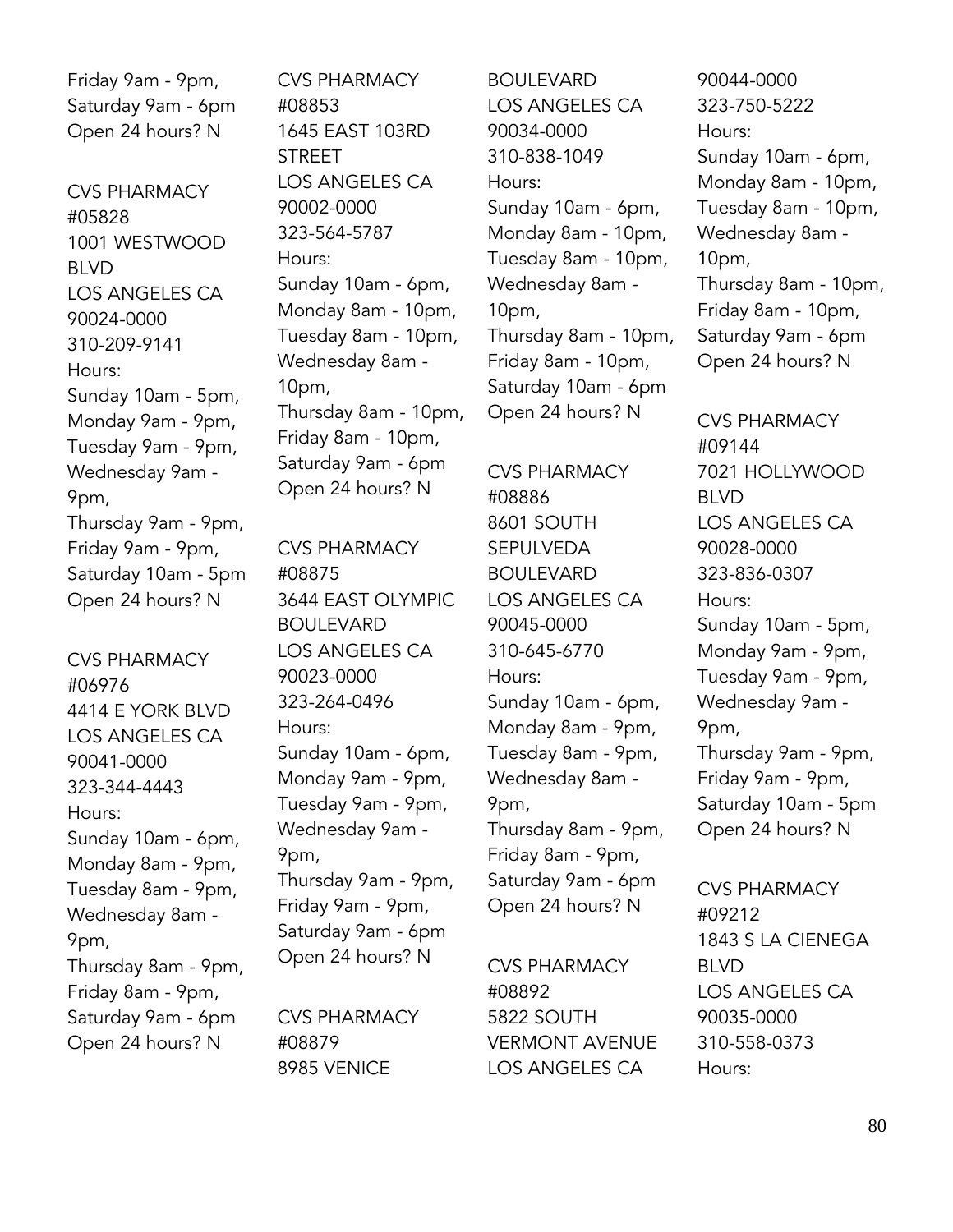Sunday 10am - 5pm, Monday 9am - 9pm, Tuesday 9am - 9pm, Wednesday 9am - 9pm, Thursday 9am - 9pm, Friday 9am - 9pm, Saturday 10am - 5pm Open 24 hours? N

CVS PHARMACY #09325 11941 SAN VICENTE BLVD LOS ANGELES CA 90049-0000 310-440-4162 Hours: Sunday 7am - 7pm, Monday 6am - 10pm, Tuesday 6am - 10pm, Wednesday 6am - 10pm, Thursday 6am - 10pm, Friday 6am - 10pm, Saturday 7am - 7pm Open 24 hours? N

CVS PHARMACY #09398 9618 W PICO BLVD LOS ANGELES CA 90035-0000 310-858-1855 Hours: Sunday 10am - 6pm, Monday 9am - 9pm, Tuesday 9am - 9pm,

Wednesday 9am - 9pm, Thursday 9am - 9pm, Friday 9am - 9pm, Saturday 10am - 6pm Open 24 hours? N

CVS PHARMACY #09477 5399 WEST CENTINELA AVENUE LOS ANGELES CA 90045-0000 310-670-3335 Hours: Sunday 10am - 6pm, Monday 8am - 9pm, Tuesday 8am - 9pm, Wednesday 8am - 9pm, Thursday 8am - 9pm, Friday 8am - 9pm, Saturday 9am - 6pm Open 24 hours? N

CVS PHARMACY #09503 8490 BEVERLY BLVD LOS ANGELES CA 90048-0000 323-653-4616 Hours: Sunday 10am - 6pm, Monday 8am - 10pm, Tuesday 8am - 10pm, Wednesday 8am - 10pm, Thursday 8am - 10pm, Friday 8am - 10pm,

Saturday 9am - 6pm Open 24 hours? N

CVS PHARMACY #09507 650 EAST EL SEGUNDO BOULEVARD LOS ANGELES CA 90059-0000 310-327-5520 Hours: Sunday 10am - 6pm, Monday 8am - 9pm, Tuesday 8am - 9pm, Wednesday 8am - 9pm, Thursday 8am - 9pm, Friday 8am - 9pm, Saturday 9am - 6pm Open 24 hours? N

CVS PHARMACY #09531 4501 WEST SLAUSON AVENUE LOS ANGELES CA 90043-0000 323-292-4114 Hours: Sunday 10am - 6pm, Monday 9am - 9pm, Tuesday 9am - 9pm, Wednesday 9am - 9pm, Thursday 9am - 9pm, Friday 9am - 9pm,

Saturday 10am - 6pm Open 24 hours? N

CVS PHARMACY #09563 3458 S SEPULVEDA BLVD LOS ANGELES CA 90034-0000 310-839-9055 Hours: Sunday 10am - 6pm, Monday 8am - 9pm, Tuesday 8am - 9pm, Wednesday 8am - 9pm, Thursday 8am - 9pm, Friday 8am - 9pm, Saturday 9am - 6pm Open 24 hours? N

CVS PHARMACY #09576 10889 WELLWORTH AVENUE LOS ANGELES CA 90024-0000 310-474-2152 Hours: Sunday 10am - 6pm, Monday 8am - 9pm, Tuesday 8am - 9pm, Wednesday 8am - 9pm, Thursday 8am - 9pm, Friday 8am - 9pm, Saturday 9am - 6pm Open 24 hours? N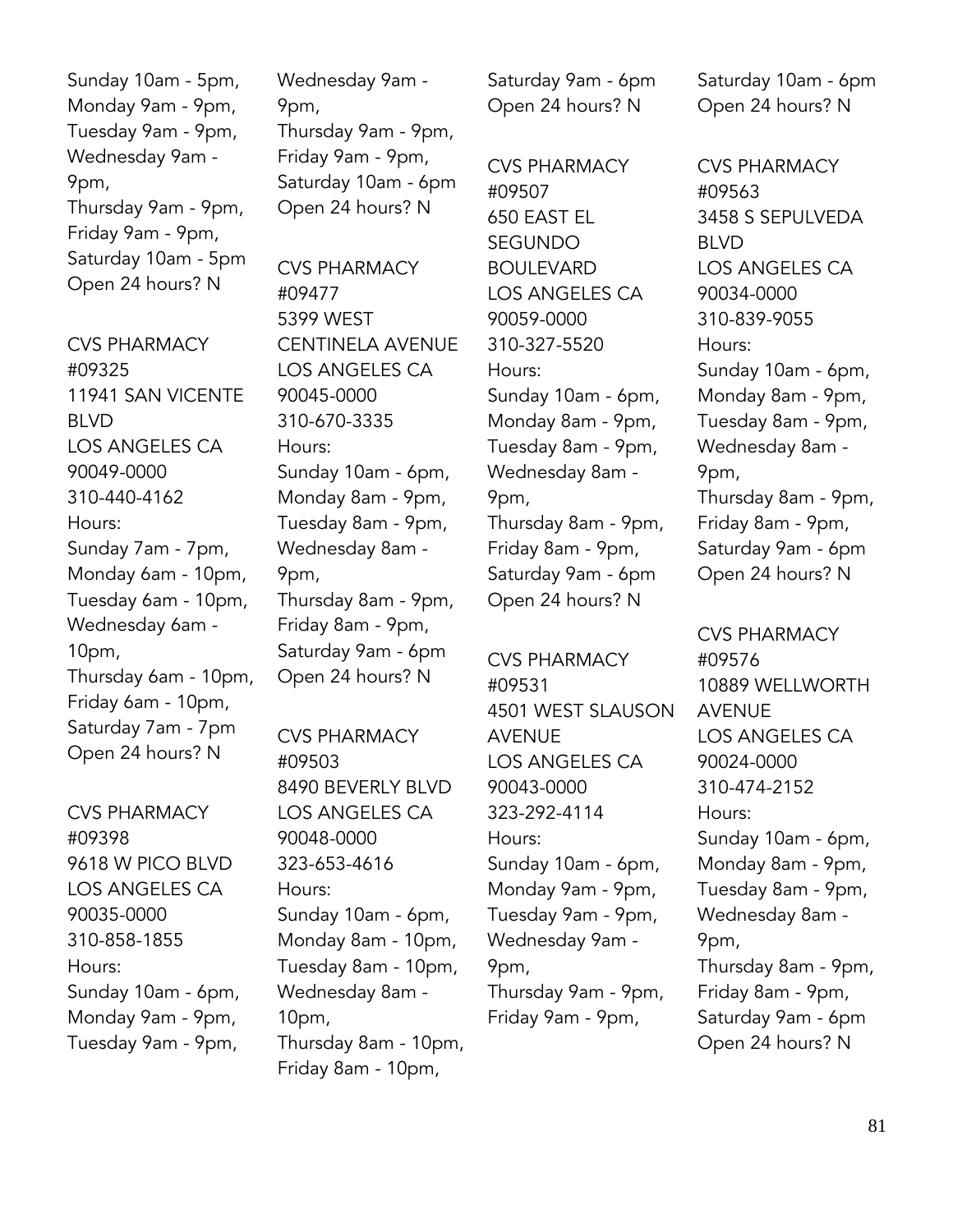CVS PHARMACY #09580 5101 WEST RODEO ROAD LOS ANGELES CA 90016-0000 323-936-0279 Hours: Sunday 10am - 6pm, Monday 8am - 9pm, Tuesday 8am - 9pm, Wednesday 8am - 9pm, Thursday 8am - 9pm, Friday 8am - 9pm, Saturday 9am - 6pm Open 24 hours? N

CVS PHARMACY #09582 3741 CRENSHAW BOULEVARD LOS ANGELES CA 90016-0000 323-298-5595 Hours: Sunday 10am - 6pm, Monday 8am - 9pm, Tuesday 8am - 9pm, Wednesday 8am - 9pm, Thursday 8am - 9pm, Friday 8am - 9pm, Saturday 9am - 6pm Open 24 hours? N

CVS PHARMACY #09603 201 NORTH LOS ANGELES STREET LOS ANGELES CA 90012-0000 213-620-1494 Hours: Closed on Sunday, Monday 9am - 5pm, Tuesday 9am - 5pm, Wednesday 9am - 5pm, Thursday 9am - 5pm, Friday 9am - 5pm, Closed on Saturday Open 24 hours? N

CVS PHARMACY #09626 1701 SOUTH WESTERN AVENUE LOS ANGELES CA 90006-0000 323-731-9247 Hours: Sunday 10am - 6pm, Monday 8am - 9pm, Tuesday 8am - 9pm, Wednesday 8am - 9pm, Thursday 8am - 9pm, Friday 8am - 9pm, Saturday 9am - 6pm Open 24 hours? N

CVS PHARMACY #09660 3751 WILSHIRE BOULEVARD LOS ANGELES CA 90010-0000

213-385-5030 Hours: Sunday 10am - 6pm, Monday 8am - 11pm, Tuesday 8am - 11pm, Wednesday 8am - 11pm, Thursday 8am - 11pm, Friday 8am - 11pm, Saturday 9am - 7pm Open 24 hours? N

CVS PHARMACY #09661 6360 WEST THIRD STREET LOS ANGELES CA 90036-0000 323-937-3019 Hours: NR Open 24 hours? Y

CVS PHARMACY #09665 5944 NORTH FIGUEROA AVENUE LOS ANGELES CA 90042-0000 323-478-8310 Hours: Sunday 10am - 6pm, Monday 7am - 10pm, Tuesday 7am - 10pm, Wednesday 7am - 10pm, Thursday 7am - 10pm, Friday 7am - 10pm,

Saturday 9am - 6pm Open 24 hours? N

CVS PHARMACY #09666 2419 WORKMAN **STREET** LOS ANGELES CA 90031-0000 323-223-9059 Hours: Sunday 10am - 6pm, Monday 8am - 9pm, Tuesday 8am - 9pm, Wednesday 8am - 9pm, Thursday 8am - 9pm, Friday 8am - 9pm, Saturday 9am - 6pm Open 24 hours? N

CVS PHARMACY #09669 2530 GLENDALE BOULEVARD LOS ANGELES CA 90039-0000 323-666-1285 Hours: NR Open 24 hours? Y

CVS PHARMACY #09674 1050 SUNSET BOULEVARD LOS ANGELES CA 90012-0000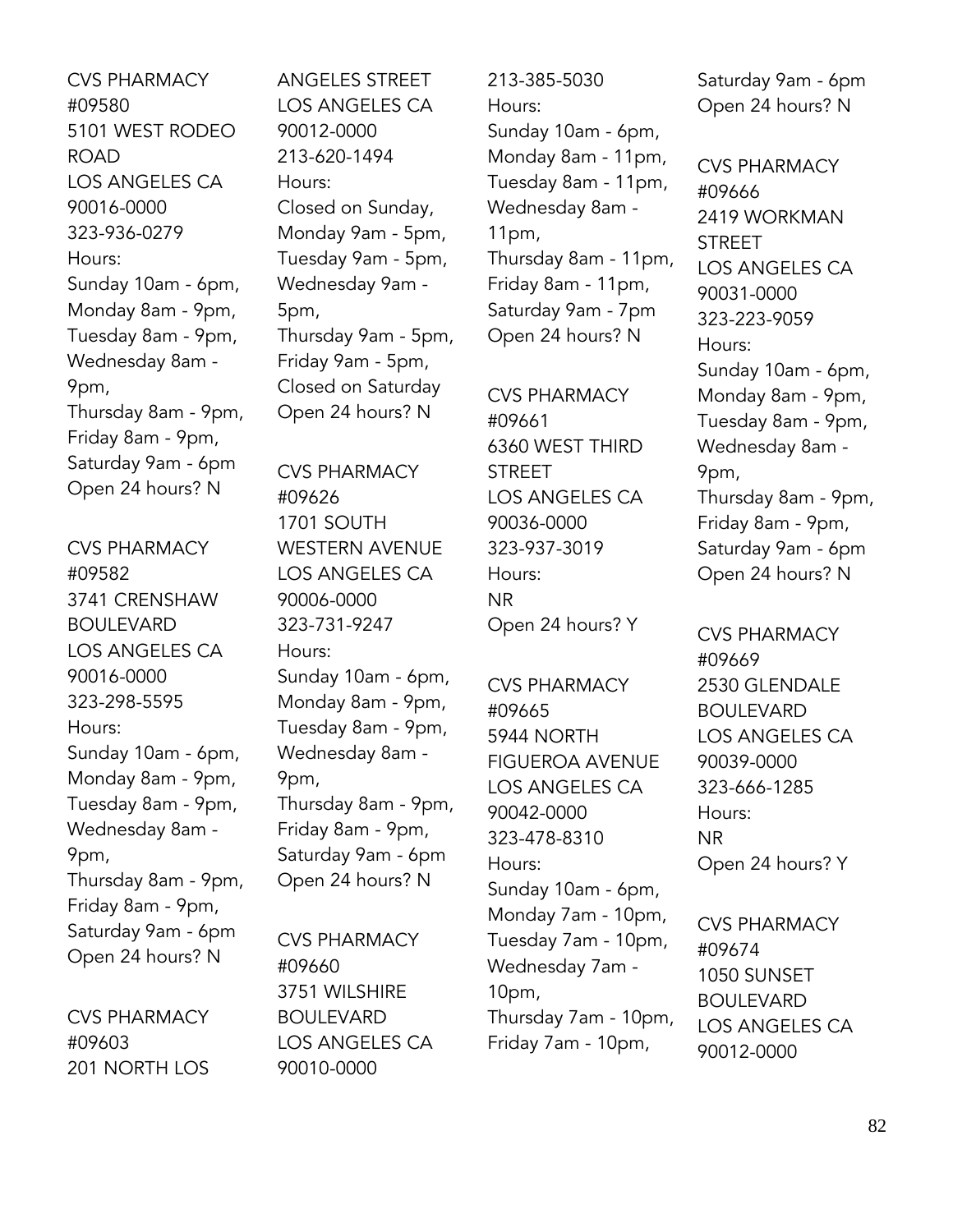213-975-1200 Hours: Sunday 10am - 6pm, Monday 8am - 9pm, Tuesday 8am - 9pm, Wednesday 8am - 9pm, Thursday 8am - 9pm, Friday 8am - 9pm, Saturday 9am - 6pm Open 24 hours? N

CVS PHARMACY #09685 2240 FAIRPARK LOS ANGELES CA 90041-0000 323-254-7346 Hours: Sunday 10am - 6pm, Monday 9am - 9pm, Tuesday 9am - 9pm, Wednesday 9am - 9pm, Thursday 9am - 9pm, Friday 9am - 9pm, Saturday 9am - 6pm Open 24 hours? N

CVS PHARMACY #09686 4707 WEST VENICE BOULEVARD LOS ANGELES CA 90019-0000 323-938-9001 Hours: Sunday 10am - 6pm, Monday 8am - 9pm,

Tuesday 8am - 9pm, Wednesday 8am - 9pm, Thursday 8am - 9pm, Friday 8am - 9pm, Saturday 9am - 6pm Open 24 hours? N

CVS PHARMACY #09766 12015 WILSHIRE BOULEVARD LOS ANGELES CA 90025-0000 310-479-6500 Hours: Sunday 10am - 5pm, Monday 9am - 9pm, Tuesday 9am - 9pm, Wednesday 9am - 9pm, Thursday 9am - 9pm, Friday 9am - 9pm, Saturday 10am - 5pm Open 24 hours? N

CVS PHARMACY #09781 5985 WEST PICO BOULEVARD LOS ANGELES CA 90035-0000 323-965-9161 Hours: Sunday 10am - 6pm, Monday 9am - 9pm, Tuesday 9am - 9pm, Wednesday 9am - 9pm,

Thursday 9am - 9pm, Friday 9am - 9pm, Saturday 9am - 6pm Open 24 hours? N

CVS PHARMACY #09985 8900 SEPULVEDA WESTWAY LOS ANGELES CA 90045-0000 310-258-0265 Hours: Sunday 10am - 6pm, Monday 9am - 9pm, Tuesday 9am - 9pm, Wednesday 9am - 9pm, Thursday 9am - 9pm, Friday 9am - 9pm, Saturday 9am - 6pm Open 24 hours? N

CVS PHARMACY #10292 4030 S WESTERN AVE LOS ANGELES CA 90062-1634 323-292-7009 Hours: Sunday 10am - 6pm, Monday 8am - 9pm, Tuesday 8am - 9pm, Wednesday 8am - 9pm, Thursday 8am - 9pm, Friday 8am - 9pm,

Saturday 9am - 6pm Open 24 hours? N

CVS PHARMACY #10309 210 WEST 7TH ST LOS ANGELES CA 90014-1834 213-327-0062 Hours: Sunday 10am - 6pm, Monday 8am - 9pm, Tuesday 8am - 9pm, Wednesday 8am - 9pm, Thursday 8am - 9pm, Friday 8am - 9pm, Saturday 9am - 6pm Open 24 hours? N

CVS PHARMACY #10433 6201 HOLLYWOOD BLVD STE 126 LOS ANGELES CA 90028-5363 323-467-7954 Hours: Sunday 10am - 6pm, Monday 8am - 9pm, Tuesday 8am - 9pm, Wednesday 8am - 9pm, Thursday 8am - 9pm, Friday 8am - 9pm, Saturday 9am - 6pm Open 24 hours? N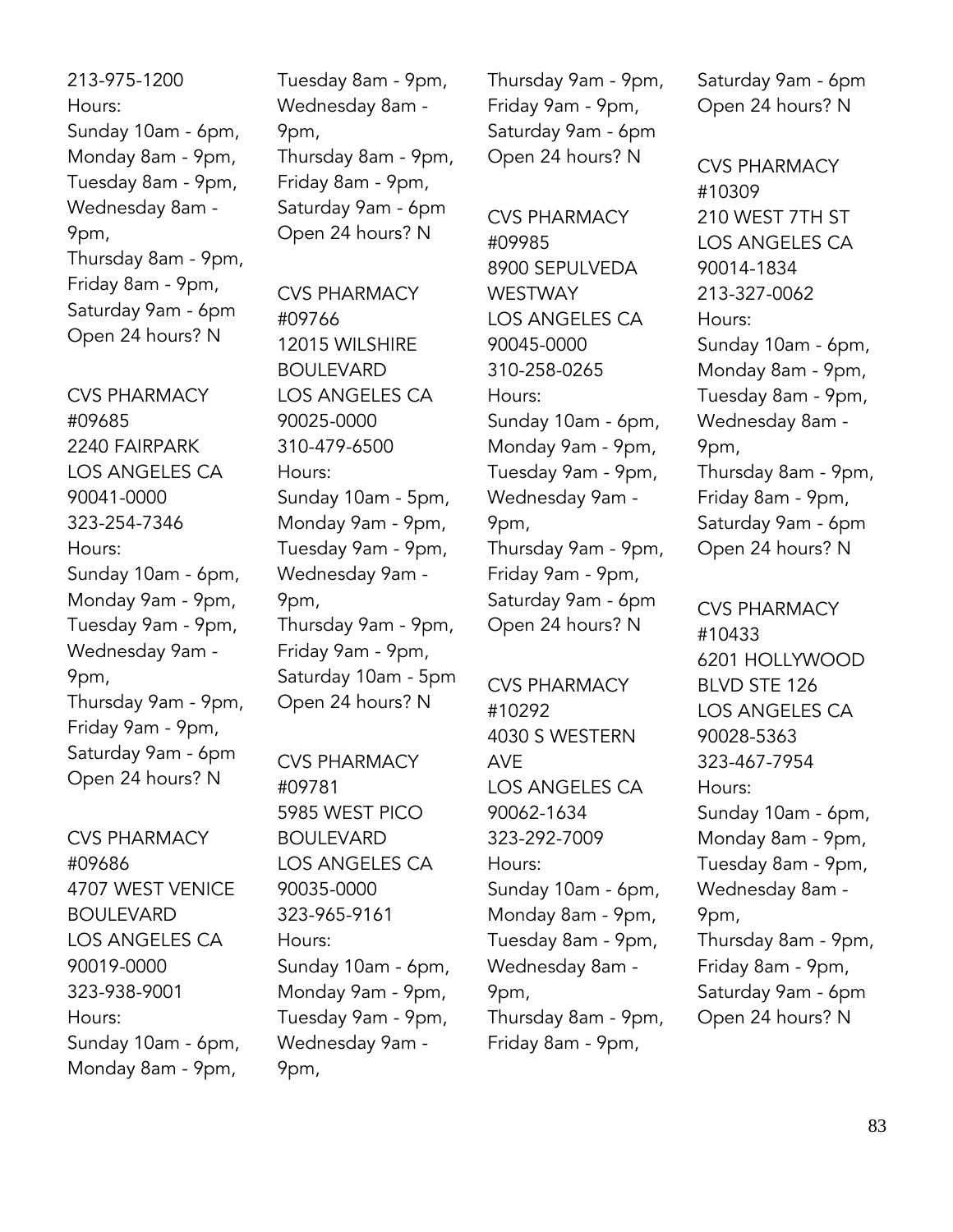CVS PHARMACY #10509 3627 E CESAR E CHAVEZ AVE LOS ANGELES CA 90063-2216 323-268-2703 Hours: Sunday 10am - 6pm, Monday 8am - 9pm, Tuesday 8am - 9pm, Wednesday 8am - 9pm, Thursday 8am - 9pm, Friday 8am - 9pm, Saturday 9am - 6pm Open 24 hours? N

CVS PHARMACY #10614 812 S GRAND AVE LOS ANGELES CA 90017-4610 213-627-7925 Hours: Sunday 10am - 6pm, Monday 8am - 9pm, Tuesday 8am - 9pm, Wednesday 8am - 9pm, Thursday 8am - 9pm, Friday 8am - 9pm, Saturday 9am - 6pm Open 24 hours? N

CVS PHARMACY #10663 1919 S HOOVER ST LOS ANGELES CA

90007-1322 213-741-6099 Hours: Sunday 10am - 6pm, Monday 8am - 9pm, Tuesday 8am - 9pm, Wednesday 8am - 9pm, Thursday 8am - 9pm, Friday 8am - 9pm, Saturday 9am - 6pm Open 24 hours? N

CVS PHARMACY #10791 8000 W SUNSET BLVD LOS ANGELES CA 90046-2439 323-656-1477 Hours: Sunday 10am - 6pm, Monday 8am - 10pm, Tuesday 8am - 10pm, Wednesday 8am - 10pm, Thursday 8am - 10pm, Friday 8am - 10pm, Saturday 9am - 6pm Open 24 hours? N

CVS PHARMACY #10915 1025 E ADAMS BLVD LOS ANGELES CA 90011-5522 213-742-6849 Hours: Sunday 10am - 6pm,

Monday 8am - 9pm, Tuesday 8am - 9pm, Wednesday 8am - 9pm, Thursday 8am - 9pm, Friday 8am - 9pm, Saturday 9am - 6pm Open 24 hours? N

CVS PHARMACY #10916 7500 MELROSE AVE LOS ANGELES CA 90046-7418 323-782-4209 Hours: Sunday 10am - 6pm, Monday 8am - 9pm, Tuesday 8am - 9pm, Wednesday 8am - 9pm, Thursday 8am - 9pm, Friday 8am - 9pm, Saturday 9am - 6pm Open 24 hours? N

CVS PHARMACY #11028 1026 S BROADWAY SPC A SPACE A LOS ANGELES CA 90015-4086 213-419-9555 Hours: NR Open 24 hours? Y

CVS PHARMACY #11215

555 NORTH BROADWAY #B101 LOS ANGELES CA 90012-0000 323-275-0972 Hours: NR Open 24 hours? Y

CVS PHARMACY #16649 3535 S LA CIENEGA BLVD LOS ANGELES CA 90016-0000 310-895-1132 Hours: Sunday 9am - 6pm, Monday 9am - 9pm, Tuesday 9am - 9pm, Wednesday 9am - 9pm, Thursday 9am - 9pm, Friday 9am - 9pm, Saturday 9am - 6pm Open 24 hours? N

CVS PHARMACY #16747 2626 COLORADO BLVD LOS ANGELES CA 90041-0000 323-258-5101 Hours: Sunday 9am - 6pm, Monday 9am - 9pm, Tuesday 9am - 9pm,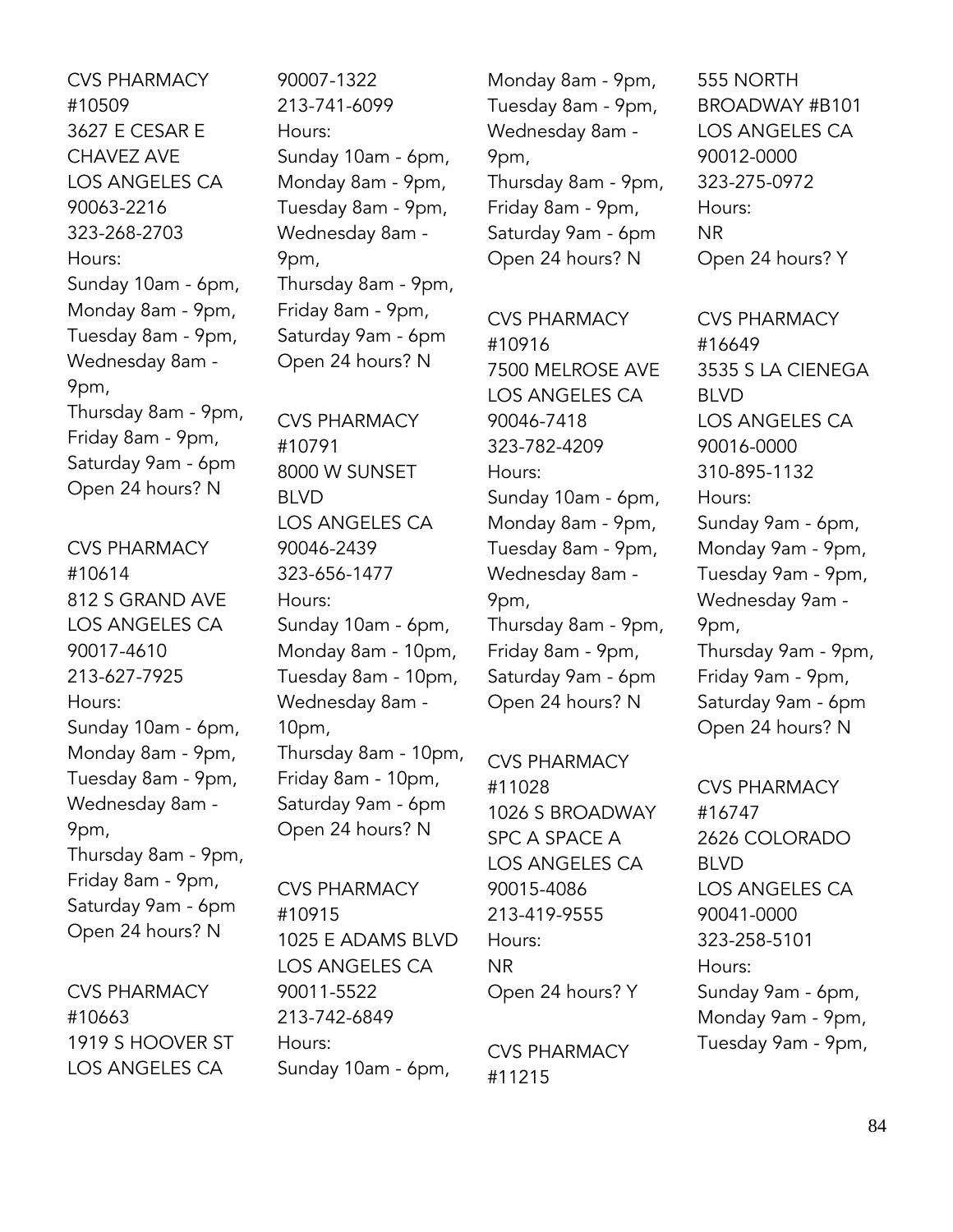Wednesday 9am - 9pm, Thursday 9am - 9pm, Friday 9am - 9pm, Saturday 9am - 6pm Open 24 hours? N

CVS PHARMACY #17630 10861 WEYBURN AVE LOS ANGELES CA 90024-0000 310-893-2360 Hours: Sunday 12pm - 5pm, Monday 10am - 6pm, Tuesday 10am - 6pm, Wednesday 10am - 6pm, Thursday 10am - 6pm, Friday 10am - 6pm, Saturday 10am - 5pm Open 24 hours? N

CVS PHARMACY #17631 735 S FIGUEROA ST LOS ANGELES CA 90017-0000 213-330-4544 Hours: Sunday 9am - 6pm, Monday 7am - 7pm, Tuesday 7am - 7pm, Wednesday 7am - 7pm, Thursday 7am - 7pm, Friday 7am - 7pm,

Saturday 9am - 6pm Open 24 hours? N

CVS PHARMACY #17699 3131 S. HOOVER ST. UNIT 9A LOS ANGELES CA 90089-8500 213-763-0588 Hours: Sunday 9am - 6pm, Monday 9am - 9pm, Tuesday 9am - 9pm, Wednesday 9am - 9pm, Thursday 9am - 9pm, Friday 9am - 9pm, Saturday 9am - 6pm Open 24 hours? N

CVS PHARMACY #17703 620 S VIRGIL AVE STE 100 LOS ANGELES CA 90005-4080 213-637-0215 Hours: Sunday 11am - 6pm, Monday 9am - 9pm, Tuesday 9am - 9pm, Wednesday 9am - 9pm, Thursday 9am - 9pm, Friday 9am - 9pm, Saturday 10am - 6pm Open 24 hours? N

CVS PHARMACY #17719 4211 EAGLE ROCK BLVD LOS ANGELES CA 90065-4404 323-340-1435 Hours: Sunday 11am - 5pm, Monday 9am - 7pm, Tuesday 9am - 7pm, Wednesday 9am - 7pm, Thursday 9am - 7pm, Friday 9am - 7pm, Saturday 9am - 5pm Open 24 hours? N

CVS PHARMACY #17724 11800 SANTA MONICA BLVD LOS ANGELES CA 90025-2202 310-295-3946 Hours: NR Open 24 hours? Y

CVS PHARMACY #17749 1302 S LA BREA AVE STE A LOS ANGELES CA 90019-3061 232-761-6468 Hours:

NR Open 24 hours? Y

CVS PHARMACY #17800 415 SOUTH LA BREA AVE LOS ANGELES CA 90036-3523 323-761-6401 Hours: Sunday 9am - 6pm, Monday 9am - 9pm, Tuesday 8am - 8pm, Wednesday 8am - 8pm, Thursday 9am - 9pm, Friday 9am - 9pm, Saturday 9am - 6pm Open 24 hours? N

CVS PHARMACY #17804 8900 S SEPULVEDA BLVD LOS ANGELES CA 90045-3604 310-242-6993 Hours: NR Open 24 hours? Y

CVS PHARMACY 17794 5500 W SUNSET BLVD LOS ANGELES CA 90028-8522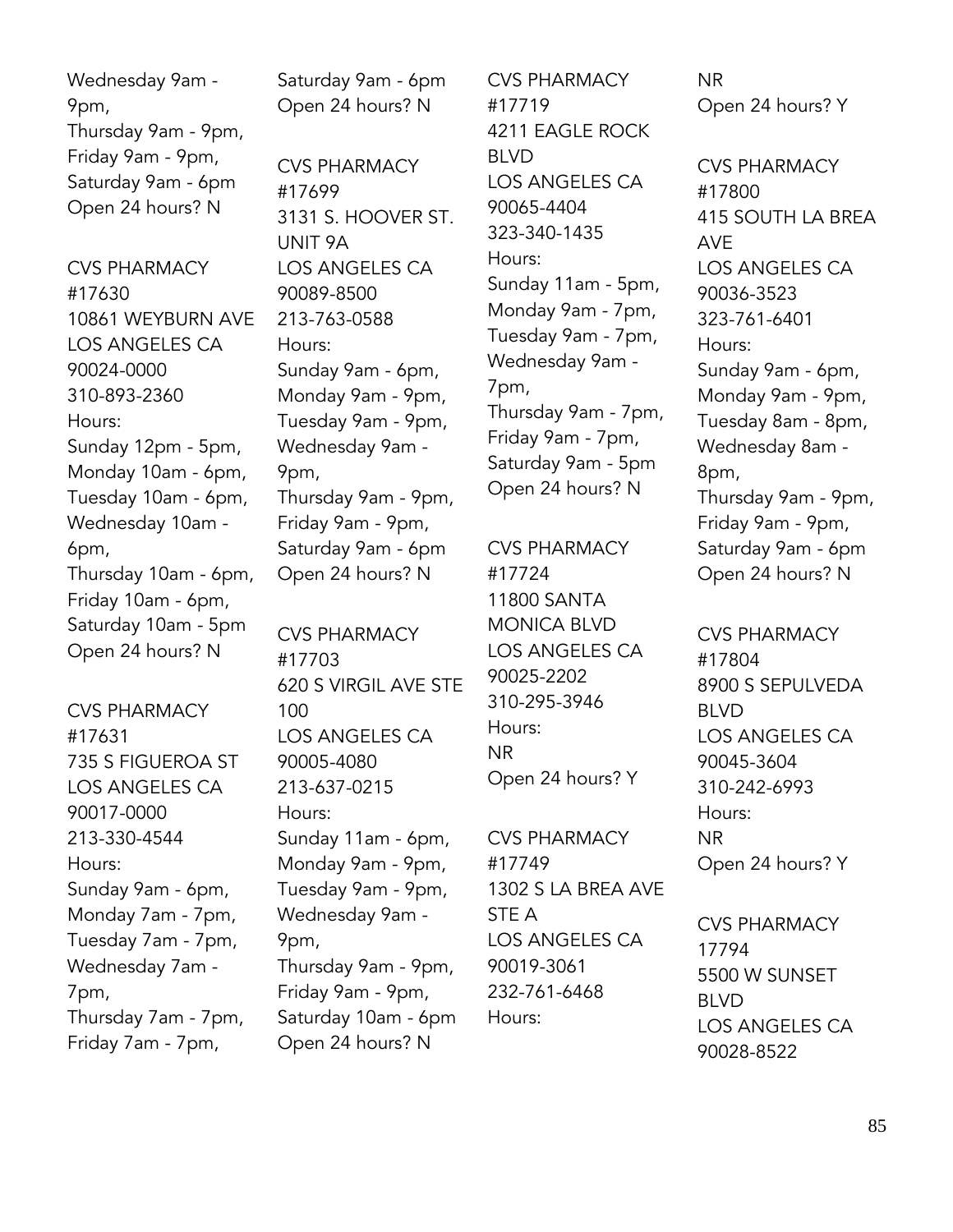401-765-1500 Hours: NR Open 24 hours? Y

DISCOUNT MEDICAL PHARMACY 2716 GRIFFITH PARK BLVD LOS ANGELES CA 90027-3343 323-661-8366 Hours: Closed on Sunday, Monday 9:30am - 6:30pm, Tuesday 9:30am - 6:30pm, Wednesday 9:30am - 6:30pm, Thursday 9:30am - 6:30pm, Friday 9:30am - 6:30pm, Saturday 9:30am - 5pm Open 24 hours? N

DNM PHARMACY 6221 WILSHIRE BLVD STE 100 LOS ANGELES CA 90048-0000 323-634-8930 Hours: Closed on Sunday, Monday 9am - 6pm, Tuesday 9am - 6pm,

Wednesday 9am - 6pm, Thursday 9am - 6pm, Friday 9am - 6pm, Closed on Saturday Open 24 hours? N

EAST L.A. PHARMACY, CORP. 4968 WHITTIER BLVD LOS ANGELES CA 90022-3130 323-685-5039 Hours: Closed on Sunday, Monday 9am - 6pm, Tuesday 9am - 6pm, Wednesday 9am - 6pm, Thursday 9am - 6pm, Friday 9am - 6pm, Saturday 10am - 3pm Open 24 hours? N

ECHO PARK PHARMACY 1634 W SUNSET BLVD LOS ANGELES CA 90026-4227 213-341-1411 Hours: Closed on Sunday, Monday 9am - 5:30pm, Tuesday 9am - 5:30pm, Wednesday 9am - 5:30pm,

Thursday 9am - 5:30pm, Friday 9am - 5:30pm, Closed on Saturday Open 24 hours? N

ECHO RX PHARMACY 2426 W 8TH ST STE 112 LOS ANGELES CA 90057-3840 213-378-0122 Hours: Closed on Sunday, Monday 9am - 5:30pm, Tuesday 9am - 5:30pm, Wednesday 9am - 5:30pm, Thursday 9am - 5:30pm, Friday 9am - 5:30pm, Closed on Saturday Open 24 hours? N

EDEN PHARMACY 2681 W OLYMPIC BLVD STE 102 LOS ANGELES CA 90006-0000 213-381-7705 Hours: Closed on Sunday, Monday 9am - 6pm, Tuesday 9am - 6pm, Wednesday 9am - 6pm,

Thursday 9am - 6pm, Friday 9am - 6pm, Saturday 9am - 2pm Open 24 hours? N

EISNER PEDIATRIC AND FAMILY MEDICAL CENTER 1500 S OLIVE ST ROOM 101 LOS ANGELES CA 90015-3023 213-747-5542 Hours: Closed on Sunday, Monday 9am - 7:30pm, Tuesday 9am - 6:30pm, Wednesday 9am - 6:30pm, Thursday 9am - 7:30pm, Friday 9am - 6:30pm, Saturday 9am - 6pm Open 24 hours? N

ELITE CARE PHARMACY 5101 SANTA MONICA BLVD #6 LOS ANGELES CA 90029-0000 323-426-9990 Hours: Closed on Sunday, Monday 10am - 6pm, Tuesday 10am - 6pm,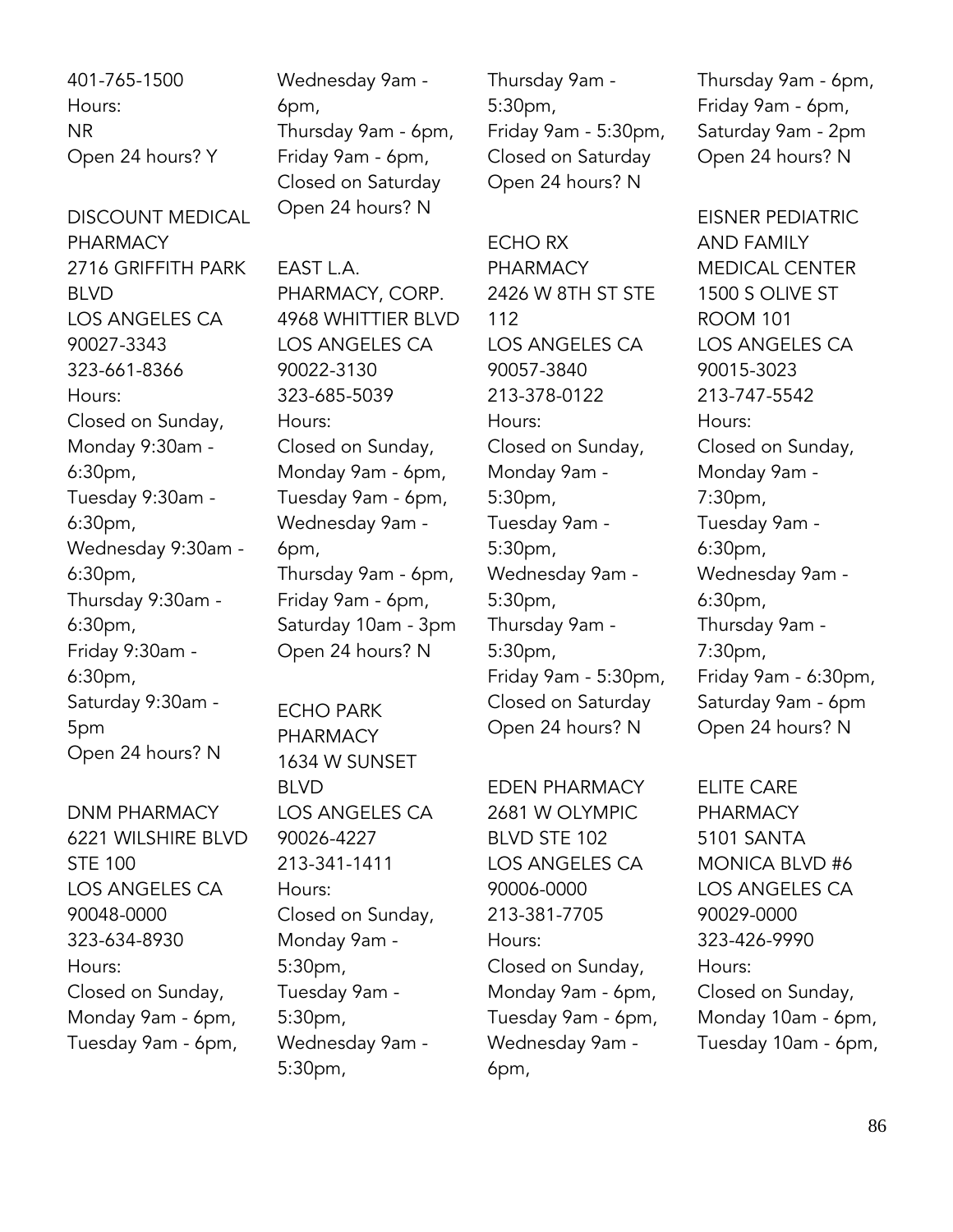| Wednesday 10am -<br>6pm,<br>Thursday 10am - 6pm,<br>Friday 10am - 6pm,<br>Closed on Saturday<br>Open 24 hours? N                                                                                 | Open 24 hours? N<br><b>FAIRFAX PHARMACY</b><br>1111 N FAIRFAX AVE<br><b>STE 110</b><br>LOS ANGELES CA<br>90046-0000                                                                                       | <b>FLORENCE</b><br>PHARMACY &<br><b>MEDICAL SUPPLY</b><br>1422 E FLORENCE<br><b>AVE</b><br>LOS ANGELES CA<br>90001-1937<br>323-277-9500<br>Hours:<br>Closed on Sunday,<br>Monday 9am - 6pm,<br>Tuesday 9am - 6pm,<br>Wednesday 9am -<br>6pm,<br>Thursday 9am - 6pm,<br>Friday 9am - 6pm,<br>Saturday 10am - 4pm<br>Open 24 hours? N | Open 24 hours? N<br><b>GARFIELD</b><br><b>PRESCRIPTION</b><br><b>PHARMACY</b><br>3756 SANTA<br><b>ROSALIA DR</b><br>LOS ANGELES CA<br>90008-0000<br>323-295-5585<br>Hours:<br>Closed on Sunday,<br>Monday 9am - 7pm,<br>Tuesday 9am - 7pm,<br>Wednesday 9am -<br>6pm,<br>Thursday 9am - 7pm,<br>Friday 9am - 6:30pm, |
|--------------------------------------------------------------------------------------------------------------------------------------------------------------------------------------------------|-----------------------------------------------------------------------------------------------------------------------------------------------------------------------------------------------------------|-------------------------------------------------------------------------------------------------------------------------------------------------------------------------------------------------------------------------------------------------------------------------------------------------------------------------------------|----------------------------------------------------------------------------------------------------------------------------------------------------------------------------------------------------------------------------------------------------------------------------------------------------------------------|
| <b>ETHICAL DRUG</b><br>254 N WESTERN AVE<br>LOS ANGELES CA<br>90004-0000<br>323-467-2101<br>Hours:<br>Closed on Sunday,<br>Monday 10am - 7pm,<br>Tuesday 10am - 7pm,<br>Wednesday 10am -<br>7pm, | 323-656-9622<br>Hours:<br>Closed on Sunday,<br>Monday 9am -<br>5:30pm,<br>Tuesday 9am -<br>5:30pm,<br>Wednesday 9am -<br>5:30 <sub>pm</sub><br>Thursday 9am -<br>5:30pm,                                  |                                                                                                                                                                                                                                                                                                                                     |                                                                                                                                                                                                                                                                                                                      |
| Thursday 10am - 7pm,<br>Friday 10am - 7pm,<br>Saturday 10am - 3pm<br>Open 24 hours? N                                                                                                            | Friday 9am - 5:30pm,<br>Closed on Saturday<br>Open 24 hours? N                                                                                                                                            | <b>GALLERIA</b><br><b>PHARMACY</b><br>3250 W OLYMPIC                                                                                                                                                                                                                                                                                | Saturday 9am - 2pm<br>Open 24 hours? N                                                                                                                                                                                                                                                                               |
| <b>FAIRFAX DISCOUNT</b><br><b>PHARMACY</b><br>7771 BEVERLY BLVD<br>LOS ANGELES CA<br>90036-2151<br>323-937-1111<br>Hours:<br>Closed on Sunday,<br>Monday 10am - 6pm,<br>Tuesday 10am - 6pm,      | <b>FARMACIA SUPERIOR</b><br>1175 S ROBERTSON<br><b>BLVD</b><br>LOS ANGELES CA<br>90035-1403<br>424-335-0737<br>Hours:<br>Sunday 10am - 5pm,<br>Monday 9am - 5pm,<br>Tuesday 9am - 5pm,<br>Wednesday 9am - | BLVD STE 101<br>LOS ANGELES CA<br>90006-0000<br>323-733-7200<br>Hours:<br>Closed on Sunday,<br>Monday 9:30am -<br>6pm,<br>Tuesday 9:30am -<br>6pm,<br>Wednesday 9:30am -                                                                                                                                                            | <b>GATEWAY CIRCLE</b><br><b>PHARMACY</b><br>3133 NORTH<br><b>BROADWAY</b><br>LOS ANGELES CA<br>90031-0000<br>323-223-3228<br>Hours:<br>Closed on Sunday,<br>Monday 10am -<br>6:30pm,<br>Tuesday 10am -                                                                                                               |

Tuesday 10am - 6pm, Wednesday 10am - Thursday 10am - 6pm, Friday 10am - 6pm, Saturday 10am - 5pm,

6pm,

2:30pm

Wednesday 9am - Thursday 9am - 5pm, Friday 9am - 2pm, Closed on Saturday Open 24 hours? N

6pm, Thursday 9:30am - 6pm, Friday 9:30am - 6pm, Saturday 9:30am - 4pm

6:30pm,

6:30pm,

6:30pm,

Wednesday 10am -

Thursday 10am -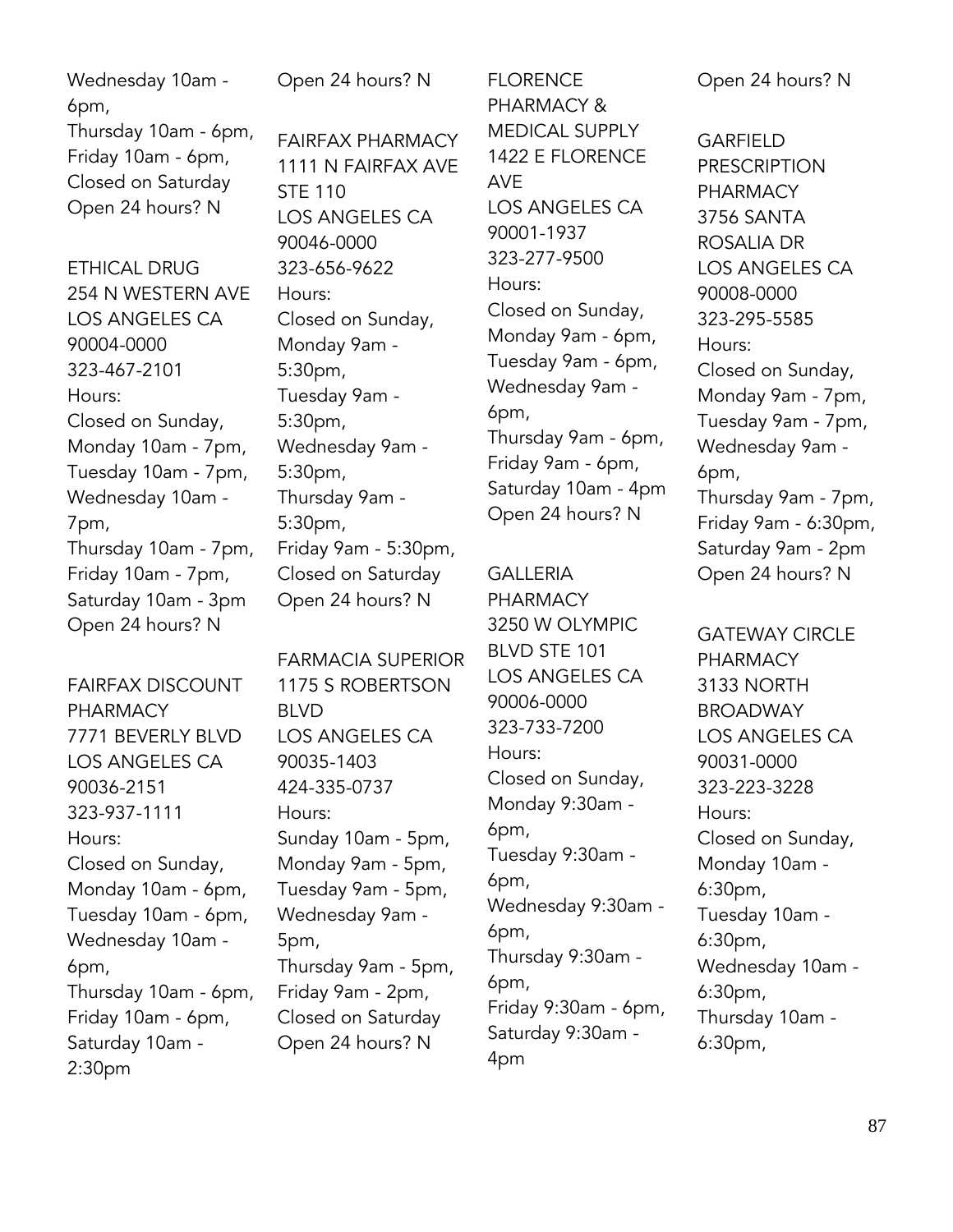Friday 10am - 6:30pm, Saturday 10am - 6:30pm Open 24 hours? N

GOLDEN CARE PHARMACY 4128 S BROADWAY LOS ANGELES CA 90037-0000 323-234-9956 Hours: Closed on Sunday, Monday 8am - 4pm, Tuesday 8am - 4pm, Wednesday 8am - 4pm, Thursday 8am - 4pm, Friday 8am - 4pm, Closed on Saturday Open 24 hours? N

GOOD PRICE PHARMACY 6000 N FIGUEROA ST SUITE 102 LOS ANGELES CA 90042-0000 323-255-5161 Hours: Closed on Sunday, Monday 9am - 6:30pm, Tuesday 9am - 6:30pm, Wednesday 9am - 6:30pm,

Thursday 9am - 6:30pm, Friday 9am - 6:30pm, Saturday 9am - 4pm Open 24 hours? N

GOOD SAMARITAN TOTAL CARE PHARMACY 1245 WILSHIRE BLVD SUITE 201 LOS ANGELES CA 90017-0000 213-977-4111 Hours: Closed on Sunday, Monday 8am - 6pm, Tuesday 8am - 6pm, Wednesday 8am - 6pm, Thursday 8am - 6pm, Friday 8am - 6pm, Closed on Saturday Open 24 hours? N

GRAND AVE PHARMACY 1400 S GRAND AVE STE 100 LOS ANGELES CA 90015-0000 213-746-4114 Hours: Closed on Sunday, Monday 9am - 6pm, Tuesday 9am - 6pm, Wednesday 9am - 6pm, Thursday 9am - 6pm,

Friday 9am - 6pm, Closed on Saturday Open 24 hours? N

GRAND PHARMACY INC 505 S. VIRGIL AVE # 107 LOS ANGELES CA 90020-0000 213-380-5100 Hours: Closed on Sunday, Monday 8:30am - 5:30pm, Tuesday 8:30am - 5:30pm, Wednesday 8:30am - 5:30pm, Thursday 8:30am - 5:30pm, Friday 8:30am - 5:30pm, Saturday 8:30am - 1:30pm Open 24 hours? N

GRAND SPECIALTY PHARMACY 1513 S GRAND AVE # 100 LOS ANGELES CA 90015-3070 213-747-3200 Hours: Closed on Sunday, Monday 9am - 5:30pm,

Tuesday 9am - 5:30pm, Wednesday 9am - 5:30pm, Thursday 9am - 5:30pm, Friday 9am - 5pm, Closed on Saturday Open 24 hours? N

H.K.PHARMACY 124 N WESTERN AVE LOS ANGELES CA 90004-4106 323-464-3925 Hours: Closed on Sunday, Monday 10am - 6pm, Tuesday 10am - 6pm, Wednesday 10am - 6pm, Thursday 10am - 6pm, Friday 10am - 6pm, Saturday 10am - 3pm Open 24 hours? N

HANMI PHARMACY, INC. 325 1/2 S WESTERN AVE LOS ANGELES CA 90020-3804 626-422-1271 Hours: Closed on Sunday, Monday 9am - 5pm, Tuesday 9am - 5pm, Wednesday 9am - 5pm,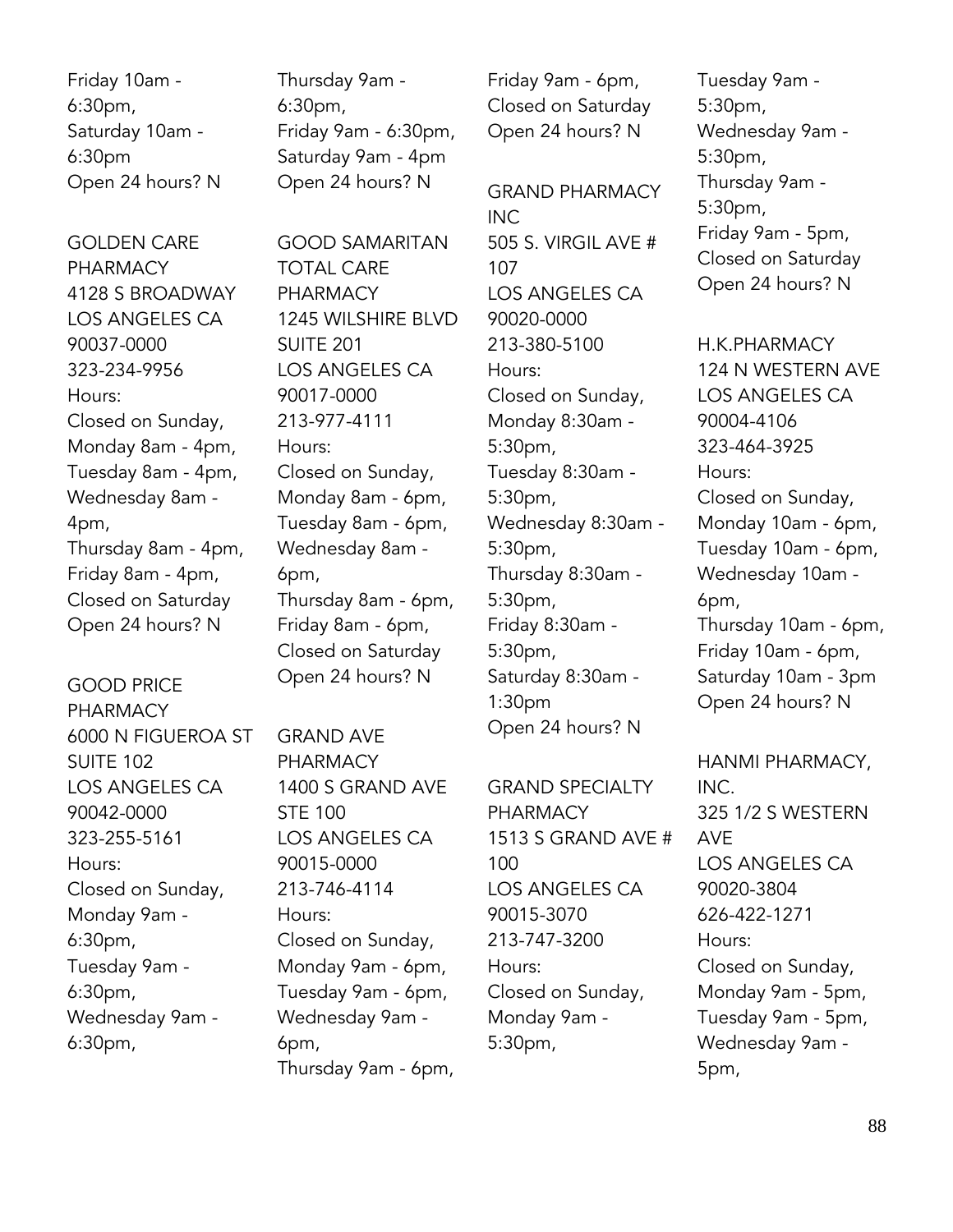Thursday 9am - 5pm, Friday 9am - 5pm, Saturday 10am - 1pm Open 24 hours? N

HARVARD PHARMACY 3130 W OLYMPIC BLVD STE 150 LOS ANGELES CA 90006-2422 323-732-1911 Hours: Closed on Sunday, Monday 10am - 6pm, Tuesday 10am - 6pm, Wednesday 10am - 6pm, Thursday 10am - 6pm, Friday 10am - 6pm, Saturday 10am - 2pm Open 24 hours? N

HOLLYWOOD PRESBYTERIAN MEDICAL CENTER 1300 N VERMONT AVE LOS ANGELES CA 90027-6069 323-913-4989 Hours: Closed on Sunday, Monday 9am - 5:30pm, Tuesday 9am - 5:30pm, Wednesday 9am - 5:30pm,

Thursday 9am - 5:30pm, Friday 9am - 5:30pm, Closed on Saturday Open 24 hours? N

HUBERT H HUMPHREY COMP HEALTH CENTER 5850 S MAIN ST LOS ANGELES CA 90003-0000 323-897-6000 Hours: Sunday 8am - 10pm, Monday 8am - 10pm, Tuesday 8am - 10pm, Wednesday 8am - 10pm, Thursday 8am - 10pm, Friday 8am - 10pm, Saturday 8am - 10pm Open 24 hours? N

HYE PHARMACY INC 5236 SANTA MONICA BLVD LOS ANGELES CA 90029-1210 323-661-7152 Hours: Closed on Sunday, Monday 9am - 7pm, Tuesday 9am - 7pm, Wednesday 9am - 7pm, Thursday 9am - 7pm, Friday 9am - 7pm,

Saturday 9am - 3pm Open 24 hours? N

HYUNDAI DRUGS 461 S WESTERN AVE LOS ANGELES CA 90020-4102 213-480-3322 Hours: Closed on Sunday, Monday 9am - 5pm, Tuesday 9am - 5pm, Wednesday 9am - 5pm, Thursday 9am - 5pm, Friday 9am - 5pm, Saturday 9am - 1pm Open 24 hours? N

IMPERIAL OF WESTWOOD PHARMACY 1820 WESTWOOD BLVD LOS ANGELES CA 90025-4612 310-475-6000 Hours: Closed on Sunday, Monday 10am - 6pm, Tuesday 10am - 6pm, Wednesday 10am - 6pm, Thursday 10am - 6pm, Friday 10am - 6pm, Saturday 11am - 4pm Open 24 hours? N

JAYS DRUG 3154 W OLYMPIC BLVD LOS ANGELES CA 90006-0000 323-731-4696 Hours: Closed on Sunday, Monday 10am - 6pm, Tuesday 10am - 6pm, Wednesday 10am - 6pm, Thursday 10am - 6pm, Friday 10am - 6pm, Saturday 10am - 4pm Open 24 hours? N

JEFFREY GOODMAN SPECIAL CARE PHARMACY 1625 N SCHRADER BLVD 1ST FLR LOS ANGELES CA 90028-0000 323-993-7513 Hours: Closed on Sunday, Monday 8am - 5pm, Tuesday 8am - 5pm, Wednesday 8am - 5pm, Thursday 8am - 5pm, Friday 8am - 5pm, Saturday 10am - 2pm Open 24 hours? N

KEY DRUG **COMPANY** 770 S VERMONT AVE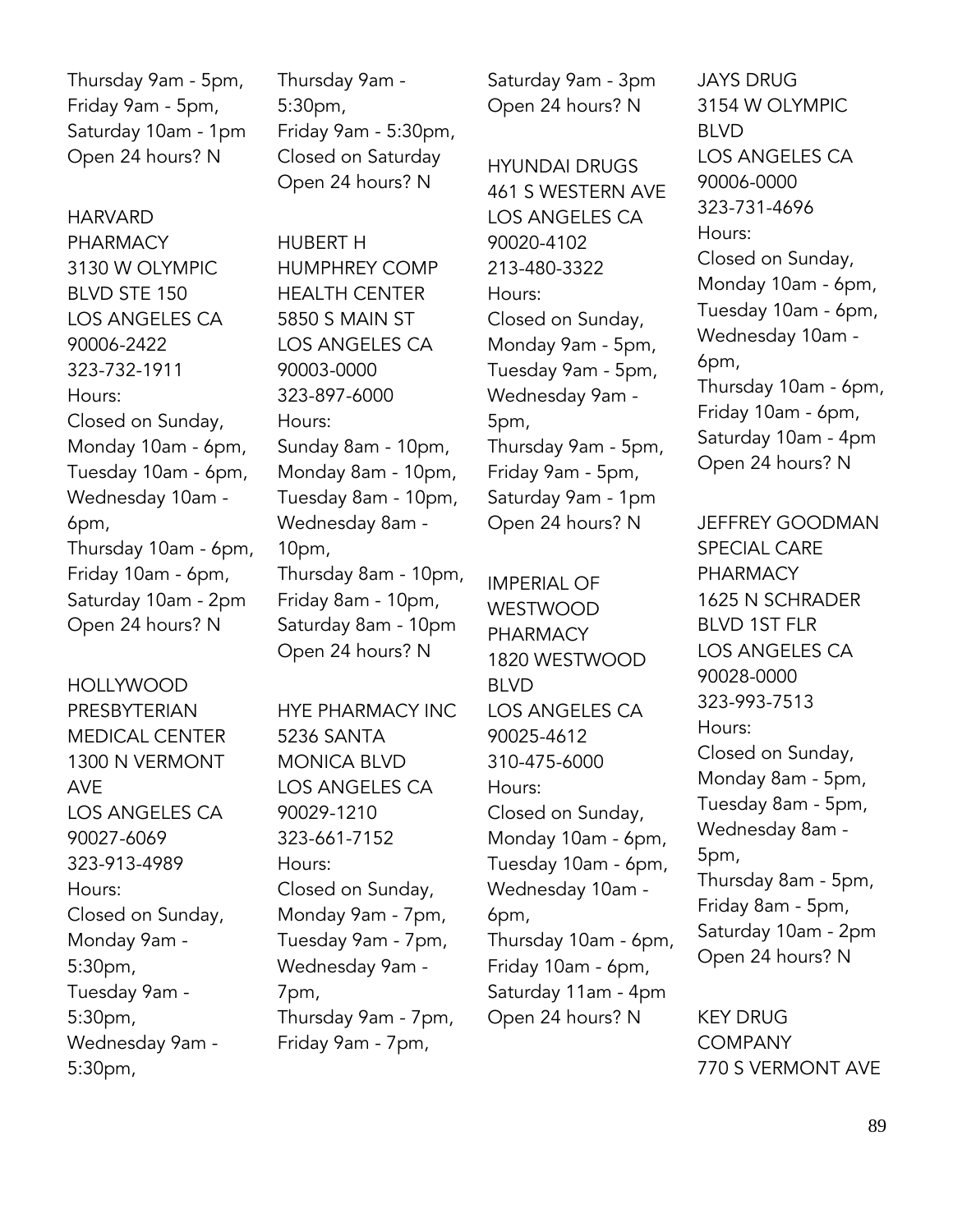LOS ANGELES CA 90005-0000 213-383-2211 Hours: Closed on Sunday, Monday 9am - 6:30pm, Tuesday 9am - 6:30pm, Wednesday 9am - 6:30pm, Thursday 9am - 6:30pm, Friday 9am - 6:30pm, Saturday 9am - 5:30pm Open 24 hours? N

KING PHARMACY 2707 WHITTIER BLVD LOS ANGELES CA 90023-0000 323-262-8845 Hours: Closed on Sunday, Monday 10am - 6pm, Tuesday 10am - 6pm, Wednesday 10am - 6pm, Thursday 10am - 6pm, Friday 10am - 6pm, Saturday 10am - 2pm Open 24 hours? N

KINGSLEY PHARMACY 3663 W 6TH ST STE 102 LOS ANGELES CA

90020-3026 213-383-8877 Hours: Closed on Sunday, Monday 8am - 5pm, Tuesday 8am - 5pm, Wednesday 8am - 5pm, Thursday 8am - 5pm, Friday 8am - 5pm, Saturday 8:30am - 1pm Open 24 hours? N

KORYO PHARMACY 2727 W OLYMPIC BLVD STE 103 LOS ANGELES CA 90006-0000 213-738-6970 Hours: Closed on Sunday, Monday 10am - 6pm, Tuesday 10am - 6pm, Wednesday 10am - 6pm, Thursday 10am - 6pm, Friday 10am - 6pm, Saturday 10am - 3pm Open 24 hours? N

KT PLAZA PHARMACY 928 S WESTERN AVE STE 110 LOS ANGELES CA 90006-0000 213-382-0212 Hours:

Sunday 11am - 7pm, Monday 10am - 8pm, Tuesday 10am - 8pm, Wednesday 10am - 8pm, Thursday 10am - 8pm, Friday 10am - 8pm, Saturday 10am - 8pm Open 24 hours? N

KYOTO PHARMACY 420 E 3RD ST STE 106 LOS ANGELES CA 90013-1645 213-253-5999 Hours: Closed on Sunday, Monday 9am - 6pm, Tuesday 9am - 6pm, Wednesday 9am - 6pm, Thursday 9am - 6pm, Friday 9am - 6pm, Saturday 9:30am - 1:30pm Open 24 hours? N

LA DRUGS 3030 W OLYMPIC BLVD STE 118 LOS ANGELES CA 90006-0000 213-387-3030 Hours: Closed on Sunday, Monday 9am - 5pm, Tuesday 9am - 5pm, Wednesday 9am - 5pm, Thursday 9am - 5pm, Friday 9am - 5pm, Saturday 9am - 1pm Open 24 hours? N

LAC PMQ PHARMACY LA 325 E 7TH ST RM 101 LOS ANGELES CA 90014-2209 714-364-4008 Hours: Closed on Sunday, Monday 9am - 6pm, Tuesday 9am - 6pm, Wednesday 9am - 6pm, Thursday 9am - 6pm, Friday 9am - 6pm, Closed on Saturday Open 24 hours? N

LEES DISCOUNT DRUG 2732 W OLYMPIC BLVD LOS ANGELES CA 90006-2615 213-382-6391 Hours: Closed on Sunday, Monday 9:30am - 7pm, Tuesday 9:30am - 7pm, Wednesday 9:30am - 7pm,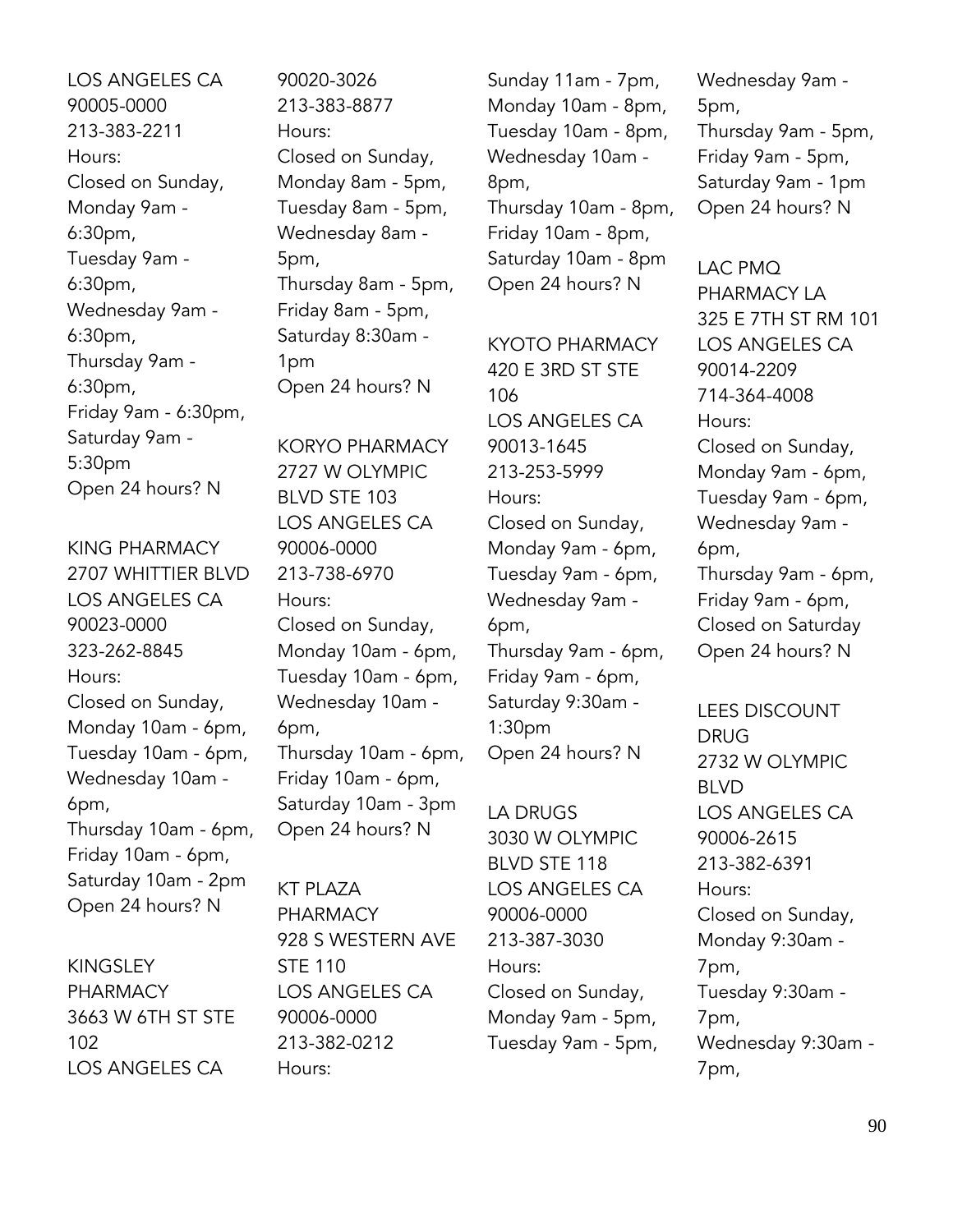Thursday 9:30am - 7pm, Friday 9:30am - 7pm, Saturday 9:30am - 6pm Open 24 hours? N

LG PHARMACY 5400 HOLLYWOOD BLVD UNIT A LOS ANGELES CA 90027-3406 323-664-6664 Hours: Closed on Sunday, Monday 9:30am - 5pm, Tuesday 9:30am - 5pm, Wednesday 9:30am - 5pm, Thursday 9:30am - 5pm, Friday 9:30am - 5pm, Closed on Saturday Open 24 hours? N

LITTLE TOKYO PHARMACY 402 E 2ND ST LOS ANGELES CA 90012-0000 213-680-4011 Hours: Closed on Sunday, Monday 9am - 6pm, Tuesday 9am - 6pm, Wednesday 9am - 6pm,

Thursday 9am - 6pm, Friday 9am - 6pm, Saturday 9am - 4pm Open 24 hours? N

LORENA PHARMACY 3400 WHITTIER BLVD LOS ANGELES CA 90023-1785 323-268-3384 Hours: Sunday 9am - 6pm, Monday 8am - 9pm, Tuesday 8am - 9pm, Wednesday 8am - 9pm, Thursday 8am - 9pm, Friday 8am - 9pm, Saturday 9am - 9pm Open 24 hours? N

M & S PHARMACY 4561 CENTINELA AVE LOS ANGELES CA 90066-0000 310-822-6354 Hours: Closed on Sunday, Monday 10am - 6pm, Tuesday 10am - 6pm, Wednesday 10am - 6pm, Thursday 10am - 6pm, Friday 10am - 6pm, Closed on Saturday Open 24 hours? N

**MANCHESTER** PROFESSIONAL PHARMACY 600 W MANCHESTER AVE LOS ANGELES CA 90044-5700 323-750-3523 Hours: Closed on Sunday, Monday 10am - 5:30pm, Tuesday 10am - 5:30pm, Wednesday 10am - 5:30pm, Thursday 10am - 5:30pm, Friday 10am - 5:30pm, Closed on Saturday Open 24 hours? N

MARIPOSA PHARMACY 2970 W OLYMPIC BLVD # 104 LOS ANGELES CA 90006-2518 213-365-5067 Hours: Closed on Sunday, Monday 9am - 6pm, Tuesday 9am - 6pm, Wednesday 9am - 6pm, Thursday 9am - 6pm, Friday 9am - 6pm,

Saturday 9am - 2pm Open 24 hours? N

MARTIN PHARMACY 801 S VERMONT AVE STE 104 LOS ANGELES CA 90005-0000 213-382-9718 Hours: Closed on Sunday, Monday 9am - 6pm, Tuesday 9am - 6pm, Wednesday 9am - 6pm, Thursday 9am - 6pm, Friday 9am - 6pm, Closed on Saturday Open 24 hours? N

MEDICO PHARMACY 11779 SANTA MONICA BLVD LOS ANGELES CA 90025-0000 310-444-9011 Hours: Closed on Sunday, Monday 9am - 6pm, Tuesday 9am - 6pm, Wednesday 9am - 6pm, Thursday 9am - 6pm, Friday 9am - 6pm, Closed on Saturday Open 24 hours? N

MEDQUICKRX 5757 WILSHIRE BLVD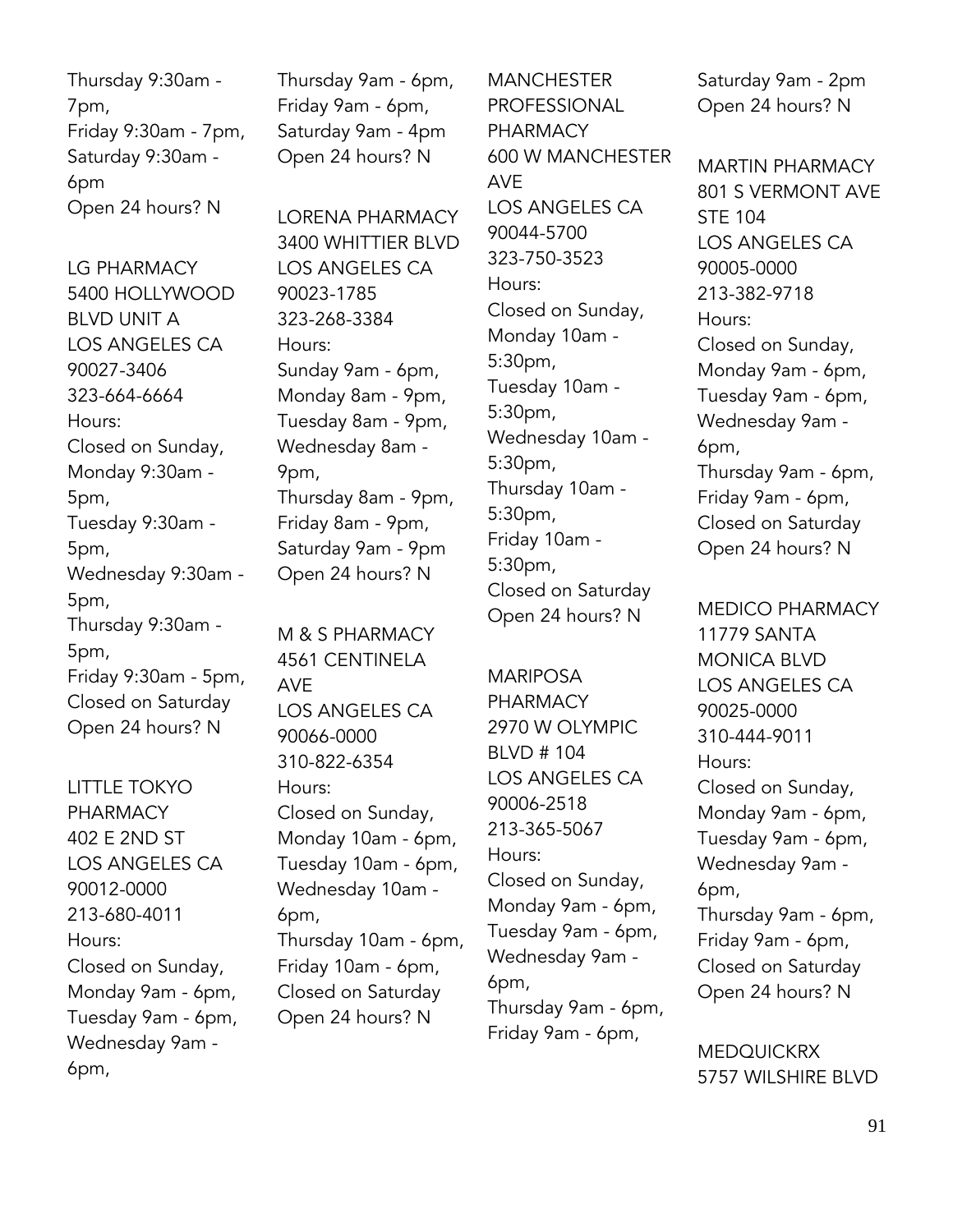SUITE 320 LOS ANGELES CA 90036-3686 310-935-1899 Hours: Closed on Sunday, Monday 9am - 6pm, Tuesday 9am - 6pm, Wednesday 9am - 6pm, Thursday 9am - 6pm, Friday 9am - 6pm, Closed on Saturday Open 24 hours? N

MEDX MEDICAL SUPPLY / PHARMACY 3200 LOS FELIZ BLVD LOS ANGELES CA 90039-1599 323-522-3795 Hours: Closed on Sunday, Monday 9:30am - 5:30pm, Tuesday 9:30am - 5:30pm, Wednesday 9:30am - 5:30pm, Thursday 9:30am - 5:30pm, Friday 9:30am - 5:30pm, Closed on Saturday Open 24 hours? N

MEN'S HEALTH FOUNDATION 9201 W SUNSET BLVD STE G2 LOS ANGELES CA 90069-3709 310-205-0724 Hours: Closed on Sunday, Monday 9am - 5:30pm, Tuesday 9am - 5:30pm, Wednesday 9am - 5:30pm, Thursday 9am - 5:30pm, Friday 9am - 5:30pm, Closed on Saturday Open 24 hours? N

MICKEY FINE PHARMACY & SNACK SHOP 2000 AVENUE OF THE STARS, QSR 45 LOS ANGELES CA 90067-4700 310-277-6123 Hours: Closed on Sunday, Monday 9am - 5:30pm, Tuesday 9am - 5:30pm, Wednesday 9am - 5:30pm, Thursday 9am - 5:30pm, Friday 9am - 5:30pm, Closed on Saturday Open 24 hours? N

MID-WEST MEDICAL PHARMACY 8733 BEVERLY BLVD STE 100 LOS ANGELES CA 90048-1890 310-657-1635 Hours: Closed on Sunday, Monday 9am - 5:30pm, Tuesday 9am - 5:30pm, Wednesday 9am - 5:30pm, Thursday 9am - 5:30pm, Friday 9am - 5:30pm, Closed on Saturday Open 24 hours? N

MINI PHARMACY 2425 PORTER ST LOS ANGELES CA 90021-2510 888-545-6464 Hours: Closed on Sunday, Monday 8am - 6pm, Tuesday 8am - 6pm, Wednesday 8am - 6pm, Thursday 8am - 6pm, Friday 8am - 6pm, Saturday 8am - 4:30pm Open 24 hours? N

MOLINA'S PHARMACY 3746 WHITTIER BLVD LOS ANGELES CA 90023-1795 323-261-3504 Hours: Closed on Sunday, Monday 9am - 6pm, Tuesday 9am - 6pm, Wednesday 9am - 6pm, Thursday 9am - 6pm, Friday 9am - 6pm, Saturday 9am - 3pm Open 24 hours? N

**MORNINGSIDE** MEDICAL PHARMACY INC 1704 W MANCHESTER AVE LOS ANGELES CA 90047-0000 323-753-1333 Hours: Closed on Sunday, Monday 9am - 6pm, Tuesday 9am - 6pm, Wednesday 9am - 6pm, Thursday 9am - 6pm, Friday 9am - 6pm, Saturday 10am - 2pm Open 24 hours? N

MOTHER'S CARE PHARMACY 3500 W 6TH ST STE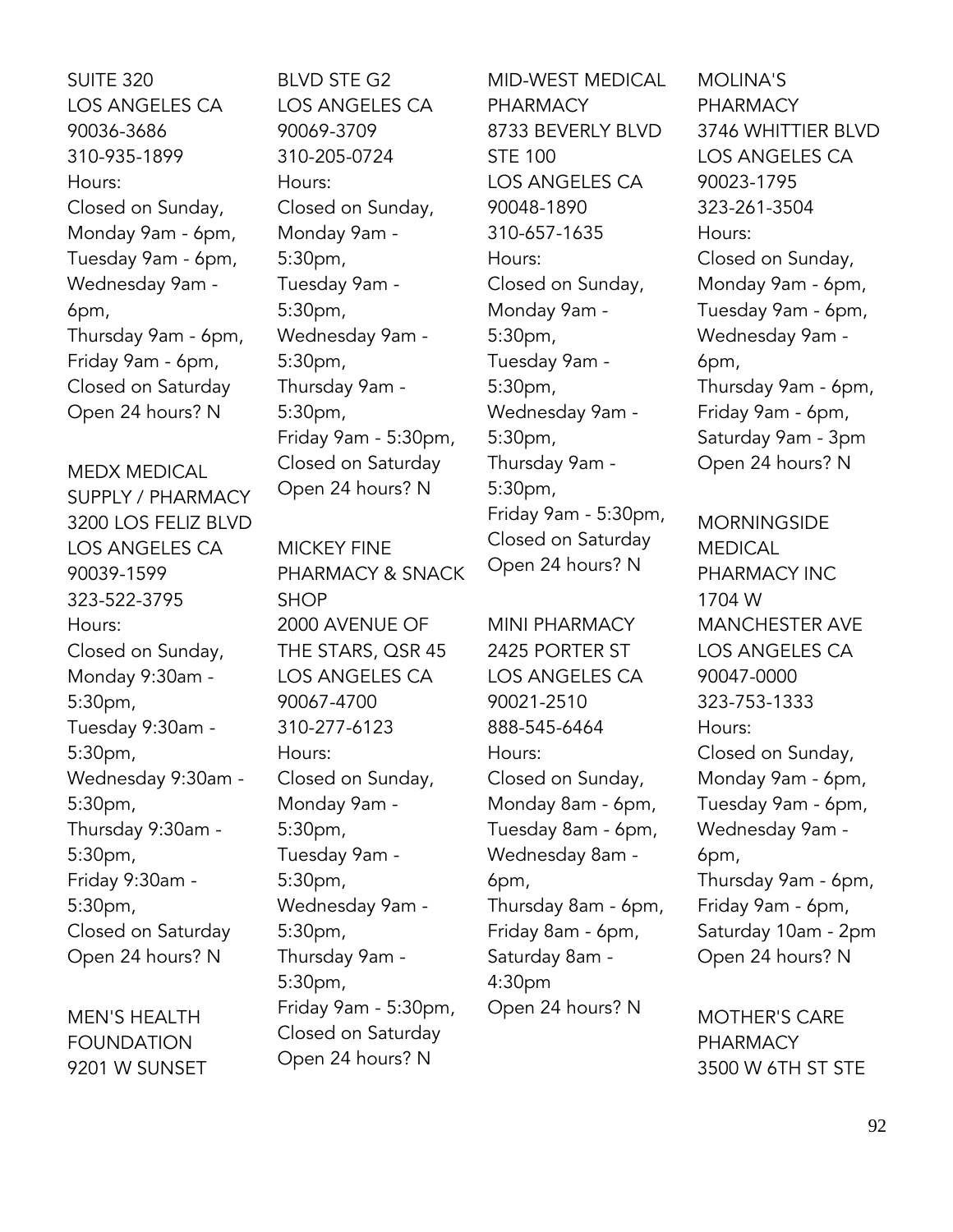120 LOS ANGELES CA 90020-5801 213-739-3030 Hours: Closed on Sunday, Monday 9am - 5:30pm, Tuesday 9am - 5:30pm, Wednesday 9am - 5:30pm, Thursday 9am - 5:30pm, Friday 9am - 5:30pm, Saturday 10am - 2pm Open 24 hours? N

MOTHER'S PHARMACY & NUTRITION 2120 W 8TH. STREET SUITE 103 LOS ANGELES CA 90057-0000 213-263-2143 Hours: Closed on Sunday, Monday 9am - 5pm, Tuesday 9am - 5pm, Wednesday 9am - 5pm, Thursday 9am - 5pm, Friday 9am - 5pm, Closed on Saturday Open 24 hours? N

MY PHARMACIST ON CALL

3426 WHITTIER BLVD LOS ANGELES CA 90023-1708 323-263-9005 Hours: Closed on Sunday, Monday 9am - 6pm, Tuesday 9am - 6pm, Wednesday 9am - 6pm, Thursday 9am - 6pm, Friday 9am - 6pm, Closed on Saturday Open 24 hours? N

NOFEL PHARMACY 215 E 7TH ST STE A LOS ANGELES CA 90014-2174 213-623-9171 Hours: Closed on Sunday, Monday 10am - 4:30pm, Tuesday 10am - 4:30pm, Wednesday 10am - 4:30pm, Thursday 10am - 4:30pm, Friday 10am - 4:30pm, Closed on Saturday Open 24 hours? N

NORMANDY PHARMACY 3003 W OLYMPIC BLVD STE 101

LOS ANGELES CA 90006-2515 213-386-3001 Hours: Closed on Sunday, Monday 9am - 5:30pm, Tuesday 9am - 5:30pm, Wednesday 9am - 5:30pm, Thursday 9am - 5:30pm, Friday 9am - 5:30pm, Saturday 9am - 1pm Open 24 hours? N

NORMANDY PHARMACY 5112 HOLLYWOOD BLVD STE 104 LOS ANGELES CA 90027-0000 323-913-3337 Hours: Closed on Sunday, Monday 10am - 5pm, Tuesday 10am - 5pm, Wednesday 10am - 5pm, Thursday 10am - 5pm, Friday 10am - 5pm, Closed on Saturday Open 24 hours? N

NORTHEAST CLINIC PHARMACY 3309 N EASTERN AVE

LOS ANGELES CA 90032-1991 323-222-0181 Hours: Closed on Sunday, Monday 9:30am - 5:30pm, Tuesday 9:30am - 5:30pm, Wednesday 9:30am - 5:30pm, Thursday 9:30am - 5:30pm, Friday 9:30am - 5:30pm, Saturday 10am - 12pm Open 24 hours? N

NOUBAR'S EL ADOBE PHARMACY INC. 2010 WILSHIRE BLVD STE 2010F LOS ANGELES CA 90057-0000 213-413-3999 Hours: Closed on Sunday, Monday 9am - 5pm, Tuesday 9am - 5pm, Wednesday 9am - 5pm, Thursday 9am - 5pm, Friday 9am - 5pm, Closed on Saturday Open 24 hours? N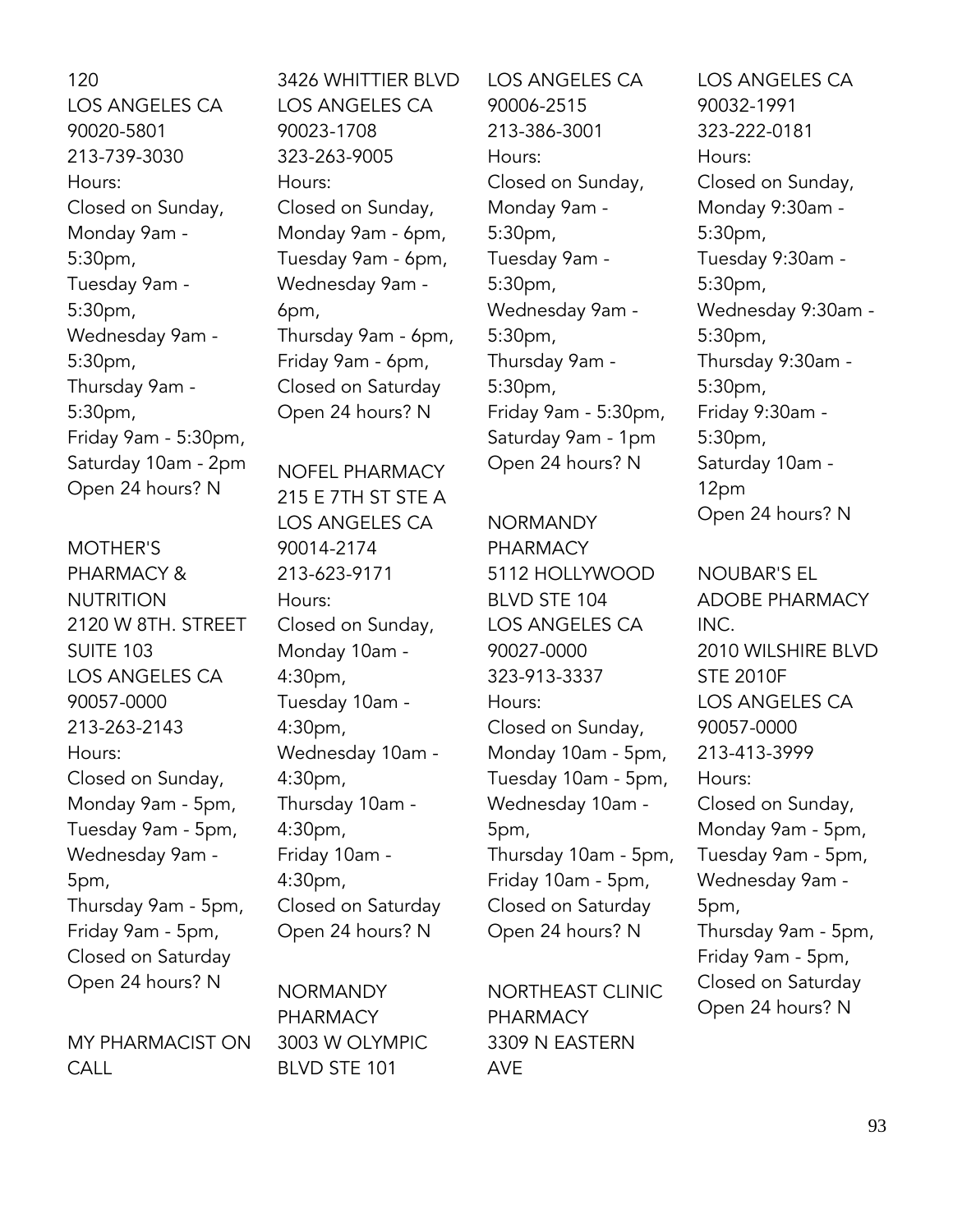NOUBAR'S EL ADOBE PHARMACY INC. 5207 HOLLYWOOD BLVD LOS ANGELES CA 90027-4998 323-461-9451 Hours: Closed on Sunday, Monday 9:30am - 5pm, Tuesday 9:30am - 5pm, Wednesday 9:30am - 5pm, Thursday 9:30am - 5pm, Friday 9:30am - 5pm, Closed on Saturday Open 24 hours? N

OLIVE BRANCH PHARMACY 1 2070 S CENTRAL AVE LOS ANGELES CA 90011-1235 213-536-4888 Hours: Closed on Sunday, Monday 8:30am - 6:30pm, Tuesday 8:30am - 6:30pm, Wednesday 8:30am - 6:30pm, Thursday 8:30am - 6:30pm, Friday 8:30am - 6:30pm,

Saturday 8:30am - 3pm Open 24 hours? N

OLIVE BRANCH PHARMACY 2 2811 S SAN PEDRO **ST** LOS ANGELES CA 90011-2023 323-432-2131 Hours: Closed on Sunday, Monday 8:30am - 6:30pm, Tuesday 8:30am - 6:30pm, Wednesday 8:30am - 6:30pm, Thursday 8:30am - 6:30pm, Friday 8:30am - 6:30pm, Closed on Saturday Open 24 hours? N

OLIVE HILL PHARMACY 255 S HILL ST # 217 LOS ANGELES CA 90012-3500 213-680-2000 Hours: Closed on Sunday, Monday 9:30am - 6pm, Tuesday 9:30am - 6pm,

Wednesday 9:30am - 6pm, Thursday 9:30am - 6pm, Friday 9:30am - 6pm, Closed on Saturday Open 24 hours? N

OLYMPIA PLAZA PHARMACY INC 5901 W OLYMPIC BLVD SUITE 103 LOS ANGELES CA 90036-4667 323-937-2590 Hours: Closed on Sunday, Monday 8:30am - 6pm, Tuesday 8:30am - 6pm, Wednesday 8:30am - 6pm, Thursday 8:30am - 6pm, Friday 8:30am - 6pm, Closed on Saturday Open 24 hours? N

ORTHOPEADIC **HOSPITAL** OUTPATIENT PHARMACY 403 WEST ADAMS BLVD LOS ANGELES CA 90007-0000 213-742-1128 Hours:

Closed on Sunday, Monday 9am - 5pm, Tuesday 9am - 5pm, Wednesday 9am - 5pm, Thursday 9am - 5pm, Friday 9am - 5pm, Closed on Saturday

Open 24 hours? N

PACIFIC DRUGS 1047 NORTH STATE ST LOS ANGELES CA 90033-1332 323-226-0237 Hours: Closed on Sunday, Monday 9am - 6pm, Tuesday 9am - 6pm, Wednesday 9am - 6pm, Thursday 9am - 6pm, Friday 9am - 6pm, Closed on Saturday Open 24 hours? N

PAVILIONS PHARMACY #2229 727 N VINE ST LOS ANGELES CA 90038-3713 323-466-7158 Hours: Sunday 10am - 6pm, Monday 9am - 9pm, Tuesday 9am - 9pm, Wednesday 9am - 9pm,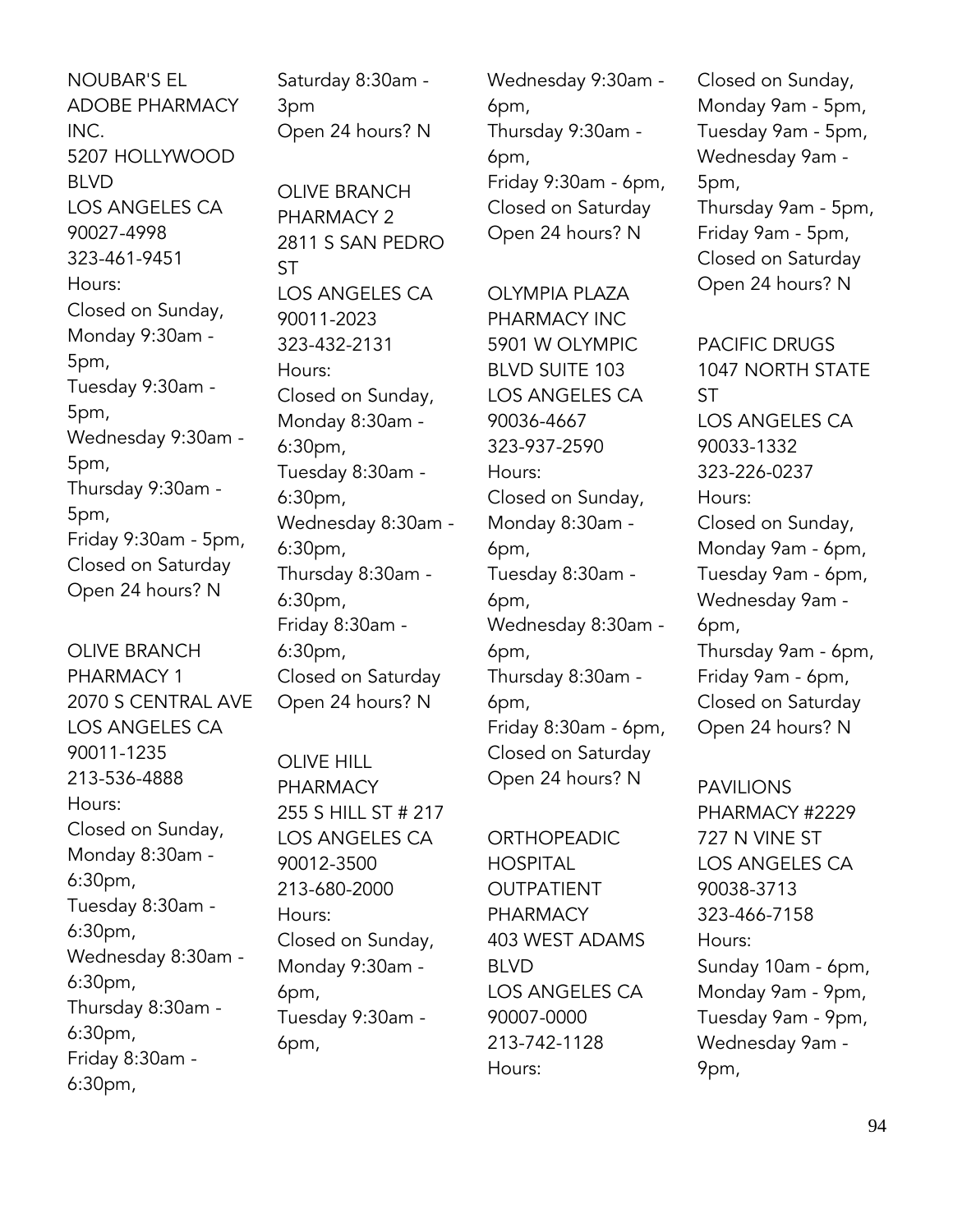Thursday 9am - 9pm, Friday 9am - 9pm, Saturday 9am - 5pm Open 24 hours? N

PHARMACA INTEGRATIVE PHARMACY 12025 SAN VICENTE BLVD LOS ANGELES CA 90049-4999 310-476-1237 Hours: Sunday 10am - 6pm, Monday 9am - 7pm, Tuesday 9am - 7pm, Wednesday 9am - 7pm, Thursday 9am - 7pm, Friday 9am - 7pm, Saturday 9am - 6pm Open 24 hours? N

PHARMACY 2000 1646 WESTWOOD BLVD LOS ANGELES CA 90024-0000 310-234-9991 Hours: Sunday 10am - 3pm, Monday 10am - 5pm, Tuesday 10am - 5pm, Wednesday 10am - 5pm, Thursday 10am - 5pm, Friday 10am - 5pm,

Closed on Saturday Open 24 hours? N

PHARMACY OF THE **STARS** 1900 AVE OF THE STARS SUITE A105 LOS ANGELES CA 90067-0000 310-556-4682 Hours: Closed on Sunday, Monday 10am - 6pm, Tuesday 10am - 6pm, Wednesday 10am - 6pm, Thursday 10am - 6pm, Friday 10am - 6pm, Closed on Saturday Open 24 hours? N

PICO ALISO **COMMUNITY** PHARMACY 1625 E 4TH ST LOS ANGELES CA 90033-4201 323-859-2823 Hours: Closed on Sunday, Monday 8am - 2:30pm, Tuesday 8am - 2:30pm, Wednesday 8am - 2:30pm, Thursday 8am - 2:30pm, Friday 8am - 2:30pm, Closed on Saturday Open 24 hours? N

PICO SQUARE PHARMACY 2334 W PICO BLVD LOS ANGELES CA 90006-4802 213-385-0076 Hours: Closed on Sunday, Monday 10:30am - 6:30pm, Tuesday 10:30am - 6:30pm, Wednesday 10:30am - 6:30pm, Thursday 10:30am - 6:30pm, Friday 10:30am - 6:30pm, Closed on Saturday Open 24 hours? N

PICO UNION PHARMACY 1273 S UNION AVE LOS ANGELES CA 90015-0000 213-380-3124 Hours: Closed on Sunday, Monday 9:30am - 5:30pm, Tuesday 9:30am - 5:30pm, Closed on Wednesday,

Thursday 9:30am - 5:30pm, Friday 9:30am - 5:30pm, Saturday 9:30am - 2pm Open 24 hours? N

PING ON MEDICAL PHARMACY 650 N BROADWAY STE B LOS ANGELES CA 90012-2802 213-617-3322 Hours: Closed on Sunday, Monday 9am - 6pm, Tuesday 9am - 6pm, Closed on Wednesday, Thursday 9am - 6pm, Friday 9am - 6pm, Saturday 9:30am - 5pm Open 24 hours? N

PING ON PHARMACY 640 N BROADWAY STE 3 LOS ANGELES CA 90012-0000 213-617-3333 Hours: Sunday 9:30am - 2pm, Monday 9:30am - 6pm,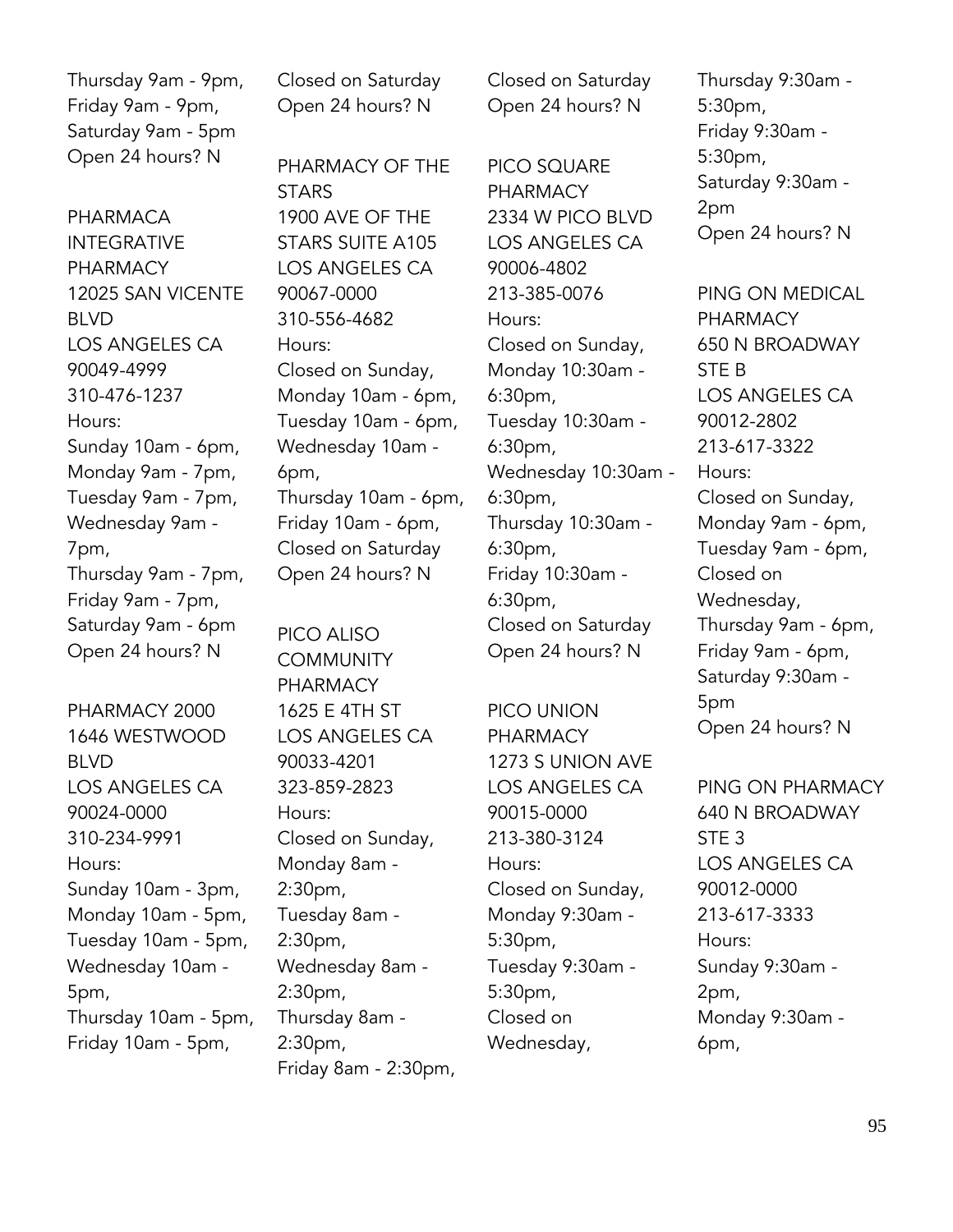Tuesday 9:30am - 6pm, Wednesday 9:30am - 6pm, Thursday 9:30am - 6pm, Friday 9:30am - 6pm, Closed on Saturday Open 24 hours? N

PLATINUM PHARMACY. 1377 WESTWOOD BLVD LOS ANGELES CA 90024-4811 310-444-7979 Hours: Sunday 9am - 4pm, Monday 9am - 4pm, Tuesday 9am - 4:30pm, Wednesday 9am - 4pm, Thursday 9am - 4pm, Friday 9am - 4pm, Closed on Saturday Open 24 hours? N

PLAZA WEST PHARMACY 8540 S SEPULVEDA BLVD SUITE 102 LOS ANGELES CA 90045-3807 310-645-6422 Hours: Closed on Sunday, Monday 8am - 5pm, Tuesday 8am - 5pm, Wednesday 8am - 5pm, Thursday 8am - 5pm, Friday 8am - 5pm, Closed on Saturday Open 24 hours? N

PMQ PHARMACY 1 522 S. SAN PEDRO **STREET** LOS ANGELES CA 90013-2102 213-486-4071 Hours: Closed on Sunday, Monday 9am - 6pm, Tuesday 9am - 6pm, Wednesday 9am - 6pm, Thursday 9am - 6pm, Friday 9am - 6pm, Closed on Saturday Open 24 hours? N

PMQ VERMONT PHARMACY 954 N VERMONT AVE # 132 LOS ANGELES CA 90029-3529 714-364-4008 Hours: Closed on Sunday, Monday 9:30am - 6:30pm, Tuesday 9:30am - 6:30pm,

Wednesday 9:30am - 6:30pm, Thursday 9:30am - 6:30pm, Friday 8:30am - 5:30pm, Closed on Saturday Open 24 hours? N

PORTOI A PHARMACY 3408 N EASTERN AVE LOS ANGELES CA 90032-0000 323-222-2362 Hours: Closed on Sunday, Monday 10am - 6pm, Tuesday 10am - 6pm, Wednesday 10am - 6pm, Thursday 10am - 6pm, Friday 10am - 6pm, Saturday 10am - 3pm Open 24 hours? N

**QUALICARE** PHARMACY **SERVICES** 3779-3779 1/2 SOUTH WESTERN AVENUE LOS ANGELES CA 90018-0000 323-731-4004 Hours: Closed on Sunday, Monday 9am - 6pm,

Tuesday 9am - 6pm, Wednesday 9am - 6pm, Thursday 9am - 6pm, Friday 9am - 6pm, Saturday 10am - 2pm Open 24 hours? N

**QUEENSCARE** HEALTH CENTER - EAST LA PHARMACY 4816 E 3RD ST LOS ANGELES CA 90022-1602 323-354-3919 Hours: Closed on Sunday, Monday 9am - 5:30pm, Tuesday 9am - 5:30pm, Wednesday 9am - 5:30pm, Thursday 9am - 5:30pm, Friday 9am - 5:30pm, Closed on Saturday Open 24 hours? N

**QUEENSCARE** HEALTH CENTER - HOLLYWOOD PHARMACY 4618 FOUNTAIN AVE LOS ANGELES CA 90029-1977 323-635-1152 Hours: Closed on Sunday,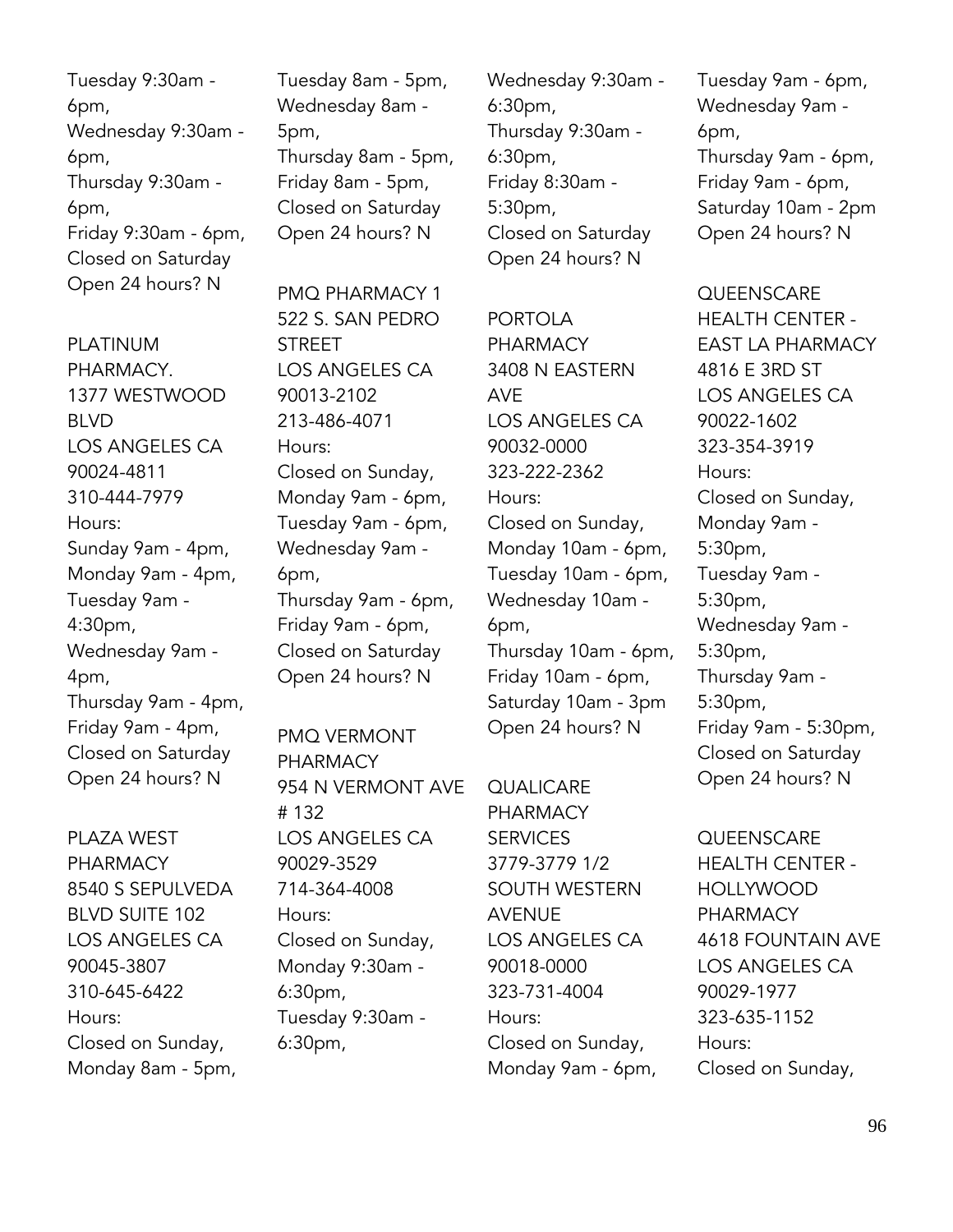Monday 8:30am - 5:30pm, Tuesday 8:30am - 5:30pm, Wednesday 8:30am - 5:30pm, Thursday 8:30am - 5:30pm, Friday 8:30am - 5:30pm, Closed on Saturday Open 24 hours? N

RALPHS PHARMACY 10861 WEYBURN AVE STE 201 LOS ANGELES CA 90024-0000 310-824-5013 Hours: Sunday 10am - 6pm, Monday 9am - 8pm, Tuesday 9am - 8pm, Wednesday 9am - 8pm, Thursday 9am - 8pm, Friday 9am - 8pm, Saturday 10am - 6pm Open 24 hours? N

# RALPHS PHARMACY 11727 OLYMPIC BLVD LOS ANGELES CA 90064-0000 310-444-0603 Hours: Sunday 10am - 6pm, Monday 9am - 8pm,

Tuesday 9am - 8pm, Wednesday 9am - 8pm, Thursday 9am - 8pm, Friday 9am - 8pm, Saturday 10am - 6pm Open 24 hours? N

RALPHS PHARMACY 260 S LA BREA AVE LOS ANGELES CA 90036-0000 323-937-9383 Hours: Sunday 10am - 6pm, Monday 9am - 8pm, Tuesday 9am - 8pm, Wednesday 9am - 8pm, Thursday 9am - 8pm, Friday 9am - 8pm, Saturday 10am - 6pm Open 24 hours? N

RALPHS PHARMACY 3410 W THIRD ST LOS ANGELES CA 90020-0000 213-480-3112 Hours: Sunday 10am - 6pm, Monday 9am - 8pm, Tuesday 9am - 8pm, Wednesday 9am - 8pm, Thursday 9am - 8pm, Friday 9am - 8pm,

Saturday 10am - 6pm Open 24 hours? N

RALPHS PHARMACY 5429 HOLLYWOOD BLVD LOS ANGELES CA 90027-0000 323-957-6830 Hours: Sunday 10am - 6pm, Monday 9am - 8pm, Tuesday 9am - 8pm, Wednesday 9am - 8pm, Thursday 9am - 8pm, Friday 9am - 8pm, Saturday 10am - 6pm Open 24 hours? N

RALPHS PHARMACY 5601 WILSHIRE BLVD LOS ANGELES CA 90036-0000 323-936-0050 Hours: Sunday 10am - 6pm, Monday 9am - 8pm, Tuesday 9am - 8pm, Wednesday 9am - 8pm, Thursday 9am - 8pm, Friday 9am - 8pm, Saturday 10am - 6pm Open 24 hours? N

RALPHS PHARMACY 645 W 9TH ST LOS ANGELES CA

90017-0000 213-452-0830 Hours: Sunday 10am - 6pm, Monday 9am - 9pm, Tuesday 9am - 9pm, Wednesday 9am - 9pm, Thursday 9am - 9pm, Friday 9am - 9pm, Saturday 10am - 6pm Open 24 hours? N

RALPHS PHARMACY 670 S WESTERN AVE LOS ANGELES CA 90005-0000 213-383-6207 Hours: Sunday 10am - 6pm, Monday 9am - 9pm, Tuesday 9am - 9pm, Wednesday 9am - 9pm, Thursday 9am - 9pm, Friday 9am - 9pm, Saturday 10am - 6pm Open 24 hours? N

RAMIREZ PHARMACY 2403 E CEASAR E CHAVEZ AVE LOS ANGELES CA 90033-3001 323-269-7329 Hours: Closed on Sunday, Monday 10am - 7pm, Tuesday 10am - 7pm,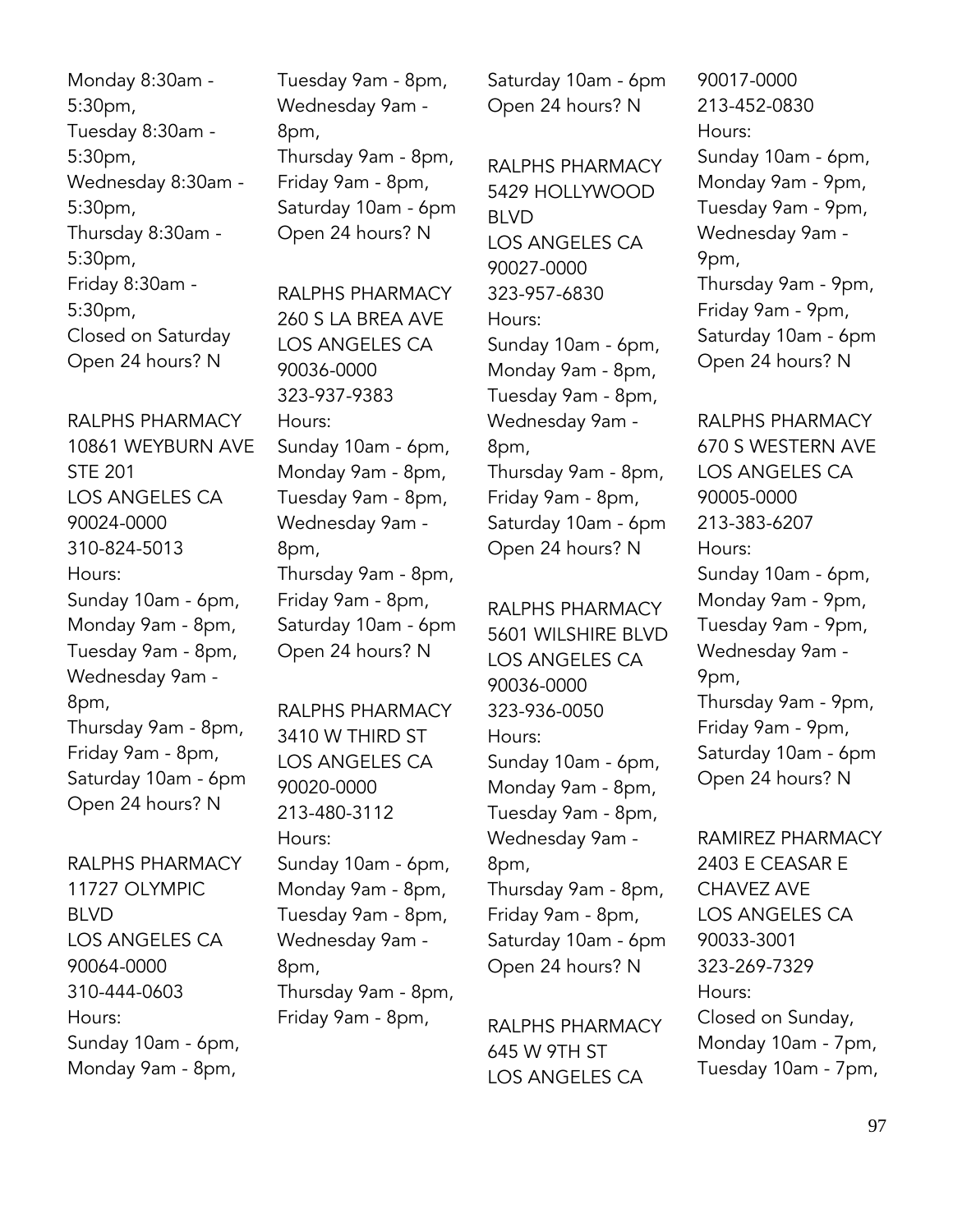Wednesday 10am - 7pm, Thursday 10am - 7pm, Friday 10am - 7pm, Saturday 11am - 6pm Open 24 hours? N

RANCHO PARK PHARMACY 10587 (A) W PICO BLVD LOS ANGELES CA 90064-2333 310-475-3541 Hours: Closed on Sunday, Monday 9am - 6pm, Tuesday 9am - 6pm, Wednesday 9am - 6pm, Thursday 9am - 6pm, Friday 9am - 6pm, Saturday 9am - 4pm Open 24 hours? N

REXMED PHARMACY 4481 WHITTIER BLVD LOS ANGELES CA 90022-1535 323-268-7163 Hours: Closed on Sunday, Monday 10am - 5:30pm, Tuesday 10am - 5:30pm, Wednesday 10am - 5:30pm,

Thursday 10am - 5:30pm, Friday 10am - 5:30pm, Closed on Saturday Open 24 hours? N

RITE AID PHARMACY 05423 1534 EAST FLORENCE AVENUE LOS ANGELES CA 90001-2536 323-587-6336 Hours: Sunday 9am - 7pm, Monday 7am - 9pm, Tuesday 7am - 9pm, Wednesday 7am - 9pm, Thursday 7am - 9pm, Friday 7am - 9pm, Saturday 9am - 7pm Open 24 hours? N

RITE AID PHARMACY 05424 226 NORTH LARCHMONT BOULEVARD LARCHMONT VILLAGE PLAZA LOS ANGELES CA 90004-1707 323-467-1366 Hours: Sunday 10am - 6pm, Monday 8am - 10pm, Tuesday 8am - 10pm,

Wednesday 8am - 10pm, Thursday 8am - 10pm, Friday 8am - 10pm, Saturday 9am - 6pm Open 24 hours? N

RITE AID PHARMACY 05425 334 SOUTH VERMONT AVENUE LOS ANGELES CA 90020-1807 213-381-5257 Hours: Sunday 8am - 8pm, Monday 7am - 12am, Tuesday 7am - 12am, Wednesday 7am - 12am, Thursday 7am - 12am, Friday 7am - 12am, Saturday 8am - 8pm Open 24 hours? N

RITE AID PHARMACY 05426 1815 SOUTH VERMONT AVENUE VERMONT WASHINGTON PLAZA LOS ANGELES CA 90006-4525 323-735-0774 Hours: Sunday 10am - 6pm, Monday 8am - 10pm, Tuesday 8am - 10pm, Wednesday 8am - 10pm, Thursday 8am - 10pm, Friday 8am - 10pm, Saturday 9am - 6pm Open 24 hours? N

RITE AID PHARMACY 05429 500 SOUTH **BROADWAY** LOS ANGELES CA 90013-2301 213-623-5820 Hours: Sunday 10am - 6pm, Monday 8am - 10pm, Tuesday 8am - 10pm, Wednesday 8am - 10pm, Thursday 8am - 10pm, Friday 8am - 10pm, Saturday 9am - 6pm Open 24 hours? N

RITE AID PHARMACY 05430 446 EAST WASHINGTON BOULEVARD WASHINGTON PLAZA LOS ANGELES CA 90015-3721 213-747-9581 Hours: Sunday 10am - 6pm, Monday 9am - 10pm, Tuesday 9am - 10pm,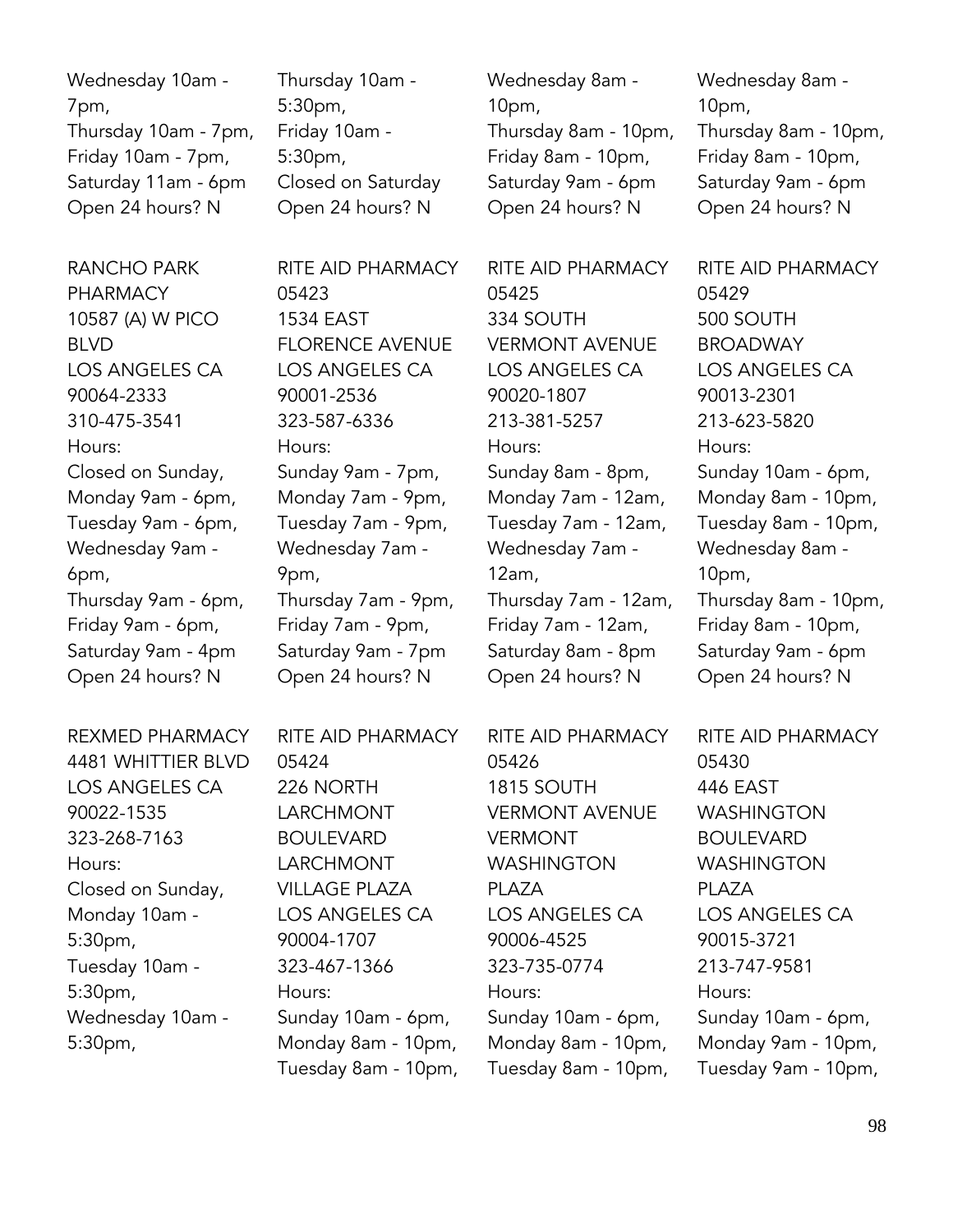Wednesday 9am - 10pm, Thursday 9am - 10pm, Friday 9am - 10pm, Saturday 9am - 6pm Open 24 hours? N

RITE AID PHARMACY 05433 1001 SOUTH GLENDON AVENUE LOS ANGELES CA 90024-0000 310-209-0708 Hours: Sunday 10am - 6pm, Monday 8am - 10pm, Tuesday 8am - 10pm, Wednesday 8am - 10pm, Thursday 8am - 10pm, Friday 8am - 10pm, Saturday 9am - 6pm Open 24 hours? N

RITE AID PHARMACY 05434 1433 GLENDALE BOULEVARD LOS ANGELES CA 90026-2428 213-483-3468 Hours: Sunday 10am - 6pm, Monday 8am - 10pm, Tuesday 8am - 10pm, Wednesday 8am - 10pm, Thursday 8am - 10pm, Friday 8am - 10pm, Saturday 9am - 6pm Open 24 hours? N

RITE AID PHARMACY 05435 1637 NORTH VERMONT AVENUE LOS ANGELES CA 90027-5312 323-664-9854 Hours: Sunday 10am - 6pm, Monday 8am - 10pm, Tuesday 8am - 10pm, Wednesday 8am - 10pm, Thursday 8am - 10pm, Friday 8am - 10pm, Saturday 9am - 6pm Open 24 hours? N

RITE AID PHARMACY 05436 1841 NORTH WESTERN AVENUE LOS ANGELES CA 90027-3403 323-461-6136 Hours: Sunday 10am - 6pm, Monday 9am - 9pm, Tuesday 9am - 9pm, Wednesday 9am - 9pm, Thursday 9am - 9pm, Friday 9am - 9pm,

Saturday 9am - 6pm Open 24 hours? N

RITE AID PHARMACY 05439 4633 SANTA MONICA BOULEVARD HOLLYWOOD PLAZA LOS ANGELES CA 90029-1803 323-666-6125 Hours: Sunday 10am - 6pm, Monday 8am - 10pm, Tuesday 8am - 10pm, Wednesday 8am - 10pm, Thursday 8am - 10pm, Friday 8am - 10pm, Saturday 9am - 6pm Open 24 hours? N

RITE AID PHARMACY 05440 111 EAST AVENUE SUITE 26 LOS ANGELES CA 90031-3925 323-222-8876 Hours: Sunday 10am - 6pm, Monday 8am - 9pm, Tuesday 8am - 9pm, Wednesday 8am - 9pm, Thursday 8am - 9pm, Friday 8am - 9pm,

Saturday 9am - 6pm Open 24 hours? N

RITE AID PHARMACY 05441 9864 NATIONAL BOULEVARD LOS ANGELES CA 90034-2713 310-836-0623 Hours: Sunday 10am - 6pm, Monday 8am - 10pm, Tuesday 8am - 10pm, Wednesday 8am - 10pm, Thursday 8am - 10pm, Friday 8am - 10pm, Saturday 9am - 6pm Open 24 hours? N

RITE AID PHARMACY 05445 4322 SOUTH FIGUEROA STREET LOS ANGELES CA 90037-2642 323-235-3535 Hours: Sunday 10am - 6pm, Monday 7am - 9pm, Tuesday 7am - 9pm, Wednesday 7am - 9pm, Thursday 7am - 9pm, Friday 7am - 9pm, Saturday 9am - 7pm Open 24 hours? N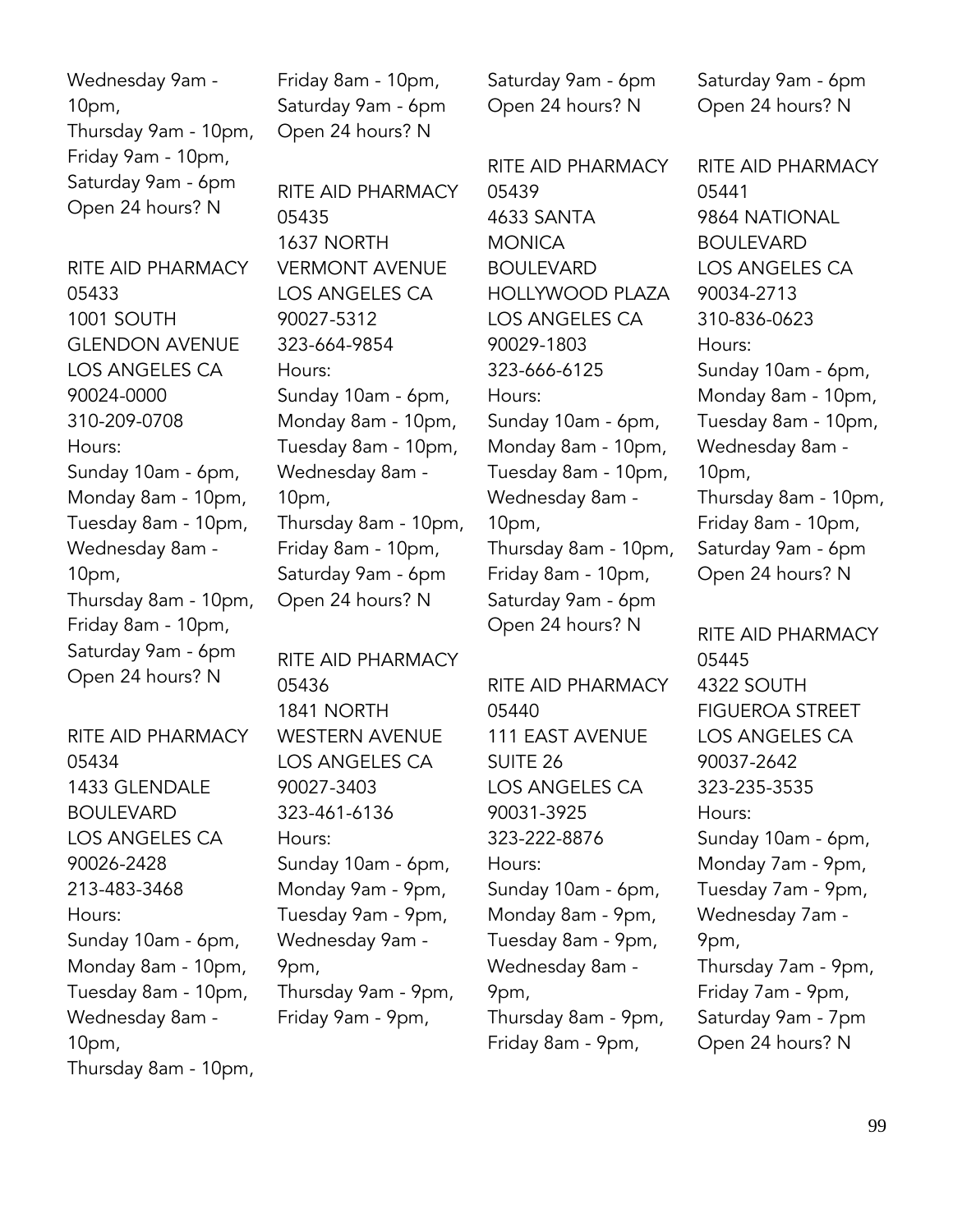RITE AID PHARMACY 05448 4044 EAGLE ROCK BOULEVARD EAGLE ROCK PLAZA LOS ANGELES CA 90065-3608 323-254-8642 Hours: Sunday 10am - 6pm, Monday 9am - 9pm, Tuesday 9am - 9pm, Wednesday 9am - 9pm, Thursday 9am - 9pm, Friday 9am - 9pm, Saturday 9am - 6pm Open 24 hours? N

RITE AID PHARMACY 05450 6305 YORK BOULEVARD LOS ANGELES CA 90042-3639 323-550-1317 Hours: Sunday 10am - 6pm, Monday 8am - 10pm, Tuesday 8am - 10pm, Wednesday 8am - 10pm, Thursday 8am - 10pm, Friday 8am - 10pm, Saturday 9am - 6pm Open 24 hours? N RITE AID PHARMACY

05451

3230 WEST SLAUSON AVENUE LOS ANGELES CA 90043-2564 323-295-9661 Hours: Sunday 10am - 6pm, Monday 8am - 9pm, Tuesday 8am - 9pm, Wednesday 8am - 9pm, Thursday 8am - 9pm, Friday 8am - 9pm, Saturday 9am - 6pm Open 24 hours? N

RITE AID PHARMACY 05452 7900 WEST SUNSET BOULEVARD LOS ANGELES CA 90046-3304 323-876-4466 Hours: Sunday 9am - 7pm, Monday 7am - 11pm, Tuesday 7am - 11pm, Wednesday 7am - 11pm, Thursday 7am - 11pm, Friday 7am - 11pm, Saturday 8am - 8pm Open 24 hours? N

RITE AID PHARMACY 05454 1744 W SIXTH STREET LOS ANGELES CA

90017-1004 213-413-2458 Hours: Sunday 10am - 6pm, Monday 8am - 9pm, Tuesday 8am - 9pm, Wednesday 8am - 9pm, Thursday 8am - 9pm, Friday 8am - 9pm, Saturday 9am - 6pm Open 24 hours? N

RITE AID PHARMACY 05455 11750 WILMINGTON AVENUE LOS ANGELES CA 90059-2553 323-563-6635 Hours: Sunday 10am - 6pm, Monday 7am - 9pm, Tuesday 7am - 9pm, Wednesday 7am - 9pm, Thursday 7am - 9pm, Friday 7am - 9pm, Saturday 9am - 6pm Open 24 hours? N

RITE AID PHARMACY 05456 11321 NATIONAL BOULEVARD LOS ANGELES CA 90064-3726 310-479-5729 Hours:

Sunday 10am - 6pm, Monday 8am - 10pm, Tuesday 8am - 10pm, Wednesday 8am - 10pm, Thursday 8am - 10pm, Friday 8am - 10pm, Saturday 9am - 6pm Open 24 hours? N

RITE AID PHARMACY 05457 4046 SOUTH CENTINELA AVENUE LOS ANGELES CA 90066-4907 310-391-0255 Hours: Sunday 10am - 6pm, Monday 8am - 10pm, Tuesday 8am - 10pm, Wednesday 8am - 10pm, Thursday 8am - 10pm, Friday 8am - 10pm, Saturday 9am - 6pm Open 24 hours? N

RITE AID PHARMACY 06211 5575 WILSHIRE BOULEVARD LOS ANGELES CA 90036-3808 323-954-7193 Hours: Sunday 10am - 6pm, Monday 8am - 10pm, Tuesday 8am - 10pm,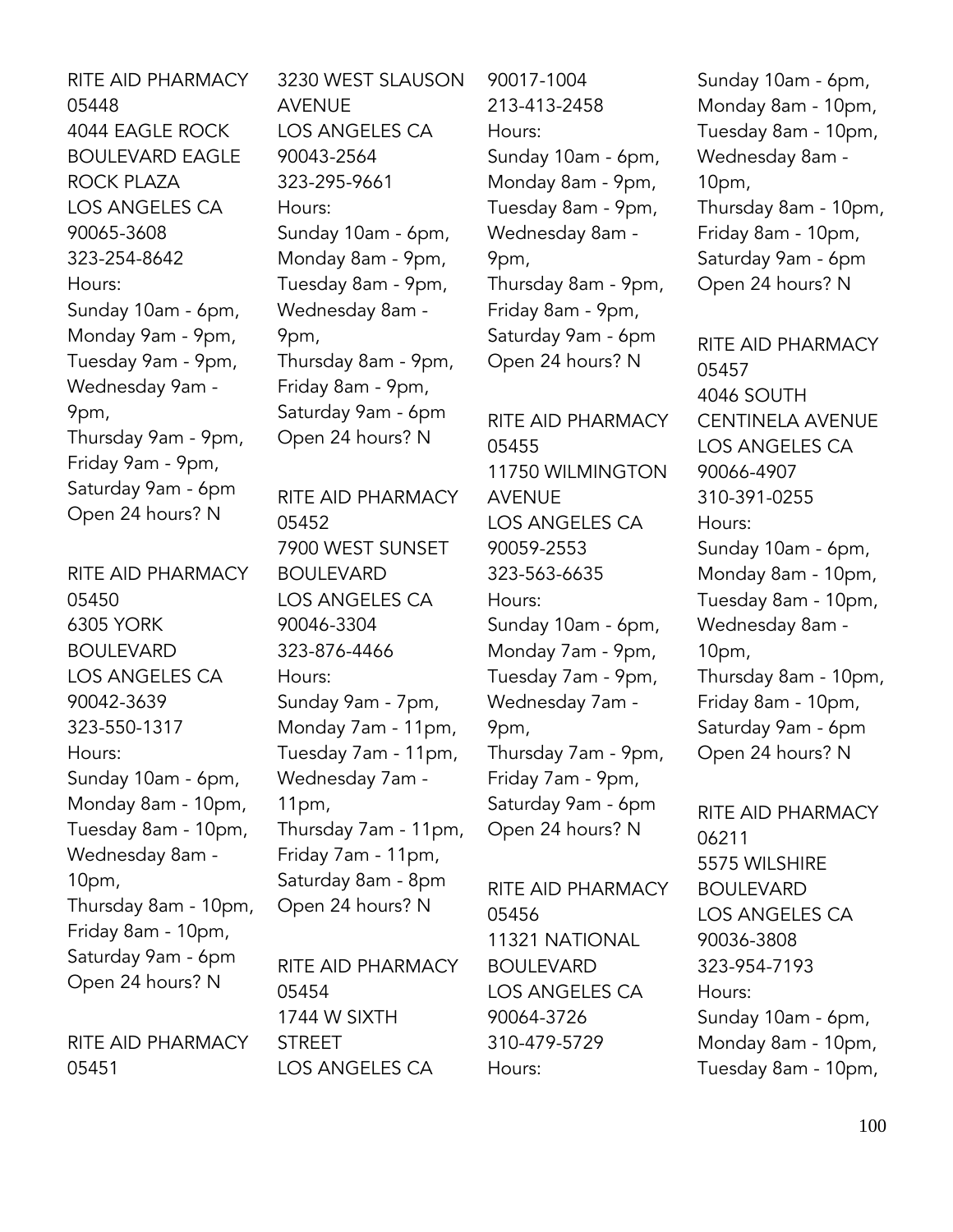Wednesday 8am - 10pm, Thursday 8am - 10pm, Friday 8am - 10pm, Saturday 9am - 6pm Open 24 hours? N

RITE AID PHARMACY 06288 959 CRENSHAW **BOULEVARD** LOS ANGELES CA 90019-1938 323-939-7911 Hours: Sunday 10am - 6pm, Monday 9am - 9pm, Tuesday 9am - 9pm, Wednesday 9am - 9pm, Thursday 9am - 9pm, Friday 9am - 9pm, Saturday 9am - 6pm Open 24 hours? N

ROBERTSON **SPECIALTY** PHARMACY 1700 S ROBERTSON BLVD LOS ANGELES CA 90035-4316 424-258-6721 Hours: Closed on Sunday, Monday 9am - 6:30pm, Tuesday 9am - 6:30pm,

Wednesday 9am - 6:30pm, Thursday 9am - 6:30pm, Friday 9am - 6:30pm, Closed on Saturday Open 24 hours? N

RONALD REAGAN UCLA OUTPATIENT PHARMACY 662 GAYLEY AVE 662 GAYLEY AVE ROOM B140B LOS ANGELES CA 90095-0000 310-267-8524 Hours: Sunday 8am - 5pm, Monday 8am - 9pm, Tuesday 8am - 9pm, Wednesday 8am - 9pm, Thursday 8am - 9pm, Friday 8am - 9pm, Saturday 8am - 7pm Open 24 hours? N

S AND S PHARMACY 2922 DIVISION ST LOS ANGELES CA 90065-1298 323-222-7982 Hours: Closed on Sunday, Monday 10am - 6pm, Tuesday 10am - 6pm, Wednesday 10am - 6pm,

Thursday 10am - 6pm, Friday 10am - 6pm, Closed on Saturday Open 24 hours? N

SAL PHARMACY 8614 W 3RD ST LOS ANGELES CA 90048-3324 310-860-9809 Hours: Closed on Sunday, Monday 10am - 5pm, Tuesday 10am - 5pm, Wednesday 10am - 5pm, Thursday 10am - 5pm, Friday 10am - 3pm, Closed on Saturday Open 24 hours? N

SAMARITAN MEDICAL TOWER PHARMACY 1127 WILSHIRE BLVD STE 201 LOS ANGELES CA 90017-3903 213-482-0644 Hours: Closed on Sunday, Monday 9am - 4:30pm, Tuesday 9am - 4:30pm, Wednesday 9am - 4:30pm, Thursday 9am - 4:30pm,

Friday 9am - 4:30pm, Closed on Saturday Open 24 hours? N

SAMARITAN MEDICAL TOWER PHARMACY 1127 WILSHIRE BLVD STE 201 LOS ANGELES CA 90017-3903 213-482-0644 Hours: Closed on Sunday, Monday 9am - 4:30pm, Tuesday 9am - 4:30pm, Wednesday 9am - 4:30pm, Thursday 9am - 4:30pm, Friday 9am - 4:30pm, Closed on Saturday Open 24 hours? N

SAMSUNG CARE PHARMACY 2717 W OLYMPIC BLVD STE 105 LOS ANGELES CA 90006-2642 213-263-2039 Hours: Closed on Sunday, Monday 9am - 6pm, Tuesday 9am - 6pm, Wednesday 9:30am - 6pm,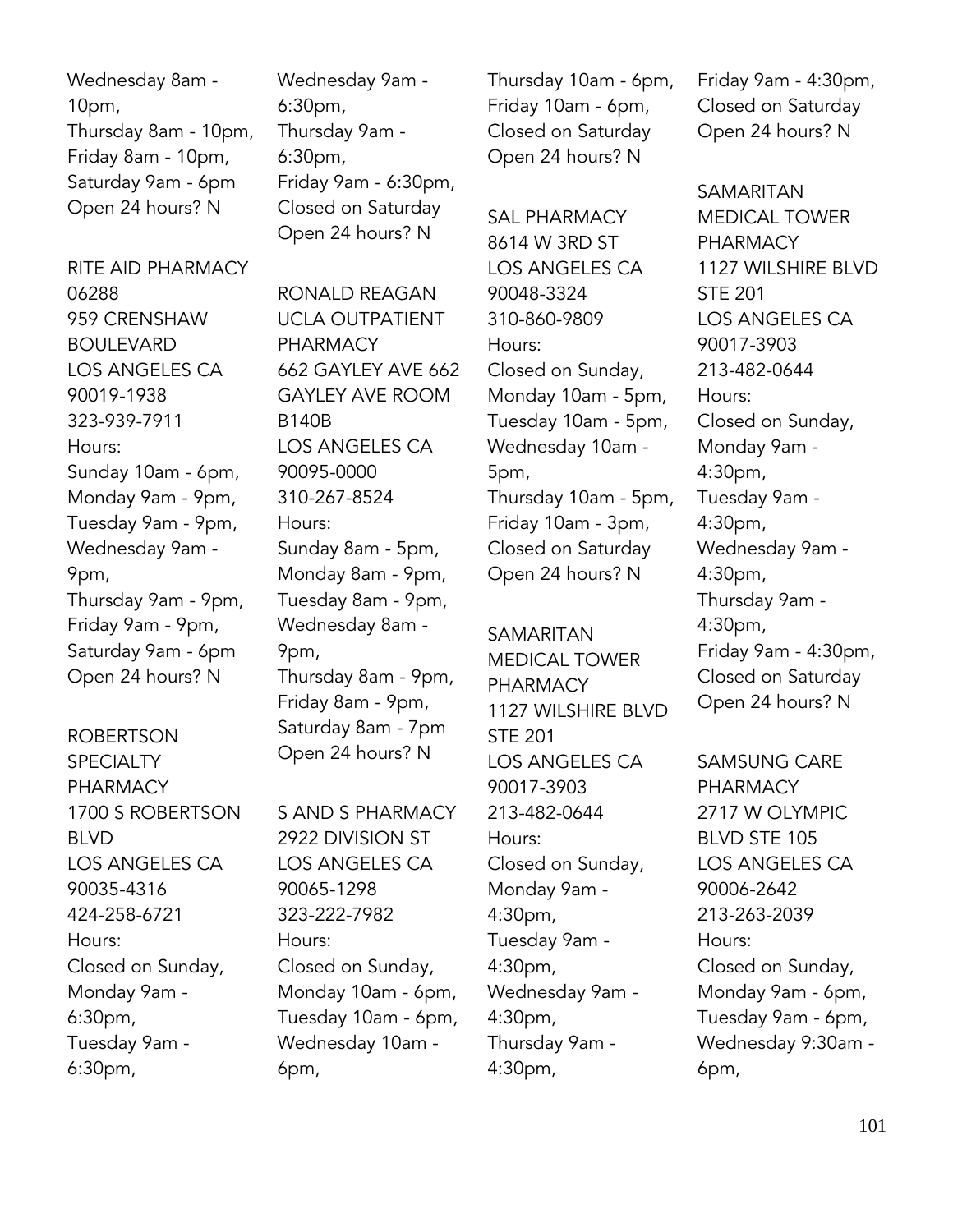Thursday 9am - 6pm, Friday 9am - 6pm, Saturday 9:30am - 2pm Open 24 hours? N

SAVON PHARMACY #0387 2035 HILLHURST AVE LOS ANGELES CA 90027-2702 323-662-5105 Hours: Sunday 10am - 6pm, Monday 9am - 9pm, Tuesday 9am - 9pm, Wednesday 9am - 9pm, Thursday 9am - 9pm, Friday 9am - 9pm, Saturday 9am - 5pm Open 24 hours? N

# SAVON PHARMACY #4131 3901 CRENSHAW BLVD LOS ANGELES CA 90008-0000 323-295-3330 Hours: Sunday 10am - 6pm, Monday 9am - 9pm, Tuesday 9am - 9pm, Wednesday 9am - 9pm, Thursday 9am - 9pm, Friday 9am - 9pm,

Saturday 9am - 5pm Open 24 hours? N

SERRANO MEDICAL PHARMACY 4220 W 3RD STREET STE 100 LOS ANGELES CA 90020-0000 213-384-3405 Hours: Closed on Sunday, Monday 8:30am - 5:30pm, Tuesday 8:30am - 5:30pm, Wednesday 8:30am - 5:30pm, Thursday 8:30am - 5:30pm, Friday 8:30am - 5:30pm, Saturday 8:30am - 1pm Open 24 hours? N

SERV U PHARMACY INC 2034 W PICO BLVD LOS ANGELES CA 90006-0000 213-385-5225 Hours: Closed on Sunday, Monday 9:30am - 6pm, Tuesday 9:30am - 6pm,

Wednesday 9:30am - 6pm, Thursday 9:30am - 6pm, Friday 9:30am - 6pm, Saturday 10am - 1pm Open 24 hours? N

SHYN'S PHARMACY 520 S VIRGIL AVE STE 102 LOS ANGELES CA 90020-0000 213-487-7535 Hours: Closed on Sunday, Monday 9am - 6pm, Tuesday 9am - 6pm, Wednesday 9am - 6pm, Thursday 9am - 6pm, Friday 9am - 6pm, Saturday 9am - 2pm Open 24 hours? N

### SILOAM PHARMACY

2528 W OLYMPIC BLVD SUITE 102 LOS ANGELES CA 90006-0000 213-382-0700 Hours: Closed on Sunday, Monday 9:30am - 5:30pm, Tuesday 9:30am - 5:30pm, Wednesday 9:30am - 5:30pm,

Thursday 9:30am - 5:30pm, Friday 9:30am - 5:30pm, Saturday 9:30am - 12pm Open 24 hours? N

SIMONS DISCOUNT PHARMACY 7256 W SUNSET BLVD LOS ANGELES CA 90046-3410 323-874-2507 Hours: Closed on Sunday, Monday 9am - 7pm, Tuesday 9am - 7pm, Wednesday 9am - 7pm, Thursday 9am - 7pm, Friday 9am - 7pm, Saturday 9am - 7pm Open 24 hours? N

SMITH PHARMACY 1732 S WESTERN AVE LOS ANGELES CA 90006-0000 323-733-9390 Hours: Closed on Sunday, Monday 10am - 5pm, Tuesday 10am - 5pm, Wednesday 10am - 5pm, Thursday 10am - 5pm,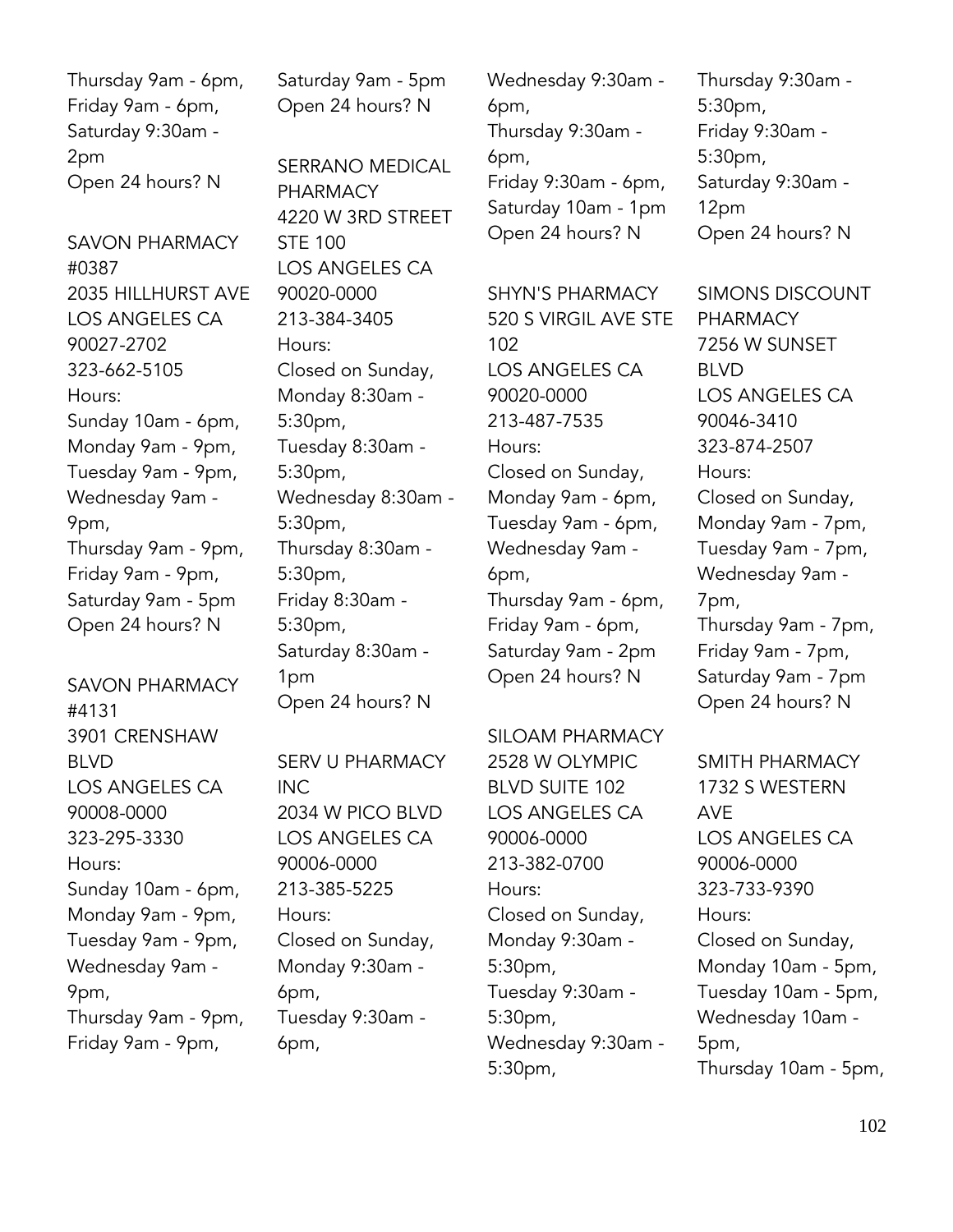Friday 10am - 5pm, Saturday 10am - 3pm Open 24 hours? N

SMITH PHARMACY INC 1107 N WESTERN AVE LOS ANGELES CA 90029-0000 323-461-8331 Hours: Closed on Sunday, Monday 9am - 7pm, Tuesday 9am - 7pm, Wednesday 9am - 7pm, Thursday 9am - 7pm, Friday 9am - 7pm, Saturday 9am - 4pm Open 24 hours? N

SPAULDING PHARMACY 7722 SANTA MONICA BLVD LOS ANGELES CA 90046-0000 323-656-3663 Hours: Closed on Sunday, Monday 10am - 6pm, Tuesday 10am - 6pm, Wednesday 10am - 6pm, Thursday 10am - 6pm, Friday 10am - 6pm,

Closed on Saturday Open 24 hours? N

ST LOUIS DRUG COMPANY 2100 E 1ST ST LOS ANGELES CA 90033-3995 323-268-6819 Hours: Closed on Sunday, Monday 10am - 7pm, Tuesday 10am - 7pm, Wednesday 10am - 7pm, Thursday 10am - 7pm, Friday 10am - 7pm, Saturday 10am - 5pm Open 24 hours? N

ST. JOHN'S WELL CHILD AND FAMILY CENTER PHARMACY 808 W 58TH ST ROOM 123 LOS ANGELES CA 90037-3632 323-541-1600 Hours: Closed on Sunday, Monday 9am - 7:30pm, Tuesday 9am - 7:30pm, Wednesday 9am - 5pm, Thursday 9am - 7:30pm, Friday 9am - 5pm,

Saturday 8am - 3:30pm Open 24 hours? N

STOCKER RX **PHARMACY** 3750 SANTA ROSALIA DR UNIT 1 LOS ANGELES CA 90008-0000 323-295-3194 Hours: Closed on Sunday, Monday 9am - 5:30pm, Tuesday 9am - 5:30pm, Wednesday 9am - 5:30pm, Thursday 9am - 5:30pm, Friday 9am - 5:30pm, Closed on Saturday Open 24 hours? N

SUN DRUG PHARMACY 1803 N HILLHURST AVE LOS ANGELES CA 90027-4498 323-663-8017 Hours: Closed on Sunday, Monday 10am - 6pm, Tuesday 10am - 6pm, Wednesday 10am - 6pm, Thursday 10am - 6pm, Friday 10am - 6pm, Closed on Saturday Open 24 hours? N

T & T PHARMACY 2 2015 WILSHIRE BLVD LOS ANGELES CA 90057-3503 213-315-5383 Hours: Closed on Sunday, Monday 9am - 5:30pm, Tuesday 9am - 5:30pm, Wednesday 9am - 5:30pm, Thursday 9am - 5:30pm, Friday 9am - 5:30pm, Saturday 9am - 2pm Open 24 hours? N

TAI ON PHARMACY INC 818 N HILL ST STE A LOS ANGELES CA 90012-2395 213-625-3333 Hours: Closed on Sunday, Monday 9am - 6pm, Tuesday 9am - 6pm, Wednesday 9am - 6pm, Thursday 9am - 6pm, Friday 9am - 6pm,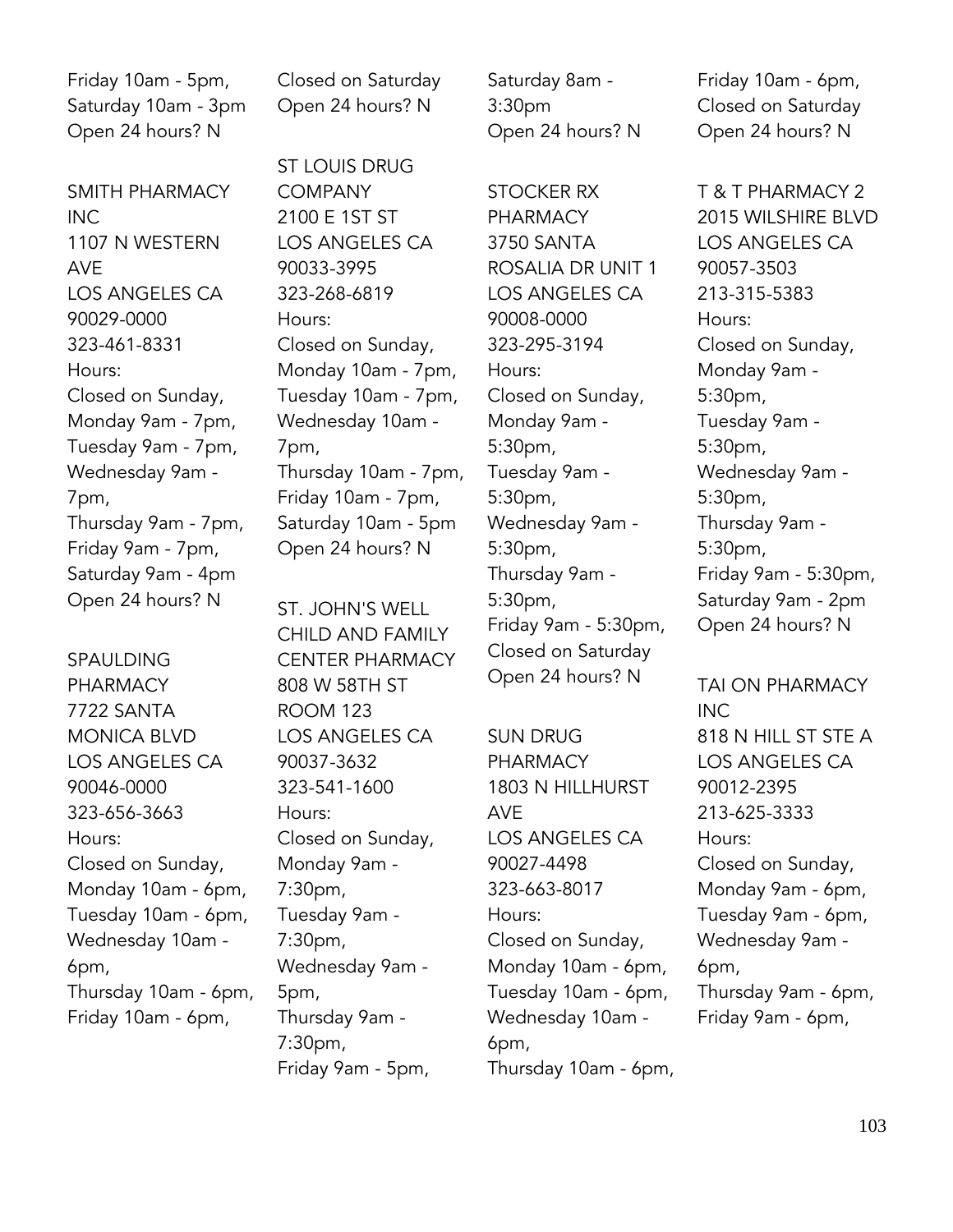Saturday 9am - 6pm Open 24 hours? N

TFC PHARMACY 4914 1/2 W SLAUSON AVE LOS ANGELES CA 90056-0000 323-348-4205 Hours: Closed on Sunday, Monday 9am - 7pm, Tuesday 9am - 7pm, Wednesday 9am - 7pm, Thursday 9am - 7pm, Friday 9am - 7pm, Saturday 9am - 4pm Open 24 hours? N

THE MEDICINE SHOPPE PHARMACY 11126 PALMS BOULEVARD LOS ANGELES CA 90034-6503 310-837-1030 Hours: Closed on Sunday, Monday 10am - 6pm, Tuesday 10am - 6pm, Wednesday 10am - 6pm, Thursday 10am - 6pm, Friday 10am - 6pm, Saturday 10am - 1pm Open 24 hours? N

THE PHARMACY DEPOT 4948 W PICO BL, UNIT B LOS ANGELES CA 90019-0000 323-965-9885 Hours: Closed on Sunday, Monday 9am - 5pm, Tuesday 9am - 5pm, Wednesday 9am - 5pm, Thursday 9am - 5pm, Friday 9am - 5pm, Closed on Saturday Open 24 hours? N

TOTAL REMEDY AND PRESCRIPTION **CENTER** 1234 WILSHIRE BLVD SUITE 106 LOS ANGELES CA 90017-4810 213-481-1130 Hours: Closed on Sunday, Monday 9am - 6pm, Tuesday 9am - 6pm, Wednesday 9am - 6pm, Thursday 9am - 6pm, Friday 9am - 6pm, Closed on Saturday Open 24 hours? N

UCLA MEDICAL CENTER CHS

OUTPATIENT **PHARMACY** 300 STEIN PLAZA LOS ANGELES CA 90095-7187 310-267-3027 Hours: Closed on Sunday, Monday 7:30am - 4:30pm, Tuesday 7:30am - 4:30pm, Wednesday 7:30am - 4:30pm, Thursday 7:30am - 4:30pm, Friday 7:30am - 4:30pm, Closed on Saturday Open 24 hours? N

UCLA MEDICAL PLAZA LEVEL I PHARMACY 200 UCLA MEDICAL PLAZA SUITE 135 LOS ANGELES CA 90095-6949 310-794-1176 Hours: Closed on Sunday, Monday 8am - 6pm, Tuesday 8am - 6pm, Wednesday 8am - 6pm, Thursday 8am - 6pm, Friday 8am - 6pm, Closed on Saturday Open 24 hours? N

UCLA MEDICAL PLAZA LEVEL IV PHARMACY 200 UCLA MEDICAL PLAZA SUITE 426 LOS ANGELES CA 90095-6949 310-794-7458 Hours: Closed on Sunday, Monday 8:30am - 6pm, Tuesday 8:30am - 6pm, Wednesday 8:30am - 6pm, Thursday 8:30am - 6pm, Friday 8:30am - 6pm, Closed on Saturday Open 24 hours? N

UMC PHARMACY 1201 1/2 N VERMONT AVE LOS ANGELES CA 90029-1703 323-661-2223 Hours: Closed on Sunday, Monday 9am - 5pm, Tuesday 9am - 5pm, Wednesday 9am - 5pm, Thursday 9am - 5pm, Friday 9am - 5pm, Saturday 9am - 2pm Open 24 hours? N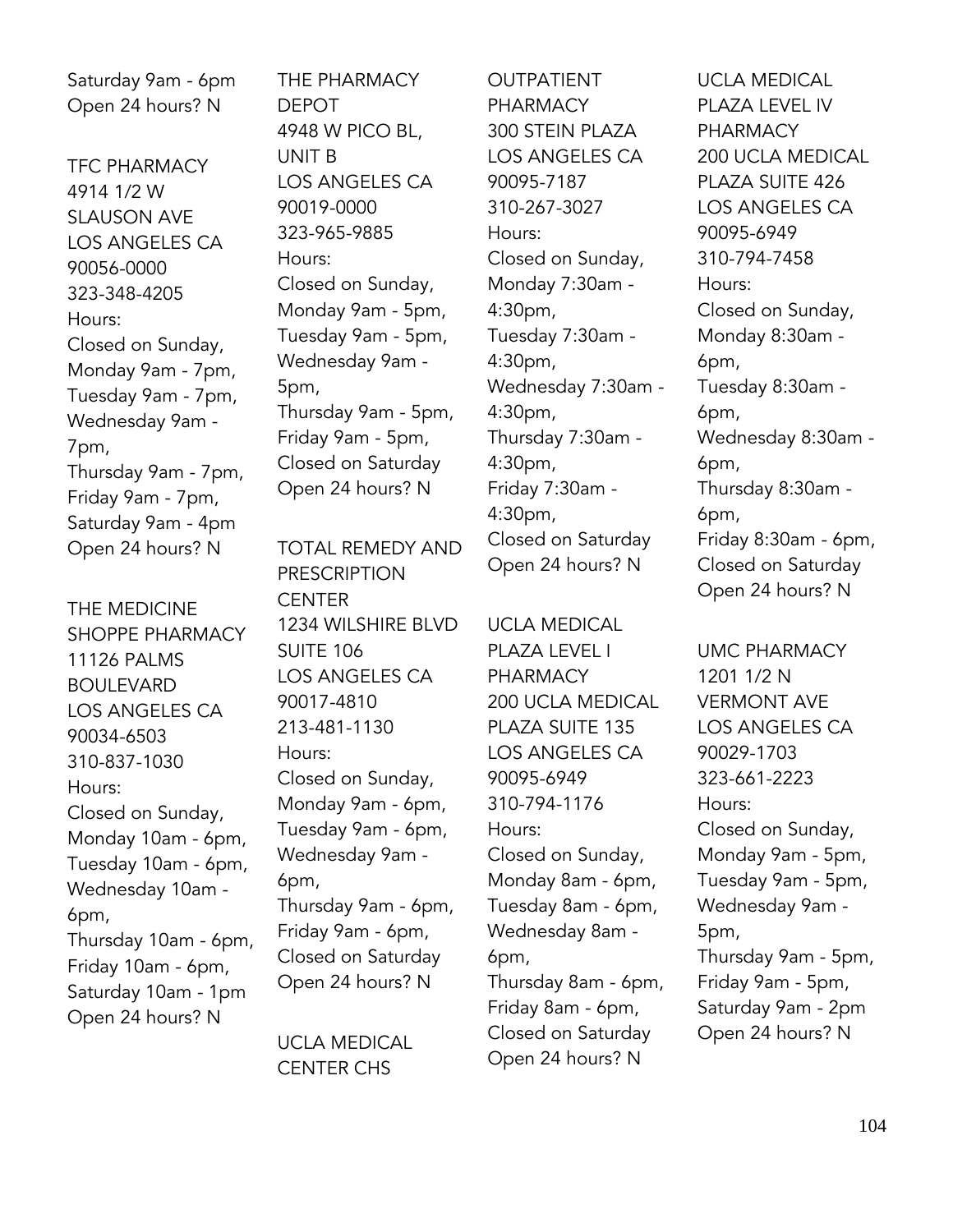UNITED PHARMACY 1129 S ROBERTSON BLVD LOS ANGELES CA 90035-0000 310-247-0247 Hours: Closed on Sunday, Monday 9am - 7pm, Tuesday 9am - 7pm, Wednesday 9am - 7pm, Thursday 9am - 7pm, Friday 9am - 7pm, Saturday 10am - 6pm Open 24 hours? N

UNIVERSAL DRUGS 5181 SUNSET BLVD LOS ANGELES CA 90027-0000 323-666-7778 Hours: Closed on Sunday, Monday 9am - 7pm, Tuesday 9am - 7pm, Wednesday 9am - 7pm, Thursday 9am - 7pm, Friday 9am - 7pm, Saturday 10am - 2pm Open 24 hours? N

UPTOWN DRUG **COMPANY** 444 S FLOWER ST STE 100 LOS ANGELES CA 90071-0000

213-612-4300 Hours: Closed on Sunday, Monday 8:30am - 5:30pm, Tuesday 8:30am - 5:30pm, Wednesday 8:30am - 5:30pm, Thursday 8:30am - 5:30pm, Friday 8:30am - 5:30pm, Closed on Saturday Open 24 hours? N

USC HEALTH CENTER PHARMACY 1150 W JEFFERSON BLVD (PSB) STE 150 LOS ANGELES CA 90089-0028 213-821-6100 Hours: Closed on Sunday, Monday 9am - 5:30pm, Tuesday 9am - 5:30pm, Wednesday 9am - 5:30pm, Thursday 9am - 5:30pm, Friday 9am - 5:30pm, Closed on Saturday Open 24 hours? N

USC MEDICAL PLAZA PHARMACY

1510 SAN PABLO ST STE 144 LOS ANGELES CA 90033-4508 323-442-5770 Hours: Closed on Sunday, Monday 8:30am - 6pm, Tuesday 8:30am - 6pm, Wednesday 8:30am - 6pm, Thursday 8:30am - 6pm, Friday 8:30am - 6pm, Saturday 9am - 3pm Open 24 hours? N

USC PHARMACY 3601 TROUSDALE PKWY STU 101 LOS ANGELES CA 90089-0000 213-740-2738 Hours: Closed on Sunday, Monday 9am - 5pm, Tuesday 9am - 5pm, Wednesday 9am - 5pm, Thursday 9am - 5pm, Friday 9am - 5pm, Closed on Saturday Open 24 hours? N

VENICE PHARMACY 1514 S VERMONT AVE

LOS ANGELES CA 90006-0000 213-381-6087 Hours: Closed on Sunday, Monday 9am - 5pm, Tuesday 9am - 5pm, Wednesday 9am - 5pm, Thursday 9am - 5pm, Friday 9am - 5pm, Closed on Saturday Open 24 hours? N

VERMONT GALLERIA PHARMACY, INC. 440 S VERMONT AVE # 109 LOS ANGELES CA 90020-1910 213-388-4100 Hours: Closed on Sunday, Monday 10am - 6pm, Tuesday 10am - 6pm, Wednesday 10am - 6pm, Thursday 10am - 6pm, Friday 10am - 6pm, Saturday 10am - 3pm Open 24 hours? N

VERMONT V.O. PHARMACY 2655 W OLYMPIC BLVD STE 104 LOS ANGELES CA 90006-0000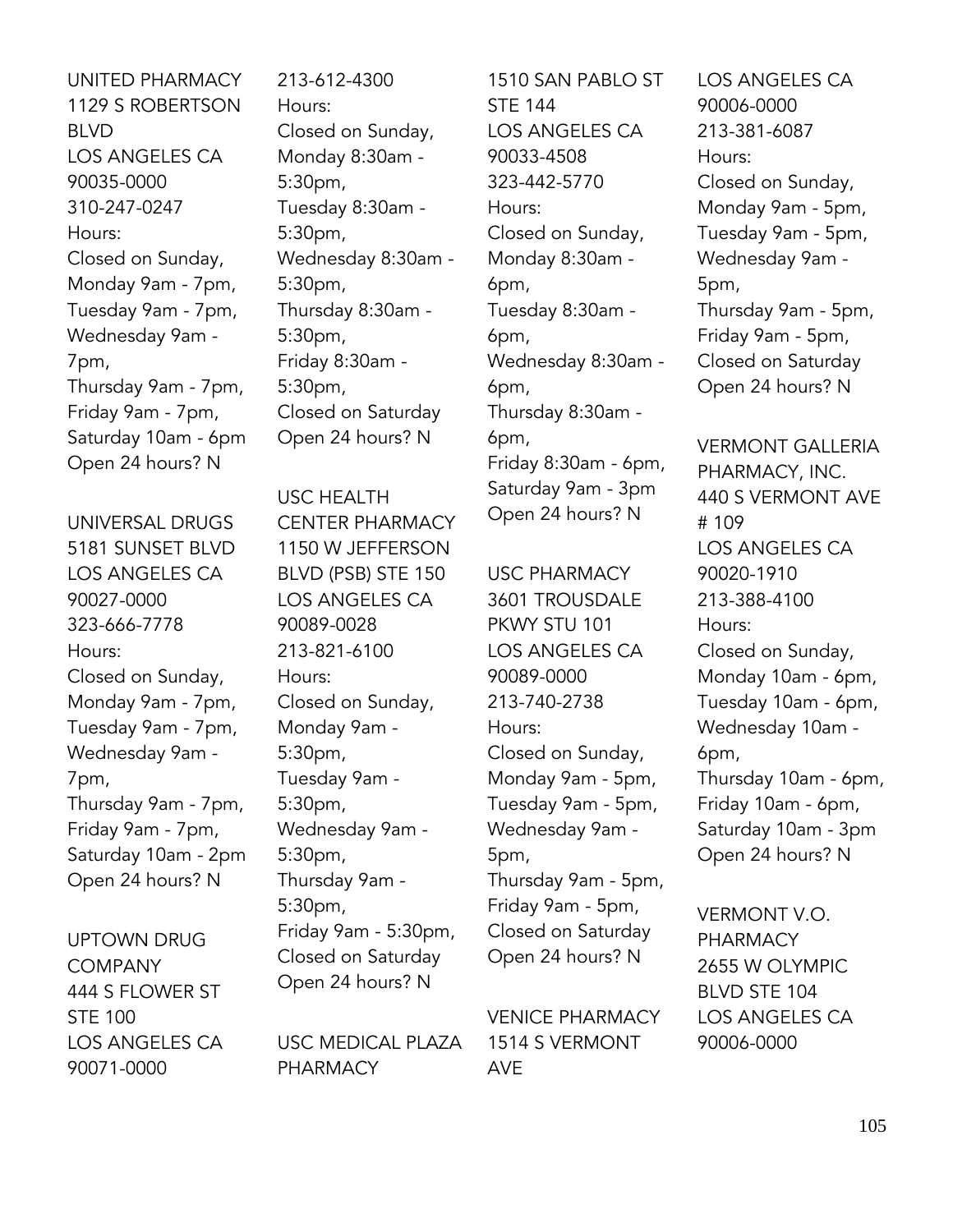213-480-1503 Hours: Closed on Sunday, Monday 9am - 6:30pm, Tuesday 9am - 6:30pm, Wednesday 9am - 6:30pm, Thursday 9am - 6:30pm, Friday 9am - 6:30pm, Saturday 9am - 4pm Open 24 hours? N

VERNBRO MEDICAL PHARMACY, INC. 231 W VERNON AVE #100 LOS ANGELES CA 90037-0000 323-232-1111 Hours: Closed on Sunday, Monday 9am - 5:30pm, Tuesday 9am - 5:30pm, Wednesday 9am - 5:30pm, Thursday 9am - 5:30pm, Friday 9am - 5:30pm, Closed on Saturday Open 24 hours? N

VERNON CENTRAL BOTICA PHARMACY 4375 S CENTRAL AVE LOS ANGELES CA 90011-0000 323-231-8992 Hours: Closed on Sunday, Monday 9am - 5pm, Tuesday 9am - 5pm, Wednesday 9am - 5pm, Thursday 9am - 5pm, Friday 9am - 5pm, Closed on Saturday Open 24 hours? N

VINE DISCOUNT PHARMACY & MEDICAL SUPPLY 1253 N VINE ST STE 11 LOS ANGELES CA 90038-0000 323-957-9446 Hours: Closed on Sunday, Monday 9am - 6pm, Tuesday 9am - 6pm, Wednesday 9am - 6pm, Thursday 9am - 6pm, Friday 9am - 6pm, Closed on Saturday Open 24 hours? N

VIRGIL PHARMACY 2999 W 6TH ST STE 103 LOS ANGELES CA 90020-1256

213-384-1200 Hours: Closed on Sunday, Monday 9am - 6pm, Tuesday 9am - 6pm, Wednesday 9am - 6pm, Thursday 9am - 6pm, Friday 9am - 6pm, Saturday 9am - 2pm Open 24 hours? N

VONS PHARMACY #2261 3461 W THIRD ST LOS ANGELES CA 90020-1604 213-382-5971 Hours: Sunday 9am - 5pm, Monday 9am - 9pm, Tuesday 9am - 9pm, Wednesday 9am - 9pm, Thursday 9am - 9pm, Friday 9am - 9pm, Saturday 9am - 5pm

VONS PHARMACY #2655 7311 N FIGUEROA ST LOS ANGELES CA 90041-2512 323-254-7241 Hours: Sunday 9am - 5pm, Monday 9am - 9pm, Tuesday 9am - 9pm,

Open 24 hours? N

Wednesday 9am - 9pm, Thursday 9am - 9pm, Friday 9am - 9pm, Saturday 9am - 5pm Open 24 hours? N

VONS PHARMACY #2665 4520 SUNSET BLVD LOS ANGELES CA 90027-6057 323-662-2121 Hours: Sunday 9am - 5pm, Monday 9am - 9pm, Tuesday 9am - 9pm, Wednesday 9am - 9pm, Thursday 9am - 9pm, Friday 9am - 9pm, Saturday 9am - 5pm Open 24 hours? N

WALGREENS #11449 4616 DE LONGPRE AVE LOS ANGELES CA 90027-6076 323-644-2080 Hours: Closed on Sunday, Monday 8am - 7pm, Tuesday 8am - 7pm, Wednesday 8am - 7pm, Thursday 8am - 7pm, Friday 8am - 7pm,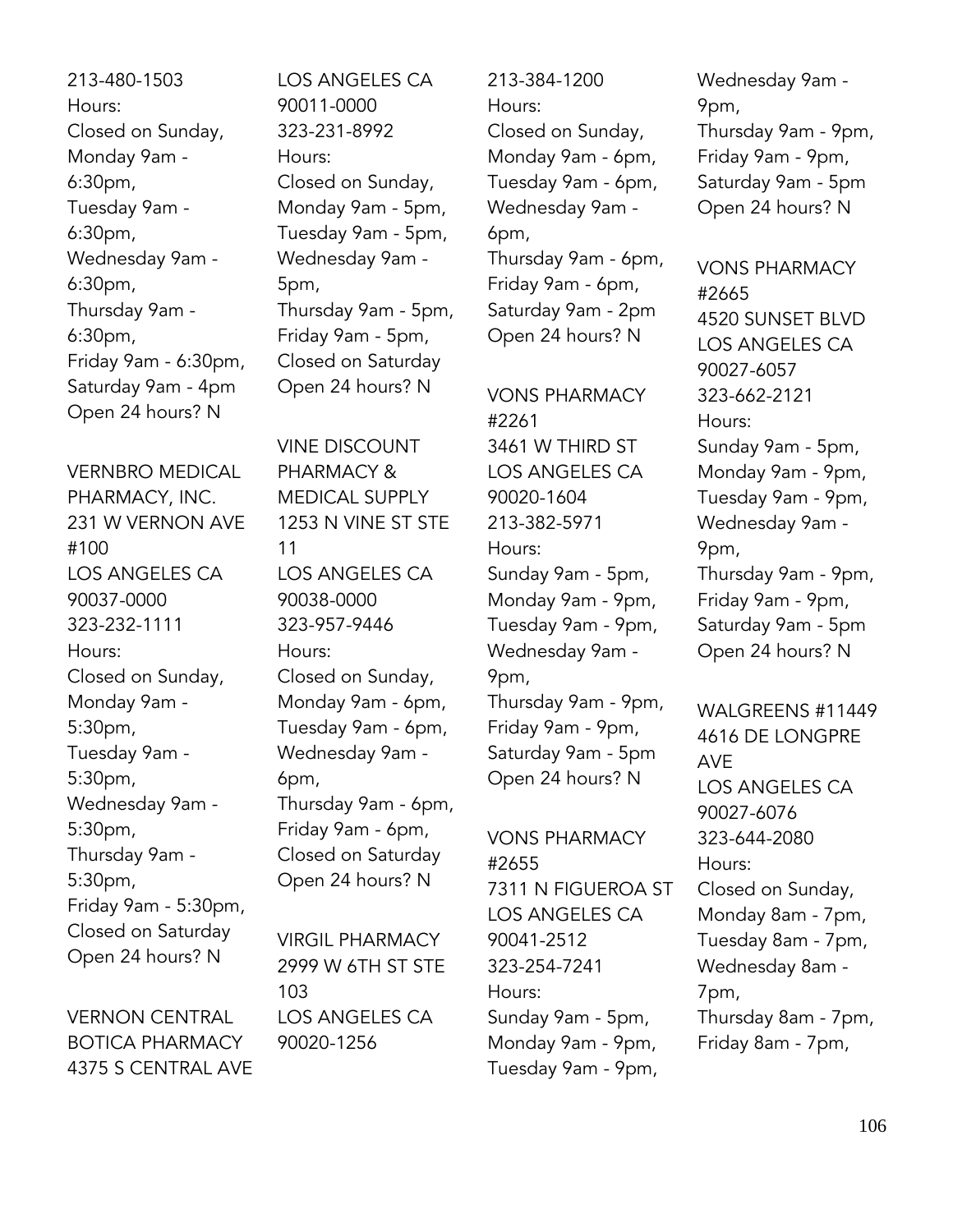Saturday 9am - 5pm Open 24 hours? N

WALGREENS #12057 1050 N HIGHLAND AVE LOS ANGELES CA 90038-2407 323-463-1692 Hours: Sunday 10am - 6pm, Monday 8am - 9pm, Tuesday 8am - 9pm, Wednesday 8am - 9pm, Thursday 8am - 9pm, Friday 8am - 9pm, Saturday 9am - 6pm Open 24 hours? N

WALGREENS #12419 11795 W OLYMPIC BLVD LOS ANGELES CA 90064-1211 310-312-6506 Hours: Sunday 10am - 6pm, Monday 8am - 9pm, Tuesday 8am - 9pm, Wednesday 8am - 9pm, Thursday 8am - 9pm, Friday 8am - 9pm, Saturday 9am - 6pm Open 24 hours? N

WALGREENS #12460 617 W 7TH ST STE

100 LOS ANGELES CA 90017-3897 213-694-2880 Hours: Sunday 10am - 6pm, Monday 8am - 9pm, Tuesday 8am - 9pm, Wednesday 8am - 9pm, Thursday 8am - 9pm, Friday 8am - 9pm, Saturday 9am - 6pm Open 24 hours? N

WALGREENS #12529 305 N BREED ST LOS ANGELES CA 90033-1801 323-264-0347 Hours: Sunday 10am - 6pm, Monday 8am - 9pm, Tuesday 8am - 9pm, Wednesday 8am - 9pm, Thursday 8am - 9pm, Friday 8am - 9pm, Saturday 9am - 6pm Open 24 hours? N

WALGREENS #12913 1500 E GAGE AVE LOS ANGELES CA 90001-1724 323-581-0964 Hours: Sunday 10am - 6pm, Monday 8am - 9pm,

Tuesday 8am - 9pm, Wednesday 8am - 9pm, Thursday 8am - 9pm, Friday 8am - 9pm, Saturday 9am - 6pm Open 24 hours? N

WALGREENS #15278 1501 VINE ST LOS ANGELES CA 90028-7304 323-467-7916 Hours: Sunday 10am - 6pm, Monday 8am - 9pm, Tuesday 8am - 9pm, Wednesday 8am - 9pm, Thursday 8am - 9pm, Friday 8am - 9pm, Saturday 9am - 6pm Open 24 hours? N

WALGREENS #16368 3745 S LABREA AVE STE C-D LOS ANGELES CA 90016-5357 323-801-0261 Hours: Closed on Sunday, Monday 9am - 7pm, Tuesday 9am - 5pm, Wednesday 9am - 7pm, Thursday 9am - 5pm, Friday 9am - 5pm,

Closed on Saturday Open 24 hours? N

WALGREENS #5879 3201 W 6TH ST LOS ANGELES CA 90020-5001 213-251-0179 Hours: NR Open 24 hours? Y

WALGREENS #6445 8770 W PICO BLVD LOS ANGELES CA 90035-2211 310-275-2117 Hours: Sunday 10am - 6pm, Monday 8am - 9pm, Tuesday 8am - 9pm, Wednesday 8am - 9pm, Thursday 8am - 9pm, Friday 8am - 9pm, Saturday 9am - 6pm

Open 24 hours? N

WALGREENS #6516 5467 WILSHIRE BLVD LOS ANGELES CA 90036-4219 323-525-0646 Hours: Sunday 10am - 6pm, Monday 8am - 9pm, Tuesday 8am - 9pm, Wednesday 8am - 9pm,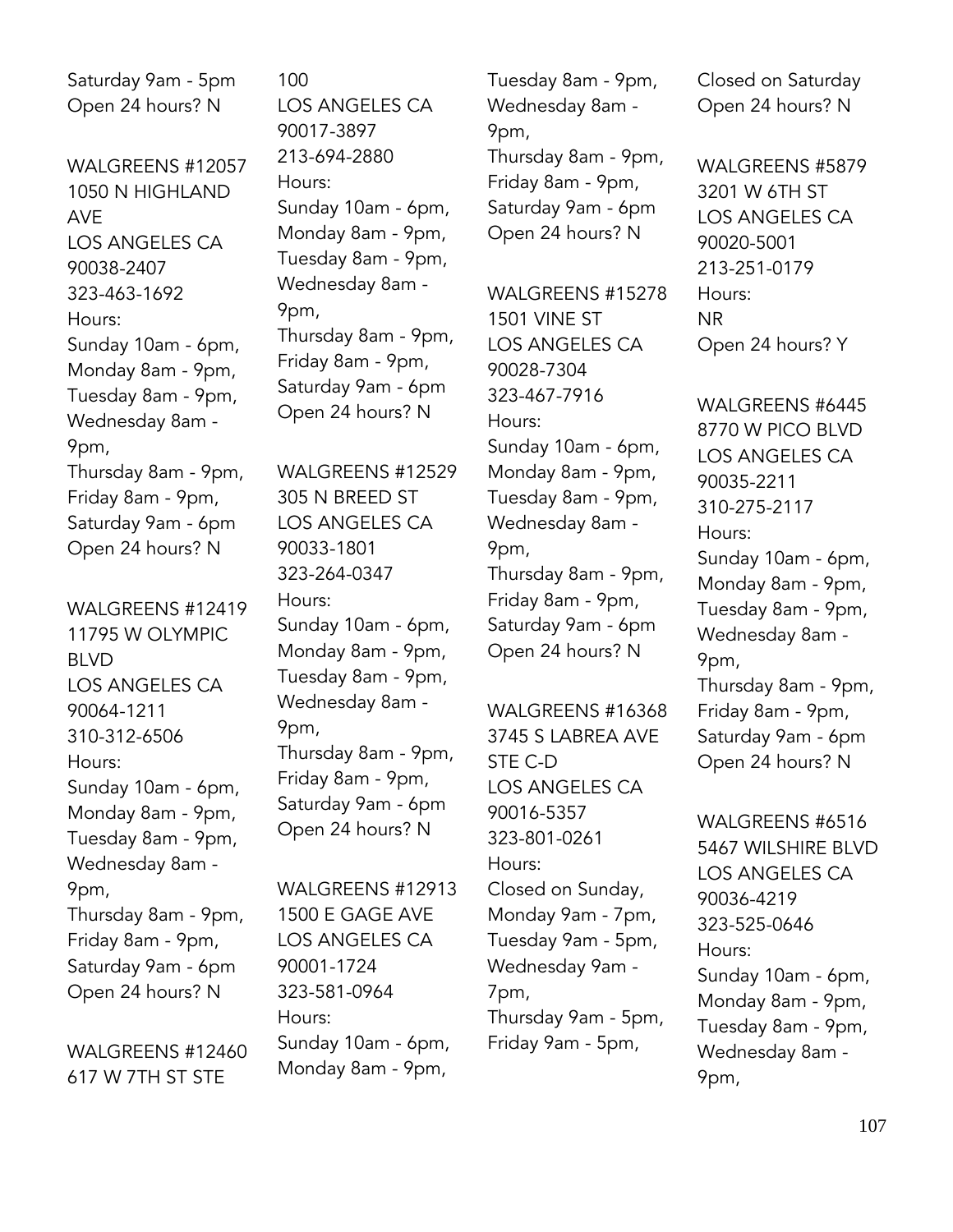Thursday 8am - 9pm, Friday 8am - 9pm, Saturday 9am - 6pm Open 24 hours? N

WALGREENS #6854 2222 COLORADO BLVD LOS ANGELES CA 90041-1143 323-254-4593 Hours: Sunday 10am - 6pm, Monday 8am - 9pm, Tuesday 8am - 9pm, Wednesday 8am - 9pm, Thursday 8am - 9pm, Friday 8am - 9pm, Saturday 9am - 6pm Open 24 hours? N

WALGREENS #6931 10407 SANTA MONICA BLVD LOS ANGELES CA 90025-5009 310-481-7123 Hours: Sunday 10am - 6pm, Monday 8am - 9pm, Tuesday 8am - 9pm, Wednesday 8am - 9pm, Thursday 8am - 9pm, Friday 8am - 9pm, Saturday 9am - 6pm Open 24 hours? N

WALGREENS #7016 3724 CRENSHAW BLVD LOS ANGELES CA 90016-5804 323-292-7261 Hours: Sunday 10am - 6pm, Monday 8am - 9pm, Tuesday 8am - 9pm, Wednesday 8am - 9pm, Thursday 8am - 9pm, Friday 8am - 9pm, Saturday 9am - 6pm Open 24 hours? N

WALGREENS #7036 5451 W SUNSET BLVD LOS ANGELES CA 90027-5613 323-860-7970 Hours: Sunday 10am - 6pm, Monday 8am - 9pm, Tuesday 8am - 9pm, Wednesday 8am - 9pm, Thursday 8am - 9pm, Friday 8am - 9pm, Saturday 9am - 6pm Open 24 hours? N

WALGREENS #7482 1800 W SLAUSON AVE LOS ANGELES CA 90047-1126

323-292-1941 Hours: Sunday 10am - 6pm, Monday 8am - 9pm, Tuesday 8am - 9pm, Wednesday 8am - 9pm, Thursday 8am - 9pm, Friday 8am - 9pm, Saturday 9am - 6pm Open 24 hours? N

WALGREENS #9136 1625 W SUNSET BLVD LOS ANGELES CA 90026-4226 213-482-9286 Hours: Sunday 10am - 6pm, Monday 8am - 9pm, Tuesday 8am - 9pm, Wednesday 8am - 9pm, Thursday 8am - 9pm, Friday 8am - 9pm, Saturday 9am - 6pm Open 24 hours? N

#### **WATTS**

PROFESSIONAL PHARMACY 9909 COMPTON AVE LOS ANGELES CA 90002-2850 323-564-3218 Hours: Closed on Sunday,

Monday 10am - 5:30pm, Tuesday 10am - 5:30pm, Wednesday 10am - 5:30pm, Thursday 10am - 5:30pm, Friday 10am - 5:30pm, Closed on Saturday Open 24 hours? N

**WELLNESS** PHARMACY 8834 W PICO BLVD LOS ANGELES CA 90035-3302 213-878-1200 Hours: Closed on Sunday, Monday 9am - 6pm, Tuesday 9am - 6pm, Wednesday 9am - 6pm, Thursday 9am - 6pm, Friday 9am - 6pm, Saturday 10am - 4pm Open 24 hours? N

**WESTCHESTER** PHARMACY 8930 S SEPULVEDA BLVD SUITE 103 LOS ANGELES CA 90045-3606 310-670-3463 Hours: Closed on Sunday,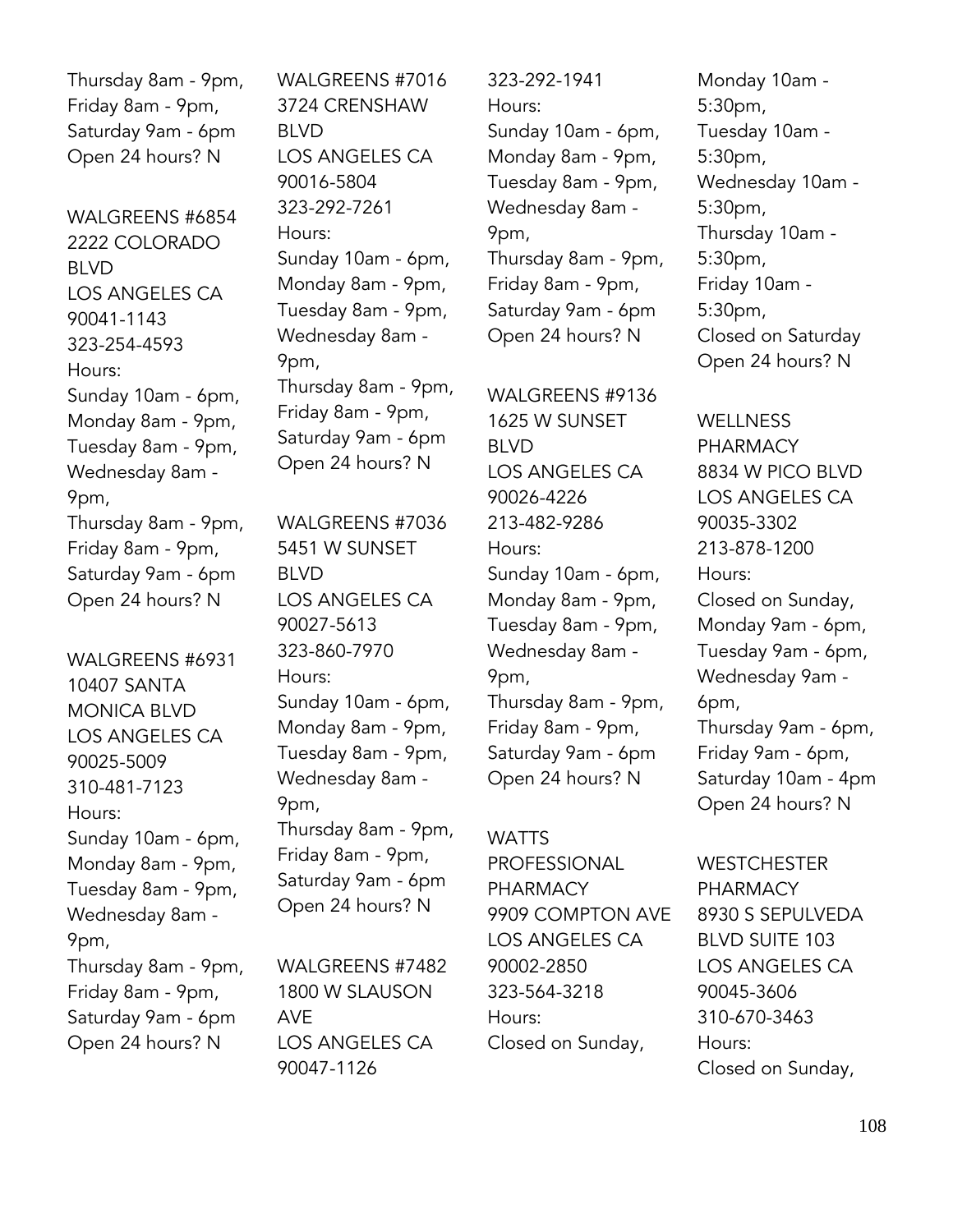Monday 9am - 6pm, Tuesday 9am - 6pm, Wednesday 9am - 6pm, Thursday 9am - 6pm, Friday 9am - 6pm, Closed on Saturday Open 24 hours? N

WESTERN MEDICAL PHARMACY 1110 N WESTERN AVE STE 101 LOS ANGELES CA 90029-0000 323-465-3112 Hours: Closed on Sunday, Monday 8:30am - 6pm, Tuesday 8:30am - 6pm, Wednesday 8:30am - 6pm, Thursday 8:30am - 6pm, Friday 8:30am - 6pm, Saturday 8:30am - 3pm Open 24 hours? N

**WESTSIDE** PHARMACY 11504 SANTA MONICA BLVD LOS ANGELES CA 90025-3008 310-479-0200 Hours:

Closed on Sunday, Monday 9:30am - 5:30pm, Tuesday 9:30am - 5:30pm, Wednesday 9:30am - 5:30pm, Thursday 9:30am - 5:30pm, Friday 9:30am - 5:30pm, Saturday 11am - 3pm Open 24 hours? N

WESTWOOD CENTER PHARMACY 10921 WILSHIRE BLVD LOS ANGELES CA 90024-3979 310-208-6666 Hours: Closed on Sunday, Monday 9am - 6:30pm, Tuesday 9am - 6:30pm, Wednesday 9am - 6:30pm, Thursday 9am - 6:30pm, Friday 9am - 6:30pm, Saturday 10am - 2pm Open 24 hours? N

WHITE MEMORIAL MEDICAL PLAZA PHARMACY 1701 EAST CESAR E CHAVEZ AVENUE SUITE 109 LOS ANGELES CA 90033-0000 323-221-6000 Hours: Closed on Sunday, Monday 8am - 7pm, Tuesday 8am - 7pm, Wednesday 8am - 7pm, Thursday 8am - 7pm, Friday 8am - 7pm, Saturday 8am - 2pm Open 24 hours? N

WILSHIRE GRAND PHARMACY 2974 WILSHIRE BLVD LOS ANGELES CA 90010-0000 213-480-1300 Hours: Closed on Sunday, Monday 9am - 6pm, Tuesday 9am - 6pm, Wednesday 9am - 6pm, Thursday 9am - 6pm, Friday 9am - 6pm, Saturday 9am - 3pm Open 24 hours? N

WILSHIRE LA JOLLA PHARMACY INC 6360 WILSHIRE BLVD LOS ANGELES CA 90048-5601

323-658-6611 Hours: Closed on Sunday, Monday 10am - 5pm, Tuesday 10am - 5pm, Wednesday 10am - 5pm, Thursday 10am - 5pm, Friday 10am - 5pm, Closed on Saturday Open 24 hours? N

WILSHIRE WESTGATE PHARMACY 11860 WILSHIRE BLVD SUITE 101 LOS ANGELES CA 90025-0000 310-477-8527 Hours: Closed on Sunday, Monday 9am - 5pm, Tuesday 9am - 5pm, Wednesday 9am - 5pm, Thursday 9am - 5pm, Friday 9am - 5pm, Saturday 9am - 11pm Open 24 hours? N

WILTON CARE PHARMACY 5660 HOLLYWOOD BLVD LOS ANGELES CA 90028-6810 323-463-0800 Hours: Closed on Sunday,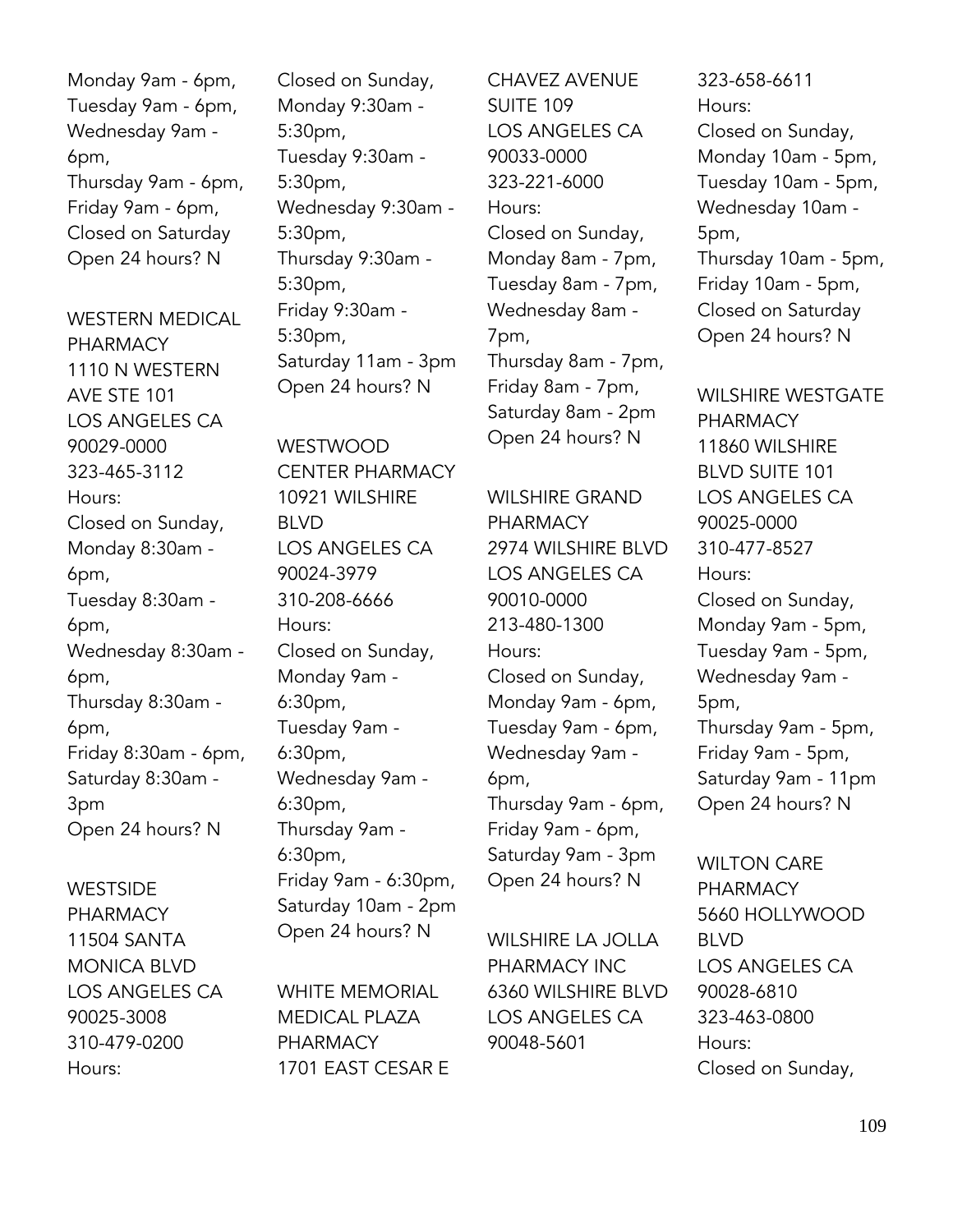Monday 10am - 5pm, Tuesday 10am - 5pm, Wednesday 10am - 5pm, Thursday 10am - 5pm, Friday 10am - 5pm, Closed on Saturday Open 24 hours? N

WILTON PHARMACY 3511 W OLYMPIC BLVD STE 102 LOS ANGELES CA 90019-0000 323-731-0600 Hours: Closed on Sunday, Monday 7:30am - 4pm, Tuesday 7:30am - 4pm, Wednesday 7:30am - 4pm, Thursday 7:30am - 4pm, Friday 7:30am - 4pm, Closed on Saturday Open 24 hours? N

WOORI PHARMACY 266 S HARVARD BLVD STE 120 LOS ANGELES CA 90004-0000 213-384-6323 Hours: Closed on Sunday, Monday 9am - 7pm, Tuesday 9am - 7pm,

Wednesday 9am - 7pm, Thursday 9am - 7pm, Friday 9am - 7pm, Saturday 9:30am - 3pm Open 24 hours? N

YEH'S PHARMACY II 966 S WESTERN AVE STE 103 LOS ANGELES CA 90006-0000 323-733-7788 Hours: Closed on Sunday, Monday 9am - 6pm, Tuesday 9am - 6pm, Wednesday 9am - 6pm, Thursday 9am - 6pm, Friday 9am - 6pm, Saturday 9am - 1pm Open 24 hours? N

YORK DISCOUNT PHARMACY 5821 YORK BLVD LOS ANGELES CA 90042-2634 323-302-8090 Hours: Closed on Sunday, Monday 9am - 6pm, Tuesday 9am - 6pm, Wednesday 9am - 6pm, Thursday 9am - 6pm, Friday 9am - 6pm,

Saturday 10am - 2pm Open 24 hours? N

ZENITH PHARMACY 3919 BEVERLY BLVD STE 101 LOS ANGELES CA 90004-3432 323-665-8959 Hours: Closed on Sunday, Monday 9am - 5:30pm, Tuesday 9am - 5:30pm, Wednesday 9am - 5:30pm, Thursday 9am - 5:30pm, Friday 9am - 5:30pm, Closed on Saturday Open 24 hours? N

ZION DRUG 3900 W 3RD ST LOS ANGELES CA 90020-2675 213-382-6485 Hours: Closed on Sunday, Monday 9am - 6pm, Tuesday 9am - 6pm, Wednesday 9am - 6pm, Thursday 9am - 6pm, Friday 9am - 6pm, Saturday 9am - 2pm Open 24 hours? N

#### LOS ANGLES

EXPRESS RX PHARMACY AND MEDICAL SUPPLIES 2503 BEVERLY BLVD 1ST FLOOR LOS ANGLES CA 90057-0000 213-353-0552 Hours: Closed on Sunday, Monday 9am - 5pm, Tuesday 9am - 5pm, Wednesday 9am - 5pm, Thursday 9am - 5pm, Friday 9am - 5pm, Closed on Saturday Open 24 hours? N

#### LYNWOOD

APPLE RX **PHARMACY** 3625 MARTIN LUTHER KING JR BLVD SUITE 1B LYNWOOD CA 90262-0000 562-220-2586 Hours: Closed on Sunday, Monday 9:30am - 5:30pm, Tuesday 9:30am - 5:30pm, Wednesday 9:30am - 5:30pm, Thursday 9:30am - 5:30pm,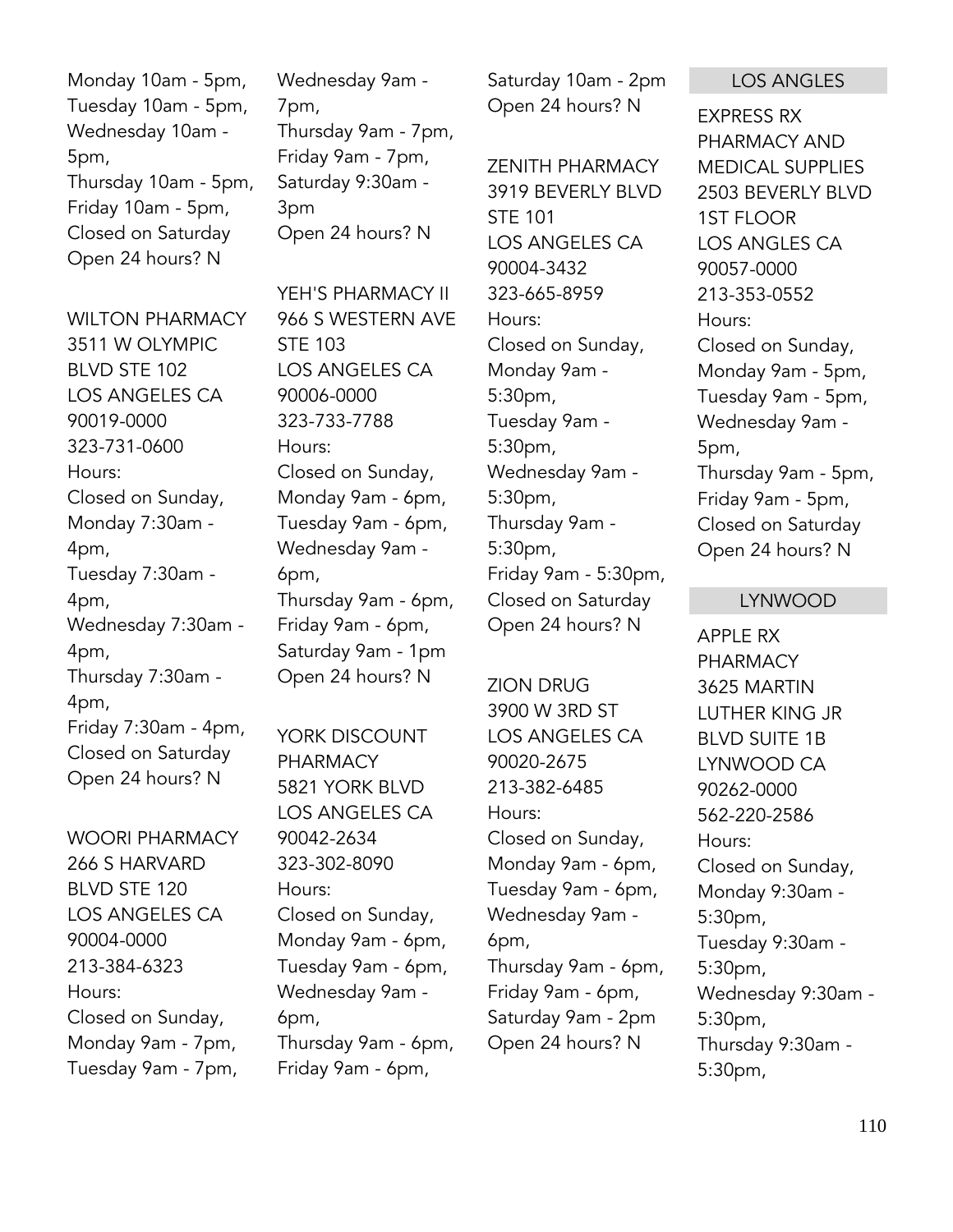Friday 9:30am - 5:30pm, Saturday 10am - 2pm Open 24 hours? N

APPLE RX PHARMACY STORE #2 3625 MARTIN LUTHER KING JR BLVD STE 1 UNIT 1 LYNWOOD CA 90262-3509 424-406-2066 Hours: Closed on Sunday, Monday 9am - 6:30pm, Tuesday 9am - 6:30pm, Wednesday 9am - 6:30pm, Thursday 9am - 6:30pm, Friday 9am - 6:30pm, Saturday 10am - 2pm Open 24 hours? N

CVS PHARMACY #09123 3800 MARTIN LUTHER KING JR BOULEVARD LYNWOOD CA 90262-0000 310-637-2509 Hours: Sunday 10am - 6pm, Monday 8am - 10pm, Tuesday 8am - 10pm, Wednesday 8am - 10pm, Thursday 8am - 10pm, Friday 8am - 10pm, Saturday 9am - 6pm Open 24 hours? N

INTRA RX DRUGS LYNWOOD 3628 E IMPERIAL HWY STE 102 LYNWOOD CA 90262-2607 310-637-2006 Hours: Closed on Sunday, Monday 9am - 6pm, Tuesday 9am - 6pm, Wednesday 9am - 6pm, Thursday 9am - 6pm, Friday 9am - 6pm, Closed on Saturday Open 24 hours? N

LYNWOOD **COMMUNITY** PHARMACY 3737 MARTIN LUTHER KING JR BLVD STE 101 LYNWOOD CA 90262-3525 310-438-2616 Hours: Closed on Sunday, Monday 9am - 6pm, Tuesday 9am - 6pm, Wednesday 9am - 6pm, Thursday 9am - 6pm, Friday 9am - 6pm, Closed on Saturday Open 24 hours? N

RITE AID PHARMACY 05476 11325 LONG BEACH **BOULEVARD** LYNWOOD CA 90262-3300 310-604-9264 Hours: Sunday 10am - 6pm, Monday 8am - 10pm, Tuesday 8am - 10pm, Wednesday 8am - 10pm, Thursday 8am - 10pm, Friday 8am - 10pm, Saturday 9am - 6pm Open 24 hours? N

SANTA ELENA PHARMACY 9910 LONG BEACH BLVD SUITE F LYNWOOD CA 90262-1503 323-249-8497 Hours: Closed on Sunday, Monday 10am - 6pm, Tuesday 10am - 6pm, Wednesday 10am - 6pm, Thursday 10am - 6pm, Friday 10am - 6pm, Saturday 10am - 2pm Open 24 hours? N

WALGREENS #6249 4351 E IMPERIAL **HWY** LYNWOOD CA 90262-2318 310-609-2406 Hours: Sunday 10am - 6pm, Monday 8am - 9pm, Tuesday 8am - 9pm, Wednesday 8am - 9pm, Thursday 8am - 9pm, Friday 8am - 9pm, Saturday 9am - 6pm Open 24 hours? N

### MALIBU

CVS PHARMACY #09697 23841 MALIBU ROAD MALIBU CA 90265- 0000 310-456-9645 Hours: Sunday 10am - 6pm, Monday 9am - 9pm, Tuesday 9am - 9pm, Wednesday 9am - 9pm, Thursday 9am - 9pm, Friday 9am - 9pm, Saturday 10am - 6pm Open 24 hours? N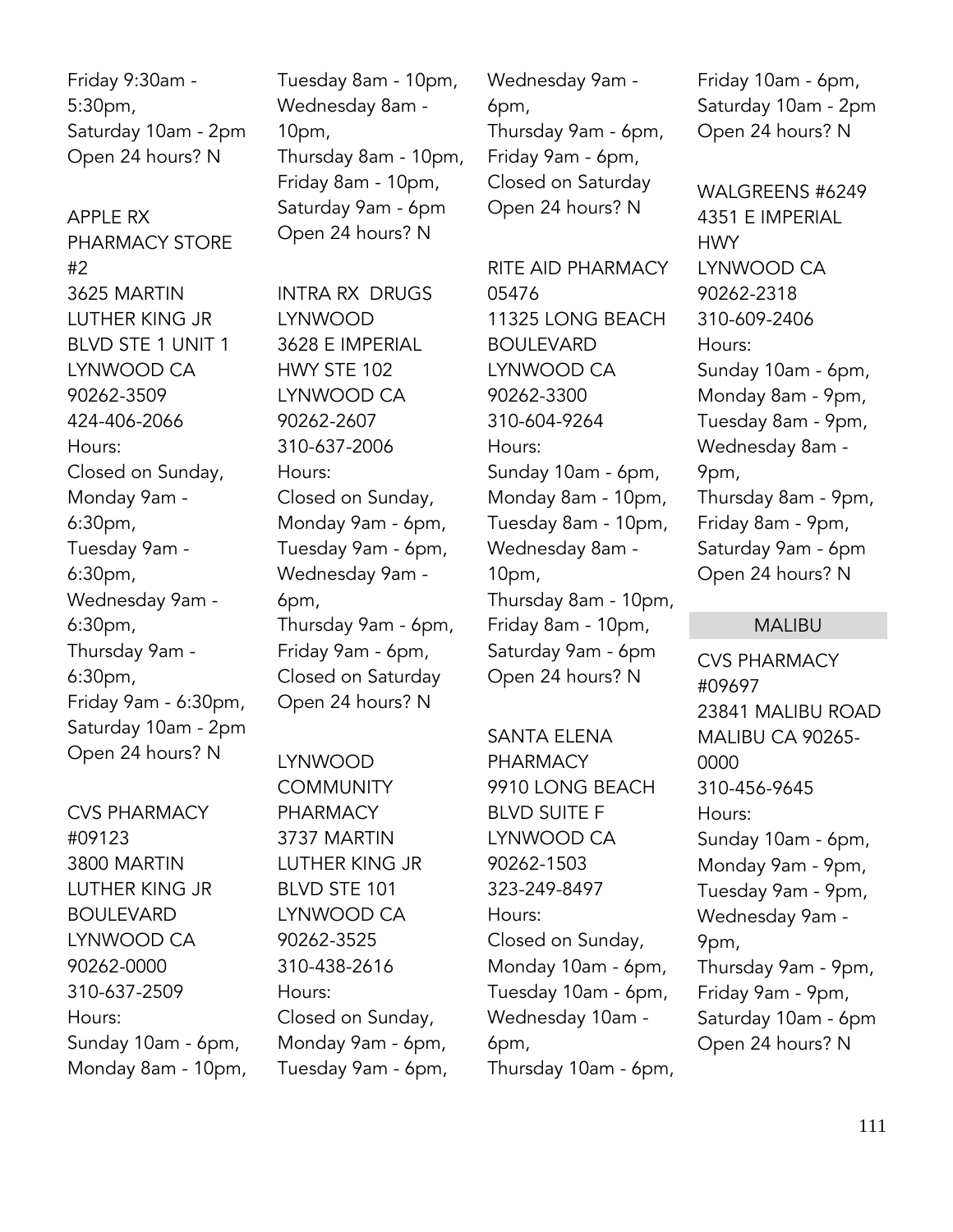DUME PLAZA PHARMACY 29211 HEATHER CLIFF RD MALIBU CA 90265- 0000 310-457-9707 Hours: NR Open 24 hours? NR

SUPER CARE DRUGS - MALIBU 23661 PACIFIC COAST HWY MALIBU CA 90265- 0000 310-456-1177 Hours: Closed on Sunday, Monday 9am - 7pm, Tuesday 9am - 7pm, Wednesday 9am - 7pm, Thursday 9am - 7pm, Friday 9am - 7pm, Saturday 9am - 5pm Open 24 hours? N

## MANHATTAN BEACH

CVS PHARMACY #09496 2900 N SEPULVEDA BLVD MANHATTAN BEACH CA 90266-0000 310-546-3481 Hours:

Sunday 10am - 6pm, Monday 8am - 10pm, Tuesday 8am - 10pm, Wednesday 8am - 10pm, Thursday 8am - 10pm, Friday 8am - 10pm, Saturday 9am - 6pm Open 24 hours? N

CVS PHARMACY #09513 1570 ROSECRANS AVE MANHATTAN BEACH CA 90266-0000 310-536-9255 Hours: Sunday 10am - 6pm, Monday 9am - 9pm, Tuesday 9am - 9pm, Wednesday 9am - 9pm, Thursday 9am - 9pm, Friday 9am - 9pm, Saturday 10am - 6pm Open 24 hours? N

CVS PHARMACY #16049 1200 N SEPULVEDA BLVD MANHATTAN BEACH CA 90266-0000 310-546-1731 Hours: Sunday 9am - 6pm, Monday 9am - 9pm, Tuesday 9am - 9pm,

Wednesday 9am - 9pm, Thursday 9am - 9pm, Friday 9am - 9pm, Saturday 9am - 6pm Open 24 hours? N

WALGREENS #9685 2400 N SEPULVEDA BLVD MANHATTAN BEACH CA 90266-2914 424-241-1950 Hours: Sunday 10am - 6pm, Monday 8am - 9pm, Tuesday 8am - 9pm, Wednesday 8am - 9pm, Thursday 8am - 9pm, Friday 8am - 9pm, Saturday 9am - 6pm Open 24 hours? N

## MAR VISTA

CVS PHARMACY #09493 12315 VENICE BOULEVARD MAR VISTA CA 90066-0000 310-390-6296 Hours: Sunday 10am - 6pm, Monday 8am - 9pm, Tuesday 8am - 9pm, Wednesday 8am - 9pm, Thursday 8am - 9pm, Friday 8am - 9pm, Saturday 9am - 6pm Open 24 hours? N

### MARINA DEL REY

COSTCO PHARMACY #479 13463 WASHINGTON BLVD MARINA DEL REY CA 90292-5658 310-754-2002 Hours: Closed on Sunday, Monday 10am - 8:30pm, Tuesday 10am - 8:30pm, Wednesday 10am - 8:30pm, Thursday 10am - 8:30pm, Friday 10am - 8:30pm, Saturday 9:30am - 6pm Open 24 hours? N

CVS PHARMACY #08871 13171 MINDANAO **WAY** MARINA DEL REY CA 90292-6307 310-821-8908 Hours: NR Open 24 hours? Y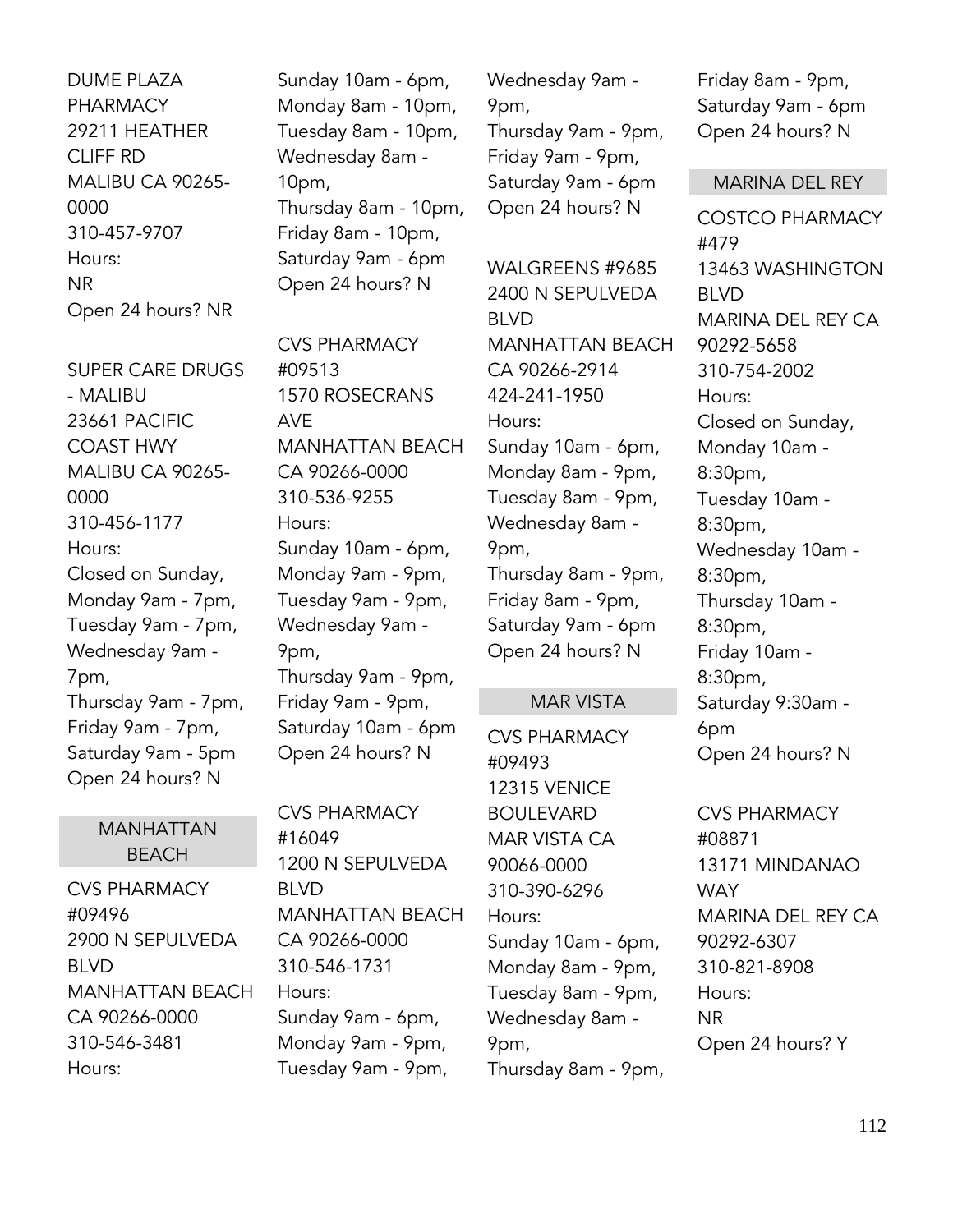MARINA DEL REY PHARMACY 4558 S ADMIRALTY **WAY** MARINA DEL REY CA 90292-5471 310-823-5311 Hours: Closed on Sunday, Monday 8:30am - 6pm, Tuesday 8:30am - 6pm, Wednesday 8:30am - 6pm, Thursday 8:30am - 6pm, Friday 8:30am - 6pm, Saturday 9am - 1pm Open 24 hours? N

MARINA PHARMACY 4724 LINCOLN BLVD MARINA DEL REY CA 90292-0000 310-301-4863 Hours: Closed on Sunday, Monday 9:30am - 6pm, Tuesday 9:30am - 6pm, Wednesday 9:30am - 6pm, Thursday 9:30am - 6pm, Friday 9:30am - 6pm,

Closed on Saturday Open 24 hours? N

RALPHS PHARMACY 4311 LINCOLN BLVD MARINA DEL REY CA 90292-0000 310-821-4993 Hours: Sunday 10am - 6pm, Monday 9am - 8pm, Tuesday 9am - 8pm, Wednesday 9am - 8pm, Thursday 9am - 8pm, Friday 9am - 8pm, Saturday 10am - 6pm Open 24 hours? N

RALPHS PHARMACY 4700 ADMIRALTY WY MARINA DEL REY CA 90292-0000 310-827-4843 Hours: Sunday 10am - 6pm, Monday 9am - 9pm, Tuesday 9am - 9pm, Wednesday 9am - 9pm, Thursday 9am - 9pm, Friday 9am - 9pm, Saturday 10am - 6pm Open 24 hours? N

WALGREENS #7070 4009 LINCOLN BLVD MARINA DEL REY CA 90292-5613

310-823-7152 Hours: Sunday 10am - 6pm, Monday 8am - 9pm, Tuesday 8am - 9pm, Wednesday 8am - 9pm, Thursday 8am - 9pm, Friday 8am - 9pm, Saturday 9am - 6pm Open 24 hours? N

#### MAYWOOD

RITE AID PHARMACY 05479 4410 EAST SLAUSON AVENUE MAYWOOD CA 90270-2932 323-771-9422 Hours: Sunday 10am - 6pm, Monday 8am - 10pm, Tuesday 8am - 10pm, Wednesday 8am - 10pm, Thursday 8am - 10pm, Friday 8am - 10pm, Saturday 9am - 6pm Open 24 hours? N

THE MEDICINE CABINET #6 5906 ATLANTIC BLVD MAYWOOD CA 90270-0000 323-771-4965 Hours: Closed on Sunday,

Monday 9:30am - 7pm, Tuesday 9:30am - 7pm, Wednesday 9:30am - 7pm, Thursday 9:30am - 7pm, Friday 9:30am - 6:30pm, Saturday 9:30am - 2pm Open 24 hours? N

#### MISSION HILLS

CVS PHARMACY #09789 9900 SEPULVEDA BLVD MISSION HILLS CA 91345-0000 818-892-4321 Hours: Sunday 10am - 6pm, Monday 8am - 9pm, Tuesday 8am - 9pm, Wednesday 8am - 9pm, Thursday 8am - 9pm, Friday 8am - 9pm, Saturday 9am - 6pm Open 24 hours? N

CVS PHARMACY #17700 10340 N. SEPULVEDA BLVD. MISSION HILLS CA 91345-2422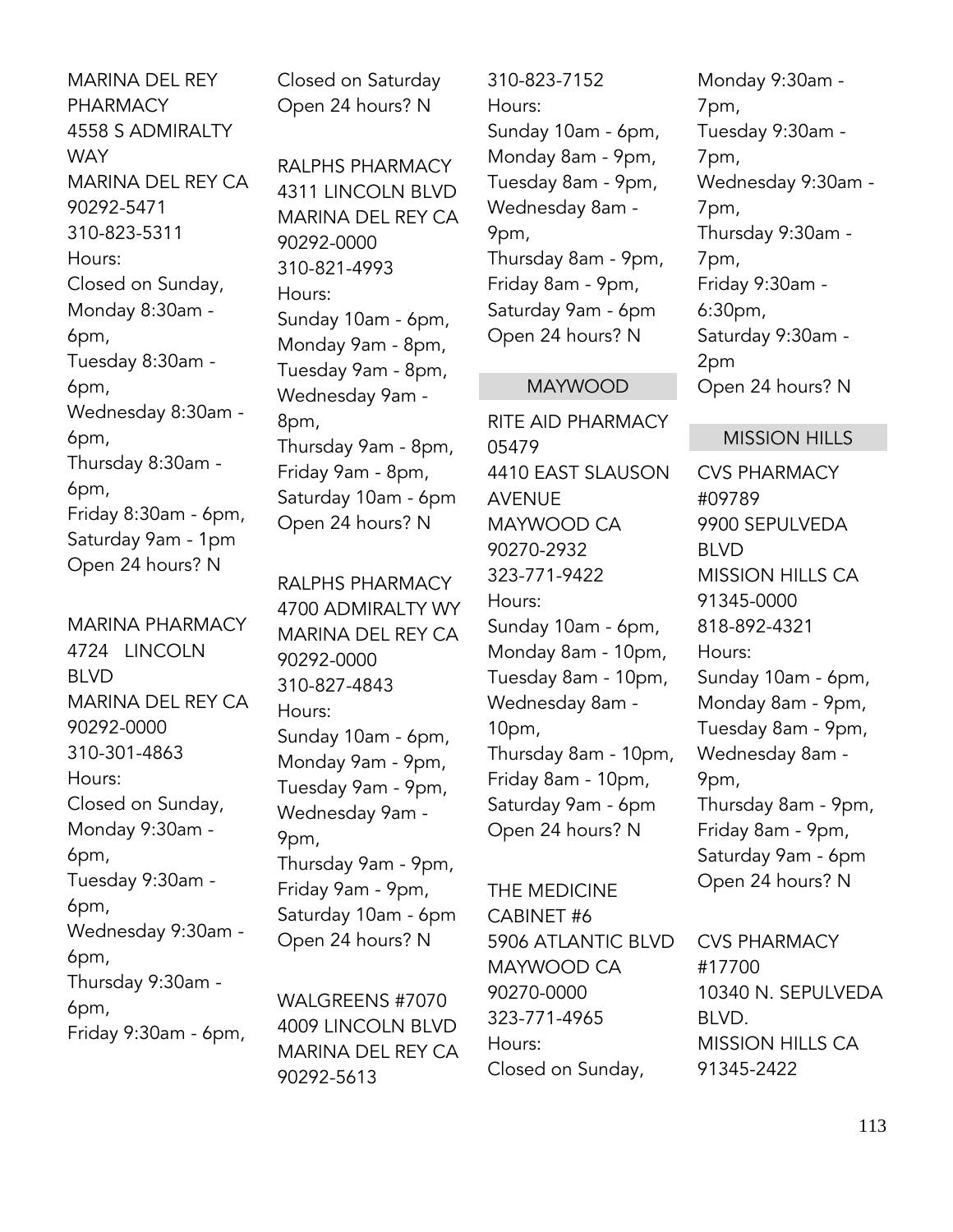818-361-1709 Hours: Sunday 11am - 5pm, Monday 9am - 7pm, Tuesday 9am - 7pm, Wednesday 9am - 7pm, Thursday 9am - 7pm, Friday 9am - 7pm, Saturday 9am - 5pm Open 24 hours? N

HOLY CROSS PHARMACY 11550 INDIAN HILLS RD STE 130 MISSION HILLS CA 91345-1200 818-898-1628 Hours: Closed on Sunday, Monday 9am - 6pm, Tuesday 9am - 6pm, Wednesday 9am - 6pm, Thursday 9am - 6pm, Friday 9am - 6pm, Closed on Saturday Open 24 hours? N

RELIANCE PHARMACY 11333 NORTH SEPULVEDA BLVD STE 1200 MISSION HILLS CA 91345-1113 818-365-3986 Hours:

Closed on Sunday, Monday 9am - 7pm, Tuesday 9am - 7pm, Wednesday 9am - 7pm, Thursday 9am - 7pm, Friday 9am - 7pm, Saturday 9am - 3pm Open 24 hours? N

RITE AID PHARMACY 05554 10349 SEPULVEDA BOULEVARD MISSION HILLS CA 91345-2421 818-891-1941 Hours: Sunday 10am - 6pm, Monday 8am - 9pm, Tuesday 8am - 9pm, Wednesday 8am - 9pm, Thursday 8am - 9pm, Friday 8am - 9pm, Saturday 9am - 6pm Open 24 hours? N

### MONROVIA

CVS PHARMACY #09689 950 WEST FOOTHILL BLVD MONROVIA CA 91016-0000 626-357-1818 Hours: Sunday 10am - 6pm, Monday 8am - 9pm,

Tuesday 8am - 9pm, Wednesday 8am - 9pm, Thursday 8am - 9pm, Friday 8am - 9pm, Saturday 9am - 6pm Open 24 hours? N

VONS PHARMACY #2200 130 W FOOTHILL BLVD MONROVIA CA 91016-2171 626-358-7542 Hours: Sunday 9am - 5pm, Monday 9am - 9pm, Tuesday 9am - 9pm, Wednesday 9am - 9pm, Thursday 9am - 9pm, Friday 9am - 9pm, Saturday 9am - 5pm Open 24 hours? N

WALGREENS #11473 490 W HUNTINGTON DR MONROVIA CA 91016-3202 626-408-6590 Hours: Sunday 10am - 6pm, Monday 8am - 9pm, Tuesday 8am - 9pm, Wednesday 8am - 9pm, Thursday 8am - 9pm,

Friday 8am - 9pm, Saturday 9am - 6pm Open 24 hours? N

WALGREENS #4227 903 E HUNTINGTON DR MONROVIA CA 91016-3715 626-256-3247 Hours: Sunday 10am - 6pm, Monday 9am - 9pm, Tuesday 9am - 9pm, Wednesday 9am - 9pm, Thursday 9am - 9pm, Friday 9am - 9pm, Saturday 10am - 6pm Open 24 hours? N

### MONTEBELLO

BEVERLY PLAZA PHARMACY 101 E BEVERLY BLVD STE 101 MONTEBELLO CA 90640-4319 323-725-7155 Hours: Closed on Sunday, Monday 9:30am - 6pm, Tuesday 9:30am - 6pm, Wednesday 9:30am - 6pm, Thursday 9:30am - 6pm,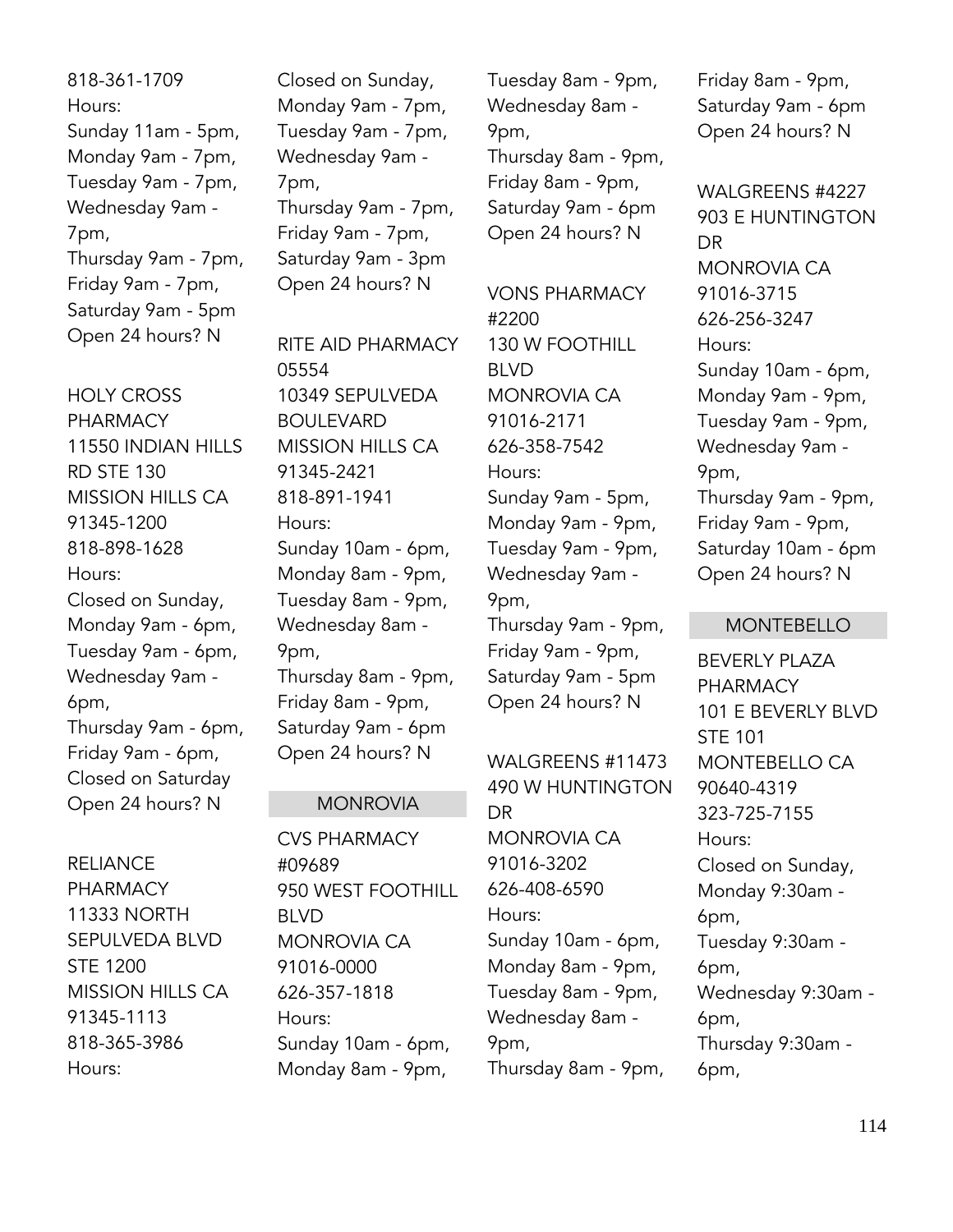Friday 9:30am - 5pm, Closed on Saturday Open 24 hours? N

CEDRA PHARMACY 1417 W BEVERLY BLVD MONTEBELLO CA 90640-4123 323-714-0788 Hours: Closed on Sunday, Monday 9am - 6pm, Tuesday 9am - 6pm, Wednesday 9am - 6pm, Thursday 9am - 6pm, Friday 9am - 6pm, Closed on Saturday Open 24 hours? N

CVS PHARMACY #09757 2525 VIA CAMPO **STRFFT** MONTEBELLO CA 90640-0000 323-724-6340 Hours: Sunday 10am - 6pm, Monday 8am - 9pm, Tuesday 8am - 9pm, Wednesday 8am - 9pm, Thursday 8am - 9pm, Friday 8am - 9pm, Saturday 9am - 6pm Open 24 hours? N

CVS PHARMACY #09857 800 W WHITTIER MONTEBELLO CA 90640-0000 323-278-9098 Hours: Sunday 10am - 6pm, Monday 8am - 9pm, Tuesday 8am - 9pm, Wednesday 8am - 9pm, Thursday 8am - 9pm, Friday 8am - 9pm, Saturday 9am - 6pm Open 24 hours? N

CVS PHARMACY #11350 2444 W BEVERLY BLVD MONTEBELLO CA 90640-2306 401-765-1500 Hours: NR Open 24 hours? Y

GRACE CARE PHARMACY 3414 W BEVERLY BLVD MONTEBELLO CA 90640-1539 323-597-1188 Hours: Closed on Sunday, Monday 9am - 6pm, Tuesday 9am - 6pm, Wednesday 9am - 6pm, Thursday 9am - 6pm, Friday 9am - 6pm, Closed on Saturday Open 24 hours? N

**MONTERELLO** PROFESSIONAL PHARMACY 265 E BEVERLY BLVD STE B MONTEBELLO CA 90640-3776 323-722-1999 Hours: Closed on Sunday, Monday 10am - 7pm, Tuesday 10am - 7pm, Wednesday 10am - 6pm, Thursday 10am - 7pm, Friday 10am - 6pm, Saturday 10am - 1pm Open 24 hours? N

RITE AID PHARMACY 05504 802 BEVERLY BOULEVARD MONTEBELLO CA 90640-4213 323-722-3782 Hours: Sunday 10am - 6pm, Monday 9am - 9pm, Tuesday 9am - 9pm, Wednesday 9am - 9pm,

Thursday 9am - 9pm, Friday 9am - 9pm, Saturday 9am - 6pm Open 24 hours? N

THE PRESCRIPTION **SHOP** 1215 W WHITTIER BLVD MONTEBELLO CA 90640-4697 323-728-8127 Hours: Closed on Sunday, Monday 9am - 6pm, Tuesday 9am - 6pm, Wednesday 9am - 6pm, Thursday 9am - 6pm, Friday 9am - 6pm, Saturday 9am - 2pm Open 24 hours? N

VISTA PHARMACY 825 WASHINGTON BLVD STE C MONTEBELLO CA 90640-6179 323-278-0016 Hours: Closed on Sunday, Monday 9am - 6pm, Tuesday 9am - 6pm, Wednesday 9am - 6pm, Thursday 9am - 6pm, Friday 9am - 6pm,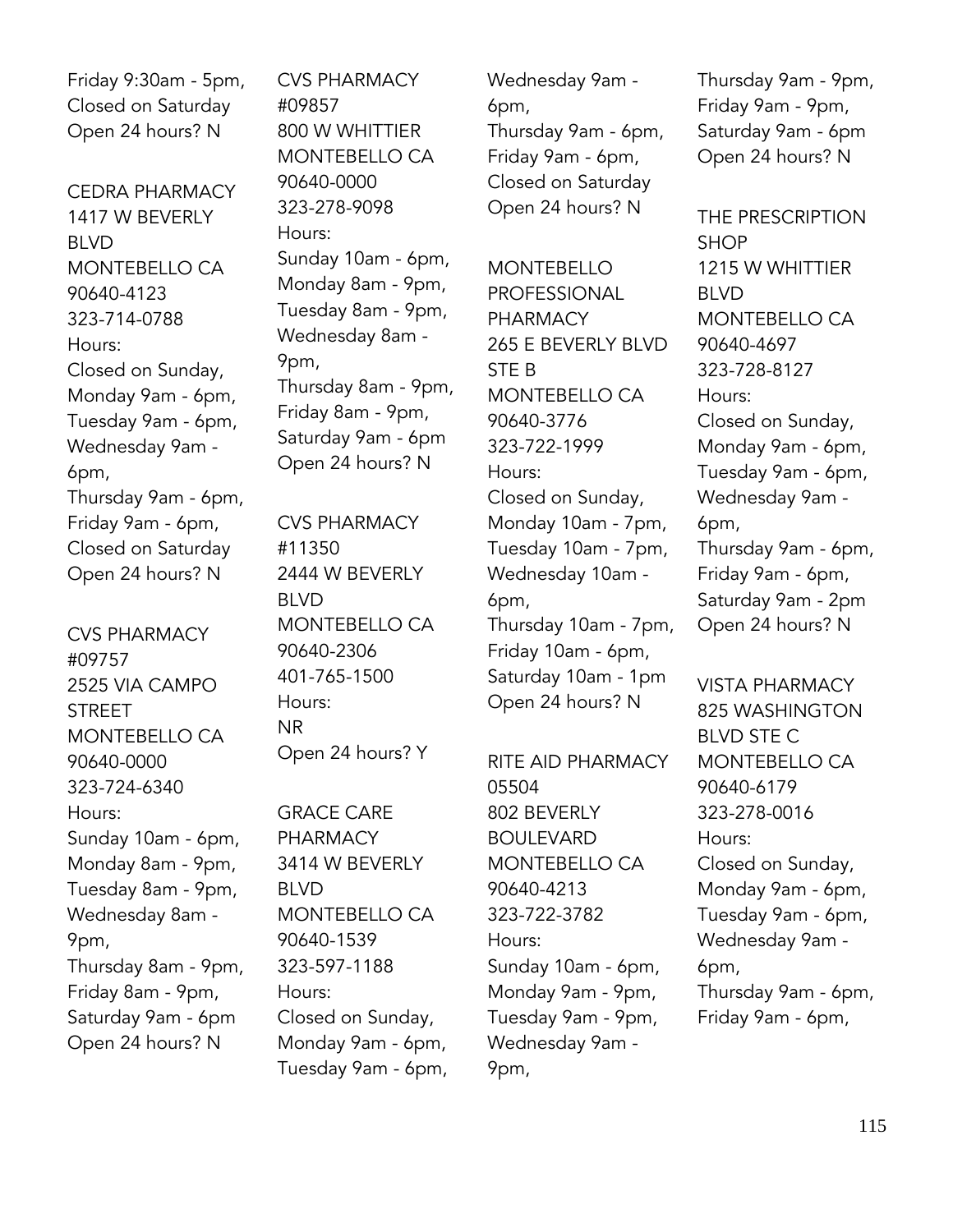Saturday 9am - 1pm Open 24 hours? N

WALGREENS #2155 1501 W WHITTIER BLVD MONTEBELLO CA 90640-4001 323-727-9117 Hours: Sunday 10am - 6pm, Monday 8am - 9pm, Tuesday 8am - 9pm, Wednesday 8am - 9pm, Thursday 8am - 9pm, Friday 8am - 9pm, Saturday 9am - 6pm Open 24 hours? N

### MONTEREY PARK

986 PHARMACY 701 S ATLANTIC BLVD STE 168 SUITE 168 MONTEREY PARK CA 91754-3866 626-782-7800 Hours: Closed on Sunday, Monday 9am - 6pm, Tuesday 9am - 6pm, Wednesday 9am - 6pm, Thursday 9am - 6pm, Friday 9am - 6pm, Saturday 9am - 2pm Open 24 hours? N

ALPHA MEDICAL PHARMACY III 401 N GARFIELD AVE # 101 MONTEREY PARK CA 91754-1201 626-872-0505 Hours: Closed on Sunday, Monday 9:30am - 6pm, Tuesday 9:30am - 6pm, Wednesday 9:30am - 1:30pm, Thursday 9:30am - 6pm, Friday 9:30am - 6pm, Saturday 9:30am - 1:30pm Open 24 hours? N

COSTCO PHARMACY #1318 2000 MARKET PL DR MONTEREY PARK CA 91755-7402 323-890-0069 Hours: Closed on Sunday, Monday 10am - 7pm, Tuesday 10am - 7pm, Wednesday 10am - 7pm, Thursday 10am - 7pm, Friday 10am - 7pm, Saturday 9:30am - 6pm Open 24 hours? N

CVS PHARMACY #09617 2103 SOUTH ATLANTIC BOULEVARD MONTEREY PARK CA 91754-0000 323-268-3524 Hours: NR Open 24 hours? Y CVS PHARMACY #09798 313 SOUTH GARFIELD AVENUE MONTEREY PARK CA 91754-0000 626-280-7220 Hours: Sunday 10am - 6pm, Monday 8am - 9pm, Tuesday 8am - 9pm, Wednesday 8am - 9pm, Thursday 8am - 9pm, Friday 8am - 9pm, Saturday 9am - 6pm

GARFIELD MEDICAL SQUARE PHARMACY 500 N GARFIELD AVE STE 103 MONTEREY PARK CA 91754-1295 626-288-6120 Hours: Closed on Sunday,

Open 24 hours? N

Monday 9:30am - 5:30pm, Tuesday 9:30am - 5:30pm, Wednesday 9:30am - 5:30pm, Thursday 9:30am - 5:30pm, Friday 9:30am - 5:30pm, Saturday 9:30am - 2pm Open 24 hours? N HEALTH CARE PHARMACY 223 N GARFIELD AVE STE 101 MONTEREY PARK CA 91754-1700 626-571-0154 Hours:

Closed on Sunday, Monday 9am - 6pm, Tuesday 9am - 6pm, Wednesday 9am - 6pm, Thursday 9am - 6pm, Friday 9am - 6pm, Saturday 9am - 4pm Open 24 hours? N

**HEALTHCARE** MEDICAL PHARMACY 420 N GARFIELD AVE SUITE 101 MONTEREY PARK CA 91754-1203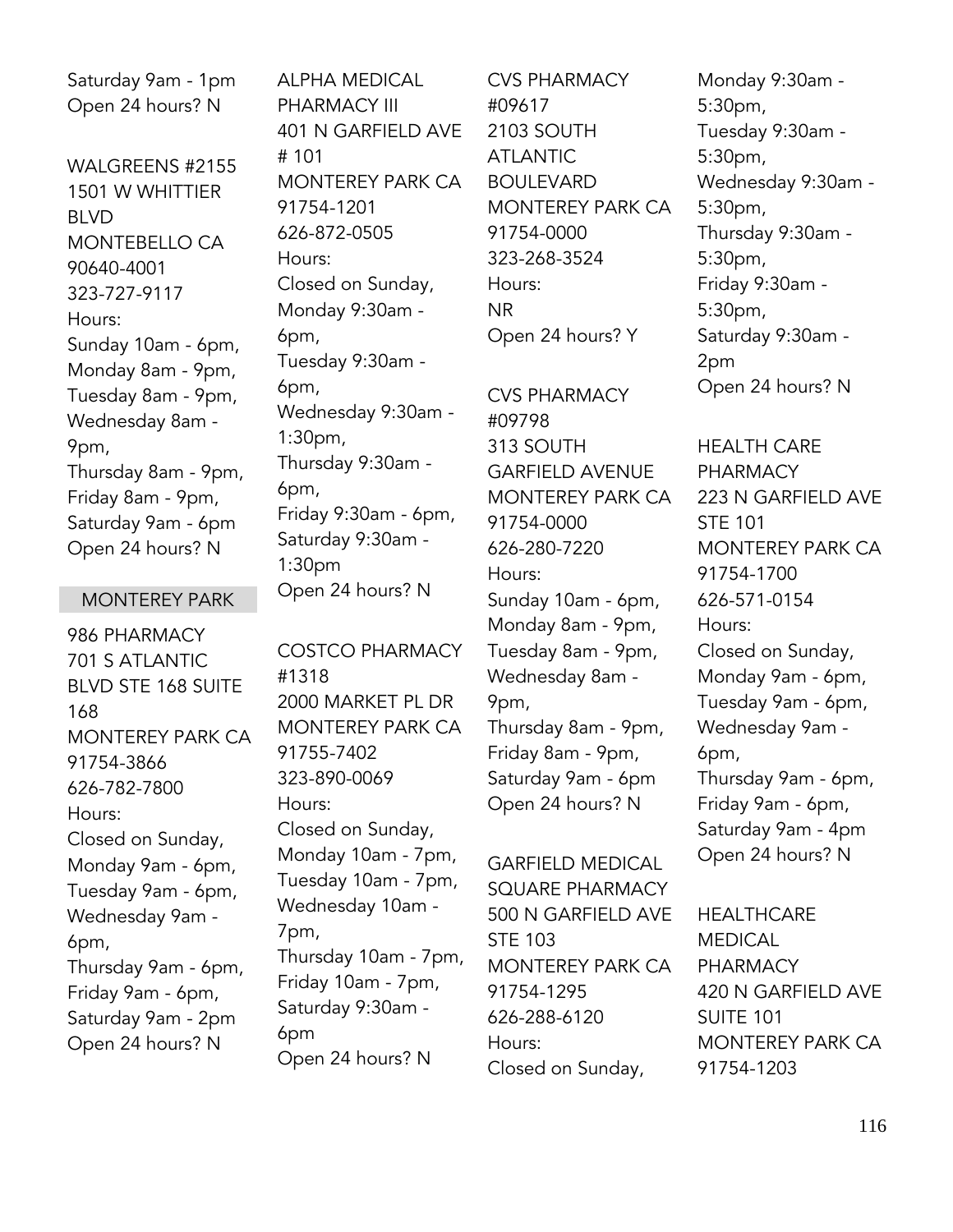626-573-4513 Hours: Closed on Sunday, Monday 9am - 6pm, Tuesday 9am - 6pm, Wednesday 9am - 6pm, Thursday 9am - 6pm, Friday 9am - 6pm, Saturday 9am - 3pm Open 24 hours? N

KANG KANG PHARMACY 329 N GARFIELD AVE MONTEREY PARK CA 91754-0000 626-280-8833 Hours: Closed on Sunday, Monday 9am - 6pm, Tuesday 9am - 6pm, Wednesday 9am - 6pm, Thursday 9am - 6pm, Friday 9am - 6pm, Saturday 9am - 3pm Open 24 hours? N

MONTEREY PARK PROFESSIONAL PHARMACY 850 S ATLANTIC BLVD SUITE 100 MONTEREY PARK CA 91754-4727 626-308-9227 Hours: Closed on Sunday,

Monday 9:30am - 6pm, Tuesday 9:30am - 6pm, Wednesday 9:30am - 6pm, Thursday 9:30am - 6pm, Friday 9:30am - 6pm, Saturday 9:30am - 1:30pm Open 24 hours? N

RAMONA PHARMACY 616 N GARFIELD AVENUE STE 101 MONTEREY PARK CA 91754-1141 626-288-8515 Hours: Closed on Sunday, Monday 9am - 6pm, Tuesday 9am - 6pm, Wednesday 9am - 6pm, Thursday 9am - 6pm, Friday 9am - 6pm, Closed on Saturday Open 24 hours? N

RITE AID PHARMACY 05597 2150 SOUTH ATLANTIC BOULEVARD MONTEREY PARK CA 91754-6839

323-726-0385 Hours: NR Open 24 hours? Y

SUN SUN PHARMACY 600 N GARFIELD AVE STE 107A MONTEREY PARK CA 91754-0000 626-288-6560 Hours: Closed on Sunday, Monday 9am - 6pm, Tuesday 9am - 6pm, Wednesday 9am - 5pm, Thursday 9am - 6pm, Friday 9am - 6pm, Saturday 9am - 2pm Open 24 hours? N

SUN YUAN PHARMACY 201 W GARVEY AVE STE 107 MONTEREY PARK CA 91754-0000 626-572-0800 Hours: Closed on Sunday, Monday 9am - 6pm, Tuesday 9am - 6pm, Wednesday 9am - 6pm, Thursday 9am - 6pm, Friday 9am - 6pm,

Saturday 9am - 1pm Open 24 hours? N

WALGREENS #11440 2331 S ALTANTIC BLVD MONTEREY PARK CA 91754-6805 323-526-9102 Hours: Sunday 10am - 6pm, Monday 8am - 9pm, Tuesday 8am - 9pm, Wednesday 8am - 9pm, Thursday 8am - 9pm, Friday 8am - 9pm, Saturday 9am - 6pm Open 24 hours? N

YAN YAN PHARMACY 228 N GARFIELD AVE STE 101 MONTEREY PARK CA 91754-0000 626-572-7261 Hours: Closed on Sunday, Monday 9:30am - 6:30pm, Tuesday 9:30am - 6:30pm, Wednesday 9:30am - 6:30pm, Thursday 9:30am - 6:30pm, Friday 9:30am - 6:30pm,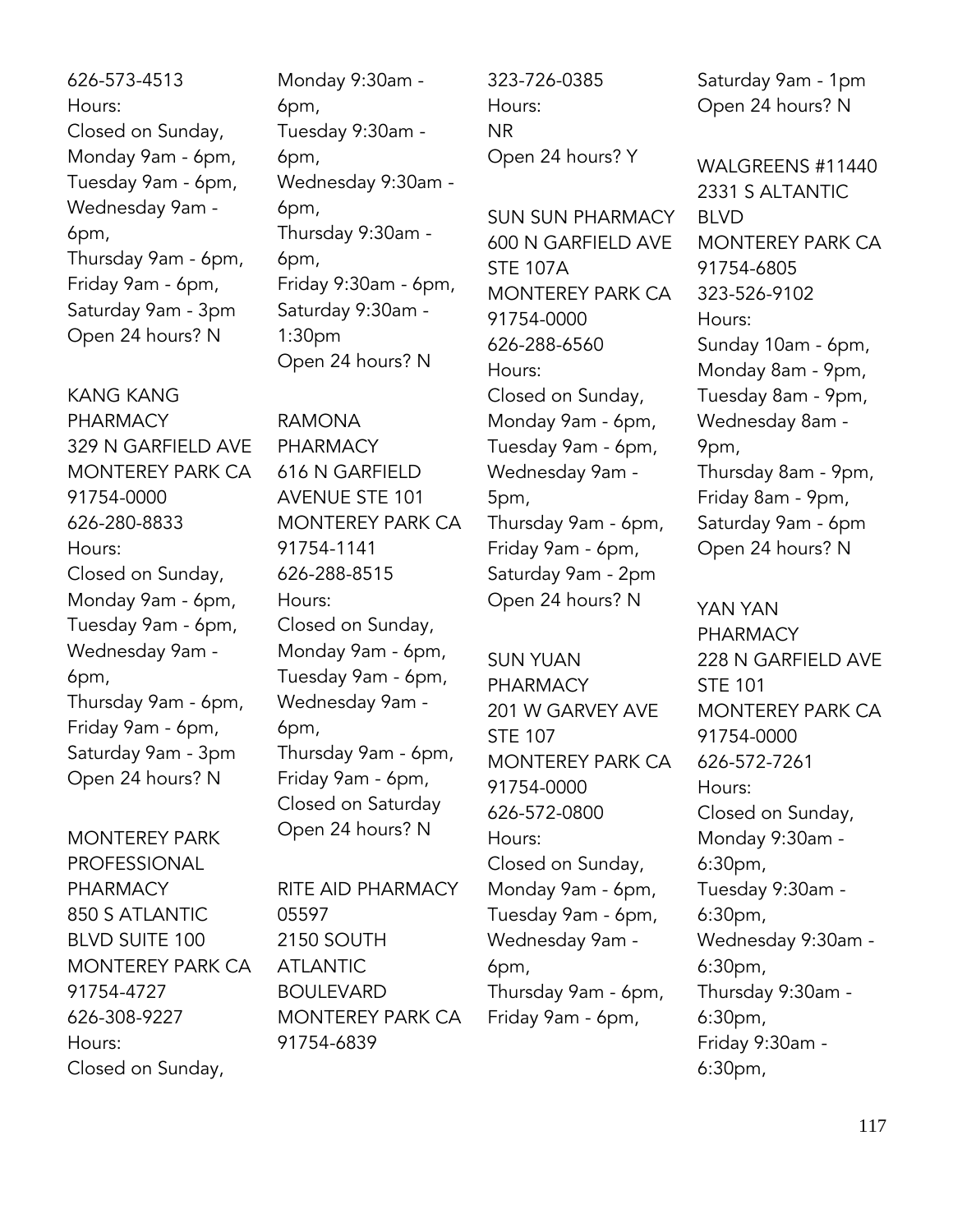Saturday 9:30am - 5pm Open 24 hours? N

### **MONTROSE**

CVS PHARMACY #09647 2037 VERDUGO MONTROSE CA 91020-0000 818-248-8018 Hours: NR Open 24 hours? Y

HEALTH GUARD PHARMACY 2355 HONOLULU AVE MONTROSE CA 91020-0000 323-222-8882 Hours: Closed on Sunday, Monday 9am - 5:30pm, Tuesday 9am - 5:30pm, Wednesday 9am - 5:30pm, Thursday 9am - 5:30pm, Friday 9am - 5:30pm, Closed on Saturday Open 24 hours? N

UNI-MED PHARMACY 2490 HONOLULU AVE SUITE 110

MONTROSE CA 91020-0000 818-330-7031 Hours: Closed on Sunday, Monday 9am - 5pm, Tuesday 9am - 5pm, Wednesday 9am - 5pm, Thursday 9am - 5pm, Friday 9am - 5pm, Closed on Saturday Open 24 hours? N

NEWHALL

VONS PHARMACY

24160 LYONS AVE NEWHALL CA 91321-

Sunday 9am - 5pm, Monday 9am - 9pm, Tuesday 9am - 9pm, Wednesday 9am -

Thursday 9am - 9pm, Friday 9am - 9pm, Saturday 9am - 5pm Open 24 hours? N

NORTH HILLS

PLAZA WEST PHARMACY

BLVD

8704 SEPULVEDA

NORTH HILLS CA

91343-0000

661-259-9695

#2111

2442

Hours:

9pm,

# 818-894-3333 Hours: Closed on Sunday, Monday 9:30am - 6pm, Tuesday 9:30am - 6pm, Wednesday 9:30am - 6pm, Thursday 9:30am - 6pm, Friday 9:30am - 6pm, Closed on Saturday Open 24 hours? N

WALGREENS #7950 15316 NORDHOFF ST NORTH HILLS CA 91343-2234 818-892-4249 Hours: Sunday 10am - 6pm, Monday 8am - 9pm, Tuesday 8am - 9pm, Wednesday 8am - 9pm, Thursday 8am - 9pm, Friday 8am - 9pm, Saturday 9am - 6pm Open 24 hours? N

# NORTH

# HOLLYWOOD

A TO Z PHARMACY 12626 RIVERSIDE DR STE 100 NORTH HOLLYWOOD CA

91607-3420 818-985-8151 Hours: Closed on Sunday, Monday 10am - 6pm, Tuesday 10am - 6pm, Wednesday 10am - 6pm, Thursday 10am - 6pm, Friday 10am - 6pm, Closed on Saturday Open 24 hours? N

BELLAIRE PHARMACY 12650 SHERMAN WAY STE 9 NORTH HOLLYWOOD CA 91605-0000 818-765-1025 Hours: Sunday 12am - 12am, Monday 9:30am - 5:30pm, Tuesday 9:30am - 5:30pm, Wednesday 9:30am - 5:30pm, Thursday 9:30am - 5:30pm, Friday 9:30am - 5:30pm, Saturday 12am - 12am Open 24 hours? N

CVS PHARMACY #01573 4744 LANKERSHIM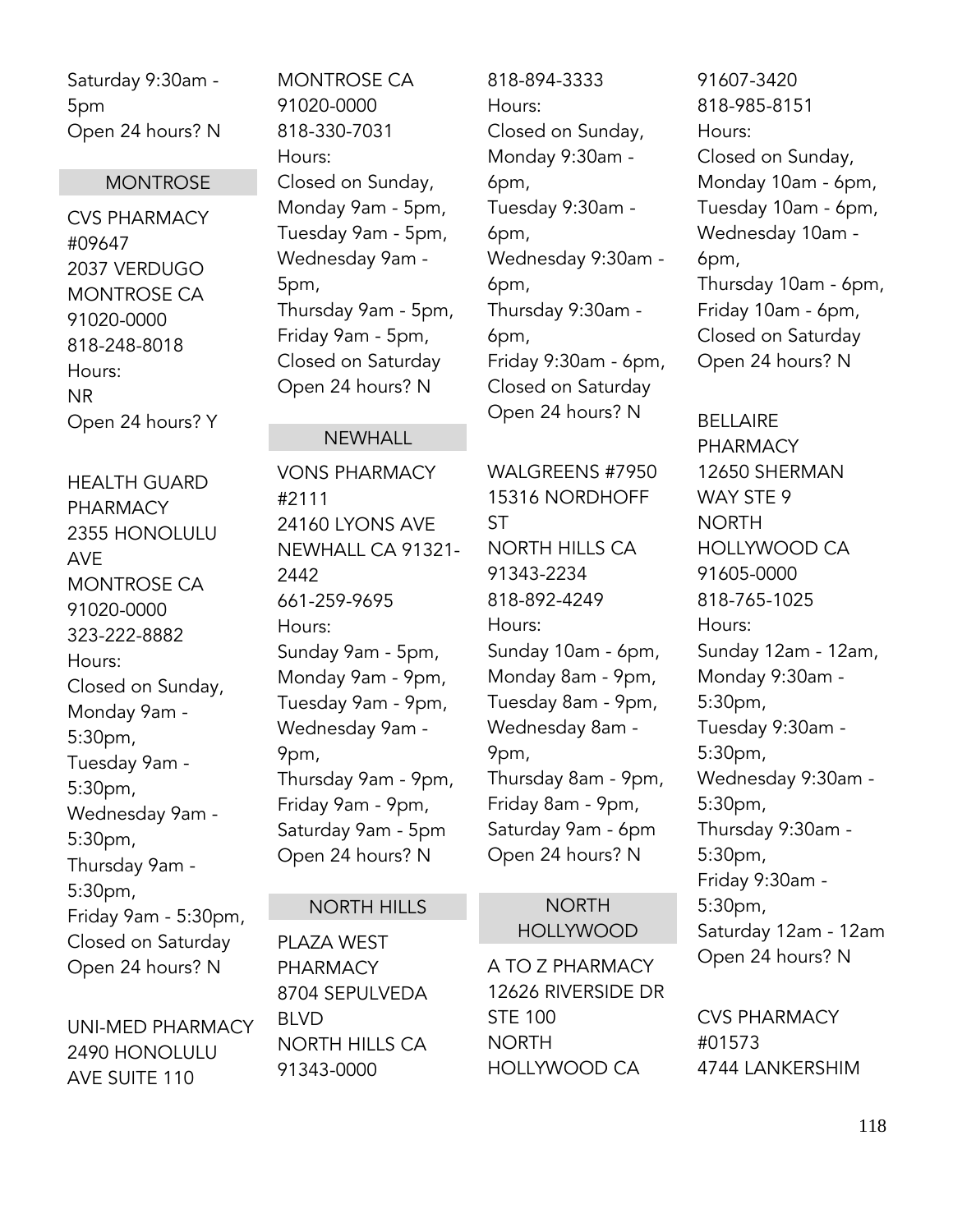BLVD NORTH HOLLYWOOD CA 91602-1833 818-505-0484 Hours: Sunday 10am - 5pm, Monday 9am - 9pm, Tuesday 9am - 9pm, Wednesday 9am - 9pm, Thursday 9am - 9pm, Friday 9am - 9pm, Saturday 10am - 5pm Open 24 hours? N

CVS PHARMACY #04789 10945 VICTORY BLVD NORTH HOLLYWOOD CA 91606-0000 818-487-0119 Hours: Sunday 10am - 6pm, Monday 8am - 10pm, Tuesday 8am - 10pm, Wednesday 8am - 10pm, Thursday 8am - 10pm, Friday 8am - 10pm, Saturday 9am - 6pm Open 24 hours? N

CVS PHARMACY #09717 13021 VICTORY BLVD NORTH HOLLYWOOD CA

91606-0000 818-760-2861 Hours: Sunday 10am - 5pm, Monday 9am - 9pm, Tuesday 9am - 9pm, Wednesday 9am - 9pm, Thursday 9am - 9pm, Friday 9am - 9pm, Saturday 10am - 6pm Open 24 hours? N

CVS PHARMACY #09850 5969 N LANKERSHIM BLVD NORTH HOLLYWOOD CA 91601-0000 818-761-4235 Hours: Sunday 10am - 6pm, Monday 9am - 10pm, Tuesday 9am - 10pm, Wednesday 9am - 10pm, Thursday 9am - 10pm, Friday 9am - 10pm, Saturday 10am - 6pm Open 24 hours? N

CVS PHARMACY #16095 11051 VICTORY BLVD NORTH HOLLYWOOD CA 91606-0000

818-487-9351 Hours: Sunday 11am - 5pm, Monday 9am - 7pm, Tuesday 9am - 7pm, Wednesday 9am - 7pm, Thursday 9am - 7pm, Friday 9am - 7pm, Saturday 9am - 5pm Open 24 hours? N

DUOMO PHARMACY 12157 VICTORY BLVD # A NORTH HOLLYWOOD CA 91606-3204 818-980-4999 Hours: Closed on Sunday, Monday 9am - 6pm, Tuesday 9am - 6pm, Wednesday 9am - 6pm, Thursday 9am - 6pm, Friday 9am - 6pm, Saturday 10am - 2pm Open 24 hours? N

EL CAMINO PHARMACY 10940 VICTORY BLVD NORTH HOLLYWOOD CA 91606-0000 818-763-4334 Hours: Closed on Sunday,

Monday 9:30am - 6pm, Tuesday 9:30am - 6pm, Wednesday 9:30am - 6pm, Thursday 9:30am - 6pm, Friday 9:30am - 6pm, Saturday 10am - 2pm Open 24 hours? N

GREYWELL PHARMACY 10672 RIVERSIDE DR NORTH HOLLYWOOD CA 91602-2319 818-306-5500 Hours: Closed on Sunday, Monday 9am - 5:30pm, Tuesday 9am - 5:30pm, Wednesday 9am - 5:30pm, Thursday 9am - 5:30pm, Friday 9am - 5:30pm, Closed on Saturday Open 24 hours? N

HYE PHARMACY 12509 VICTORY BLVD NORTH HOLLYWOOD CA 91606-3135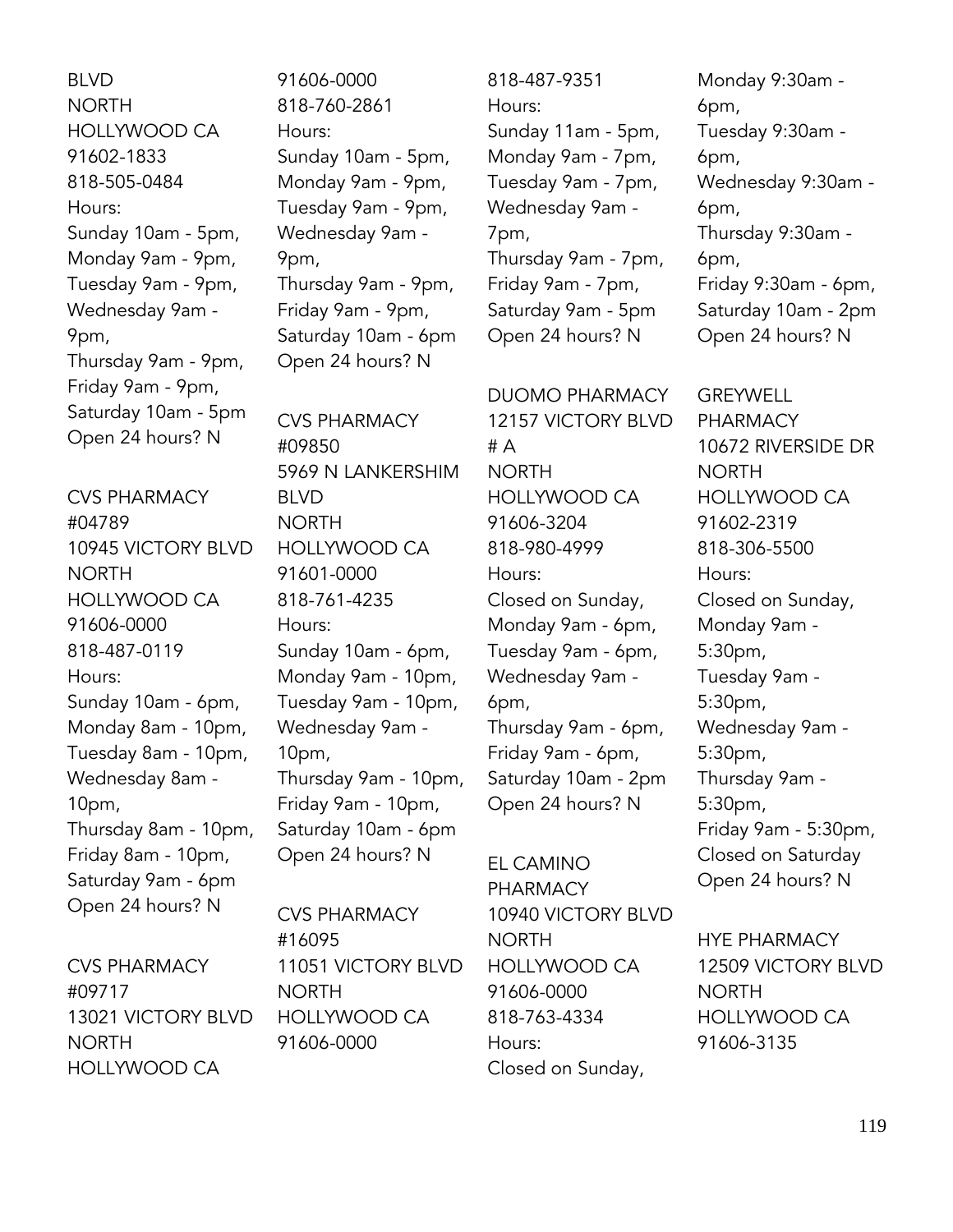818-508-7154 Hours: Closed on Sunday, Monday 9:30am - 6:30pm, Tuesday 9:30am - 6:30pm, Wednesday 9:30am - 6:30pm, Thursday 9:30am - 6:30pm, Friday 9:30am - 6:30pm, Saturday 9:30am - 3pm Open 24 hours? N

MY RX PHARMACY 12506 VANOWEN ST NORTH HOLLYWOOD CA 91605-0000 818-747-2010 Hours: Closed on Sunday, Monday 9:30am - 5:30pm, Tuesday 9:30am - 5:30pm, Wednesday 9:30am - 5:30pm, Thursday 9:30am - 5:30pm, Friday 9:30am - 5:30pm, Saturday 9:30am - 3pm Open 24 hours? N

NORMANDY **PHARMACY** 12914-B SHERMAN WAY NORTH HOLLYWOOD CA 91605-0000 818-358-4300 Hours: Closed on Sunday, Monday 10am - 6pm, Tuesday 10am - 6pm, Wednesday 10am - 6pm, Thursday 10am - 6pm, Friday 10am - 6pm, Closed on Saturday Open 24 hours? N

PRIMA PHARMACY 12643 SHERMAN WAY STE C NORTH HOLLYWOOD CA 91605-5271 818-765-2555 Hours: Closed on Sunday, Monday 9am - 5:30pm, Tuesday 9am - 5:30pm, Wednesday 9am - 5:30pm, Thursday 9am - 5:30pm, Friday 9am - 5:30pm, Closed on Saturday Open 24 hours? N

RITE AID PHARMACY 05574 11350 VICTORY **BOULEVARD NORTH** HOLLYWOOD CA 91606-3631 818-760-7300 Hours: Sunday 10am - 6pm, Monday 9am - 9pm, Tuesday 9am - 9pm, Wednesday 9am - 9pm, Thursday 9am - 9pm, Friday 9am - 9pm, Saturday 9am - 6pm Open 24 hours? N

RITE AID PHARMACY 05575 12511 MAGNOLIA BOULEVARD NORTH HOLLYWOOD CA 91607-2305 818-506-8795 Hours: Sunday 10am - 6pm, Monday 8am - 10pm, Tuesday 8am - 10pm, Wednesday 8am - 10pm, Thursday 8am - 10pm, Friday 8am - 10pm, Saturday 9am - 6pm Open 24 hours? N

RIVERSIDE PHARMACY & COMPOUNDING **SHOP** 11655 RIVERSIDE DR NORTH HOLLYWOOD CA 91602-1092 818-985-7230 Hours: Closed on Sunday, Monday 9am - 6pm, Tuesday 9am - 6pm, Wednesday 9am - 6pm, Thursday 9am - 6pm, Friday 9am - 6pm, Saturday 9am - 2pm Open 24 hours? N

SUPREME CARE PHARMACY 6007 LANKERSHIM BLVD STE #7 NORTH HOLLYWOOD CA 91606-0000 818-763-7007 Hours: Closed on Sunday, Monday 9:30am - 6pm, Tuesday 9:30am - 6pm, Wednesday 9:30am - 6pm, Thursday 9:30am - 6pm, Friday 9:30am - 6pm,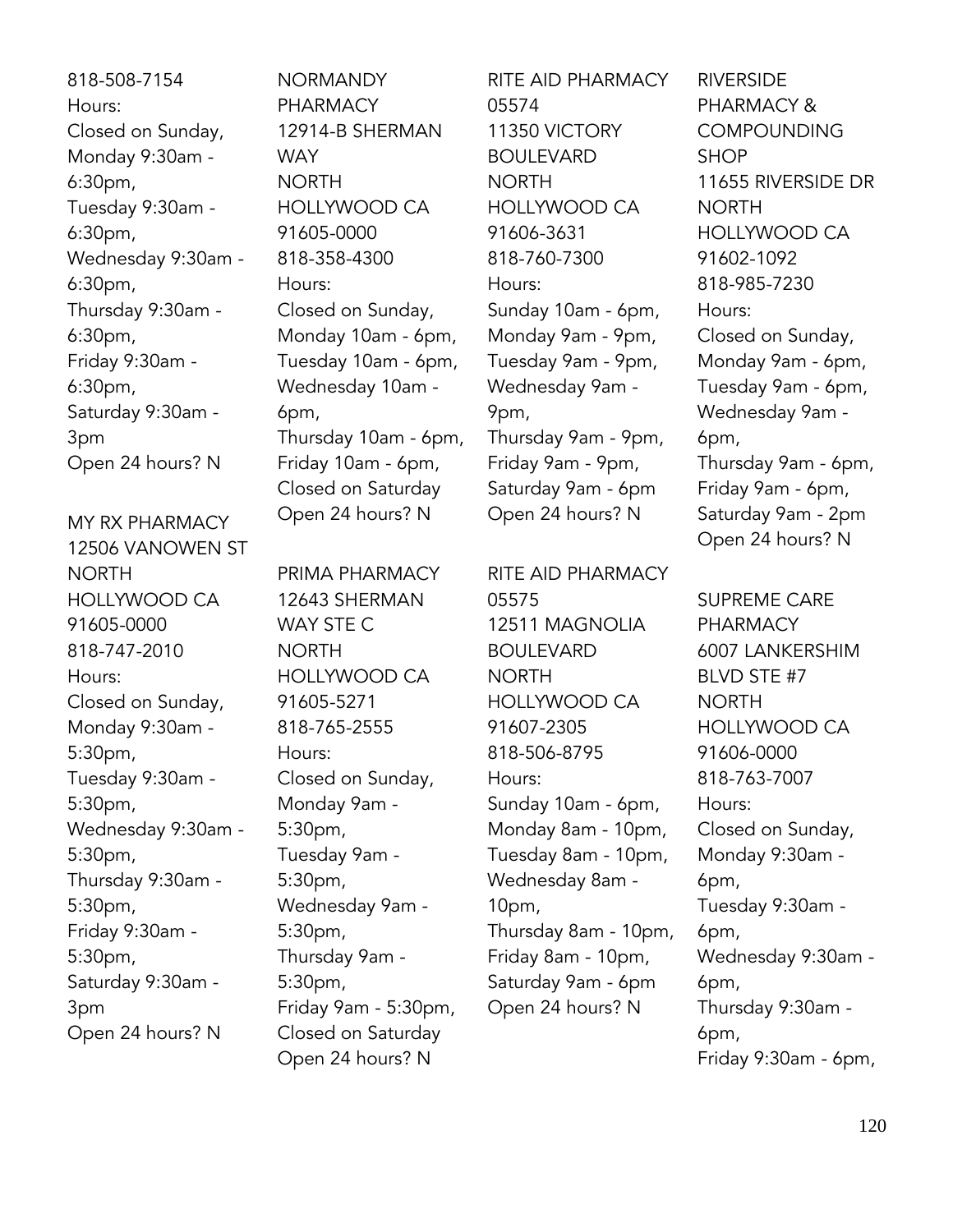Closed on Saturday Open 24 hours? N

VCH PMQ PHARMACY 1 6801 COLDWATER CANYON AVE **NORTH** HOLLYWOOD CA 91605-5162 818-301-6378 Hours: Closed on Sunday, Monday 9am - 6pm, Tuesday 9am - 6pm, Wednesday 9am - 6pm, Thursday 9am - 6pm, Friday 9am - 6pm, Closed on Saturday Open 24 hours? N

WALGREENS #9491 10955 MAGNOLIA BLVD N NORTH HOLLYWOOD CA 91601-3907 818-760-3820 Hours: Sunday 10am - 6pm, Monday 8am - 9pm, Tuesday 8am - 9pm, Wednesday 8am - 9pm, Thursday 8am - 9pm, Friday 8am - 9pm,

Saturday 9am - 6pm Open 24 hours? N

### **NORTHRIDGE**

CLINICARE PHARMACY 9245 RESEDA BLVD NORTHRIDGE CA 91324-0000 818-727-7234 Hours: Closed on Sunday, Monday 10am - 7pm, Tuesday 10am - 7pm, Wednesday 10am - 7pm, Thursday 10am - 7pm, Friday 10am - 7pm, Saturday 11am - 3pm Open 24 hours? N

COSTCO PHARMACY #437 8810 TAMPA AVE NORTHRIDGE CA 91324-3519 818-718-0260 Hours: Closed on Sunday, Monday 10am - 7pm, Tuesday 10am - 7pm, Wednesday 10am - 7pm, Thursday 10am - 7pm, Friday 10am - 7pm, Saturday 9:30am - 6pm Open 24 hours? N

CVS PHARMACY #09605 10181 RESEDA NORTHRIDGE CA 91324-0000 818-993-4125 Hours: Sunday 10am - 6pm, Monday 9am - 10pm, Tuesday 9am - 10pm, Wednesday 9am - 10pm, Thursday 9am - 10pm, Friday 9am - 10pm, Saturday 10am - 6pm Open 24 hours? N

CVS PHARMACY #09642 8530 RESEDA BLVD NORTHRIDGE CA 91324-0000 818-341-7104 Hours: Sunday 10am - 6pm, Monday 9am - 9pm, Tuesday 9am - 9pm, Wednesday 9am - 9pm, Thursday 9am - 9pm, Friday 9am - 9pm, Saturday 10am - 6pm Open 24 hours? N

CVS PHARMACY #09706 9038 BALBOA BLVD NORTHRIDGE CA 91325-0000

818-891-0956 Hours: Sunday 10am - 6pm, Monday 8am - 9pm, Tuesday 8am - 9pm, Wednesday 8am - 9pm, Thursday 8am - 9pm, Friday 8am - 9pm, Saturday 9am - 6pm Open 24 hours? N

CVS PHARMACY #16097 8840 CORBIN AVE NORTHRIDGE CA 91324-0000 818-739-0043 Hours: Sunday 11am - 5pm, Monday 9am - 7pm, Tuesday 9am - 7pm, Wednesday 9am - 7pm, Thursday 9am - 7pm, Friday 9am - 7pm, Saturday 9am - 5pm Open 24 hours? N

CVS PHARMACY #17113 8999 BALBOA BLVD NORTHRIDGE CA 91325-0000 818-924-9002 Hours: Sunday 11am - 5pm, Monday 9am - 7pm, Tuesday 9am - 7pm,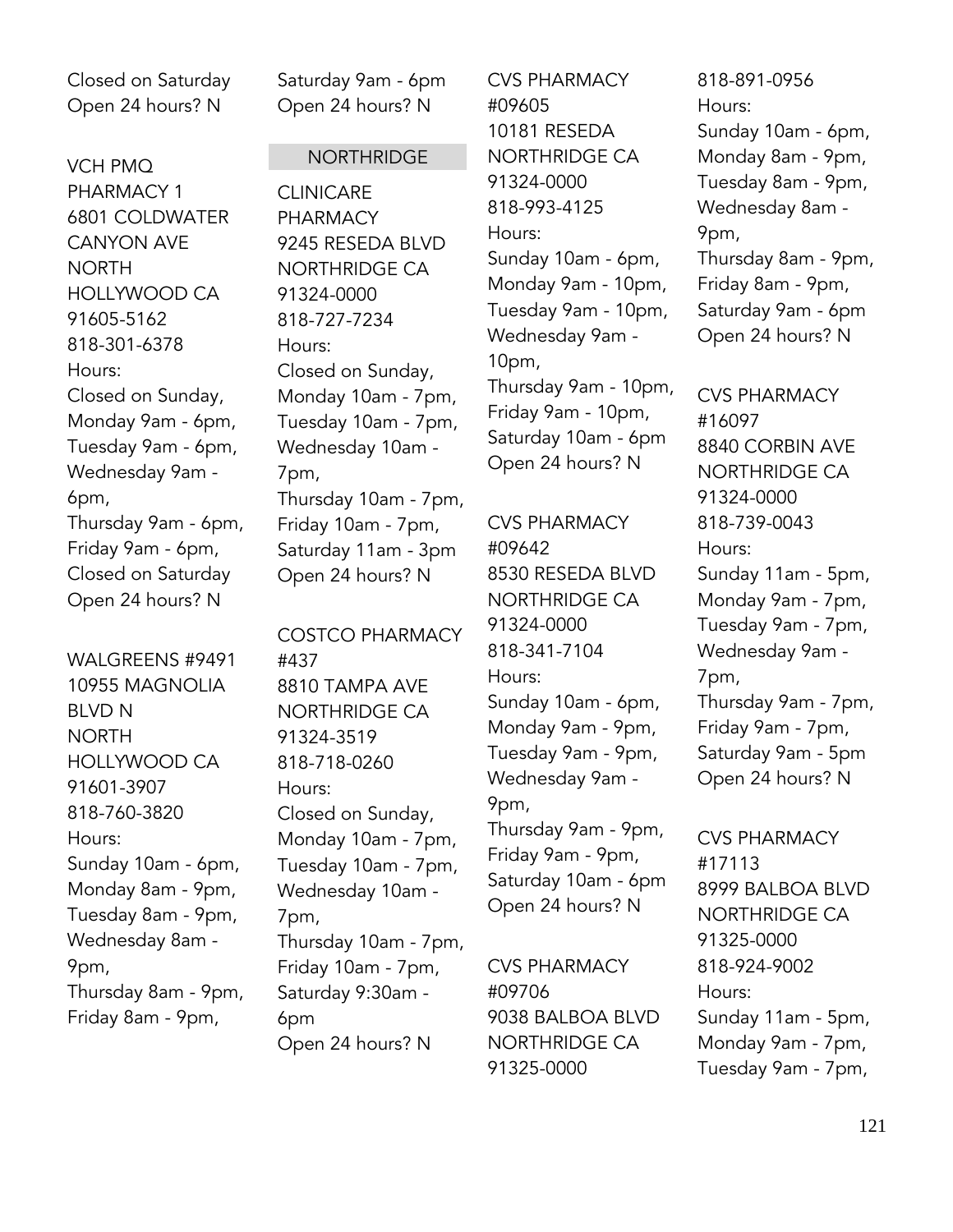Wednesday 9am - 7pm, Thursday 9am - 7pm, Friday 9am - 7pm, Saturday 9am - 5pm Open 24 hours? N

**DEVONSHIRE MEDICAL** PHARMACY 17075 DEVONSHIRE ST STE 105 NORTHRIDGE CA 91325-0000 818-832-7076 Hours: Closed on Sunday, Monday 9am - 6pm, Tuesday 9am - 6pm, Wednesday 9am - 6pm, Thursday 9am - 6pm, Friday 9am - 6pm, Closed on Saturday Open 24 hours? N

HOPE PHARMACY 10222 RESEDA BLVD NORTHRIDGE CA 91324-1459 818-832-2757 Hours: Closed on Sunday, Monday 9:30am - 6pm, Tuesday 9:30am - 6pm, Wednesday 9:30am - 6pm,

Thursday 9:30am - 6pm, Friday 9:30am - 6pm, Closed on Saturday Open 24 hours? N

MED ZONE PHARMACY 18251 ROSCOE BLVD STE 103 NORTHRIDGE CA 91325-4200 818-709-5200 Hours: Closed on Sunday, Monday 9am - 5pm, Tuesday 9am - 5pm, Wednesday 9am - 5pm, Thursday 9am - 5pm, Friday 9am - 5pm, Closed on Saturday Open 24 hours? N

NORTHRIDGE CENTER PHARMACY 18250 ROSCOE BLVD STE 104 SUITE 104 NORTHRIDGE CA 91325-0000 818-885-8191 Hours: Closed on Sunday, Monday 9am - 5:30pm, Tuesday 9am - 5:30pm, Wednesday 9am - 5:30pm,

Thursday 9am - 5:30pm, Friday 9am - 5:30pm, Closed on Saturday Open 24 hours? N

**NORTHRIDGE** PHARMACY 19331 BUSINESS CENTER DR. STE. 100 NORTHRIDGE CA 91324-0000 818-882-8969 Hours: Closed on Sunday, Monday 8am - 5pm, Tuesday 8am - 5pm, Wednesday 8am - 5pm, Thursday 8am - 5pm, Friday 8am - 5pm, Closed on Saturday Open 24 hours? N

RALPHS PHARMACY 19781 RINALDI ST NORTHRIDGE CA 91326-0000 818-832-3156 Hours: Sunday 10am - 6pm, Monday 9am - 8pm, Tuesday 9am - 8pm, Wednesday 9am - 8pm, Thursday 9am - 8pm, Friday 9am - 8pm,

Saturday 10am - 6pm Open 24 hours? N

RELIABLE PHARMACY 18350 ROSCOE BLVD NORTHRIDGE CA 91325-4109 818-885-7722 Hours: Closed on Sunday, Monday 8:30am - 6pm, Tuesday 8:30am - 6pm, Wednesday 8:30am - 6pm, Thursday 8:30am - 6pm, Friday 8:30am - 6pm, Saturday 9am - 2pm Open 24 hours? N

RITE AID PHARMACY 05548 18444 PLUMMER **STREET** NORTHRIDGE CA 91325-2112 818-349-6267 Hours: Sunday 10am - 6pm, Monday 9am - 9pm, Tuesday 9am - 9pm, Wednesday 9am - 9pm, Thursday 9am - 9pm, Friday 9am - 9pm,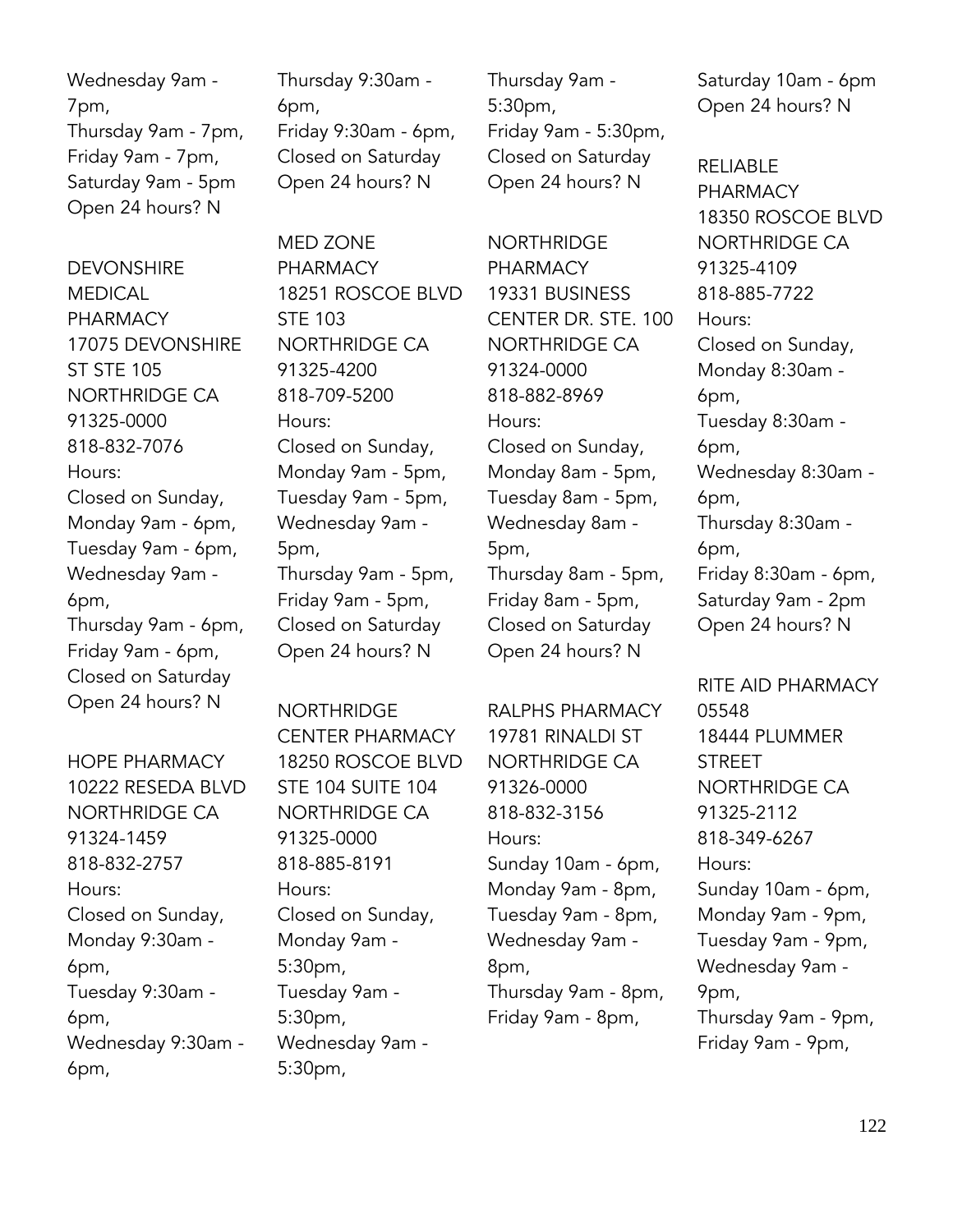Saturday 9am - 6pm Open 24 hours? N

SMP PHARMACY SOLUTIONS #4 18546 ROSCOE BLVD STE 102 NORTHRIDGE CA 91324-4632 818-998-8700 Hours: Closed on Sunday, Monday 9am - 6pm, Tuesday 9am - 6pm, Wednesday 9am - 6pm, Thursday 9am - 6pm, Friday 9am - 6pm, Saturday 10am - 2:30pm Open 24 hours? N

ST MARY PHARMACY 8254 WHITE OAK AVE UNIT 4 NORTHRIDGE CA 91325-0000 818-975-8004 Hours: Closed on Sunday, Monday 8:30am - 6pm, Tuesday 8:30am - 6pm, Wednesday 8:30am - 6pm, Thursday 8:30am - 6pm, Friday 8:30am - 6pm,

Saturday 10am - 3pm Open 24 hours? N

WALGREENS #6347 18515 DEVONSHIRE ST NORTHRIDGE CA 91324-1308 818-363-1067 Hours: Sunday 10am - 6pm, Monday 8am - 9pm, Tuesday 8am - 9pm, Wednesday 8am - 9pm, Thursday 8am - 9pm, Friday 8am - 9pm, Saturday 9am - 6pm Open 24 hours? N

### NORWALK

ALONDRA PHARMACY 12519 ALONDRA BLVD NORWALK CA 90650- 0000 562-921-9470 Hours: Closed on Sunday, Monday 9:30am - 6pm, Tuesday 9:30am - 6pm, Wednesday 9:30am - 6pm, Thursday 9:30am - 6pm, Friday 9:30am - 6pm,

Saturday 10am - 2:30pm Open 24 hours? N

APS PHARMACY 13132 STUDEBAKER RD STE 8 NORWALK CA 90650- 2577 562-219-4523 Hours: Closed on Sunday, Monday 9am - 5:30pm, Tuesday 9am - 5:30pm, Wednesday 9am - 5:30pm, Thursday 9am - 5:30pm, Friday 9am - 5:30pm, Closed on Saturday Open 24 hours? N

COSTCO PHARMACY #410 12324 HOXIE AVE NORWALK CA 90650- 2266 562-929-7545 Hours: Closed on Sunday, Monday 10am - 7pm, Tuesday 10am - 7pm, Wednesday 10am - 7pm, Thursday 10am - 7pm, Friday 10am - 7pm,

Saturday 9:30am - 6pm Open 24 hours? N

CVS PHARMACY #08841 11623 EAST ROSECRANS BOULEVARD NORWALK CA 90650- 0000 562-868-8216 Hours: Sunday 10am - 6pm, Monday 8am - 10pm, Tuesday 8am - 10pm, Wednesday 8am - 10pm, Thursday 8am - 10pm, Friday 8am - 10pm, Saturday 9am - 6pm Open 24 hours? N

CVS PHARMACY #08865 11011 ALONDRA BOULEVARD NORWALK CA 90650- 0000 562-864-2427 Hours: Sunday 10am - 6pm, Monday 9am - 9pm, Tuesday 9am - 9pm, Wednesday 9am - 9pm, Thursday 9am - 9pm, Friday 9am - 9pm,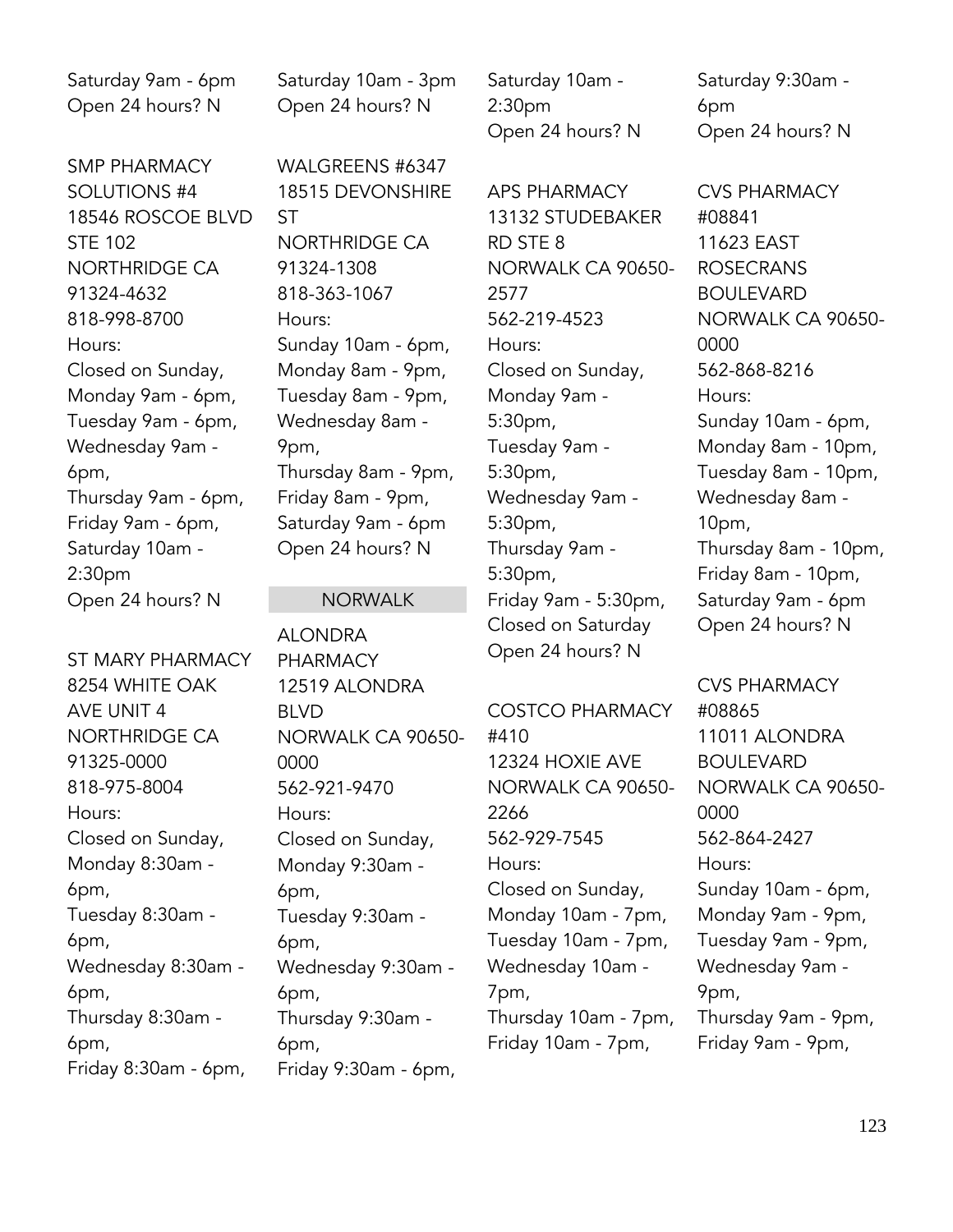Saturday 10am - 6pm Open 24 hours? N

CVS PHARMACY #08889 12618 STUDEBAKER **ROAD** NORWALK CA 90650- 0000 562-868-2688 Hours: Sunday 10am - 6pm, Monday 8am - 9pm, Tuesday 8am - 9pm, Wednesday 8am - 9pm, Thursday 8am - 9pm, Friday 8am - 9pm, Saturday 9am - 6pm Open 24 hours? N

CVS PHARMACY #16680 10600 FIRESTONE BLVD NORWALK CA 90650- 0000 562-406-8861 Hours: Sunday 11am - 5pm, Monday 9am - 7pm, Tuesday 9am - 7pm, Wednesday 9am - 7pm, Thursday 9am - 7pm, Friday 9am - 7pm, Saturday 9am - 5pm Open 24 hours? N

CVS PHARMACY #16761 12051 IMPERIAL HWY NORWALK CA 90650- 0000 562-484-9849 Hours: Sunday 11am - 5pm, Monday 9am - 7pm, Tuesday 9am - 7pm, Wednesday 9am - 7pm, Thursday 9am - 7pm, Friday 9am - 7pm, Saturday 9am - 5pm Open 24 hours? N

CYNOB PHARMACY LLC 13041 ROSECRANS AVENUE STE 206 NORWALK CA 90650- 0000 562-474-8005 Hours: Closed on Sunday, Monday 9am - 7pm, Tuesday 9am - 7pm, Wednesday 9am - 7pm, Thursday 9am - 7pm, Friday 9am - 7pm, Saturday 10am - 4pm Open 24 hours? N

LA FAMILIA PHARMACY 14359 PIONEER BLVD STE B

NORWALK CA 90650- 4870 562-868-2277 Hours: Closed on Sunday, Monday 8:30am - 5:30pm, Tuesday 8:30am - 5:30pm, Wednesday 8:30am - 5:30pm, Thursday 8:30am - 5:30pm, Friday 8:30am - 5:30pm, Closed on Saturday Open 24 hours? N

PIONEER PHARMACY 15917 PIONEER BLVD. NORWALK CA 90650- 7117 562-402-6972 Hours: Closed on Sunday, Monday 9:30am - 6pm, Tuesday 9:30am - 6pm, Wednesday 9:30am - 6pm, Thursday 9:30am - 6pm, Friday 9:30am - 6pm, Saturday 9:30am - 2pm Open 24 hours? N

RITE AID PHARMACY 05505 12319 SOUTH NORWALK BOULEVARD PADDISON SQUARE NORWALK CA 90650- 2039 562-863-3688 Hours: Sunday 10am - 6pm, Monday 8am - 10pm, Tuesday 8am - 10pm, Wednesday 8am - 10pm, Thursday 8am - 10pm, Friday 8am - 10pm, Saturday 9am - 6pm Open 24 hours? N

SAN ANTONIO PHARMACY 13931 SAN ANTONIO DR NORWALK CA 90650- 4036 562-807-0001 Hours: Closed on Sunday, Monday 9am - 5pm, Tuesday 9am - 5pm, Wednesday 9am - 5pm, Thursday 9am - 5pm, Friday 9am - 5pm, Closed on Saturday Open 24 hours? N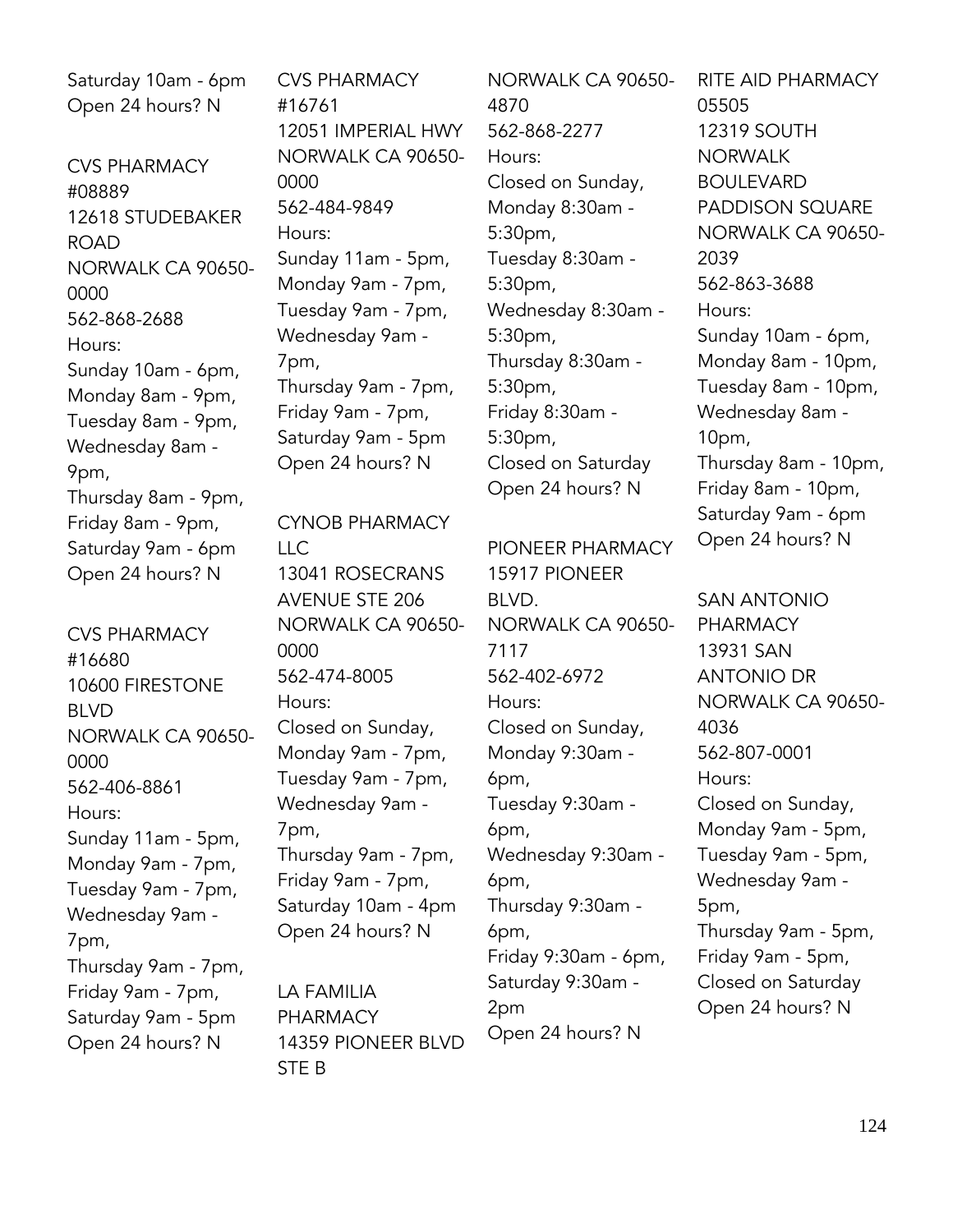WALGREENS #11243 11930 STUDEBAKER RD NORWALK CA 90650- 7548 562-864-8138 Hours: Sunday 10am - 6pm, Monday 8am - 9pm, Tuesday 8am - 9pm, Wednesday 8am - 9pm, Thursday 8am - 9pm, Friday 8am - 9pm, Saturday 9am - 6pm Open 24 hours? N

## PACIFIC PALISADES

CVS PHARMACY #09775 864 SWARTHMORE AVENUE PACIFIC PALISADES CA 90272-0000 310-459-7581 Hours: Sunday 10am - 6pm, Monday 8am - 9pm, Tuesday 8am - 9pm, Wednesday 8am - 9pm, Thursday 8am - 9pm, Friday 8am - 9pm, Saturday 9am - 6pm Open 24 hours? N

KNOLLS PHARMACY 16630 MARQUEZ AVE

PACIFIC PALISADES CA 90272-3299 310-454-6000 Hours: Closed on Sunday, Monday 9am - 5pm, Tuesday 9am - 5pm, Wednesday 9am - 5pm, Thursday 9am - 5pm, Friday 9am - 5pm, Saturday 9am - 12pm Open 24 hours? N

PALI RX 900 VIA DE LA PAZ PACIFIC PALISADES CA 90272-0000 310-454-0377 Hours: Closed on Sunday, Monday 9am - 5:30pm, Tuesday 9am - 5:30pm, Wednesday 9am - 5:30pm, Thursday 9am - 5:30pm, Friday 9am - 5:30pm, Closed on Saturday Open 24 hours? N

PALISADES COMPOUNDING PHARMACY 540 PALISADES DRIVE PACIFIC PALISADES CA 90272-0000 310-454-4848 Hours: Closed on Sunday, Monday 9:30am - 7pm, Tuesday 9:30am - 7pm, Wednesday 9:30am - 7pm, Thursday 9:30am - 7pm, Friday 9:30am - 7pm, Saturday 10am - 3pm Open 24 hours? N

PHARMACA INTEGRATIVE PHARMACY 15150 W SUNSET BLVD PACIFIC PALISADES CA 90272-0000 310-454-1345 Hours: Sunday 10am - 6pm, Monday 9am - 7pm, Tuesday 9am - 7pm, Wednesday 9am - 7pm, Thursday 9am - 7pm, Friday 9am - 7pm, Saturday 9am - 6pm Open 24 hours? N

### PACOIMA

COSTCO PHARMACY #1071 13550 W PAXTON ST

PACOIMA CA 91331- 2352 818-272-2709 Hours: Closed on Sunday, Monday 10am - 7pm, Tuesday 10am - 7pm, Wednesday 10am - 7pm, Thursday 10am - 7pm, Friday 10am - 7pm, Saturday 9:30am - 6pm Open 24 hours? N

DORADO PHARMACY 13003 VAN NUYS BLVD STE E PACOIMA CA 91331- 8324 818-485-5554 Hours: Closed on Sunday, Monday 9am - 6pm, Tuesday 9am - 6pm, Wednesday 9am - 6pm, Thursday 9am - 6pm, Friday 9am - 6pm, Saturday 10am - 3pm Open 24 hours? N

LAUREL CARE PHARMACY 13678 VAN NUYS BLVD PACOIMA CA 91331- 0000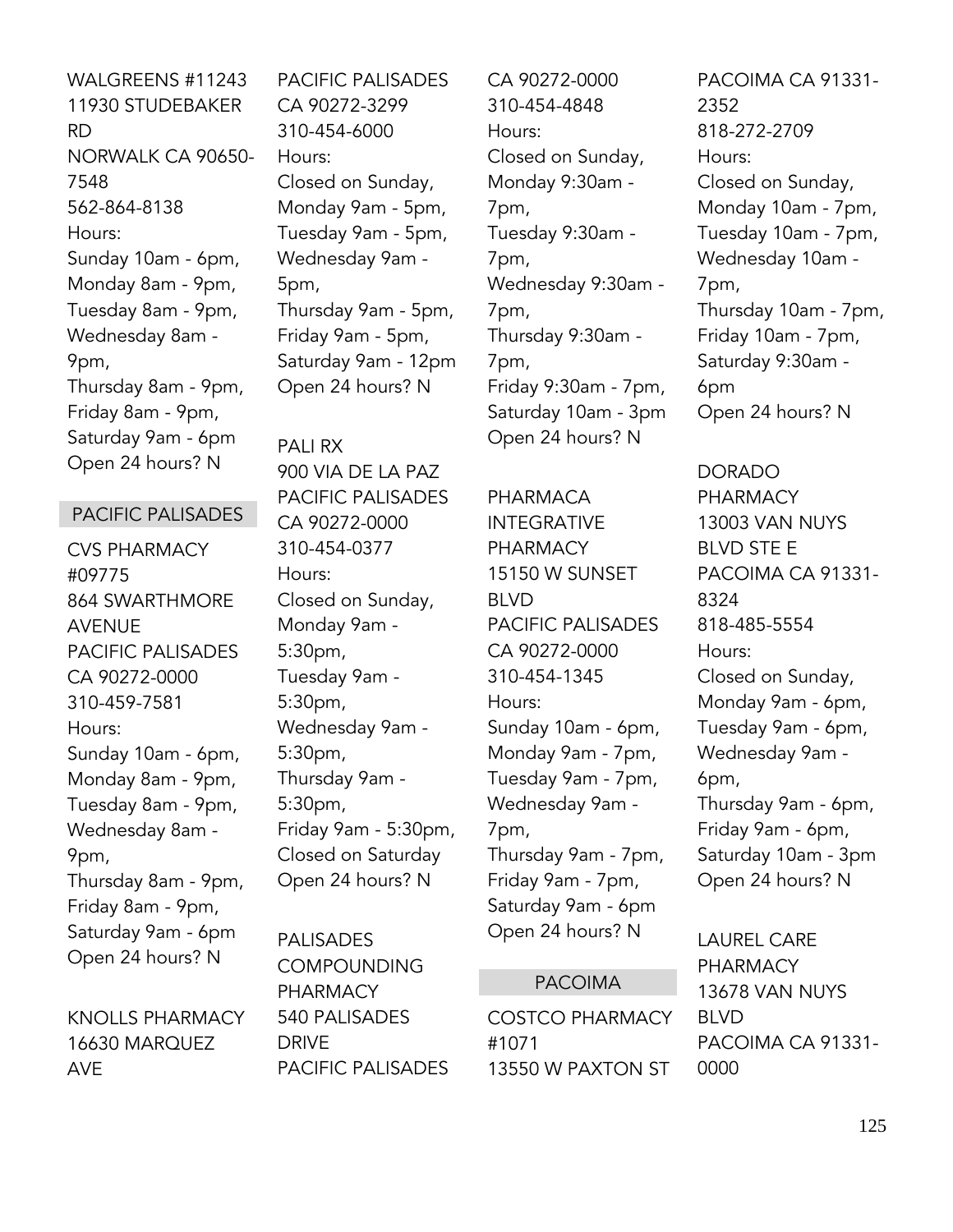747-225-3925 Hours: Closed on Sunday, Monday 9am - 6pm, Tuesday 9am - 6pm, Wednesday 9am - 6pm, Thursday 9am - 6pm, Friday 9am - 6pm, Closed on Saturday Open 24 hours? N

RITE AID PHARMACY 05549 12739 VAN NUYS BOULEVARD PACOIMA CA 91331- 1627 818-890-1506 Hours: Sunday 10am - 6pm, Monday 8am - 10pm, Tuesday 8am - 10pm, Wednesday 8am - 10pm, Thursday 8am - 10pm, Friday 8am - 10pm, Saturday 9am - 6pm Open 24 hours? N

## PALMDALE

AV PHARMACY 38750 TRADE CENTER DR STE G PALMDALE CA 93551-0000 661-272-6970 Hours: Closed on Sunday,

Monday 9:30am - 6pm, Tuesday 9:30am - 6pm, Wednesday 9:30am - 6pm, Thursday 9:30am - 6pm, Friday 9:30am - 6pm, Saturday 9:30am - 12pm

Open 24 hours? N

CVS PHARMACY #03055 38012 47TH ST EAST PALMDALE CA 93552-0000 661-285-1681 Hours: Sunday 10am - 6pm, Monday 8am - 9pm, Tuesday 8am - 9pm, Wednesday 8am - 9pm, Thursday 8am - 9pm,

Friday 8am - 9pm, Saturday 9am - 6pm Open 24 hours? N

CVS PHARMACY #09634 2521 EAST AVENUE S PALMDALE CA 93550-0000 661-538-1077 Hours: Sunday 10am - 6pm, Monday 8am - 9pm,

Tuesday 8am - 9pm, Wednesday 8am - 9pm, Thursday 8am - 9pm, Friday 8am - 9pm,

Saturday 9am - 6pm Open 24 hours? N

CVS PHARMACY #16206 39440 10TH ST W PALMDALE CA 93551-0000 661-265-7361 Hours: Sunday 11am - 5pm, Monday 9am - 7pm, Tuesday 9am - 7pm, Wednesday 9am - 7pm, Thursday 9am - 7pm, Friday 9am - 7pm, Saturday 9am - 5pm Open 24 hours? N

CVS PHARMACY #17415 38019 47TH ST E PALMDALE CA 93552-0000 661-998-2501 Hours: Sunday 11am - 5pm, Monday 9am - 7pm, Tuesday 9am - 7pm, Wednesday 9am - 7pm, Thursday 9am - 7pm, Friday 9am - 7pm,

Saturday 9am - 5pm Open 24 hours? N

**NEXTRX** 38900 TRADE CENTER DR STE A PALMDALE CA 93551-0000 844-763-9879 Hours: Closed on Sunday, Monday 9am - 6pm, Tuesday 9am - 6pm, Wednesday 9am - 6pm, Thursday 9am - 6pm, Friday 9am - 1pm, Closed on Saturday Open 24 hours? N

PALMDALE MEDICAL PHARMACY 540 W PALMDALE BLVD STE A PALMDALE CA 93551-0000 661-267-2638 Hours: Closed on Sunday, Monday 8:30am - 6:30pm, Tuesday 8:30am - 6:30pm, Wednesday 8:30am - 6:30pm, Thursday 8:30am - 6:30pm, Friday 8:30am - 6:30pm,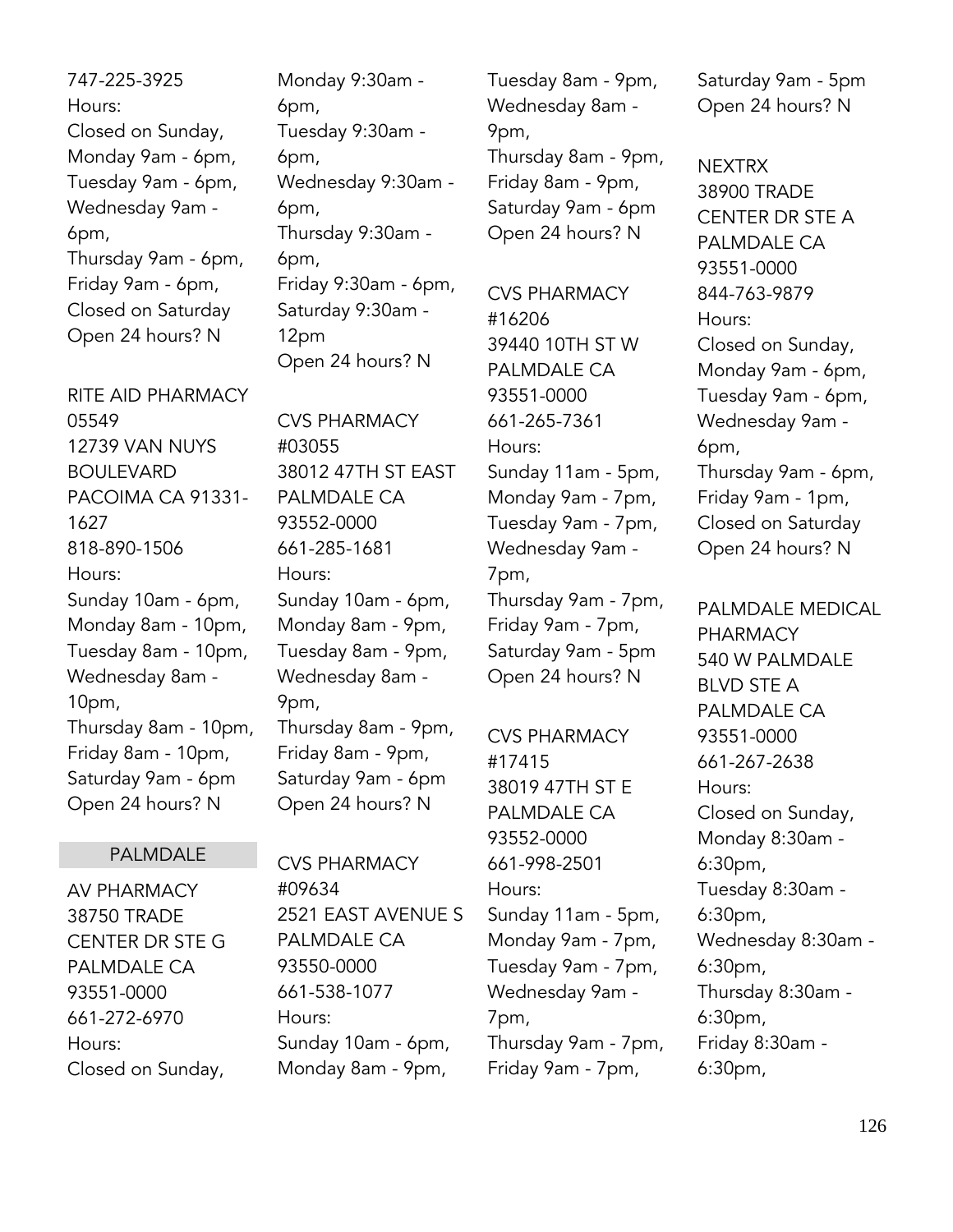Saturday 9am - 1pm Open 24 hours? N

RITE AID PHARMACY 05844 37950 47TH STREET PALMDALE CA 93552-4418 661-285-9473 Hours: Sunday 10am - 6pm, Monday 8am - 10pm, Tuesday 8am - 10pm, Wednesday 8am - 10pm, Thursday 8am - 10pm, Friday 8am - 10pm, Saturday 9am - 6pm Open 24 hours? N

RITE AID PHARMACY 06396 2419 EAST AVENUE SOUTH PALMDALE CA 93550-6202 661-274-4333 Hours: Sunday 10am - 6pm, Monday 8am - 9pm, Tuesday 8am - 9pm, Wednesday 8am - 9pm, Thursday 8am - 9pm, Friday 8am - 9pm, Saturday 9am - 6pm Open 24 hours? N

RITE AID PHARMACY 06400 3105 RANCHO VISTA **BOULEVARD** PALMDALE CA 93551-4822 661-538-1601 Hours: Sunday 10am - 6pm, Monday 9am - 9pm, Tuesday 9am - 9pm, Wednesday 9am - 9pm, Thursday 9am - 9pm, Friday 9am - 9pm, Saturday 9am - 6pm Open 24 hours? N

SAMS PHARMACY 10-4767 39940 10TH ST W PALMDALE CA 93551-3002 661-575-9289 Hours: Closed on Sunday, Monday 9am - 7pm, Tuesday 9am - 7pm, Wednesday 9am - 7pm, Thursday 9am - 7pm, Friday 9am - 7pm, Saturday 9am - 5pm Open 24 hours? N

SAVON PHARMACY #1333 38727 TIERRA SUBIDA AVE

PALMDALE CA 93551-4248 661-274-9678 Hours: Sunday 10am - 6pm, Monday 9am - 9pm, Tuesday 9am - 9pm, Wednesday 9am - 9pm, Thursday 9am - 9pm, Friday 9am - 9pm, Saturday 9am - 5pm Open 24 hours? N

VONS PHARMACY #3017 3027 RANCHO VISTA BLVD PALMDALE CA 93551-3582 661-575-2333 Hours: Sunday 9am - 5pm, Monday 8am - 8pm, Tuesday 8am - 8pm, Wednesday 8am - 8pm, Thursday 8am - 8pm, Friday 8am - 8pm, Saturday 9am - 5pm Open 24 hours? N

WALGREENS #6976 37160 47TH ST E PALMDALE CA 93552-4450 661-236-0015 Hours: Sunday 10am - 6pm, Monday 8am - 9pm, Tuesday 8am - 9pm, Wednesday 8am - 9pm, Thursday 8am - 9pm, Friday 8am - 9pm, Saturday 9am - 6pm Open 24 hours? N

WAI MART PHARMACY 10-1660 40130 10TH ST W PALMDALE CA 93551-3005 661-267-6596 Hours: Sunday 10am - 6pm, Monday 9am - 9pm, Tuesday 9am - 9pm, Wednesday 9am - 9pm, Thursday 9am - 9pm, Friday 9am - 9pm, Saturday 9am - 7pm Open 24 hours? N

WALMART PHARMACY 10-2950 37140 47TH ST E PALMDALE CA 93552-4450 661-533-1029 Hours: Sunday 10am - 6pm, Monday 9am - 9pm, Tuesday 9am - 9pm, Wednesday 9am - 9pm, Thursday 9am - 9pm,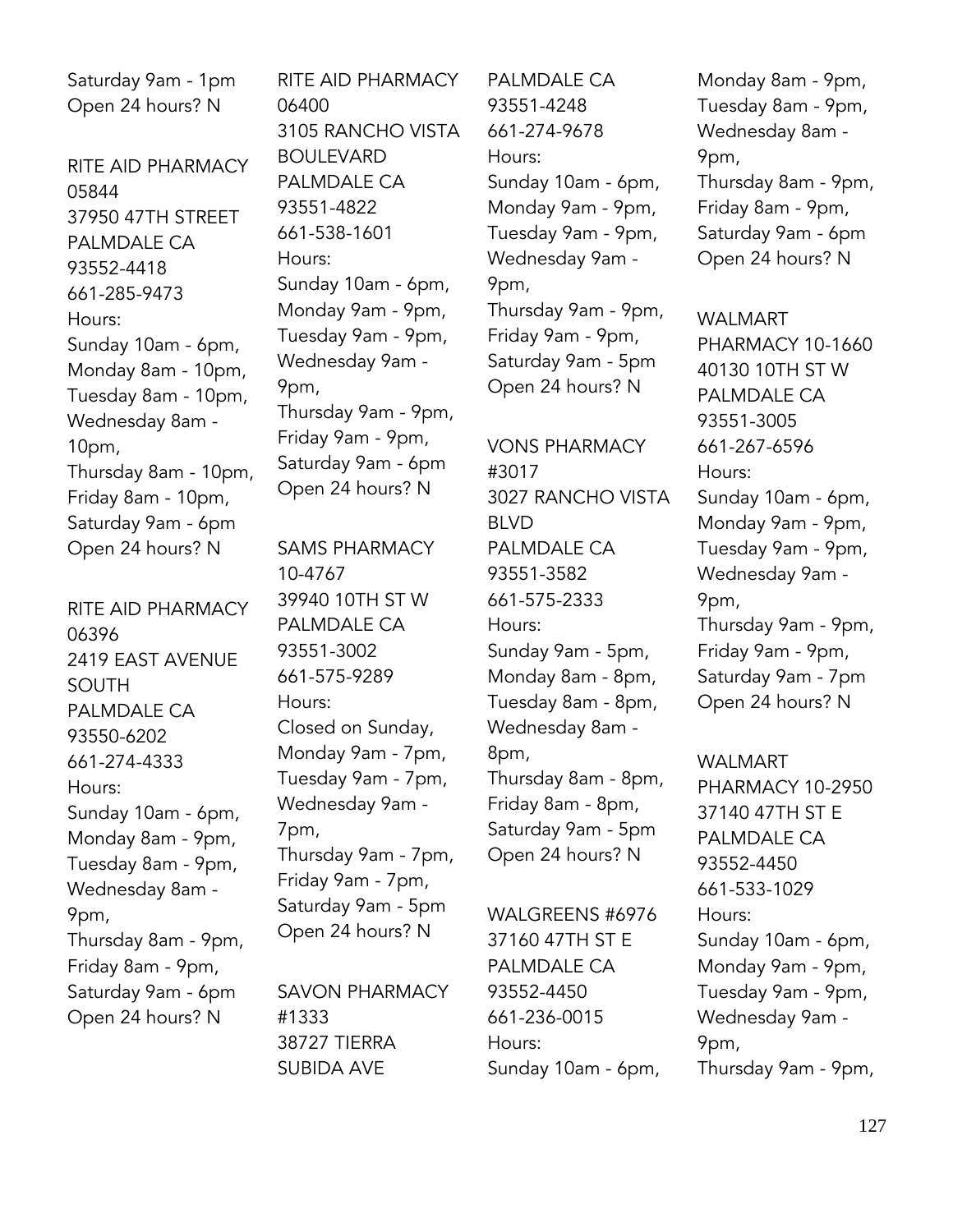Friday 9am - 9pm, Saturday 9am - 7pm Open 24 hours? N

WAI MART PHARMACY 10-5689 3875 RANCHO VISTA BLVD PALMDALE CA 93551-2572 661-202-3604 Hours: Sunday 10am - 6pm, Monday 9am - 9pm, Tuesday 9am - 9pm, Wednesday 9am - 9pm, Thursday 9am - 9pm, Friday 9am - 9pm, Saturday 9am - 7pm Open 24 hours? N

### PANORAMA CIRY

MEDICAL GROUP PHARMACY 8215 VAN NUYS BLVD SUITE 102 PANORAMA CIRY CA 91402-4810 818-605-4252 Hours: Closed on Sunday, Monday 9am - 5:30pm, Tuesday 9am - 5:30pm, Wednesday 9am - 5:30pm,

Thursday 9am - 5:30pm, Friday 9am - 5:30pm, Closed on Saturday Open 24 hours? N

PANORAMA CITY

101

Hours:

6pm,

STE C

Hours:

6:30pm,

6:30pm,

6:30pm,

Tuesday 9am -

Wednesday 9am -

91402-3001 818-894-1171

91402-3020 818-810-5608

Closed on Sunday, Monday 9am - 6pm, Tuesday 9am - 6pm, Wednesday 9am -

Thursday 9am - 6pm, Friday 9am - 6pm, Closed on Saturday Open 24 hours? N

LIRAS PHARMACY 14400 ROSCOE BLVD

PANORAMA CITY CA

Closed on Sunday, Monday 9am -

Thursday 9am - 6:30pm, Friday 9am - 6:30pm, Closed on Saturday Open 24 hours? N

CHASE PHARMACY 14427 CHASE ST # PANORAMA CITY CA NEW CENTURY PHARMACY 8227 WOODMAN AVE

PANORAMA CITY CA 91402-0000 818-989-2333 Hours: Closed on Sunday, Monday 9:30am - 6:30pm, Tuesday 9:30am - 6:30pm, Wednesday 9:30am - 6:30pm, Thursday 9:30am - 6:30pm, Friday 9:30am - 6:30pm, Closed on Saturday Open 24 hours? N

RITE AID PHARMACY 05563 8400 VAN NUYS BOULEVARD PANORAMA CITY CA 91402-3610 818-891-6785 Hours: Sunday 10am - 6pm, Monday 8am - 10pm, Tuesday 8am - 10pm,

Wednesday 8am - 10pm, Thursday 8am - 10pm, Friday 8am - 10pm, Saturday 9am - 6pm Open 24 hours? N

VAN NUYS MEDICAL PHARMACY 8737 VAN NUYS BLVD UNIT B PANORAMA CITY CA 91402-2401 818-810-6918 Hours: Closed on Sunday, Monday 9:30am - 6pm, Tuesday 9:30am - 6pm, Wednesday 9:30am - 6pm, Thursday 9:30am - 6pm, Friday 9:30am - 6pm, Closed on Saturday Open 24 hours? N

WALMART PHARMACY 10-2568 8333 VAN NUYS BLVD PANORAMA CITY CA 91402-3607 818-830-9846 Hours: Sunday 10am - 6pm, Monday 9am - 9pm, Tuesday 9am - 9pm,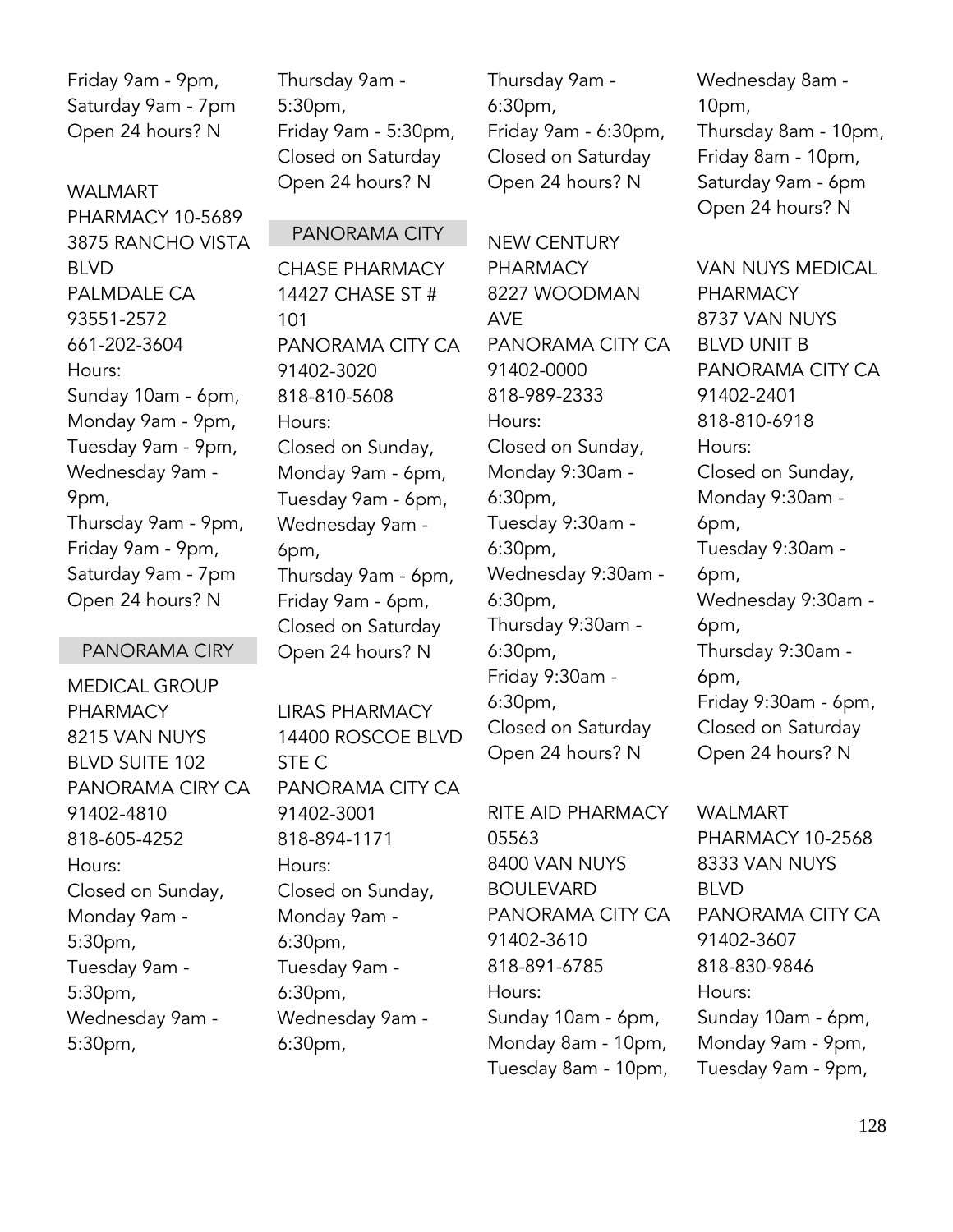Wednesday 9am - 9pm, Thursday 9am - 9pm, Friday 9am - 9pm, Saturday 9am - 6pm Open 24 hours? N

WAI MART PHARMACY 10-5605 14530 NORDHOFF ST PANORAMA CITY CA 91402-1811 818-672-0147 Hours: Sunday 10am - 6pm, Monday 9am - 9pm, Tuesday 9am - 9pm, Wednesday 9am - 9pm, Thursday 9am - 9pm, Friday 9am - 9pm, Saturday 9am - 7pm Open 24 hours? N

## PARAMOUNT

CVS PHARMACY #08870 8859 ALONDRA BLVD PARAMOUNT CA 90723-0000 562-630-2247 Hours: Sunday 10am - 6pm, Monday 8am - 9pm, Tuesday 8am - 9pm, Wednesday 8am - 9pm,

Thursday 8am - 9pm, Friday 8am - 9pm, Saturday 9am - 6pm Open 24 hours? N

# FOBI

**COMPREHENSIVE** PHARMACY #1 7922 ROSECRANS AVE STE P-2 PARAMOUNT CA 90723-6009 562-630-5700 Hours: Closed on Sunday, Monday 9am - 5:30pm, Tuesday 9am - 5:30pm, Wednesday 9am - 5:30pm, Thursday 9am - 5:30pm, Friday 9am - 5:30pm, Saturday 9am - 1pm Open 24 hours? N

# PARAMOUNT FAMILY

PHARMACY 8010 2ND STREET PARAMOUNT CA 90723-0000 562-531-1313 Hours: Closed on Sunday, Monday 10am - 5pm, Tuesday 10am - 5pm, Wednesday 10am - 5pm,

Thursday 10am - 5pm, Friday 10am - 5pm, Saturday 10am - 5pm Open 24 hours? N

RITE AID PHARMACY 05512 8447 ALONDRA BOULEVARD PARAMOUNT CA 90723-4405 562-634-9074 Hours: Sunday 10am - 6pm, Monday 8am - 10pm, Tuesday 8am - 10pm, Wednesday 8am - 10pm, Thursday 8am - 10pm, Friday 8am - 10pm, Saturday 9am - 6pm Open 24 hours? N

SANTA MARIA PHARMACY 16279 PARAMOUNT BLVD STE G PARAMOUNT CA 90723-0000 562-630-1620 Hours: Closed on Sunday, Monday 8:30am - 7pm, Tuesday 8:30am - 7pm, Wednesday 8:30am - 7pm,

Thursday 8:30am - 7pm, Friday 8:30am - 7pm, Saturday 8:30am - 2pm Open 24 hours? N

SANTA MARIA PHARMACY 16444 PARAMOUNT BLVD STE 105 PARAMOUNT CA 90723-5453 562-790-8618 Hours: Closed on Sunday, Monday 9:30am - 7pm, Tuesday 9:30am - 7pm, Wednesday 9:30am - 7pm, Thursday 9:30am - 7pm, Friday 9:30am - 7pm, Closed on Saturday Open 24 hours? N

ST LUKE PHARMACY 16660 PARAMOUNT BLVD STE 106 PARAMOUNT CA 90723-0000 562-220-2610 Hours: Closed on Sunday, Monday 10am - 6:30pm,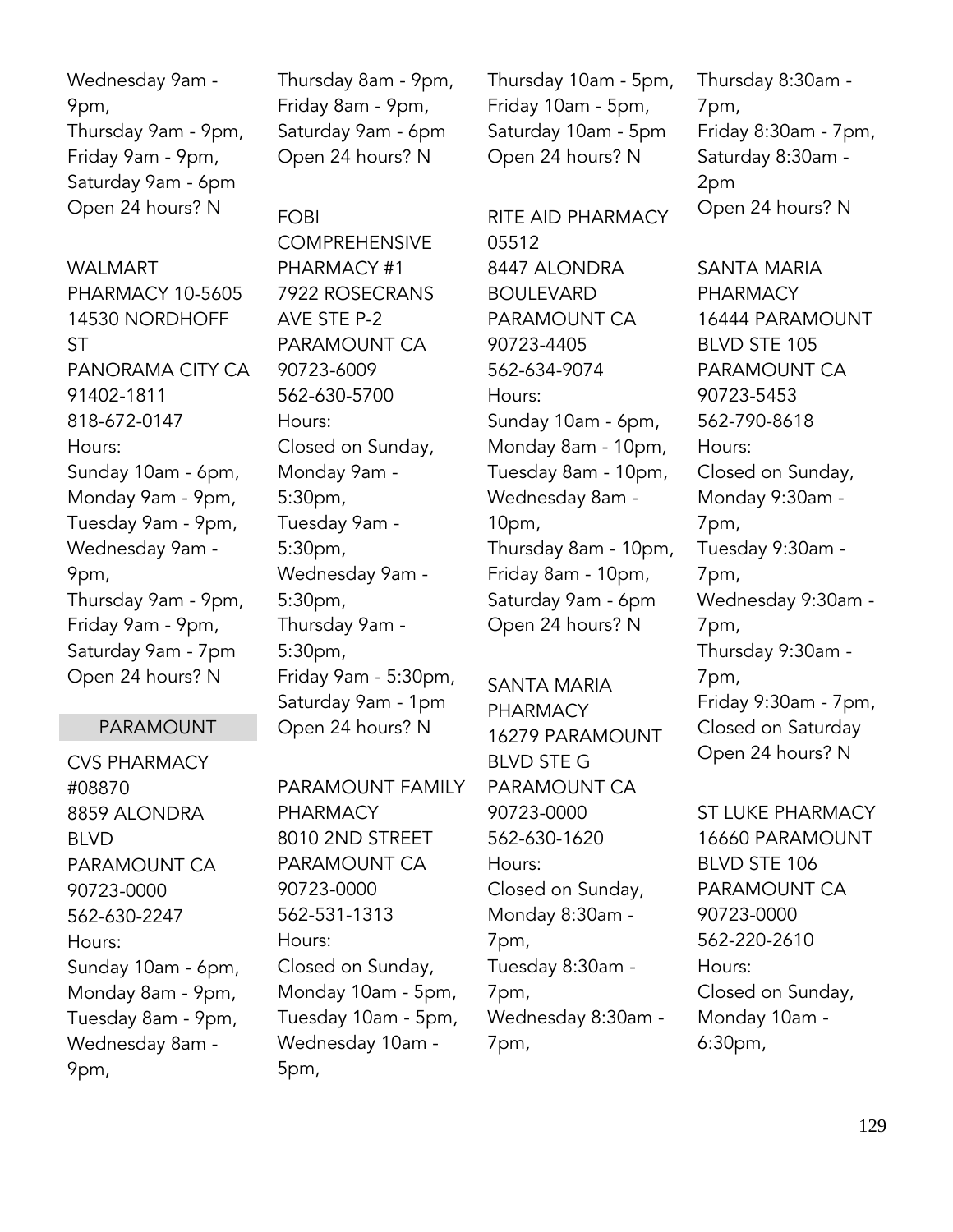Tuesday 10am - 6:30pm, Wednesday 10am - 6:30pm, Thursday 10am - 6:30pm, Friday 10am - 6:30pm, Closed on Saturday Open 24 hours? N

ST LUKE PHARMACY INC 16402 PARAMOUNT BLVD PARAMOUNT CA 90723-0000 562-220-2793 Hours: Closed on Sunday, Monday 9am - 7pm, Tuesday 9am - 7pm, Wednesday 9am - 7pm, Thursday 9am - 7pm, Friday 9am - 7pm, Saturday 9am - 3pm Open 24 hours? N

### WAI MART

PHARMACY 10-2110 14501 LAKEWOOD BLVD PARAMOUNT CA 90723-3601 562-531-8617 Hours: Sunday 10am - 6pm, Monday 9am - 9pm,

Tuesday 9am - 9pm, Wednesday 9am - 9pm, Thursday 9am - 9pm, Friday 9am - 9pm, Saturday 9am - 7pm Open 24 hours? N

#### PASADENA

986 SPECIALTY PHARMACY PASADENA, INC. 1719 E. WALNUT ST. PASADENA CA 91106-0000 626-798-6789 Hours: Closed on Sunday, Monday 9am - 5:30pm, Tuesday 9am - 5:30pm, Wednesday 9am - 5:30pm, Thursday 9am - 5:30pm, Friday 9am - 5:30pm, Saturday 9:30am - 1:30pm Open 24 hours? N

ARCADE LANE **COMPOUNDING** PHARMACY 700 E COLORADO BLVD PASADENA CA 91101-2102

626-577-7979 Hours: Closed on Sunday, Monday 10am - 6pm, Tuesday 10am - 6pm, Wednesday 10am - 6pm, Thursday 10am - 6pm, Friday 10am - 6pm, Closed on Saturday Open 24 hours? N

BERRY AND SWEENEY PHARMACY 1377 N FAIR OAKS AVE PASADENA CA 91103-2199 626-794-1124 Hours: Closed on Sunday, Monday 9am - 6pm, Tuesday 9am - 6pm, Wednesday 9am - 6pm, Thursday 9am - 6pm, Friday 9am - 6pm, Closed on Saturday Open 24 hours? N

BROWN & WELIN PHARMACY 937 E GREEN ST PASADENA CA 91106-2990 626-795-5918 Hours: Closed on Sunday,

Monday 9am - 6pm, Tuesday 9am - 6pm, Wednesday 9am - 6pm, Thursday 9am - 6pm, Friday 9am - 6pm, Saturday 10am - 5pm Open 24 hours? N

CAL OAKS PHARMACY 55 E CALIFORNIA BLVD STE 103 PASADENA CA 91105-0000 626-795-5956 Hours: Closed on Sunday, Monday 9am - 7pm, Tuesday 9am - 7pm, Wednesday 9am - 7pm, Thursday 9am - 7pm, Friday 9am - 7pm, Saturday 9am - 5pm Open 24 hours? N

**COMMUNITY** HEALTH ALLIANCE OF PASADENA 1855 N FAIR OAKS AVE SUITE 100 PASADENA CA 91103-1620 626-993-1214 Hours: Closed on Sunday, Monday 8:30am - 5pm,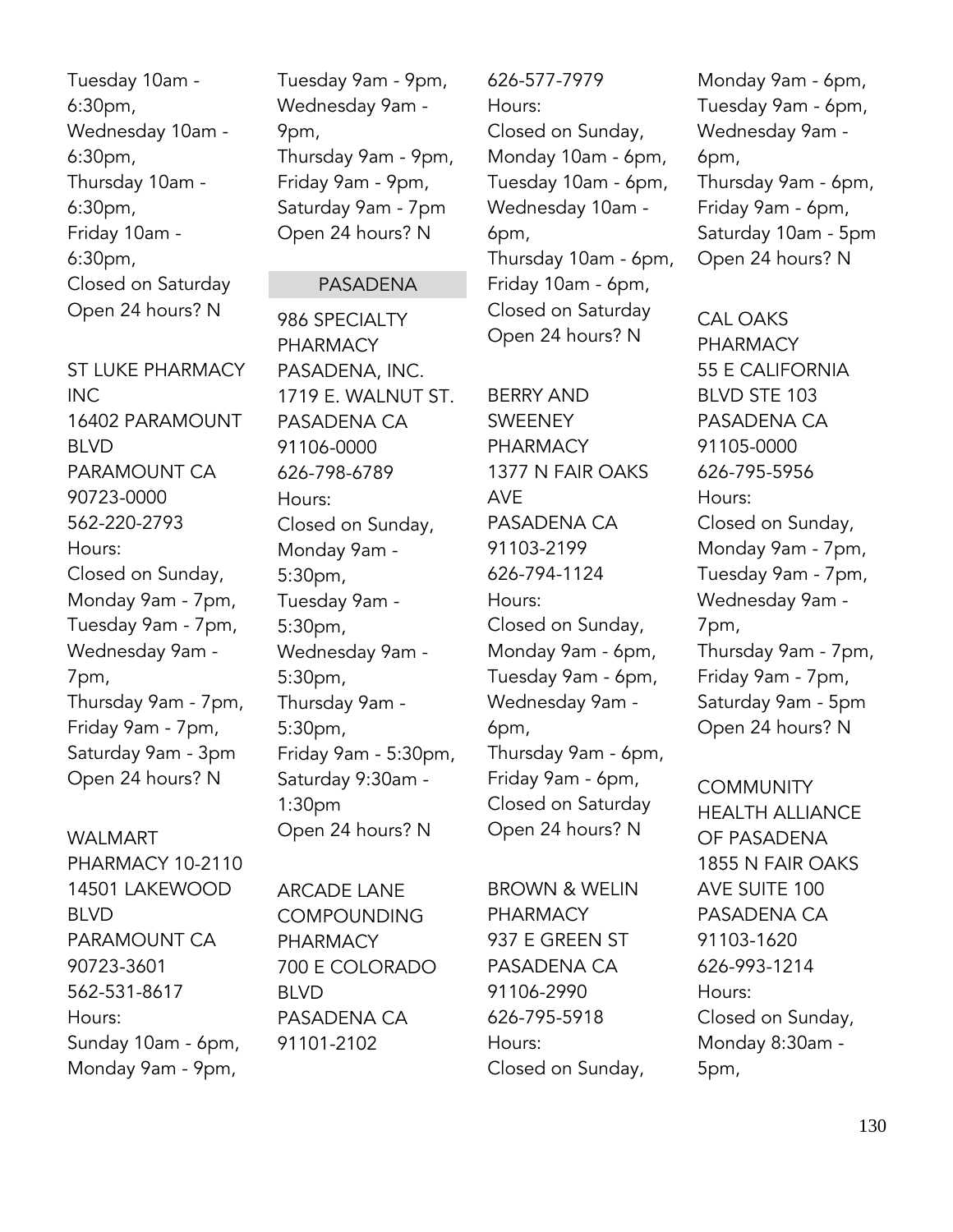Tuesday 8:30am - 5pm, Wednesday 8:30am - 5pm, Thursday 8:30am - 5pm, Friday 8:30am - 5pm, Closed on Saturday Open 24 hours? N

CVS PHARMACY #01778 3883 E FOOTHILL BLVD PASADENA CA 91107-0000 626-351-0589 Hours: Sunday 10am - 6pm, Monday 8am - 9pm, Tuesday 8am - 9pm, Wednesday 8am - 9pm, Thursday 8am - 9pm, Friday 8am - 9pm, Saturday 9am - 6pm Open 24 hours? N

CVS PHARMACY #09668 727 S ARROYO PARKWAY PASADENA CA 91105-0000 626-795-3810 Hours: Sunday 10am - 6pm, Monday 7am - 12am, Tuesday 7am - 12am, Wednesday 7am - 12am, Thursday 7am - 12am, Friday 7am - 12am, Saturday 9am - 6pm Open 24 hours? N

CVS PHARMACY #09688 451 S SIERRA MADRE BLVD PASADENA CA 91107-0000 626-564-8681 Hours: Sunday 10am - 6pm, Monday 8am - 9pm, Tuesday 8am - 9pm, Wednesday 8am - 9pm, Thursday 8am - 9pm, Friday 8am - 9pm, Saturday 9am - 6pm Open 24 hours? N

CVS PHARMACY #09694 900 N LAKE PASADENA CA 91104-0000 626-794-4714 Hours: Sunday 10am - 6pm, Monday 8am - 9pm, Tuesday 8am - 9pm, Wednesday 8am - 9pm, Thursday 8am - 9pm, Friday 8am - 9pm,

Saturday 9am - 6pm Open 24 hours? N

CVS PHARMACY #09848 20 E ORANGE GROVE BLVD PASADENA CA 91103-0000 626-795-6609 Hours: Sunday 10am - 6pm, Monday 8am - 10pm, Tuesday 8am - 10pm, Wednesday 8am - 10pm, Thursday 8am - 10pm, Friday 8am - 10pm, Saturday 9am - 6pm Open 24 hours? N

CVS PHARMACY #10857 3033 HUNTINGTON DR PASADENA CA 91107-5516 626-440-1084 Hours: Sunday 10am - 6pm, Monday 8am - 9pm, Tuesday 8am - 9pm, Wednesday 8am - 9pm, Thursday 8am - 9pm, Friday 8am - 9pm, Saturday 9am - 6pm Open 24 hours? N

CVS PHARMACY #16319 777 E COLORADO BLVD PASADENA CA 91101-0000 626-795-5472 Hours: Sunday 9am - 6pm, Monday 9am - 9pm, Tuesday 9am - 9pm, Wednesday 9am - 9pm, Thursday 9am - 9pm, Friday 9am - 9pm, Saturday 9am - 6pm Open 24 hours? N

CVS PHARMACY #16673 3121 E COLORADO BLVD PASADENA CA 91107-0000 626-584-2963 Hours: Sunday 9am - 6pm, Monday 9am - 9pm, Tuesday 9am - 9pm, Wednesday 9am - 9pm, Thursday 9am - 9pm, Friday 9am - 9pm, Saturday 9am - 6pm Open 24 hours? N

EXCLUSIVE MEDICAL PHARMACY 65 N MADISON AVE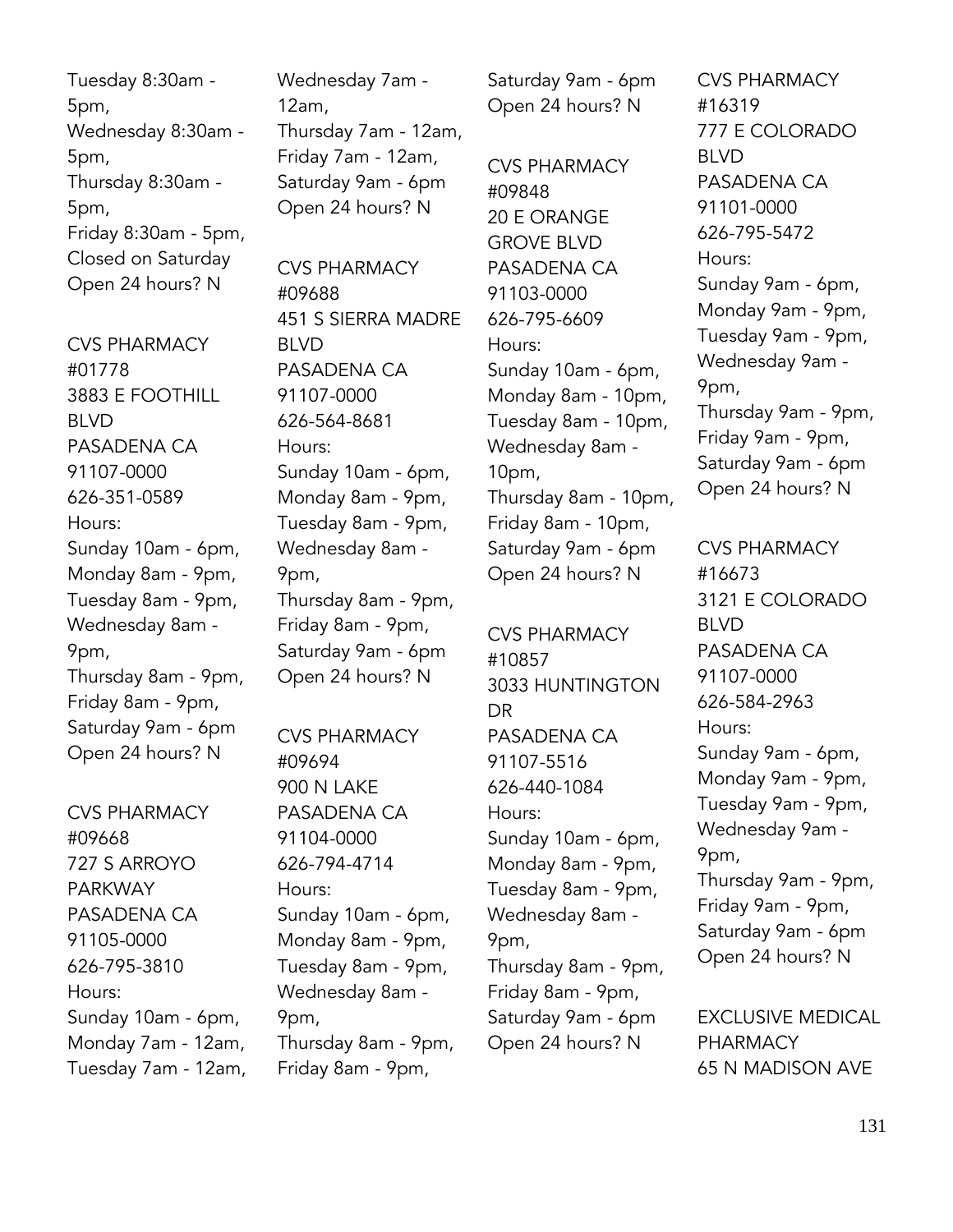STE 100 PASADENA CA 91101-0000 626-578-9991 Hours: Closed on Sunday, Monday 9am - 5:30pm, Tuesday 9am - 5:30pm, Wednesday 9am - 5:30pm, Thursday 9am - 5:30pm, Friday 9am - 5:30pm, Saturday 9am - 2pm Open 24 hours? N

FAIRMONT PHARMACY 50 BELLEFONTAINE ST STE 103 PASADENA CA 91105-0000 626-793-1188 Hours: Closed on Sunday, Monday 9:30am - 5pm, Tuesday 9:30am - 5pm, Wednesday 9:30am - 5pm, Thursday 9:30am - 5pm, Friday 9:30am - 5pm, Saturday 9am - 1pm Open 24 hours? N

GRACE PHARMACY 1724 E WASHINGTON BLVD PASADENA CA 91104-2751 818-957-5555 Hours: Closed on Sunday, Monday 9:30am - 5:30pm, Tuesday 9:30am - 5:30pm, Wednesday 9:30am - 5:30pm, Thursday 9:30am - 5:30pm, Friday 9:30am - 5:30pm, Closed on Saturday Open 24 hours? N

MINTWOOD PHARMACY 455 N. LAKE AVE PASADENA CA 91101-0000 626-314-2945 Hours: Closed on Sunday, Monday 9am - 6pm, Tuesday 9am - 6pm, Wednesday 9am - 6pm, Thursday 9am - 6pm, Friday 9am - 6pm, Saturday 10am - 2pm Open 24 hours? N

OLD PASADENA PHARMACY 155 S DELACEY AVE #1000 PASADENA CA 91105-0000 626-844-5000 Hours: Sunday 10am - 3pm, Monday 10am - 8pm, Tuesday 10am - 8pm, Wednesday 10am - 8pm, Thursday 10am - 8pm, Friday 10am - 8pm, Saturday 10am - 6pm Open 24 hours? N

PASADENA CITY PHARMACY 1684 E WASHINGTON BLVD PASADENA CA 91104-2752 626-797-6661 Hours: Closed on Sunday, Monday 9am - 6pm, Tuesday 9am - 6pm, Wednesday 9am - 6pm, Thursday 9am - 6pm,

Friday 9am - 6pm, Closed on Saturday Open 24 hours? N

RALPHS PHARMACY 160 NORTH LAKE AVE

PASADENA CA 91101-0000 626-793-0531 Hours: Sunday 10am - 6pm, Monday 9am - 9pm, Tuesday 9am - 9pm, Wednesday 9am - 9pm, Thursday 9am - 9pm, Friday 9am - 9pm, Saturday 10am - 6pm Open 24 hours? N

RALPHS PHARMACY 3601 E FOOTHILL BLVD PASADENA CA 91107-0000 626-351-6572 Hours: Sunday 10am - 6pm, Monday 9am - 9pm, Tuesday 9am - 9pm, Wednesday 9am - 9pm, Thursday 9am - 9pm, Friday 9am - 9pm, Saturday 10am - 6pm Open 24 hours? N

RITE AID PHARMACY 05535 3745 EAST FOOTHILL BOULEVARD PASADENA CA 91107-2202 626-351-0515 Hours: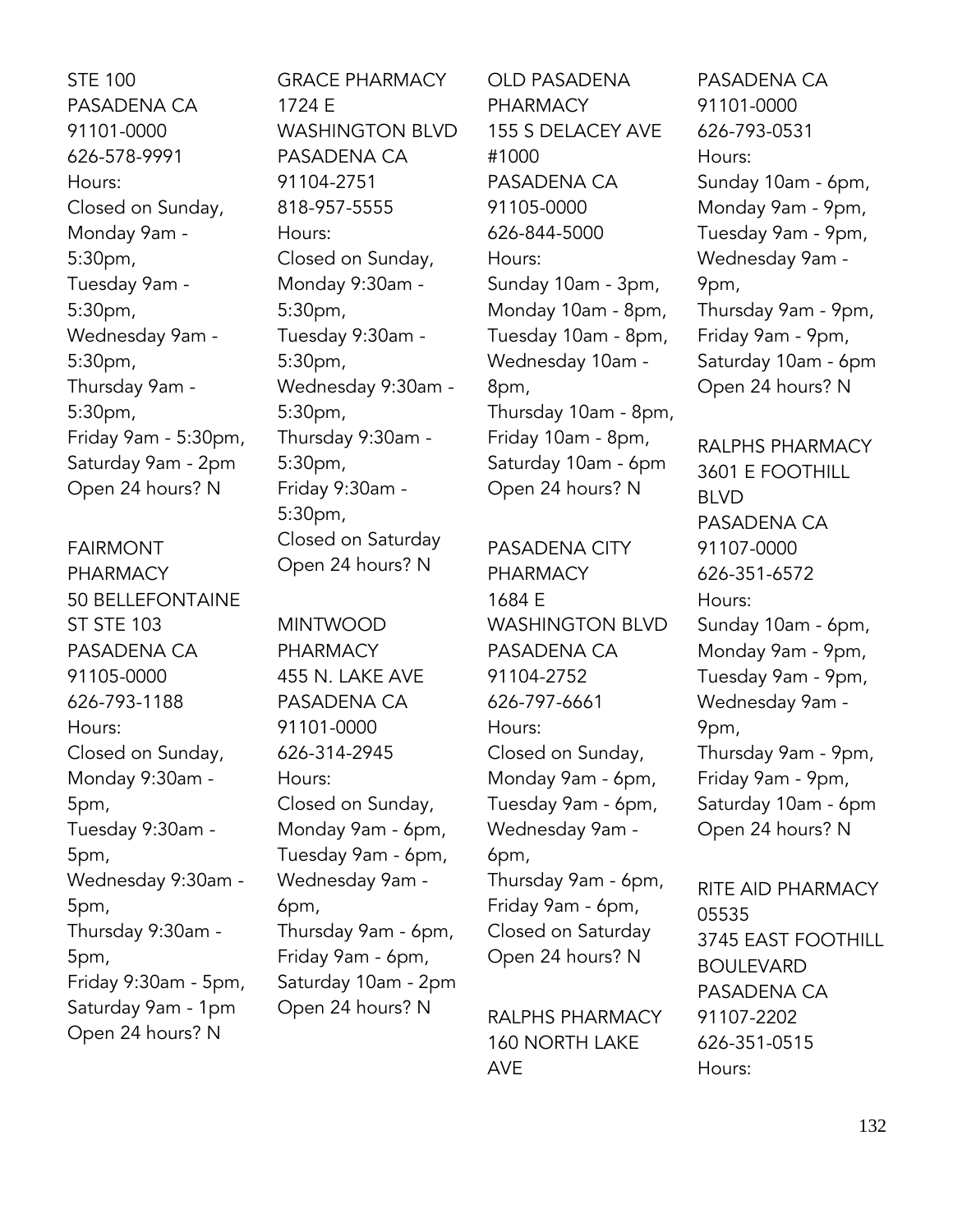Sunday 10am - 6pm, Monday 8am - 10pm, Tuesday 8am - 10pm, Wednesday 8am - 10pm, Thursday 8am - 10pm, Friday 8am - 10pm, Saturday 9am - 6pm Open 24 hours? N

RITE AID PHARMACY 06255 1038 EAST COLORADO BOULEVARD PASADENA CA 91106-2323 626-796-5539 Hours: Sunday 10am - 6pm, Monday 8am - 10pm, Tuesday 8am - 10pm, Wednesday 8am - 10pm, Thursday 8am - 10pm, Friday 8am - 10pm, Saturday 9am - 6pm Open 24 hours? N

RITE AID PHARMACY 06344 1421 EAST WASHINGTON BOULEVARD PASADENA CA 91104-2650 626-296-0245 Hours: Sunday 10am - 6pm,

Monday 8am - 10pm, Tuesday 8am - 10pm, Wednesday 8am - 10pm, Thursday 8am - 10pm, Friday 8am - 10pm, Saturday 9am - 6pm Open 24 hours? N

ST. LUKE PROFESSIONAL PHARMACY 2554 E WASHINGTON BLVD STE B PASADENA CA 91107-1445 626-791-7595 Hours: Closed on Sunday, Monday 9am - 6pm, Tuesday 9am - 6pm, Wednesday 9am - 6pm, Thursday 9am - 6pm, Friday 9am - 6pm, Closed on Saturday Open 24 hours? N

UNICARE PHARMACY 301 S FAIR OAKS AVE STE 104 PASADENA CA 91105-2536 626-793-7771 Hours: Closed on Sunday, Monday 9am - 6pm, Tuesday 9am - 6pm,

Wednesday 9am - 6pm, Thursday 9am - 6pm, Friday 9am - 6pm, Closed on Saturday Open 24 hours? N

VONS PHARMACY #2152 155 W CALIFORNIA BLVD PASADENA CA 91105-3005 626-577-2594 Hours: Sunday 9am - 5pm, Monday 9am - 9pm, Tuesday 9am - 9pm, Wednesday 9am - 9pm, Thursday 9am - 9pm, Friday 9am - 9pm, Saturday 9am - 5pm Open 24 hours? N

VONS PHARMACY #2858 2355 E COLORADO BLVD PASADENA CA 91107-3644 626-744-2619 Hours: Sunday 9am - 5pm, Monday 9am - 9pm, Tuesday 9am - 9pm, Wednesday 9am - 9pm, Thursday 9am - 9pm, Friday 9am - 9pm, Saturday 9am - 5pm Open 24 hours? N

WALGREENS #10764 2376 E COLORADO BLVD PASADENA CA 91107-4249 626-768-4040 Hours: Sunday 10am - 6pm, Monday 8am - 9pm, Tuesday 8am - 9pm, Wednesday 8am - 9pm, Thursday 8am - 9pm, Friday 8am - 9pm, Saturday 9am - 6pm Open 24 hours? N

WALGREENS #11442 310 S LAKE AVE PASADENA CA 91101-3537 626-583-8066 Hours: Sunday 10am - 6pm, Monday 8am - 9pm, Tuesday 8am - 9pm, Wednesday 8am - 9pm, Thursday 8am - 9pm, Friday 8am - 9pm, Saturday 9am - 6pm Open 24 hours? N

WALGREENS #9139 670 N LAKE AVE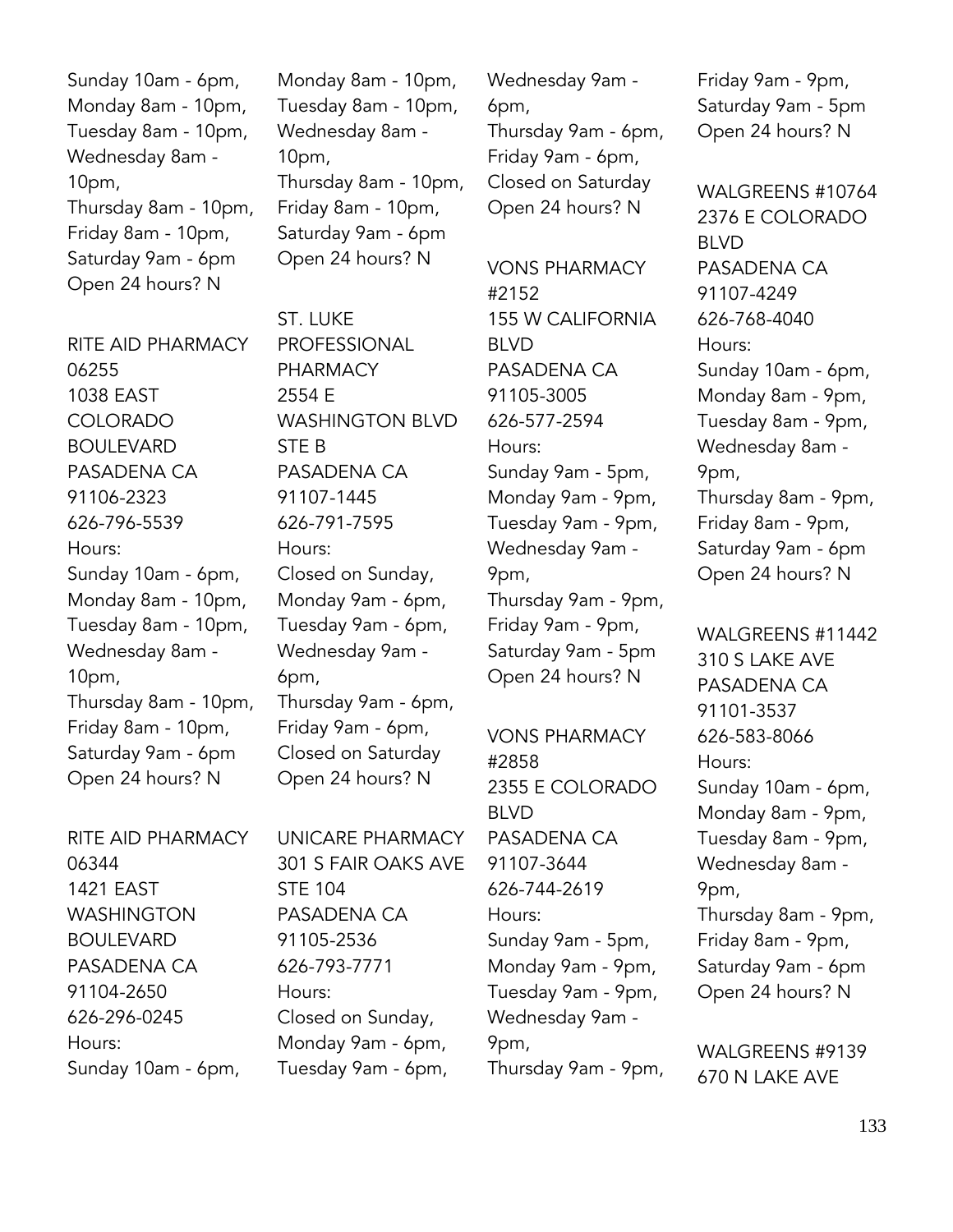PASADENA CA 91101-1220 626-585-8926 Hours: Sunday 10am - 6pm, Monday 8am - 9pm, Tuesday 8am - 9pm, Wednesday 8am - 9pm, Thursday 8am - 9pm, Friday 8am - 9pm, Saturday 9am - 6pm Open 24 hours? N

WASHINGTON PHARMACY 2487 E WASHINGTON BLVD F PASADENA CA 91104-2047 626-791-5000 Hours: Closed on Sunday, Monday 10am - 6pm, Tuesday 10am - 6pm, Wednesday 10am - 6pm, Thursday 10am - 6pm, Friday 10am - 6pm, Closed on Saturday Open 24 hours? N

## PICO RIVERA

CVS PHARMACY #09769 8580 WHITTIER BOULEVARD PICO RIVERA CA 90660-0000 562-942-2268 Hours: Sunday 10am - 6pm, Monday 9am - 9pm, Tuesday 9am - 9pm, Wednesday 9am - 9pm, Thursday 9am - 9pm, Friday 9am - 9pm, Saturday 10am - 6pm Open 24 hours? N

CVS PHARMACY #09771 9256 EAST SLAUSON AVENUE PICO RIVERA CA 90660-0000 562-949-5424 Hours: Sunday 10am - 6pm, Monday 8am - 9pm, Tuesday 8am - 9pm, Wednesday 8am - 9pm, Thursday 8am - 9pm, Friday 8am - 9pm, Saturday 9am - 6pm Open 24 hours? N

CVS PHARMACY #16762 8800 WHITTIER BLVD PICO RIVERA CA 90660-0000 562-949-6133 Hours: Sunday 11am - 5pm,

Monday 9am - 7pm, Tuesday 9am - 7pm, Wednesday 9am - 7pm, Thursday 9am - 7pm, Friday 9am - 7pm, Saturday 9am - 5pm Open 24 hours? N

PICO CARE PHARMACY 6650 ROSEMEAD BLVD PICO RIVERA CA 90660-3533 562-364-7922 Hours: Closed on Sunday, Monday 9am - 6pm, Tuesday 9am - 6pm, Wednesday 9am - 6pm, Thursday 9am - 6pm, Friday 9am - 6pm, Closed on Saturday Open 24 hours? N

RITE AID PHARMACY 06495 9333 WHITTIER BOULEVARD PICO RIVERA CA 90660-2746 562-695-6167 Hours: Sunday 10am - 6pm, Monday 8am - 10pm, Tuesday 8am - 10pm, Wednesday 8am - 10pm, Thursday 8am - 10pm, Friday 8am - 10pm, Saturday 9am - 6pm Open 24 hours? N

RIVERA PHARMACY 9253 TELEGRAPH RD PICO RIVERA CA 90660-5423 562-949-4238 Hours: Closed on Sunday, Monday 9:30am - 7pm, Tuesday 9:30am - 7pm, Wednesday 9:30am - 7pm, Thursday 9:30am - 7pm, Friday 9:30am - 7pm, Saturday 9:30am - 3:30pm Open 24 hours? N

WALGREENS #7263 8900 WASHINGTON BLVD PICO RIVERA CA 90660-3765 562-222-1590 Hours: Sunday 10am - 6pm, Monday 8am - 9pm, Tuesday 8am - 9pm, Wednesday 8am - 9pm,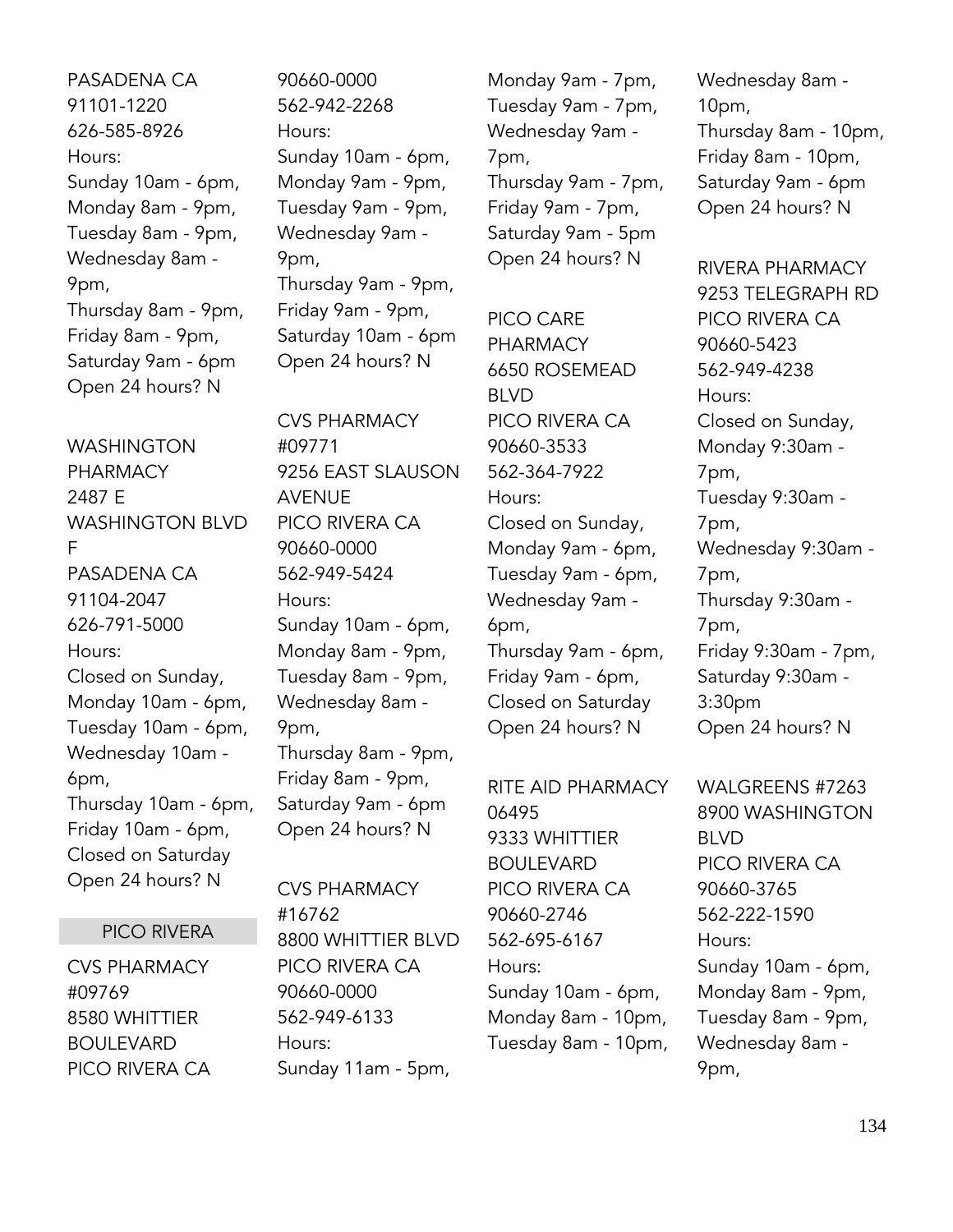Thursday 8am - 9pm, Friday 8am - 9pm, Saturday 9am - 6pm Open 24 hours? N

### WALMART

PHARMACY 10-2886 8500 WASHINGTON BLVD PICO RIVERA CA 90660-3788 562-801-5378 Hours: Sunday 10am - 6pm, Monday 9am - 9pm, Tuesday 9am - 9pm, Wednesday 9am - 9pm, Thursday 9am - 9pm, Friday 9am - 9pm, Saturday 9am - 7pm Open 24 hours? N

## PLAYA DEL REY

PLAYA PHARMACY 8131 W MANCHESTER AVE PLAYA DEL REY CA 90293-0000 310-823-4500 Hours: Closed on Sunday, Monday 9am - 6:30pm, Tuesday 9am - 6:30pm, Wednesday 9am - 6:30pm,

Thursday 9am - 6:30pm, Friday 9am - 6:30pm, Saturday 10am - 3pm Open 24 hours? N

### PI AYA VISTA

CVS PHARMACY #10146 12746 W JEFFERSON BLVD STE 3160 PLAYA VISTA CA 90094-0000 310-862-9810 Hours: Sunday 10am - 6pm, Monday 8am - 9pm, Tuesday 8am - 9pm, Wednesday 8am - 9pm, Thursday 8am - 9pm, Friday 8am - 9pm, Saturday 9am - 6pm Open 24 hours? N

## POMONA

ARTESIA MEDICAL PHARMACY 160 E ARTESIA AVE STE 135 POMONA CA 91767- 0000 909-623-0551 Hours: Closed on Sunday, Monday 9am - 5:30pm, Tuesday 9am - 5:30pm,

Wednesday 9am - 5:30pm, Thursday 9am - 5:30pm, Friday 9am - 5:30pm, Closed on Saturday Open 24 hours? N

BONITA FAMILY PHARMACY 250 W BONITA AVE POMONA CA 91767- 1863 909-593-3400 Hours: Closed on Sunday, Monday 9am - 6pm, Tuesday 9am - 6pm, Wednesday 9am - 6pm, Thursday 9am - 6pm, Friday 9am - 6pm, Closed on Saturday Open 24 hours? N

CBC MISSION PHARMACY 716 E MISSION BLVD STE A POMONA CA 91766- 0000 909-865-1149 Hours: Closed on Sunday, Monday 9am - 6pm, Tuesday 9am - 6pm, Wednesday 9am - 6pm, Thursday 9am - 6pm,

Friday 9am - 6pm, Saturday 9am - 1pm Open 24 hours? N

CVS PHARMACY #08781 1485 S GAREY POMONA CA 91766- 0000 909-623-0562 Hours: Sunday 10am - 6pm, Monday 8am - 9pm, Tuesday 8am - 9pm, Wednesday 8am - 9pm, Thursday 8am - 9pm, Friday 8am - 9pm, Saturday 9am - 6pm Open 24 hours? N

CVS PHARMACY #08895 775 E FOOTHILL BOULEVARD POMONA CA 91767- 0000 909-621-6708 Hours: Sunday 10am - 6pm, Monday 8am - 9pm, Tuesday 8am - 9pm, Wednesday 8am - 9pm, Thursday 8am - 9pm, Friday 8am - 9pm, Saturday 9am - 6pm Open 24 hours? N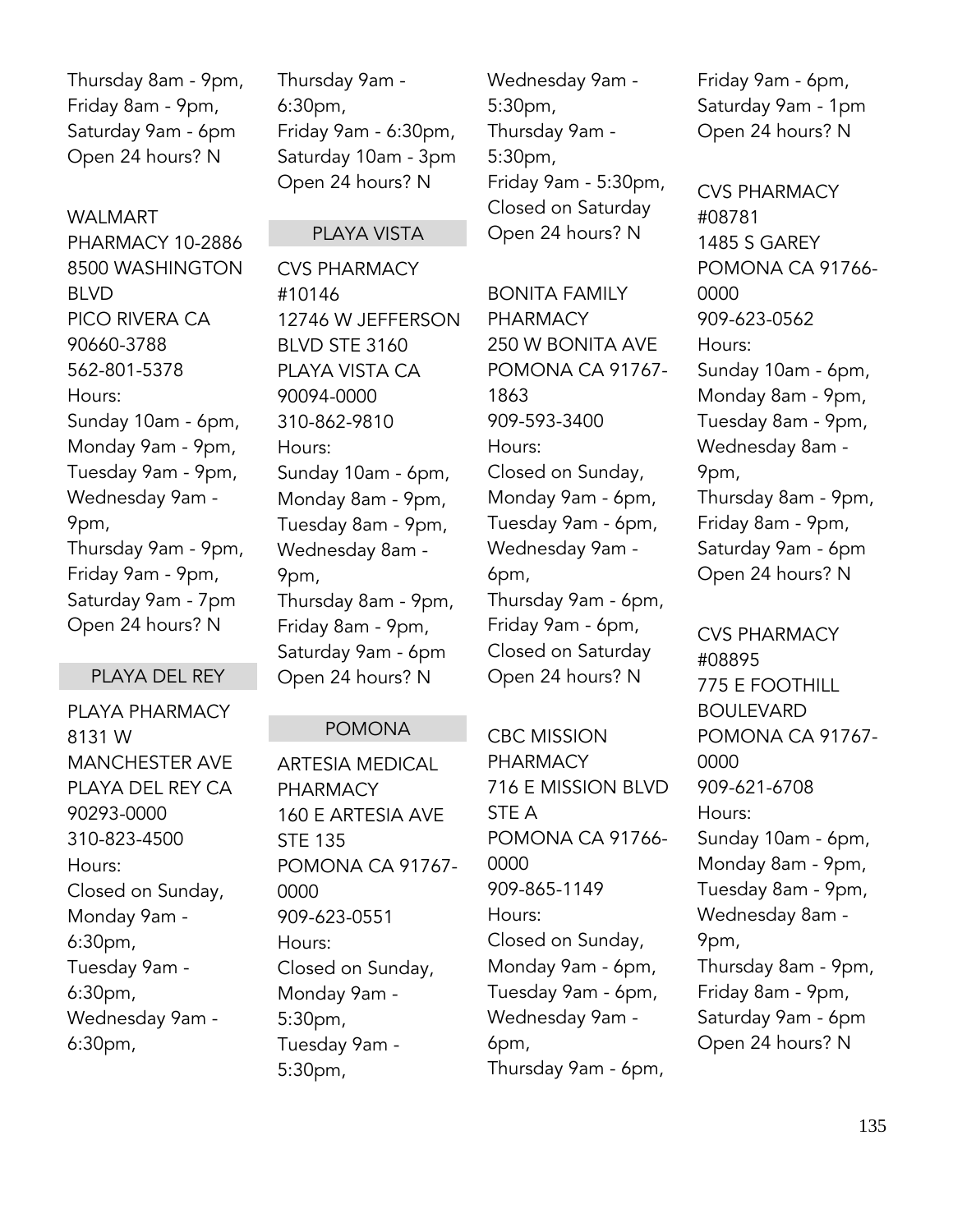CVS PHARMACY #09708 150 W WILLOW ST POMONA CA 91768- 0000 909-620-3838 Hours: Sunday 10am - 6pm, Monday 8am - 10pm, Tuesday 8am - 10pm, Wednesday 8am - 10pm, Thursday 8am - 10pm, Friday 8am - 10pm, Saturday 9am - 6pm Open 24 hours? N

CVS PHARMACY #17659 701 RIO RANCHO ROAD POMONA CA 91766- 0000 909-634-3152 Hours: Closed on Sunday, Monday 10am - 7pm, Tuesday 10am - 7pm, Wednesday 10am - 7pm, Thursday 10am - 7pm, Friday 10am - 7pm, Saturday 10am - 7pm Open 24 hours? N

EAST VALLEY PMQ PHARMACY 1 1555 S GAREY AVE POMONA CA 917665222 626-869-2472 Hours: Closed on Sunday, Monday 9am - 6pm, Tuesday 9am - 6pm, Wednesday 9am - 6pm, Thursday 9am - 6pm, Friday 8am - 4:30pm, Closed on Saturday Open 24 hours? N

EXPRESS PHARMACY 752 E ARROW HWY POMONA CA 91767- 2247 909-398-1289 Hours: Closed on Sunday, Monday 9am - 6pm, Tuesday 9am - 6pm, Wednesday 9am - 6pm, Thursday 9am - 6pm, Friday 9am - 6pm, Saturday 10am - 3pm Open 24 hours? N

EZRX PHARMACY 649 S INDIAN HILL BLVD POMONA CA 91767- 0000 909-764-3060 Hours: Closed on Sunday, Monday 9am - 6pm, Tuesday 9am - 6pm,

Wednesday 9am - 6pm, Thursday 9am - 6pm, Friday 9am - 6pm, Saturday 9am - 2pm Open 24 hours? N

GAREY PHARMACY 3155 N GAREY AVE POMONA CA 91767- 1366 714-317-0942 Hours: Closed on Sunday, Monday 9am - 6pm, Tuesday 9am - 6pm, Wednesday 9am - 6pm, Thursday 9am - 6pm, Friday 9am - 6pm, Saturday 9am - 2pm Open 24 hours? N

HOLT PHARMACY 1101 E HOLT AVE STE F POMONA CA 91767- 0000 909-620-1011 Hours: Closed on Sunday, Monday 9:30am - 6pm, Tuesday 9:30am - 6pm, Wednesday 9:30am - 6pm, Thursday 9:30am - 6pm,

Friday 9:30am - 6pm, Saturday 10am - 2pm Open 24 hours? N

ORANGE GROVE PHARMACY 1770 N ORANGE GROVE AVE STE 100 POMONA CA 91767- 3027 909-623-6429 Hours: Closed on Sunday, Monday 9am - 5:30pm, Tuesday 9am - 5:30pm, Wednesday 9am - 5:30pm, Thursday 9am - 5:30pm, Friday 9am - 5:30pm, Closed on Saturday Open 24 hours? N

OWL DRUG 728 FAIRPLEX DR POMONA CA 91768- 1100 909-623-0563 Hours: Closed on Sunday, Monday 9am - 6pm, Tuesday 9am - 6pm, Wednesday 9am - 6pm, Thursday 9am - 6pm, Friday 9am - 6pm,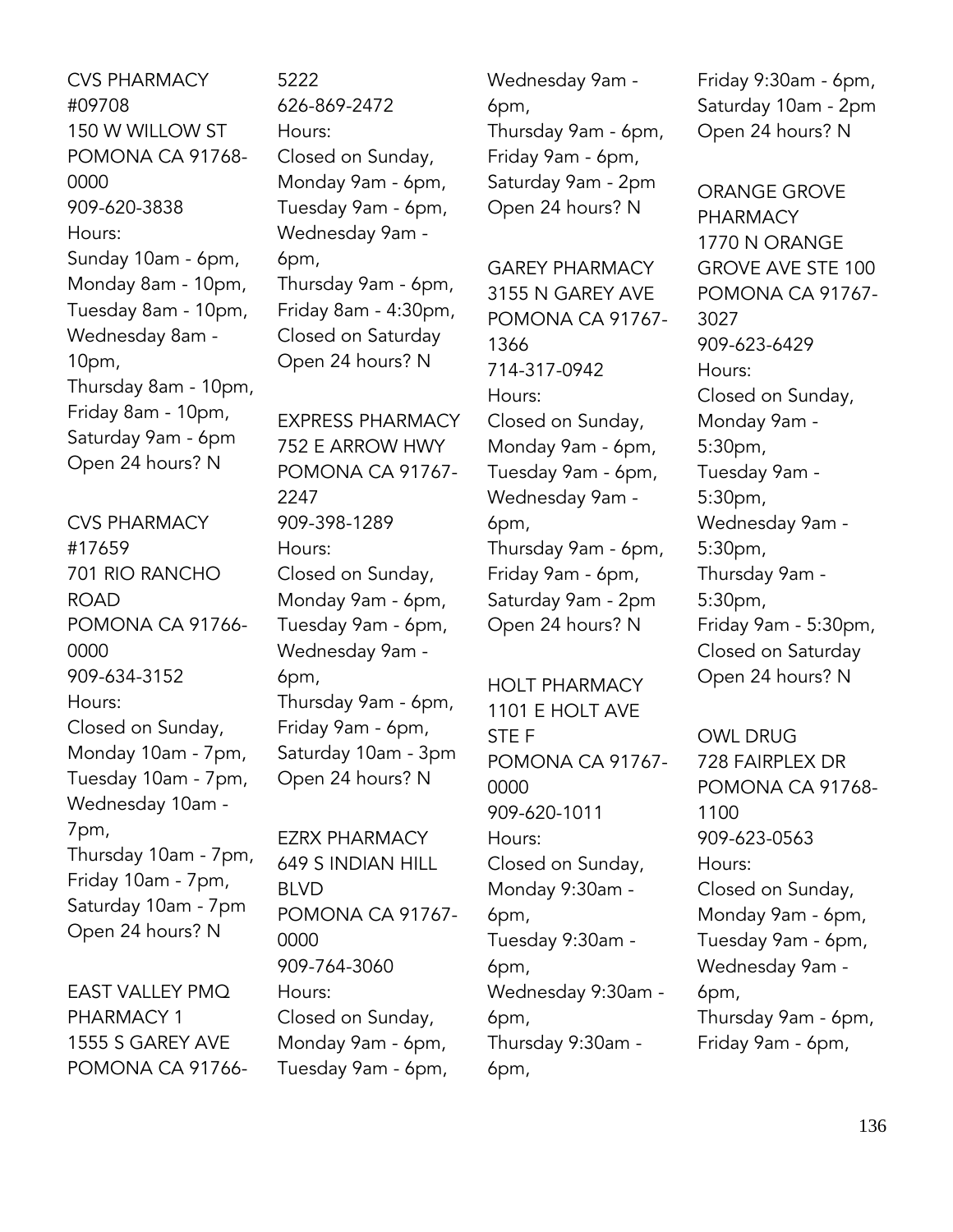Saturday 10am - 2pm Open 24 hours? N

PHILLIPS RANCH PHARMACY 3038 W TEMPLE AVE POMONA CA 91766- 0000 909-868-7363 Hours: Closed on Sunday, Monday 11am - 5pm, Tuesday 11am - 5pm, Wednesday 11am - 5pm, Thursday 11am - 5pm, Friday 11am - 5pm, Closed on Saturday Open 24 hours? N

PHILLIPS RANCH PHARMACY 3040 & 3042 W TEMPLE AVE POMONA CA 91766- 0000 909-766-8330 Hours: Sunday 9am - 2pm, Monday 9am - 8pm, Tuesday 9am - 8pm, Wednesday 9am - 8pm, Thursday 9am - 8pm, Friday 9am - 8pm, Saturday 9am - 5pm Open 24 hours? N

RITE AID PHARMACY 06338 2059 SOUTH GAREY AVENUE POMONA CA 91766- 5727 909-613-1191 Hours: Sunday 10am - 6pm, Monday 8am - 10pm, Tuesday 8am - 10pm, Wednesday 8am - 10pm, Thursday 8am - 10pm, Friday 8am - 10pm, Saturday 9am - 6pm Open 24 hours? N

ROYALTY PHARMACY 1902 ROYALTY DR STE 110 POMONA CA 91767- 3036 909-620-8008 Hours: Closed on Sunday, Monday 9am - 5pm, Tuesday 9am - 5pm, Wednesday 9am - 5pm, Thursday 9am - 5pm,

Friday 9am - 5pm, Closed on Saturday Open 24 hours? N

SAN ANTONIO PHARMACY AT CASA **COLINA** 255 EAST BONITA

AVE BUILDING 1, SUITE 102 POMONA CA 91767- 0000 909-962-6430 Hours: Closed on Sunday, Monday 9am - 5pm, Tuesday 9am - 5pm, Wednesday 9am - 5pm, Thursday 9am - 5pm, Friday 9am - 5pm, Closed on Saturday Open 24 hours? N

SANTA MARIA PHARMACY 2288 S GAREY AVE POMONA CA 91766- 5645 909-993-0240 Hours: Closed on Sunday, Monday 9:30am - 7pm, Tuesday 9:30am - 7pm, Wednesday 9:30am - 7pm, Thursday 9:30am - 7pm, Friday 9:30am - 7pm, Closed on Saturday Open 24 hours? N

WALGREENS #4382 795 E FOOTHILL BLVD

POMONA CA 91767- 1223 909-624-3017 Hours: Sunday 10am - 6pm, Monday 9am - 9pm, Tuesday 9am - 9pm, Wednesday 9am - 9pm, Thursday 9am - 9pm, Friday 9am - 9pm, Saturday 10am - 6pm Open 24 hours? N

WALGREENS #7230 495 E HOLT AVE POMONA CA 91767- 5539 909-469-9534 Hours: Sunday 10am - 6pm, Monday 8am - 9pm, Tuesday 8am - 9pm, Wednesday 8am - 9pm, Thursday 8am - 9pm, Friday 8am - 9pm, Saturday 9am - 6pm Open 24 hours? N

WALMART PHARMACY 10-2288 80 RIO RANCHO RD POMONA CA 91766- 7013 909-620-4077 Hours: Sunday 10am - 6pm, Monday 9am - 9pm,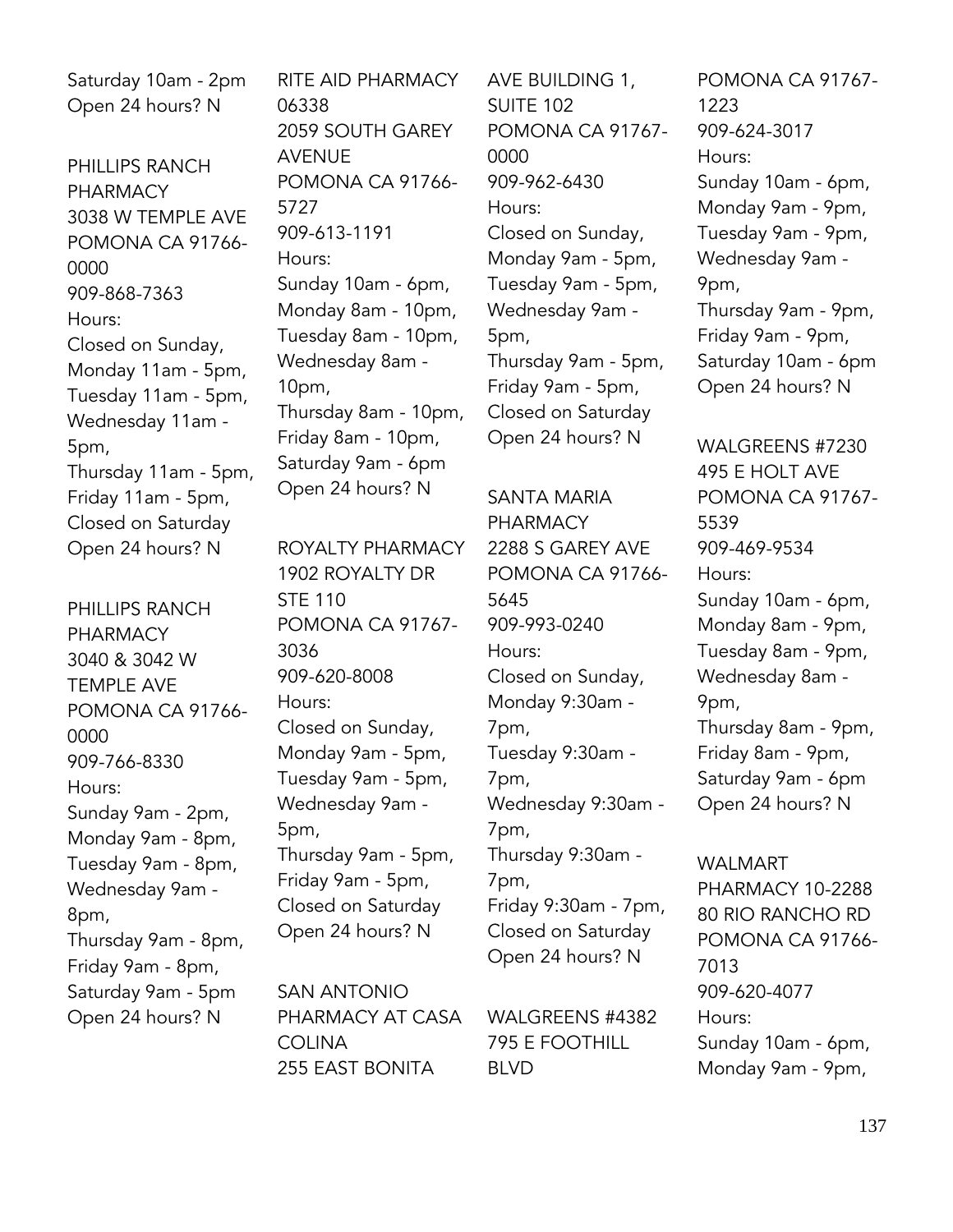# Tuesday 9am - 9pm, Wednesday 9am - 9pm, Thursday 9am - 9pm, Friday 9am - 9pm, Saturday 9am - 7pm Open 24 hours? N

## WALMART

PHARMACY 10-3132 778 E ARROW HWY POMONA CA 91767- 1829 909-962-5044 Hours: Sunday 10am - 6pm, Monday 9am - 9pm, Tuesday 9am - 9pm, Wednesday 9am - 9pm, Thursday 9am - 9pm, Friday 9am - 9pm, Saturday 9am - 7pm Open 24 hours? N

WESTERN UNIVERSITY PHARMACY 795 EAST SECOND STREET, SUITE 1 POMONA CA 91766- 0000 909-706-3730 Hours: Closed on Sunday, Monday 8am - 5pm, Tuesday 8am - 5pm, Wednesday 8am - 5pm,

Thursday 8am - 5pm, Friday 8am - 5pm, Closed on Saturday Open 24 hours? N

## PORTER RANCH

CVS PHARMACY #09533 19783 RINALDI ST PORTER RANCH CA 91326-4143 818-368-6279 Hours: Sunday 10am - 6pm, Monday 8am - 9pm, Tuesday 8am - 9pm, Wednesday 8am - 9pm, Thursday 8am - 9pm, Friday 8am - 9pm, Saturday 9am - 6pm Open 24 hours? N

PORTER RANCH PHARMACY 19950 RINALDI STREET SUITE 102 PORTER RANCH CA 91326-0000 818-360-1915 Hours: Closed on Sunday, Monday 8:30am - 7pm, Tuesday 8:30am - 7pm, Wednesday 8:30am - 7pm,

Thursday 8:30am - 7pm, Friday 8:30am - 7pm, Saturday 9am - 5pm Open 24 hours? N

WAI MART PHARMACY 10-2526 19821 RINALDI ST PORTER RANCH CA 91326-4145 818-832-6592 Hours: Sunday 10am - 6pm, Monday 9am - 9pm, Tuesday 9am - 9pm, Wednesday 9am - 9pm, Thursday 9am - 9pm, Friday 9am - 9pm, Saturday 9am - 7pm Open 24 hours? N

### QUARTZ HILL

QUARTZ HILL PHARMACY 42357 50TH ST W STE. 101-102 QUARTZ HILL CA 93536-3010 661-943-4118 Hours: Closed on Sunday, Monday 9am - 6pm, Tuesday 9am - 6pm, Wednesday 9am - 6pm, Thursday 9am - 6pm, Friday 9am - 6pm,

Closed on Saturday Open 24 hours? N

## RANCHO PALOS **VERDES**

GOLDEN COVE PHARMACY AND HOME HEALTHCARE 31238 PALOS VERDES DRIVE WEST RANCHO PALOS VERDES CA 90275- 0000 310-750-6082 Hours: Closed on Sunday, Monday 9am - 7pm, Tuesday 9am - 7pm, Wednesday 9am - 7pm, Thursday 9am - 7pm, Friday 9am - 7pm, Saturday 10am - 5pm Open 24 hours? N

RALPHS PHARMACY 30019 HAWTHORNE BLVD RANCHO PALOS VERDES CA 90275- 0000 310-377-6829 Hours: Sunday 10am - 6pm, Monday 9am - 8pm, Tuesday 9am - 8pm, Wednesday 9am - 8pm, Thursday 9am - 8pm,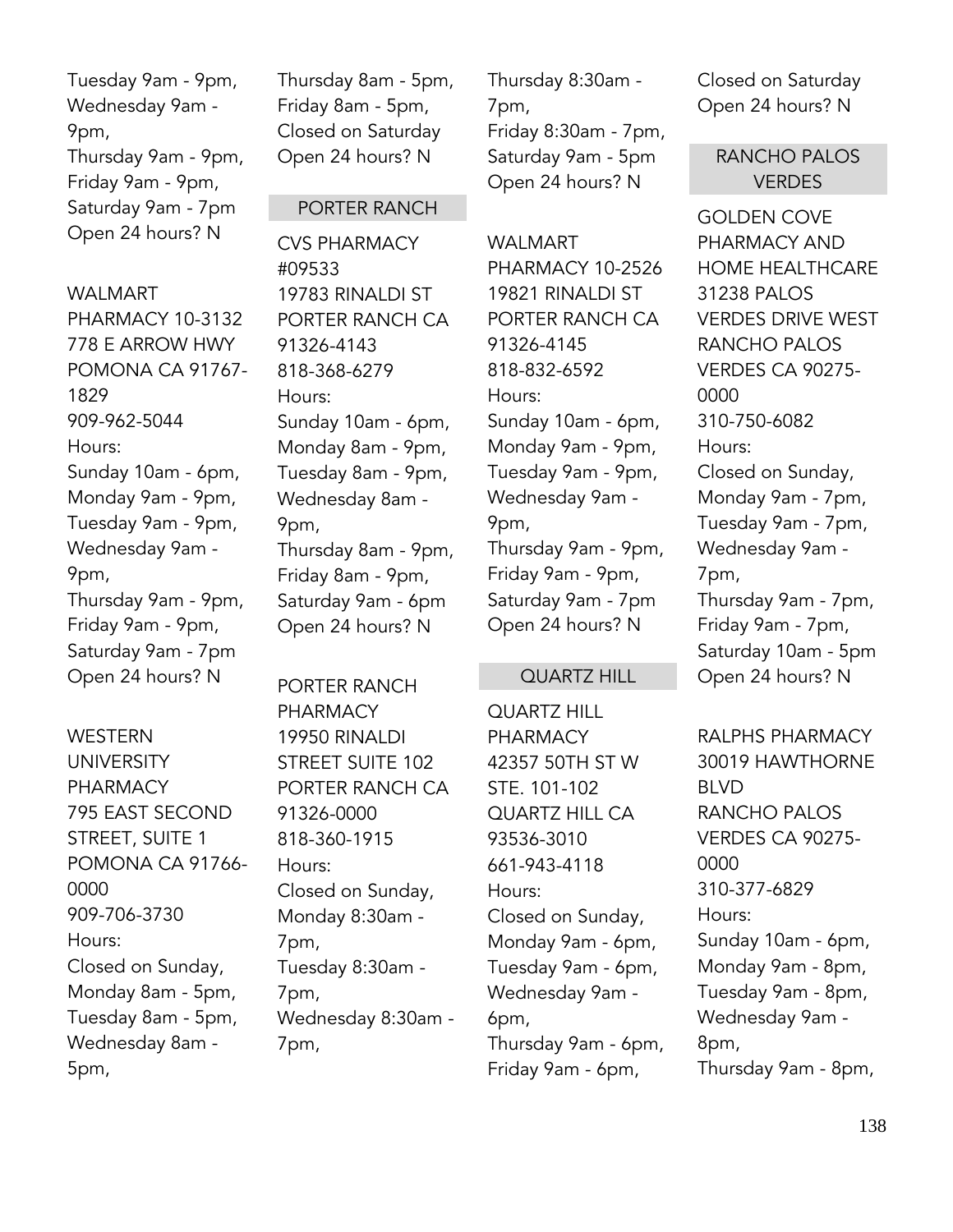Friday 9am - 8pm, Saturday 10am - 6pm Open 24 hours? N

### REDONDO BEACH

CVS PHARMACY #06705 316 PACIFIC COAST **HIGHWAY** REDONDO BEACH CA 90277-0000 310-540-9183 Hours: Sunday 10am - 6pm, Monday 8am - 9pm, Tuesday 8am - 9pm, Wednesday 8am - 9pm, Thursday 8am - 9pm, Friday 8am - 9pm, Saturday 10am - 6pm Open 24 hours? N

CVS PHARMACY #09544 1880 S PACIFIC COAST HWY REDONDO BEACH CA 90277-0000 310-316-6492 Hours: Sunday 10am - 6pm, Monday 8am - 9pm, Tuesday 8am - 9pm, Wednesday 8am - 9pm, Thursday 8am - 9pm, Friday 8am - 9pm,

Saturday 9am - 6pm Open 24 hours? N

CVS PHARMACY #10795 2115 ARTESIA BLVD REDONDO BEACH CA 90278-3013 424-408-6006 Hours: NR Open 24 hours? Y

CVS PHARMACY #17096 1601 KINGSDALE AVE REDONDO BEACH CA 90278-0000 310-750-0004 Hours: Sunday 11am - 5pm, Monday 9am - 7pm, Tuesday 9am - 7pm, Wednesday 9am - 7pm, Thursday 9am - 7pm, Friday 9am - 7pm, Saturday 9am - 5pm Open 24 hours? N

KOVACS-FREY PHARMACY 2860 ARTESIA BLVD REDONDO BEACH CA 90278-0000 310-371-7541 Hours: Closed on Sunday,

Monday 9am - 7pm, Tuesday 9am - 7pm, Wednesday 9am - 7pm, Thursday 9am - 7pm,

Friday 9am - 7pm, Saturday 10am - 4pm Open 24 hours? N

PILL BOX DRUG 165 PALOS VERDES BLVD REDONDO BEACH CA 90277-0000 310-378-9487 Hours: Closed on Sunday, Monday 9am - 5pm, Tuesday 9am - 5pm, Wednesday 9am - 5pm, Thursday 9am - 5pm, Friday 9am - 5pm, Saturday 9am - 3pm Open 24 hours? N

RALPHS PHARMACY 1413 HAWTHORNE BLVD REDONDO BEACH CA 90278-0000 310-370-8784 Hours: Sunday 10am - 6pm, Monday 9am - 8pm, Tuesday 9am - 8pm, Wednesday 9am - 8pm, Thursday 9am - 8pm, Friday 9am - 8pm, Saturday 10am - 6pm Open 24 hours? N

RITE AID PHARMACY 05481 401 NORTH PACIFIC COAST HIGHWAY REDONDO BEACH CA 90277-2840 310-372-9029 Hours: Sunday 10am - 6pm, Monday 8am - 10pm, Tuesday 8am - 10pm, Wednesday 8am - 10pm, Thursday 8am - 10pm, Friday 8am - 10pm, Saturday 9am - 6pm Open 24 hours? N

RITE AID PHARMACY 05482 1720 AVIATION BOULEVARD ARTESIA AVIATION CENTER REDONDO BEACH CA 90278-2810 310-376-4460 Hours: Sunday 10am - 6pm, Monday 8am - 10pm, Tuesday 8am - 10pm, Wednesday 8am - 10pm, Thursday 8am - 10pm, Friday 8am - 10pm,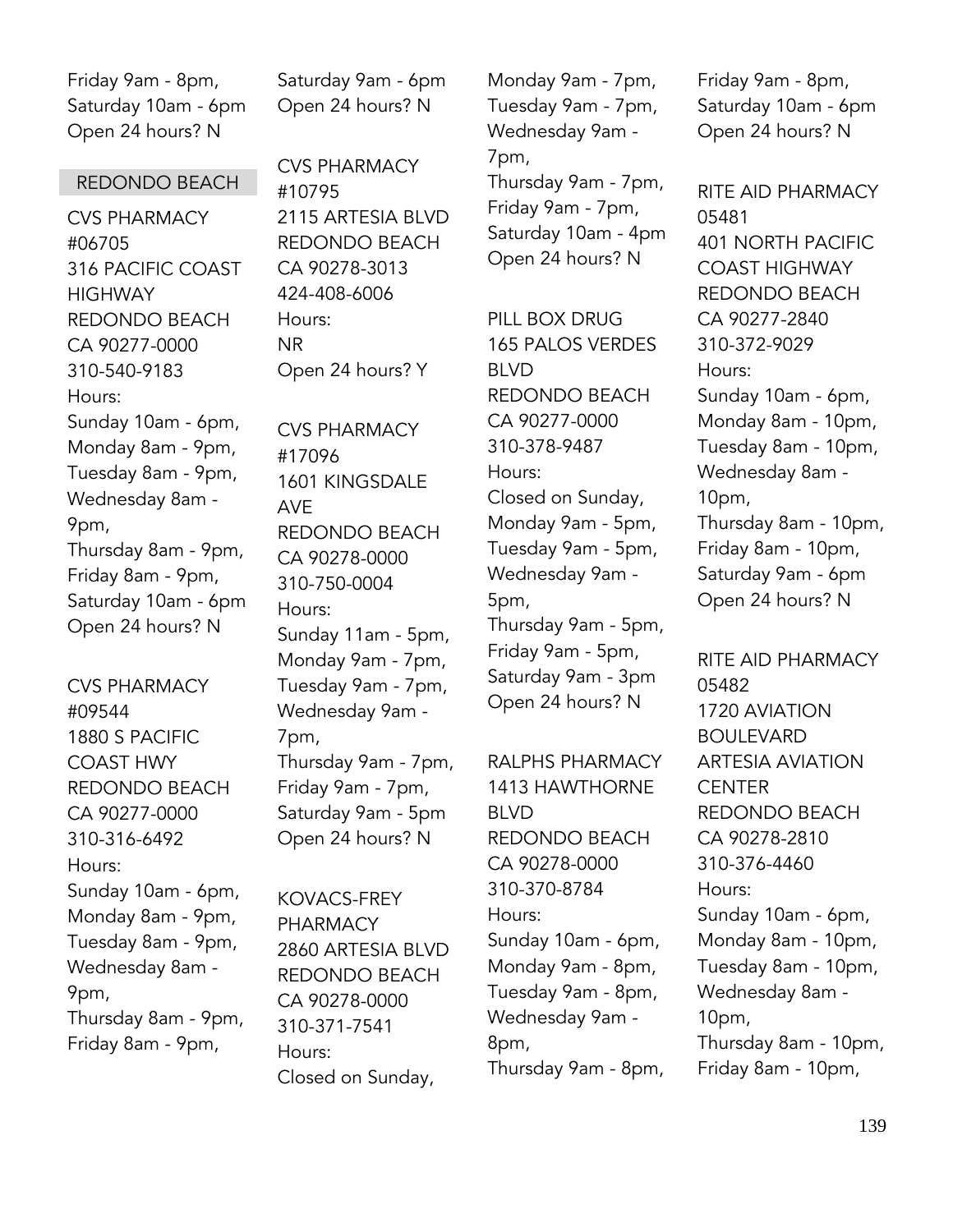Saturday 9am - 6pm Open 24 hours? N

SB PMQ PHARMACY 2114 ARTESIA BLVD RM 111 REDONDO BEACH CA 90278-3014 310-683-0360 Hours: Closed on Sunday, Monday 8am - 4:30pm, Tuesday 9am - 6:30pm, Wednesday 8am - 4:30pm, Thursday 9am - 6:30pm, Friday 8am - 4:30pm, Closed on Saturday Open 24 hours? N

SOUTH BAY PHARMACY 520 N PROSPECT AVE STE 110 REDONDO BEACH CA 90277-3026 310-379-9885 Hours: Closed on Sunday, Monday 9am - 6pm, Tuesday 9am - 6pm, Wednesday 9am - 6pm, Thursday 9am - 6pm, Friday 9am - 6pm,

Saturday 9am - 1pm Open 24 hours? N

SUNNY BAY PHARMACY 500 TORRANCE BLVD REDONDO BEACH CA 90277-0000 310-944-9466 Hours: Closed on Sunday, Monday 9am - 6:30pm, Tuesday 9am - 6:30pm, Wednesday 9am - 6:30pm, Thursday 9am - 6:30pm, Friday 9am - 6:30pm, Saturday 10am - 2pm Open 24 hours? N

VONS PHARMACY #1623 4001 INGLEWOOD AVE REDONDO BEACH CA 90278-1121 310-349-0863 Hours: Sunday 9am - 5pm, Monday 9am - 9pm, Tuesday 9am - 9pm, Wednesday 9am - 9pm, Thursday 9am - 9pm, Friday 9am - 9pm,

Saturday 9am - 5pm Open 24 hours? N

WALGREENS #6496 2321 HAWTHORNE BLVD REDONDO BEACH CA 90278-3400 310-214-4891 Hours: Sunday 10am - 6pm, Monday 8am - 9pm, Tuesday 8am - 9pm, Wednesday 8am - 9pm, Thursday 8am - 9pm, Friday 8am - 9pm, Saturday 9am - 6pm Open 24 hours? N

WALGREENS #6904 535 S PACIFIC COAST HWY REDONDO BEACH CA 90277-4220 310-540-2228 Hours: Sunday 10am - 6pm, Monday 8am - 9pm, Tuesday 8am - 9pm, Wednesday 8am - 9pm, Thursday 8am - 9pm, Friday 8am - 9pm, Saturday 9am - 6pm Open 24 hours? N

### RESEDA

CVS PHARMACY #05022 7400 RESEDA BLVD RESEDA CA 91335- 0000 818-776-2600 Hours: Sunday 10am - 6pm, Monday 8am - 9pm, Tuesday 8am - 9pm, Wednesday 8am - 9pm, Thursday 8am - 9pm, Friday 8am - 9pm, Saturday 9am - 6pm Open 24 hours? N

CVS PHARMACY #09615 19353 VICTORY RESEDA CA 91335- 0000 818-996-4742 Hours: Sunday 10am - 6pm, Monday 8am - 10pm, Tuesday 8am - 10pm, Wednesday 8am - 10pm, Thursday 8am - 10pm, Friday 8am - 10pm, Saturday 9am - 6pm Open 24 hours? N

CVS PHARMACY #09621 18247 SHERMAN **WAY** RESEDA CA 91335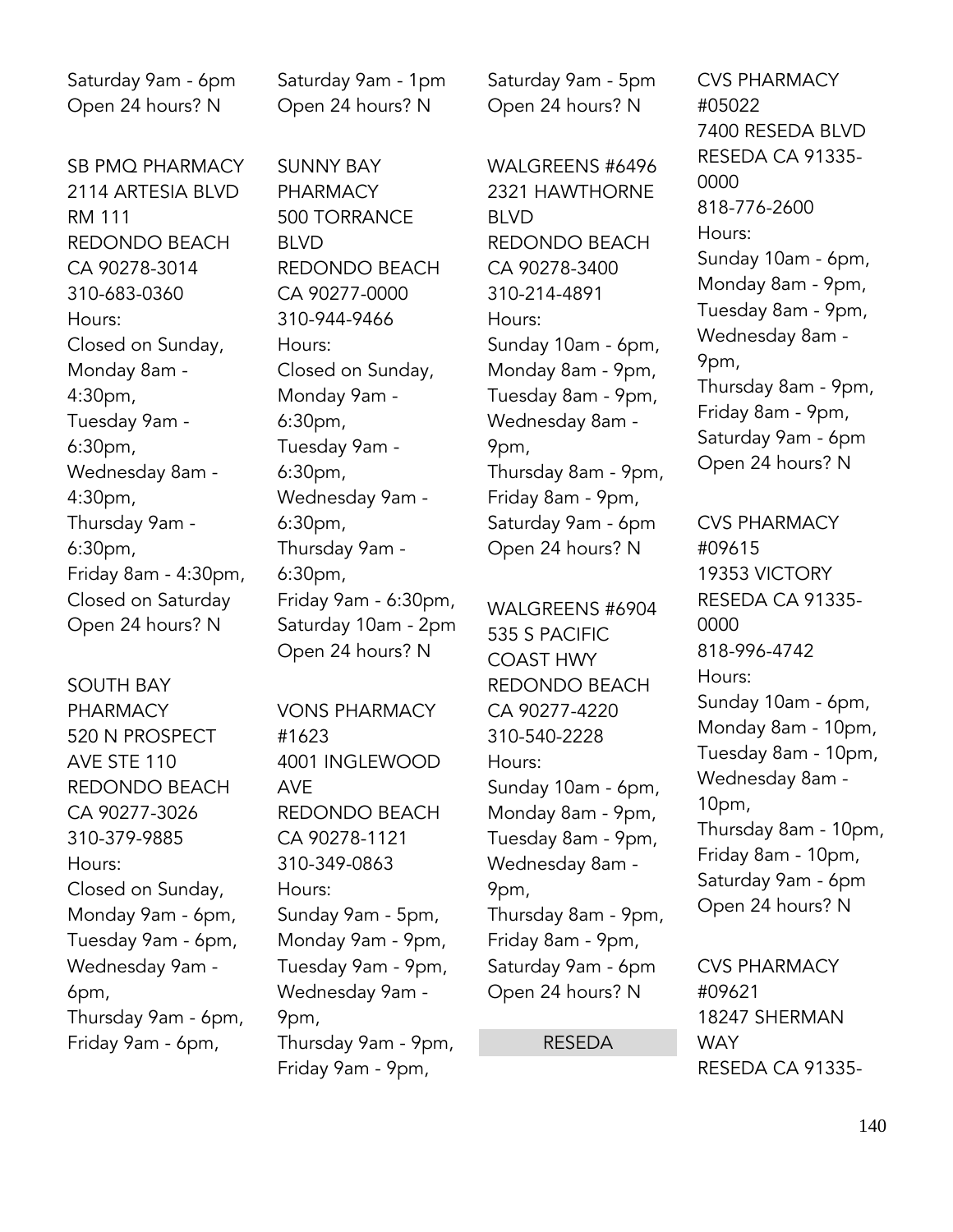0000 818-345-9640 Hours: Sunday 10am - 6pm, Monday 9am - 9pm, Tuesday 9am - 9pm, Wednesday 9am - 9pm, Thursday 9am - 9pm, Friday 9am - 9pm, Saturday 9am - 6pm Open 24 hours? N

DR IKE'S PHARMACY #1 7640 TAMPA AVE STE 103 RESEDA CA 91335- 1713 818-578-7400 Hours: Closed on Sunday, Monday 9am - 6pm, Tuesday 9am - 6pm, Wednesday 9am - 6pm, Thursday 9am - 6pm, Friday 9am - 6pm, Closed on Saturday Open 24 hours? N

MEGA PHARMACY 17705 SATICOY ST RESEDA CA 91335- 3350 818-975-8084 Hours: Closed on Sunday,

Monday 9:30am - 6pm, Tuesday 9:30am - 6pm, Wednesday 9:30am - 6pm, Thursday 9:30am - 6pm, Friday 9:30am - 6pm, Closed on Saturday Open 24 hours? N

RESEDA PHARMACY INC 6900 RESEDA BLVD UNIT E RESEDA CA 91335- 0000 818-708-3030 Hours: Closed on Sunday, Monday 9am - 6pm, Tuesday 9am - 6pm, Wednesday 9am - 6pm, Thursday 9am - 6pm, Friday 9am - 6pm, Closed on Saturday Open 24 hours? N

SAVON PHARMACY #2305 19307 SATICOY ST RESEDA CA 91335- 2330 818-885-1525 Hours: Sunday 10am - 6pm, Monday 9am - 9pm,

Tuesday 9am - 9pm, Wednesday 9am - 9pm, Thursday 9am - 9pm, Friday 9am - 9pm, Saturday 9am - 5pm Open 24 hours? N

WALGREENS #6648 18430 SHERMAN **WAY** RESEDA CA 91335- 4305 818-343-4513 Hours: Sunday 10am - 6pm, Monday 8am - 9pm, Tuesday 8am - 9pm, Wednesday 8am - 9pm, Thursday 8am - 9pm, Friday 8am - 9pm, Saturday 9am - 6pm Open 24 hours? N

# ROLLING HILLS

PAVILIONS PHARMACY #2233 7 PENINSULA CTR ROLLING HILLS CA 90274-3506 310-541-1915 Hours: Sunday 9am - 5pm, Monday 9am - 9pm, Tuesday 9am - 9pm, Wednesday 9am - 9pm, Thursday 9am - 9pm, Friday 9am - 9pm, Saturday 9am - 5pm Open 24 hours? N

> ROLLING HILLS ESTATES

CVS PHARMACY #09607 901 SILVER SPUR RD ROLLING HILLS ESTATES CA 90274- 0000 310-377-6745 Hours: Sunday 10am - 6pm, Monday 8am - 9pm, Tuesday 8am - 9pm, Wednesday 8am - 9pm, Thursday 8am - 9pm, Friday 8am - 9pm, Saturday 9am - 6pm Open 24 hours? N

RITE AID PHARMACY 05480 23 PENINSULA CENTER ROLLING HILLS ESTATES CA 90274- 3506 310-377-4472 Hours: Sunday 10am - 6pm, Monday 8am - 10pm, Tuesday 8am - 10pm, Wednesday 8am - 10pm, Thursday 8am - 10pm,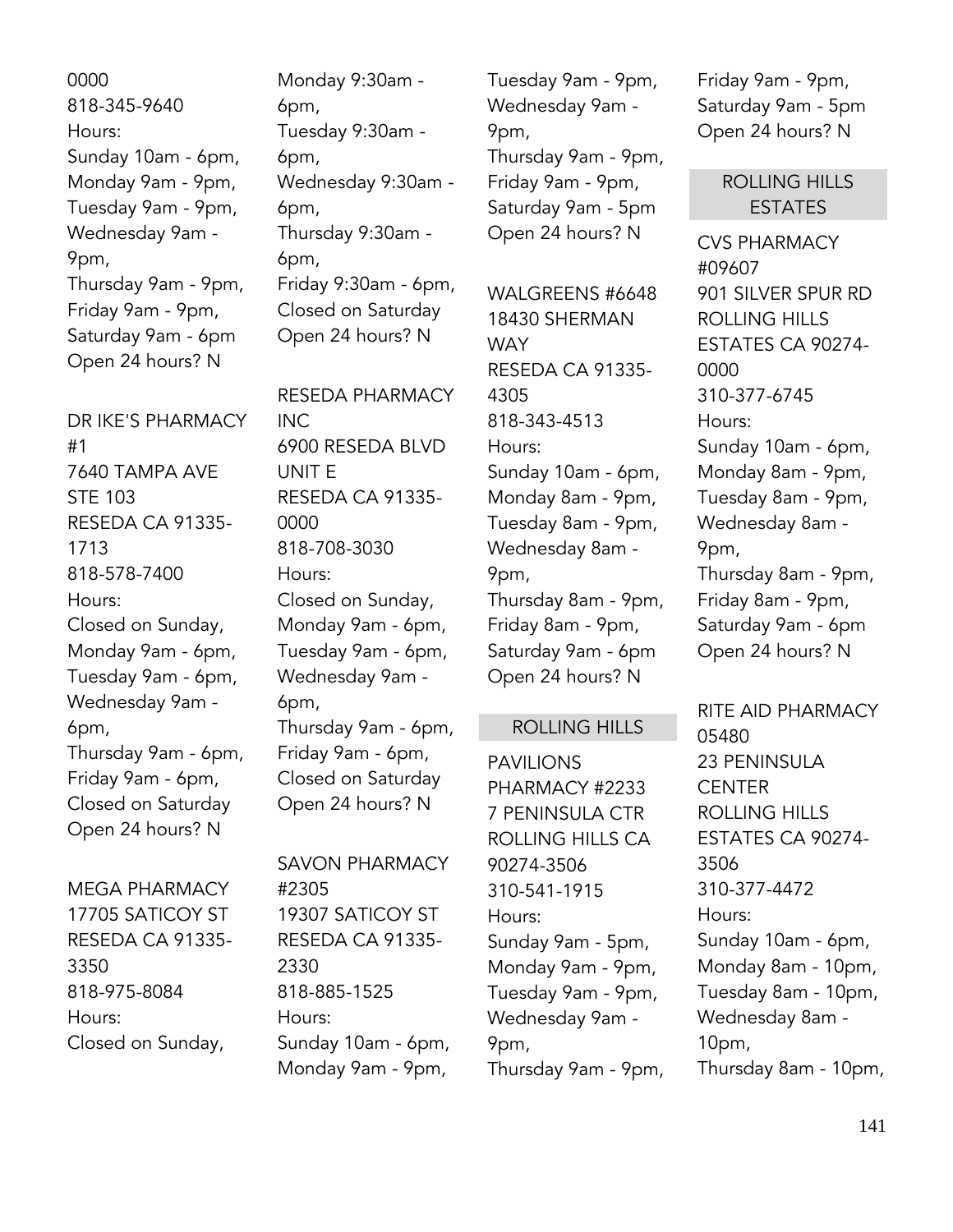Friday 8am - 10pm, Saturday 9am - 6pm Open 24 hours? N

**SKINNERS PHARMACY** 905 DEEP VALLEY DR ROLLING HILLS ESTATES CA 90274- 3853 310-377-4871 Hours: Closed on Sunday, Monday 8:30am - 7pm, Tuesday 8:30am - 7pm, Wednesday 8:30am - 7pm, Thursday 8:30am - 7pm, Friday 8:30am - 7pm, Saturday 9am - 1pm Open 24 hours? N

## ROSEMEAD

986 PHARMACY 8054 GARVEY AVE STE 101 ROSEMEAD CA 91770-2449 626-988-0106 Hours: Closed on Sunday, Monday 9am - 6pm, Tuesday 9am - 6pm, Wednesday 9am - 6pm, Thursday 9am - 6pm, Friday 9am - 6pm, Saturday 9am - 4pm Open 24 hours? N

CVS PHARMACY #09645 8225 EAST GARVEY AVENUE ROSEMEAD CA 91770-0000 626-573-2017 Hours: Sunday 10am - 6pm, Monday 8am - 9pm, Tuesday 8am - 9pm, Wednesday 8am - 9pm, Thursday 8am - 9pm, Friday 8am - 9pm, Saturday 9am - 6pm Open 24 hours? N

CVS PHARMACY #16750 3600 ROSEMEAD BLVD ROSEMEAD CA 91770-0000 626-280-4908 Hours: Sunday 11am - 5pm, Monday 9am - 7pm, Tuesday 9am - 7pm, Wednesday 9am - 7pm, Thursday 9am - 7pm, Friday 9am - 7pm,

Saturday 9am - 5pm Open 24 hours? N

DEL MAR PHARMACY 9008 GARVEY AVE STE A ROSEMEAD CA 91770-0000 626-927-9773 Hours: Closed on Sunday, Monday 9am - 6pm, Tuesday 9am - 6pm, Wednesday 9am - 6pm, Thursday 9am - 6pm, Friday 9am - 6pm, Saturday 9am - 2pm Open 24 hours? N

DONG TAM PHARMACY 3163 SAN GABRIEL BLVD ROSEMEAD CA 91770-0000 626-572-2929 Hours: Closed on Sunday, Monday 9:30am - 6:30pm, Tuesday 9:30am - 6:30pm, Wednesday 9:30am - 6:30pm, Thursday 9:30am - 6:30pm, Friday 9:30am - 6:30pm,

Saturday 10am - 3pm Open 24 hours? N

GARVEY PHARMACY 7837 E GARVEY AVE STE 100A ROSEMEAD CA 91770-3059 626-571-1359 Hours: Closed on Sunday, Monday 9am - 6pm, Tuesday 9am - 6pm, Wednesday 9am - 6pm, Thursday 9am - 6pm, Friday 9am - 6pm, Saturday 9am - 1pm Open 24 hours? N

LA PHARMACY 2630 SAN GABRIEL BLVD STE 106 ROSEMEAD CA 91770-5204 626-572-8255 Hours: Closed on Sunday, Monday 9:30am - 6pm, Tuesday 9:30am - 6pm, Wednesday 9:30am - 6pm, Thursday 9:30am - 2pm, Friday 9:30am - 6pm, Saturday 9:30am - 2pm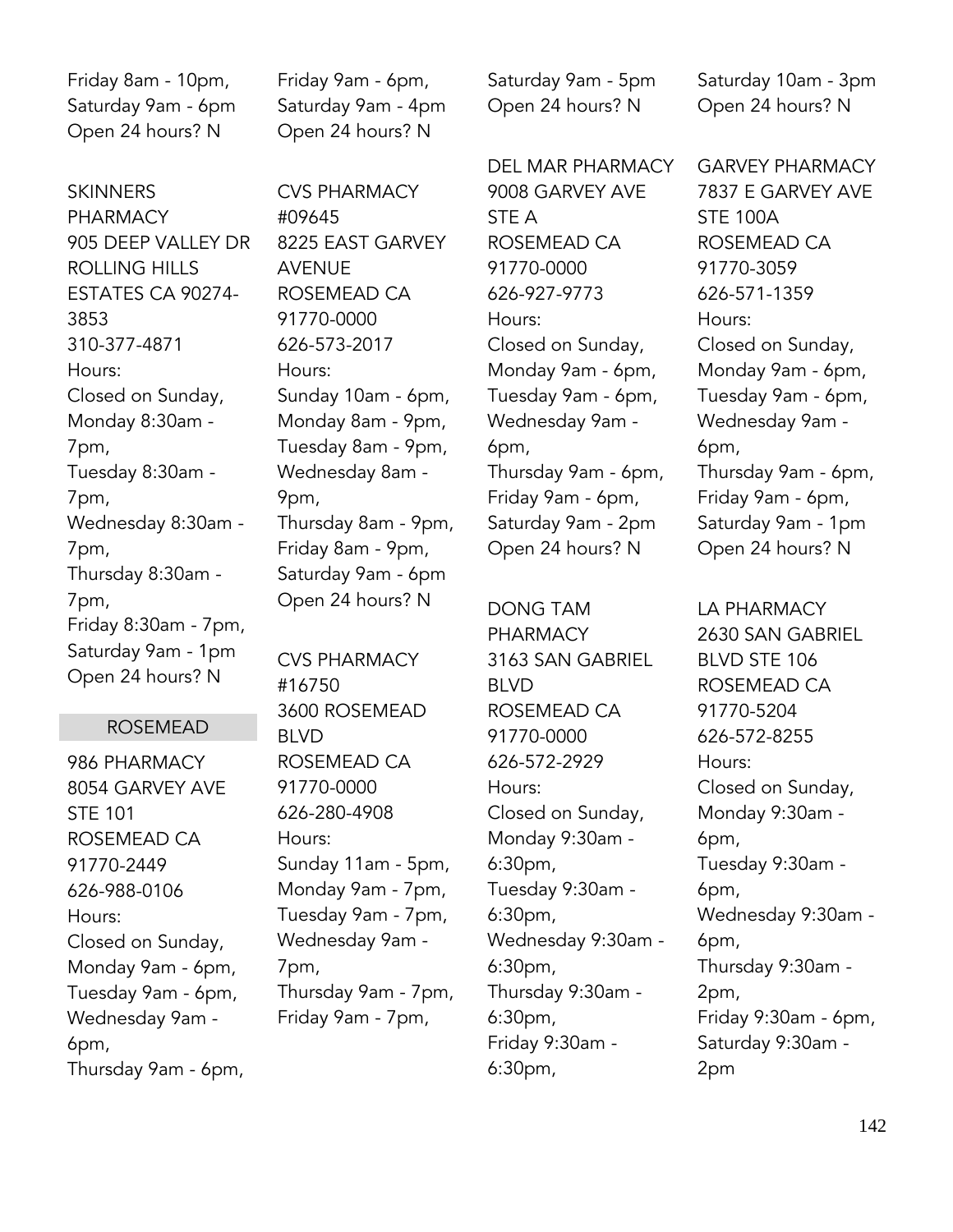## Open 24 hours? N

RITE AID PHARMACY 05606 8914 VALLEY BOULEVARD ROSEMEAD CA 91770-1831 626-573-3540 Hours: Sunday 10am - 6pm, Monday 8am - 10pm, Tuesday 8am - 10pm, Wednesday 8am - 10pm, Thursday 8am - 10pm, Friday 8am - 10pm, Saturday 9am - 6pm Open 24 hours? N

ROBERT PHARMACY 9126 VALLEY BLVD STE A ROSEMEAD CA 91770-0000 626-307-5501 Hours: Closed on Sunday, Monday 9am - 6pm, Tuesday 9am - 6pm, Closed on Wednesday, Thursday 9am - 6pm, Friday 9am - 6pm, Closed on Saturday Open 24 hours? N

ROSA II PHARMACY 8729 VALLEY BLVD

STE D ROSEMEAD CA 91770-0000 626-286-8931 Hours: Closed on Sunday, Monday 9:30am - 6:30pm, Tuesday 9:30am - 6:30pm, Wednesday 9:30am - 6:30pm, Thursday 9:30am - 6:30pm, Friday 10:30am - 6:30pm, Saturday 10am - 4pm Open 24 hours? N

ROSA PHARMACY 9200 VALLEY BLVD ROSEMEAD CA 91770-1900 626-573-9477 Hours: Closed on Sunday, Monday 9am - 7pm, Tuesday 9am - 7pm, Wednesday 9am - 7pm, Thursday 9am - 7pm, Friday 9am - 7pm, Saturday 9am - 7pm Open 24 hours? N

V N PHARMACY 8244 E GARVEY AVE STE B ROSEMEAD CA

91770-0000 626-307-2711 Hours: Closed on Sunday, Monday 10am - 5pm, Tuesday 10am - 5pm, Closed on Wednesday, Thursday 10am - 5pm, Friday 10am - 5pm, Closed on Saturday Open 24 hours? N

WALMART PHARMACY 10-5154 1827 WALNUT GROVE AVE ROSEMEAD CA 91770-3789 626-573-5094 Hours: Sunday 10am - 6pm, Monday 9am - 9pm, Tuesday 9am - 9pm, Wednesday 9am - 9pm, Thursday 9am - 9pm, Friday 9am - 9pm, Saturday 9am - 7pm Open 24 hours? N

**WATSONS** PHARMACY AND HOME HEALTH 8622 GARVEY AVE STE 102 ROSEMEAD CA 91770-3291

# 626-280-2223 Hours: Closed on Sunday, Monday 9am - 6pm, Tuesday 9am - 6pm, Wednesday 9am - 1pm, Thursday 9am - 6pm, Friday 9am - 6pm, Saturday 9am - 1pm Open 24 hours? N

#### ROWLAND HEIGHTS

DDE PHARMACY 18491 E COLIMA RD ROWLAND HEIGHTS CA 91748-0000 626-581-3133 Hours: Closed on Sunday, Monday 9:30am - 6:30pm, Tuesday 9:30am - 6:30pm, Wednesday 9:30am - 6:30pm, Thursday 9:30am - 6:30pm, Friday 9:30am - 6:30pm, Saturday 10am - 2pm Open 24 hours? N

EASTLAND PHARMACY 18339 COLIMA RD STE A STE A ROWLAND HEIGHTS CA 91748-2792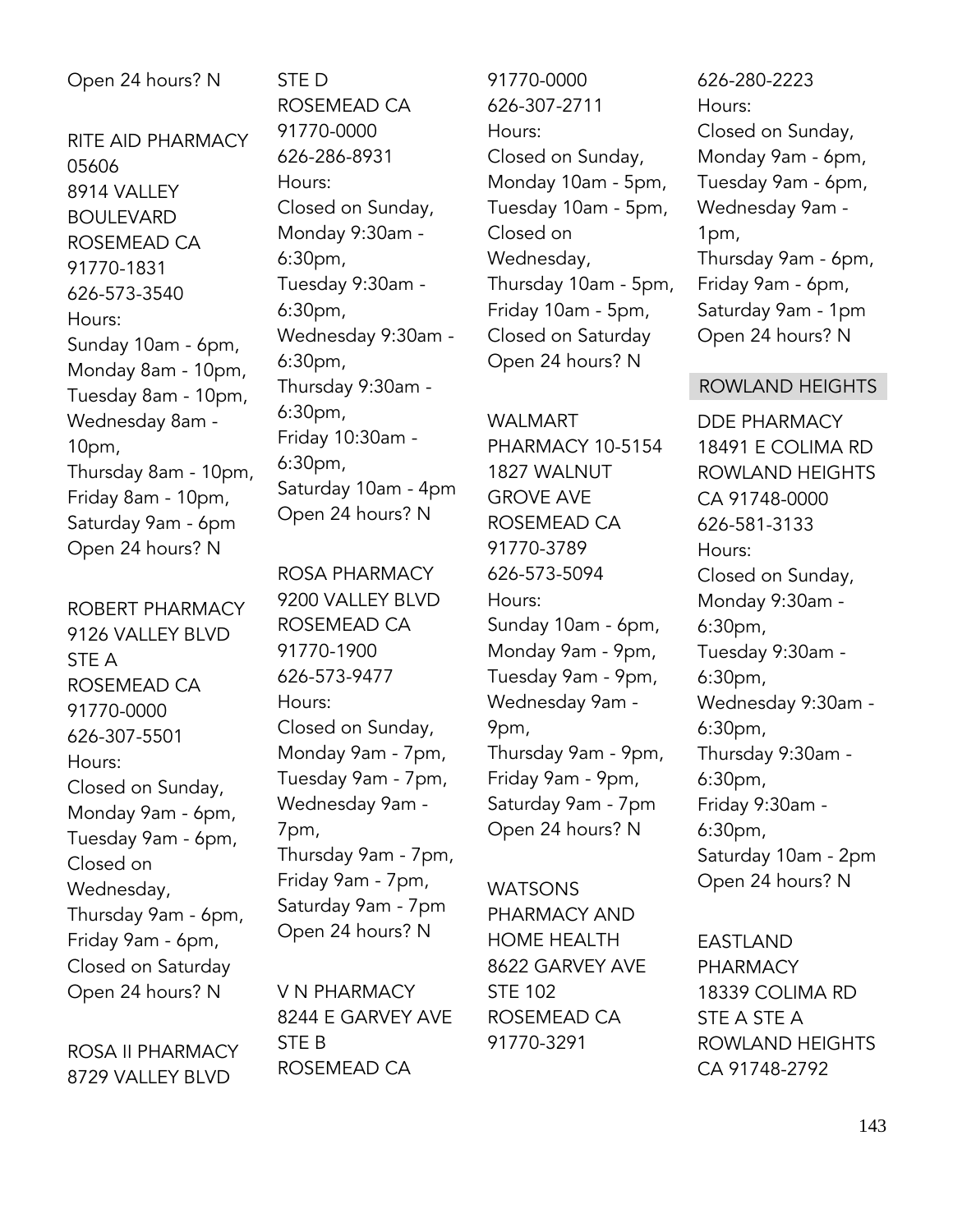626-810-1056 Hours: Closed on Sunday, Monday 9am - 5:30pm, Tuesday 9am - 5:30pm, Wednesday 9am - 5:30pm, Thursday 9am - 5:30pm, Friday 9am - 5:30pm, Saturday 9am - 1pm Open 24 hours? N

FRESH WELLNESS PHARMACY 18417 COLIMA RD ROWLAND HEIGHTS CA 91748-2898 626-295-2933 Hours: Closed on Sunday, Monday 10am - 6:30pm, Tuesday 10am - 6:30pm, Wednesday 10am - 6:30pm, Thursday 10am - 6:30pm, Friday 10am - 6:30pm, Saturday 10am - 3pm Open 24 hours? N

GRACE PHARMACY 18777 COLIMA ROAD

ROWLAND HEIGHTS CA 91748-2949 909-839-0001 Hours: Closed on Sunday, Monday 9am - 6pm, Tuesday 9am - 6pm, Wednesday 9am - 6pm, Thursday 9am - 6pm, Friday 9am - 6pm, Saturday 9am - 1pm Open 24 hours? N

MANNING MEDICAL PHARMACY 1724 S.NOGALES ST ROWLAND HEIGHTS CA 91748-0000 626-810-8211 Hours: Closed on Sunday, Monday 9:30am - 6:30pm, Tuesday 9:30am - 6:30pm, Wednesday 9:30am - 6:30pm, Thursday 9:30am - 6:30pm, Friday 9:30am - 6:30pm, Saturday 9:30am - 2pm Open 24 hours? N

103

ROWLAND HEIGHTS CA 91748-2969 626-839-3000 Hours: Closed on Sunday, Monday 9am - 6pm, Tuesday 9am - 6pm, Wednesday 9am - 6pm, Thursday 9am - 6pm, Friday 9am - 6pm, Saturday 9am - 2pm Open 24 hours? N

NOGALES PHARMACY INC 18702 COLIMA ROAD STE 103 ROWLAND HEIGHTS CA 91748-2991 626-810-2240 Hours: Closed on Sunday, Monday 9:30am - 6:30pm, Tuesday 9:30am - 6:30pm, Wednesday 9:30am - 6:30pm, Thursday 9:30am - 6:30pm, Friday 9:30am - 6:30pm, Saturday 9:30am - 1:30pm Open 24 hours? N

PRIME FORMULA PHARMACY 18397 COLIMA RD ROWLAND HEIGHTS CA 91748-0000 626-581-8555 Hours: Closed on Sunday, Monday 9am - 7pm, Tuesday 9am - 7pm, Wednesday 9am - 7pm, Thursday 9am - 7pm, Friday 9am - 7pm, Saturday 9am - 7pm Open 24 hours? N

RITE AID PHARMACY 05591 18993 COLIMA ROAD ROWLAND HEIGHTS SHOPPING **CENTER** ROWLAND HEIGHTS CA 91748-2942 626-964-6714 Hours: Sunday 10am - 6pm, Monday 8am - 10pm, Tuesday 8am - 10pm, Wednesday 8am - 10pm, Thursday 8am - 10pm, Friday 8am - 10pm, Saturday 9am - 6pm Open 24 hours? N

URS PHARMACY 19115 COLIMA RD

NEW LIFE PHARMACY 1722 DESIRE AVE STE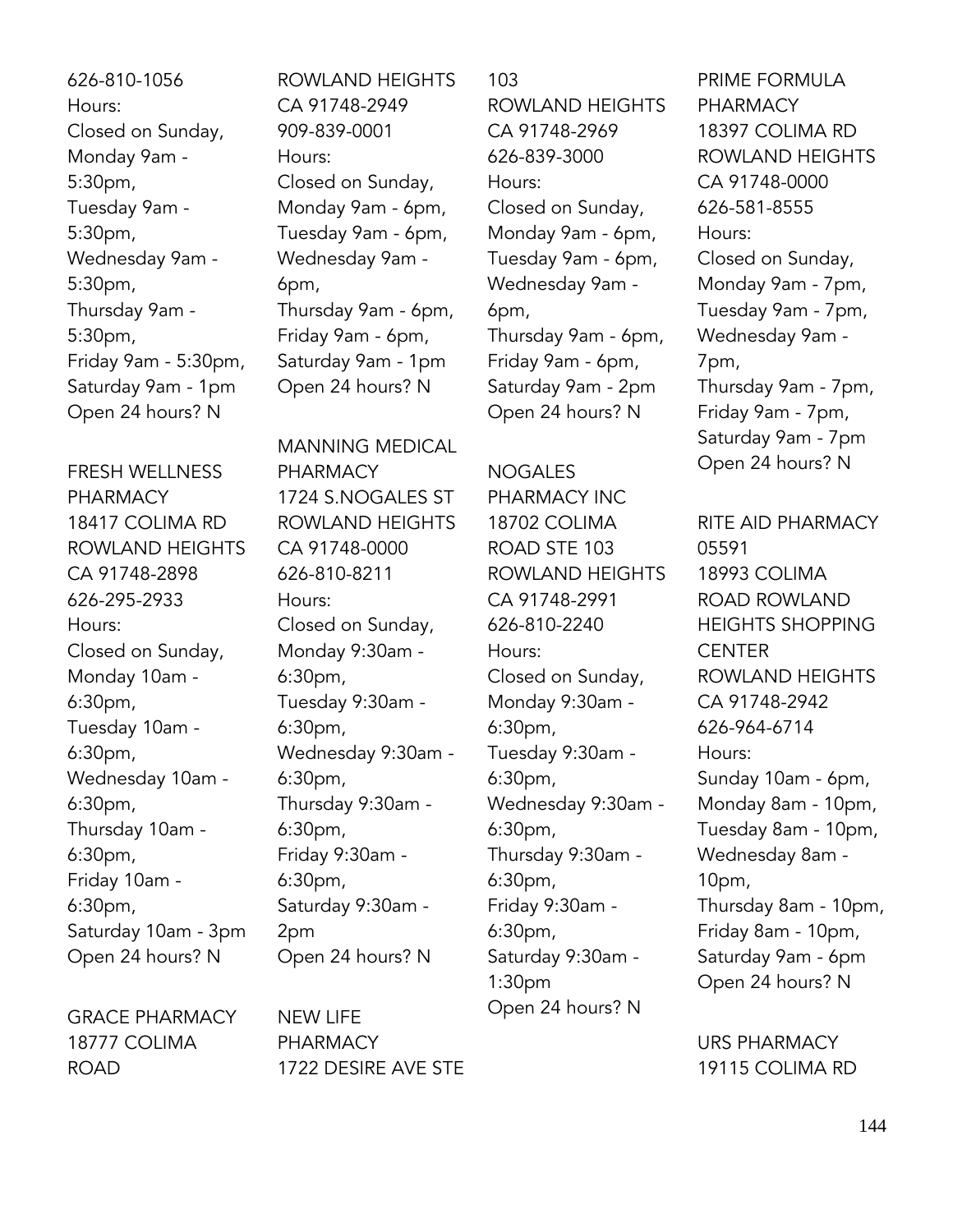STE 107 ROWLAND HEIGHTS CA 91748-3003 626-986-5273 Hours: Closed on Sunday, Monday 9am - 6pm, Tuesday 9am - 6pm, Wednesday 9am - 6pm, Thursday 9am - 6pm, Friday 9am - 6pm, Saturday 9am - 2pm Open 24 hours? N

WALGREENS #9845 18308 COLIMA RD ROWLAND HEIGHTS CA 91748-2761 626-913-1033 Hours: Sunday 10am - 6pm, Monday 8am - 9pm, Tuesday 8am - 9pm, Wednesday 8am - 9pm, Thursday 8am - 9pm, Friday 8am - 9pm, Saturday 9am - 6pm Open 24 hours? N

# S PASADENA

FAIR OAKS PHARMACY & SODA FOUNTAIN 1526 MISSION ST S PASADENA CA 91030-0000

626-799-1414 Hours: Closed on Sunday, Monday 9am - 4pm, Tuesday 9am - 4pm, Wednesday 9am - 4pm, Thursday 9am - 4pm, Friday 9am - 4pm, Saturday 9am - 1pm Open 24 hours? N

### SAN DIMAS

COSTCO PHARMACY #1015 520 N LONE HILL AVE SAN DIMAS CA 91773-1725 909-962-5516 Hours: Closed on Sunday, Monday 10am - 7pm, Tuesday 10am - 7pm, Wednesday 10am - 7pm, Thursday 10am - 7pm, Friday 10am - 7pm, Saturday 9:30am - 6pm Open 24 hours? N

CVS PHARMACY #04790 120 E BONITA AVE SAN DIMAS CA 91773-0000 909-305-4888 Hours:

Sunday 10am - 6pm, Monday 9am - 9pm, Tuesday 9am - 9pm, Wednesday 9am - 9pm, Thursday 9am - 9pm, Friday 9am - 9pm, Saturday 9am - 6pm Open 24 hours? N

CVS PHARMACY #16236 888 W ARROW HWY SAN DIMAS CA 91773-0000 909-962-9000 Hours: Sunday 11am - 5pm, Monday 9am - 7pm, Tuesday 9am - 7pm, Wednesday 9am - 7pm, Thursday 9am - 7pm, Friday 9am - 7pm, Saturday 9am - 5pm Open 24 hours? N

MERCY PHARMACY SAN DIMAS 1152 VIA VERDE AVE SAN DIMAS CA 91773-4401 909-599-3444 Hours: Closed on Sunday, Monday 9am - 6:30pm, Tuesday 9am - 6:30pm,

Wednesday 9am - 6:30pm, Thursday 9am - 6:30pm, Friday 9am - 6:30pm, Saturday 10am - 4pm Open 24 hours? N

SAN DIMAS PHARMACY 1330 W COVINA BLVD SAN DIMAS CA 91773-0000 909-599-8369 Hours: Closed on Sunday, Monday 9am - 5:30pm, Tuesday 9am - 5:30pm, Wednesday 9am - 5:30pm, Thursday 9am - 5:30pm, Friday 9am - 5:30pm, Closed on Saturday Open 24 hours? N

SAVON PHARMACY #0594 220 E BONITA AVE SAN DIMAS CA 91773-3186 909-599-8874 Hours: Sunday 10am - 6pm, Monday 9am - 9pm, Tuesday 9am - 9pm,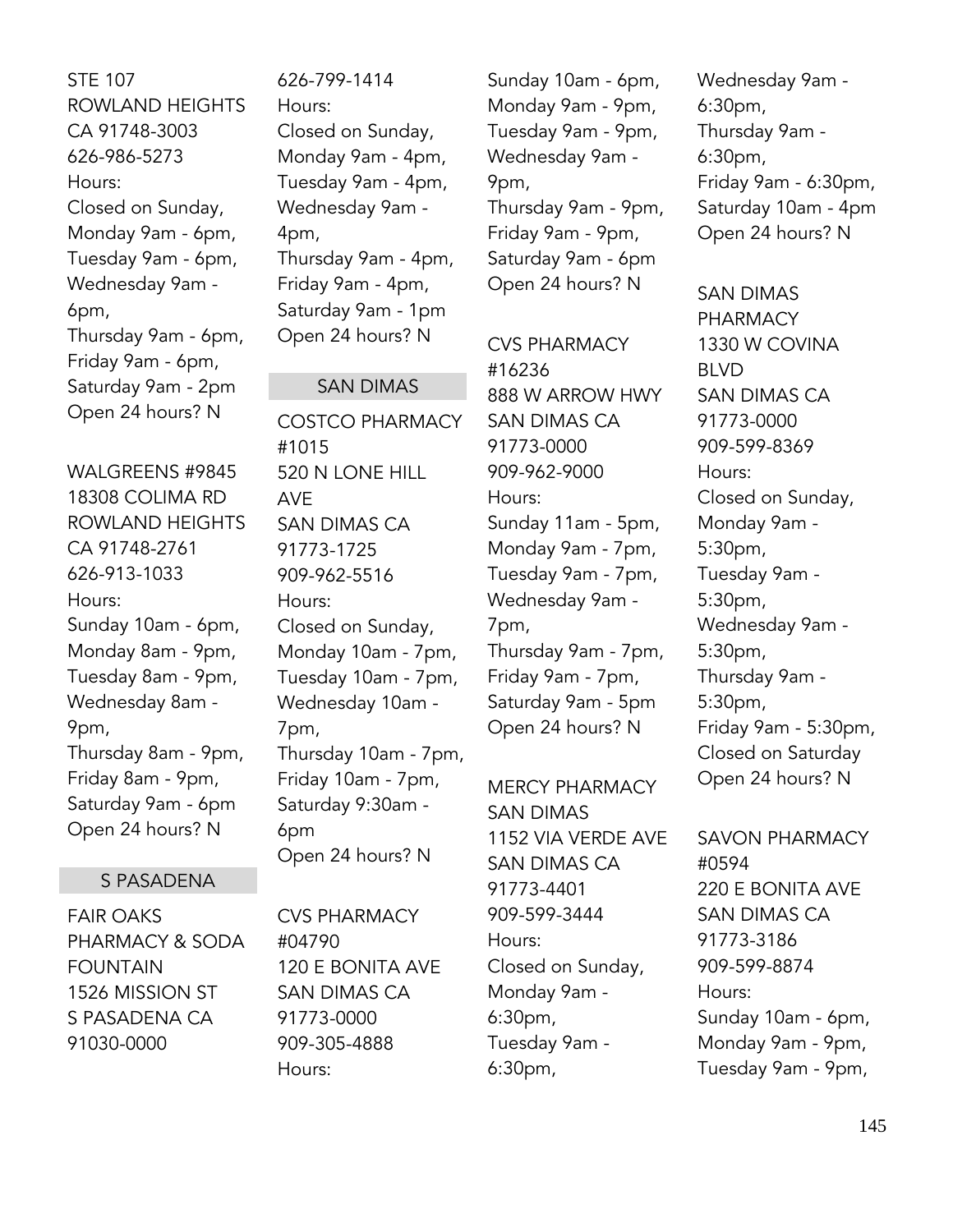Wednesday 9am - 9pm, Thursday 9am - 9pm, Friday 9am - 9pm, Saturday 9am - 5pm Open 24 hours? N

WAI GRFFNS #5797 1086 W ARROW HWY SAN DIMAS CA 91773-2492 909-305-1352 Hours: Sunday 10am - 6pm, Monday 8am - 9pm, Tuesday 8am - 9pm, Wednesday 8am - 9pm, Thursday 8am - 9pm, Friday 8am - 9pm, Saturday 9am - 6pm Open 24 hours? N

# SAN FERNANDO

ABSOLUTE CARE 541 N MACLAY AVE STE 104 STE 104 SAN FERNANDO CA 91340-0000 818-365-0422 Hours: Closed on Sunday, Monday 9:30am - 6pm, Tuesday 9:30am - 6pm, Wednesday 9:30am - 6pm,

Thursday 9:30am - 6pm, Friday 9:30am - 6pm, Saturday 10am - 2pm Open 24 hours? N

CVS PHARMACY #10807 1204 SAN FERNANDO RD SAN FERNANDO CA 91340-3205 818-361-2679 Hours: Sunday 11am - 6pm, Monday 9am - 9pm, Tuesday 9am - 9pm, Wednesday 9am - 9pm, Thursday 9am - 9pm, Friday 9am - 9pm, Saturday 10am - 6pm Open 24 hours? N

HUBBARD PHARMACY 2012 GLENOAKS BLVD SAN FERNANDO CA 91340-1625 818-639-0173 Hours: Closed on Sunday, Monday 10am - 5pm, Tuesday 10am - 5pm, Wednesday 10am - 5pm, Thursday 10am - 5pm, Friday 10am - 5pm,

Closed on Saturday Open 24 hours? N

NORTH VALLEY PHARMACY AND MEDICAL SUPPLIES INC 11541 LAUREL CANYON BLVD STE  $\mathcal{C}$ SAN FERNANDO CA 91340-0000 818-365-5300 Hours: Closed on Sunday, Monday 9am - 7pm, Tuesday 9am - 7pm, Wednesday 9am - 7pm, Thursday 9am - 7pm, Friday 9am - 7pm, Saturday 9am - 3pm Open 24 hours? N

RITE AID PHARMACY 05551 14727 RINALDI STREET SAN FERNANDO CA 91340-4189 818-361-8010 Hours: Sunday 10am - 6pm, Monday 8am - 9pm, Tuesday 8am - 9pm, Wednesday 8am - 9pm, Thursday 8am - 9pm, Friday 8am - 9pm,

Saturday 9am - 6pm Open 24 hours? N

WALGREENS #15930 2050 GLENOAKS BLVD SAN FERNANDO CA 91340-1625 818-741-1103 Hours: Sunday 10am - 6pm, Monday 8am - 9pm, Tuesday 8am - 9pm, Wednesday 8am - 9pm, Thursday 8am - 9pm, Friday 8am - 9pm, Saturday 9am - 6pm Open 24 hours? N

### SAN GABRIEL

ALEX PHARMACY 140 W VALLEY BLVD STE 105 SAN GABRIEL CA 91776-3784 626-571-1188 Hours: Sunday 9:30am - 7:30pm, Monday 9:30am - 7:30pm, Tuesday 9:30am - 7:30pm, Wednesday 9:30am - 7:30pm, Thursday 9:30am - 7:30pm,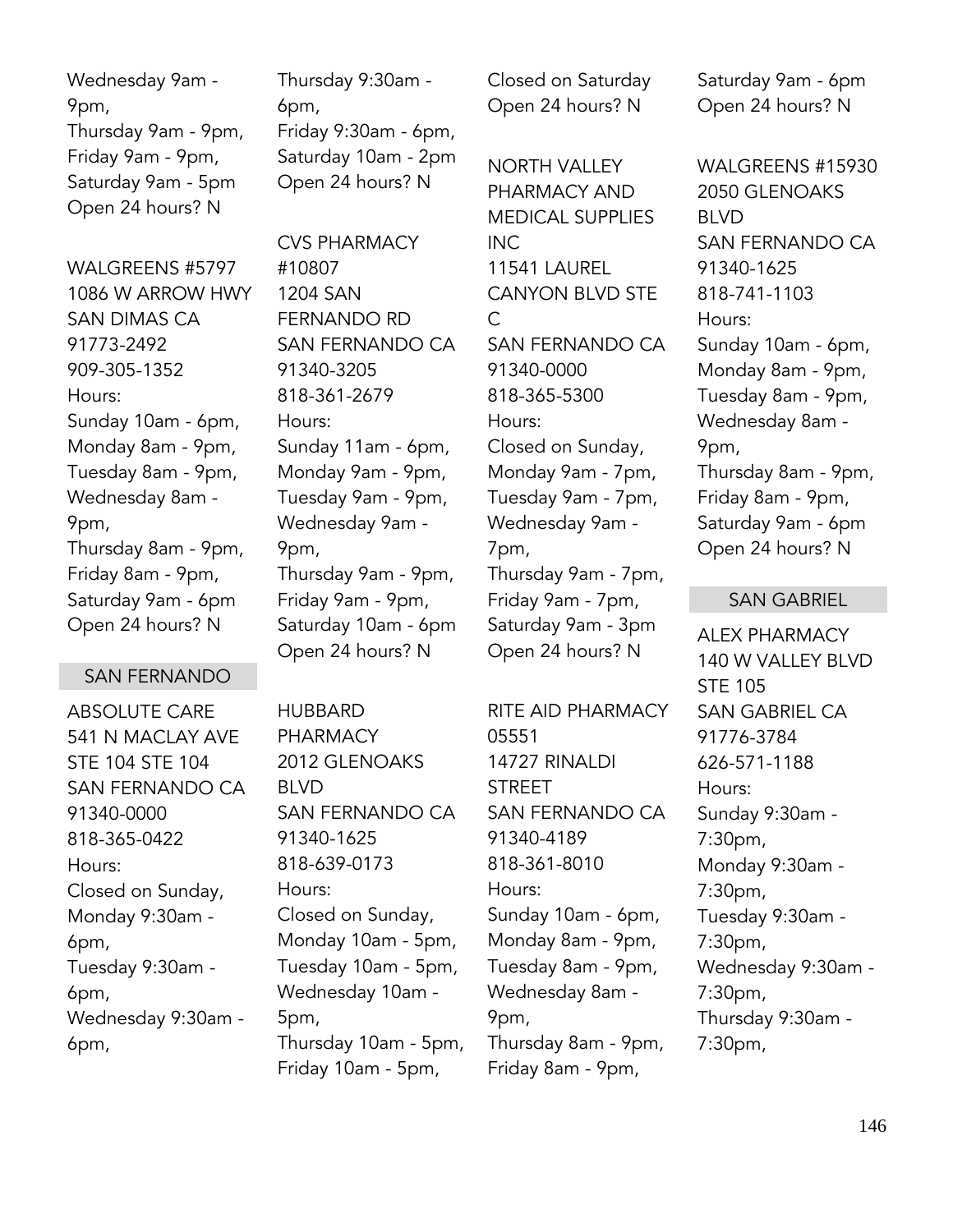Friday 9:30am - 7:30pm, Saturday 9:30am - 7:30pm Open 24 hours? N

ALPHA MEDICAL PHARMACY II 1418 S SAN GABRIEL #A SAN GABRIEL CA 91776-0000 626-280-3131 Hours: Closed on Sunday, Monday 9:30am - 6pm, Tuesday 9:30am - 6pm, Wednesday 9:30am - 1:30pm, Thursday 9:30am - 6pm, Friday 9:30am - 6pm, Saturday 9:30am - 1:30pm Open 24 hours? N

B & A PHARMACY 230 E VALLEY BLVD STE 103 SAN GABRIEL CA 91776-3597 626-927-9970 Hours: Closed on Sunday, Monday 9am - 6pm, Tuesday 9am - 5:30pm,

Wednesday 9am - 6pm, Thursday 9am - 6pm, Friday 9am - 5:30pm, Saturday 8:30am - 2:30pm Open 24 hours? N

BIG 1 PHARMACY 415 W VALLEY BLVD SAN GABRIEL CA 91776-0000 626-281-2186 Hours: Closed on Sunday, Monday 9am - 6pm, Tuesday 9am - 6pm, Wednesday 9am - 6pm, Thursday 9am - 6pm, Friday 9am - 6pm, Saturday 9am - 2pm Open 24 hours? N

CVS PHARMACY #09160 102 N SAN GABRIEL BLVD SAN GABRIEL CA 91775-0000 626-237-2054 Hours: Sunday 10am - 6pm, Monday 9am - 9pm, Tuesday 9am - 9pm, Wednesday 9am - 9pm, Thursday 9am - 9pm, Friday 9am - 9pm,

Saturday 10am - 6pm Open 24 hours? N

EZ PHARMACY 625 E VALLEY BLVD STE J SAN GABRIEL CA 91776-3591 626-872-0750 Hours: Closed on Sunday, Monday 9am - 6pm, Tuesday 9am - 6pm, Wednesday 9am - 6pm, Thursday 9am - 6pm, Friday 9am - 6pm, Saturday 9am - 2pm Open 24 hours? N

GOOD PHARMACY 1428 S SAN GABRIEL BLVD SAN GABRIEL CA 91776-0000 626-280-3060 Hours: Closed on Sunday, Monday 9am - 5pm, Tuesday 9am - 5pm, Wednesday 9am - 5pm, Thursday 9am - 5pm, Friday 9am - 5pm, Saturday 9am - 2pm Open 24 hours? N

KIEU AN PHARMACY 600 E VALLEY BLVD

STE G SAN GABRIEL CA 91776-0000 626-280-0466 Hours: Closed on Sunday, Monday 9am - 6pm, Tuesday 9am - 6pm, Wednesday 9am - 6pm, Thursday 9am - 6pm, Friday 9am - 6pm, Saturday 9am - 3pm Open 24 hours? N

LOTUS PHARMACY 1135 S SAN GABRIEL BLVD # 2 SAN GABRIEL CA 91776-3114 626-872-0181 Hours: Closed on Sunday, Monday 9:30am - 6pm, Tuesday 9:30am - 6pm, Wednesday 9:30am - 6pm, Thursday 9:30am - 6pm, Friday 9:30am - 6pm, Saturday 9:30am - 2pm Open 24 hours? N

LUCKY PHARMACY 416 W LAS TUNAS DR STE 100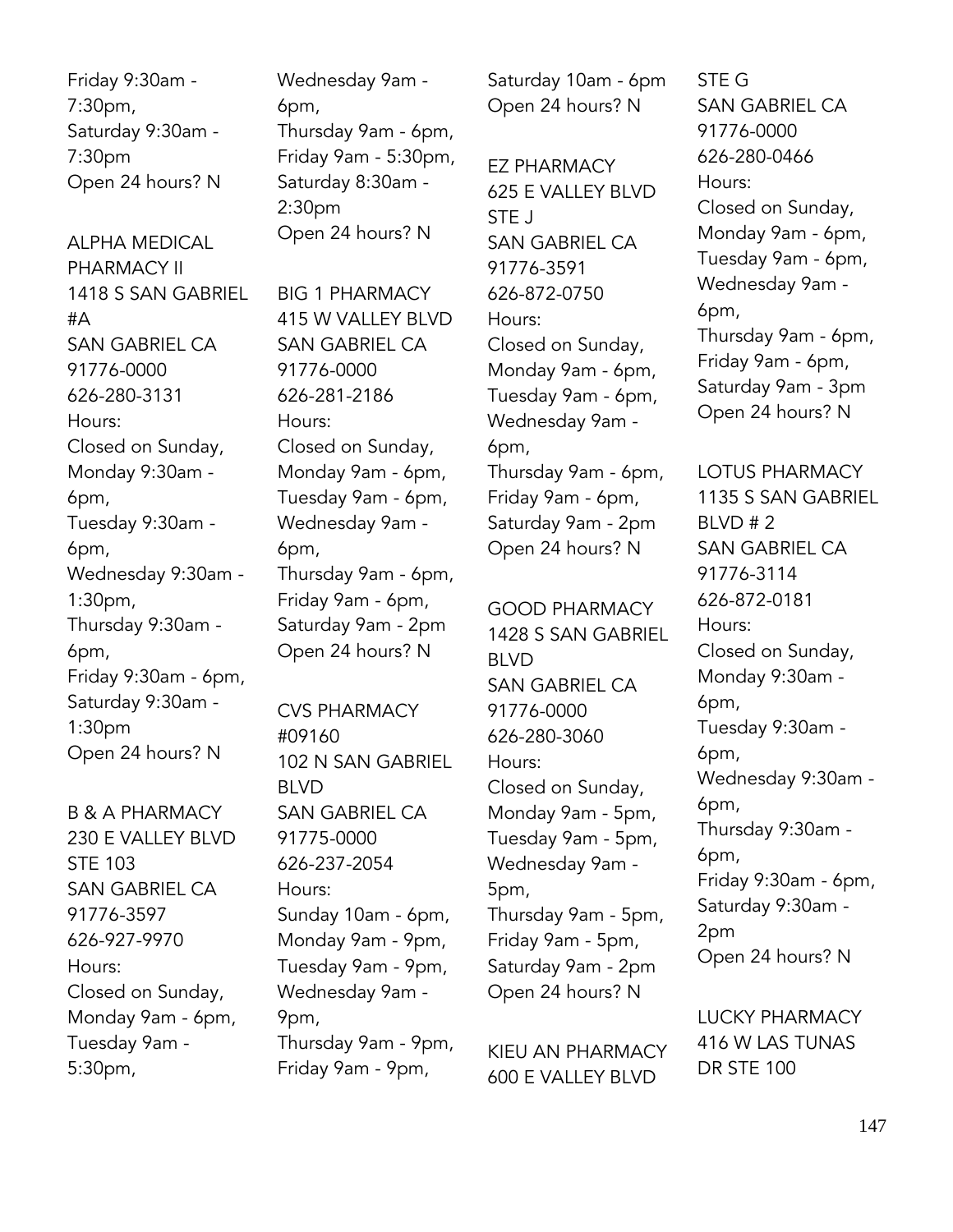SAN GABRIEL CA 91776-0000 626-282-2277 Hours: Closed on Sunday, Monday 9am - 6pm, Tuesday 9am - 6pm, Wednesday 9am - 6pm, Thursday 9am - 6pm, Friday 9am - 6pm, Saturday 9am - 1pm Open 24 hours? N

MED QUICK PRESCRIPTION SHOPPE 546 W LAS TUNAS DR SAN GABRIEL CA 91776-0000 310-935-1899 Hours: Closed on Sunday, Monday 10am - 6pm, Tuesday 10am - 6pm, Wednesday 10am - 6pm, Thursday 10am - 6pm, Friday 10am - 6pm, Closed on Saturday Open 24 hours? N

NEW 1 PHARMACY 808 E VALLEY BLVD SAN GABRIEL CA 91776-0000 626-307-5517 Hours:

Closed on Sunday, Monday 9:30am - 6pm, Tuesday 9:30am - 6pm, Wednesday 9:30am - 6pm, Thursday 9:30am - 6pm, Friday 9:30am - 6pm, Saturday 9:30am - 2pm Open 24 hours? N

PACIFIC PHARMACY 207 S SANTA ANITA ST STE G 10 SAN GABRIEL CA 91776-0000 626-281-6800 Hours: Closed on Sunday, Monday 9am - 6pm, Tuesday 9am - 6pm, Wednesday 9am - 6pm, Thursday 9am - 6pm, Friday 9am - 6pm, Saturday 9am - 1pm Open 24 hours? N

TOP UNITED PHARMACY SERVICES 1730 S SAN GABRIEL BLVD STE A SAN GABRIEL CA 91776-0000

626-573-4698 Hours: Closed on Sunday, Monday 9:30am - 6pm, Tuesday 9:30am - 6pm, Wednesday 9:30am - 6pm, Thursday 9:30am - 6pm, Friday 9:30am - 6pm, Saturday 9:30am - 1pm Open 24 hours? N

WALGREENS #6125 6325 ROSEMEAD BLVD SAN GABRIEL CA 91775-1933 626-285-5107 Hours: Sunday 10am - 6pm, Monday 8am - 9pm, Tuesday 8am - 9pm, Wednesday 8am - 9pm, Thursday 8am - 9pm, Friday 8am - 9pm, Saturday 9am - 6pm Open 24 hours? N

#### SAN MARINO

CAL OAKS III HM PHARMACY 2010 HUNTINGTON DR STE A SAN MARINO CA

91108-2022 626-382-2580 Hours: Closed on Sunday, Monday 9am - 6pm, Tuesday 9am - 6pm, Wednesday 9am - 6pm, Thursday 9am - 6pm, Friday 9am - 6pm, Saturday 9am - 5pm Open 24 hours? N

#### SAN PEDRO

CVS PHARMACY #09122 700 S GAFFEY SAN PEDRO CA 90731-0000 310-514-2003 Hours: Sunday 10am - 6pm, Monday 8am - 9pm, Tuesday 8am - 9pm, Wednesday 8am - 9pm, Thursday 8am - 9pm, Friday 8am - 9pm, Saturday 9am - 6pm Open 24 hours? N

CVS PHARMACY #09571 950 NORTH WESTERN AVENUE SAN PEDRO CA 90732-0000 310-832-7258 Hours: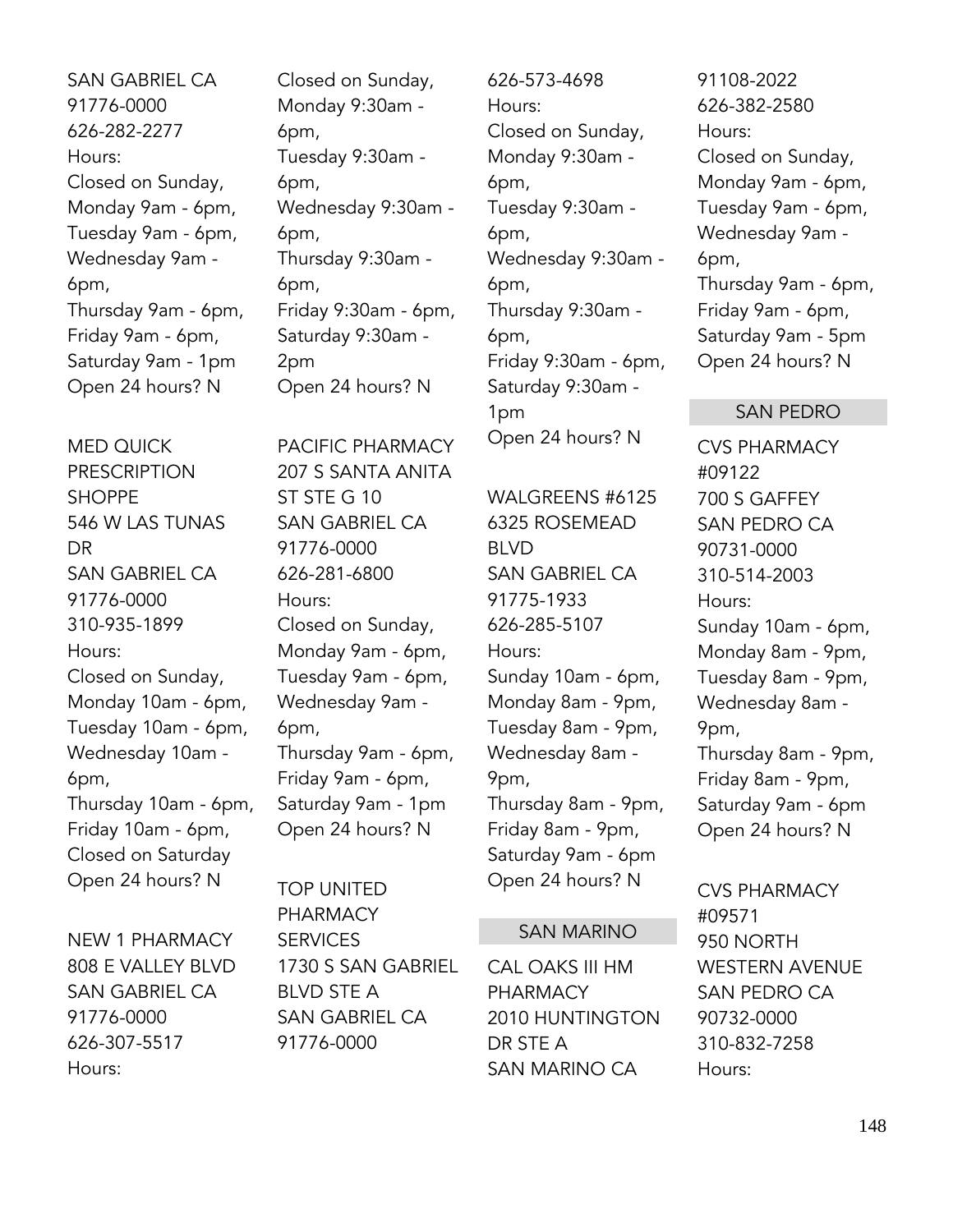Sunday 10am - 6pm, Monday 8am - 9pm, Tuesday 8am - 9pm, Wednesday 8am - 9pm, Thursday 8am - 9pm, Friday 8am - 9pm, Saturday 9am - 6pm Open 24 hours? N

CVS PHARMACY #17521 1701 N GAFFEY ST SAN PEDRO CA 90731-0000 310-507-6290 Hours: Sunday 11am - 5pm, Monday 9am - 7pm, Tuesday 9am - 7pm, Wednesday 9am - 7pm, Thursday 9am - 7pm, Friday 9am - 7pm, Saturday 9am - 5pm Open 24 hours? N

PENINSULA PHARMACY 1294 W 6TH STREET SUITE 100 SAN PEDRO CA 90731-0000 310-833-3535 Hours: Closed on Sunday, Monday 9am - 7pm, Tuesday 9am - 7pm,

Wednesday 9am - 7pm, Thursday 9am - 7pm, Friday 9am - 7pm, Saturday 10am - 4pm Open 24 hours? N

RALPHS PHARMACY 1050 N WESTERN AVE SAN PEDRO CA 90732-0000 310-833-3225 Hours: Sunday 10am - 6pm, Monday 9am - 8pm, Tuesday 9am - 8pm, Wednesday 9am - 8pm, Thursday 9am - 8pm, Friday 9am - 8pm, Saturday 10am - 6pm Open 24 hours? N

RITE AID PHARMACY 05513 501 SOUTH GAFFEY STREET SAN PEDRO PLAZA SAN PEDRO CA 90731-2437 310-831-9167 Hours: Sunday 9am - 7pm, Monday 7am - 11pm, Tuesday 7am - 11pm, Wednesday 7am - 11pm, Thursday 7am - 11pm,

Friday 7am - 11pm, Saturday 8am - 8pm Open 24 hours? N

RITE AID PHARMACY 05514 28100 S WESTERN AVENUE SAN PEDRO CA 90732-1248 310-833-5015 Hours: Sunday 10am - 6pm, Monday 8am - 10pm, Tuesday 8am - 10pm, Wednesday 8am - 10pm, Thursday 8am - 10pm, Friday 8am - 10pm, Saturday 9am - 6pm Open 24 hours? N

SEASIDE MARINE INT'L DRUG CO INC 595 W 7TH ST STE 207 SAN PEDRO CA 90731-0000 310-832-4363 Hours: Closed on Sunday, Monday 9am - 5pm, Tuesday 9am - 5pm, Wednesday 9am - 5pm, Thursday 9am - 5pm, Friday 9am - 5pm,

Closed on Saturday Open 24 hours? N

VONS PHARMACY #2162 1440 W 25TH ST SAN PEDRO CA 90732-4418 310-832-0319 Hours: Sunday 9am - 5pm, Monday 9am - 9pm, Tuesday 9am - 9pm, Wednesday 9am - 9pm, Thursday 9am - 9pm, Friday 9am - 9pm, Saturday 9am - 5pm Open 24 hours? N

VONS PHARMACY #2283 1221 GAFFEY ST SAN PEDRO CA 90731-4014 310-832-9047 Hours: Sunday 9am - 5pm, Monday 9am - 9pm, Tuesday 9am - 9pm, Wednesday 9am - 9pm, Thursday 9am - 9pm, Friday 9am - 9pm, Saturday 9am - 5pm Open 24 hours? N

SANTA CLARITA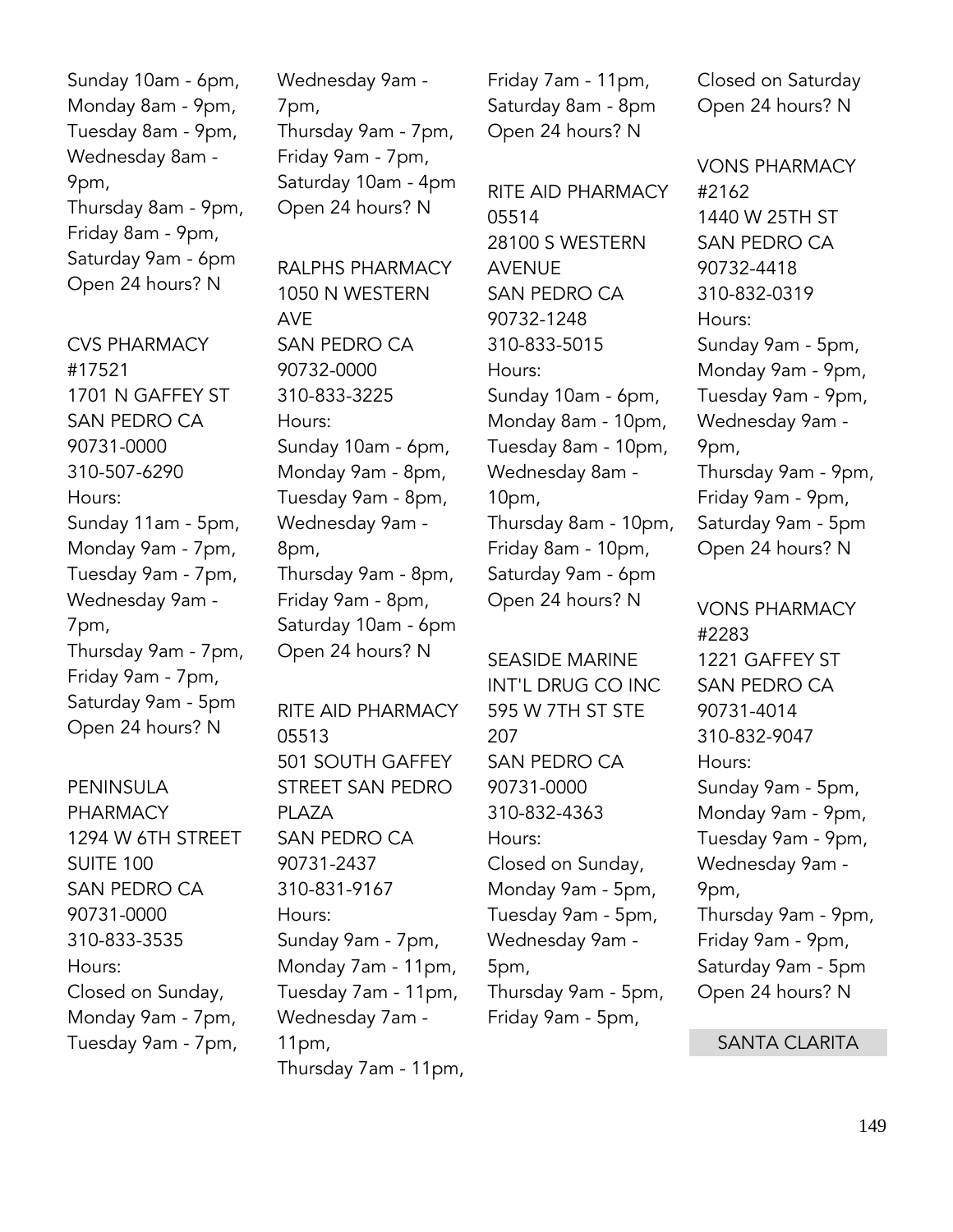COSTCO PHARMACY #447 18649 VIA PRINCESSA SANTA CLARITA CA 91387-4935 661-250-2845 Hours: Closed on Sunday, Monday 10am - 7pm, Tuesday 10am - 7pm, Wednesday 10am - 7pm, Thursday 10am - 7pm, Friday 10am - 7pm, Saturday 9:30am - 6pm Open 24 hours? N

CVS PHARMACY # 19105 GOLDEN VALLEY RD SANTA CLARITA CA 91387-0000 661-977-5155 Hours: Sunday 11am - 5pm, Monday 10am - 7pm, Tuesday 10am - 7pm, Wednesday 10am - 7pm, Thursday 10am - 7pm, Friday 10am - 7pm, Saturday 10am - 7pm Open 24 hours? N

CVS PHARMACY #09699 27983 SECO

CANYON ROAD SANTA CLARITA CA 91350-0000 661-296-0436 Hours: Sunday 10am - 6pm, Monday 8am - 9pm, Tuesday 8am - 9pm, Wednesday 8am - 9pm, Thursday 8am - 9pm, Friday 8am - 9pm, Saturday 9am - 6pm Open 24 hours? N

CVS PHARMACY #09714 26861 SIERRA HWY SANTA CLARITA CA 91321-0000 661-251-7346 Hours: Sunday 10am - 6pm, Monday 8am - 9pm, Tuesday 8am - 9pm, Wednesday 8am - 9pm, Thursday 8am - 9pm, Friday 8am - 9pm, Saturday 9am - 6pm Open 24 hours? N

CVS PHARMACY #09858 25880 MCBEAN PKWY SANTA CLARITA CA 91355-0000

661-254-3766 Hours: Sunday 10am - 6pm, Monday 8am - 10pm, Tuesday 8am - 10pm, Wednesday 8am - 10pm, Thursday 8am - 10pm, Friday 8am - 10pm, Saturday 9am - 6pm Open 24 hours? N

### CVS

PHARMACY#09636 24840 ORCHARD VILLAGE SANTA CLARITA CA 91355-0000 661-222-7881 Hours: Sunday 10am - 6pm, Monday 9am - 9pm, Tuesday 9am - 9pm, Wednesday 9am - 9pm, Thursday 9am - 9pm, Friday 9am - 9pm, Saturday 10am - 6pm Open 24 hours? N

RITE AID PHARMACY 05555 26825 BOUQUET CANYON ROAD SANTA CLARITA CA 91350-2372 661-296-8572 Hours: Sunday 10am - 6pm,

Monday 9am - 9pm, Tuesday 9am - 9pm, Wednesday 9am - 9pm, Thursday 9am - 9pm, Friday 9am - 9pm, Saturday 9am - 6pm Open 24 hours? N

SAMS PHARMACY 10-4824 26468 CARL BOYER DRIVE SANTA CLARITA CA 91350-2995 661-222-7568 Hours: Closed on Sunday, Monday 9am - 7pm, Tuesday 9am - 7pm, Wednesday 9am - 7pm, Thursday 9am - 7pm, Friday 9am - 7pm, Saturday 9am - 5pm Open 24 hours? N

SANTA CLARITA PHARMACY 27534 SIERRA HWY SANTA CLARITA CA 91351-3088 661-673-5101 Hours: Closed on Sunday, Monday 9am - 6pm, Tuesday 9am - 6pm, Wednesday 9am - 6pm,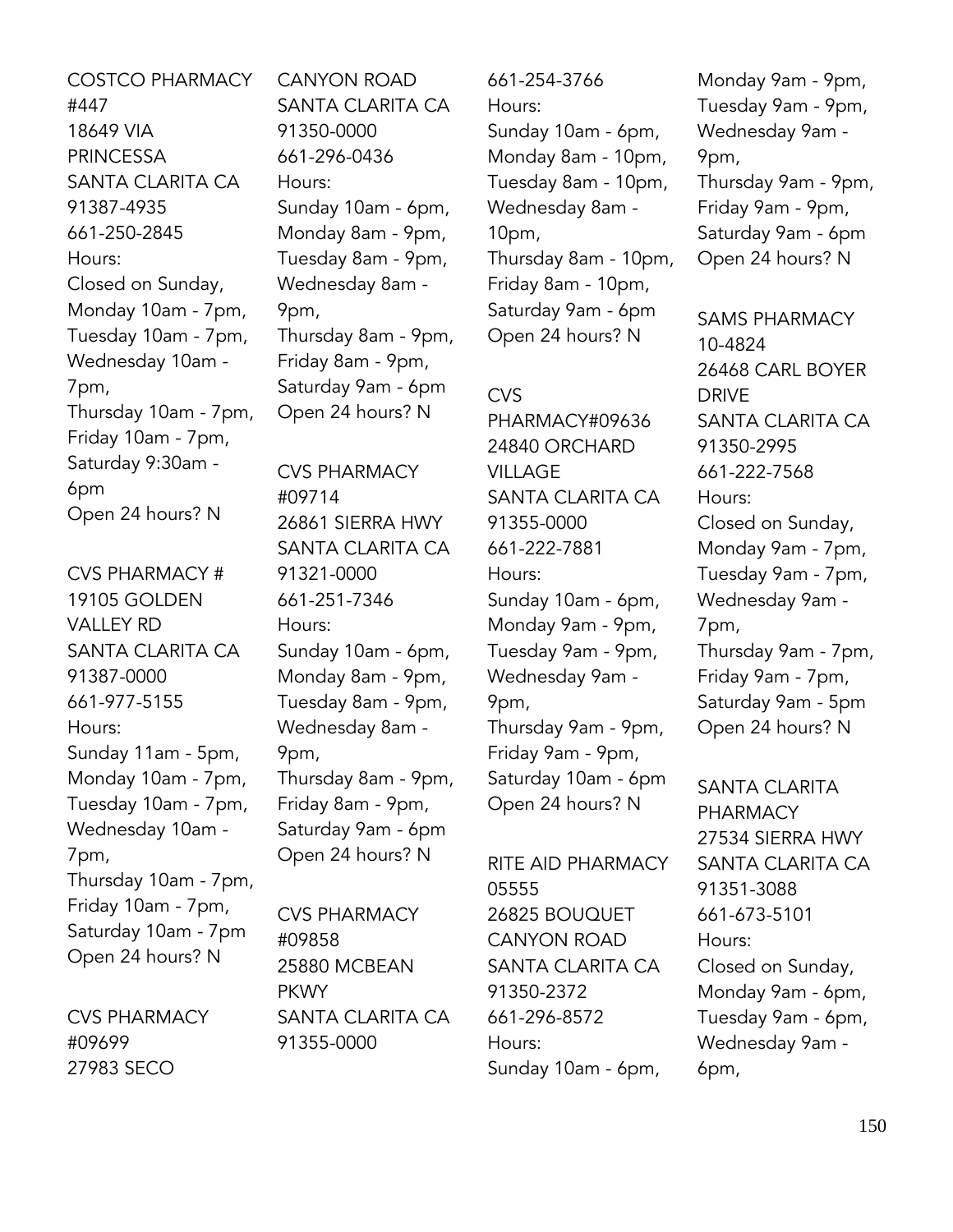Thursday 9am - 6pm, Friday 9am - 6pm, Saturday 10am - 2pm Open 24 hours? N

SAUGUS DRUGS 27641 BOUQUET CANYON RD SANTA CLARITA CA 91350-0000 661-296-3980 Hours: Closed on Sunday, Monday 9am - 7pm, Tuesday 9am - 7pm, Wednesday 9am - 7pm, Thursday 9am - 7pm, Friday 9am - 7pm, Saturday 9am - 3pm Open 24 hours? N

TOTAL CARE PHARMACY 19409 SOLEDAD CANYON RD SANTA CLARITA CA 91351-2632 661-250-3800 Hours: Closed on Sunday, Monday 9am - 6:30pm, Tuesday 9am - 6:30pm, Wednesday 9am - 6:30pm, Thursday 9am - 6:30pm,

Friday 9am - 6:30pm, Closed on Saturday Open 24 hours? N

VONS PHARMACY #3138 16550 W SOLEDAD CANYON RD SANTA CLARITA CA 91387-3215 661-309-1983 Hours: Sunday 9am - 5pm, Monday 8am - 8pm, Tuesday 8am - 8pm, Wednesday 8am - 8pm, Thursday 8am - 8pm, Friday 8am - 8pm, Saturday 9am - 5pm Open 24 hours? N

WALGREENS #10767 23925 NEWHALL RANCH RD SANTA CLARITA CA 91355-5701 661-255-7551 Hours: Sunday 10am - 6pm, Monday 8am - 9pm, Tuesday 8am - 9pm, Wednesday 8am - 9pm, Thursday 8am - 9pm, Friday 8am - 9pm, Saturday 9am - 6pm Open 24 hours? N

WALGREENS #12023 24790 VALLEY ST SANTA CLARITA CA 91321-2629 661-670-2020 Hours: Sunday 10am - 6pm, Monday 8am - 9pm, Tuesday 8am - 9pm, Wednesday 8am - 9pm, Thursday 8am - 9pm, Friday 8am - 9pm, Saturday 9am - 6pm Open 24 hours? N

WALGREENS #6930 19266 SOLEDAD CANYON RD SANTA CLARITA CA 91351-3366 661-251-9433 Hours: NR Open 24 hours? Y

WALMART PHARMACY 10-3523 26471 CARL BOYER DR SANTA CLARITA CA 91350-2996 661-259-0854 Hours: Sunday 10am - 6pm, Monday 9am - 9pm, Tuesday 9am - 9pm, Wednesday 9am - 9pm,

Thursday 9am - 9pm, Friday 9am - 9pm, Saturday 9am - 7pm Open 24 hours? N

WALMART PHARMACY 10-5162 27931 KELLY JOHNSON PKWY SANTA CLARITA CA 91355-5083 661-294-0018 Hours: Sunday 10am - 6pm, Monday 9am - 9pm, Tuesday 9am - 9pm, Wednesday 9am - 9pm, Thursday 9am - 9pm, Friday 9am - 9pm, Saturday 9am - 7pm Open 24 hours? N

#### SANTA FE SPRINGS

CVS PHARMACY #16061 10621 CARMENITA RD SANTA FE SPRINGS CA 90670-0000 562-298-0044 Hours: Sunday 11am - 5pm, Monday 9am - 7pm, Tuesday 9am - 7pm, Wednesday 9am - 7pm, Thursday 9am - 7pm, Friday 9am - 7pm,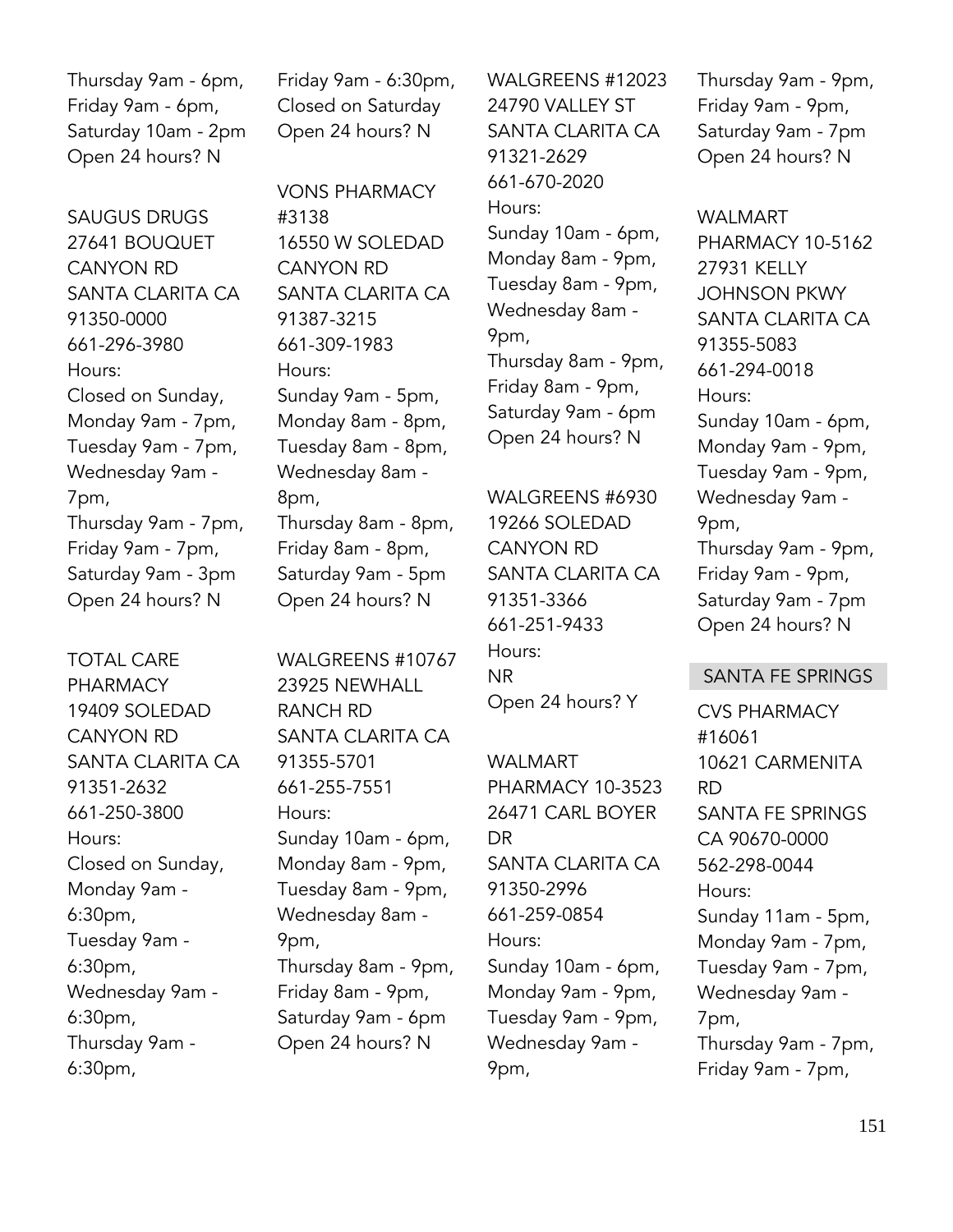Saturday 9am - 5pm Open 24 hours? N

PIH HEALTH PHARMACY 12400 BLOOMFIELD AVE SANTA FE SPRINGS CA 90670-0000 562-967-2810 Hours: Sunday 10am - 5pm, Monday 9am - 8pm, Tuesday 9am - 8pm, Wednesday 9am - 8pm, Thursday 9am - 8pm, Friday 9am - 8pm, Saturday 10am - 5pm Open 24 hours? N

WALMART PHARMACY 10-2948 13310 TELEGRAPH RD SANTA FE SPRINGS CA 90670-4016 562-946-6935 Hours: Sunday 10am - 6pm, Monday 9am - 9pm, Tuesday 9am - 9pm, Wednesday 9am - 9pm, Thursday 9am - 9pm, Friday 9am - 9pm, Saturday 9am - 7pm Open 24 hours? N

SANTA MONICA 2222 PRESCRIPTION PHARMACY 2222 SANTA MONICA BLVD STE 103 SANTA MONICA CA 90404-2304 310-453-5557 Hours: Closed on Sunday, Monday 9am - 5pm, Tuesday 9am - 5pm, Wednesday 9am - 5pm, Thursday 9am - 5pm, Friday 9am - 5pm, Closed on Saturday Open 24 hours? N

986 PHARMACY #8008 2001 SANTA MONICA BLVD. SUITE 100-W SANTA MONICA CA 90404-0000 310-496-7555 Hours: Closed on Sunday, Monday 9am - 6pm, Tuesday 9am - 6pm, Wednesday 9am - 6pm, Thursday 9am - 6pm, Friday 9am - 6pm, Saturday 9am - 2pm Open 24 hours? N

BRENTWOOD PHARMACY 2530B SAN VICENTE BLVD SANTA MONICA CA 90402-2541 310-393-0201 Hours: Closed on Sunday, Monday 9am - 6pm, Tuesday 9am - 6pm, Wednesday 9am - 6pm, Thursday 9am - 6pm, Friday 9am - 6pm, Saturday 10am - 2pm Open 24 hours? N

**CENTRAL** PHARMACY 2008 WILSHIRE BLVD SANTA MONICA CA 90403-5608 310-395-3294 Hours: Closed on Sunday, Monday 8:30am - 5pm, Tuesday 8:30am - 5pm, Wednesday 8:30am - 5pm, Thursday 8:30am - 5pm, Friday 8:30am - 5pm, Closed on Saturday Open 24 hours? N

CVS PHARMACY #03903 3202 WILSHIRE BLVD SANTA MONICA CA 90403-0000 310-829-5523 Hours: Sunday 10am - 5pm, Monday 9am - 9pm, Tuesday 9am - 9pm, Wednesday 9am - 9pm, Thursday 9am - 9pm, Friday 9am - 9pm, Saturday 10am - 5pm Open 24 hours? N

CVS PHARMACY #09608 2505 SANTA **MONICA** BOULEVARD SANTA MONICA CA 90404-0000 310-828-6456 Hours: NR Open 24 hours? Y

CVS PHARMACY #09726 1411 LINCOLN BOULEVARD SANTA MONICA CA 90401-0000 310-319-1318 Hours: Sunday 10am - 6pm, Monday 8am - 9pm,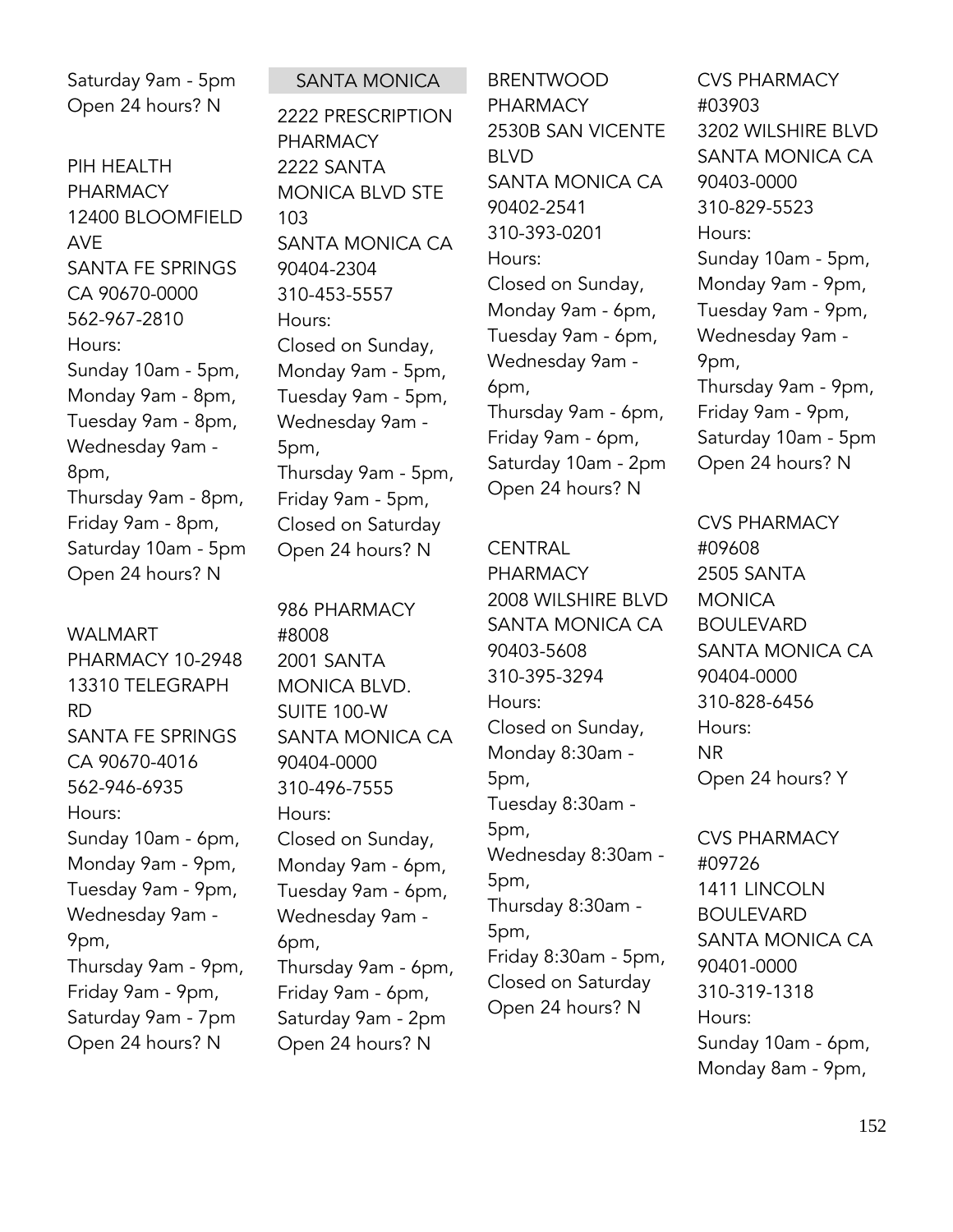Tuesday 8am - 9pm, Wednesday 8am - 9pm, Thursday 8am - 9pm, Friday 8am - 9pm, Saturday 9am - 6pm Open 24 hours? N

CVS PHARMACY #11178 500 WILSHIRE BLVD SANTA MONICA CA 90401-1404 213-270-6329 Hours: NR Open 24 hours? Y

CVS PHARMACY 17775 1610 WILSHIRE BLVD SANTA MONICA CA 90403-5508 401-765-1500 Hours: NR Open 24 hours? Y

CVS PHARMACY 17780 420 BROADWAY SANTA MONICA CA 90401-2314 401-765-1500 Hours: NR Open 24 hours? Y

DRUGTOWN PHARMACY #3 802 SEVENTH ST SANTA MONICA CA 90403-1408 310-393-9821 Hours: Closed on Sunday, Monday 9am - 7pm, Tuesday 9am - 7pm, Wednesday 9am - 7pm, Thursday 9am - 7pm, Friday 9am - 7pm, Saturday 9am - 4pm Open 24 hours? N

GOLDEN WELLNESS RX 1230 MONTANA AVE STE 106 SANTA MONICA CA 90403-0000 310-451-2828 Hours: Closed on Sunday, Monday 9am - 6pm, Tuesday 9am - 6pm, Wednesday 9am - 6pm, Thursday 9am - 6pm, Friday 9am - 6pm, Saturday 10am - 5pm Open 24 hours? N

MCCARTHY DRUGS 2601 LINCOLN BLVD SANTA MONICA CA 90405-0000

310-452-1105 Hours: Closed on Sunday, Monday 9am - 6pm, Tuesday 9am - 6pm, Wednesday 9am - 6pm, Thursday 9am - 6pm, Friday 9am - 6pm, Saturday 10am - 2pm Open 24 hours? N

OCEAN PARK PHARMACY 2731 OCEAN PARK BLVD SANTA MONICA CA 90405-5205 310-452-5705 Hours: Closed on Sunday, Monday 8:30am - 6pm, Tuesday 8:30am - 6pm, Wednesday 8:30am - 6pm, Thursday 8:30am - 6pm, Friday 8:30am - 6pm, Saturday 9am - 5pm Open 24 hours? N

PHARMACA INTEGRATIVE PHARMACY INC 734 MONTANA AVE SANTA MONICA CA 90403-1496

310-451-1414 Hours: Sunday 10am - 5pm, Monday 9am - 6pm, Tuesday 9am - 6pm, Wednesday 9am - 6pm, Thursday 9am - 6pm, Friday 9am - 6pm, Saturday 9am - 7pm Open 24 hours? N

RALPHS PHARMACY 1644 CLOVERFIELD AVE SANTA MONICA CA 90404-0000 310-582-3915 Hours: Sunday 10am - 6pm, Monday 9am - 8pm, Tuesday 9am - 8pm, Wednesday 9am - 8pm, Thursday 9am - 8pm, Friday 9am - 8pm, Saturday 10am - 6pm Open 24 hours? N

RITE AID PHARMACY 05488 1331 WILSHIRE BOULEVARD SANTA MONICA CA 90403-5410 310-458-0731 Hours: Sunday 10am - 6pm, Monday 8am - 9pm,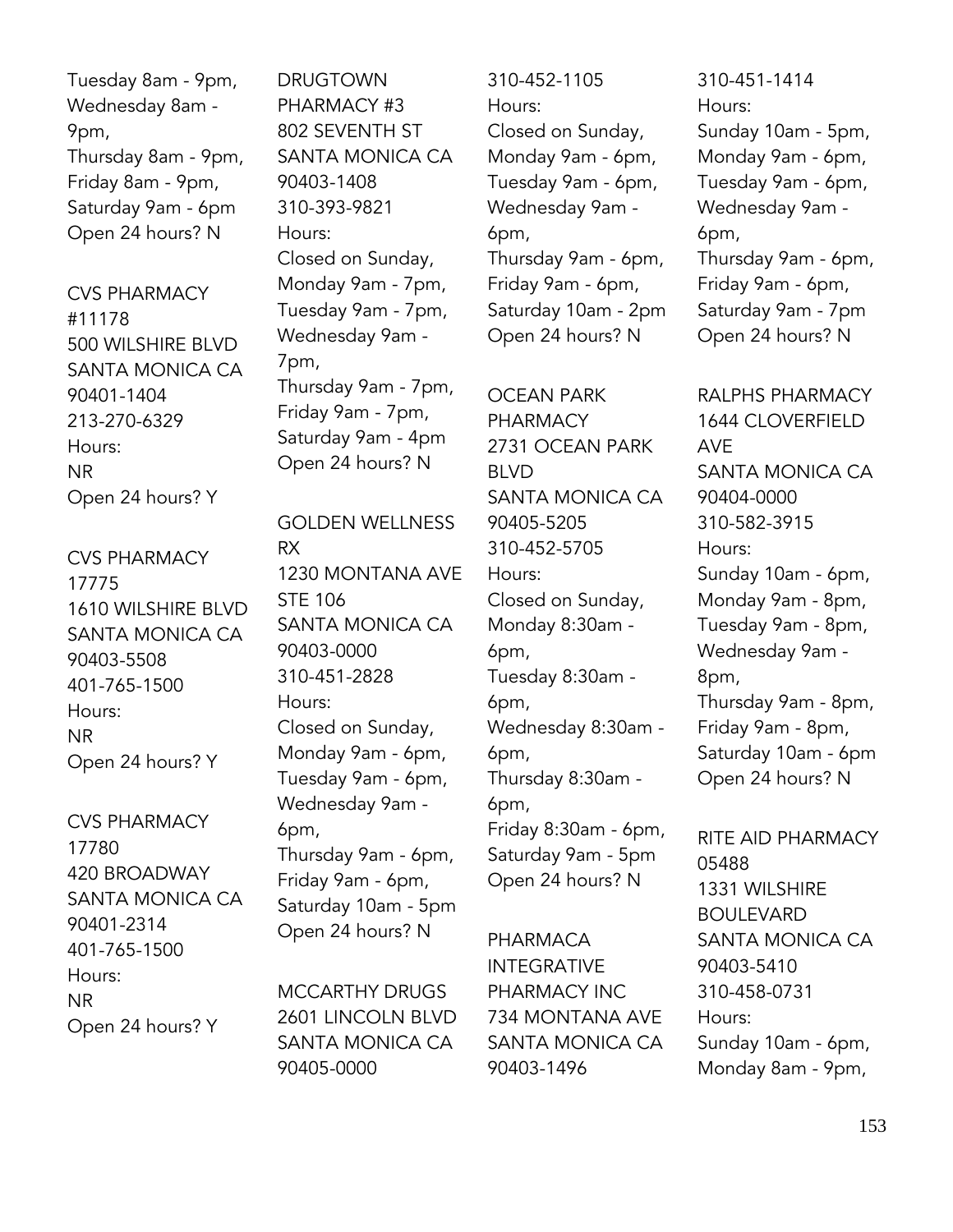Tuesday 8am - 9pm, Wednesday 8am - 9pm, Thursday 8am - 9pm, Friday 8am - 9pm, Saturday 9am - 6pm Open 24 hours? N

RITE AID PHARMACY 05489 1808 WILSHIRE BOULEVARD SANTA MONICA CA 90403-5610 310-829-3951 Hours: Sunday 10am - 6pm, Monday 8am - 10pm, Tuesday 8am - 10pm, Wednesday 8am - 10pm, Thursday 8am - 10pm, Friday 8am - 10pm, Saturday 9am - 6pm Open 24 hours? N

RITE AID PHARMACY 05490 2412 PICO BOULEVARD SANTA MONICA CA 90405-1827 310-450-7624 Hours: Sunday 10am - 6pm, Monday 8am - 10pm, Tuesday 8am - 10pm, Wednesday 8am - 10pm,

Thursday 8am - 10pm, Friday 8am - 10pm, Saturday 9am - 6pm Open 24 hours? N

SANTA MONICA MEDICAL PLAZA PHARMACY 1260 15TH ST STE 100 SANTA MONICA CA 90404-1136 310-393-6767 Hours: Closed on Sunday, Monday 9am - 6pm, Tuesday 9am - 6pm, Wednesday 9am - 6pm, Thursday 9am - 6pm, Friday 9am - 6pm, Closed on Saturday Open 24 hours? N

SMC PHARMACY 1908 SANTA MONICA BLVD STE 4 SANTA MONICA CA 90404-0000 310-315-9999 Hours: Closed on Sunday, Monday 9am - 6:30pm, Tuesday 9am - 6:30pm, Wednesday 9am - 6:30pm,

Thursday 9am - 6:30pm, Friday 9am - 6:30pm, Closed on Saturday Open 24 hours? N

UCLA 16TH STREET PHARMACY 1223 16TH ST RM 1202 SANTA MONICA CA 90404-1217 424-259-8520 Hours: Closed on Sunday, Monday 8am - 6pm, Tuesday 8am - 6pm, Wednesday 8am - 6pm, Thursday 8am - 6pm, Friday 8am - 6pm, Closed on Saturday

VONS PHARMACY #2262 710 BROADWAY SANTA MONICA CA 90401-2608 310-260-0263 Hours: Sunday 9am - 5pm, Monday 9am - 9pm, Tuesday 9am - 9pm, Wednesday 9am - 9pm, Thursday 9am - 9pm, Friday 9am - 9pm,

Open 24 hours? N

Saturday 9am - 5pm Open 24 hours? N

WALGREENS #12720 1911 LINCOLN BLVD SANTA MONICA CA 90405-1314 310-526-4496 Hours: Sunday 10am - 6pm, Monday 8am - 9pm, Tuesday 8am - 9pm, Wednesday 8am - 9pm, Thursday 8am - 9pm, Friday 8am - 9pm, Saturday 9am - 6pm Open 24 hours? N

WALGREENS #5526 1932 WILSHIRE BLVD SANTA MONICA CA 90403-5606 310-829-9264 Hours: Sunday 10am - 6pm, Monday 8am - 9pm, Tuesday 8am - 9pm, Wednesday 8am - 9pm, Thursday 8am - 9pm, Friday 8am - 9pm, Saturday 9am - 6pm Open 24 hours? N

### SAUGUS

CVS PHARMACY #09722 26550 BOUQUET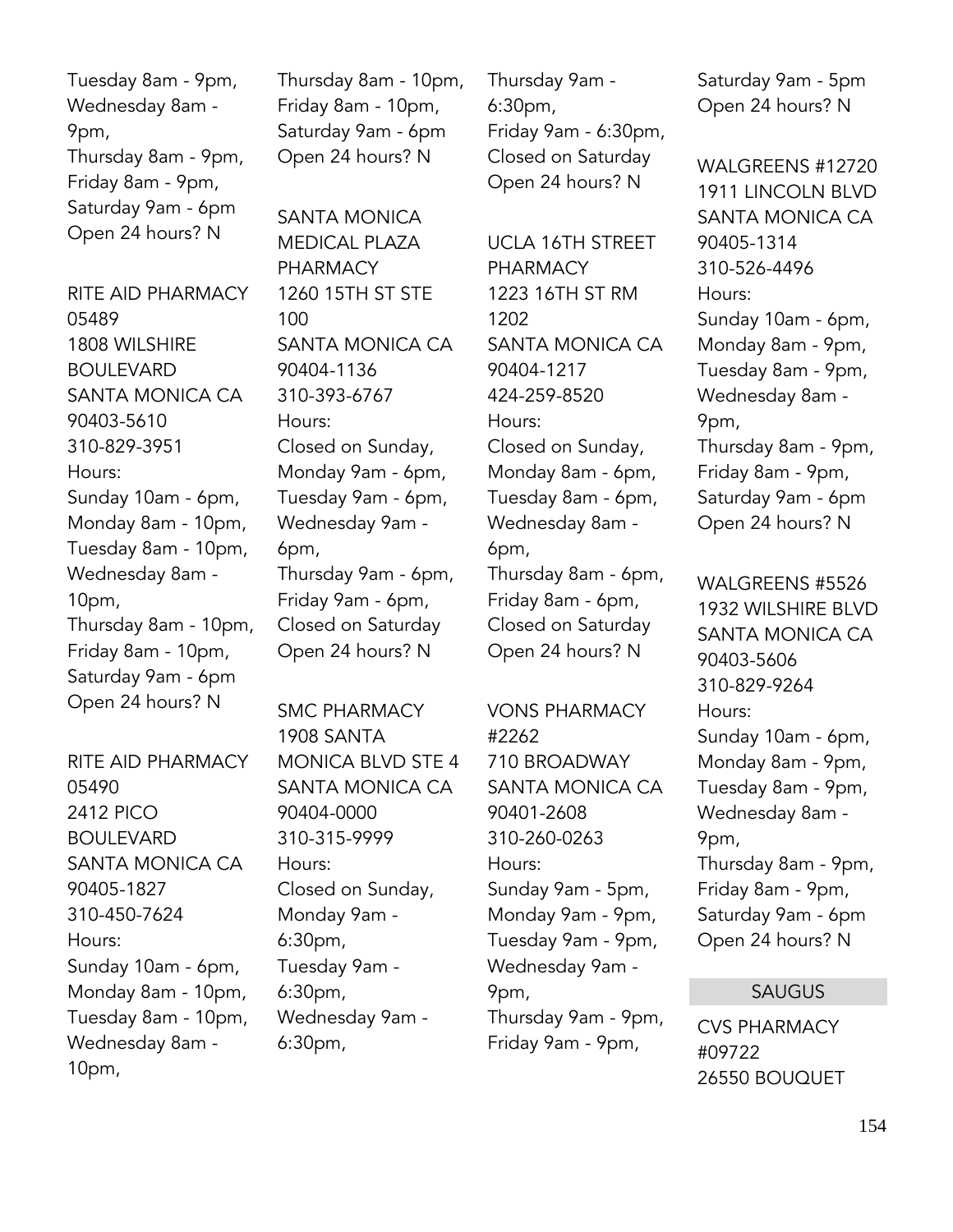- CANYON RD SAUGUS CA 91350- 0000 661-297-1968 Hours: Sunday 10am - 6pm, Monday 9am - 9pm, Tuesday 9am - 9pm, Wednesday 9am - 9pm, Thursday 9am - 9pm, Friday 9am - 9pm, Saturday 9am - 6pm Open 24 hours? N
- WALGREENS #7556 28460 HASKELL CANYON RD SAUGUS CA 91390- 5203 661-513-9240 Hours: Sunday 10am - 6pm, Monday 8am - 9pm, Tuesday 8am - 9pm, Wednesday 8am - 9pm, Thursday 8am - 9pm, Friday 8am - 9pm, Saturday 9am - 6pm Open 24 hours? N

# SHERMAN OAKS

AHF PHARMACY 4940 VAN NUYS BLVD STE 200 SUITE 200 SHERMAN OAKS CA 91403-1741

818-986-2643 Hours: Closed on Sunday, Monday 8:30am - 5:30pm, Tuesday 8:30am - 5:30pm, Wednesday 8:30am - 5:30pm, Thursday 8:30am - 5:30pm, Friday 8:30am - 5:30pm, Closed on Saturday Open 24 hours? N

CAPITOL DRUGS - SHERMAN OAKS 4454 VAN NUYS BLVD SHERMAN OAKS CA 91403-2911 818-905-8338 Hours: Closed on Sunday, Monday 9am - 6pm, Tuesday 9am - 6pm, Wednesday 9am - 6pm, Thursday 9am - 6pm, Friday 9am - 6pm, Saturday 9am - 5pm Open 24 hours? N

COMMUNITY, A WALGREENS PHARMACY #15293 4940 VAN NUYS BLVD STE 104

SHERMAN OAKS CA 91403-1700 818-990-3784 Hours: Closed on Sunday, Monday 9am - 6pm, Tuesday 9am - 6pm, Wednesday 9am - 6pm, Thursday 9am - 6pm, Friday 9am - 6pm, Closed on Saturday Open 24 hours? N

CVS PHARMACY #05483 5601 VAN NUYS BLVD SHERMAN OAKS CA 91401-4603 818-781-0569 Hours: Sunday 10am - 6pm, Monday 9am - 9pm, Tuesday 9am - 9pm, Wednesday 9am - 9pm, Thursday 9am - 9pm, Friday 9am - 9pm, Saturday 9am - 6pm Open 24 hours? N

CVS PHARMACY #09707 14735 VENTURA SHERMAN OAKS CA 91403-0000 818-788-0208 Hours:

NR Open 24 hours? Y

MICHAEL'S PHARMACY 4955 VAN NUYS BLVD SHERMAN OAKS CA 91403-0000 818-905-0669 Hours: Closed on Sunday, Monday 9am - 6pm, Tuesday 9am - 6pm, Wednesday 9am - 6pm, Thursday 9am - 6pm, Friday 9am - 6pm, Closed on Saturday Open 24 hours? N

MULTICARE PHARMACY 4849 VAN NUYS BLVD STE 101A SHERMAN OAKS CA 91403-0000 818-461-9600 Hours: Closed on Sunday, Monday 9:30am - 4:30pm, Tuesday 9:30am - 4:30pm, Wednesday 9:30am - 4:30pm, Thursday 9:30am - 4:30pm, Friday 9am - 1pm,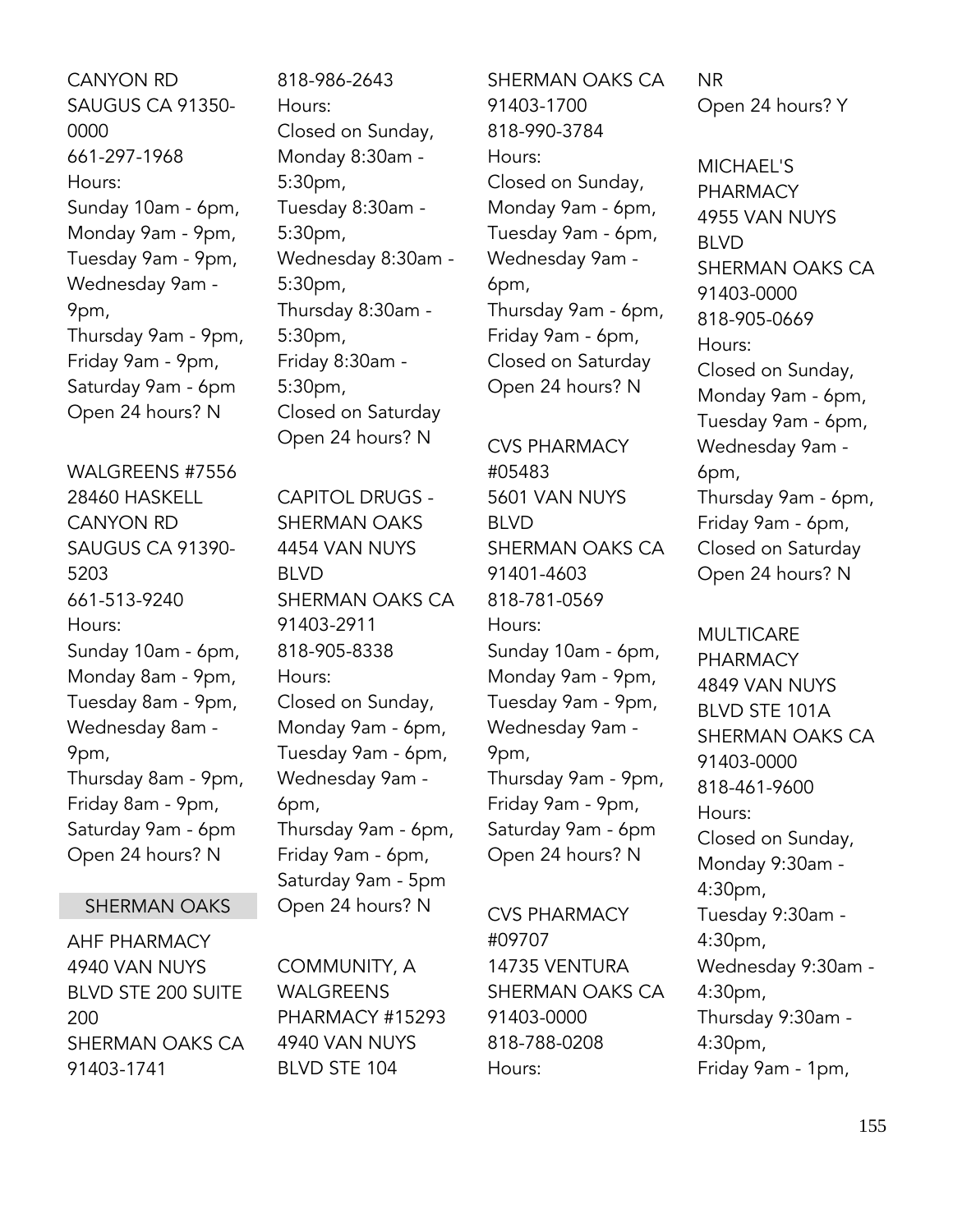Closed on Saturday Open 24 hours? N

OLYMPUS PHARMACY INC 14437 VENTURA BLVD SHERMAN OAKS CA 91423-2606 888-670-9080 Hours: Closed on Sunday, Monday 9am - 6pm, Tuesday 9am - 6pm, Wednesday 9am - 6pm, Thursday 9am - 6pm, Friday 9am - 6pm, Saturday 11am - 4pm Open 24 hours? N

PAVILIONS PHARMACY #2989 14845 VENTURA BLVD SHERMAN OAKS CA 91403-3620 818-922-6900 Hours: Sunday 9am - 5pm, Monday 9am - 8pm, Tuesday 9am - 8pm, Wednesday 9am - 8pm, Thursday 9am - 8pm, Friday 9am - 8pm, Saturday 9am - 5pm Open 24 hours? N

PHANTASTIC PHARMACY 4347 VAN NUYS BLVD SHERMAN OAKS CA 91403-3727 818-849-5992 Hours: Closed on Sunday, Monday 9am - 5pm, Tuesday 9am - 5pm, Wednesday 9am - 5pm, Thursday 9am - 5pm, Friday 9am - 5pm, Saturday 8am - 11am Open 24 hours? N

PRIORITY CARE PHARMACY 5902 VAN NUYS BLVD SHERMAN OAKS CA 91401-0000 818-508-8665 Hours: Closed on Sunday, Monday 10am - 5:30pm, Tuesday 10am - 5:30pm, Wednesday 10am - 5:30pm, Thursday 10am - 5:30pm, Friday 10am - 5:30pm, Saturday 10am - 1pm Open 24 hours? N

RALPHS PHARMACY 14049 VENTURA BLVD SHERMAN OAKS CA 91403-0000 747-233-6108 Hours: Sunday 10am - 6pm, Monday 9am - 8pm, Tuesday 9am - 8pm, Wednesday 9am - 8pm, Thursday 9am - 8pm, Friday 9am - 8pm, Saturday 10am - 6pm Open 24 hours? N

RALPHS PHARMACY 14440 BURBANK BLVD SHERMAN OAKS CA 91401-0000 818-989-5422 Hours: Sunday 10am - 6pm, Monday 9am - 9pm, Tuesday 9am - 9pm, Wednesday 9am - 9pm, Thursday 9am - 9pm, Friday 9am - 9pm, Saturday 10am - 6pm Open 24 hours? N

RITE AID PHARMACY 05569 13333 RIVERSIDE DRIVE SHERMAN OAKS CA

91423-2508 818-907-1431 Hours: NR Open 24 hours? Y

VOLUME DRUG INC 12925 MAGNOLIA BLVD SHERMAN OAKS CA 91423-1618 818-783-6100 Hours: Closed on Sunday, Monday 10am - 9pm, Tuesday 10am - 9pm, Wednesday 10am - 9pm, Thursday 10am - 9pm, Friday 10am - 9pm, Saturday 10am - 4pm Open 24 hours? N

#### SIERRA MADRE

BEST BUY DRUGS 29 N BALDWIN AVE SIERRA MADRE CA 91024-1903 626-355-3456 Hours: Closed on Sunday, Monday 9am - 6pm, Tuesday 9am - 6pm, Wednesday 9am - 6pm, Thursday 9am - 6pm, Friday 9am - 6pm,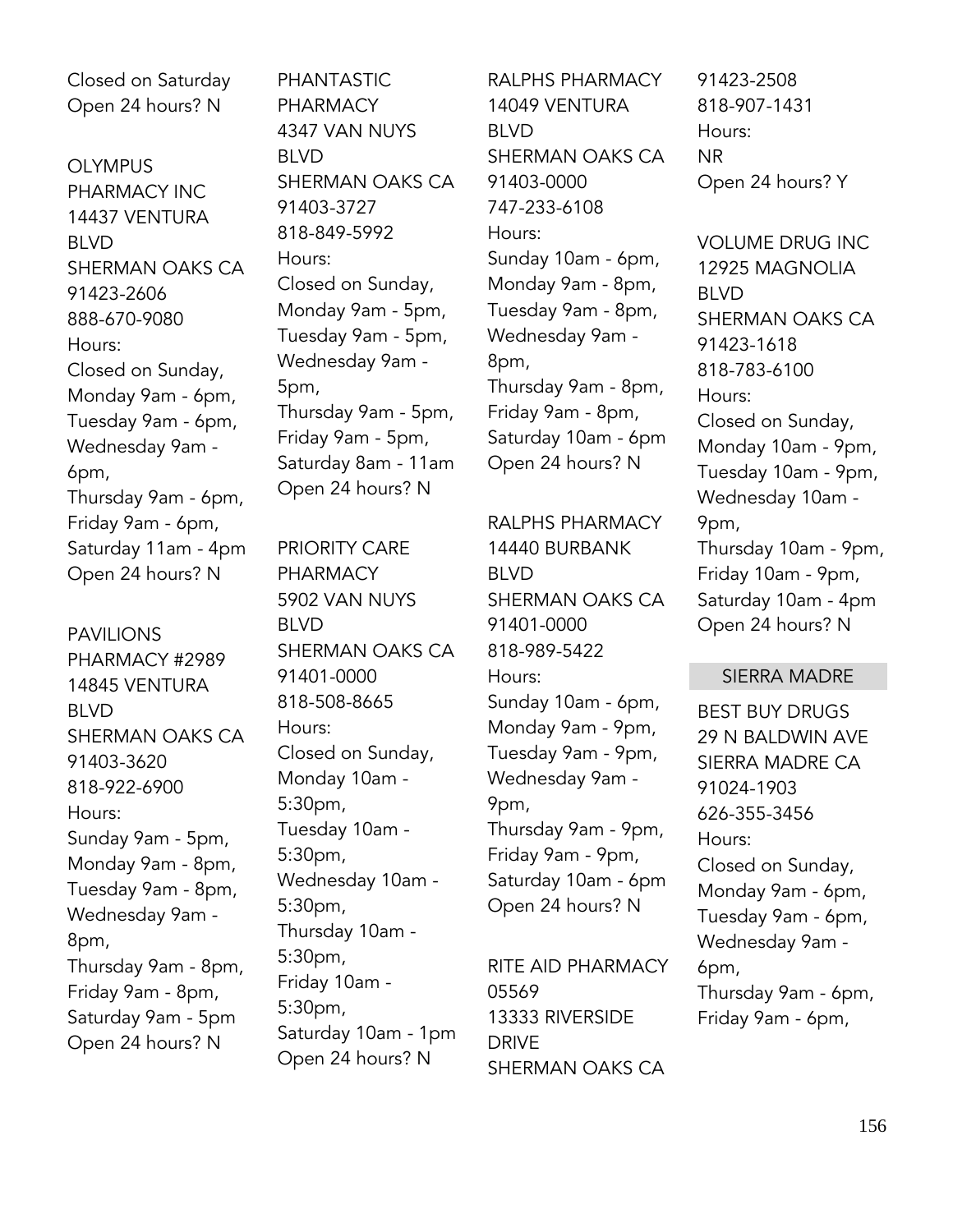Saturday 9am - 1pm Open 24 hours? N

#### SIGNAL HILL

COSTCO PHARMACY #424 2200 E WILLOW ST SIGNAL HILL CA 90755-2132 562-424-2837 Hours: Closed on Sunday, Monday 10am - 7pm, Tuesday 10am - 7pm, Wednesday 10am - 7pm, Thursday 10am - 7pm, Friday 10am - 7pm, Saturday 9:30am - 6pm Open 24 hours? N

CVS PHARMACY #17385 950 E 33RD ST SIGNAL HILL CA 90755-0000 562-257-1033 Hours: Sunday 11am - 5pm, Monday 9am - 7pm, Tuesday 9am - 7pm, Wednesday 9am - 7pm, Thursday 9am - 7pm, Friday 9am - 7pm, Saturday 9am - 5pm Open 24 hours? N

## SOUTH EL MONTE

CVS PHARMACY #05499 1954 DURFEE AVE. SOUTH EL MONTE CA 91733-0000 626-350-5705 Hours: Sunday 10am - 6pm, Monday 9am - 9pm, Tuesday 9am - 9pm, Wednesday 9am - 9pm, Thursday 9am - 9pm, Friday 9am - 9pm, Saturday 10am - 6pm Open 24 hours? N

#### SOUTH GATE

CVS PHARMACY #08835 3710 TWEEDY BOULEVARD SOUTH GATE CA 90280-0000 323-249-9944 Hours: Sunday 10am - 6pm, Monday 8am - 9pm, Tuesday 8am - 9pm, Wednesday 8am - 9pm, Thursday 8am - 9pm, Friday 8am - 9pm, Saturday 9am - 6pm Open 24 hours? N

CVS PHARMACY #09501

2655 SANTA ANA **STRFFT** SOUTH GATE CA 90280-0000 323-582-5601 Hours: Sunday 10am - 6pm, Monday 8am - 9pm, Tuesday 8am - 9pm, Wednesday 8am - 9pm, Thursday 8am - 9pm, Friday 8am - 9pm, Saturday 9am - 6pm Open 24 hours? N

CVS PHARMACY #16044 5700 FIRESTONE BLVD SOUTH GATE CA 90280-0000 562-372-0037 Hours: Sunday 11am - 5pm, Monday 9am - 7pm, Tuesday 9am - 7pm, Wednesday 9am - 7pm, Thursday 9am - 7pm, Friday 9am - 7pm, Saturday 9am - 5pm Open 24 hours? N

MERCY SOUTH GATE PHARMACY 8116 CALIFORNIA AVE STE A SOUTH GATE CA

90280-2400 323-206-4177 Hours: Closed on Sunday, Monday 9am - 6pm, Tuesday 9am - 6pm, Wednesday 9am - 6pm, Thursday 9am - 6pm, Friday 9am - 6pm, Closed on Saturday Open 24 hours? N

RITE AID PHARMACY 05484 9715 OTIS STREET SOUTH GATE CA 90280-4931 323-566-1198 Hours: Sunday 10am - 6pm, Monday 8am - 10pm, Tuesday 8am - 10pm, Wednesday 8am - 10pm, Thursday 8am - 10pm, Friday 8am - 10pm, Saturday 9am - 6pm Open 24 hours? N

SAMS PHARMACY 10-6626 5871 FIRESTONE BLVD SOUTH GATE CA 90280-3705 562-928-0179 Hours: Closed on Sunday,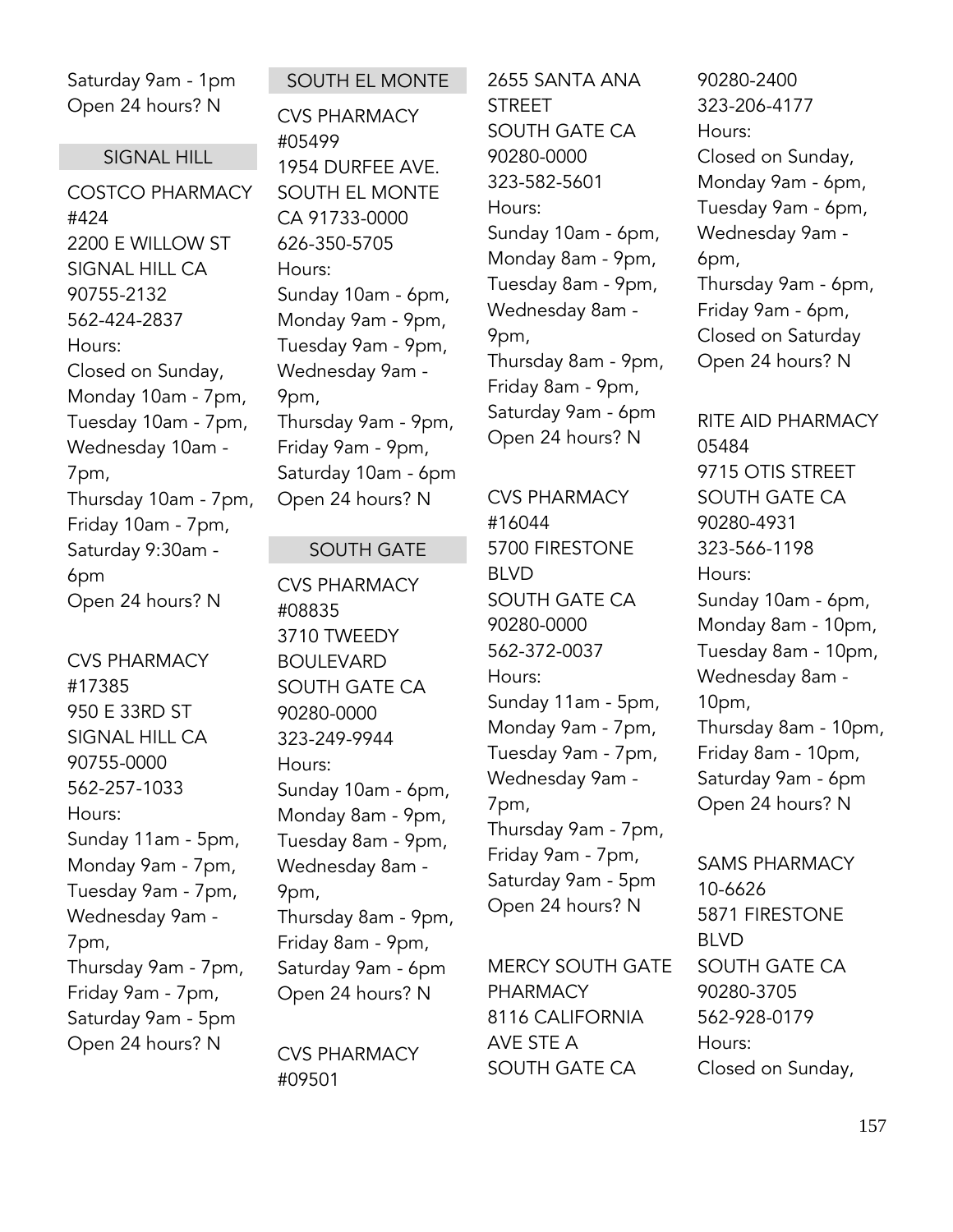Monday 9am - 7pm, Tuesday 9am - 7pm, Wednesday 9am - 7pm, Thursday 9am - 7pm, Friday 9am - 7pm, Saturday 9am - 5pm Open 24 hours? N

SOUTH GATE PHARMACY 8200 LONG BEACH BLVD UNIT D-2 SOUTH GATE CA 90280-0000 323-537-2837 Hours: Closed on Sunday, Monday 9am - 5pm, Tuesday 9am - 5pm, Wednesday 9am - 5pm, Thursday 9am - 5pm, Friday 9am - 5pm, Saturday 9:30am - 2:30pm Open 24 hours? N

T & T PHARMACY 8330 LONG BEACH BLVD STE 112 SOUTH GATE CA 90280-2073 323-538-7003 Hours: Closed on Sunday, Monday 9:30am - 6pm,

Tuesday 9:30am - 6pm, Wednesday 9:30am - 6pm, Thursday 9:30am - 6pm, Friday 9:30am - 6pm, Closed on Saturday Open 24 hours? N

THE MEDICINE CABINET #3 3270 TWEEDY BLVD STE C SOUTH GATE CA 90280-4372 323-564-2056 Hours: Closed on Sunday, Monday 9:30am - 6:30pm, Tuesday 9:30am - 6:30pm, Wednesday 9:30am - 6:30pm, Thursday 9:30am - 6:30pm, Friday 9:30am - 6:30pm, Saturday 9:30am - 3:30pm Open 24 hours? N

WALGREENS #10262 9830 LONG BEACH BLVD SOUTH GATE CA 90280-4153

323-357-3925 Hours: Sunday 10am - 6pm, Monday 8am - 9pm, Tuesday 8am - 9pm, Wednesday 8am - 9pm, Thursday 8am - 9pm, Friday 8am - 9pm, Saturday 9am - 6pm Open 24 hours? N

WALMART PHARMACY 10-3180 4651 FIRESTONE BLVD SOUTH GATE CA 90280-3446 323-282-4802 Hours: Sunday 10am - 6pm, Monday 9am - 9pm, Tuesday 9am - 9pm, Wednesday 9am - 9pm, Thursday 9am - 9pm, Friday 9am - 9pm, Saturday 9am - 7pm Open 24 hours? N

#### SOUTH PASADENA

PAVILIONS PHARMACY #2228 1213 FAIR OAKS AVE SOUTH PASADENA CA 91030-3805 626-799-4156 Hours: Sunday 9am - 5pm,

Monday 9am - 9pm, Tuesday 9am - 9pm, Wednesday 9am - 9pm, Thursday 9am - 9pm, Friday 9am - 9pm, Saturday 9am - 5pm Open 24 hours? N

RALPHS PHARMACY 1745 GARFIFLD AVF SOUTH PASADENA CA 91030-0000 626-799-2926 Hours: Sunday 10am - 6pm, Monday 9am - 8pm, Tuesday 9am - 8pm, Wednesday 9am - 8pm, Thursday 9am - 8pm, Friday 9am - 8pm, Saturday 10am - 6pm Open 24 hours? N

RITE AID PHARMACY 05531 914 FAIR OAKS AVENUE SOUTH PASADENA CA 91030-3308 626-441-3702 Hours: Sunday 10am - 6pm, Monday 8am - 10pm, Tuesday 8am - 10pm, Wednesday 8am - 10pm, Thursday 8am - 10pm,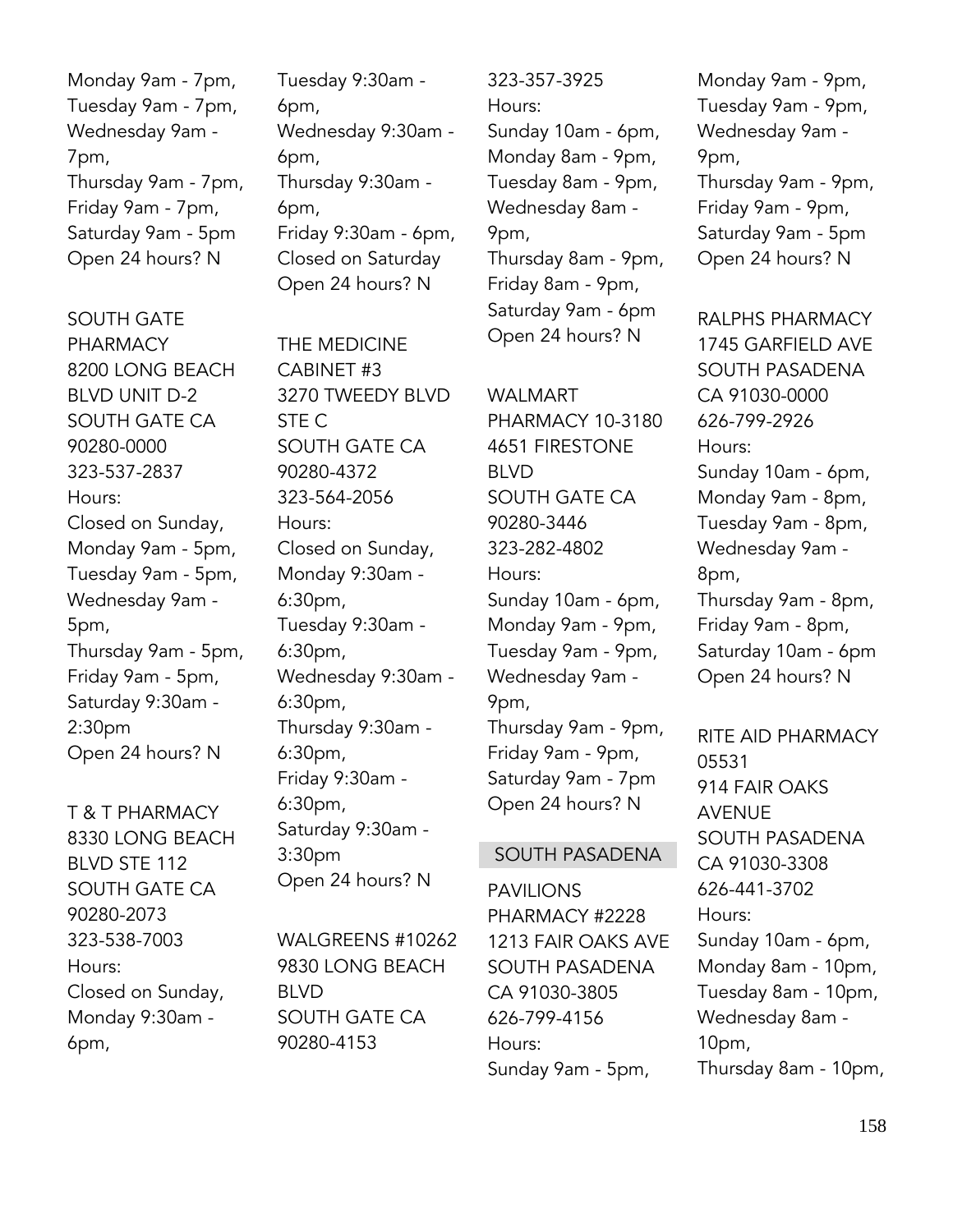Friday 8am - 10pm, Saturday 9am - 6pm Open 24 hours? N

## STEVENSON RANCH

RALPHS PHARMACY 24975 PICO CANYON RD STEVENSON RANCH CA 91381-0000 661-253-0320 Hours: Sunday 10am - 6pm, Monday 9am - 8pm, Tuesday 9am - 8pm, Wednesday 9am - 8pm, Thursday 9am - 8pm, Friday 9am - 8pm, Saturday 10am - 6pm Open 24 hours? N

#### WALMART

PHARMACY 10-2297 25450 THE OLD RD STEVENSON RANCH CA 91381-1704 661-253-2357 Hours: Sunday 10am - 6pm, Monday 9am - 9pm, Tuesday 9am - 9pm, Wednesday 9am - 9pm, Thursday 9am - 9pm, Friday 9am - 9pm, Saturday 9am - 7pm Open 24 hours? N

STUDIO CITY CVS PHARMACY #09527 12100 VENTURA BLVD STUDIO CITY CA 91604-0000 818-763-5562 Hours: Sunday 10am - 6pm, Monday 8am - 9pm, Tuesday 8am - 9pm, Wednesday 8am - 9pm, Thursday 8am - 9pm, Friday 8am - 9pm, Saturday 9am - 6pm Open 24 hours? N

CVS PHARMACY #09675 12143 VENTURA BLVD STUDIO CITY CA 91604-0000 818-980-1502 Hours: Sunday 10am - 6pm, Monday 8am - 9pm, Tuesday 8am - 9pm, Wednesday 8am - 9pm, Thursday 8am - 9pm, Friday 8am - 9pm, Saturday 9am - 6pm Open 24 hours? N

ELEMENTS PHARMACY

12602-12604 VENTURA BLVD. STUDIO CITY CA 91604-2414 818-305-6024 Hours: Closed on Sunday, Monday 9am - 6pm, Tuesday 9am - 6pm, Wednesday 9am - 6pm, Thursday 9am - 6pm, Friday 9am - 6pm, Saturday 9am - 4pm Open 24 hours? N

RALPHS PHARMACY 12842 VENTURA BLVD STUDIO CITY CA 91604-0000 818-761-7211 Hours: Sunday 10am - 6pm, Monday 9am - 8pm, Tuesday 9am - 8pm, Wednesday 9am - 8pm, Thursday 9am - 8pm, Friday 9am - 8pm, Saturday 10am - 6pm Open 24 hours? N

RITE AID PHARMACY 05573 10989 VENTURA BOULEVARD STUDIO CITY CA 91604-3341

818-980-1797 Hours: Sunday 10am - 6pm, Monday 8am - 10pm, Tuesday 8am - 10pm, Wednesday 8am - 10pm, Thursday 8am - 10pm, Friday 8am - 10pm, Saturday 9am - 6pm Open 24 hours? N

TOLUCA PHARMACY 11914 VENTURA BLVD STUDIO CITY CA 91604-2606 818-761-1400 Hours: Closed on Sunday, Monday 9:30am - 6pm, Tuesday 9:30am - 6pm, Wednesday 9:30am - 6pm, Thursday 9:30am - 6pm, Friday 9:30am - 6pm, Closed on Saturday Open 24 hours? N

WALGREENS #11918 11000 VENTURA BLVD STUDIO CITY CA 91604-3546 818-761-6563 Hours: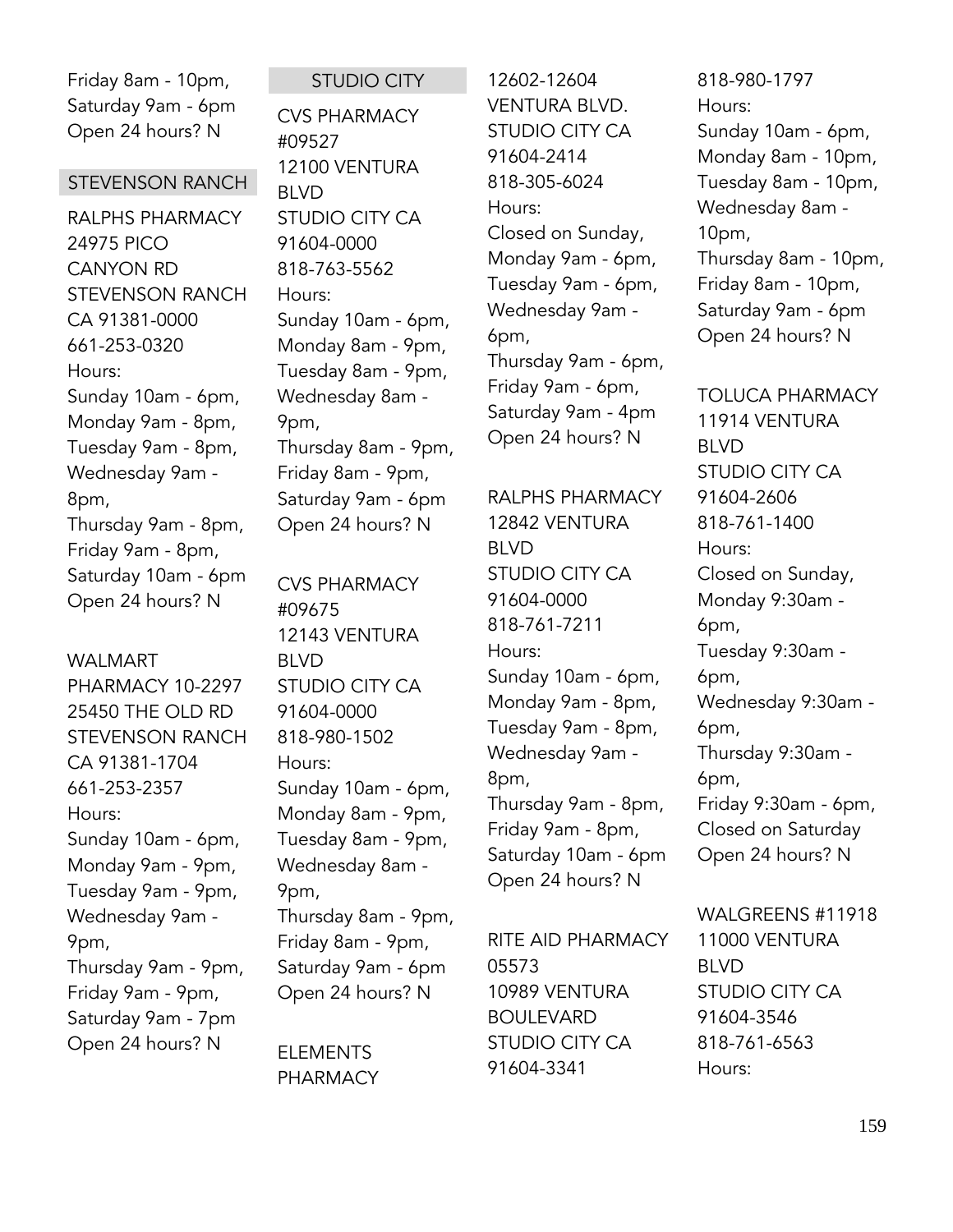Sunday 10am - 6pm, Monday 8am - 9pm, Tuesday 8am - 9pm, Wednesday 8am - 9pm, Thursday 8am - 9pm, Friday 8am - 9pm, Saturday 9am - 6pm Open 24 hours? N

# SUN VALLEY

CVS PHARMACY #09643 8425 LAUREL **CANYON** SUN VALLEY CA 91352-0000 818-768-2110 Hours: Sunday 10am - 6pm, Monday 8am - 10pm, Tuesday 8am - 10pm, Wednesday 8am - 10pm, Thursday 8am - 10pm, Friday 8am - 10pm, Saturday 9am - 6pm Open 24 hours? N

STANFRED DRUGS 8031 VINELAND AVE SUN VALLEY CA 91352-0000 818-767-3737 Hours: Closed on Sunday, Monday 9am - 6pm, Tuesday 9am - 6pm,

Wednesday 9am - 6pm, Thursday 9am - 6pm, Friday 9am - 6pm, Saturday 9am - 1pm Open 24 hours? N

SUN VALLEY MEDICAL **PHARMACY** 8747 GLENOAKS BLVD SUN VALLEY CA 91352-2802 818-394-9645 Hours: Closed on Sunday, Monday 9am - 6pm, Tuesday 9am - 6pm, Wednesday 9am - 6pm, Thursday 9am - 6pm, Friday 9am - 6pm, Closed on Saturday Open 24 hours? N

SUNLAND PHARMACY INCORPORATED 8422 SUNLAND BLVD SUN VALLEY CA 91352-3436 818-962-3851 Hours: Closed on Sunday, Monday 9:30am - 6pm, Tuesday 9:30am - 6pm,

Wednesday 9:30am - 6pm, Thursday 9:30am - 6pm, Friday 9:30am - 6pm, Saturday 10am - 3pm Open 24 hours? N

### SUNLAND

BETTER HEALTH PHARMACY 7802 FOOTHILL BLVD STE G SUNLAND CA 91040- 0000 818-353-6666 Hours: Closed on Sunday, Monday 9:30am - 6pm, Tuesday 9:30am - 6pm, Wednesday 9:30am - 6pm, Thursday 9:30am - 6pm, Friday 9:30am - 6pm, Closed on Saturday Open 24 hours? N

MEDEX PHARMACIES 8441 FOOTHILL BLVD SUNLAND CA 91040- 0000 818-925-1321 Hours: Closed on Sunday, Monday 9am - 7pm, Tuesday 9am - 7pm,

Wednesday 9am - 7pm, Thursday 9am - 7pm, Friday 9am - 7pm, Saturday 9am - 2pm Open 24 hours? N

RITE AID PHARMACY 05532 10465 SUNLAND **BOULEVARD** SUNLAND CA 91040- 1905 818-352-4129 Hours: Sunday 10am - 6pm, Monday 8am - 10pm, Tuesday 8am - 10pm, Wednesday 8am - 10pm, Thursday 8am - 10pm, Friday 8am - 10pm, Saturday 9am - 6pm Open 24 hours? N

#### SYLMAR

CVS PHARMACY #09651 12717 GLENOAKS SYLMAR CA 91342- 0000 818-367-6116 Hours: Sunday 10am - 6pm, Monday 8am - 10pm, Tuesday 8am - 10pm, Wednesday 8am - 10pm, Thursday 8am - 10pm,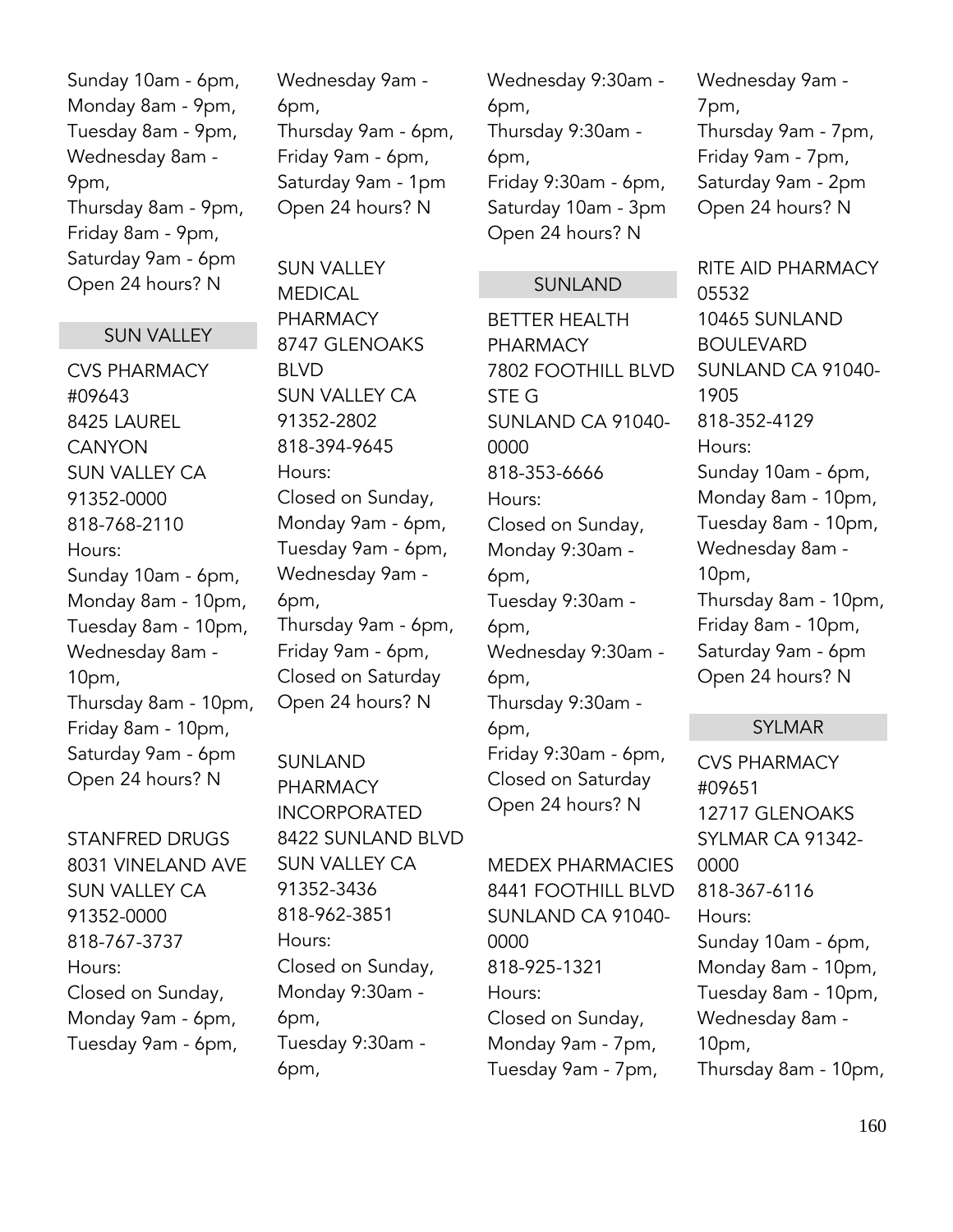Friday 8am - 10pm, Saturday 9am - 6pm Open 24 hours? N

OLIVE TREE PHARMACY 14124 FOOTHILL BLVD STE 102 SYLMAR CA 91342- 8053 818-364-5100 Hours: Closed on Sunday, Monday 9am - 6:30pm, Tuesday 9am - 6:30pm, Wednesday 9am - 6:30pm, Thursday 9am - 6:30pm, Friday 9am - 6:30pm, Saturday 9am - 1pm Open 24 hours? N

RITE AID PHARMACY 05552 13803 FOOTHILL BLVD SYLMAR CA 91342- 3013 818-362-2816 Hours: Sunday 10am - 6pm, Monday 8am - 10pm, Tuesday 8am - 10pm, Wednesday 8am - 10pm, Thursday 8am - 10pm, Friday 8am - 10pm, Saturday 9am - 6pm Open 24 hours? N

# TARZANA

CARE PLUS PHARMACY INC 19015 VENTURA BLVD TARZANA CA 91356- 0000 818-343-5100 Hours: Closed on Sunday, Monday 10am - 6pm, Tuesday 10am - 6pm, Wednesday 10am - 6pm, Thursday 10am - 6pm, Friday 10am - 6pm, Closed on Saturday Open 24 hours? N

CORBIN PHARMACY 19664 VENTURA BLVD TARZANA CA 91356- 0000 818-578-5078 Hours: Closed on Sunday, Monday 9:30am - 5pm, Tuesday 9:30am - 5pm, Wednesday 9:30am - 5pm, Thursday 9:30am - 5pm,

Friday 9:30am - 5pm, Closed on Saturday Open 24 hours? N

CVS PHARMACY #09670 18441 VENTURA BLVD TARZANA CA 91356- 0000 818-996-1000 Hours: NR Open 24 hours? Y

ELITE PHARMACY 18155 VENTURA BLVD TARZANA CA 91356- 3616 818-342-6000 Hours: Closed on Sunday, Monday 9am - 5pm, Tuesday 9am - 5pm, Wednesday 9am - 5pm, Thursday 9am - 5pm, Friday 9am - 5pm, Closed on Saturday Open 24 hours? N

**FIRSTCARE** PHARMACY 18555 VENTURA BLVD SUITE A TARZANA CA 91356- 0000

818-213-1000 Hours: Closed on Sunday, Monday 9am - 6pm, Tuesday 9am - 6pm, Wednesday 9am - 6pm, Thursday 9am - 6pm, Friday 9am - 6pm, Closed on Saturday Open 24 hours? N

GARDEN PLAZA PHARMACY 18411 CLARK ST SUITE 106 TARZANA CA 91356- 3529 818-345-7982 Hours: Closed on Sunday, Monday 9am - 5:30pm, Tuesday 9am - 5:30pm, Wednesday 9am - 5:30pm, Thursday 9am - 5:30pm, Friday 9am - 5:30pm, Closed on Saturday Open 24 hours? N

MVP PHARMACY 5620 WILBUR AVE STE 100 TARZANA CA 91356- 1308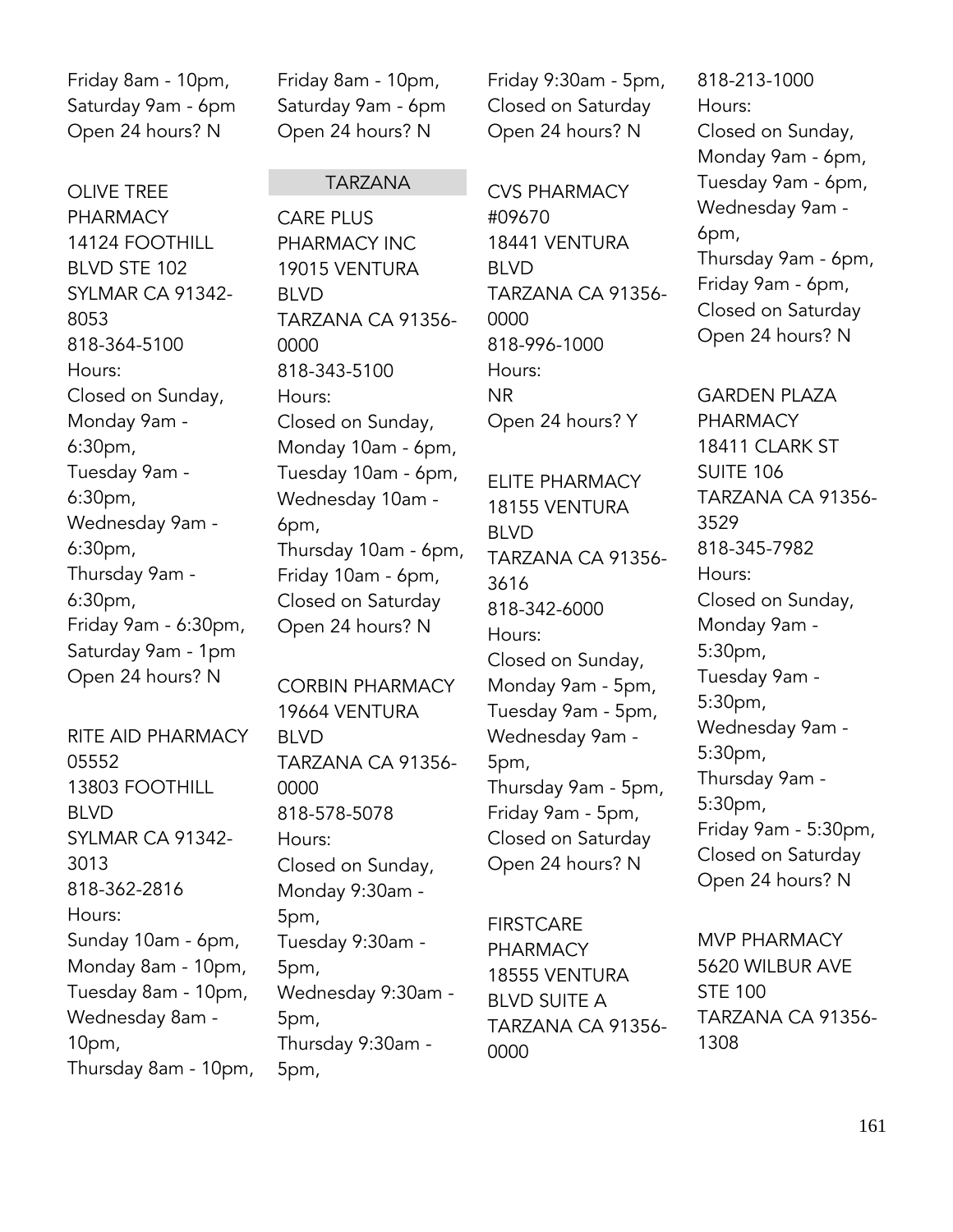747-265-6781 Hours: Closed on Sunday, Monday 9am - 6pm, Tuesday 9am - 6pm, Wednesday 9am - 6pm, Thursday 9am - 6pm, Friday 9am - 6pm, Closed on Saturday Open 24 hours? N

NORMS PHARMACY 18368 CLARK ST TARZANA CA 91356- 3502 818-881-5300 Hours: Closed on Sunday, Monday 9am - 5:30pm, Tuesday 9am - 5:30pm, Wednesday 9am - 5:30pm, Thursday 9am - 5:30pm, Friday 9am - 5:30pm, Closed on Saturday Open 24 hours? N

PROVIDENCE TARZANA PHARMACY 18370 BURBANK BLVD STE#104 TARZANA CA 91356- 2804

818-996-3600 Hours: Closed on Sunday, Monday 9am - 5:30pm, Tuesday 9am - 5:30pm, Wednesday 9am - 5:30pm, Thursday 9am - 5:30pm, Friday 9am - 5:30pm, Closed on Saturday Open 24 hours? N

TAMPA PLAZA PHARMACY 19100 VENTURA BLVD STE L TARZANA CA 91356- 0000 818-345-9292 Hours: Closed on Sunday, Monday 9:30am - 5:30pm, Tuesday 9:30am - 5:30pm, Wednesday 9:30am - 5:30pm, Thursday 9:30am - 5:30pm, Friday 9:30am - 5:30pm, Closed on Saturday Open 24 hours? N

VENTANA PHARMACY

18133A VENTURA BLVD TARZANA CA 91356- 0000 818-757-8977 Hours: Closed on Sunday, Monday 10am - 5pm, Tuesday 10am - 5pm, Wednesday 10am - 5pm, Thursday 10am - 5pm, Friday 10am - 5pm, Closed on Saturday Open 24 hours? N

WALGREENS #1813 18568 VENTURA BLVD TARZANA CA 91356- 4146 818-776-1363 Hours: Sunday 10am - 6pm, Monday 8am - 9pm, Tuesday 8am - 9pm, Wednesday 8am - 9pm, Thursday 8am - 9pm, Friday 8am - 9pm, Saturday 9am - 6pm Open 24 hours? N

# TEMPLE CITY

986 PHARMACY 9612 LAS TUNAS DR TEMPLE CITY CA 91780-2108

626-309-5052 Hours: Closed on Sunday, Monday 9am - 6pm, Tuesday 9am - 6pm, Wednesday 9am - 6pm, Thursday 9am - 6pm, Friday 9am - 6pm, Saturday 9am - 4pm Open 24 hours? N

CVS PHARMACY #05170 9952 LAS TUNAS DR TEMPLE CITY CA 91780-0000 626-614-1500 Hours: Sunday 10am - 6pm, Monday 9am - 9pm, Tuesday 9am - 9pm, Wednesday 9am - 9pm, Thursday 9am - 9pm, Friday 9am - 9pm, Saturday 10am - 6pm Open 24 hours? N

CVS PHARMACY #09716 5585 N ROSEMEAD BLVD TEMPLE CITY CA 91780-0000 626-287-9959 Hours: Sunday 10am - 6pm, Monday 9am - 9pm,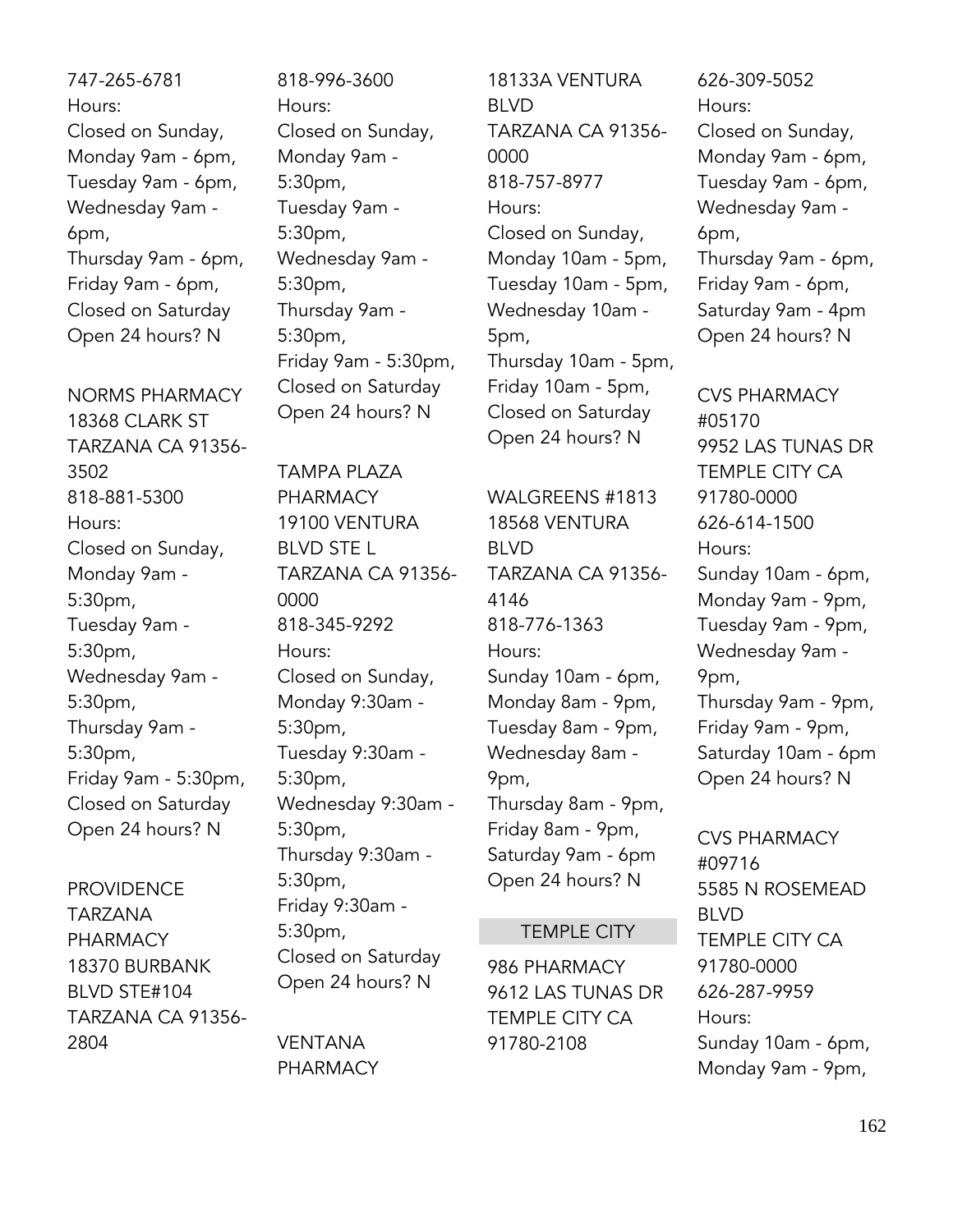Tuesday 9am - 9pm, Wednesday 9am - 9pm, Thursday 9am - 9pm, Friday 9am - 9pm, Saturday 10am - 6pm Open 24 hours? N

RITE AID PHARMACY 05609 9450 EAST LAS TUNAS DRIVE TEMPLE CITY CA 91780-2138 626-286-0152 Hours: Sunday 10am - 6pm, Monday 9am - 9pm, Tuesday 9am - 9pm, Wednesday 9am - 9pm, Thursday 9am - 9pm, Friday 9am - 9pm, Saturday 9am - 6pm Open 24 hours? N

VALLEY RX PHARMACY 5546 N ROSEMEAD BL SUITE 101 TEMPLE CITY CA 91780-0000 626-285-6838 Hours: Closed on Sunday, Monday 10am - 6pm, Tuesday 10am - 6pm, Wednesday 10am - 6pm,

Thursday 10am - 6pm, Friday 10am - 6pm, Closed on Saturday Open 24 hours? N

**TORRANCE** 

1037 W. CARSON ST

TORRANCE CA 90502-0000 310-320-3333

Closed on Sunday, Monday 9am - 6pm, Tuesday 9am - 6pm, Wednesday 9am -

Thursday 9am - 6pm, Friday 9am - 6pm, Closed on Saturday Open 24 hours? N

CARSON PHARMACY 21720 S VERMONT

AVE SUITE 101 TORRANCE CA 90502-2127 310-328-0982

Closed on Sunday, Monday 9:30am -

Tuesday 9:30am -

Wednesday 9:30am -

Thursday 9:30am -

Hours:

6:30pm,

6:30pm,

6:30pm,

6:30pm,

Hours:

6pm,

BELLA VIDA PHARMACY

# 6:30pm, Saturday 10am - 4pm Open 24 hours? N

Friday 9:30am -

**CHOICE** COMPOUNDING PHARMACY 4201 TORRANCE BLVD SUITE 120 TORRANCE CA 90503-0000 310-543-1111 Hours: Closed on Sunday, Monday 9:30am - 6pm, Tuesday 9:30am - 6pm, Wednesday 9:30am - 6pm, Thursday 9:30am - 6pm, Friday 9:30am - 6pm, Closed on Saturday Open 24 hours? N

COMMUNITY, A WALGREENS PHARMACY #16561 1001 W CARSON ST STE K TORRANCE CA 90502-2051 310-953-0627 Hours: Closed on Sunday, Monday 8:30am - 5pm,

Tuesday 8:30am - 5pm, Wednesday 8:30am - 5pm, Thursday 8:30am - 5pm, Friday 8:30am - 5pm, Closed on Saturday Open 24 hours? N

CONCIERGE PHARMACY 23215 HAWTHONE BLVD #B TORRANCE CA 90505-0000 310-299-4999 Hours: Closed on Sunday, Monday 9am - 6:30pm, Tuesday 9am - 6:30pm, Wednesday 9am - 6:30pm, Thursday 9am - 6:30pm, Friday 9am - 6:30pm, Closed on Saturday Open 24 hours? N

COSTCO PHARMACY #1202 2640 LOMITA BLVD TORRANCE CA 90505-5214 310-891-1026 Hours: Closed on Sunday,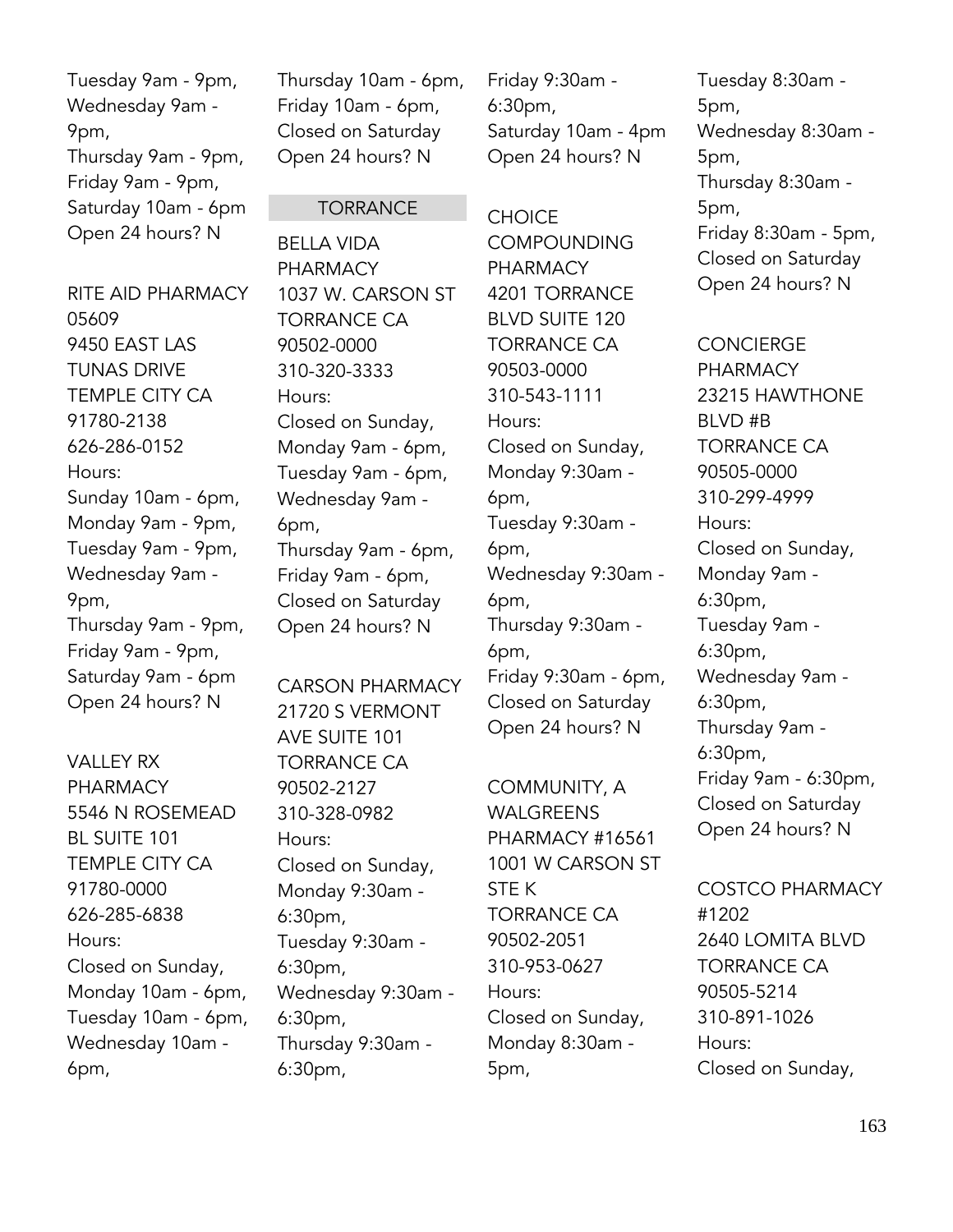Monday 10am - 7pm, Tuesday 10am - 7pm, Wednesday 10am - 7pm, Thursday 10am - 7pm, Friday 10am - 7pm, Saturday 9:30am - 6pm Open 24 hours? N

CVS PHARMACY 4235 PACIFIC COAST **HIGHWAY** TORRANCE CA 90505-0000 310-373-6847 Hours: Sunday 10am - 6pm, Monday 8am - 9pm, Tuesday 8am - 9pm, Wednesday 8am - 9pm, Thursday 8am - 9pm, Friday 8am - 9pm, Saturday 9am - 6pm Open 24 hours? N

CVS PHARMACY #08868 5020 WEST 190TH STREET TORRANCE CA 90503-0000 310-370-5607 Hours: NR Open 24 hours? Y

CVS PHARMACY #09475 4320 REDONDO BEACH BOULEVARD TORRANCE CA 90504-0000 310-542-7327 Hours: Sunday 10am - 6pm, Monday 9am - 9pm, Tuesday 9am - 9pm, Wednesday 9am - 9pm, Thursday 9am - 9pm, Friday 9am - 9pm, Saturday 10am - 6pm Open 24 hours? N

CVS PHARMACY #09478 3020 SEPULVEDA BOULEVARD TORRANCE CA 90505-0000 310-534-1264 Hours: Sunday 10am - 6pm, Monday 9am - 9pm, Tuesday 9am - 9pm, Wednesday 9am - 9pm, Thursday 9am - 9pm, Friday 9am - 9pm, Saturday 9am - 6pm Open 24 hours? N

CVS PHARMACY #09568 4625 TORRANCE

BOULEVARD TORRANCE CA 90503-0000 310-370-7919 Hours: Sunday 10am - 6pm, Monday 8am - 9pm, Tuesday 8am - 9pm, Wednesday 8am - 9pm, Thursday 8am - 9pm, Friday 8am - 9pm, Saturday 9am - 6pm Open 24 hours? N

CVS PHARMACY #10022 1303 W SEPULVEDA BLVD TORRANCE CA 90501-0000 310-784-1351 Hours: Sunday 10am - 6pm, Monday 9am - 9pm, Tuesday 9am - 9pm, Wednesday 9am - 9pm, Thursday 9am - 9pm, Friday 9am - 9pm, Saturday 9am - 6pm Open 24 hours? N

CVS PHARMACY #16050 3433 SEPULVEDA BLVD TORRANCE CA 90505-0000

310-370-1021 Hours: Sunday 9am - 6pm, Monday 9am - 9pm, Tuesday 9am - 9pm, Wednesday 9am - 9pm, Thursday 9am - 9pm, Friday 9am - 9pm, Saturday 9am - 6pm Open 24 hours? N

FOX DRUG OF **TORRANCE** 1327 EL PRADO TORRANCE CA 90501-0000 310-328-7244 Hours: Closed on Sunday, Monday 9am - 6:30pm, Tuesday 9am - 6:30pm, Wednesday 9am - 6:30pm, Thursday 9am - 6:30pm, Friday 9am - 6:30pm, Saturday 10am - 5pm Open 24 hours? N

FOX DRUGS 1327 EL PRADO AVE TORRANCE CA 90501-2716 310-328-7244 Hours: Closed on Sunday,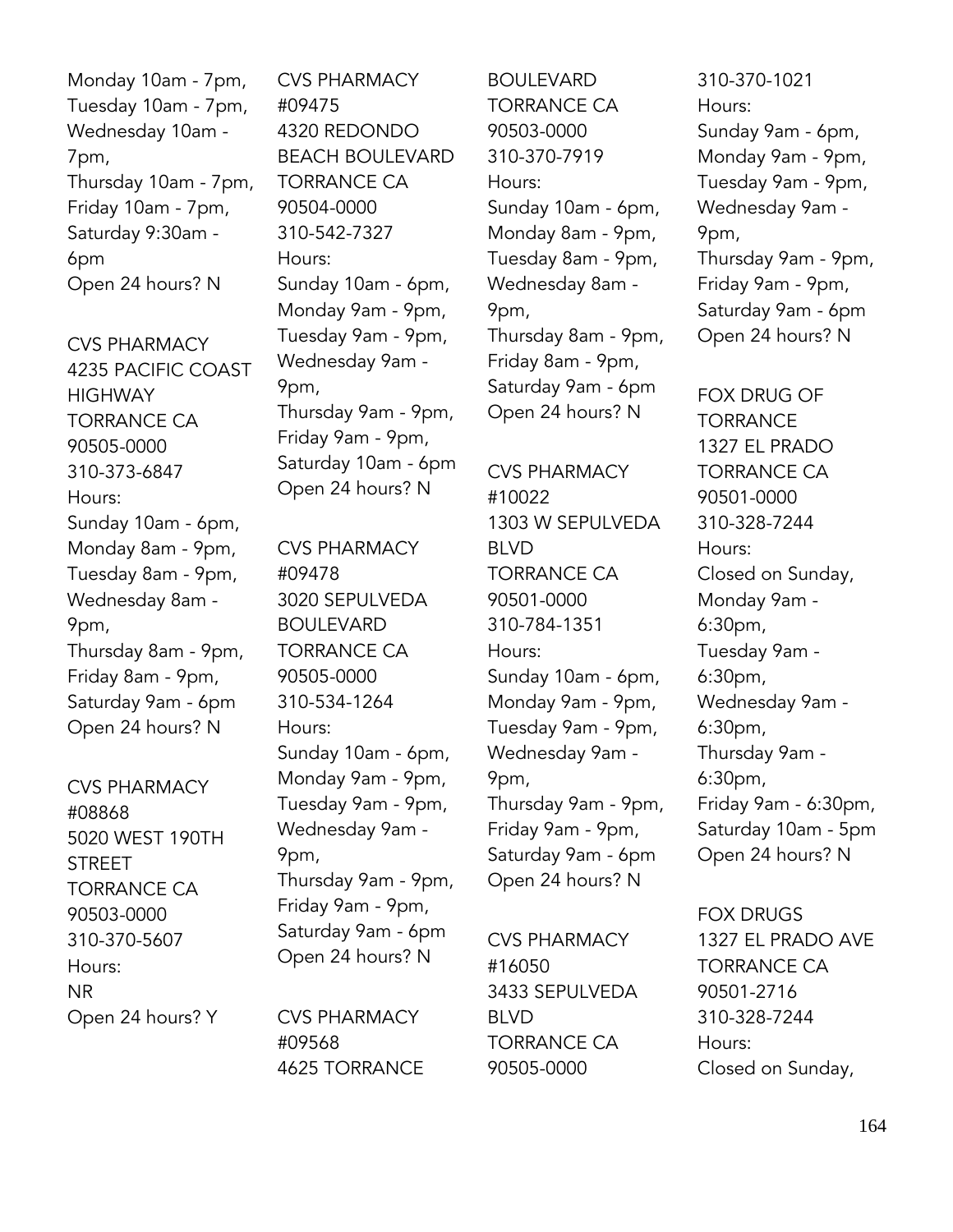Monday 9am - 6pm, Tuesday 9am - 6pm, Wednesday 9am - 6pm, Thursday 9am - 6pm, Friday 9am - 6pm, Saturday 10am - 2pm Open 24 hours? N

LOMITA CARE PHARMACY 3655 LOMITA BLVD STE 102 TORRANCE CA 90505-1900 310-378-4999 Hours: Closed on Sunday, Monday 9:30am - 6pm, Tuesday 9:30am - 6pm, Wednesday 9:30am - 6pm, Thursday 9:30am - 6pm, Friday 9:30am - 6pm, Closed on Saturday Open 24 hours? N

OUTPATIENT PHARMACY HARBOR UCLA MEDICAL **CENTER** 1000 W CARSON ST TORRANCE CA 90502-0000 424-306-7427 Hours:

Sunday 8am - 6pm, Monday 7am - 10pm, Tuesday 7am - 10pm, Wednesday 7am - 10pm, Thursday 7am - 10pm, Friday 7am - 10pm, Saturday 8am - 6pm Open 24 hours? N

PACIFICA PHARMACY 23560 S MADISON ST STE 112 TORRANCE CA 90505-5019 310-530-0831 Hours: Closed on Sunday, Monday 9am - 6pm, Tuesday 9am - 6pm, Wednesday 9am - 6pm, Thursday 9am - 6pm, Friday 9am - 6pm, Closed on Saturday Open 24 hours? N

PHARMCO, INC. 381 VAN NESS AVE SUITE 1506, 1509 TORRANCE CA 90501-0000 310-783-7450 Hours: Closed on Sunday, Monday 8:30am - 5pm,

Tuesday 8:30am - 5pm, Wednesday 8:30am - 5pm, Thursday 8:30am - 5pm, Friday 8:30am - 12:30pm, Closed on Saturday Open 24 hours? N

PREMIER FAMILY PHARMACY 21150 HAWTHORNE BLVD STE 106 TORRANCE CA 90503-0000 310-606-2121 Hours: Closed on Sunday, Monday 9:30am - 6pm, Tuesday 9:30am - 6pm, Wednesday 9:30am - 6pm, Thursday 9:30am - 6pm, Friday 9:30am - 6pm, Closed on Saturday Open 24 hours? N

RALPHS PHARMACY 1770 CARSON ST TORRANCE CA 90501-0000 310-787-8861 Hours: Sunday 10am - 6pm,

Monday 9am - 8pm, Tuesday 9am - 8pm, Wednesday 9am - 8pm, Thursday 9am - 8pm, Friday 9am - 8pm, Saturday 10am - 6pm Open 24 hours? N

RALPHS PHARMACY 3455 SEPULVEDA BLVD TORRANCE CA 90505-0000 310-370-0535 Hours: Sunday 10am - 6pm, Monday 9am - 9pm, Tuesday 9am - 9pm, Wednesday 9am - 9pm, Thursday 9am - 9pm, Friday 9am - 9pm, Saturday 10am - 6pm Open 24 hours? N

RALPHS PHARMACY 5035 PACIFIC COAST HWY TORRANCE CA 90505-0000 310-378-5214 Hours: Sunday 10am - 6pm, Monday 9am - 8pm, Tuesday 9am - 8pm, Wednesday 9am - 8pm, Thursday 9am - 8pm,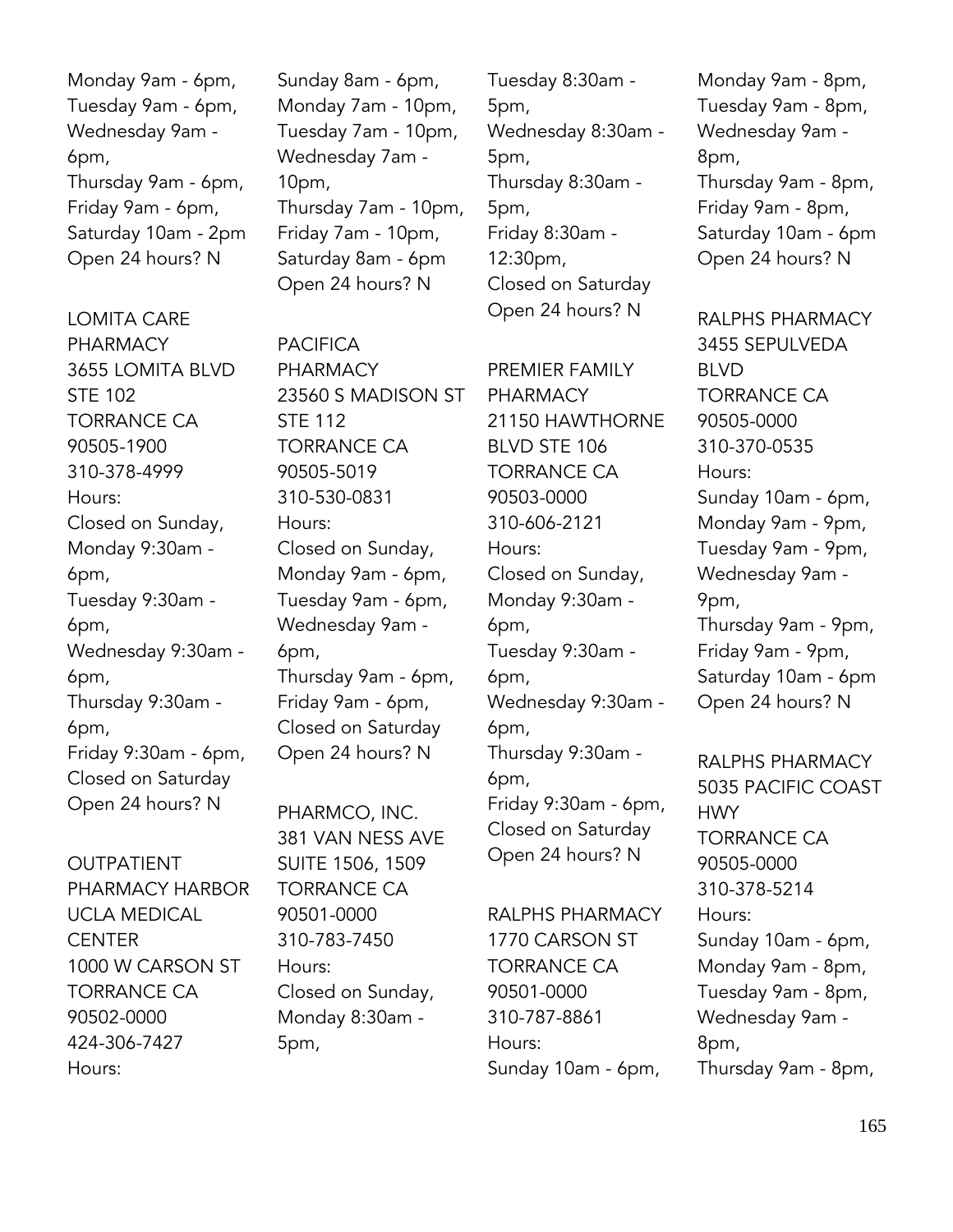Friday 9am - 8pm, Saturday 10am - 6pm Open 24 hours? N

RITE AID PHARMACY 05491 2240 WEST SEPULVEDA BOULEVARD TORRANCE CA 90501-5301 310-325-0868 Hours: Sunday 10am - 6pm, Monday 7am - 11pm, Tuesday 7am - 11pm, Wednesday 7am - 11pm, Thursday 7am - 11pm, Friday 7am - 11pm, Saturday 9am - 6pm Open 24 hours? N

RITE AID PHARMACY 05492 1237 W CARSON STREET TORRANCE CA 90502-2009 310-320-4534 Hours: Sunday 10am - 6pm, Monday 8am - 10pm, Tuesday 8am - 10pm, Wednesday 8am - 10pm, Thursday 8am - 10pm, Friday 8am - 10pm,

Saturday 9am - 6pm Open 24 hours? N

RITE AID PHARMACY 06235 3860 SEPULVEDA BOULEVARD TORRANCE CA 90505-2408 310-373-5884 Hours: Sunday 10am - 6pm, Monday 8am - 10pm, Tuesday 8am - 10pm, Wednesday 8am - 10pm, Thursday 8am - 10pm, Friday 8am - 10pm, Saturday 9am - 6pm Open 24 hours? N

SAMS PHARMACY 10-6628 2601 SKYPARK DR TORRANCE CA 90505-5313 310-517-0843 Hours: Closed on Sunday, Monday 9am - 7pm, Tuesday 9am - 7pm, Wednesday 9am - 7pm, Thursday 9am - 7pm, Friday 9am - 7pm, Saturday 9am - 5pm Open 24 hours? N

SERVAC PHARMACY 3586 REDONDO BEACH BLVD TORRANCE CA 90504-1113 310-370-1040 Hours: Closed on Sunday, Monday 11am - 6pm, Tuesday 11am - 6pm, Wednesday 11am - 6pm, Thursday 11am - 6pm, Friday 11am - 6pm, Closed on Saturday Open 24 hours? N

SOUTHWOOD PHARMACY 22220 PALOS VERDES BLVD TORRANCE CA 90505-2017 310-802-9891 Hours: Closed on Sunday, Monday 9:30am - 6:30pm, Tuesday 9:30am - 6:30pm, Wednesday 9:30am - 6:30pm, Thursday 9:30am - 6:30pm, Friday 9:30am - 6:30pm, Saturday 9:30am - 2pm Open 24 hours? N

SUNNY BAY PHARMACY #2 3565 DEL AMO BLVD TORRANCE CA 90503-0000 310-370-0911 Hours: Closed on Sunday, Monday 9am - 6pm, Tuesday 9am - 6pm, Wednesday 9am - 6pm, Thursday 9am - 6pm, Friday 9am - 6pm, Closed on Saturday Open 24 hours? N

TORMED PHARMACY 3440 LOMITA BLVD STE 149 TORRANCE CA 90505-0000 310-326-7706 Hours: Closed on Sunday, Monday 9am - 6pm, Tuesday 9am - 6pm, Wednesday 9am - 6pm, Thursday 9am - 6pm, Friday 9am - 6pm, Saturday 10am - 1pm Open 24 hours? N

**TORRANCE** MEMORIAL MEDICAL CENTER PHARMACY 3330 LOMITA BLVD TORRANCE CA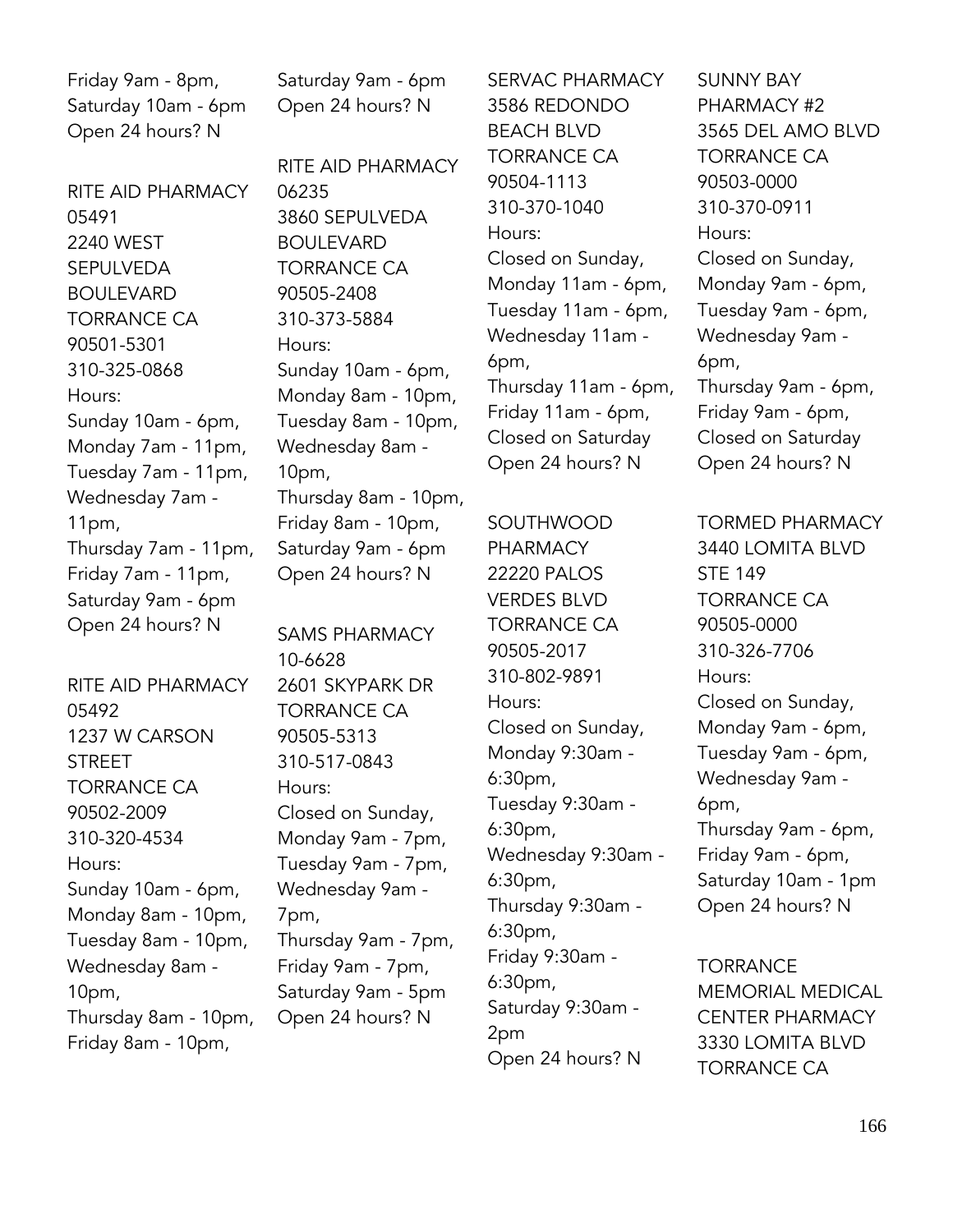90505-5002 310-517-4799 Hours: Sunday 9am - 1pm, Monday 9am - 5pm, Tuesday 9am - 5pm, Wednesday 9am - 5pm, Thursday 9am - 5pm, Friday 9am - 5pm, Saturday 9am - 1pm Open 24 hours? N

**TORRANCE** PHARMACY & **COMPOUNDING CENTER** 23600 TELO AVE STE 155 TORRANCE CA 90505-4035 424-250-1701 Hours: Closed on Sunday, Monday 9am - 6pm, Tuesday 9am - 6pm, Wednesday 9am - 6pm, Thursday 9am - 6pm, Friday 9am - 6pm, Closed on Saturday Open 24 hours? N

V M PHARMACY IV 23451 MADISON ST BUILDING 7 STE 100 TORRANCE CA 90505-4736

310-378-0005 Hours: Closed on Sunday, Monday 9am - 5pm, Tuesday 9am - 5pm, Wednesday 9am - 5pm, Thursday 9am - 5pm, Friday 9am - 5pm, Closed on Saturday Open 24 hours? N

VONS PHARMACY #3517 24325 CRENSHAW BLVD TORRANCE CA 90505-5349 310-784-1025 Hours: Sunday 9am - 5pm, Monday 9am - 9pm, Tuesday 9am - 9pm, Wednesday 9am - 9pm, Thursday 9am - 9pm, Friday 9am - 9pm, Saturday 9am - 5pm Open 24 hours? N

WALGREENS #2622 4142 PACIFIC COAST HWY TORRANCE CA 90505-5714 310-375-9019 Hours: Sunday 10am - 6pm, Monday 8am - 9pm,

Tuesday 8am - 9pm, Wednesday 8am - 9pm, Thursday 8am - 9pm,

Friday 8am - 9pm, Saturday 9am - 6pm Open 24 hours? N

WALGREENS #5772 2690 PACIFIC COAST **HWY** TORRANCE CA 90505-7038 310-517-0351 Hours: Sunday 10am - 6pm, Monday 8am - 9pm, Tuesday 8am - 9pm, Wednesday 8am - 9pm, Thursday 8am - 9pm, Friday 8am - 9pm, Saturday 9am - 6pm Open 24 hours? N

WALGREENS #6251 2976 SEPULVEDA BLVD TORRANCE CA 90505-2804 310-534-0078 Hours: Sunday 10am - 6pm, Monday 8am - 9pm, Tuesday 8am - 9pm, Wednesday 8am - 9pm, Thursday 8am - 9pm, Friday 8am - 9pm,

Saturday 9am - 6pm Open 24 hours? N

WALGREENS #7481 22930 S WESTERN AVE TORRANCE CA 90501-5112 310-517-1851 Hours: Sunday 9am - 5pm, Monday 8am - 9pm, Tuesday 8am - 9pm, Wednesday 8am - 9pm, Thursday 8am - 9pm, Friday 8am - 9pm, Saturday 9am - 6pm Open 24 hours? N

WALMART PHARMACY 10-2226 19340 HAWTHORNE BLVD TORRANCE CA 90503-3448 310-750-2409 Hours: Sunday 10am - 4pm, Monday 9am - 7pm, Tuesday 9am - 7pm, Wednesday 9am - 7pm, Thursday 9am - 7pm, Friday 9am - 7pm, Saturday 10am - 5pm Open 24 hours? N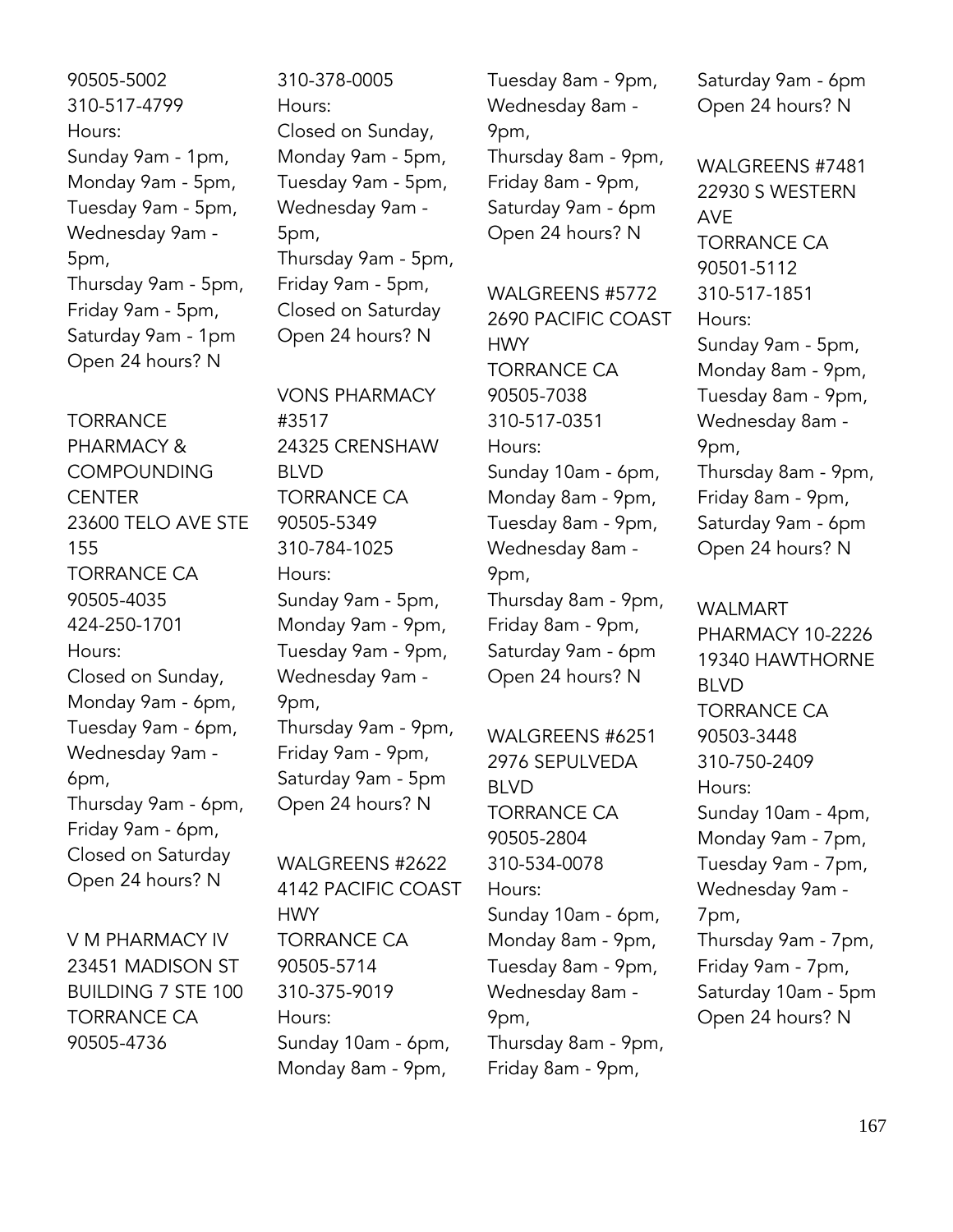WALMART PHARMACY 10-5072 19503 NORMANDIE AVE TORRANCE CA 90501-1361 310-782-6554 Hours: Sunday 10am - 6pm, Monday 9am - 9pm, Tuesday 9am - 9pm, Wednesday 9am - 9pm, Thursday 9am - 9pm, Friday 9am - 9pm, Saturday 9am - 7pm Open 24 hours? N

WALMART PHARMACY 10-5874 22015 HAWTHORNE BLVD TORRANCE CA 90503-7006 310-750-1189 Hours: Sunday 10am - 6pm, Monday 9am - 9pm, Tuesday 9am - 9pm, Wednesday 9am - 9pm, Thursday 9am - 9pm, Friday 9am - 9pm, Saturday 9am - 7pm Open 24 hours? N

TUJUNGA

BEST CHOICE PHARMACY & MEDICAL SUPPLIES 7148 FOOTHILL BLVD. TUJUNGA CA 91042- 0000 818-353-5384 Hours: Sunday 10am - 5:30pm, Monday 10am - 5:30pm, Tuesday 10am - 5:30pm, Wednesday 10am - 5:30pm, Thursday 10am - 5:30pm, Friday 10am - 5:30pm, Saturday 10am - 5:30pm Open 24 hours? N

CVS PHARMACY #09786 6588 FOOTHILL BLVD TUJUNGA CA 91042- 0000 818-446-0647 Hours: Sunday 10am - 6pm, Monday 9am - 9pm, Tuesday 9am - 9pm, Wednesday 9am - 9pm, Thursday 9am - 9pm, Friday 9am - 9pm, Saturday 9am - 6pm Open 24 hours? N

FOOTHILL PHARMACY 7220 FOOTHILL BLVD TUJUNGA CA 91042- 2719 818-208-0764 Hours: Closed on Sunday, Monday 9am - 6pm, Tuesday 9am - 6pm, Wednesday 9am - 6pm, Thursday 9am - 6pm, Friday 9am - 6pm, Closed on Saturday Open 24 hours? N

FOOTHILL REMEDY DRUGS 6253 FOOTHILL BLVD TUJUNGA CA 91042- 0000 818-236-2500 Hours: Closed on Sunday, Monday 10am - 6pm, Tuesday 10am - 6pm, Wednesday 10am - 6pm, Thursday 10am - 6pm, Friday 10am - 6pm, Closed on Saturday Open 24 hours? N

MIRACLE PHARMACY 7418-7420 FOOTHILL BLVD TUJUNGA CA 91042- 0000

818-273-4602 Hours: Closed on Sunday, Monday 10am - 6pm, Tuesday 10am - 6pm, Wednesday 10am - 6pm, Thursday 10am - 6pm, Friday 10am - 6pm, Closed on Saturday Open 24 hours? N

SAV-ON PHARMACY #3175 6240 FOOTHILL BLVD TUJUNGA CA 91042- 2724 818-249-2056 Hours: Sunday 10am - 5pm, Monday 9am - 9pm, Tuesday 9am - 9pm, Wednesday 9am - 9pm, Thursday 9am - 9pm, Friday 9am - 9pm, Saturday 9am - 5pm Open 24 hours? N

TUJUNGA PHARMACY 7341 FOOTHILL BLVD. #101 TUJUNGA CA 91042- 0000 818-352-9200 Hours: Closed on Sunday,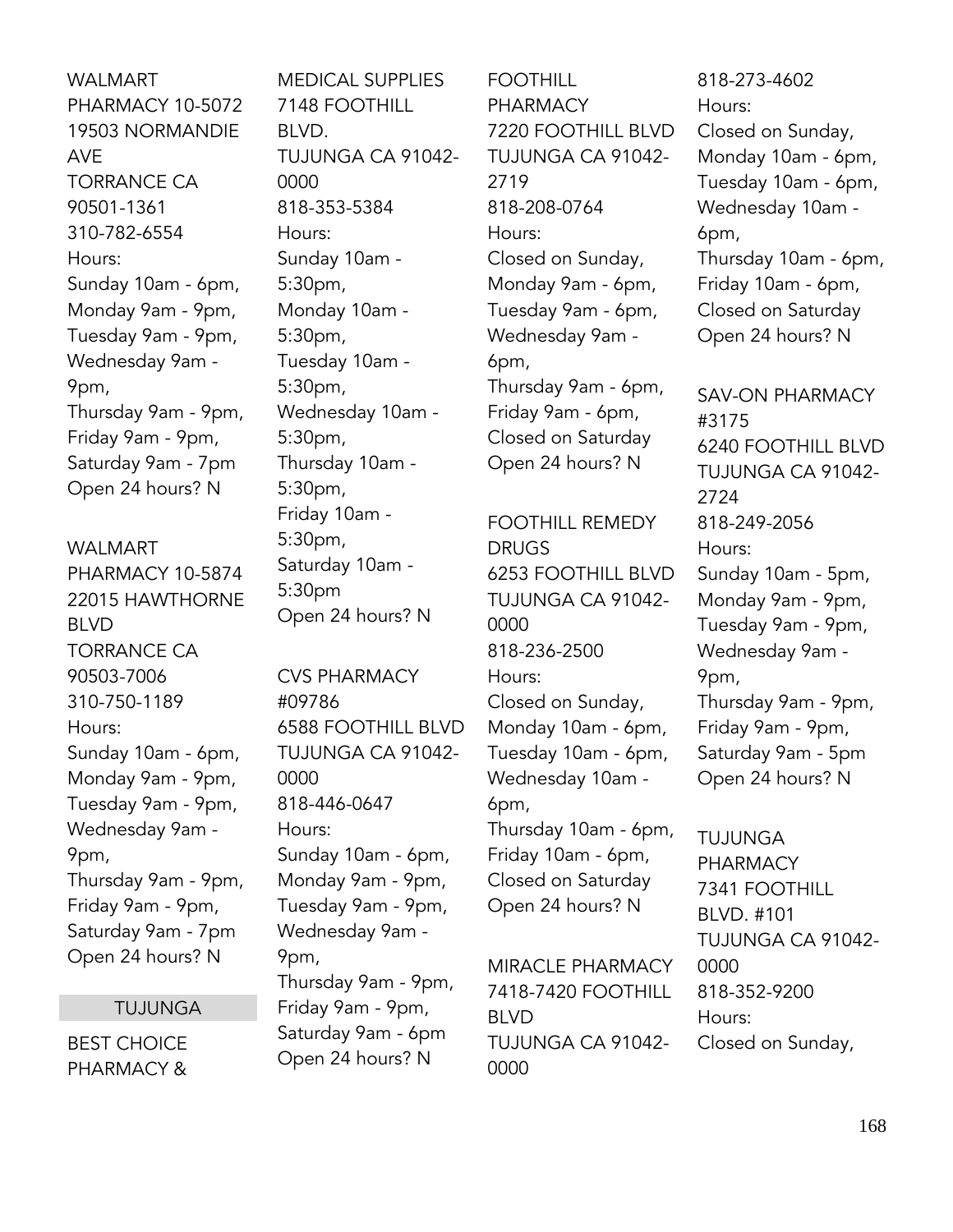Monday 9am - 5:30pm, Tuesday 9am - 5:30pm, Wednesday 9am - 5:30pm, Thursday 9am - 5:30pm, Friday 9am - 5:30pm, Closed on Saturday Open 24 hours? N

VONS PHARMACY #2124 7789 FOOTHILL BLVD TUJUNGA CA 91042- 0000 818-353-5817 Hours: Sunday 9am - 5pm, Monday 9am - 9pm, Tuesday 9am - 9pm, Wednesday 9am - 9pm, Thursday 9am - 9pm, Friday 9am - 9pm, Saturday 9am - 5pm Open 24 hours? N

## VALENCIA

CVS PHARMACY #16075 24425 MAGIC MOUNTAIN PKWY VALENCIA CA 91355- 0000 661-254-7234 Hours: Sunday 11am - 5pm,

Monday 9am - 7pm, Tuesday 9am - 7pm, Wednesday 9am - 7pm, Thursday 9am - 7pm, Friday 9am - 7pm, Saturday 9am - 5pm Open 24 hours? N

RALPHS PHARMACY 27760 N MCBEAN PKWY VALENCIA CA 91354- 0000 661-263-6480 Hours: Sunday 10am - 6pm, Monday 9am - 8pm, Tuesday 9am - 8pm, Wednesday 9am - 8pm, Thursday 9am - 8pm, Friday 9am - 8pm, Saturday 10am - 6pm Open 24 hours? N

RITE AID PHARMACY 06263 27716 WEST MCBEAN PARKWAY VALENCIA CA 91354- 1430 661-263-6658 Hours: Sunday 10am - 6pm, Monday 9am - 9pm, Tuesday 9am - 9pm, Wednesday 9am - 9pm,

Thursday 9am - 9pm, Friday 9am - 9pm, Saturday 9am - 6pm Open 24 hours? N

SANTA CLARITA VALLEY HEALTH CARE PHARMACY 23823 VALENCIA BLVD SUITE 110 VALENCIA CA 91355- 0000 661-254-3600 Hours: Closed on Sunday, Monday 9am - 7pm, Tuesday 9am - 7pm, Wednesday 9am - 7pm, Thursday 9am - 7pm, Friday 9am - 7pm, Saturday 9am - 3pm Open 24 hours? N

SAV-ON PHARMACY #3301 23850 COPPERHILL DR VALENCIA CA 91354- 0000 661-775-3944 Hours: Sunday 10am - 6pm, Monday 9am - 9pm, Tuesday 9am - 9pm, Wednesday 9am - 9pm, Thursday 9am - 9pm, Friday 9am - 9pm,

Saturday 9am - 5pm Open 24 hours? N

VALENCIA TOWN CENTER PHARMACY 26357 MCBEAN **PKWY** VALENCIA CA 91355- 0000 661-291-1800 Hours: Closed on Sunday, Monday 9am - 6pm, Tuesday 9am - 6pm, Wednesday 9am - 6pm, Thursday 9am - 6pm, Friday 9am - 6pm, Closed on Saturday Open 24 hours? N

VONS PHARMACY #2030 25850 N THE OLD RD VALENCIA CA 91355- 1710 661-254-5824 Hours: Sunday 9am - 5pm, Monday 9am - 9pm, Tuesday 9am - 9pm, Wednesday 9am - 9pm, Thursday 9am - 9pm, Friday 9am - 9pm, Saturday 9am - 5pm Open 24 hours? N

VALLEY VILLAGE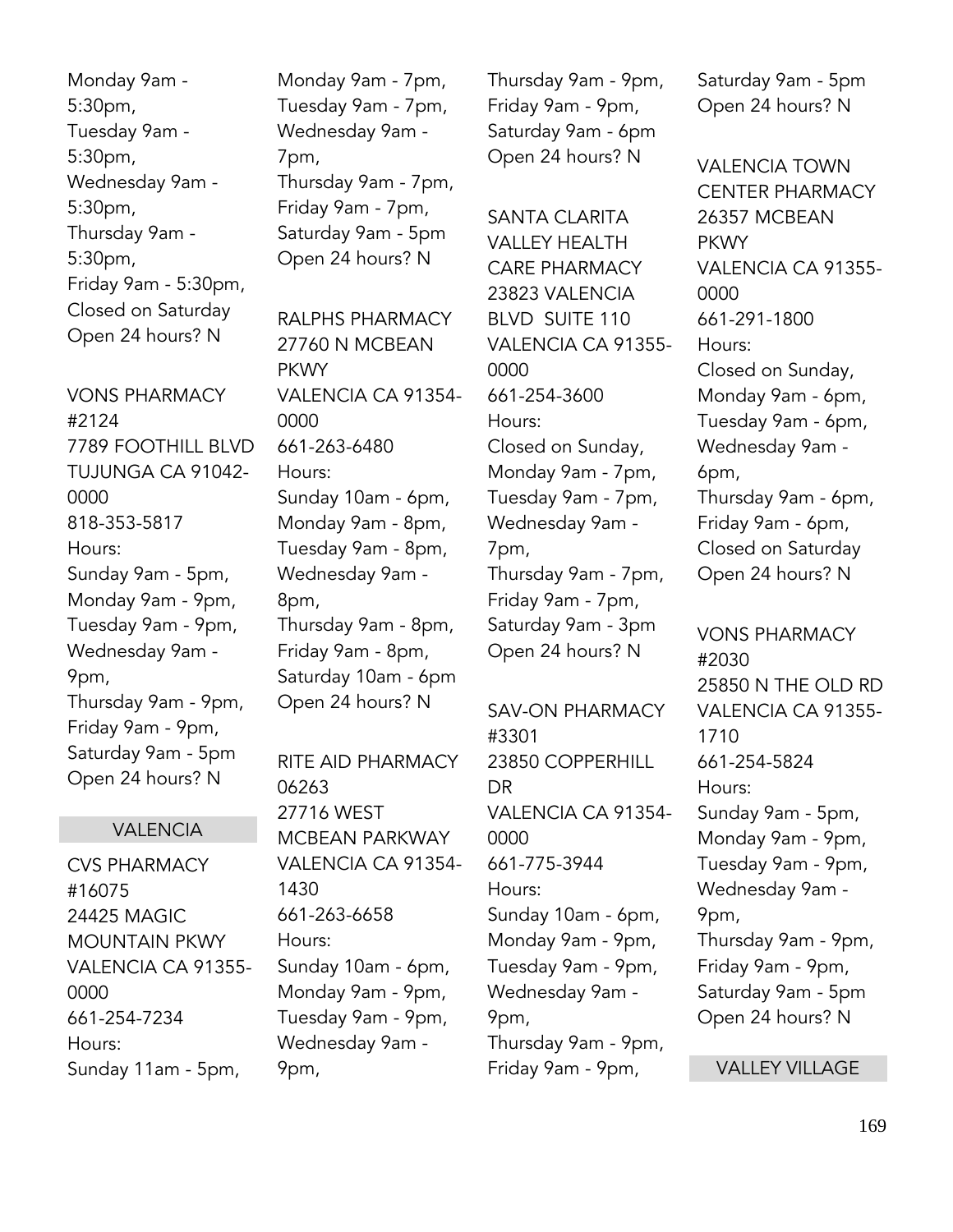CANYON PHARMACY 12117 MAGNOLIA BLVD VALLEY VILLAGE CA 91607-0000 818-927-4249 Hours: Closed on Sunday, Monday 9am - 5pm, Tuesday 9am - 5pm, Wednesday 9am - 5pm, Thursday 9am - 5pm, Friday 9am - 5pm, Closed on Saturday Open 24 hours? N

GO TO PHARMACY INC. 5961 LAUREL CANYON BLVD # 2 VALLEY VILLAGE CA 91607-1237 818-850-7010 Hours: Closed on Sunday, Monday 9:30am - 6pm, Tuesday 9:30am - 6pm, Wednesday 9:30am - 6pm, Thursday 9:30am - 6pm, Friday 9:30am - 6pm, Closed on Saturday Open 24 hours? N

KEY PHARMACY 12660 RIVERSIDE DR STE 100 VALLEY VILLAGE CA 91607-3430 818-509-3630 Hours: Closed on Sunday, Monday 9am - 6pm, Tuesday 9am - 6pm, Wednesday 9am - 6pm, Thursday 9am - 6pm, Friday 9am - 6pm, Saturday 8:30am - 11:30am Open 24 hours? N

## VAN NUYS

986 PHARMACY #8006 6521 VAN NUYS BLVD VAN NUYS CA 91401- 1425 818-933-2010 Hours: Closed on Sunday, Monday 9am - 6pm, Tuesday 9am - 6pm, Wednesday 9am - 6pm, Thursday 9am - 6pm, Friday 9am - 6pm, Saturday 9am - 4pm Open 24 hours? N

ALLIED HEALTH PHARMACY

14659 VICTORY BLVD VAN NUYS CA 91411- 1622 818-290-8465 Hours: Closed on Sunday, Monday 9am - 9pm, Tuesday 9am - 9pm, Wednesday 9am - 9pm, Thursday 9am - 9pm, Friday 9am - 9pm, Saturday 9am - 5pm Open 24 hours? N

COSTCO PHARMACY #48 6100 SEPULVEDA BLVD VAN NUYS CA 91411- 2503 818-989-5158 Hours: Closed on Sunday, Monday 10am - 8:30pm, Tuesday 10am - 8:30pm, Wednesday 10am - 8:30pm, Thursday 10am - 8:30pm, Friday 10am - 8:30pm, Saturday 9:30am - 6pm Open 24 hours? N

CVS PHARMACY #04792 15232 SHERMAN **WAY** VAN NUYS CA 91405- 0000 818-374-3480 Hours: NR Open 24 hours? Y

CVS PHARMACY #09630 6201 SEPULVEDA BLVD VAN NUYS CA 91411- 0000 818-373-5005 Hours: Sunday 10am - 6pm, Monday 9am - 9pm, Tuesday 9am - 9pm, Wednesday 9am - 9pm, Thursday 9am - 9pm, Friday 9am - 9pm, Saturday 10am - 6pm Open 24 hours? N

CVS PHARMACY #16650 5711 SEPULVEDA BLVD VAN NUYS CA 91411- 0000 818-779-0321 Hours: Sunday 11am - 5pm, Monday 9am - 7pm,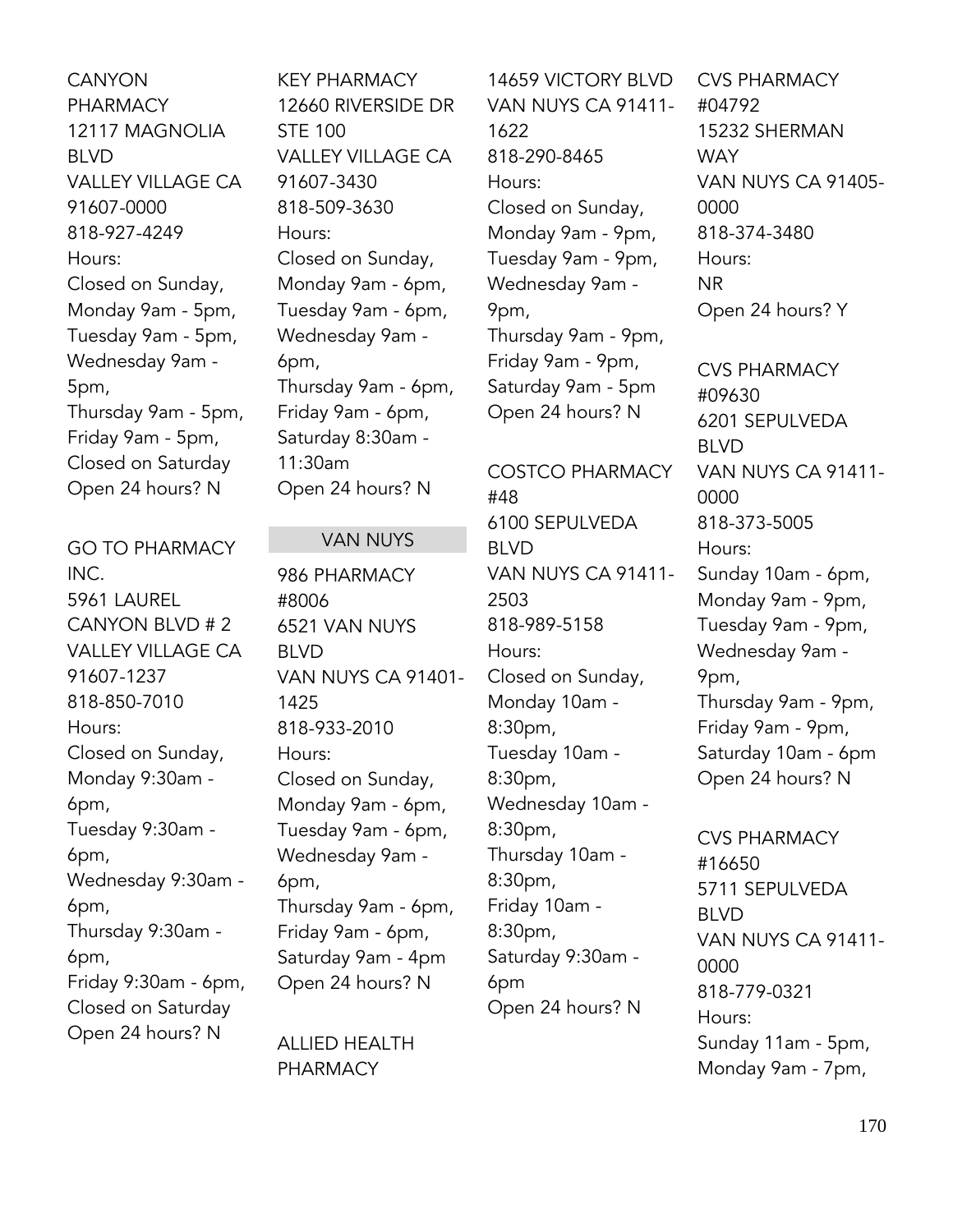Tuesday 9am - 7pm, Wednesday 9am - 7pm, Thursday 9am - 7pm, Friday 9am - 7pm, Saturday 9am - 5pm Open 24 hours? N

CVS PHARMACY #16652 14920 RAYMER ST VAN NUYS CA 91405- 0000 818-922-1002 Hours: Sunday 11am - 5pm, Monday 9am - 7pm, Tuesday 9am - 7pm, Wednesday 9am - 7pm, Thursday 9am - 7pm, Friday 9am - 7pm, Saturday 9am - 5pm Open 24 hours? N

H K VALLEY PHARMACY 17643 SHERMAN WAY STE 104 VAN NUYS CA 91406- 3510 818-708-0728 Hours: Closed on Sunday, Monday 10am - 5pm, Tuesday 10am - 5pm, Wednesday 10am - 5pm, Thursday 10am - 5pm, Friday 10am - 5pm, Saturday 10am - 3pm Open 24 hours? N

HEALTHY WAY PHARMACY 7223 BALBOA BLVD VAN NUYS CA 91406- 0000 818-997-9420 Hours: Closed on Sunday, Monday 9am - 6pm, Tuesday 9am - 6pm, Wednesday 9am - 6pm, Thursday 9am - 6pm, Friday 9am - 6pm, Saturday 10am - 2pm Open 24 hours? N

HYE PHARMACY 13745 VICTORY BLVD VAN NUYS CA 91401- 2348 818-782-7152 Hours: Closed on Sunday, Monday 9:30am - 6:30pm, Tuesday 9:30am - 6:30pm, Wednesday 9:30am - 6:30pm, Thursday 9:30am - 6:30pm, Friday 9:30am - 6:30pm,

Saturday 9:30am - 3pm Open 24 hours? N

KOVAC'S CARE PHARMACY 14423 GILMORE ST VAN NUYS CA 91401- 1430 818-786-2669 Hours: Closed on Sunday, Monday 9am - 5:30pm, Tuesday 9am - 5:30pm, Wednesday 9am - 5:30pm, Thursday 9am - 5:30pm, Friday 9am - 5:30pm, Closed on Saturday Open 24 hours? N

MED CENTER PHARMACY INC 14624 SHERMAN WAY STE 104 VAN NUYS CA 91405- 0000 818-785-4944 Hours: Closed on Sunday, Monday 9am - 6pm, Tuesday 9am - 6pm, Wednesday 9am - 6pm, Thursday 9am - 6pm, Friday 9am - 6pm,

Closed on Saturday Open 24 hours? N

MEDICINE LAND PHARMACY 7400 VAN NUYS BLVD UNIT 101 VAN NUYS CA 91405- 0000 818-997-7000 Hours: Closed on Sunday, Monday 9am - 6pm, Tuesday 9:30am - 6pm, Wednesday 9:30am - 6pm, Thursday 9:30am - 6pm, Friday 9:30am - 6pm, Closed on Saturday Open 24 hours? N

MEDICORX **SPECIALTY** 7039 VALJEAN AVE VAN NUYS CA 91406- 3915 818-390-9696 Hours: Closed on Sunday, Monday 9am - 5:30pm, Tuesday 9am - 5:30pm, Wednesday 9am - 5:30pm, Thursday 9am - 5:30pm,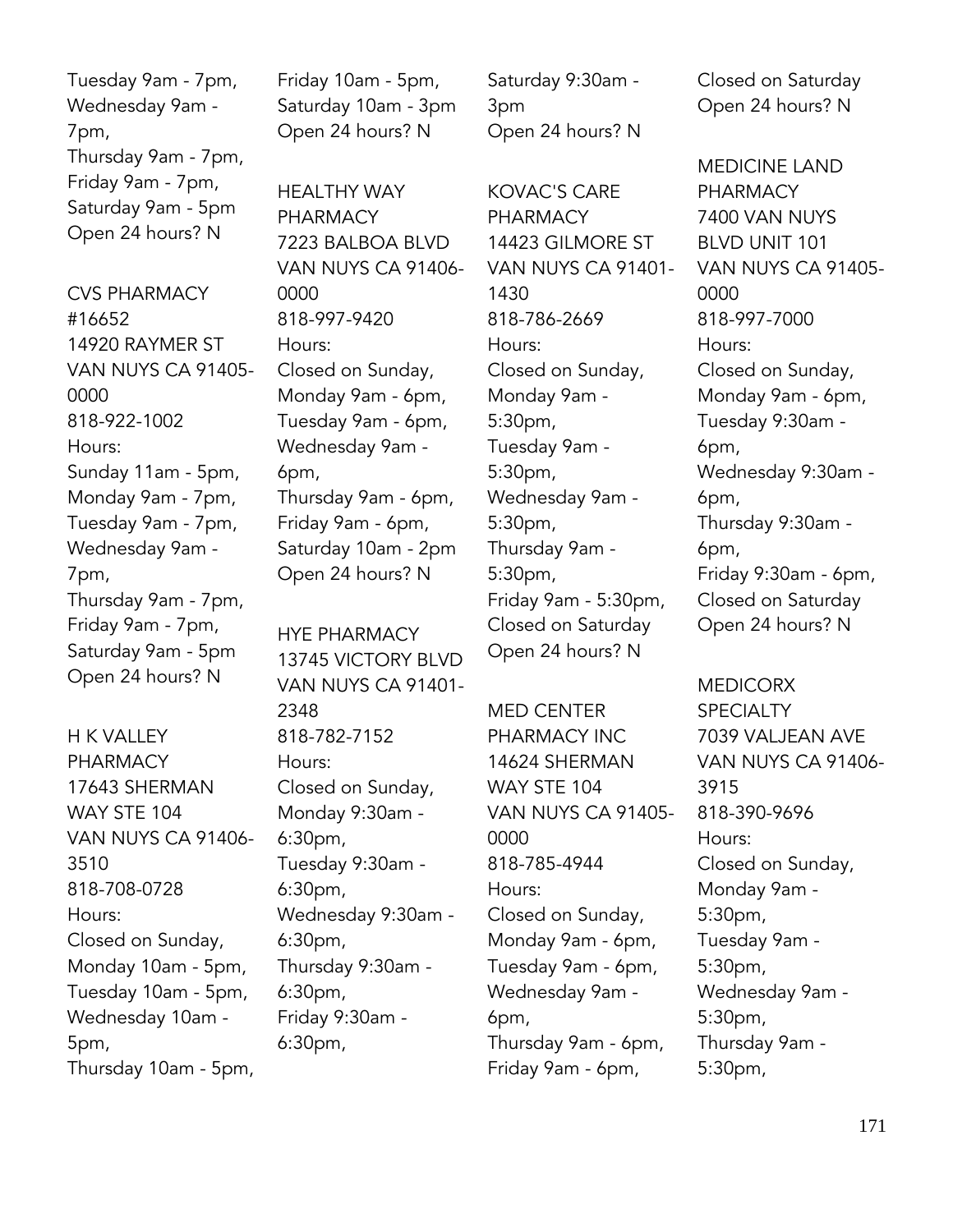Friday 9am - 5:30pm, Closed on Saturday Open 24 hours? N

MESA PHARMACY IV 7218 VAN NUYS BLVD STE B VAN NUYS CA 91405- 0000 818-785-6049 Hours: Closed on Sunday, Monday 9:30am - 5pm, Tuesday 9:30am - 5pm, Wednesday 9:30am - 5pm, Thursday 9:30am - 5pm, Friday 9:30am - 5pm, Closed on Saturday Open 24 hours? N

PREMIER CARE PHARMACY 13703 BURBANK BLVD VAN NUYS CA 91401- 5040 818-376-0333 Hours: Closed on Sunday, Monday 10am - 6pm, Tuesday 10am - 6pm, Wednesday 10am - 6pm, Thursday 10am - 6pm, Friday 10am - 6pm,

Closed on Saturday Open 24 hours? N

PRIME LIBERTY PHARMACY 7335 VAN NUYS BLVD STE 107 VAN NUYS CA 91405- 1951 818-465-3515 Hours: Closed on Sunday, Monday 9:30am - 6pm, Tuesday 9:30am - 6pm, Wednesday 9:30am - 6pm, Thursday 9:30am - 6pm, Friday 9:30am - 6pm, Saturday 9:30am - 1:30pm Open 24 hours? N

RITE AID PHARMACY 05567 7239 WOODMAN AVENUE VAN NUYS CA 91405- 2621 818-781-7127 Hours: Sunday 10am - 6pm, Monday 9am - 9pm, Tuesday 9am - 9pm, Wednesday 9am - 9pm, Thursday 9am - 9pm,

Friday 9am - 9pm, Saturday 9am - 6pm Open 24 hours? N

RITE AID PHARMACY 05568 17266 SATICOY **STREET** VAN NUYS CA 91406- 2103 818-345-1543 Hours: Sunday 10am - 6pm, Monday 8am - 10pm, Tuesday 8am - 10pm, Wednesday 8am - 10pm, Thursday 8am - 10pm, Friday 8am - 10pm, Saturday 9am - 6pm Open 24 hours? N

SHERMAN WAY PHARMACY 15333 SHERMAN WAY UNIT C VAN NUYS CA 91406- 0000 818-453-8380 Hours: Closed on Sunday, Monday 10am - 6pm, Tuesday 10am - 6pm, Wednesday 10am - 6pm, Thursday 10am - 6pm, Friday 10am - 6pm,

Closed on Saturday Open 24 hours? N

STATE PHARMACY 15714 1/2 VANOWEN ST VAN NUYS CA 91406- 5029 818-386-8555 Hours: Closed on Sunday, Monday 9:30am - 5:30pm, Tuesday 9:30am - 5:30pm, Wednesday 9:30am - 5:30pm, Thursday 9:30am - 5:30pm, Friday 9:30am - 5:30pm, Closed on Saturday Open 24 hours? N

SUPER DISCOUNT PHARMACY 14618 VICTORY BLVD UNIT B VAN NUYS CA 91411- 0000 818-376-8316 Hours: Closed on Sunday, Monday 9am - 6pm, Tuesday 9am - 6pm, Wednesday 9am - 6pm, Thursday 9am - 6pm, Friday 9am - 6pm,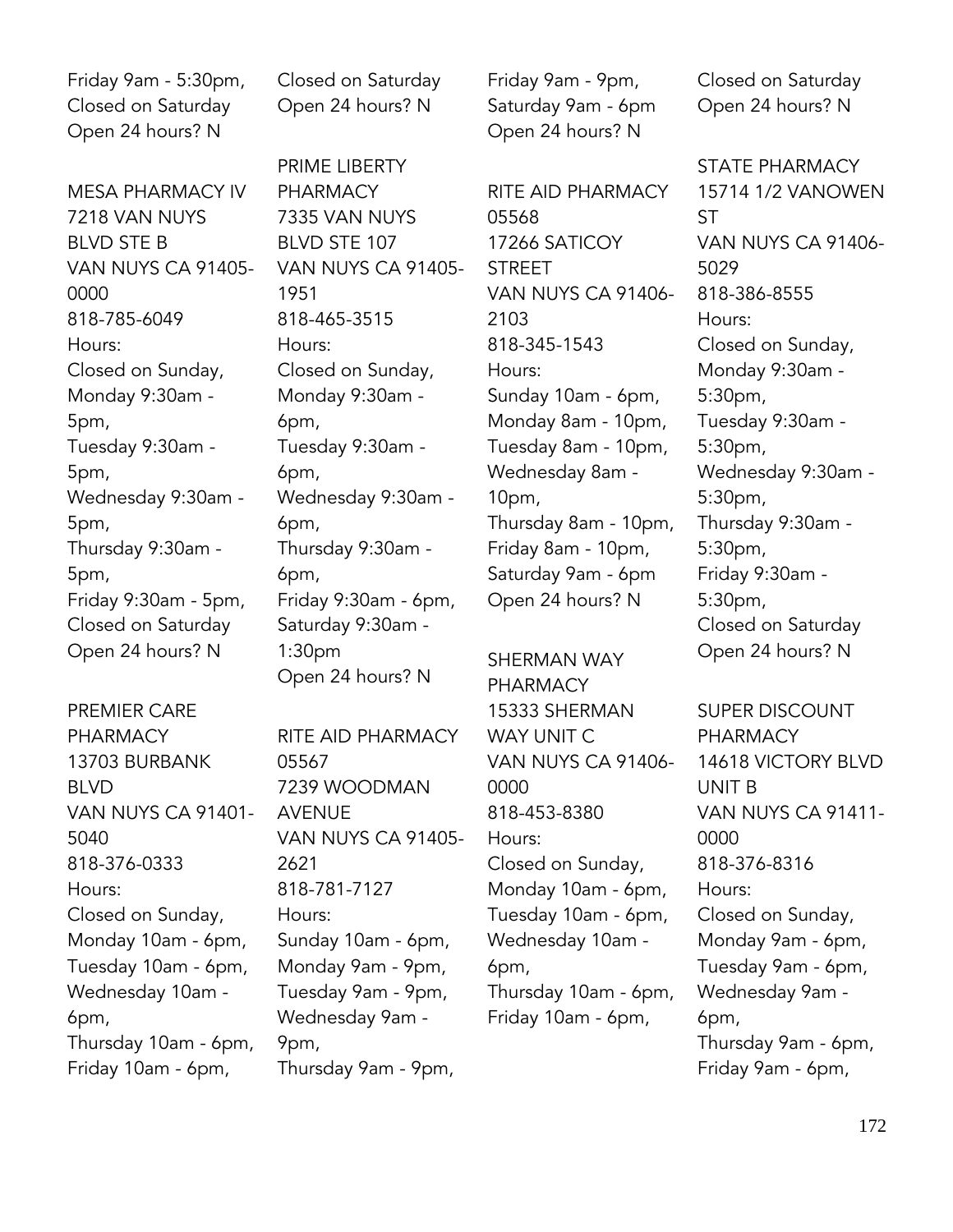Saturday 9am - 1pm Open 24 hours? N

VICTORY CARE PHARMACY 13309 VICTORY BLVD STE A VAN NUYS CA 91401- 0000 818-639-9720 Hours: Closed on Sunday, Monday 9am - 6pm, Tuesday 9am - 6pm, Wednesday 9am - 6pm, Thursday 9am - 6pm, Friday 9am - 6pm, Saturday 9am - 1pm Open 24 hours? N

WALGREENS #5525 7155 VAN NUYS BLVD VAN NUYS CA 91405- 3006 818-989-4281 Hours: Sunday 10am - 6pm, Monday 8am - 9pm, Tuesday 8am - 9pm, Wednesday 8am - 9pm, Thursday 8am - 9pm, Friday 8am - 9pm, Saturday 9am - 6pm Open 24 hours? N

WALGREENS #6700 5224 COLDWATER CANYON AVE VAN NUYS CA 91401- 6146 818-487-2715 Hours: Sunday 10am - 6pm, Monday 8am - 9pm, Tuesday 8am - 9pm, Wednesday 8am - 9pm, Thursday 8am - 9pm, Friday 8am - 9pm, Saturday 9am - 6pm Open 24 hours? N

WALGREENS #7826 13231 VICTORY BLVD VAN NUYS CA 91401- 2025 818-623-9358 Hours: Closed on Sunday, Monday 9am - 7pm, Tuesday 9am - 7pm, Wednesday 9am - 7pm, Thursday 9am - 7pm, Friday 9am - 7pm, Saturday 9am - 6pm Open 24 hours? N

YM DRUGS 6578 VAN NUYS BLVD VAN NUYS CA 91401- 0000

818-901-7080 Hours: Closed on Sunday, Monday 10am - 6pm, Tuesday 10am - 6pm, Wednesday 10am - 6pm, Thursday 10am - 6pm, Friday 10am - 6pm, Saturday 10:30am - 3:30pm Open 24 hours? N

YOUNG'S PHARMACY 7134 VAN NUYS BLVD VAN NUYS CA 91405- 3005 818-787-9339 Hours: Closed on Sunday, Monday 10am - 7pm, Tuesday 10am - 7pm, Wednesday 10am - 7pm, Thursday 10am - 7pm, Friday 10am - 7pm, Saturday 10am - 5pm Open 24 hours? N

# VENICE

CVS PHARMACY #06582 255 MAIN ST VENICE CA 90291- 0000 310-399-2436 Hours:

Sunday 10am - 5pm, Monday 9am - 9pm, Tuesday 9am - 9pm, Wednesday 9am - 9pm, Thursday 9am - 9pm, Friday 9am - 9pm, Saturday 10am - 5pm Open 24 hours? N

CVS PHARMACY #08829 119 SOUTH LINCOLN BLVD VENICE CA 90291- 0000 310-392-3983 Hours: Sunday 10am - 6pm, Monday 8am - 9pm, Tuesday 8am - 9pm, Wednesday 8am - 9pm, Thursday 8am - 9pm, Friday 8am - 9pm, Saturday 10am - 6pm Open 24 hours? N

RITE AID PHARMACY 05485 888 LINCOLN BOULEVARD VENICE CA 90291- 2866 310-396-2838 Hours: Sunday 10am - 6pm, Monday 8am - 10pm, Tuesday 8am - 10pm,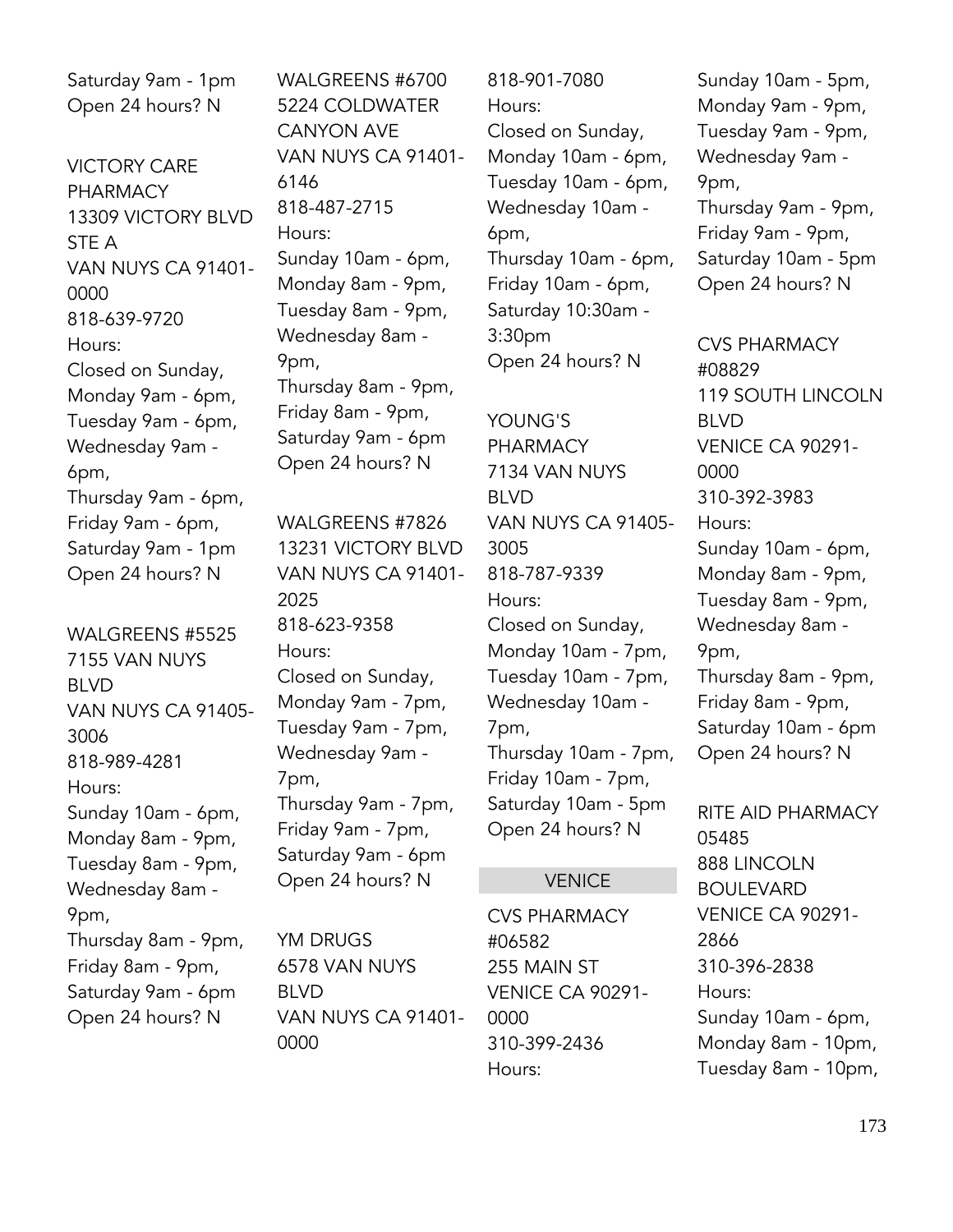Wednesday 8am - 10pm, Thursday 8am - 10pm, Friday 8am - 10pm, Saturday 9am - 6pm Open 24 hours? N

VENICE FAMILY 604 ROSE AVE VENICE CA 90291- 2767 310-664-7756 Hours: Closed on Sunday, Monday 9am - 7pm, Tuesday 9am - 7pm, Wednesday 9am - 7pm, Thursday 9am - 7pm, Friday 9am - 6pm, Closed on Saturday Open 24 hours? N

# WALNUT

VONS PHARMACY #2167 350 N LEMON AVE WALNUT CA 91789- 2345 909-595-7431 Hours: Sunday 9am - 5pm, Monday 9am - 9pm, Tuesday 9am - 9pm, Wednesday 9am - 9pm, Thursday 9am - 9pm, Friday 9am - 9pm,

Saturday 9am - 5pm Open 24 hours? N

# WALNUT PARK

CVS PHARMACY #08898 7300 ALAMEDA ST WALNUT PARK CA 90255-0000 323-583-0638 Hours: Sunday 10am - 6pm, Monday 8am - 9pm, Tuesday 8am - 9pm, Wednesday 8am - 9pm, Thursday 8am - 9pm, Friday 8am - 9pm, Saturday 9am - 6pm Open 24 hours? N

## WEST COVINA

BETTER VALUE PHARMACY 2707 E VALLEY BLVD #100 WEST COVINA CA 91792-0000 626-960-4723 Hours: Closed on Sunday, Monday 9am - 6pm, Tuesday 9am - 6pm, Wednesday 9am - 6pm, Thursday 9am - 6pm, Friday 9am - 6pm,

Saturday 9am - 2pm Open 24 hours? N

BRIGHT CARE PHARMACY 140 N ORANGE AVE STE 103 WEST COVINA CA 91790-0000 626-251-1630 Hours: Closed on Sunday, Monday 9am - 5:30pm, Tuesday 9am - 5:30pm, Wednesday 9am - 5:30pm, Thursday 9am - 5:30pm, Friday 9am - 5:30pm, Closed on Saturday Open 24 hours? N

CVS PHARMACY #09687 702 NORTH AZUSA AVE WEST COVINA CA 91791-0000 626-967-0679 Hours: Sunday 10am - 6pm, Monday 9am - 9pm, Tuesday 9am - 9pm, Wednesday 9am - 9pm, Thursday 9am - 9pm, Friday 9am - 9pm,

Saturday 10am - 6pm Open 24 hours? N

CVS PHARMACY #09735 727 S GLENDORA AVE WEST COVINA CA 91790-0000 626-337-7284 Hours: Sunday 10am - 6pm, Monday 8am - 9pm, Tuesday 8am - 9pm, Wednesday 8am - 9pm, Thursday 8am - 9pm, Friday 8am - 9pm, Saturday 10am - 6pm Open 24 hours? N

CVS PHARMACY #09748 3670 SOUTH NOGALES STREET WEST COVINA CA 91792-0000 626-912-7031 Hours: Sunday 10am - 6pm, Monday 8am - 10pm, Tuesday 8am - 10pm, Wednesday 8am - 10pm, Thursday 8am - 10pm, Friday 8am - 10pm, Saturday 9am - 6pm Open 24 hours? N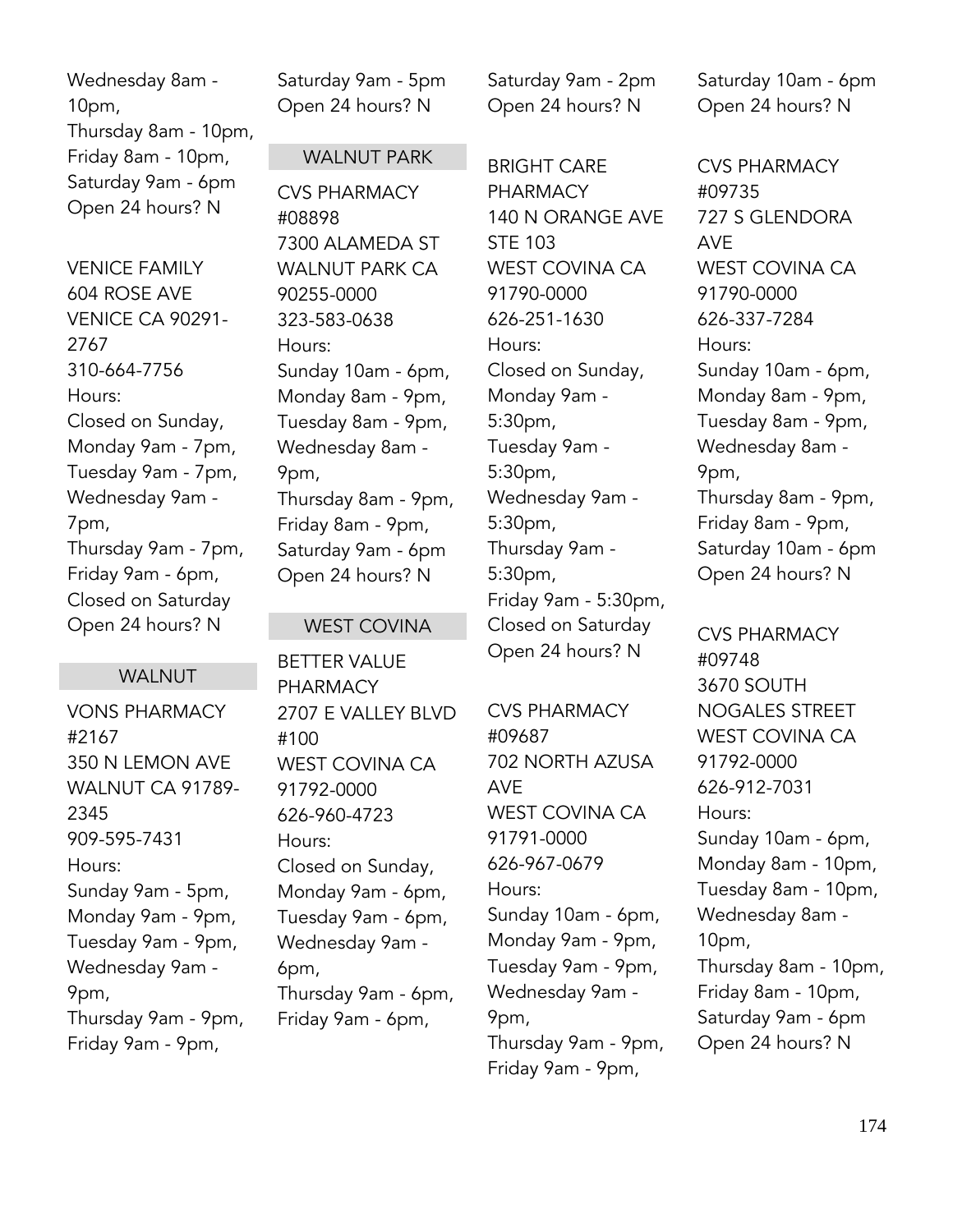CVS PHARMACY #16415 2831 E EASTLAND CTR DR WEST COVINA CA 91791-0000 626-257-2287 Hours: Sunday 11am - 5pm, Monday 9am - 7pm, Tuesday 9am - 7pm, Wednesday 9am - 7pm, Thursday 9am - 7pm, Friday 9am - 7pm, Saturday 9am - 5pm Open 24 hours? N

CVS PHARMACY #17230 2370 S AZUSA AVE WEST COVINA CA 91792-0000 626-667-5401 Hours: Sunday 11am - 5pm, Monday 9am - 7pm, Tuesday 9am - 7pm, Wednesday 9am - 7pm, Thursday 9am - 7pm, Friday 9am - 7pm, Saturday 9am - 5pm Open 24 hours? N

EAST VALLEY PMQ PHARMACY 420 S GLENDORA AVE

WEST COVINA CA 91790-3001 626-869-2470 Hours: Closed on Sunday, Monday 9am - 6pm, Tuesday 9am - 6pm, Wednesday 9am - 6pm, Thursday 9am - 6pm, Friday 8am - 4:30pm, Closed on Saturday Open 24 hours? N

EZCARE PHARMACY 1535 W. MERCED AVE. SUITE 100 WEST COVINA CA 91790-0000 626-587-0400 Hours: Closed on Sunday, Monday 9am - 5pm, Tuesday 9am - 5pm, Wednesday 9am - 5pm, Thursday 9am - 5pm, Friday 9am - 5pm, Closed on Saturday Open 24 hours? N

MAXSON MEDICAL PHARMACY 933 S SUNSET AVE #107 WEST COVINA CA 91790-3410 626-338-1143 Hours:

Closed on Sunday, Monday 10am - 6:30pm, Tuesday 10am - 6:30pm, Wednesday 10am - 6:30pm, Thursday 10am - 6:30pm, Friday 10am - 6:30pm, Saturday 10am - 12pm Open 24 hours? N

MERCED MEDICAL PHARMACY 1515 W MERCED AVE WEST COVINA CA 91790-3403 626-962-3685 Hours: Closed on Sunday, Monday 9:30am - 6pm, Tuesday 9:30am - 6pm, Wednesday 9:30am - 6pm, Thursday 9:30am - 6pm, Friday 9:30am - 6pm, Closed on Saturday Open 24 hours? N

RITE AID PHARMACY 05610 1528 EAST AMAR ROAD

WEST COVINA CA 91792-1618 626-965-2016 Hours: Sunday 10am - 6pm, Monday 8am - 10pm, Tuesday 8am - 10pm, Wednesday 8am - 10pm, Thursday 8am - 10pm, Friday 8am - 10pm, Saturday 9am - 6pm Open 24 hours? N

SAN GABRIEL MEDICAL PHARMACY 1250 S SUNSET STE 207 WEST COVINA CA 91790-0000 626-960-8696 Hours: Closed on Sunday, Monday 9am - 6:30pm, Tuesday 9am - 6:30pm, Wednesday 9am - 6:30pm, Thursday 9am - 6:30pm, Friday 9am - 6:30pm, Saturday 10am - 2pm Open 24 hours? N

TLC MEDICAL ARTS PHARMACY 1500 W COVINA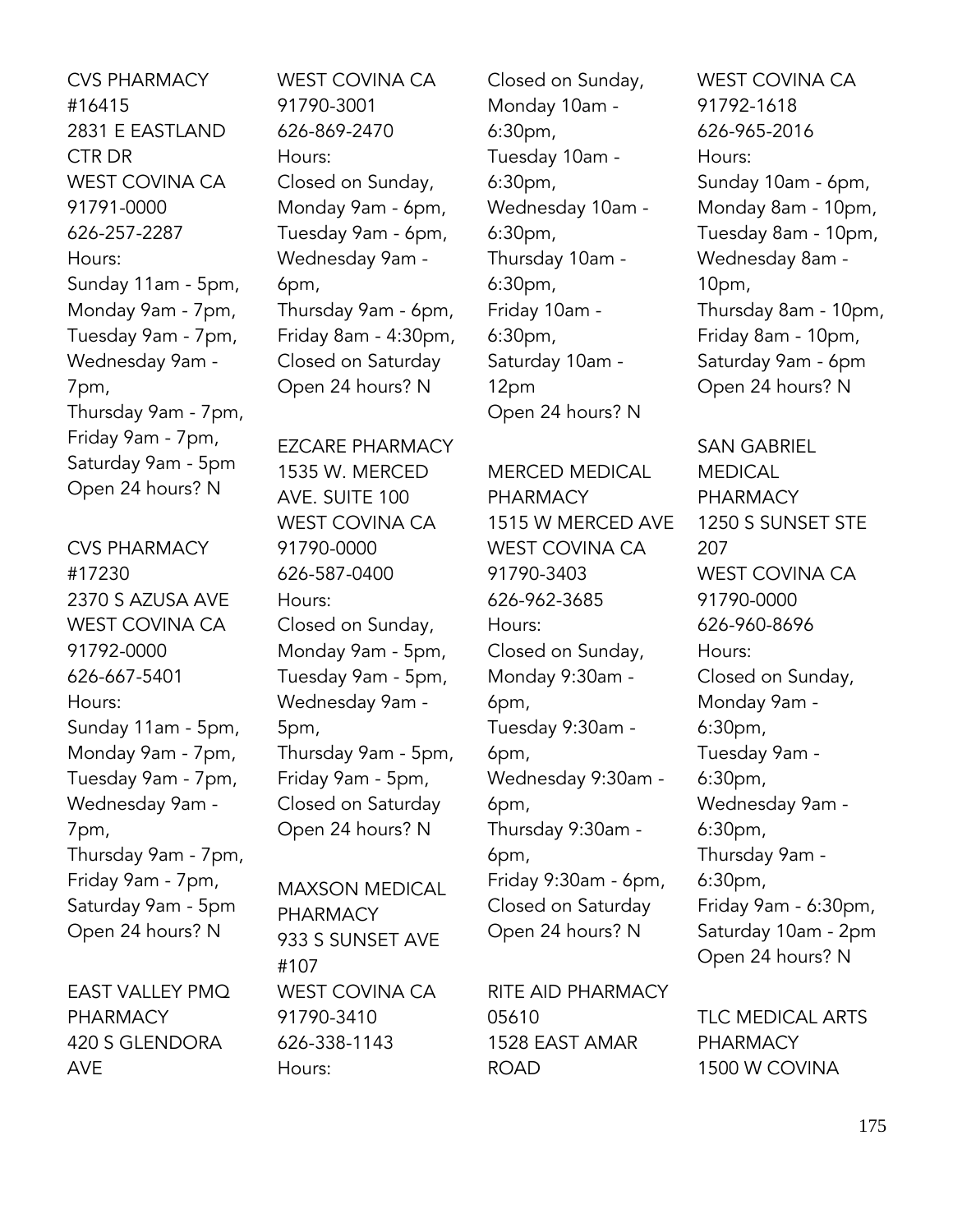PKWY STE 100 WEST COVINA CA 91790-0000 626-338-7233 Hours: Closed on Sunday, Monday 9:30am - 6pm, Tuesday 9:30am - 6pm, Wednesday 9:30am - 6pm, Thursday 9:30am - 6pm, Friday 9:30am - 6pm, Saturday 11am - 3pm Open 24 hours? N

WALGREENS #9560 2453 S AZUSA AVE WEST COVINA CA 91792-1536 626-964-3101 Hours: Sunday 10am - 6pm, Monday 8am - 9pm, Tuesday 8am - 9pm, Wednesday 8am - 9pm, Thursday 8am - 9pm, Friday 8am - 9pm, Saturday 9am - 6pm Open 24 hours? N

WALMART PHARMACY 10-5954 2753 E EASTLAND CENTER DR WEST COVINA CA

91791-1622 626-332-4625 Hours: Sunday 10am - 6pm, Monday 9am - 9pm, Tuesday 9am - 9pm, Wednesday 9am - 9pm, Thursday 9am - 9pm, Friday 9am - 9pm, Saturday 9am - 7pm Open 24 hours? N

# WEST HILLS

CAREFIRSTRX PHARMACY 7325 MEDICAL CENTER DR STE 102 WEST HILLS CA 91307-4110 818-887-8844 Hours: Closed on Sunday, Monday 9am - 6pm, Tuesday 9am - 6pm, Wednesday 9am - 6pm, Thursday 9am - 6pm, Friday 9am - 4pm, Closed on Saturday Open 24 hours? N

CVS PHARMACY #16062 6635 FALLBROOK AVE WEST HILLS CA 91307-0000

818-888-5861 Hours: Sunday 11am - 5pm, Monday 9am - 7pm, Tuesday 9am - 7pm, Wednesday 9am - 7pm, Thursday 9am - 7pm, Friday 9am - 7pm, Saturday 9am - 5pm Open 24 hours? N

MEDCENTA

PHARMACY 6401 PLATT AVE. SUITE #4 WEST HILLS CA 91307-0000 818-914-5049 Hours: Closed on Sunday, Monday 9am - 7pm, Tuesday 9am - 7pm, Wednesday 9am - 7pm, Thursday 9am - 7pm, Friday 9am - 7pm, Saturday 9am - 5pm Open 24 hours? N

OAK HILLS MEDICAL PHARMACY 7345 MEDICAL CENTER DR STE 100 WEST HILLS CA 91307-0000 818-715-0070 Hours: Closed on Sunday,

Monday 9am - 6pm, Tuesday 9am - 6pm, Wednesday 9am - 6pm, Thursday 9am - 6pm, Friday 9am - 6pm, Saturday 9am - 1pm Open 24 hours? N

PARK WEST PLAZA PHARMACY 7230 MEDICAL CENTER DR #106 WEST HILLS CA 91307-0000 818-346-6550 Hours: Closed on Sunday, Monday 10am - 5pm, Tuesday 10am - 5pm, Wednesday 10am - 5pm, Thursday 10am - 5pm, Friday 10am - 5pm, Closed on Saturday Open 24 hours? N

RALPHS PHARMACY #213 22915 VICTORY BLVD WEST HILLS CA 91307-0000 818-716-1275 Hours: Sunday 10am - 6pm, Monday 9am - 9pm, Tuesday 9am - 9pm, Wednesday 9am - 9pm,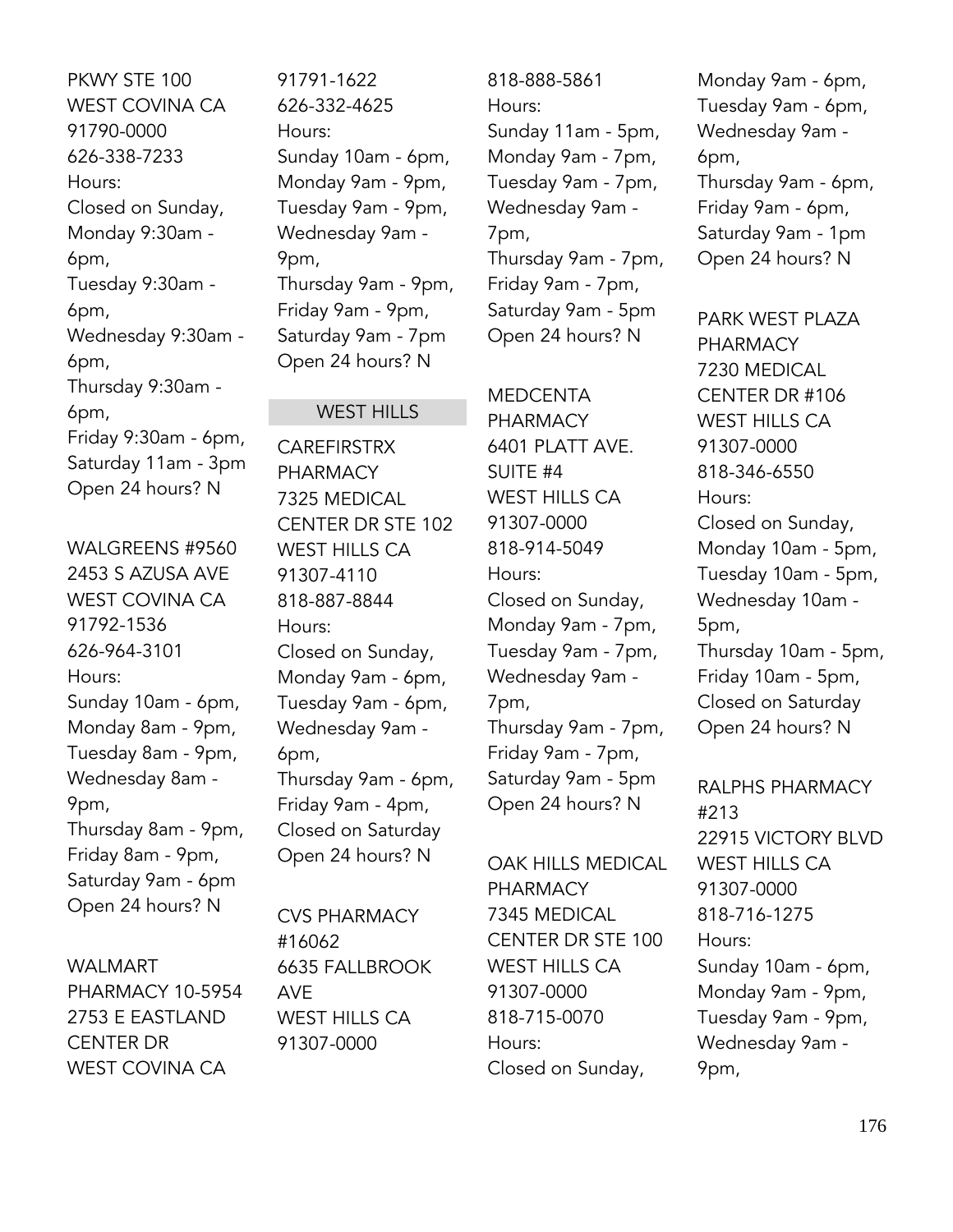Thursday 9am - 9pm, Friday 9am - 9pm, Saturday 10am - 6pm Open 24 hours? N

RITE AID PHARMACY 05544 6410 PLATT AVENUE WEST HILLS CA 91307-3216 818-348-4850 Hours: Sunday 10am - 6pm, Monday 9am - 9pm, Tuesday 9am - 9pm, Wednesday 9am - 9pm, Thursday 9am - 9pm, Friday 9am - 9pm, Saturday 9am - 6pm Open 24 hours? N

ROYAL HILLS PHARMACY 7301 MEDICAL CENTER DR #106 WEST HILLS CA 91307-0000 818-887-7380 Hours: Closed on Sunday, Monday 9am - 6pm, Tuesday 9am - 6pm, Wednesday 9am - 6pm, Thursday 9am - 6pm, Friday 9am - 6pm,

Closed on Saturday Open 24 hours? N

WALMART PHARMACY 10-5152 6433 FALLBROOK AVE WEST HILLS CA 91307-3543 818-719-8610 Hours: Sunday 10am - 6pm, Monday 9am - 9pm, Tuesday 9am - 9pm, Wednesday 9am - 9pm, Thursday 9am - 9pm, Friday 9am - 9pm, Saturday 9am - 7pm Open 24 hours? N

#### WEST HOLLYWOOD

AHF PHARMACY 8212 SANTA MONICA BLVD WEST HOLLYWOOD CA 90046-0000 323-654-0907 Hours: Closed on Sunday, Monday 10am - 7pm, Tuesday 10am - 7pm, Wednesday 10am - 7pm, Thursday 10am - 7pm, Friday 10am - 7pm, Saturday 10am - 7pm Open 24 hours? N

CAPITOL DRUGS - WEST HOLLYWOOD 8578 SANTA MONICA BLVD WEST HOLLYWOOD CA 90069-0000 310-289-0773 Hours: Closed on Sunday, Monday 8am - 6:30pm, Tuesday 8am - 6:30pm, Wednesday 8am - 6:30pm, Thursday 8am - 6:30pm, Friday 8am - 6:30pm, Saturday 9am - 6pm Open 24 hours? N

CEDARMAK

PHARMACY 8737 BEVERLY BLVD STE 102 WEST HOLLYWOOD CA 90048-1835 424-303-7860 Hours: Closed on Sunday, Monday 9am - 5:30pm, Tuesday 9am - 5:30pm, Wednesday 9am - 5:30pm, Thursday 9am - 5:30pm, Friday 9am - 5:30pm,

Closed on Saturday Open 24 hours? N

CIENEGA PHARMACY 7360 SANTA MONICA BLVD SUITE 101 WEST HOLLYWOOD CA 90046-0000 310-360-9969 Hours: Closed on Sunday, Monday 9am - 6pm, Tuesday 9am - 6pm, Wednesday 9am - 6pm, Thursday 9am - 6pm, Friday 9am - 6pm, Closed on Saturday Open 24 hours? N

COMMUNITY, A WALGREENS PHARMACY #15294 8490 SANTA MONICA BLVD STE 1 WEST HOLLYWOOD CA 90069-4261 310-657-4333 Hours: Closed on Sunday, Monday 9am - 6pm, Tuesday 9am - 6pm, Wednesday 9am - 6pm, Thursday 9am - 6pm, Friday 9am - 6pm,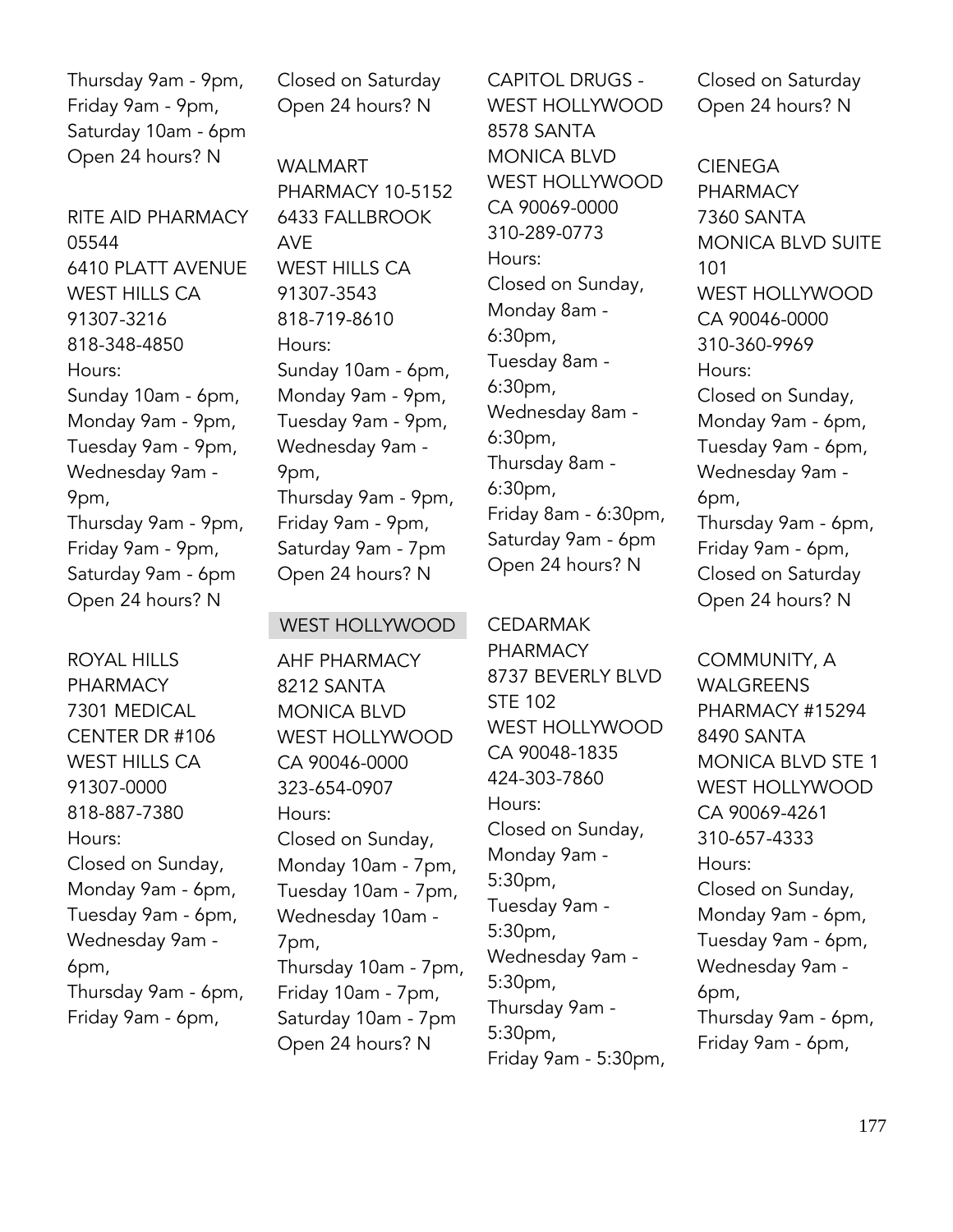Saturday 10am - 2pm Open 24 hours? N

CVS PHARMACY #02801 8607 SANTA MONICA BLVD WEST HOLLYWOOD. CA 90069-0000 310-659-9810 Hours: Closed on Sunday, Monday 8am - 6pm, Tuesday 8am - 6pm, Wednesday 8am - 6pm, Thursday 8am - 6pm, Friday 8am - 6pm, Closed on Saturday Open 24 hours? N

CVS PHARMACY #09652 8491 WEST SANTA **MONICA** BOULEVARD WEST HOLLYWOOD CA 90069-0000 310-360-7303 Hours: Sunday 10am - 6pm, Monday 7am - 11pm, Tuesday 7am - 11pm, Wednesday 7am - 11pm, Thursday 7am - 11pm, Friday 7am - 11pm,

Saturday 8am - 8pm Open 24 hours? N

CVS PHARMACY #17004 7100 SANTA MONICA BLVD STE 201 WEST HOLLYWOOD CA 90046-0000 323-603-0005 Hours: Sunday 9am - 6pm, Monday 9am - 9pm, Tuesday 9am - 9pm, Wednesday 9am - 9pm, Thursday 9am - 9pm, Friday 9am - 9pm, Saturday 9am - 6pm Open 24 hours? N

NATIONAL PHARMACY 7420 SANTA MONICA BLVD WEST HOLLYWOOD CA 90046-0000 323-851-4444 Hours: Closed on Sunday, Monday 9am - 4pm, Tuesday 9am - 4pm, Wednesday 9am - 4pm, Thursday 9am - 4pm, Friday 9am - 4pm,

Closed on Saturday Open 24 hours? N

PAVILIONS PHARMACY #2739 8969 SANTA MONICA BLVD WEST HOLLYWOOD CA 90069-4911 310-273-5126 Hours: Sunday 9am - 5pm, Monday 8am - 8pm, Tuesday 8am - 8pm, Wednesday 8am - 8pm, Thursday 8am - 8pm, Friday 8am - 8pm, Saturday 9am - 5pm Open 24 hours? N

RALPHS PHARMACY 1233 N LA BREA AVE WEST HOLLYWOOD CA 90038-0000 323-876-5651 Hours: Sunday 10am - 6pm, Monday 9am - 8pm, Tuesday 9am - 8pm, Wednesday 9am - 8pm, Thursday 9am - 8pm, Friday 9am - 8pm, Saturday 10am - 6pm Open 24 hours? N

RALPHS PHARMACY 7257 W SUNSET

BLVD WEST HOLLYWOOD CA 90046-0000 323-512-0268 Hours: Sunday 10am - 6pm, Monday 9am - 9pm, Tuesday 9am - 9pm, Wednesday 9am - 9pm, Thursday 9am - 9pm, Friday 9am - 9pm, Saturday 10am - 6pm Open 24 hours? N

RITE AID PHARMACY 05446 1130 N LA BREA AVENUE WEST HOLLYWOOD CA 90038-1022 323-463-8539 Hours: Sunday 10am - 6pm, Monday 8am - 10pm, Tuesday 8am - 10pm, Wednesday 8am - 10pm, Thursday 8am - 10pm, Friday 8am - 10pm, Saturday 9am - 6pm Open 24 hours? N

WEST KNOLL **PHARMACY** 8547 SANTA MONICA BLVD WEST HOLLYWOOD CA 90069-0000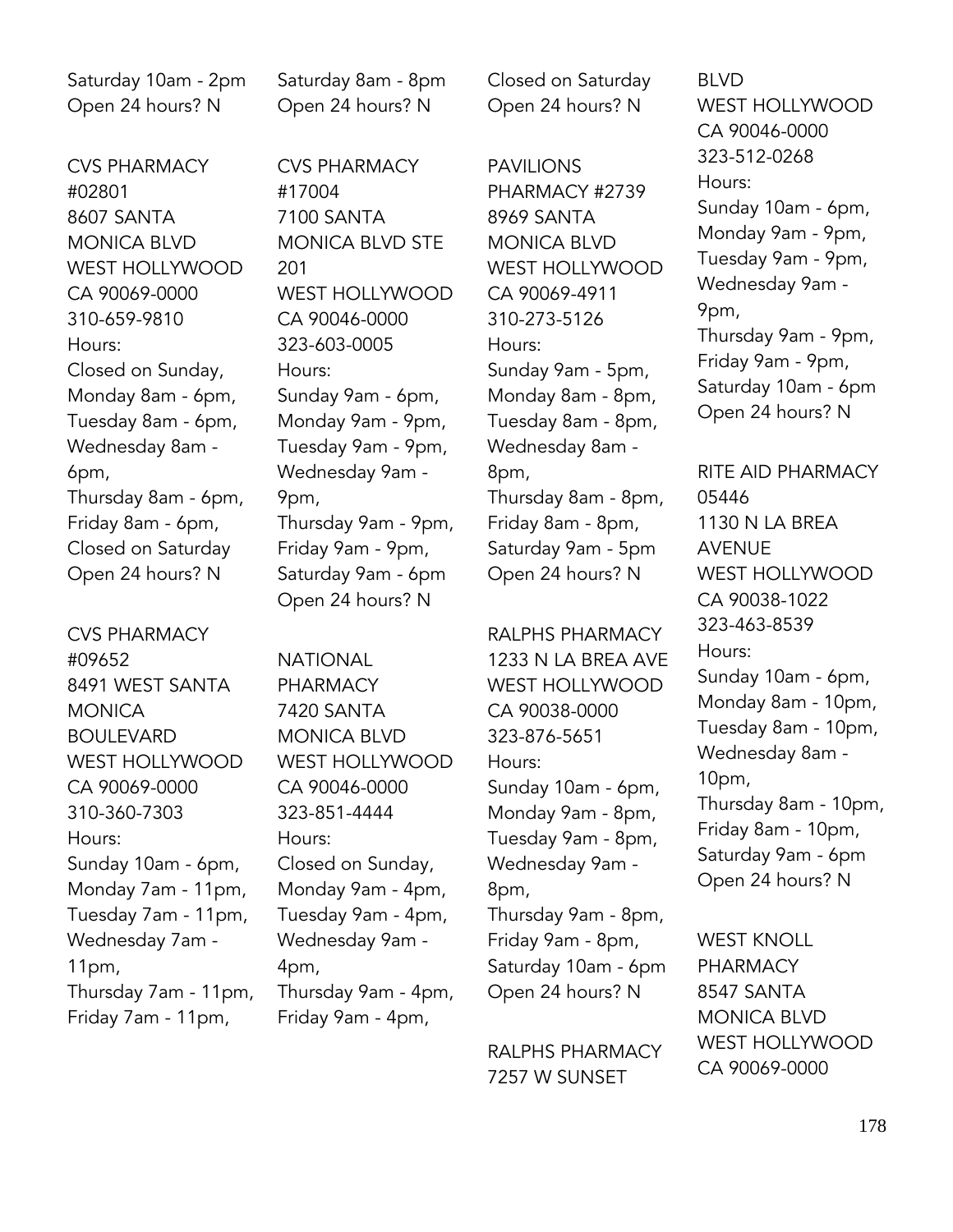310-657-2027 Hours: Closed on Sunday, Monday 9am - 7pm, Tuesday 9am - 7pm, Wednesday 9am - 7pm, Thursday 9am - 7pm, Friday 9am - 6pm, Closed on Saturday Open 24 hours? N

#### WEST LOS ANGELES

PICWOOD PHARMACY 2370 WESTWOOD BLVD WEST LOS ANGELES CA 90064-2120 310-475-6006 Hours: Closed on Sunday, Monday 9:30am - 6pm, Tuesday 9:30am - 6pm, Wednesday 9:30am - 6pm, Thursday 9:30am - 6pm, Friday 9:30am - 6pm, Closed on Saturday Open 24 hours? N

#### **WHITTIER**

BRIGHT PLAZA PHARMACY 15725 E WHITTIER BLVD STE A

WHITTIER CA 90603- 2312 562-943-7500 Hours: Sunday 10am - 5pm, Monday 9am - 8pm, Tuesday 9am - 8pm, Wednesday 9am - 8pm, Thursday 9am - 8pm, Friday 9am - 8pm, Saturday 10am - 6pm Open 24 hours? N

CALIFORNIA **SPECIALTY** PHARMACY 13027 HADLEY ST STE B WHITTIER CA 90601- 4206 562-698-6305 Hours: Closed on Sunday, Monday 9am - 5pm, Tuesday 9am - 5pm, Wednesday 9am - 5pm, Thursday 9am - 5pm, Friday 9am - 5pm, Closed on Saturday Open 24 hours? N

CVS PHARMACY #09512 15466 WHITTIER BLVD WHITTIER CA 90603- 0000

562-943-9303 Hours: NR Open 24 hours? Y

CVS PHARMACY #09696 10048 MILLS AVE. WHITTIER CA 90604- 0000 562-903-9678 Hours: Sunday 10am - 6pm, Monday 8am - 9pm, Tuesday 8am - 9pm, Wednesday 8am - 9pm, Thursday 8am - 9pm, Friday 8am - 9pm, Saturday 10am - 6pm Open 24 hours? N

CVS PHARMACY #09738 11735 WHITTIER BOULEVARD WHITTIER CA 90601- 0000 562-692-7706 Hours: Sunday 10am - 6pm, Monday 8am - 9pm, Tuesday 8am - 9pm, Wednesday 8am - 9pm, Thursday 8am - 9pm, Friday 8am - 9pm,

Saturday 9am - 6pm Open 24 hours? N

CVS PHARMACY #09852 11426 WASHINGTON **BOULEVARD** WHITTIER CA 90606- 0000 562-695-4474 Hours: Sunday 10am - 6pm, Monday 9am - 9pm, Tuesday 9am - 9pm, Wednesday 9am - 9pm, Thursday 9am - 9pm, Friday 9am - 9pm, Saturday 9am - 6pm Open 24 hours? N

CVS PHARMACY #17112 15614 WHITTWOOD LN WHITTIER CA 90603- 0000 562-371-9004 Hours: Sunday 9am - 6pm, Monday 9am - 9pm, Tuesday 9am - 9pm, Wednesday 9am - 9pm, Thursday 9am - 9pm, Friday 9am - 9pm, Saturday 9am - 6pm Open 24 hours? N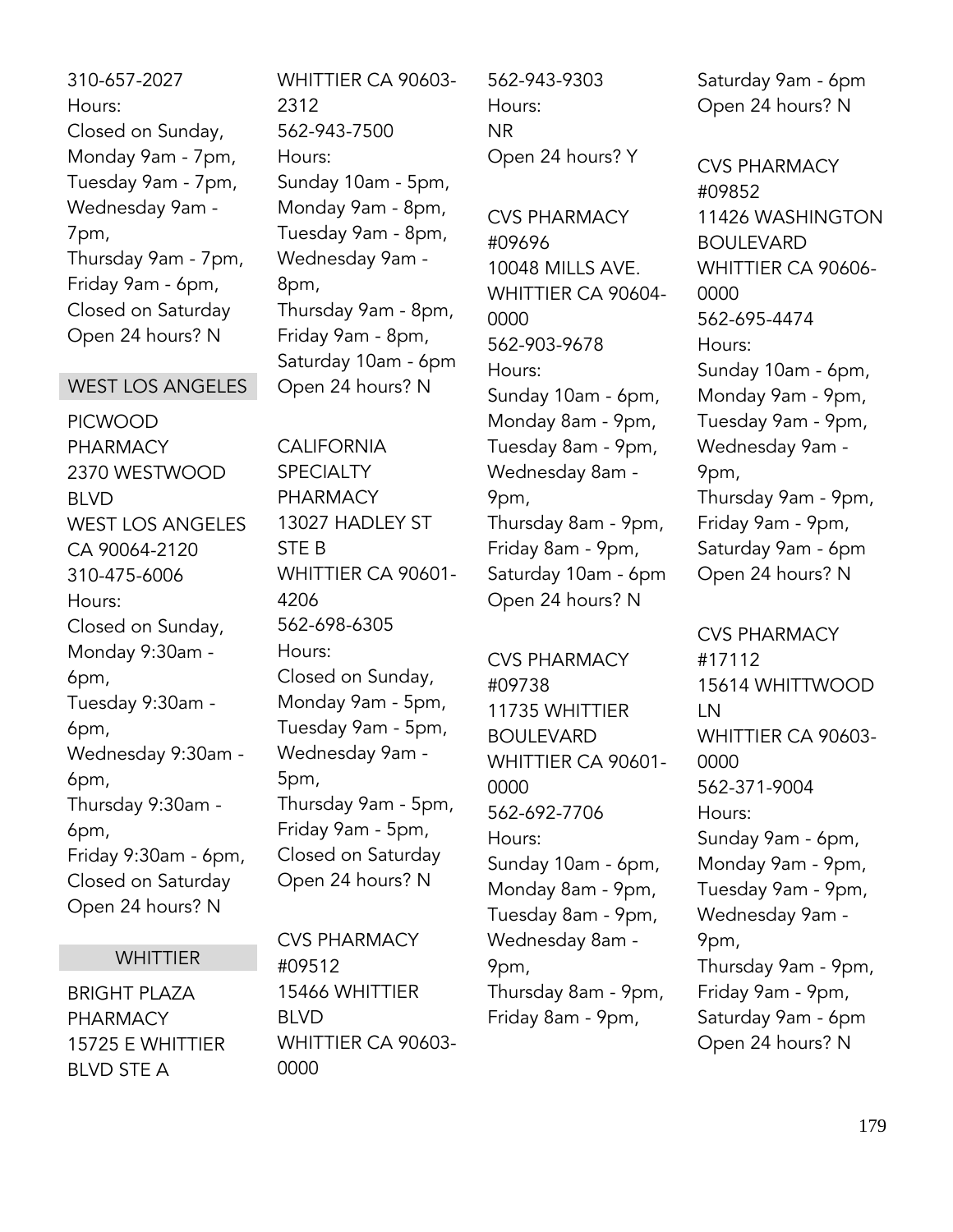HEART DRUGS PHARMACY 11120 E WHITTIER BLVD WHITTIER CA 90606- 0000 562-692-4278 Hours: Closed on Sunday, Monday 9:30am - 5pm, Tuesday 9:30am - 5pm, Wednesday 9:30am - 5pm, Thursday 9:30am - 5pm, Friday 9:30am - 5pm, Closed on Saturday Open 24 hours? N

PIH HEALTH **COMMUNITY** PHARMACY 12462 PUTNAM STREET SUITE 105 WHITTIER CA 90602- 1002 562-789-5412 Hours: Closed on Sunday, Monday 8am - 8pm, Tuesday 8am - 8pm, Wednesday 8am - 8pm, Thursday 8am - 8pm, Friday 8am - 8pm, Saturday 9am - 5pm Open 24 hours? N

RALPHS PHARMACY 14919 WHITTIER BLVD WHITTIER CA 90605- 0000 562-945-5641 Hours: Sunday 10am - 6pm, Monday 9am - 9pm, Tuesday 9am - 9pm, Wednesday 9am - 9pm, Thursday 9am - 9pm, Friday 9am - 9pm, Saturday 10am - 6pm Open 24 hours? N

RITE AID PHARMACY 05494 8508 PAINTER AVENUE THE QUAD AT WHITTIER WHITTIER CA 90602- 3335 562-945-7940 Hours: Sunday 10am - 6pm, Monday 7am - 11pm, Tuesday 7am - 11pm, Wednesday 7am - 11pm, Thursday 7am - 11pm, Friday 7am - 11pm, Saturday 9am - 6pm Open 24 hours? N

RITE AID PHARMACY 06267 6512 COMSTOCK

AVENUE WHITTIER CA 90601- 4103 562-696-1015 Hours: Sunday 10am - 6pm, Monday 8am - 10pm, Tuesday 8am - 10pm, Wednesday 8am - 10pm, Thursday 8am - 10pm, Friday 8am - 10pm, Saturday 9am - 6pm Open 24 hours? N

VO PHARMACY 12464 WASHINGTON BLVD WHITTIER CA 90602- 1005 562-646-3339 Hours: Closed on Sunday, Monday 8:30am - 5:30pm, Tuesday 8:30am - 5:30pm, Wednesday 8:30am - 5:30pm, Thursday 8:30am - 5:30pm, Friday 8:30am - 5:30pm, Saturday 9am - 12pm

VONS PHARMACY #2027

Open 24 hours? N

15740 LAFORGE ST

WHITTIER CA 90603- 2334 562-943-4288 Hours: Sunday 9am - 5pm, Monday 9am - 9pm, Tuesday 9am - 9pm, Wednesday 9am - 9pm, Thursday 9am - 9pm, Friday 9am - 9pm, Saturday 9am - 5pm Open 24 hours? N

WALGREENS #5649 8201 GREENLEAF AVE WHITTIER CA 90602- 2910 562-698-4906 Hours: Sunday 10am - 6pm, Monday 8am - 9pm, Tuesday 8am - 9pm, Wednesday 8am - 9pm, Thursday 8am - 9pm, Friday 8am - 9pm, Saturday 9am - 6pm Open 24 hours? N

WALGREENS #7211 11604 WHITTIER BLVD WHITTIER CA 90601- 3936 562-695-7416 Hours: Sunday 10am - 6pm,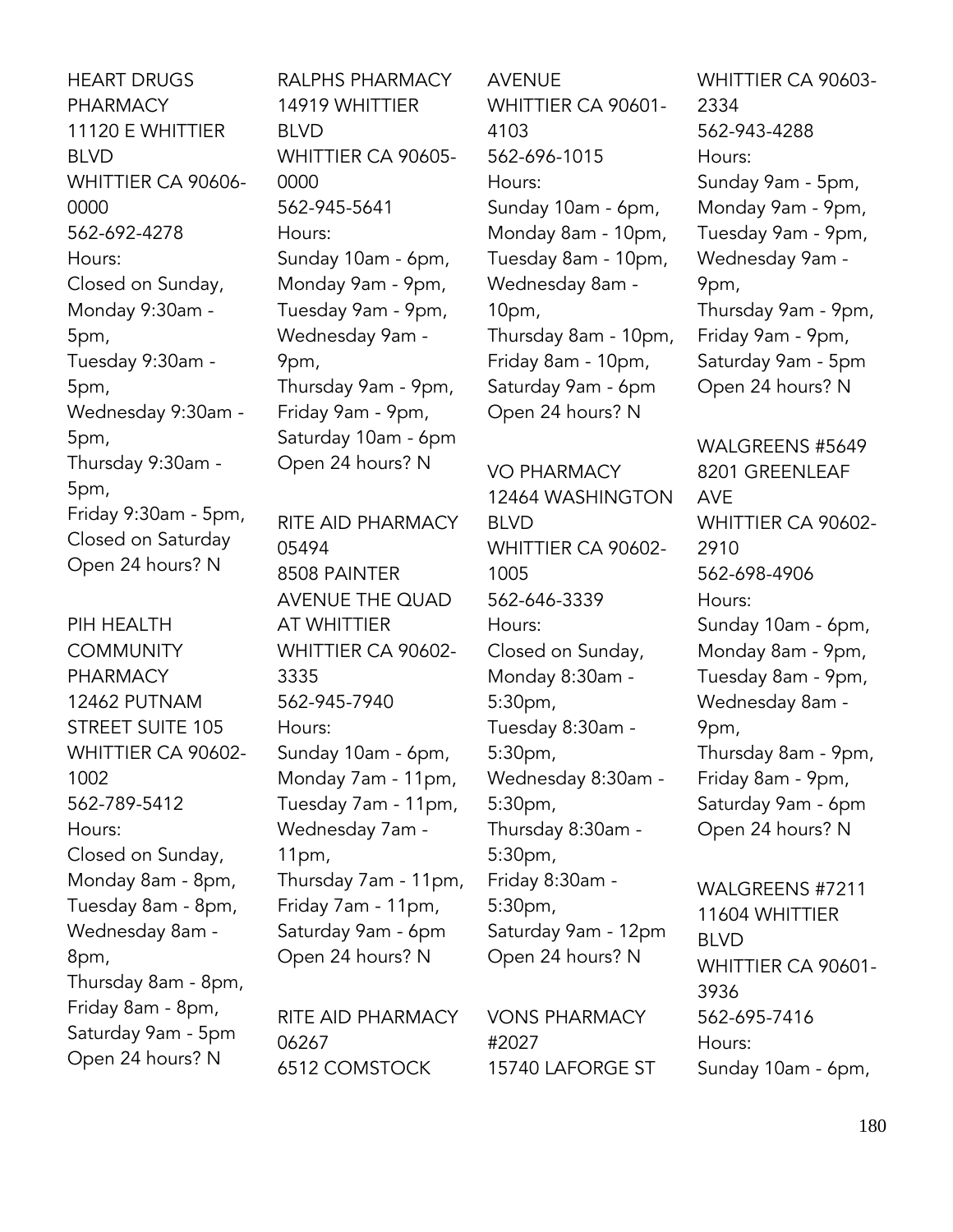Monday 8am - 9pm, Tuesday 8am - 9pm, Wednesday 8am - 9pm, Thursday 8am - 9pm, Friday 8am - 9pm, Saturday 9am - 6pm Open 24 hours? N

WHITTIER DRUGS 9209 S COLIMA RD STE 1100 WHITTIER CA 90605- 0000 562-789-5852 Hours: Closed on Sunday, Monday 9am - 5:30pm, Tuesday 9am - 5:30pm, Wednesday 9am - 5:30pm, Thursday 9am - 5:30pm, Friday 9am - 5:30pm, Closed on Saturday Open 24 hours? N

**WHITTIFR** INTERCOMMUNITY PHARMACY 12291 E WASHINGTON BLVD STE 101 WHITTIER CA 90606- 2500 562-945-4166 Hours:

Closed on Sunday, Monday 9am - 6pm, Tuesday 9am - 6pm, Wednesday 9am - 6pm, Thursday 9am - 6pm, Friday 9am - 6pm, Closed on Saturday Open 24 hours? N

# **WILMINGTON**

CVS PHARMACY #08840 311C WEST PACIFIC COAST HIGHWAY WII MINGTON CA 90744-0000 310-513-0760 Hours: Sunday 10am - 6pm, Monday 8am - 9pm, Tuesday 8am - 9pm, Wednesday 8am - 9pm, Thursday 8am - 9pm, Friday 8am - 9pm, Saturday 9am - 6pm Open 24 hours? N

RITE AID PHARMACY 05516 108 WEST ANAHEIM STREET WILMINGTON CA 90744-4514 310-830-2898 Hours: Sunday 10am - 6pm, Monday 8am - 10pm,

Tuesday 8am - 10pm, Wednesday 8am - 10pm, Thursday 8am - 10pm, Friday 8am - 10pm, Saturday 9am - 6pm Open 24 hours? N

THE MEDICINE CABINET #2 228 E ANAHEIM ST WILMINGTON CA 90744-0000 310-513-9214 Hours: Closed on Sunday, Monday 9:30am - 6pm, Tuesday 9:30am - 6pm, Wednesday 9:30am - 6pm, Thursday 9:30am - 6pm, Friday 9:30am - 6pm, Saturday 9:30am - 1:30pm Open 24 hours? N

#### WINNETKA

ANNEX PHARMACY AND MEDICAL SUPPLY INC 20177 SATICOY ST WINNETKA CA 91306-2506 818-882-5010 Hours: Closed on Sunday,

Monday 9am - 7pm, Tuesday 9am - 7pm, Wednesday 9am - 7pm, Thursday 9am - 7pm, Friday 9am - 7pm, Saturday 10am - 3pm Open 24 hours? N

CVS PHARMACY #02289 19701 VANOWEN ST WINNETKA CA 91306-3927 818-716-1218 Hours: Sunday 10am - 5pm, Monday 9am - 9pm, Tuesday 9am - 9pm, Wednesday 9am - 9pm, Thursday 9am - 9pm, Friday 9am - 9pm, Saturday 10am - 5pm Open 24 hours? N

CVS PHARMACY #09638 20839 W ROSCOE BLVD WINNETKA CA 91306-0000 818-701-8911 Hours: Sunday 10am - 6pm, Monday 8am - 10pm, Tuesday 8am - 10pm, Wednesday 8am - 10pm,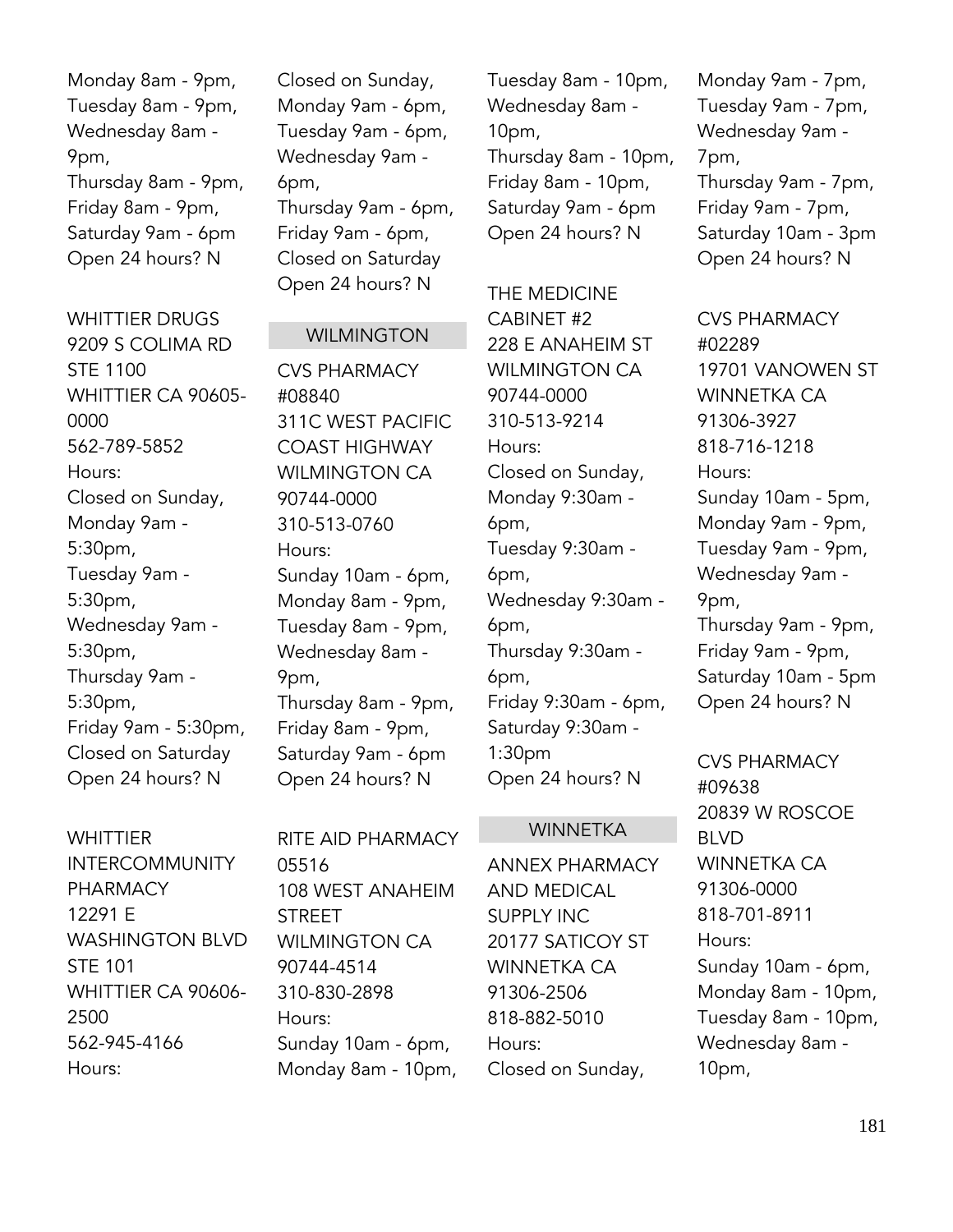Thursday 8am - 10pm, Friday 8am - 10pm, Saturday 10am - 6pm Open 24 hours? N

PMQ WINNETKA PHARMACY 20800 SHERMAN **WAY** WINNETKA CA 91306-2707 818-710-5227 Hours: Closed on Sunday, Monday 8:30am - 5:30pm, Tuesday 8:30am - 5:30pm, Wednesday 8:30am - 5:30pm, Thursday 8:30am - 5:30pm, Friday 8:30am - 5:30pm, Closed on Saturday Open 24 hours? N

# WOODLAND HILLS

ABSOLUTE WELLNESS PHARMACY 19720 VENTURA BLVD UNIT 100 WOODLAND HILLS CA 91364-0000 818-912-6800 Hours: Closed on Sunday,

Monday 9:30am - 5:30pm, Tuesday 9:30am - 5:30pm, Wednesday 9:30am - 5:30pm, Thursday 9:30am - 5:30pm, Friday 9:30am - 5:30pm, Closed on Saturday Open 24 hours? N

COSTCO PHARMACY #1205 21800 VICTORY BLVD WOODLAND HILLS CA 91367-2227 818-884-1462 Hours: Closed on Sunday, Monday 10am - 8:30pm, Tuesday 10am - 8:30pm, Wednesday 10am - 8:30pm, Thursday 10am - 8:30pm, Friday 10am - 8:30pm, Saturday 9:30am - 6pm Open 24 hours? N

CVS PHARMACY #09613 23357 MULHOLLAND DRIVE

WOODLAND HILLS CA 91364-0000 818-223-8240 Hours: NR Open 24 hours? Y

CVS PHARMACY #09627 22050 VENTURA BLVD WOODLAND HILLS CA 91364-0000 818-346-2207 Hours: Sunday 10am - 6pm, Monday 8am - 9pm, Tuesday 8am - 9pm, Wednesday 8am - 9pm, Thursday 8am - 9pm, Friday 8am - 9pm, Saturday 9am - 6pm Open 24 hours? N

CVS PHARMACY #09682 22968 VICTORY BLVD WOODLAND HILLS CA 91367-0000 818-887-7350 Hours: Sunday 10am - 6pm, Monday 8am - 9pm, Tuesday 8am - 9pm, Wednesday 8am - 9pm, Thursday 8am - 9pm, Friday 8am - 9pm,

Saturday 9am - 6pm Open 24 hours? N

CVS PHARMACY #16091 20801 VENTURA BLVD WOODLAND HILLS CA 91364-0000 818-992-3386 Hours: Sunday 11am - 5pm, Monday 9am - 7pm, Tuesday 9am - 7pm, Wednesday 9am - 7pm, Thursday 9am - 7pm, Friday 9am - 7pm, Saturday 9am - 5pm Open 24 hours? N

RITE AID PHARMACY 05561 21949 VENTURA BOULEVARD WOODLAND HILLS CA 91364-1725 818-348-5542 Hours: NR Open 24 hours? Y

RONCO DRUG 21031 VENTURA BLVD STE 103 WOODLAND HILLS CA 91364-2210 818-654-0150 Hours: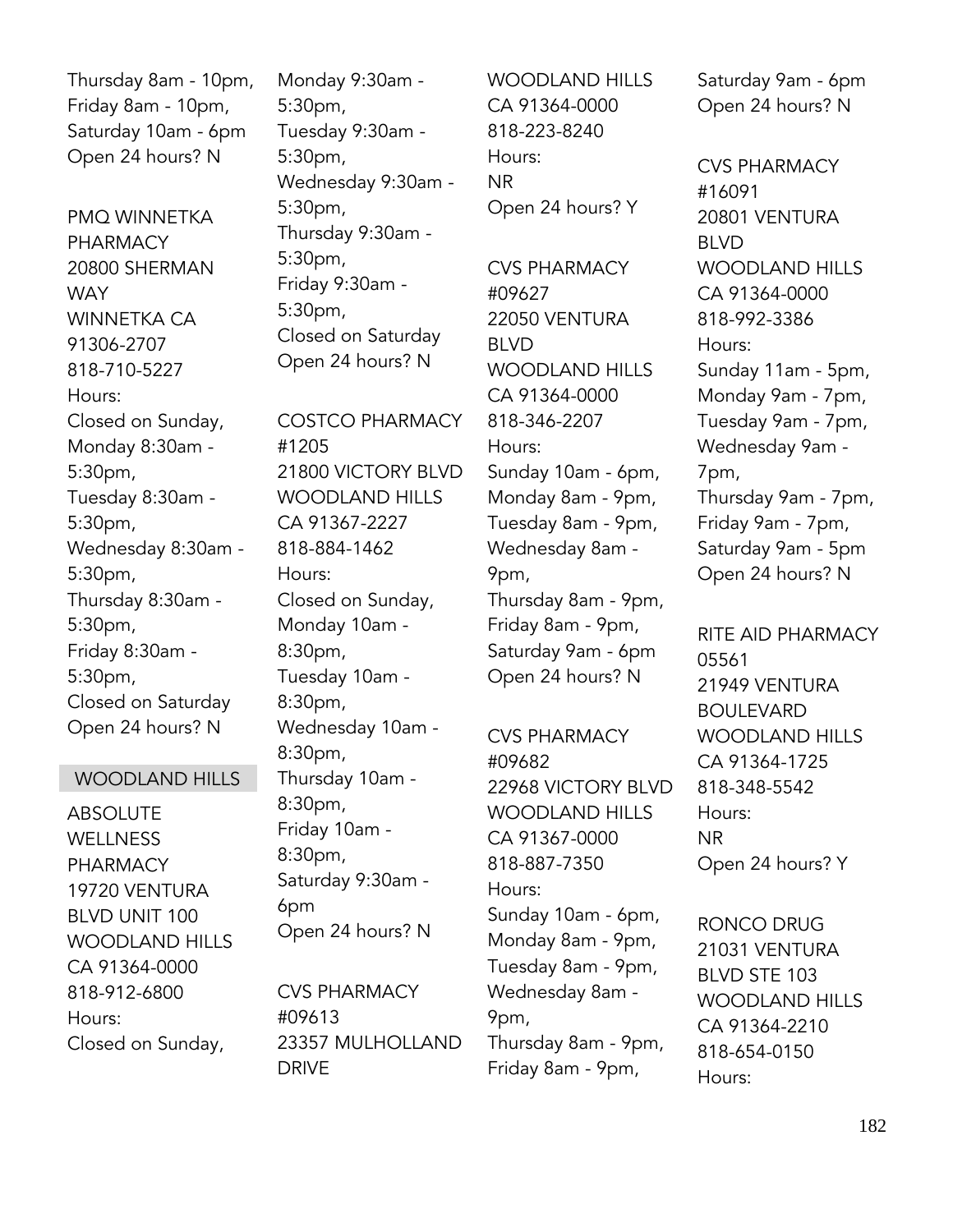| Closed on Sunday,<br>Monday 9:30am -<br>5:30pm,<br>Tuesday 9:30am -                                                | Monday 9:30am -<br>5:30 <sub>pm</sub><br>Tuesday 9:30am -<br>5:30pm,                                      | Tuesday 9:30am -<br>6pm,<br>Wednesday 9:30am -<br>6pm,                                                     | Friday 9am - 4pm,<br>Closed on Saturday<br>Open 24 hours? N                                                             |
|--------------------------------------------------------------------------------------------------------------------|-----------------------------------------------------------------------------------------------------------|------------------------------------------------------------------------------------------------------------|-------------------------------------------------------------------------------------------------------------------------|
| 5:30pm,<br>Wednesday 9:30am -<br>5:30pm,<br>Thursday 9:30am -<br>5:30pm,<br>Friday 9:30am -                        | Wednesday 9:30am -<br>5:30pm,<br>Thursday 9:30am -<br>5:30pm,<br>Friday 9:30am -<br>5:30pm,               | Thursday 9:30am -<br>6pm,<br>Friday 9:30am - 6pm,<br>Closed on Saturday<br>Open 24 hours? N                | <b>WOODLAND HILLS</b><br><b>RX PHARMACY</b><br>20011 VENTURA<br>BLVD STE 1006<br><b>WOODLAND HILLS</b><br>CA 91364-0000 |
| 5:30pm,<br>Closed on Saturday<br>Open 24 hours? N                                                                  | Closed on Saturday<br>Open 24 hours? N<br><b>WEST VALLEY</b>                                              | <b>WINNETKA</b><br><b>PHARMACY</b><br>19944 VENTURA<br><b>BLVD</b>                                         | 818-564-4939<br>Hours:<br>Closed on Sunday,<br>Monday 9am - 6pm,                                                        |
| <b>WARNER VICTORY</b><br><b>PHARMACY</b><br>6325 TOPANGA<br><b>CANYON BLVD STE</b><br>102<br><b>WOODLAND HILLS</b> | <b>PHARMACY</b><br>22554 VENTURA<br><b>BLVD</b><br><b>WOODLAND HILLS</b><br>CA 91364-0000<br>818-222-9877 | <b>WOODLAND HILLS</b><br>CA 91364-2629<br>818-854-6600<br>Hours:<br>Closed on Sunday,<br>Monday 9am - 5pm, | Tuesday 9am - 6pm,<br>Wednesday 9am -<br>6pm,<br>Thursday 9am - 6pm,<br>Friday 9am - 6pm,<br>Saturday 10am - 2pm        |
| CA 91367-0000<br>818-346-1901<br>Hours:<br>Closed on Sunday,                                                       | Hours:<br>Closed on Sunday,<br>Monday 9:30am -<br>6pm,                                                    | Tuesday 9am - 5pm,<br>Wednesday 9am -<br>5pm,<br>Thursday 9am - 5pm,                                       | Open 24 hours? N                                                                                                        |

# Mail Order Pharmacies

You can get prescription drugs shipped to your home through our network mail order delivery program.

For refills of your mail order prescriptions, please contact us 15 days before you think the drugs you have on hand will run out to make sure your next order is shipped to you in time.

Typically, you should expect to receive your prescription drugs within 15 calendar days from the time that the mail order pharmacy receives the order. If you do not receive your prescription drug(s) within this time, please contact us at 1-866-255-4795 (TTY 711).

# Home Infusion Pharmacies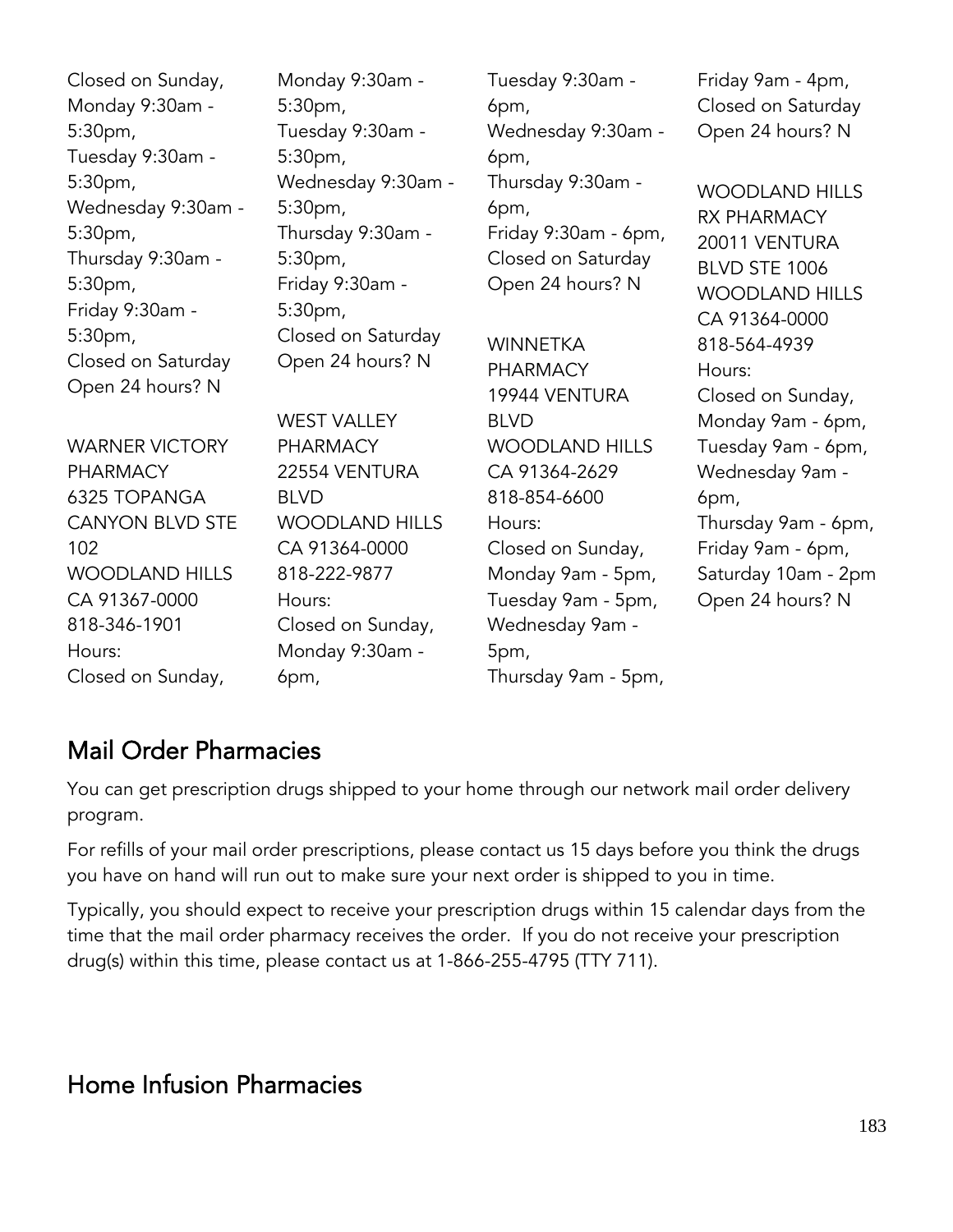# BALDWIN PARK

PREMIER PHARMACY **SERVICES** 410 CLOVERLEAF DR BALDWIN PARK CA 91706-6511 626-626-9400 Hours: NR Open 24 hours? Y STEPHENESAMUEL@ YAHOO.COM Does this network pharmacy support electronic prescribing? Y

# BURBANK

OSO HOME CARE PHARMACY 1214 W BURBANK BLVD BURBANK CA 91506- 0000 818-557-0308 Hours: Closed on Sunday, Monday 8am - 7pm, Tuesday 8am - 7pm, Wednesday 8am - 7pm, Thursday 8am - 7pm, Friday 8am - 7pm, Saturday 9am - 5pm Open 24 hours? N RGANT@OSOHOME CARE.COM Does this network pharmacy support

electronic prescribing? N

QUALITY HOME INFUSION 212 W MAGNOLIA BLVD BURBANK CA 91502- 1724 818-848-8112 Hours: Closed on Sunday, Monday 8am - 5pm, Tuesday 8am - 5pm, Wednesday 8am - 5pm, Thursday 8am - 5pm, Friday 8am - 5pm, Closed on Saturday Open 24 hours? N PHIL@QHIRX.COM Does this network pharmacy support electronic prescribing? Y

# CANOGA PARK

**BIOLOGICTX** 7959 DEERING AVE CANOGA PARK CA 91304-5009 800-404-1963 Hours: Closed on Sunday, Monday 9am - 5pm, Tuesday 9am - 5pm, Wednesday 9am - 5pm, Thursday 9am - 5pm, Friday 9am - 5pm,

Closed on Saturday Open 24 hours? N RACHEL.MARCHIAN O@BIOMATRIXSPRX. COM Does this network pharmacy support electronic prescribing? Y

# **CERRITOS**

KABAFUSION, LLC 17777 CENTER COURT DRIVE SUITE 175 CERRITOS CA 90703- 0000 562-863-0555 Hours: Closed on Sunday, Monday 8am - 5pm, Tuesday 8am - 5pm, Wednesday 8am - 5pm, Thursday 8am - 5pm, Friday 8am - 5pm, Closed on Saturday Open 24 hours? N KABACARX@KABAFU SION.COM Does this network pharmacy support electronic prescribing? N

# CULVER CITY

IV LEAGUE 6076 BRISTOL PKWY STE 104

CULVER CITY CA 90230-0000 310-645-1500 Hours: Closed on Sunday, Monday 8am - 6pm, Tuesday 8am - 6pm, Wednesday 8am - 6pm, Thursday 8am - 6pm, Friday 8am - 6pm, Saturday 10am - 5pm Open 24 hours? N DAWN.ALBRETSEN@I VLEAGUEINC.COM Does this network pharmacy support electronic prescribing? Y

# GARDENA

DIAL PHARMACY 101 W WALNUT ST STE 123 GARDENA CA 90248- 0000 310-515-8425 Hours: Closed on Sunday, Monday 8:30am - 5pm, Tuesday 8:30am - 5pm, Wednesday 8:30am - 5pm, Thursday 8:30am - 5pm, Friday 8:30am - 5pm, Closed on Saturday Open 24 hours? N

H0838\_1355.2020PharmDir.191001\_C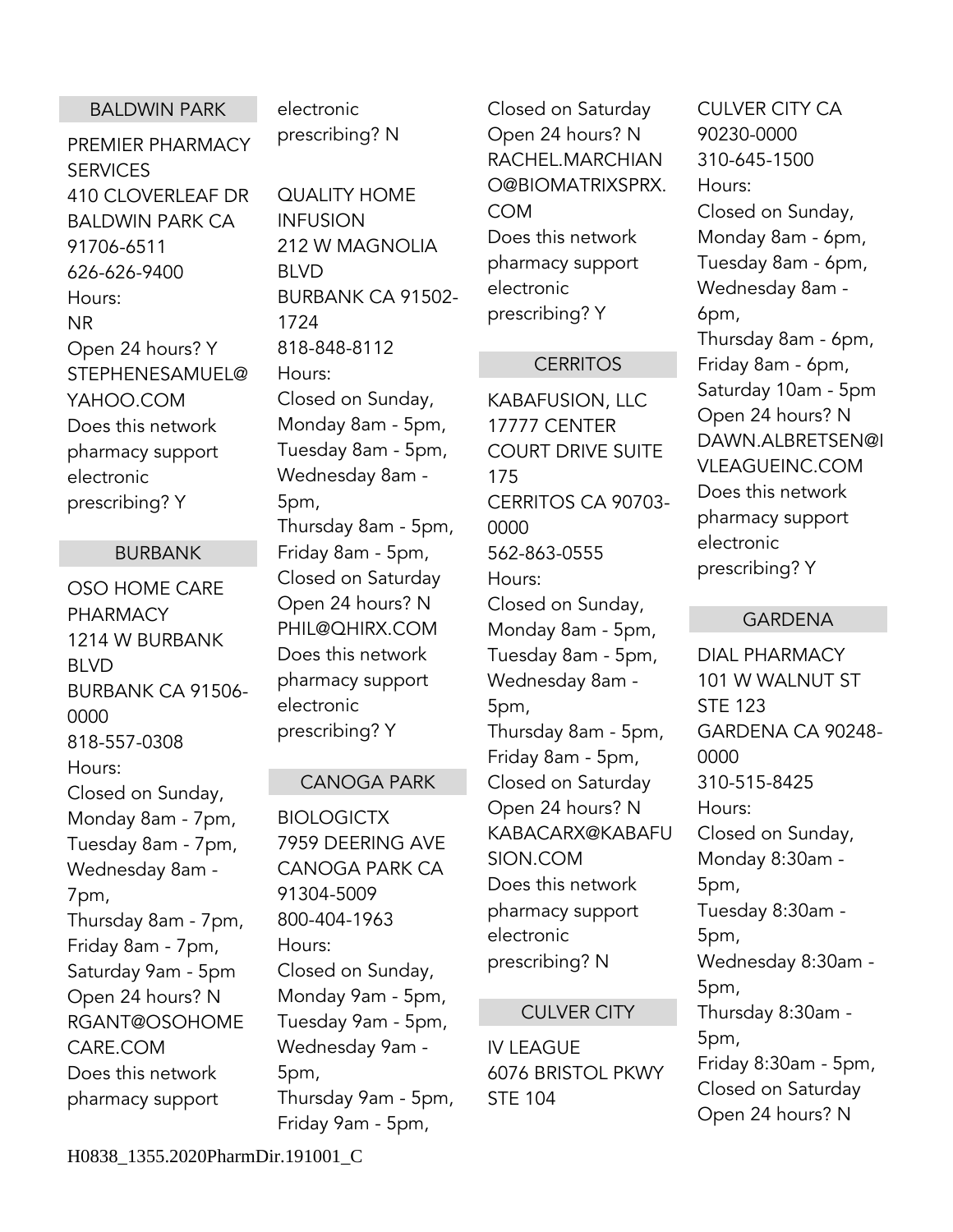DIAL@DIALPHARMAC Y.COM Does this network pharmacy support electronic prescribing? Y

# LONG BEACH

INFUSION CARE PHARMACY NORTH 455 E COLUMBIA ST LONG BEACH CA 90806-1620 562-933-7702 Hours: Closed on Sunday, Monday 7:30am - 6pm, Tuesday 7:30am - 6pm, Wednesday 7:30am - 6pm, Thursday 7:30am - 6pm, Friday 7:30am - 6pm, Closed on Saturday Open 24 hours? N JMOORE@MEMORIA LCARE.ORG Does this network pharmacy support electronic prescribing? Y

#### LOS ANGELES

AHF PHARMACY 1300 N VERMONT STE 407 LOS ANGELES CA

90027-0000 323-661-0643 Hours: Closed on Sunday, Monday 8:30am - 7:30pm, Tuesday 8:30am - 5:30pm, Wednesday 8:30am - 5:30pm, Thursday 8:30am - 5:30pm, Friday 8:30am - 5:30pm, Closed on Saturday Open 24 hours? N MEGAN.SOUTHWELL @AIDSHEALTH.ORG Does this network pharmacy support electronic prescribing? Y

CORAM CVS/SPECIALTY INFUSION SERVICES 2710 MEDIA CENTER DR BLDG 6 LOS ANGELES CA 90065-0000 323-987-1500 Hours: Closed on Sunday, Monday 8am - 6pm, Tuesday 8am - 6pm, Wednesday 8am - 6pm, Thursday 8am - 6pm, Friday 8am - 6pm,

Closed on Saturday Open 24 hours? N

Does this network pharmacy support electronic prescribing? Y

SAMARITAN MEDICAL TOWER PHARMACY 1127 WILSHIRE BLVD STE 201 LOS ANGELES CA 90017-3903 213-482-0644 Hours: Closed on Sunday, Monday 9am - 4:30pm, Tuesday 9am - 4:30pm, Wednesday 9am - 4:30pm, Thursday 9am - 4:30pm, Friday 9am - 4:30pm, Closed on Saturday Open 24 hours? N INFO@SMTRX.NET Does this network pharmacy support electronic prescribing? N

#### NORTHRIDGE

**CLINICARE SPECIALTY** PHARMACY

9245 RESEDA BLVD NORTHRIDGE CA 91324-2018 818-727-7234 Hours: Closed on Sunday, Monday 10am - 7pm, Tuesday 10am - 7pm, Wednesday 10am - 7pm, Thursday 10am - 7pm, Friday 10am - 7pm, Saturday 11am - 3pm Open 24 hours? N CLINICAREPHARMAC Y@SBCGLOBAL.NET Does this network pharmacy support electronic prescribing? N

#### PASADENA

PLAZA HOME CARE PHARMACY 900 S. ARROYO PARKWAY STE 150 PASADENA CA 91105-0000 626-585-8521 Hours: Closed on Sunday, Monday 10am - 6pm, Tuesday 10am - 6pm, Wednesday 10am - 6pm, Thursday 10am - 6pm, Friday 10am - 6pm, Closed on Saturday Open 24 hours? N PLAZAPHARMACY12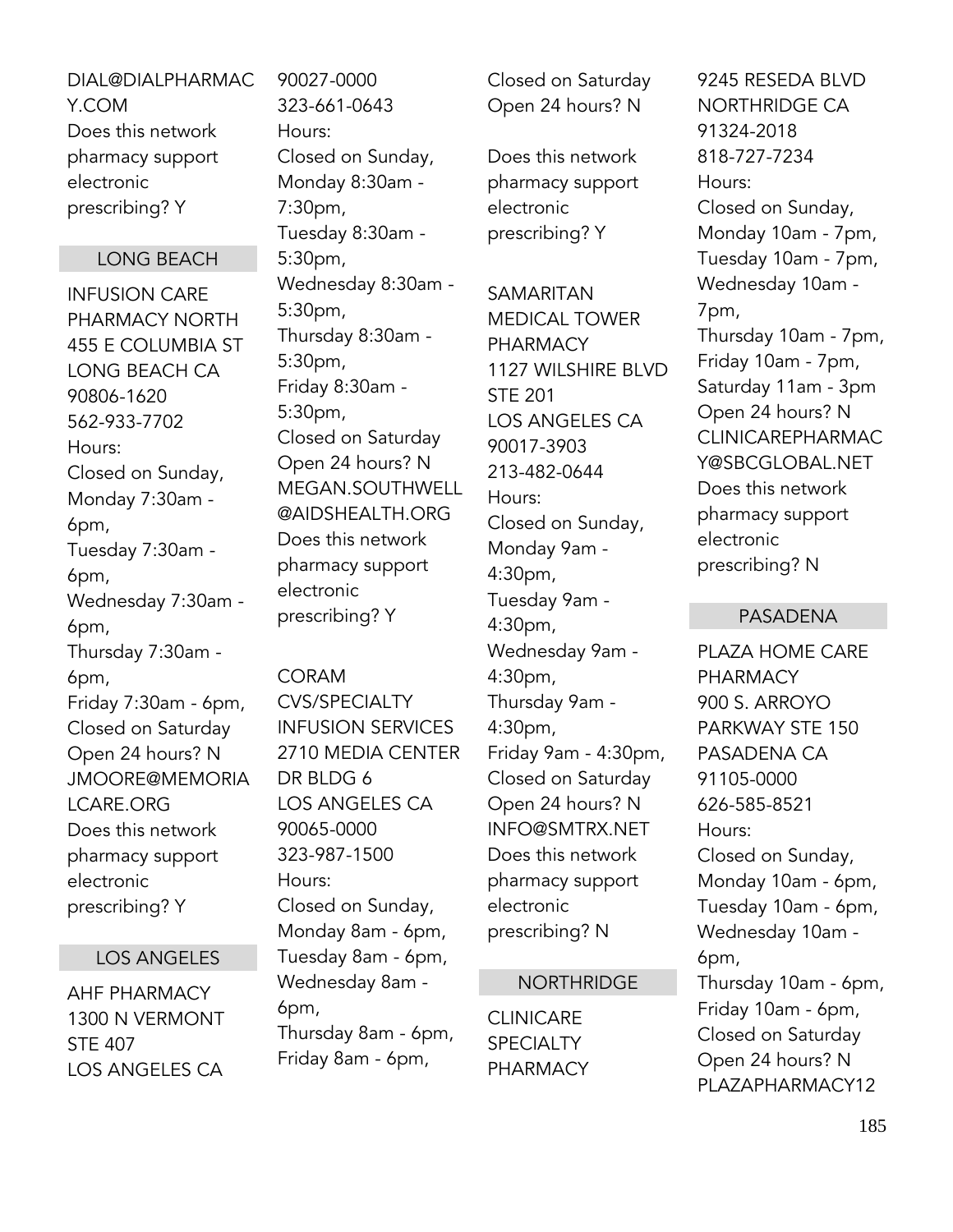3@SBCGLOBAL.NET Does this network pharmacy support electronic prescribing? N

## SANTA FE SPRINGS

**CRESCENT** HEALTHCARE INC 11980 TELEGRAPH RD STE 100 SANTA FE SPRINGS CA 90670-0000 562-347-2900 Hours: Closed on Sunday, Monday 8:30am - 5:30pm, Tuesday 8:30am - 5:30pm, Wednesday 8:30am - 5:30pm, Thursday 8:30am - 5:30pm, Friday 8:30am - 5:30pm, Closed on Saturday Open 24 hours? N HOLLY.SHAW@OPTI ONCARE.COM Does this network pharmacy support electronic prescribing? Y

CRESCENT HEALTHCARE INC 11980 TELEGRAPH RD STE 102

SANTA FE SPRINGS CA 90670-0000 562-347-2800 Hours: Closed on Sunday, Monday 8:30am - 5:30pm, Tuesday 8:30am - 5:30pm, Wednesday 8:30am - 5:30pm, Thursday 8:30am - 5:30pm, Friday 8:30am - 5:30pm, Closed on Saturday Open 24 hours? N STEVEN.HONMA@O PTIONCARE.COM Does this network pharmacy support electronic prescribing? Y

#### SIGNAL HILL

APEX INFUSION PHARMACY 3299 E HILL ST STE 301 SIGNAL HILL CA 90755-0000 562-597-6800 Hours: Closed on Sunday, Monday 9am - 5:30pm, Tuesday 9am - 5:30pm, Wednesday 9am - 5:30pm,

Thursday 9am - 5:30pm, Friday 9am - 5:30pm, Closed on Saturday Open 24 hours? N NA@APEX-IV.COM Does this network pharmacy support electronic prescribing? Y

#### SUN VALLEY

OPTION CARE 9401 CHIVERS AVE SUN VALLEY CA 91352-2655 818-351-3000 Hours: Closed on Sunday, Monday 8:30am - 5:30pm, Tuesday 8:30am - 5:30pm, Wednesday 8:30am - 5:30pm, Thursday 8:30am - 5:30pm, Friday 8:30am - 5:30pm, Closed on Saturday Open 24 hours? N HOLLY.SHAW@OPTI ONCARE.COM Does this network pharmacy support electronic prescribing? Y

**TORRANCE** 

KROGER SPECIALTY INFUSION CA 19110 VAN NESS AVE TORRANCE CA 90501-0000 310-320-6444 Hours: Closed on Sunday, Monday 9am - 5:30pm, Tuesday 9am - 5:30pm, Wednesday 9am - 5:30pm, Thursday 9am - 5:30pm, Friday 9am - 5:30pm, Closed on Saturday Open 24 hours? N COMPLIANCE@KRO GERHEALTH.COM Does this network pharmacy support electronic prescribing? Y

PREMIER INFUSION CARE 19500 NORMANDIE AVE TORRANCE CA 90502-1108 866-365-2525 Hours: NR Open 24 hours? Y CONTRACTING@PRE MIERINFUSION.COM Does this network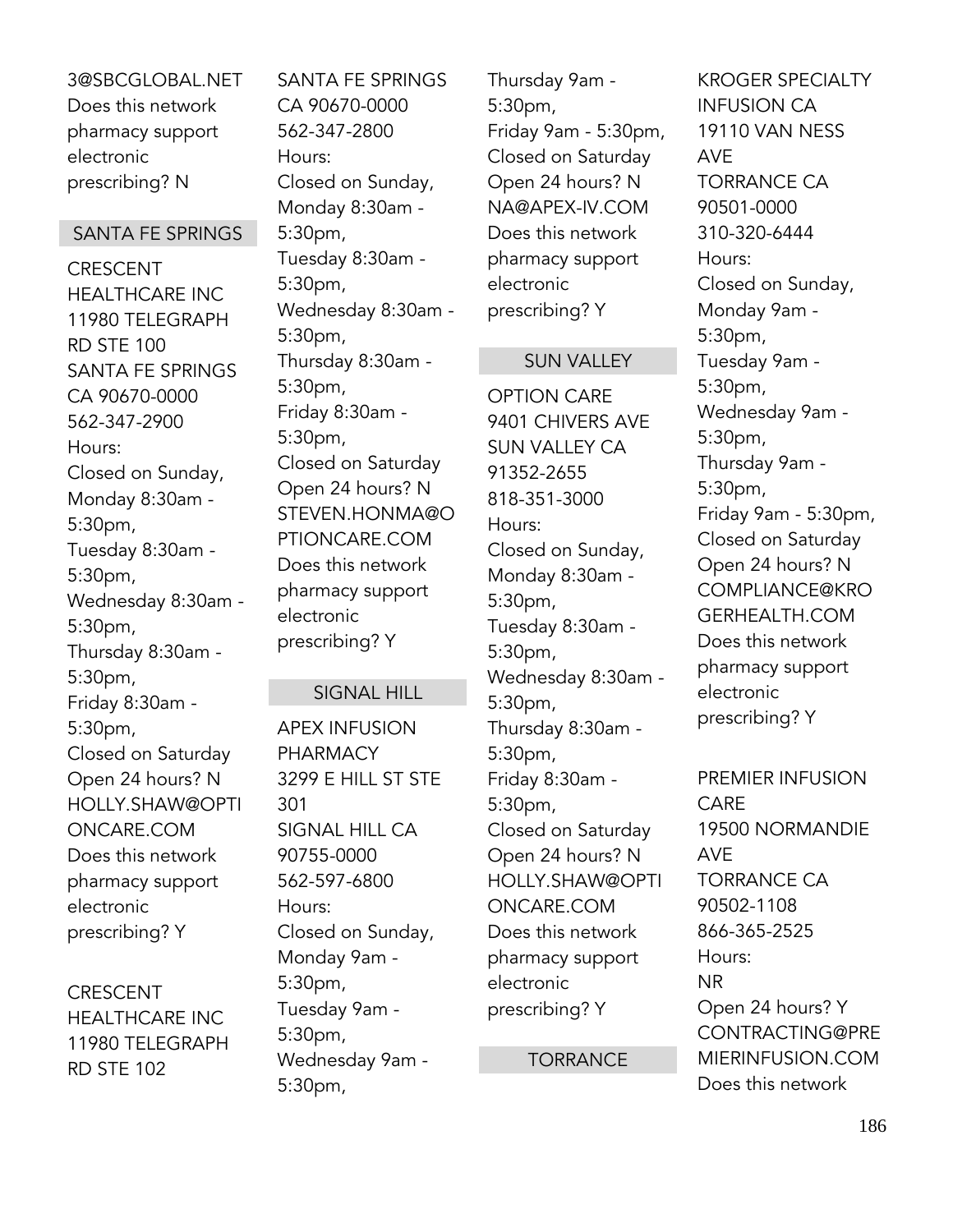# Long-Term Care Pharmacies

Residents of a long-term care facility may access their prescription drugs covered under Brand New Day through the facility's long-term care pharmacy or another network long-term care pharmacy.

# CHENG PHARMACY 600 W MAIN ST STE 106 ALHAMBRA CA 91801-3300 626-281-9222 Hours: Closed on Sunday, Monday 9am - 6pm, Tuesday 9am - 6pm, Wednesday 9am - 6pm, Thursday 9am - 6pm, Friday 9am - 6pm, Saturday 10am - 2pm Open 24 hours? N

ALHAMBRA

GOLDEN ELITE PHARMACY INC 2048 PEPPER ST ALHAMBRA CA 91801-3162 626-576-2418 Hours: Closed on Sunday, Monday 9am - 5:30pm, Tuesday 9am - 5:30pm,

Wednesday 9am - 5:30pm, Thursday 9am - 5:30pm, Friday 9am - 5:30pm, Saturday 9am - 12pm Open 24 hours? N

HUNG JEN PHARMACY 1336 W. VALLEY BLVD STE B ALHAMBRA CA 91803-0000 626-571-2928 Hours: Closed on Sunday, Monday 8:30am - 5pm, Tuesday 8:30am - 5pm, Wednesday 8:30am - 5pm, Thursday 8:30am - 5pm, Friday 8:30am - 5pm, Saturday 9am - 1pm Open 24 hours? N

VALLEY SQUARE PHARMACY

1227 E VALLEY BLVD ALHAMBRA CA 91801-5235 626-576-8622 Hours: Closed on Sunday, Monday 9am - 5pm, Tuesday 9am - 5pm, Wednesday 9am - 5pm, Thursday 9am - 5pm, Friday 9am - 5pm, Saturday 9am - 2pm Open 24 hours? N

VERDUGO PLAZA PHARMACY AI HAMBRA 3039 W VALLEY BLVD ALHAMBRA CA 91803-1822 626-281-3799 Hours: Sunday 9:30am - 12am, Monday 9:30am - 12am, Tuesday 9:30am - 12am, Wednesday 9:30am - 12am,

Thursday 9:30am - 12am, Friday 9:30am - 12am, Saturday 9:30am - 12am Open 24 hours? N

# ARTESIA

KOAM PHARMACY 18102 S PIONEER BLVD STE 101 ARTESIA CA 90701- 3951 562-402-3636 Hours: Closed on Sunday, Monday 9am - 6pm, Tuesday 9am - 6pm, Wednesday 9am - 6pm, Thursday 9am - 6pm, Friday 9am - 6pm, Saturday 9am - 1pm Open 24 hours? N

MERCY LTC AND **SPECIALTY** PHARMACY 11515 ARTESIA BLVD STE 201 ARTESIA CA 90701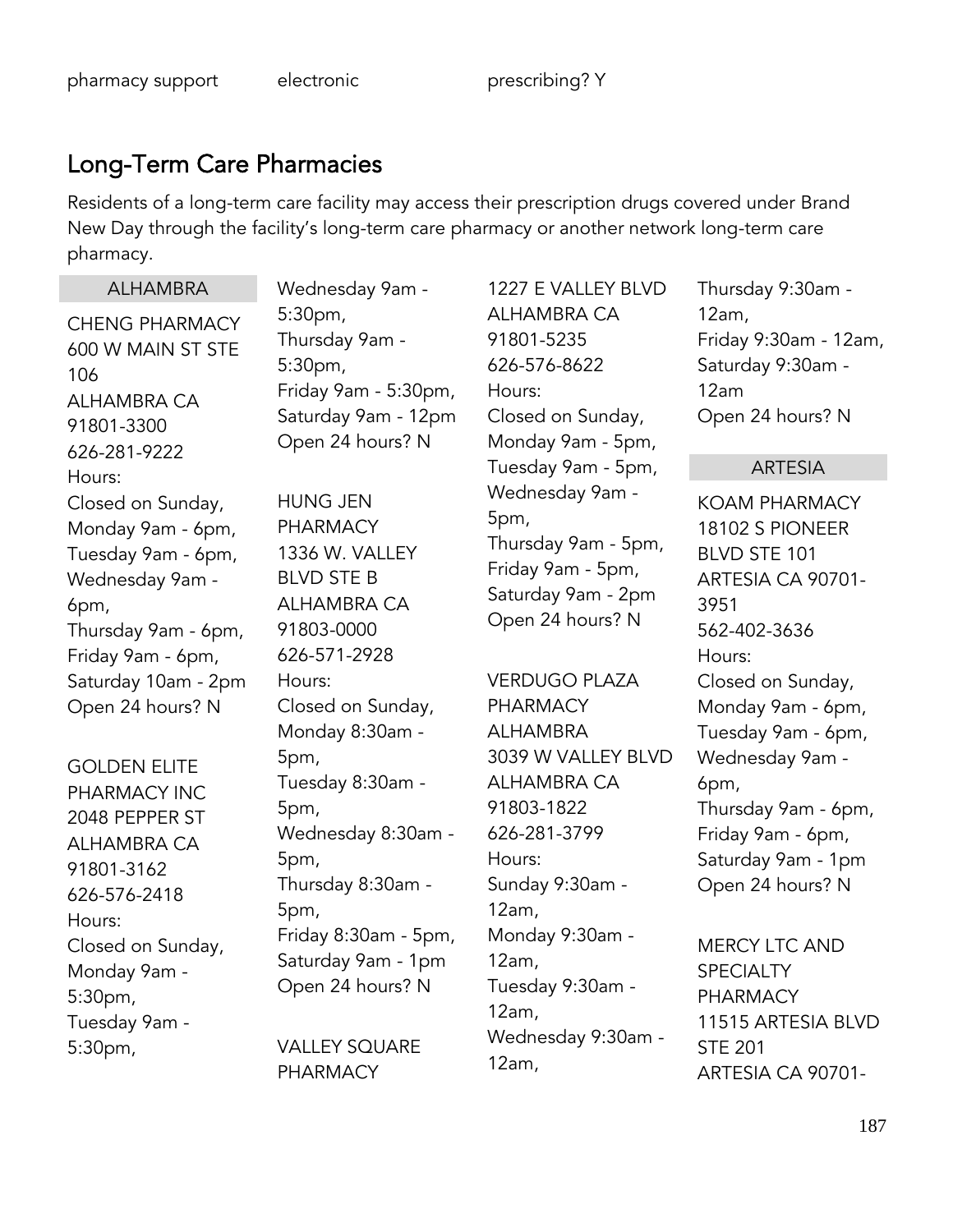4008 562-402-0542 Hours: Closed on Sunday, Monday 9am - 6pm, Tuesday 9am - 6pm, Wednesday 9am - 6pm, Thursday 9am - 6pm, Friday 9am - 6pm, Closed on Saturday Open 24 hours? N

THE MEDICINE SHOPPE PHARMACY 11515 ARTESIA BLVD STE 101 ARTESIA CA 90701- 3852 562-402-1000 Hours: Closed on Sunday, Monday 9am - 6pm, Tuesday 9am - 6pm, Wednesday 9am - 6pm, Thursday 9am - 6pm, Friday 9am - 6pm, Saturday 9:30am - 1:30pm Open 24 hours? N

# BALDWIN PARK

PREMIER PHARMACY **SERVICES** 410 CLOVERLEAF DR BALDWIN PARK CA 91706-6511

626-626-9400 Hours: NR Open 24 hours? Y

## BEVERLY HILLS

OLYMPIC BLVD PHARMACY 8950 W OLYMPIC BLVD BEVERLY HILLS CA 90211-3561 310-274-8080 Hours: Closed on Sunday, Monday 9am - 7pm, Tuesday 9am - 7pm, Wednesday 9am - 7pm, Thursday 9am - 7pm, Friday 9am - 7pm, Saturday 9am - 5pm Open 24 hours? N

#### BURBANK

AMC PHARMACY 2625 W ALAMEDA AVE BURBANK CA 91505- 0000 818-841-0423 Hours: Closed on Sunday, Monday 9am - 6pm, Tuesday 9am - 6pm, Wednesday 9am - 6pm, Thursday 9am - 6pm, Friday 9am - 6pm,

Closed on Saturday Open 24 hours? N

**HOSPICARE** PHARMACY LOS ANGELES 3000 N HOLLYWOOD WAY SUITE 103 BURBANK CA 91505- 0000 818-736-5828 Hours: NR Open 24 hours? Y

OSO HOME CARE PHARMACY 1214 W BURBANK BLVD BURBANK CA 91506- 0000 818-557-0308 Hours: Closed on Sunday, Monday 8am - 7pm, Tuesday 8am - 7pm, Wednesday 8am - 7pm, Thursday 8am - 7pm, Friday 8am - 7pm, Saturday 9am - 5pm Open 24 hours? N

#### CANOGA PARK

AAA CARE PHARMACY 6729 VARIEL AVE CANOGA PARK CA 91303-0000

818-914-4194 Hours: Closed on Sunday, Monday 9am - 5pm, Tuesday 9am - 5pm, Wednesday 9am - 5pm, Thursday 9am - 5pm, Friday 9am - 5pm, Closed on Saturday Open 24 hours? N

BIOLOGICTX 7959 DEERING AVE CANOGA PARK CA 91304-5009 800-404-1963 Hours: Closed on Sunday, Monday 9am - 5pm, Tuesday 9am - 5pm, Wednesday 9am - 5pm, Thursday 9am - 5pm, Friday 9am - 5pm, Closed on Saturday Open 24 hours? N

OMNICARE OF SOUTHERN CALIFORNIA 8220 REMMET AVE CANOGA PARK CA 91304-0000 818-746-9800 Hours: Sunday 9am - 10pm, Monday 8am - 10pm, Tuesday 8am - 10pm,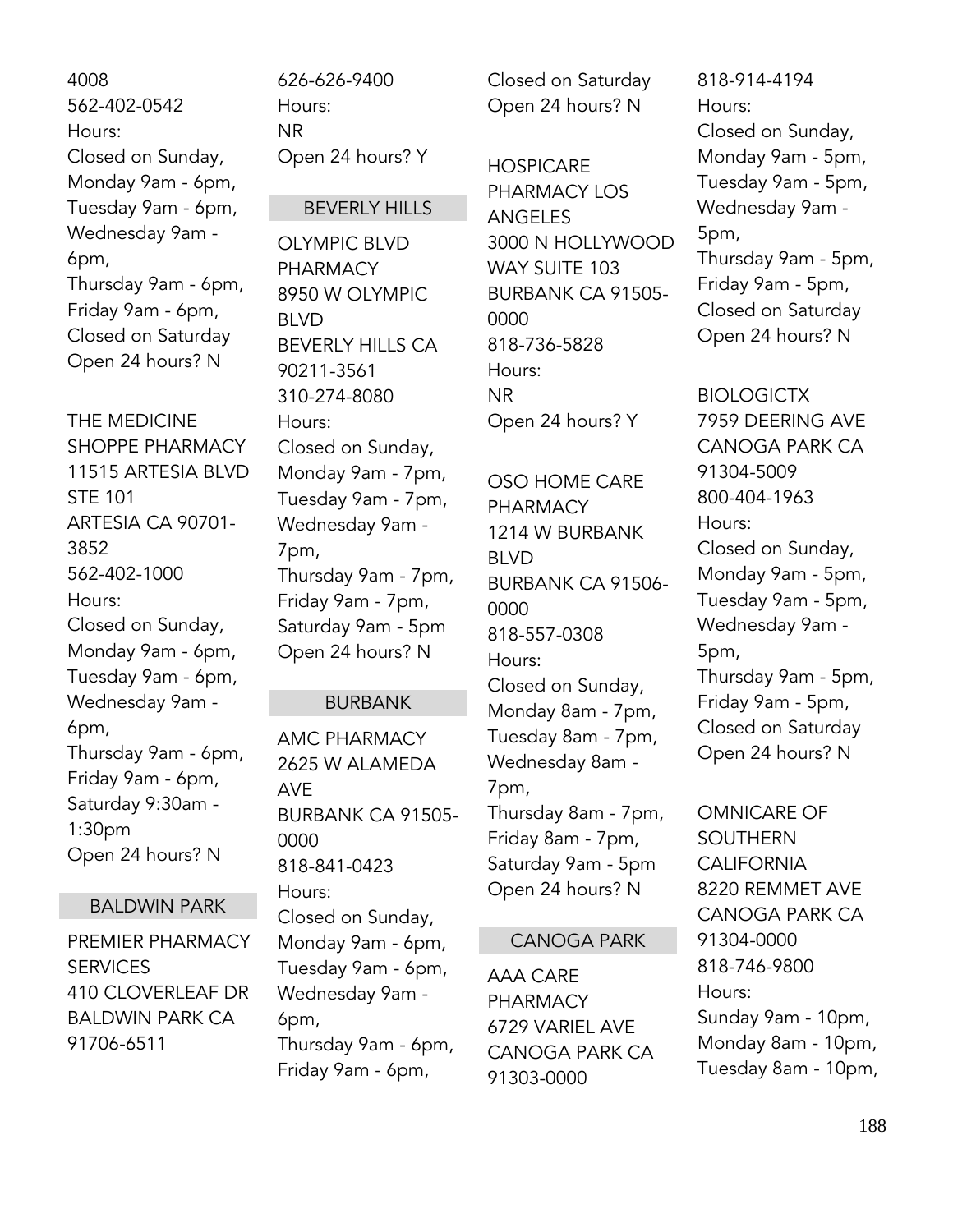# Wednesday 8am - 10pm, Thursday 8am - 10pm, Friday 8am - 10pm, Saturday 9am - 10pm Open 24 hours? N

Thursday 9:30am - 6:30pm, Friday 9:30am - 6:30pm, Closed on Saturday Open 24 hours? N

# **CERRITOS**

OMNICARE OF **CERRITOS** 13825 A & A2 CERRITOS CORP DR CERRITOS CA 90703- 0000 562-229-3500 Hours: Sunday 10am - 6pm, Monday 9am - 9pm, Tuesday 9am - 9pm, Wednesday 9am - 9pm, Thursday 9am - 9pm, Friday 9am - 9pm, Saturday 10am - 6pm Open 24 hours? N

# **CHATSWORTH**

CONCIERGE RX 9528 TOPANGA CANYON BLVD CHATSWORTH CA 91311-4011 818-960-4664 Hours: Closed on Sunday, Monday 9am - 6pm, Tuesday 9am - 6pm, Wednesday 9am - 6pm, Thursday 9am - 6pm, Friday 9am - 6pm, Saturday 10am - 3pm Open 24 hours? N

# CITY OF INDUSTRY

VM PHARMACY 12626 SOUTH ST CERRITOS CA 90703- 7232 562-809-8679 Hours: Closed on Sunday, Monday 9:30am - 6:30pm, Tuesday 9:30am - 6:30pm, Wednesday 9:30am - 6:30pm,

SKILLED NURSING PHARMACY 16666 E JOHNSON DRIVE SUITE C CITY OF INDUSTRY CA 91745-0000 626-820-5800 Hours: NR Open 24 hours? Y

**COMMERCE** 

OLYMPIC GERHART PHARMACY 5724 E OLYMPIC BLVD COMMERCE CA 90022-5120 323-722-1515 Hours: Closed on Sunday, Monday 9am - 6:30pm, Tuesday 9am - 6:30pm, Wednesday 9am - 6:30pm, Thursday 9am - 6:30pm, Friday 9am - 6:30pm, Saturday 10am - 2:30pm Open 24 hours? N

# **COVINA**

MED-PLUS PHARMACY LTC 281 E ROWLAND ST COVINA CA 91723- 3149 866-463-3757 Hours: NR Open 24 hours? Y

OWL SPECIALTY PHARMACY 1010 E ARROW HWY COVINA CA 91724- 1020

626-209-8169 Hours: Closed on Sunday, Monday 9am - 6pm, Tuesday 9am - 6pm, Wednesday 9am - 6pm, Thursday 9am - 6pm, Friday 9am - 6pm, Closed on Saturday Open 24 hours? N

OWL WESTERN PHARMACY 1009 W SAN BERNARDINO RD COVINA CA 91722- 4106 626-209-8160 Hours: NR Open 24 hours? Y

# **CUDAHY**

AMERICAN HOME PHARMACY 4566 E FLORENCE AVENUE STE 4 CUDAHY CA 90201- 0000 323-562-1578 Hours: Closed on Sunday, Monday 9am - 5:30pm, Tuesday 9am - 5:30pm, Wednesday 9am - 5:30pm,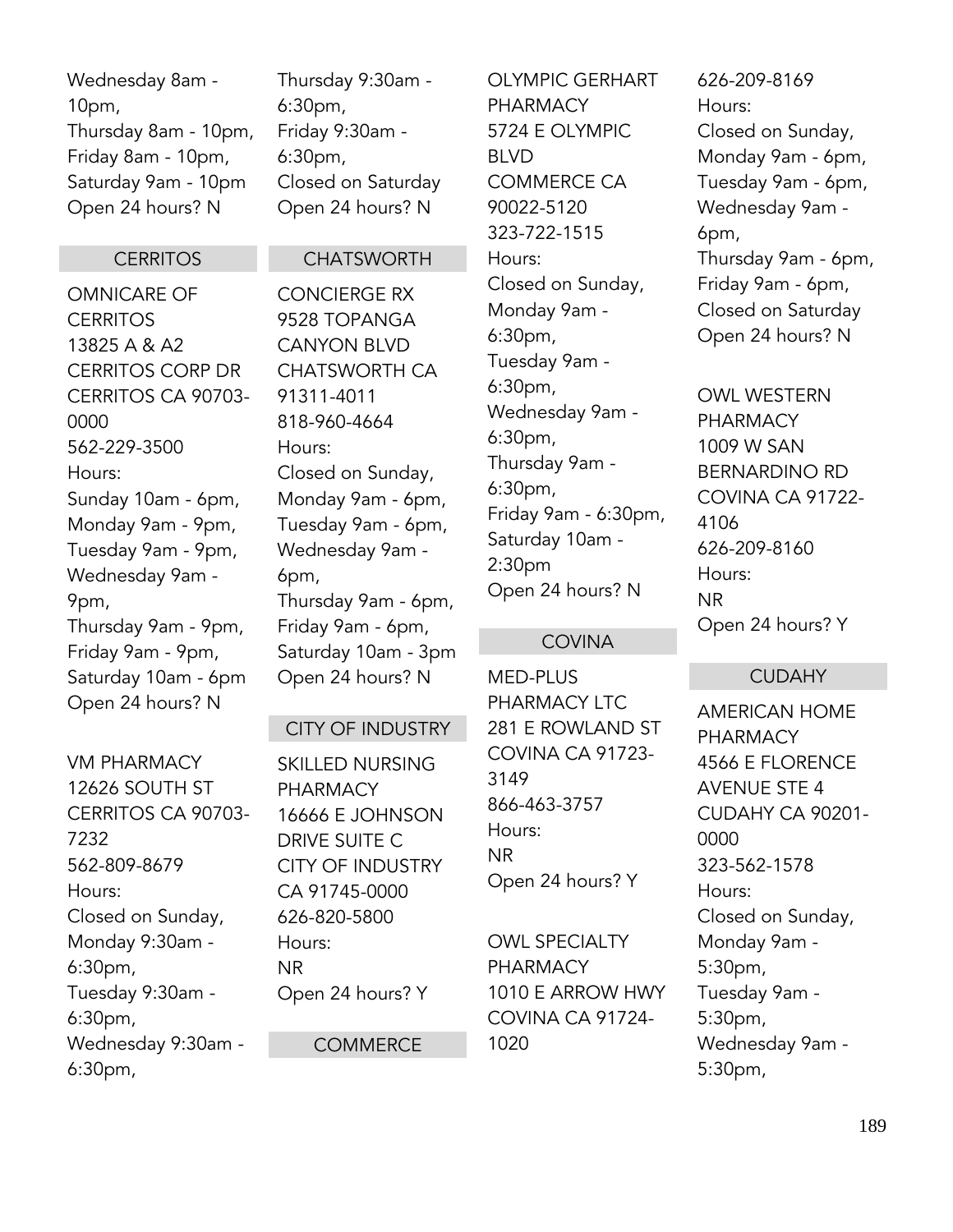Thursday 9am - 5:30pm, Friday 9am - 5:30pm, Closed on Saturday Open 24 hours? N

#### DUARTE

PAX PHARMACY II 931 BUENA VISTA ST STE 101 DUARTE CA 91010- 1780 626-531-7552 Hours: Closed on Sunday, Monday 9am - 6pm, Tuesday 9am - 6pm, Wednesday 9am - 6pm, Thursday 9am - 6pm, Friday 9am - 6pm, Saturday 10am - 2pm Open 24 hours? N

Thursday 10am - 6pm, Friday 10am - 6pm, Closed on Saturday Open 24 hours? N

ENCINO

ENCINO CA 91436-

Sunday 10am - 5pm, Monday 8am - 10pm, Tuesday 8am - 10pm, Wednesday 8am -

ENCINO CARE PHARMACY II 16001 VENTURA BLVD STE 135

818-789-9200

4490

Hours:

10pm,

Saturday 9am - 9pm Open 24 hours? N

PACIFIC MEDICAL PHARMACY 1101 N PACIFIC AVE STE 101 GLENDALE CA 91202-2315 818-548-1330 Hours: Closed on Sunday, Monday 9:30am - 6pm, Tuesday 9:30am - 6pm, Wednesday 9:30am - 6pm, Thursday 9:30am - 6pm, Friday 9:30am - 6pm, Saturday 9am - 1pm Open 24 hours? N

WELL CARE PHARMACY 1108 1/2 W GLENOAKS BLVD GLENDALE CA 91202-0000 818-551-0102 Hours: Closed on Sunday, Monday 10am - 6pm, Tuesday 10am - 6pm, Wednesday 10am - 6pm, Thursday 10am - 6pm, Friday 10am - 6pm,

Closed on Saturday Open 24 hours? N

#### GLENDORA

OWL REXALL DRUG 837 W ARROW HWY GLENDORA CA 91740-5413 626-962-1061 Hours: Closed on Sunday, Monday 9am - 6pm, Tuesday 9am - 6pm, Wednesday 9am - 6pm, Thursday 9am - 6pm, Friday 9am - 6pm, Saturday 9am - 1pm Open 24 hours? N

#### GRANADA HILLS

KNOLLWOOD PHARMACY 16911 SAN FERNANDO MISSION BLVD GRANADA HILLS CA 91344-2798 818-363-8107 Hours: Closed on Sunday, Monday 9am - 7pm, Tuesday 9am - 7pm, Wednesday 9am - 7pm, Thursday 9am - 7pm, Friday 9am - 7pm,

#### EL MONTE

EL MONTE **COMMUNITY** PHARMACY 10808 RAMONA BLVD EL MONTE CA 91731-2628 626-579-6277 Hours: Closed on Sunday, Monday 10am - 6pm, Tuesday 10am - 6pm, Wednesday 10am - 6pm,

# GLENDALE

Thursday 8am - 10pm, Friday 8am - 10pm, Saturday 9am - 7pm Open 24 hours? N

ASAP PHARMACY 1340 E WILSON AVE GLENDALE CA 91206-4632 818-245-8222 Hours: Sunday 9am - 9pm, Monday 9am - 9pm, Tuesday 9am - 9pm, Wednesday 9am - 9pm, Thursday 9am - 9pm, Friday 9am - 9pm,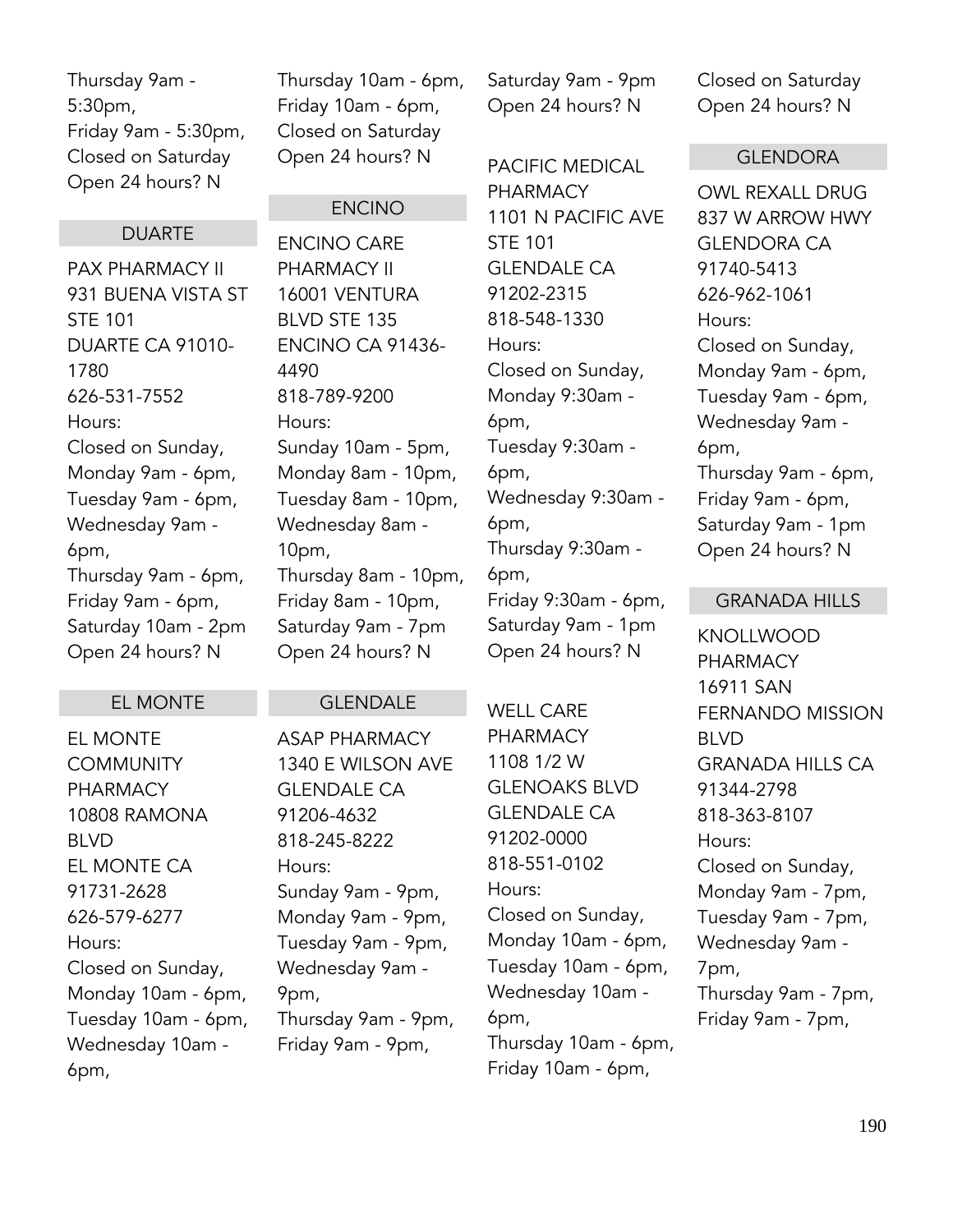Saturday 10am - 5pm Open 24 hours? N

#### HACIENDA HEIGHTS

HACIENDA PHARMACY 3120 S HACIENDA BLVD STE 105 HACIENDA HEIGHTS CA 91745-0000 626-330-8832 Hours: Closed on Sunday, Monday 9:30am - 6pm, Tuesday 9:30am - 6pm, Wednesday 9:30am - 6pm, Thursday 9:30am - 6pm, Friday 9:30am - 6pm, Closed on Saturday Open 24 hours? N

PATIENT CARE **PHARMACY** 15002 CLARK AVE HACIENDA HEIGHTS CA 91745-0000 626-333-7370 Hours: Closed on Sunday, Monday 9am - 6pm, Tuesday 9am - 6pm, Wednesday 9am - 6pm, Thursday 9am - 6pm, Friday 9am - 6pm,

Closed on Saturday Open 24 hours? N

#### INGLEWOOD

MEDRX INFUSION 415-417 N. OAK INGLEWOOD CA 90302-0000 310-671-2600 Hours: Closed on Sunday, Monday 9am - 5pm, Tuesday 9am - 5pm, Wednesday 9am - 5pm, Thursday 9am - 5pm, Friday 9am - 5pm, Closed on Saturday Open 24 hours? N

SPECIALIST MEDICAL PHARMACY 421 E BEACH AVE STE A INGLEWOOD CA 90302-3103 310-674-4432 Hours: Sunday 10am - 2pm, Monday 10am - 6pm, Tuesday 10am - 6pm, Wednesday 10am - 6pm, Thursday 10am - 6pm, Friday 10am - 6pm, Saturday 10am - 2pm Open 24 hours? N

LA CRESCENTA

LA CRESCENTA PHARMACY 2764 FOOTHILL BLVD LA CRESCENTA CA 91214-0000 818-248-5851 Hours: Closed on Sunday, Monday 11:30am - 6pm, Tuesday 11:30am - 6pm, Wednesday 11:30am - 6pm, Thursday 11:30am - 6pm, Friday 11:30am - 6pm, Saturday 11am - 1pm Open 24 hours? N

#### LA VERNE

SAFE CARE PHARMACY 2125 WRIGHT AVE STE C4 LA VERNE CA 91750- 0000 909-593-2787 Hours: Closed on Sunday, Monday 10am - 4pm, Tuesday 10am - 4pm, Wednesday 10am - 4pm, Thursday 10am - 4pm, Friday 10am - 4pm, Closed on Saturday Open 24 hours? N

#### LONG BEACH

FAMILY PHARMACY 1400 ATLANTIC AVE LONG BEACH CA 90813-0000 562-591-4417 Hours: Closed on Sunday, Monday 9am - 6pm, Tuesday 9am - 6pm, Wednesday 9am - 6pm, Thursday 9am - 6pm, Friday 9am - 6pm, Saturday 9am - 3pm Open 24 hours? N

SPECTRUM PHARMACY 837 E ANAHEIM ST LONG BEACH CA 90813-3550 562-599-3000 Hours: Closed on Sunday, Monday 9:30am - 6pm, Tuesday 9:30am - 6pm, Wednesday 9:30am - 6pm, Thursday 9:30am - 6pm, Friday 9:30am - 6pm, Saturday 9:30am - 2pm Open 24 hours? N

LOS ANGELES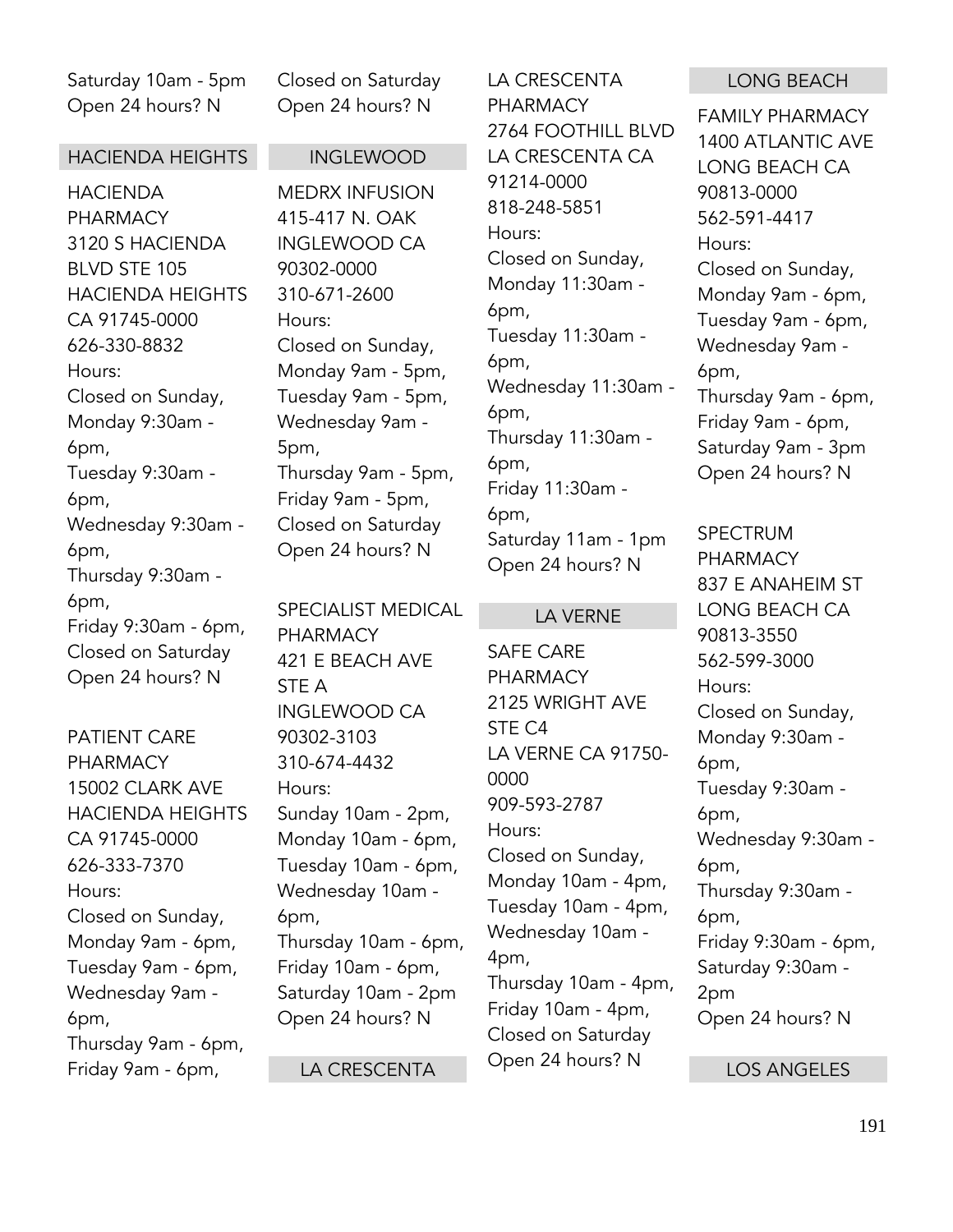10TH AVENUE PHARMACY 2706 W MARTIN LUTHER KING BLVD LOS ANGELES CA 90008-2747 323-298-7693 Hours: Closed on Sunday, Monday 11am - 7pm, Tuesday 11am - 7pm, Wednesday 11am - 7pm, Thursday 11am - 7pm, Friday 11am - 7pm, Closed on Saturday Open 24 hours? N

B & G PHARMACY INC 5101 HOLLYWOOD BLVD LOS ANGELES CA 90027-6105 323-668-0523 Hours: Closed on Sunday, Monday 9:30am - 6:30pm, Tuesday 9:30am - 6:30pm, Wednesday 9:30am - 6:30pm, Thursday 9:30am - 6:30pm, Friday 9:30am - 6:30pm, Saturday 9:30am - 2pm

Open 24 hours? N

BIG 1 PHARMACY LA 656 N BROADWAY LOS ANGELES CA 90012-2801 213-617-7888 Hours: Closed on Sunday, Monday 9am - 6pm, Tuesday 9am - 6pm, Wednesday 9am - 5:30pm, Thursday 9am - 6pm, Friday 9am - 6pm, Saturday 9am - 2pm Open 24 hours? N

BOYLE HEIGHTS MEDICAL PHARMACY 1611 E CESAR CHAVEZ AVE LOS ANGELES CA 90033-0000 323-222-0736 Hours: Closed on Sunday, Monday 10am - 6pm, Tuesday 10am - 6pm, Wednesday 10am - 6pm, Thursday 10am - 6pm, Friday 10am - 6pm, Closed on Saturday Open 24 hours? N

CDVA VETERANS HOME OF

CALIFORNIA WEST LOS ANGELES 11500 NIMITZ AVE STE D301 LOS ANGELES CA 90049-3566 424-832-8520 Hours: Closed on Sunday, Monday 8:30am - 5pm, Tuesday 8:30am - 5pm, Wednesday 8:30am - 5pm, Thursday 8:30am - 5pm, Friday 8:30am - 5pm, Closed on Saturday Open 24 hours? N

CLINICA MSR OSCAR A ROMERO 123 S ALVARADO **STREET** LOS ANGELES CA 90057-0000 213-201-2749 Hours: Closed on Sunday, Monday 9am - 5pm, Tuesday 9am - 5pm, Wednesday 9am - 5pm, Thursday 9am - 5pm, Friday 9am - 5pm, Closed on Saturday Open 24 hours? N

DABNEY PHARMACY 11115 S MAIN ST LOS ANGELES CA 90061-1997 323-757-2263 Hours: Closed on Sunday, Monday 10am - 5pm, Tuesday 10am - 5pm, Wednesday 10:30am - 5pm, Thursday 10am - 5pm, Friday 10am - 5pm, Closed on Saturday Open 24 hours? N

GATEWAY CIRCLE PHARMACY 3133 NORTH BROADWAY LOS ANGELES CA 90031-0000 323-223-3228 Hours: Closed on Sunday, Monday 10am - 6:30pm, Tuesday 10am - 6:30pm, Wednesday 10am - 6:30pm, Thursday 10am - 6:30pm, Friday 10am - 6:30pm, Saturday 10am - 6:30pm Open 24 hours? N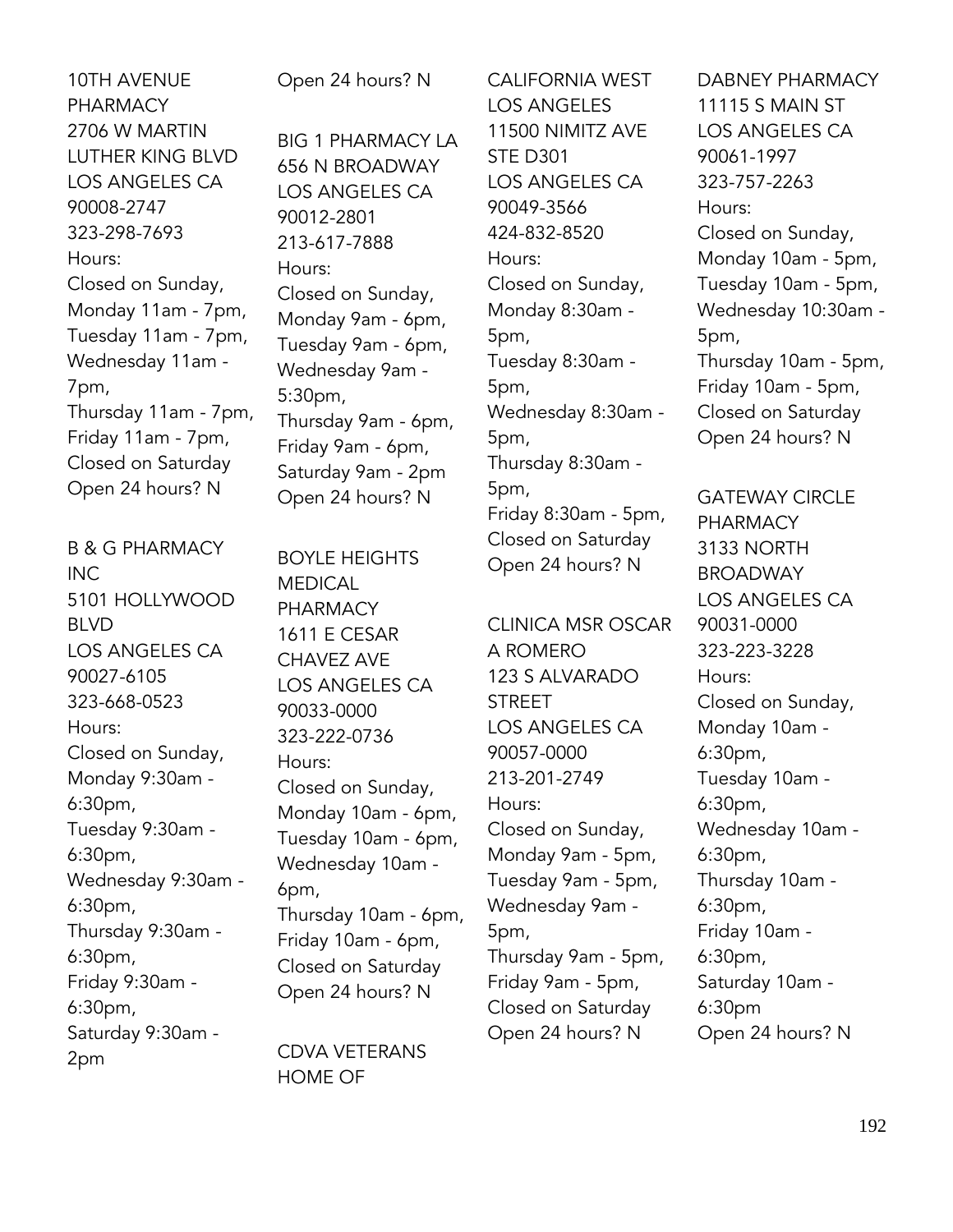HOLLYWOOD PRESBYTERIAN MEDICAL CENTER 1300 N VERMONT AVE LOS ANGELES CA 90027-6069 323-913-4989 Hours: Closed on Sunday, Monday 9am - 5:30pm, Tuesday 9am - 5:30pm, Wednesday 9am - 5:30pm, Thursday 9am - 5:30pm, Friday 9am - 5:30pm, Closed on Saturday Open 24 hours? N

JANA HEALTHCARE PHARMACY 5233 MELROSE AVE LOS ANGELES CA 90038-3144 323-836-0007 Hours: Sunday 11am - 3pm, Monday 10am - 8pm, Tuesday 10am - 8pm, Wednesday 10am - 8pm, Thursday 10am - 8pm, Friday 10am - 8pm, Saturday 10am - 1pm Open 24 hours? N

LG PHARMACY 5400 HOLLYWOOD BLVD UNIT A LOS ANGELES CA 90027-3406 323-664-6664 Hours: Closed on Sunday, Monday 9:30am - 5pm, Tuesday 9:30am - 5pm, Wednesday 9:30am - 5pm, Thursday 9:30am - 5pm, Friday 9:30am - 5pm, Closed on Saturday Open 24 hours? N

MEDICO PHARMACY 11779 SANTA MONICA BLVD LOS ANGELES CA 90025-0000 310-444-9011 Hours: Closed on Sunday, Monday 9am - 6pm, Tuesday 9am - 6pm, Wednesday 9am - 6pm, Thursday 9am - 6pm, Friday 9am - 6pm, Closed on Saturday Open 24 hours? N

MEDQUICKRX 5757 WILSHIRE BLVD SUITE 320 LOS ANGELES CA 90036-3686 310-935-1899 Hours: Closed on Sunday, Monday 9am - 6pm, Tuesday 9am - 6pm, Wednesday 9am - 6pm, Thursday 9am - 6pm, Friday 9am - 6pm, Closed on Saturday Open 24 hours? N

#### SAMARITAN

MEDICAL TOWER PHARMACY 1127 WILSHIRE BLVD STE 201 LOS ANGELES CA 90017-3903 213-482-0644 Hours: Closed on Sunday, Monday 9am - 4:30pm, Tuesday 9am - 4:30pm, Wednesday 9am - 4:30pm, Thursday 9am - 4:30pm, Friday 9am - 4:30pm, Closed on Saturday Open 24 hours? N

WOORI PHARMACY 266 S HARVARD

BLVD STE 120 LOS ANGELES CA 90004-0000 213-384-6323 Hours: Closed on Sunday, Monday 9am - 7pm, Tuesday 9am - 7pm, Wednesday 9am - 7pm, Thursday 9am - 7pm, Friday 9am - 7pm, Saturday 9:30am - 3pm Open 24 hours? N

#### MONTEBELLO

MONTEBELLO PHARMACY 817 W WHITTIER BLVD MONTEBELLO CA 90640-4736 323-722-3200 Hours: Closed on Sunday, Monday 10am - 6pm, Tuesday 10am - 6pm, Wednesday 10am - 6pm, Thursday 10am - 6pm, Friday 10am - 6pm, Closed on Saturday Open 24 hours? N

# MONTEREY PARK

HYGEIA LTC PHARMACY 786 MONTEREY PASS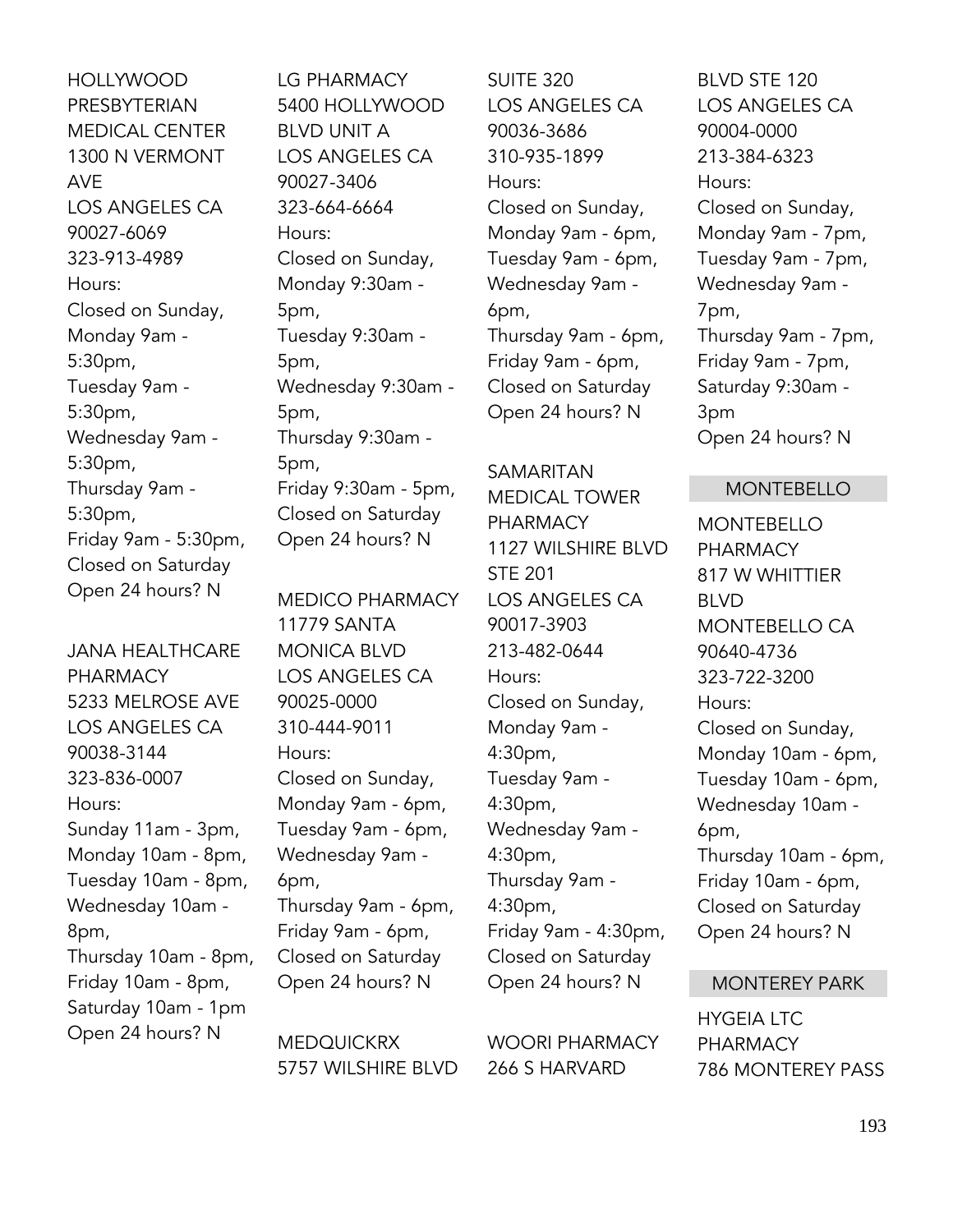RD. MONTEREY PARK CA 91754-0000 323-263-4903 Hours: Sunday 9am - 5pm, Monday 9am - 7pm, Tuesday 9am - 7pm, Wednesday 9am - 7pm, Thursday 9am - 7pm, Friday 9am - 7pm, Saturday 9am - 5pm Open 24 hours? N

# NEWHALL

VALENCIA PHARMACY LTC 23550 LYONS AVE STE 111 NEWHALL CA 91321- 2584 661-255-7910 Hours: Closed on Sunday, Monday 9am - 7pm, Tuesday 9am - 7pm, Wednesday 9am - 7pm, Thursday 9am - 7pm, Friday 9am - 7pm, Saturday 9am - 3pm Open 24 hours? N

> **NORTH** HOLLYWOOD

**SCRIPTS** 13131 SHERMAN WAY STE 209

NORTH HOLLYWOOD CA 91605-4646 818-765-1234 Hours: Closed on Sunday, Monday 9am - 6pm, Tuesday 9am - 6pm, Wednesday 9am - 6pm, Thursday 9am - 6pm, Friday 9am - 6pm, Closed on Saturday Open 24 hours? N

### NORTHRIDGE

CLINICARE PHARMACY 9245 RESEDA BLVD NORTHRIDGE CA 91324-0000 818-727-7234 Hours: Closed on Sunday, Monday 10am - 7pm, Tuesday 10am - 7pm, Wednesday 10am - 7pm, Thursday 10am - 7pm, Friday 10am - 7pm, Saturday 11am - 3pm Open 24 hours? N

CLINICARE **SPECIALTY** PHARMACY 9245 RESEDA BLVD NORTHRIDGE CA 91324-2018

818-727-7234 Hours: Closed on Sunday, Monday 10am - 7pm, Tuesday 10am - 7pm, Wednesday 10am - 7pm, Thursday 10am - 7pm, Friday 10am - 7pm, Saturday 11am - 3pm Open 24 hours? N

MARKET PHARMACY **LTC** 9250 RESEDA BLVD UNIT 2D NORTHRIDGE CA 91324-3142 818-349-9795 Hours: Closed on Sunday, Monday 9am - 6:30pm, Tuesday 9am - 6:30pm, Wednesday 9am - 6:30pm, Thursday 9am - 6:30pm, Friday 9am - 6:30pm, Saturday 10am - 3pm Open 24 hours? N

**NORTHRIDGE** CENTER PHARMACY 18250 ROSCOE BLVD STE 104 SUITE 104 NORTHRIDGE CA 91325-0000

818-885-8191 Hours: Closed on Sunday, Monday 9am - 5:30pm, Tuesday 9am - 5:30pm, Wednesday 9am - 5:30pm, Thursday 9am - 5:30pm, Friday 9am - 5:30pm, Closed on Saturday Open 24 hours? N

**NORTHRIDGE** PHARMACY 19331 BUSINESS CENTER DR. STE. 100 NORTHRIDGE CA 91324-0000 818-882-8969 Hours: Closed on Sunday, Monday 8am - 5pm, Tuesday 8am - 5pm, Wednesday 8am - 5pm, Thursday 8am - 5pm, Friday 8am - 5pm, Closed on Saturday Open 24 hours? N

# PARAMOUNT

FOBI COMPREHENSIVE PHARMACY #1 7922 ROSECRANS AVE STE P-2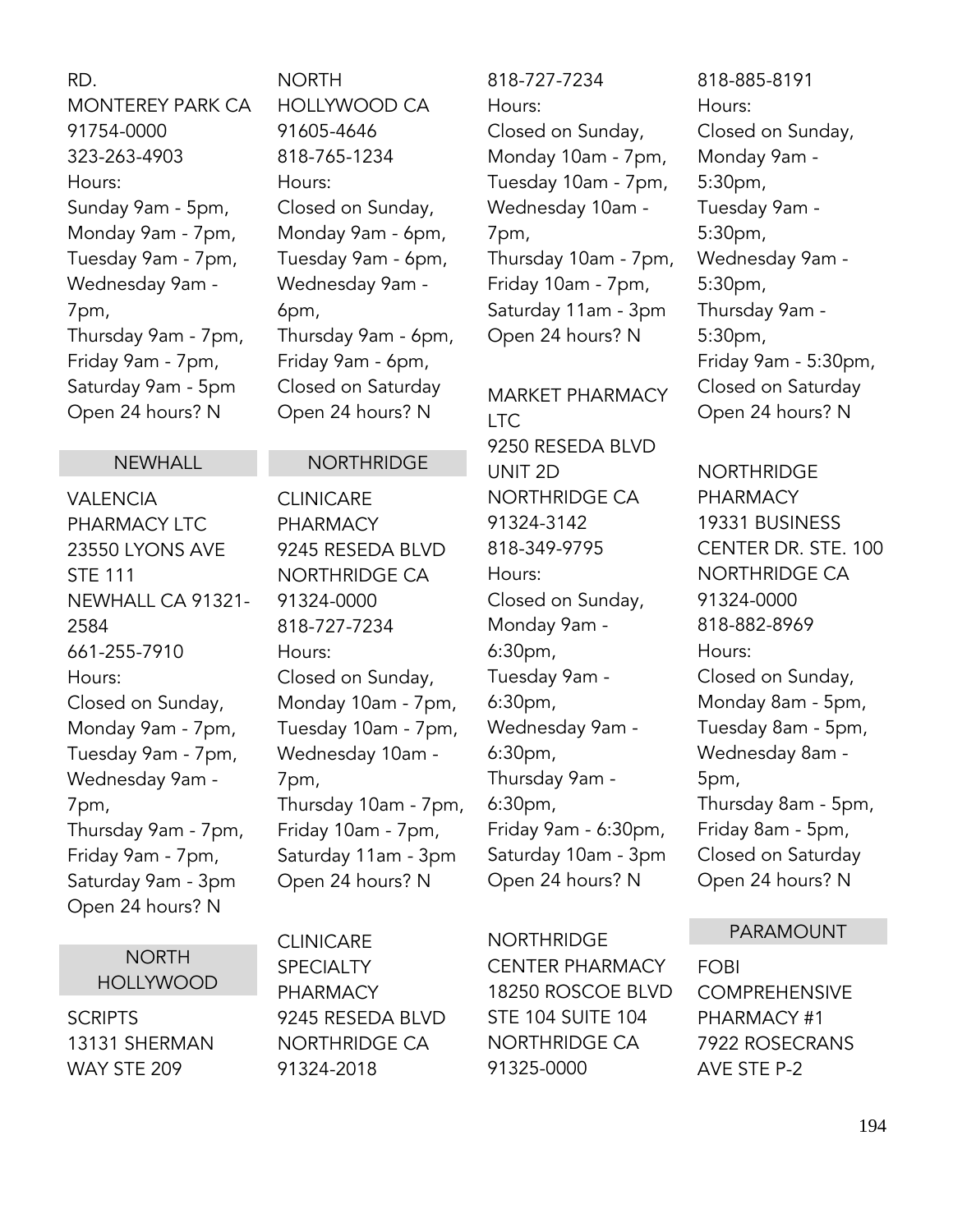PARAMOUNT CA 90723-6009 562-630-5700 Hours: Closed on Sunday, Monday 9am - 5:30pm, Tuesday 9am - 5:30pm, Wednesday 9am - 5:30pm, Thursday 9am - 5:30pm, Friday 9am - 5:30pm, Saturday 9am - 1pm Open 24 hours? N

#### PASADENA

GOOD DRUGS 1864 E WASHINGTON BLVD SUITE 105 PASADENA CA 91104-1693 626-398-1696 Hours: Closed on Sunday, Monday 9am - 7pm, Tuesday 9am - 7pm, Wednesday 9am - 7pm, Thursday 9am - 7pm, Friday 9am - 7pm, Saturday 9am - 3pm Open 24 hours? N

#### PICO RIVERA

RIVERA PHARMACY 9253 TELEGRAPH RD PICO RIVERA CA 90660-5423 562-949-4238 Hours: Closed on Sunday, Monday 9:30am - 7pm, Tuesday 9:30am - 7pm, Wednesday 9:30am - 7pm, Thursday 9:30am - 7pm, Friday 9:30am - 7pm, Saturday 9:30am - 3:30pm Open 24 hours? N

# POMONA

BONITA FAMILY PHARMACY 250 W BONITA AVE POMONA CA 91767- 1863 909-593-3400 Hours: Closed on Sunday, Monday 9am - 6pm, Tuesday 9am - 6pm, Wednesday 9am - 6pm, Thursday 9am - 6pm, Friday 9am - 6pm, Closed on Saturday Open 24 hours? N

CBC CONVALESCENT CARE PHARMACY 716 E MISSION BLVD STE B POMONA CA 91766- 0000 909-865-2808 Hours: Closed on Sunday, Monday 9am - 5:30pm, Tuesday 9am - 5:30pm, Wednesday 9am - 5:30pm, Thursday 9am - 5:30pm, Friday 9am - 5:30pm, Closed on Saturday Open 24 hours? N

EXPRESS PHARMACY 752 E ARROW HWY POMONA CA 91767- 2247 909-398-1289 Hours: Closed on Sunday, Monday 9am - 6pm, Tuesday 9am - 6pm, Wednesday 9am - 6pm, Thursday 9am - 6pm, Friday 9am - 6pm, Saturday 10am - 3pm Open 24 hours? N

PHILLIPS RANCH PHARMACY 3038 W TEMPLE AVE POMONA CA 91766-

0000 909-868-7363 Hours: Closed on Sunday, Monday 11am - 5pm, Tuesday 11am - 5pm, Wednesday 11am - 5pm, Thursday 11am - 5pm, Friday 11am - 5pm, Closed on Saturday Open 24 hours? N

#### PORTER RANCH

PORTER RANCH PHARMACY 19950 RINALDI STREET SUITE 102 PORTER RANCH CA 91326-0000 818-360-1915 Hours: Closed on Sunday, Monday 8:30am - 7pm, Tuesday 8:30am - 7pm, Wednesday 8:30am - 7pm, Thursday 8:30am - 7pm, Friday 8:30am - 7pm, Saturday 9am - 5pm Open 24 hours? N

RANCHO PALOS **VERDES** 

GOLDEN COVE PHARMACY AND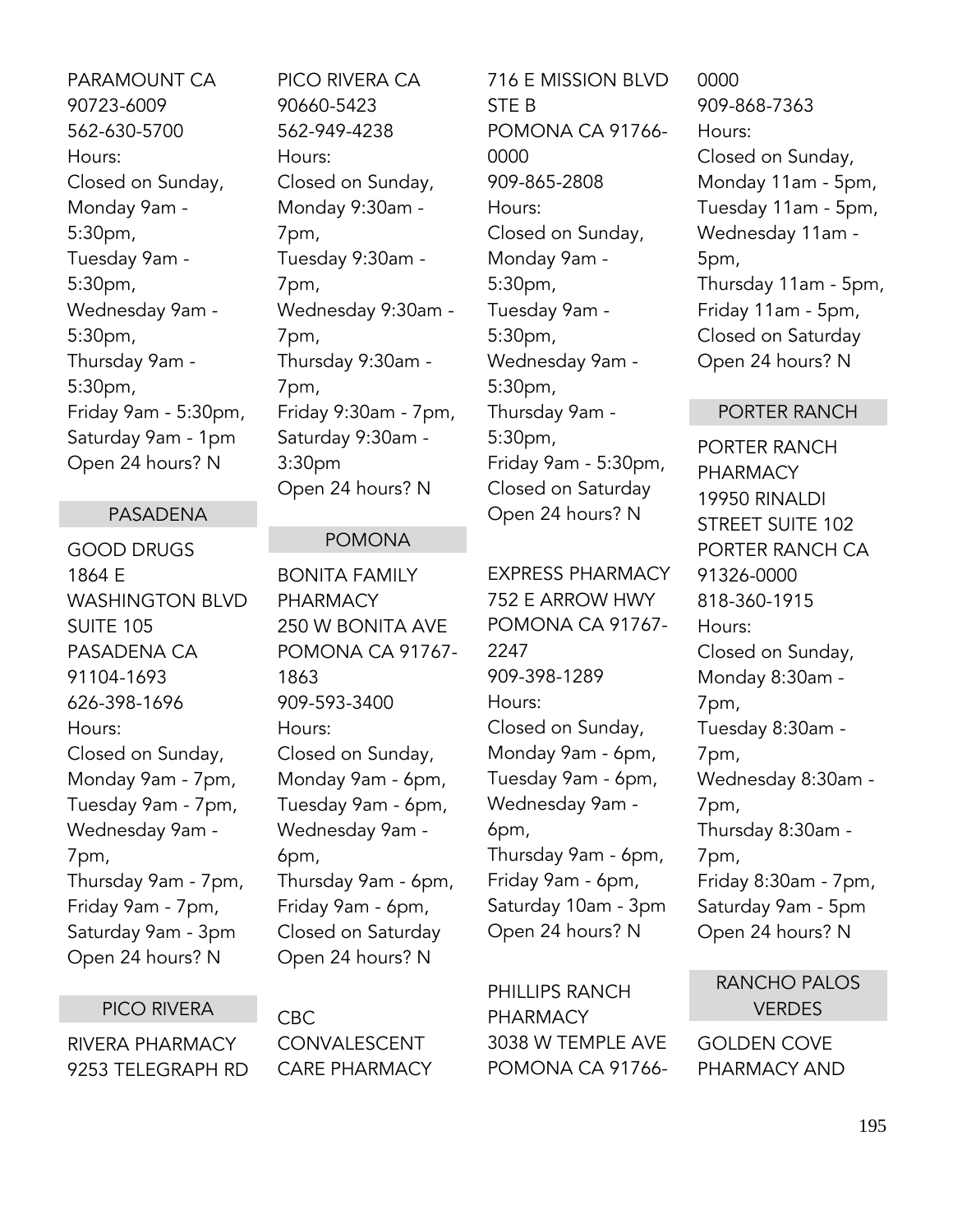HOME HEALTHCARE 31238 PALOS VERDES DRIVE WEST RANCHO PALOS VERDES CA 90275- 0000 310-750-6082 Hours: Closed on Sunday, Monday 9am - 7pm, Tuesday 9am - 7pm, Wednesday 9am - 7pm, Thursday 9am - 7pm, Friday 9am - 7pm, Saturday 10am - 5pm Open 24 hours? N

### REDONDO BEACH

SOUTH BAY PHARMACY 520 N PROSPECT AVE STE 110 REDONDO BEACH CA 90277-3026 310-379-9885 Hours: Closed on Sunday, Monday 9am - 6pm, Tuesday 9am - 6pm, Wednesday 9am - 6pm, Thursday 9am - 6pm, Friday 9am - 6pm, Saturday 9am - 1pm Open 24 hours? N

RESEDA

JOYCE EISENBURG KEEFER MEDICAL CENTER PHARMACY 7150 TAMPA AVE 1ST FLOOR RESEDA CA 91335- 0000 818-758-5017 Hours: Closed on Sunday, Monday 9am - 5:30pm, Tuesday 9am - 5:30pm, Wednesday 9am - 5:30pm, Thursday 9am - 5:30pm, Friday 9am - 5:30pm, Closed on Saturday

# ROWLAND HEIGHTS

Open 24 hours? N

**CALIFORNIA** PHARMACY 19766 E COLIMA RD ROWLAND HEIGHTS CA 91748-0000 909-598-9885 Hours: Closed on Sunday, Monday 10am - 6pm, Tuesday 10am - 6pm, Wednesday 10am - 6pm, Thursday 10am - 6pm, Friday 10am - 6pm, Saturday 10am - 2pm Open 24 hours? N

#### SAN GABRIEL

BIG 1 PHARMACY 415 W VALLEY BLVD SAN GABRIEL CA 91776-0000 626-281-2186 Hours: Closed on Sunday, Monday 9am - 6pm, Tuesday 9am - 6pm, Wednesday 9am - 6pm, Thursday 9am - 6pm, Friday 9am - 6pm, Saturday 9am - 2pm Open 24 hours? N

LOTUS PHARMACY 1135 S SAN GABRIEL BLVD # 2 SAN GABRIEL CA 91776-3114 626-872-0181 Hours: Closed on Sunday, Monday 9:30am - 6pm, Tuesday 9:30am - 6pm, Wednesday 9:30am - 6pm, Thursday 9:30am - 6pm, Friday 9:30am - 6pm, Saturday 9:30am - 2pm Open 24 hours? N

SAN MARINO

BUY WELL DRUGS 375 HUNTINGTON DR SAN MARINO CA 91108-0000 626-441-1159 Hours: Closed on Sunday, Monday 9am - 6pm, Tuesday 9am - 6pm, Wednesday 9am - 6pm, Thursday 9am - 6pm, Friday 9am - 6pm, Closed on Saturday Open 24 hours? N

# SAN PEDRO

PROVIDENCE LITTLE COMPANY OF MARY MEDICAL CENTER SAN PEDRO 1300 W 7TH ST SAN PEDRO CA 90732-0000 310-514-5267 Hours: Sunday 9:30am - 5pm, Monday 9:30am - 7pm, Tuesday 9:30am - 7pm, Wednesday 9:30am - 7pm, Thursday 9:30am - 7pm, Friday 9:30am - 7pm, Saturday 9:30am - 5pm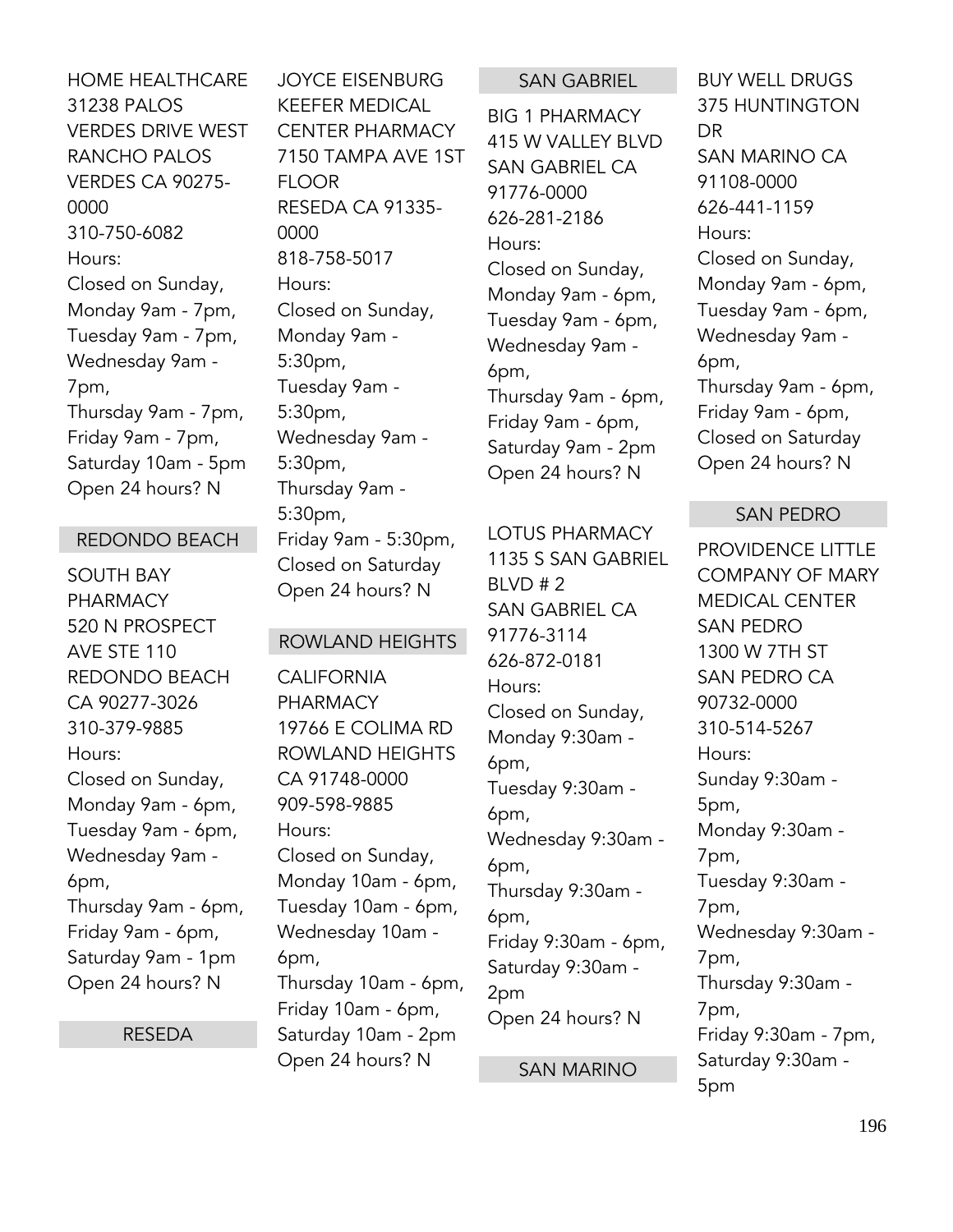# Open 24 hours? N

#### SANTA CLARITA

VALENCIA PHARMACY LTC AT HENRY MAYO 23929 MCBEAN PKWY STE 100B SANTA CLARITA CA 91355-4467 661-255-7910 Hours: Closed on Sunday, Monday 9am - 7pm, Tuesday 9am - 7pm, Wednesday 9am - 7pm, Thursday 9am - 7pm, Friday 9am - 7pm, Saturday 9am - 5pm Open 24 hours? N

# SANTA FE SPRINGS

GENOA HEALTHCARE, LLC 11721 EAST TELEGRAPH ROAD, UNIT I SANTA FE SPRINGS CA 90670-0000 562-222-8049 Hours: Closed on Sunday, Monday 8am - 5pm, Tuesday 8am - 5pm, Wednesday 8am - 5pm, Thursday 8am - 5pm, Friday 8am - 5pm,

Closed on Saturday Open 24 hours? N

ROSE PHARMACY 12540 MCCANN DR SANTA FE SPRINGS CA 90670-3337 714-664-0518 Hours: NR Open 24 hours? Y

### SUNLAND

MEDEX PHARMACIES 8441 FOOTHILL BLVD SUNLAND CA 91040- 0000 818-925-1321 Hours: Closed on Sunday, Monday 9am - 7pm, Tuesday 9am - 7pm, Wednesday 9am - 7pm, Thursday 9am - 7pm, Friday 9am - 7pm, Saturday 9am - 2pm Open 24 hours? N

# SYLMAR

DR IKE'S PHARMACARE 15853 MONTE ST STE 101 SYLMAR CA 91342- 0000 818-696-2606 Hours: Sunday 2pm - 6pm,

Monday 9am - 12am, Tuesday 9am - 12am, Wednesday 9am - 12am, Thursday 9am - 12am, Friday 9am - 12am, Saturday 10am - 6pm Open 24 hours? N

# TARZANA

CARE PLUS PHARMACY INC 19015 VENTURA BLVD TARZANA CA 91356- 0000 818-343-5100 Hours: Closed on Sunday, Monday 10am - 6pm, Tuesday 10am - 6pm, Wednesday 10am - 6pm, Thursday 10am - 6pm, Friday 10am - 6pm, Closed on Saturday Open 24 hours? N

MEDRX PHARMACY 18356 OXNARD STR UNIT 1 TARZANA CA 91356- 0000 818-343-3443 Hours: Closed on Sunday, Monday 9am - 5:30pm,

Tuesday 9am - 5:30pm, Wednesday 9am - 5:30pm, Thursday 9am - 5:30pm, Friday 9am - 5:30pm, Closed on Saturday Open 24 hours? N

# TEMPLE CITY

VALLEY RX PHARMACY 5546 N ROSEMEAD BL SUITE 101 TEMPLE CITY CA 91780-0000 626-285-6838 Hours: Closed on Sunday, Monday 10am - 6pm, Tuesday 10am - 6pm, Wednesday 10am - 6pm, Thursday 10am - 6pm, Friday 10am - 6pm, Closed on Saturday Open 24 hours? N

# **TORRANCE**

FOX DRUG OF **TORRANCE** 1327 EL PRADO TORRANCE CA 90501-0000 310-328-7244 Hours: Closed on Sunday,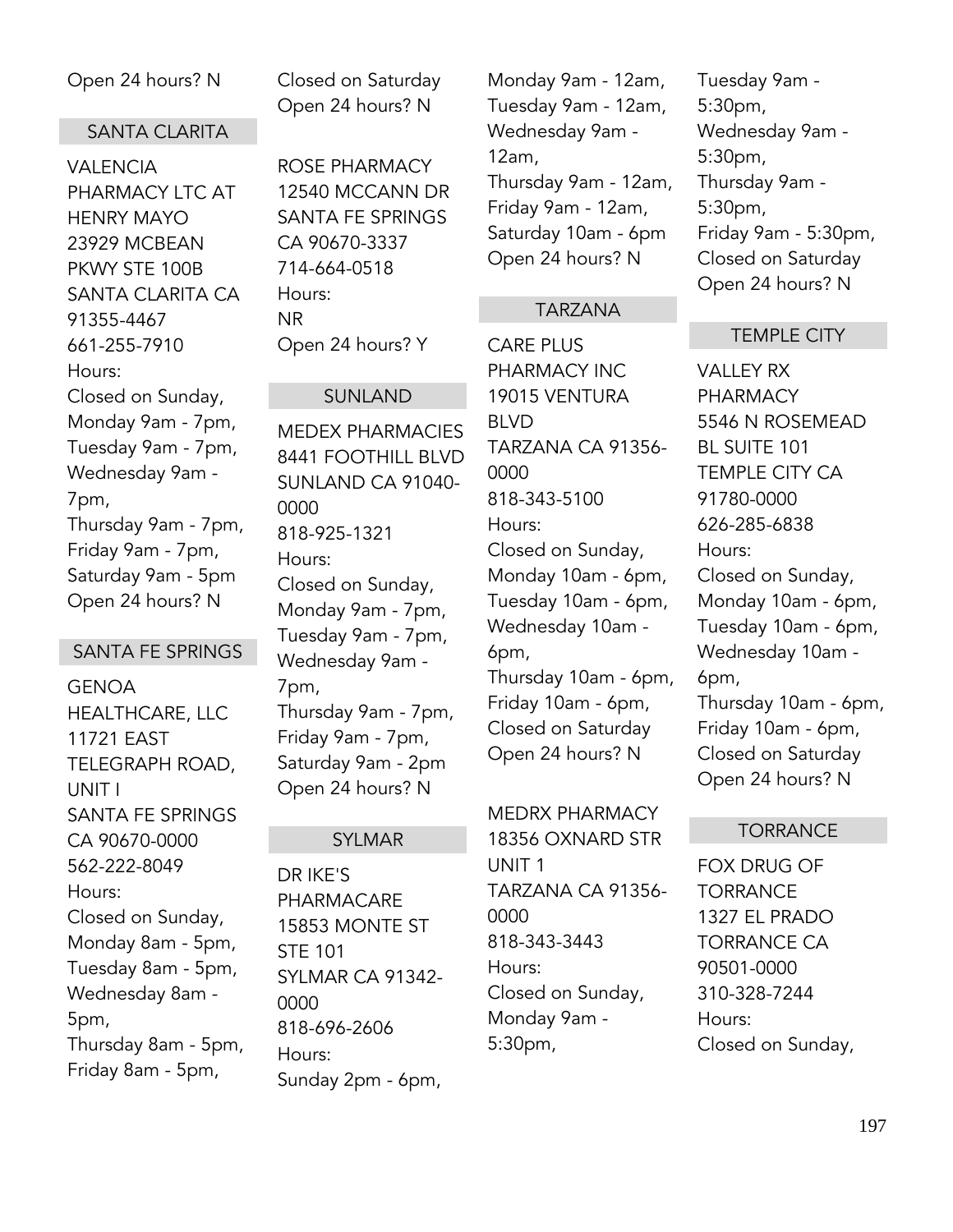Monday 9am - 6:30pm, Tuesday 9am - 6:30pm, Wednesday 9am - 6:30pm, Thursday 9am - 6:30pm, Friday 9am - 6:30pm, Saturday 10am - 5pm Open 24 hours? N

FOX DRUGS 1327 EL PRADO AVE TORRANCE CA 90501-2716 310-328-7244 Hours: Closed on Sunday, Monday 9am - 6pm, Tuesday 9am - 6pm, Wednesday 9am - 6pm, Thursday 9am - 6pm, Friday 9am - 6pm, Saturday 10am - 2pm Open 24 hours? N

GREEN PHARMACY 4305 TORRANCE BLVD SUITE 105 TORRANCE CA 90503-4400 310-504-0600 Hours: Closed on Sunday, Monday 9am - 5pm, Tuesday 9am - 5pm, Wednesday 9am - 5pm, Thursday 9am - 5pm, Friday 9am - 5pm, Closed on Saturday Open 24 hours? N

PI AZA PHARMACY 3400 W LOMITA BLVD STE 102 TORRANCE CA 90505-4911 310-530-3010 Hours: Closed on Sunday, Monday 9am - 6pm, Tuesday 9am - 6pm, Wednesday 9am - 6pm, Thursday 9am - 6pm, Friday 9am - 6pm, Saturday 9am - 2pm Open 24 hours? N

TORMED PHARMACY 3440 LOMITA BLVD STE 149 TORRANCE CA 90505-0000 310-326-7706 Hours: Closed on Sunday, Monday 9am - 6pm, Tuesday 9am - 6pm, Wednesday 9am - 6pm, Thursday 9am - 6pm, Friday 9am - 6pm,

Saturday 10am - 1pm Open 24 hours? N

#### VALLEY VILLAGE

**CANYON** PHARMACY 12117 MAGNOLIA BLVD VALLEY VILLAGE CA 91607-0000 818-927-4249 Hours: Closed on Sunday, Monday 9am - 5pm, Tuesday 9am - 5pm, Wednesday 9am - 5pm, Thursday 9am - 5pm, Friday 9am - 5pm, Closed on Saturday Open 24 hours? N

#### VAN NUYS

STAR PHARMACY 6735 VALJEAN AVE VAN NUYS CA 91406- 5819 818-304-0881 Hours: Sunday 9am - 5pm, Monday 9am - 5pm, Tuesday 9am - 5pm, Wednesday 9am - 5pm, Thursday 9am - 5pm, Friday 9am - 5pm, Saturday 9am - 5pm Open 24 hours? N

ULTIMATE PHARMACY 16438 VANOWEN ST STE 201 VAN NUYS CA 91406- 4759 818-849-3303 Hours: Closed on Sunday, Monday 9am - 6pm, Tuesday 9am - 6pm, Wednesday 9am - 6pm, Thursday 9am - 6pm, Friday 9am - 6pm, Closed on Saturday Open 24 hours? N

#### WEST HILLS

**CLINISHARE** PHARMACY 23719 ROSCOE BLVD WEST HILLS CA 91304-3041 818-835-9627 Hours: Sunday 11am - 5pm, Monday 10am - 8pm, Tuesday 10am - 8pm, Wednesday 10am - 8pm, Thursday 10am - 8pm, Friday 10am - 8pm, Saturday 11am - 5pm Open 24 hours? N

#### WEST HOLLYWOOD

WEST KNOLL PHARMACY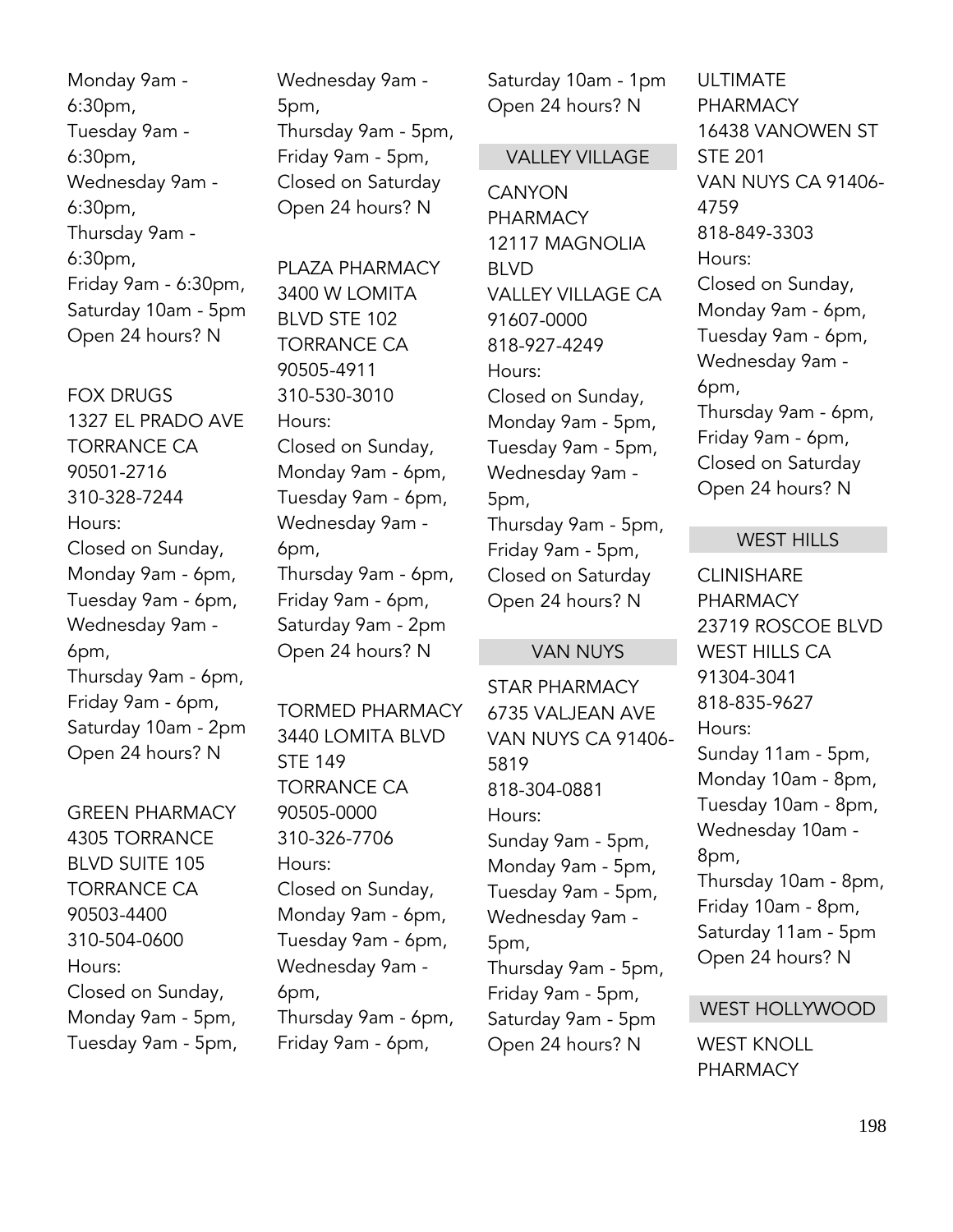8547 SANTA MONICA BLVD WEST HOLLYWOOD CA 90069-0000 310-657-2027 Hours: Closed on Sunday, Monday 9am - 7pm, Tuesday 9am - 7pm, Wednesday 9am - 7pm, Thursday 9am - 7pm, Friday 9am - 6pm, Closed on Saturday Open 24 hours? N

# Monday 9:30am - 6pm, Tuesday 9:30am - 6pm, Wednesday 9:30am - 6pm, Thursday 9:30am - 6pm, Friday 9:30am - 6pm, Closed on Saturday Open 24 hours? N

WOODLAND HILLS

MOTION PICTURE

Tuesday 7:30am - 6pm, Wednesday 7:30am - 6pm, Thursday 7:30am - 6pm, Friday 7:30am - 6pm, Closed on Saturday Open 24 hours? N

RONCO DRUG 21031 VENTURA BLVD STE 103 WOODLAND HILLS CA 91364-2210 818-654-0150 Hours: Closed on Sunday, Monday 9:30am - 5:30pm, Tuesday 9:30am - 5:30pm, Wednesday 9:30am - 5:30pm, Thursday 9:30am - 5:30pm,

Friday 9:30am - 5:30pm, Closed on Saturday Open 24 hours? N

WARNER VICTORY PHARMACY 6325 TOPANGA CANYON BLVD STE 102 WOODLAND HILLS CA 91367-0000 818-346-1901 Hours: Closed on Sunday, Monday 9:30am - 5:30pm, Tuesday 9:30am - 5:30pm, Wednesday 9:30am - 5:30pm, Thursday 9:30am - 5:30pm, Friday 9:30am - 5:30pm, Closed on Saturday Open 24 hours? N

# WEST LOS ANGELES

PICWOOD PHARMACY 2370 WESTWOOD BLVD WEST LOS ANGELES CA 90064-2120 310-475-6006 Hours: Closed on Sunday,

AND TELEVISION HSP PHY 23388 MULHOLLAND DR WOODLAND HILLS CA 91364-0000 818-876-1039 Hours: Closed on Sunday, Monday 7:30am - 6pm,